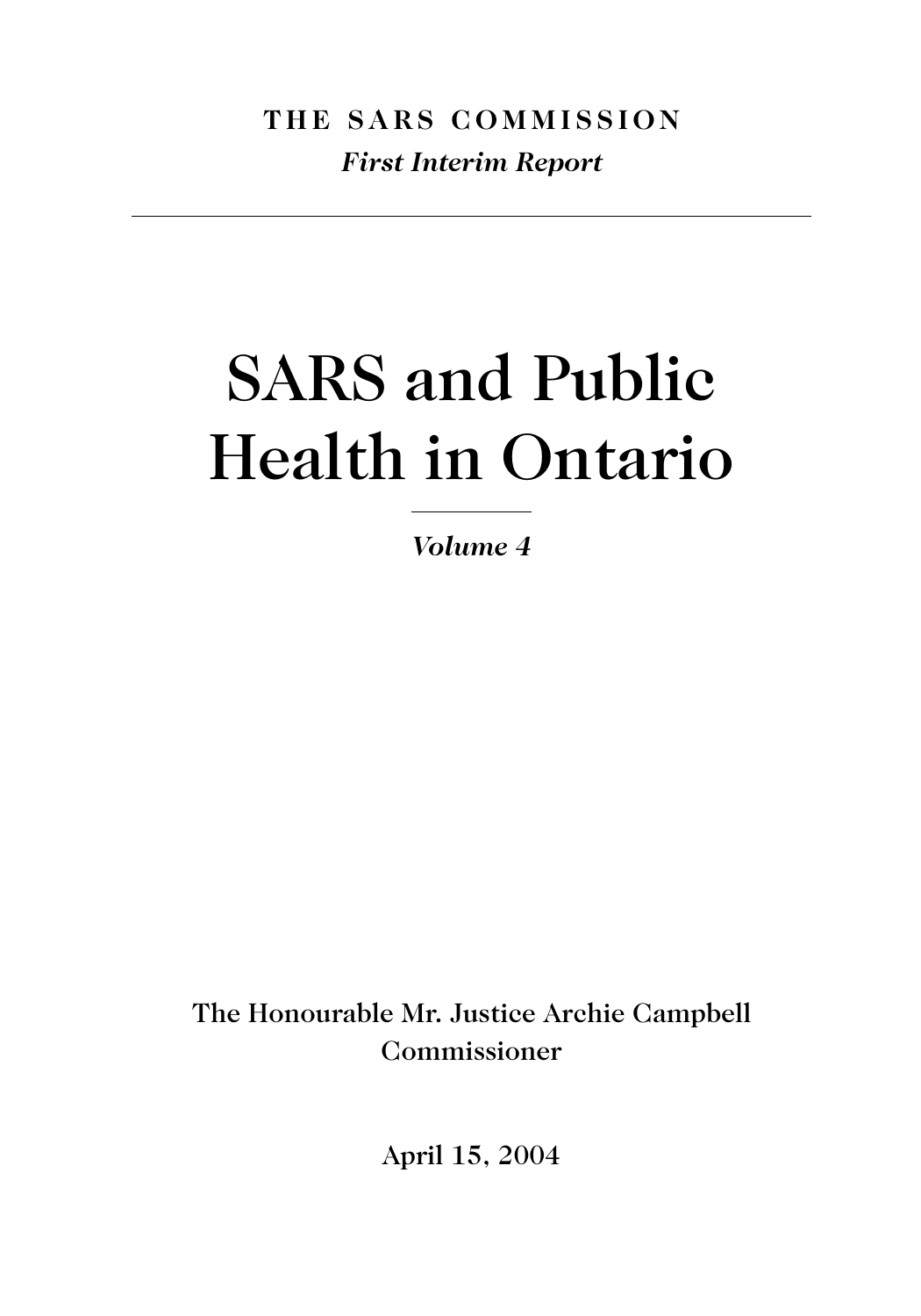ISBN 1-4249-2823-0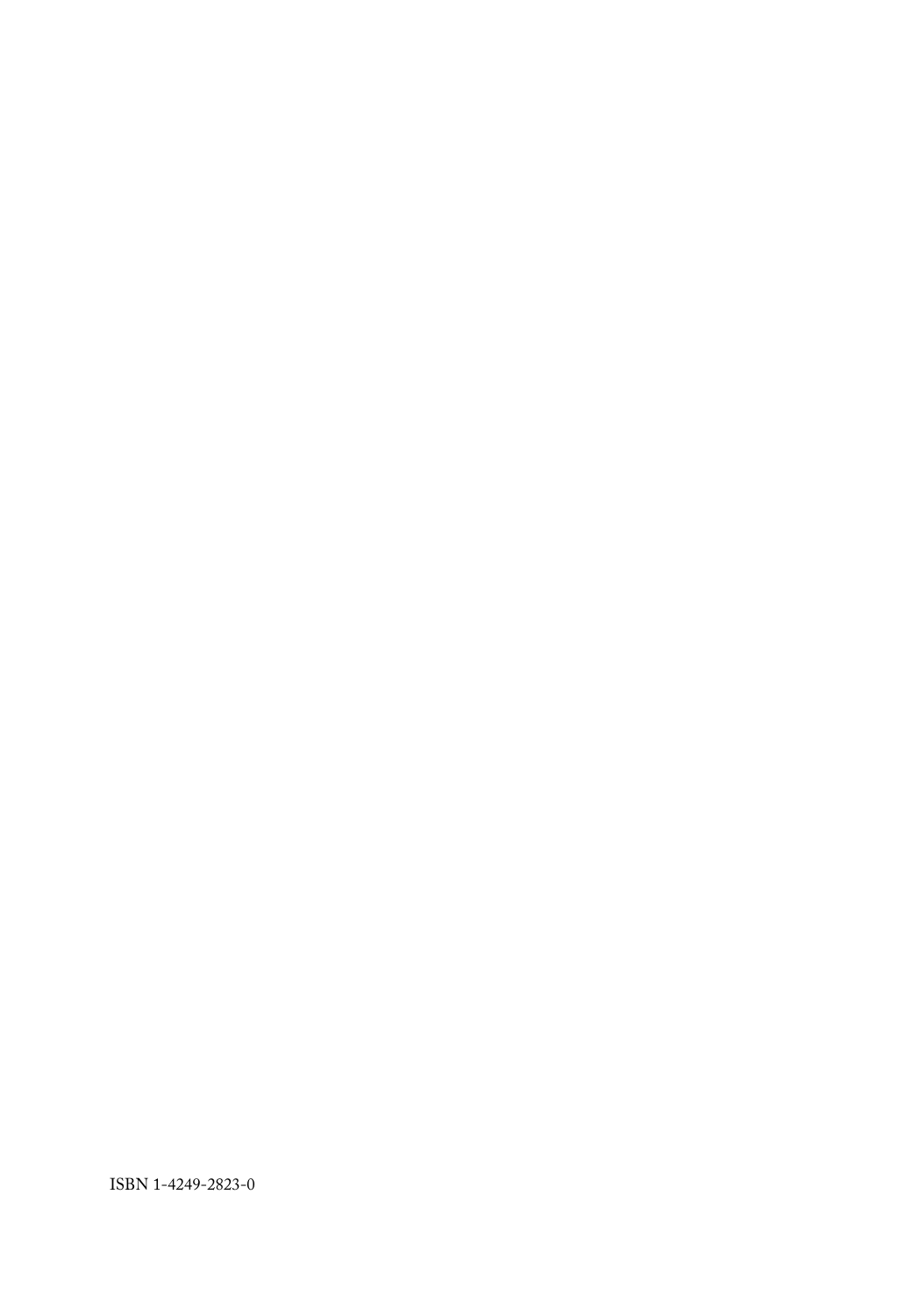# Table of Contents

|    |            | Letter of Transmittal $\quad \ldots \ldots \ldots \ldots \ldots \ldots \ldots \ldots \ldots \ldots \ldots \ldots \ldots$ |
|----|------------|--------------------------------------------------------------------------------------------------------------------------|
|    |            |                                                                                                                          |
|    |            |                                                                                                                          |
| 1. |            |                                                                                                                          |
| 2. |            |                                                                                                                          |
| 3. |            |                                                                                                                          |
| 4. |            |                                                                                                                          |
| 5. |            |                                                                                                                          |
|    | Problem 1: | The Decline of Public Health 37                                                                                          |
|    | Problem 2: | Lack of Preparedness: The Pandemic Flu Example 43                                                                        |
|    | Problem 3: |                                                                                                                          |
|    | Problem 4: | Lack of Provincial Public Health Leadership 60                                                                           |
|    | Problem 5: | Lack of Perceived Independence 65                                                                                        |
|    | Problem 6: | Lack of Public Health Communication Strategy 66                                                                          |
|    | Problem 7: | Poor Coordination with Federal Government 76                                                                             |
|    | Problem 8: | A Dysfunctional Public Health Branch 85                                                                                  |
|    | Problem 9: | Lack of Central Public Health Coordination 90                                                                            |
|    |            |                                                                                                                          |
|    |            | Problem 11: No Established Scientific Backup 99                                                                          |
|    |            | Problem 12: Lack of Laboratory Capacity 106                                                                              |
|    |            | Problem 13: No Provincial Epidemiological Unit 114                                                                       |
|    |            | Problem 14: Inadequate Infectious Disease Information Systems 119                                                        |
|    |            | Problem 15: Overwhelming and Disorganized Information Demands 132                                                        |
|    |            |                                                                                                                          |
|    |            | Problem 17: Duplication of Central Data Systems 140                                                                      |
|    |            | Problem 18: Blockages of Vital Information 143                                                                           |
|    |            |                                                                                                                          |
|    |            | Problem 20: Public Health Links with Hospitals 155                                                                       |
|    |            | Problem 21: Public Health Links with Nurses, Doctors and Others 165                                                      |
|    |            | Problem 22: Lack of Public Health Surge Capacity:                                                                        |
|    |            | The Toronto Example                                                                                                      |
|    |            | Problem 23: The Case of the Federal Field Epidemiologists 181                                                            |
|    |            |                                                                                                                          |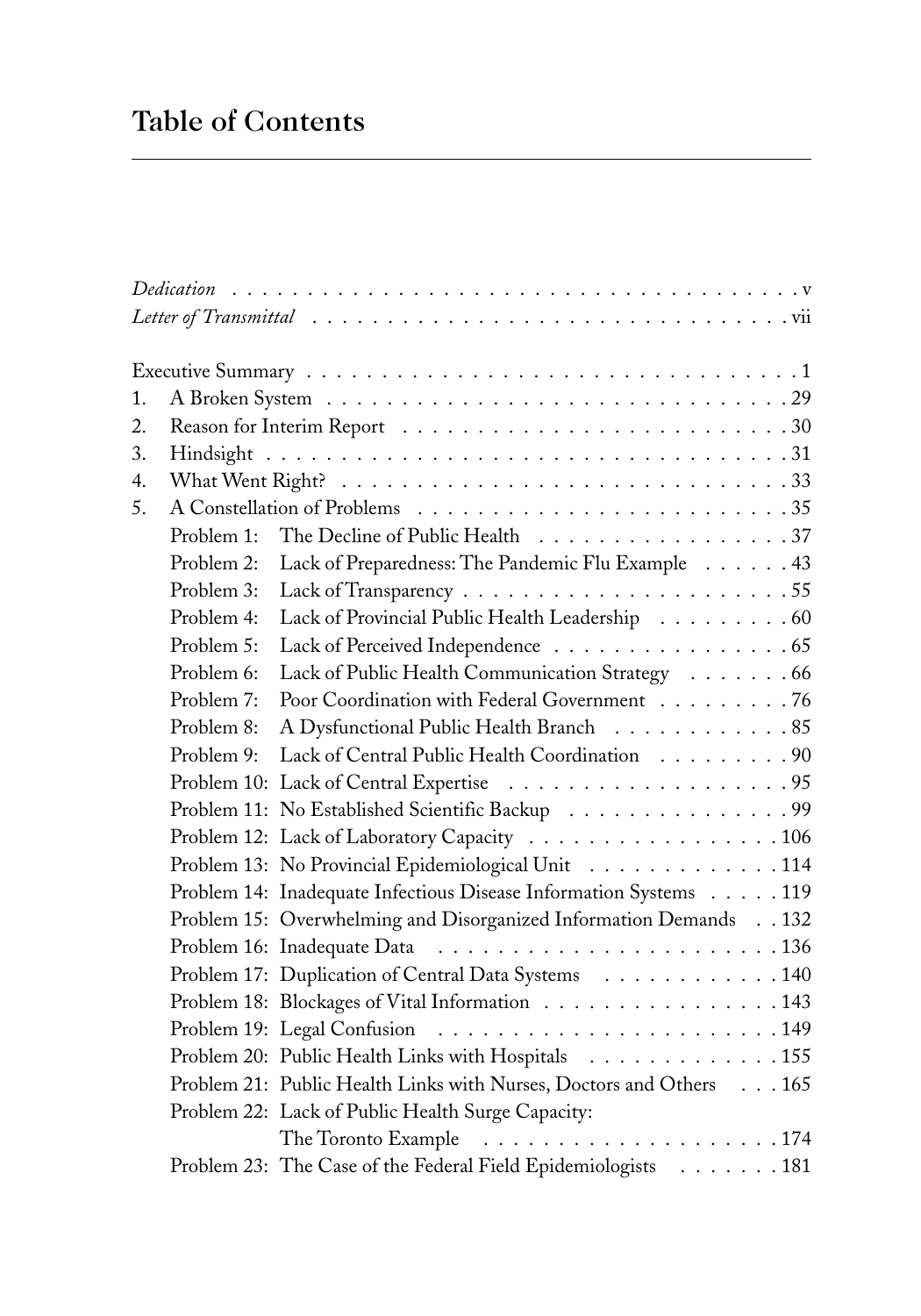| 6.  |                                                         |  |  |
|-----|---------------------------------------------------------|--|--|
| 7.  |                                                         |  |  |
| 8.  |                                                         |  |  |
| 9.  |                                                         |  |  |
| 10. |                                                         |  |  |
|     |                                                         |  |  |
|     |                                                         |  |  |
|     |                                                         |  |  |
|     | 14. An Ontario Centre for Disease Control 222           |  |  |
|     |                                                         |  |  |
|     | 16. Greater Priority for Infectious Disease Control 231 |  |  |
|     |                                                         |  |  |
|     |                                                         |  |  |
|     |                                                         |  |  |
|     | Appendix A: The Commission's Ongoing Work 251           |  |  |
|     |                                                         |  |  |
|     |                                                         |  |  |
|     |                                                         |  |  |
|     |                                                         |  |  |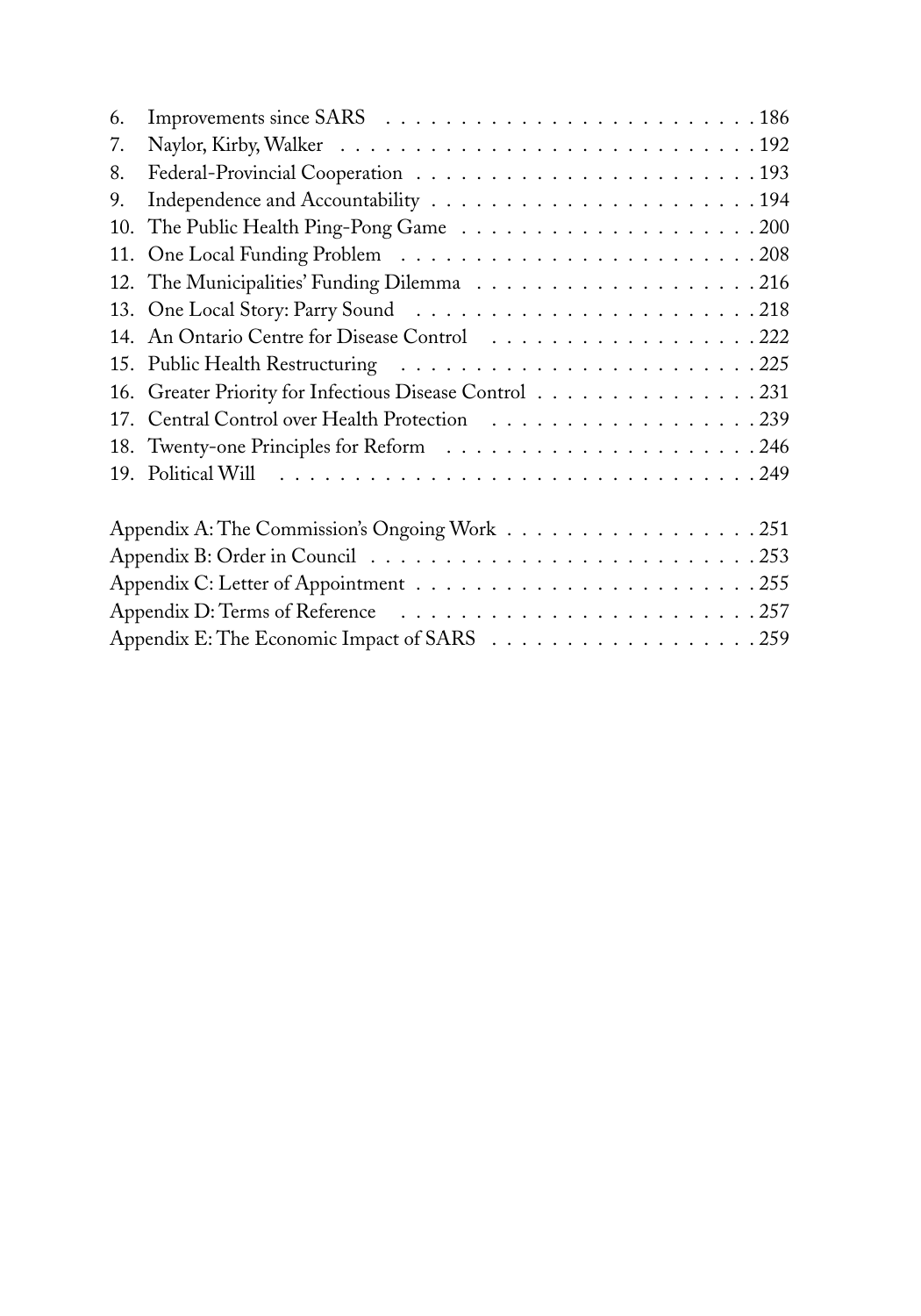*This report is dedicated to those who died from SARS, those who suffered from it, those who fought the disease, and all those affected by it.*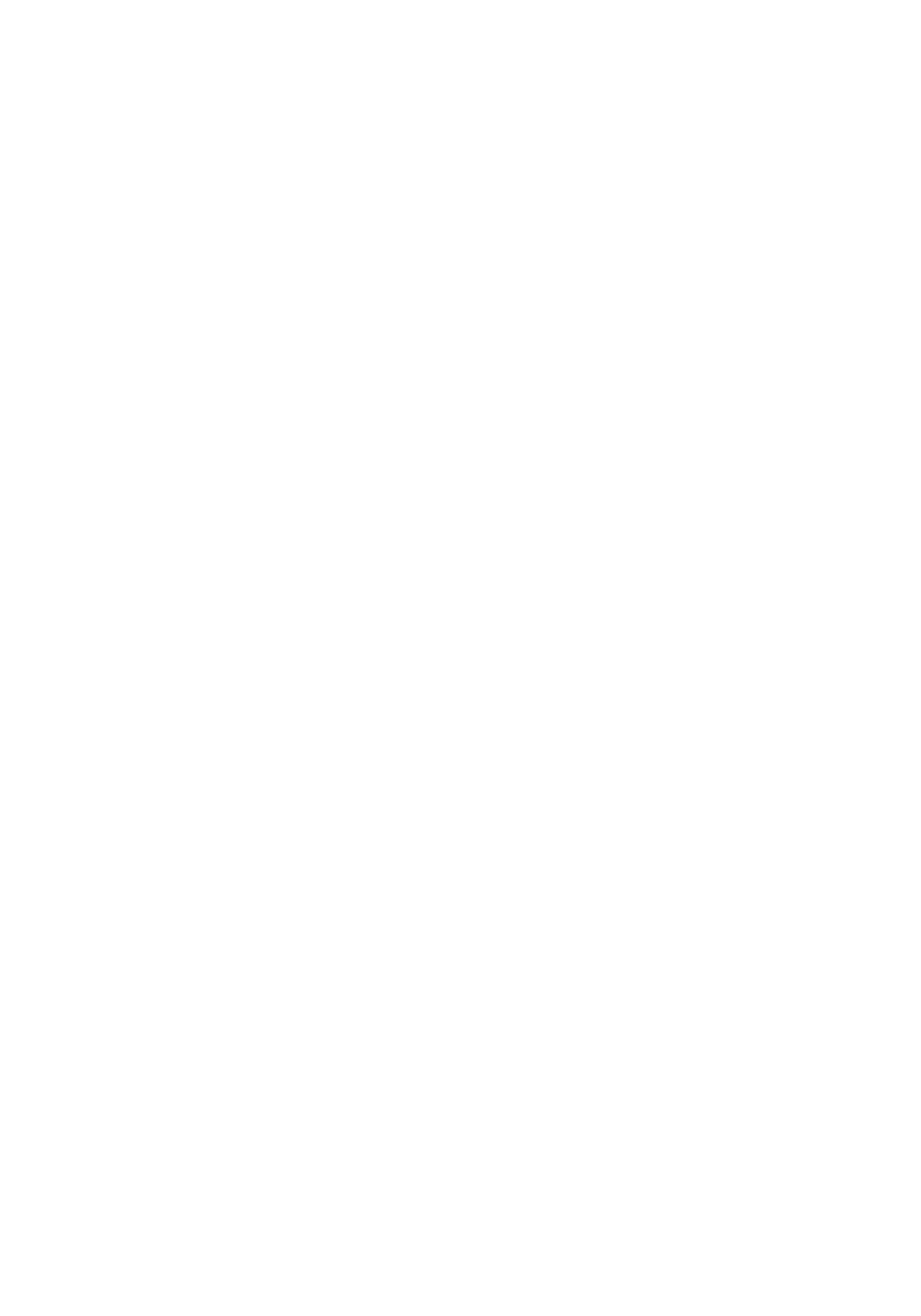## **COMMISSION TO INVESTIGATE** 180 Dundas Street West, 22<sup>nd</sup> Floor **THE INTRODUCTION AND** Toronto, ON M5G 1Z8 **SPREAD OF SARS IN ONTARIO** Tel: (416) 212-6878

Commissioner Website: www.sarscommission.ca

The Honourable Archie Campbell Fax: (416) 212-6879

April 15, 2004

The Honourable George Smitherman MPP Minister of Health and Long-Term Care 10th Floor Hepburn Block 80 Grosvenor St. Toronto, Ontario M7A 2C4

Dear Mr. Minister:

Pursuant to the terms of reference, letter of appointment, and Order-in-Council establishing the independent SARS Commission I submit the attached interim report.

Yours truly,

Archie Campbell Commissioner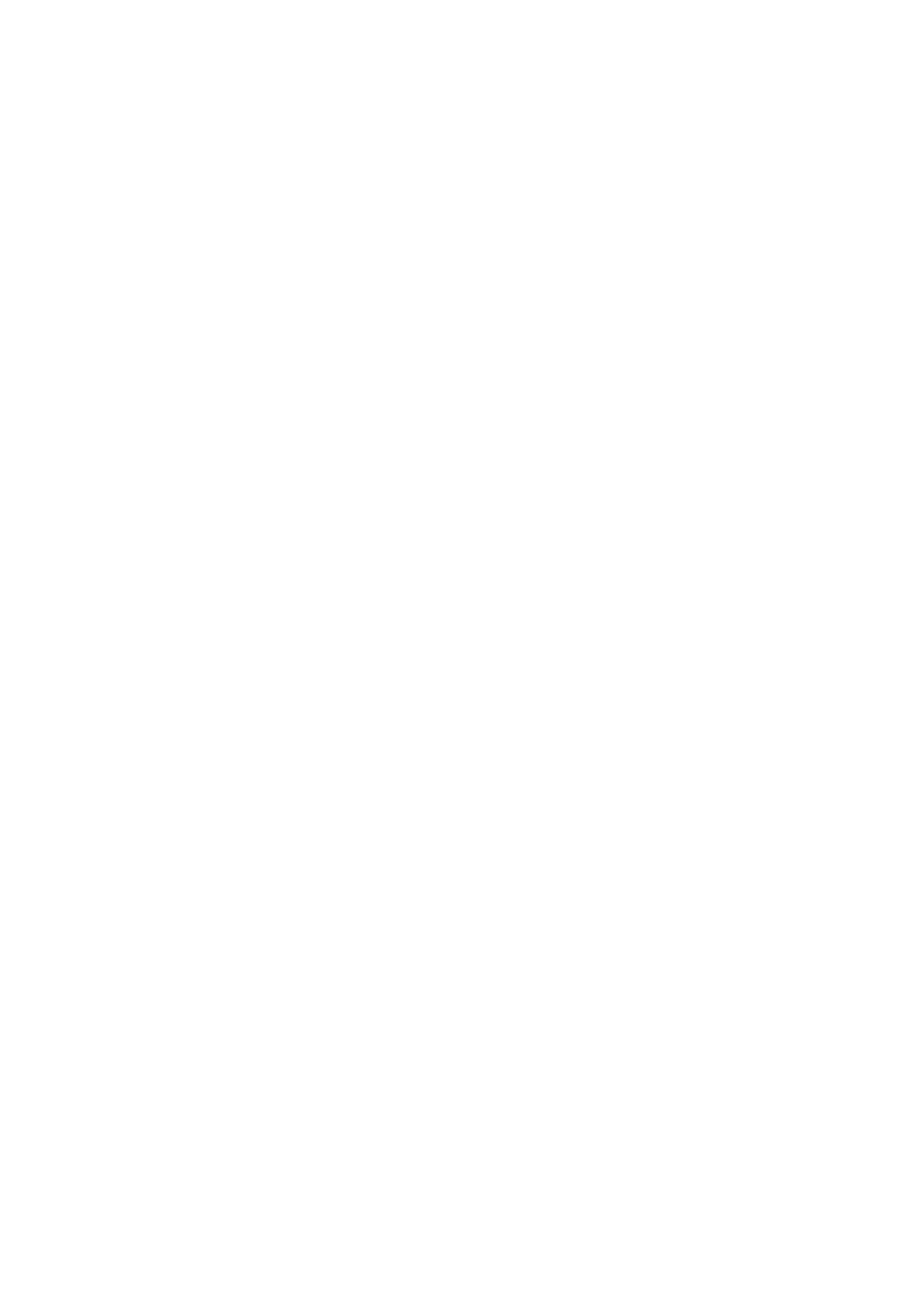#### A Broken System

SARS showed that Ontario's public health system is broken and needs to be fixed. Despite the extraordinary efforts of many dedicated individuals and the strength of many local public health units, the overall system proved woefully inadequate. SARS showed Ontario's central public health system to be unprepared, fragmented, poorly led, uncoordinated, inadequately resourced, professionally impoverished, and generally incapable of discharging its mandate.

The SARS crisis exposed deep fault lines in the structure and capacity of Ontario's public health system. Having regard to these problems, Ontario was fortunate that SARS was ultimately contained without widespread community transmission or further hospital spread, sickness and death. SARS was contained only by the heroic efforts of dedicated front line health care and public health workers and the assistance of extraordinary managers and medical advisors. They did so with little assistance from the central provincial public health system that should have been there to help them.

These problems need urgently to be fixed.

#### Reasons for Interim Report

The work of this Commission will continue until I am satisfied that the necessary evidence has been reviewed. Because government decisions about fundamental changes in the public health system are clearly imminent, this interim report on the public health lessons of SARS is being issued at this time instead of awaiting the final report. This interim report is based on the evidence examined to date and is not intended as the last word on this aspect of the Commission's investigation.

The fact that the Commission must address public health renewal on an interim basis is not to say it is more important than any other urgent issue such as the safety and protection of health care workers. It is simply a case of timing. The Commission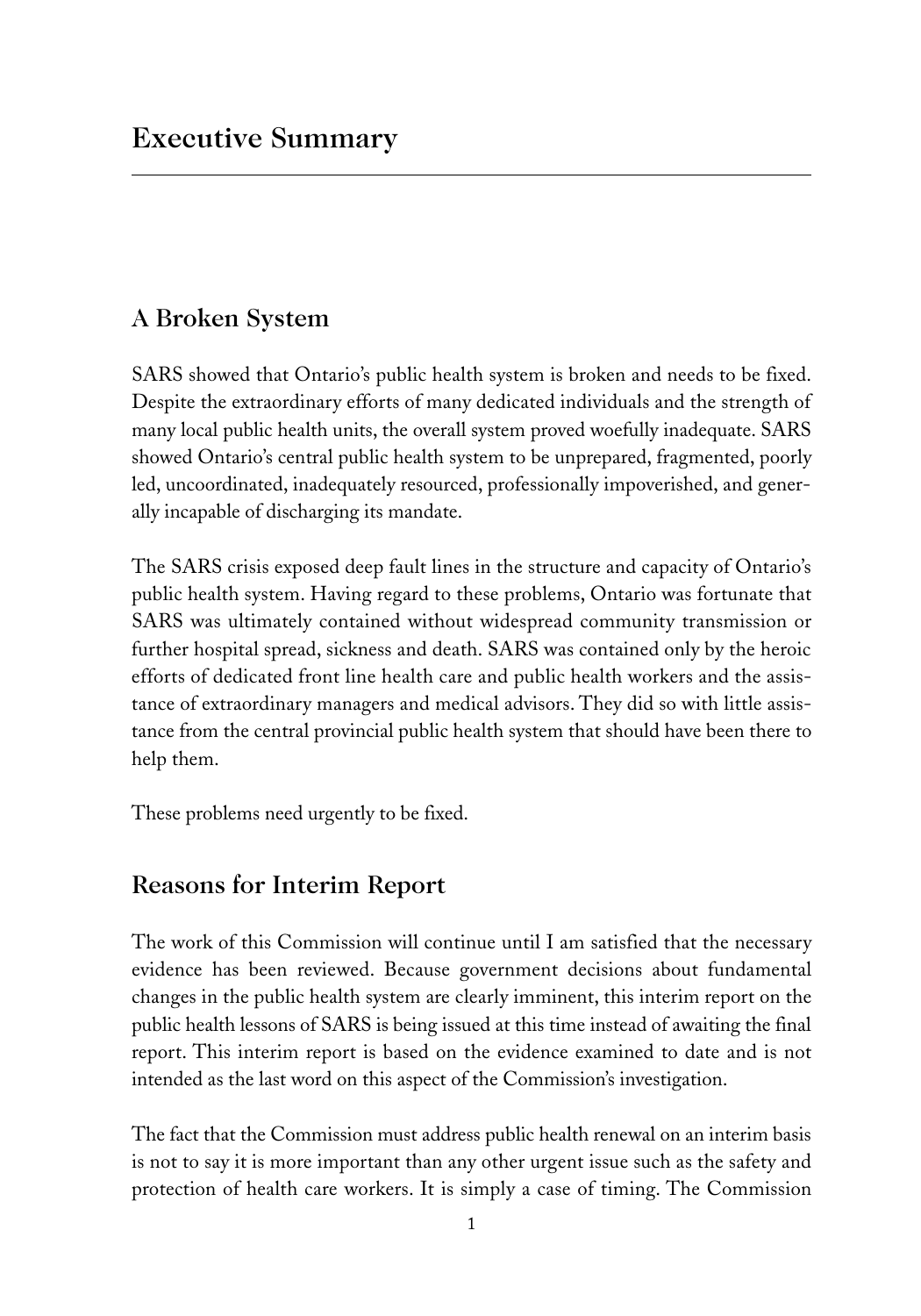continues to interview health care workers, SARS victims, the families of those who died, and those who fought the outbreak. Their story and the story of SARS will be told in the Commission's final report.

For an update on the Commission's ongoing work see Appendix A.

#### Twenty-one Principles for Reform

The lessons of SARS yield 21 principles for public health reform:

- 1. Public health in Ontario requires a new mandate, new leadership, and new resources.
- 2. Ontario public health requires renewal according to the principles recommended in the Naylor, Kirby, and interim Walker reports.
- 3. Protection against infectious disease requires central province-wide accountability, direction, and control.
- 4. Safe water, safe food, and protection against infectious disease should be the first priorities of Ontario's public health system.
- 5. Emergency planning and preparedness are required, along with public health infrastructure improvements, to protect against the next outbreak of infectious disease.
- 6. Local Medical Officers of Health and public health units, the backbone of Ontario public health, require in any reform process a strong focus of attention, support, consultation and resources.
- 7. Reviews are necessary to determine if municipalities should have a significant role in public health protection, or whether accountability, authority, and funding should be fully uploaded to the province.
- 8. If local Boards of Health are retained, the province should streamline the processes of provincial leadership and direction to ensure that local boards comply with the full programme requirements established by the province for infectious disease protection.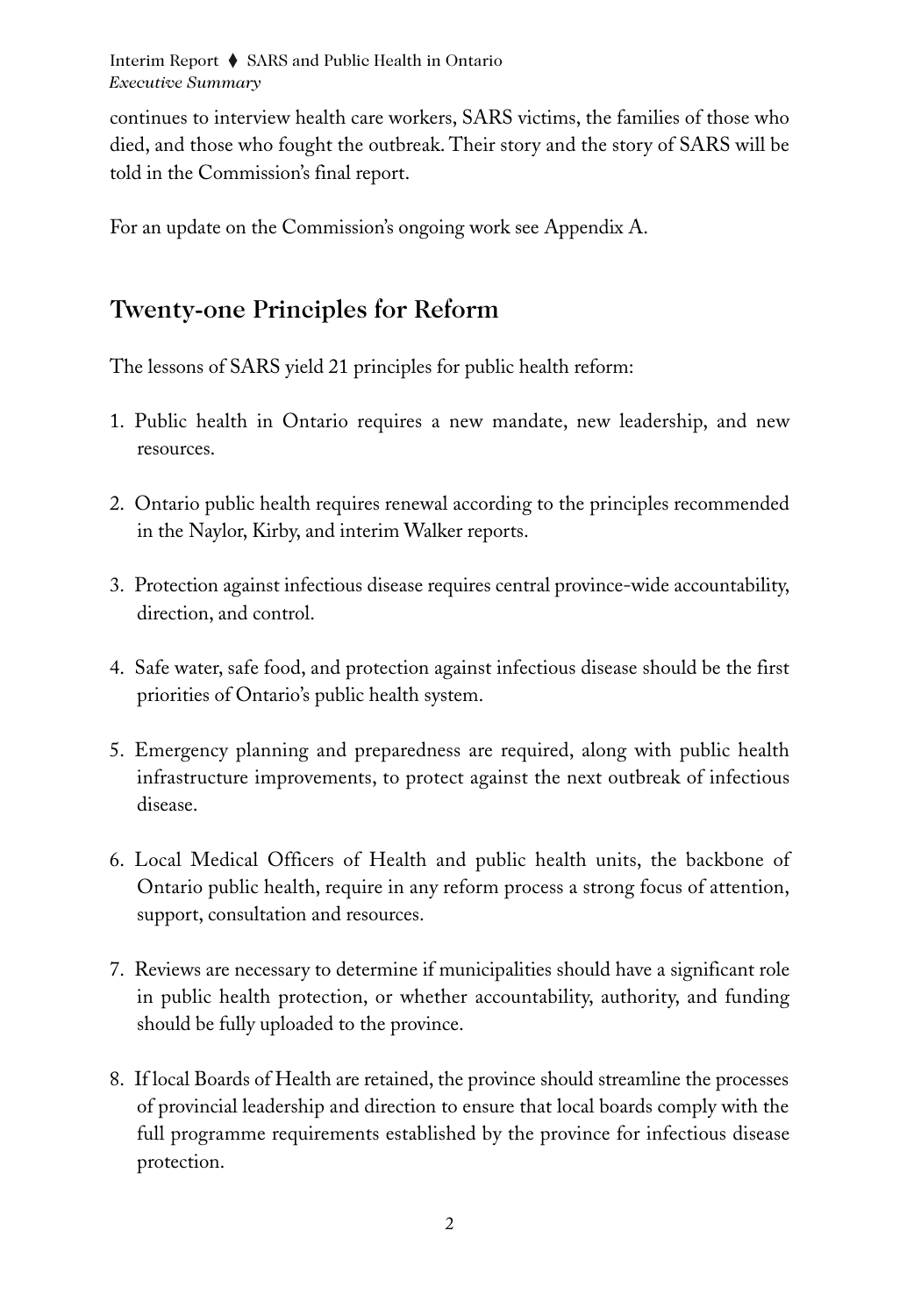- 9. So long as the local Boards of Health remain in place: The local Medical Officer of Health should have full chief executive officer authority for local public health services and be accountable to the local board. Section 67 of the *Health Protection and Promotion Act* should be enforced, if necessary amended, to ensure that personnel and machinery required to deliver public health protection are not buried in the municipal bureaucracy.
- 10.Public health protection funding against infectious disease should be uploaded so that the province pays at least 75 per cent and local municipalities pay 25 per cent or less.
- 11.A transparent system authorized by law should be used to clarify and regularize the roles of Chief Medical Officer of Health and the local Medical Officer of Health in deciding whether a particular case should be designated a reportable disease.
- 12.The Chief Medical Officer of Health, while accountable to the Minister of Health, requires the independent duty and authority to communicate directly with the public and the Legislative Assembly whenever he or she deems necessary.
- 13.The operational powers of the Minister of Health under the *Health Protection and Promotion Act* should be removed and assigned to the Chief Medical Officer of Health.
- 14.The Chief Medical Officer of Health should have operational independence from government in respect of public health decisions during an infectious disease outbreak. Such independence should be supported by a transparent system requiring that any Ministerial recommendations be in writing and publicly available.
- 15.The local Medical Officer of Health requires independence, matching that of the Chief Medical Officer of Health, to speak out and to manage infectious outbreaks.
- 16.The operational powers of the local Medical Officer of Health should be reassigned to the Chief Medical Officer of Health, to be exercised locally by the Medical Officer of Health subject to the direction of the Chief Medical Officer of Health.
- 17.An Ontario Centre for Disease Control should be created as support for the Chief Medical Officer of Health and independent of the Ministry of Health. It should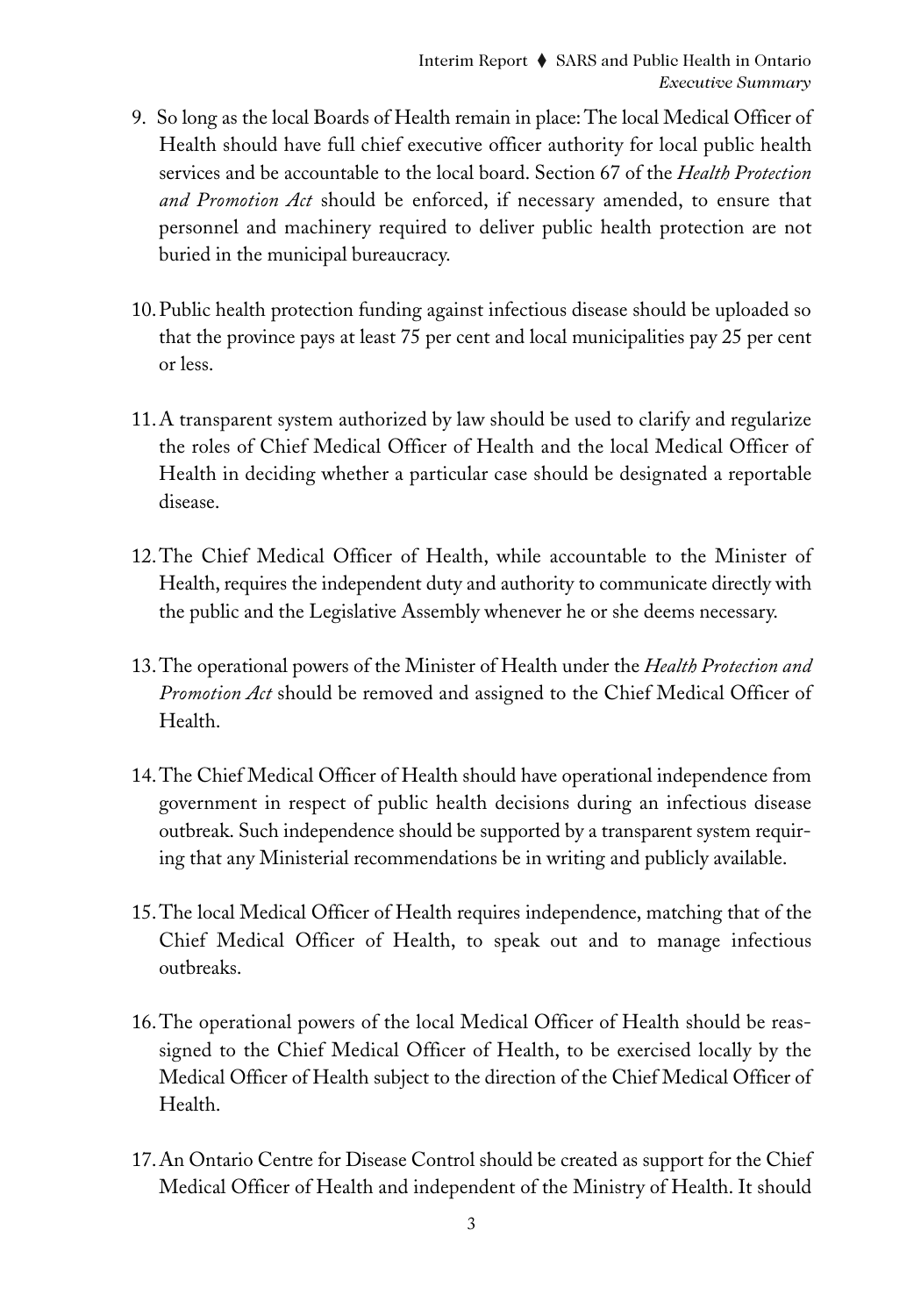have a critical mass of public health expertise, strong academic links, and central laboratory capacity.

- 18.Public health requires strong links with hospitals and other health care facilities and the establishment, where necessary, of an authoritative hospital presence in relation to nosocomial infections. The respective accountability, roles and responsibilities of public health care and health care institutions in respect of infectious outbreaks should be clarified.
- 19.Ontario and Canada must avoid bickering and must create strong public health links based on cooperation rather than competition to avoid the pitfalls of federal overreaching and provincial distrust.
- 20.The Ontario government must commit itself to provide the necessary resources and leadership for effective public health protection against infectious disease.
- 21.Public health requires strong links with nurses, doctors and other health care workers and their unions and professional organizations.

It is expected that the final report of the Walker expert panel will recommend a detailed prescriptive blueprint for many of the operational details of a renewed system. Such operational details are beyond the scope of this interim report. Some of the issues that will drive these details are discussed in the report.

#### Hindsight

Everything said in this report is said with the benefit of 20-20 hindsight, a gift not available to those who fought SARS or those who designed the systems that proved inadequate in face of a new and unknown disease.

It is important to distinguish between the flaws of public health systems and the skill and dedication of those who worked within them. To demonstrate the weakness of Ontario's public health infrastructure is not to criticize the performance of those who worked within systems that proved inadequate in hindsight. The Commission recognizes the skill and dedication of so many individuals in the Ontario public health system and those volunteers from Ontario and elsewhere who worked beyond the call of duty. Twenty-hour days were common. They faced enormous workloads and pressures in their tireless fight, in a rapidly changing environment, against a deadly and mysterious disease.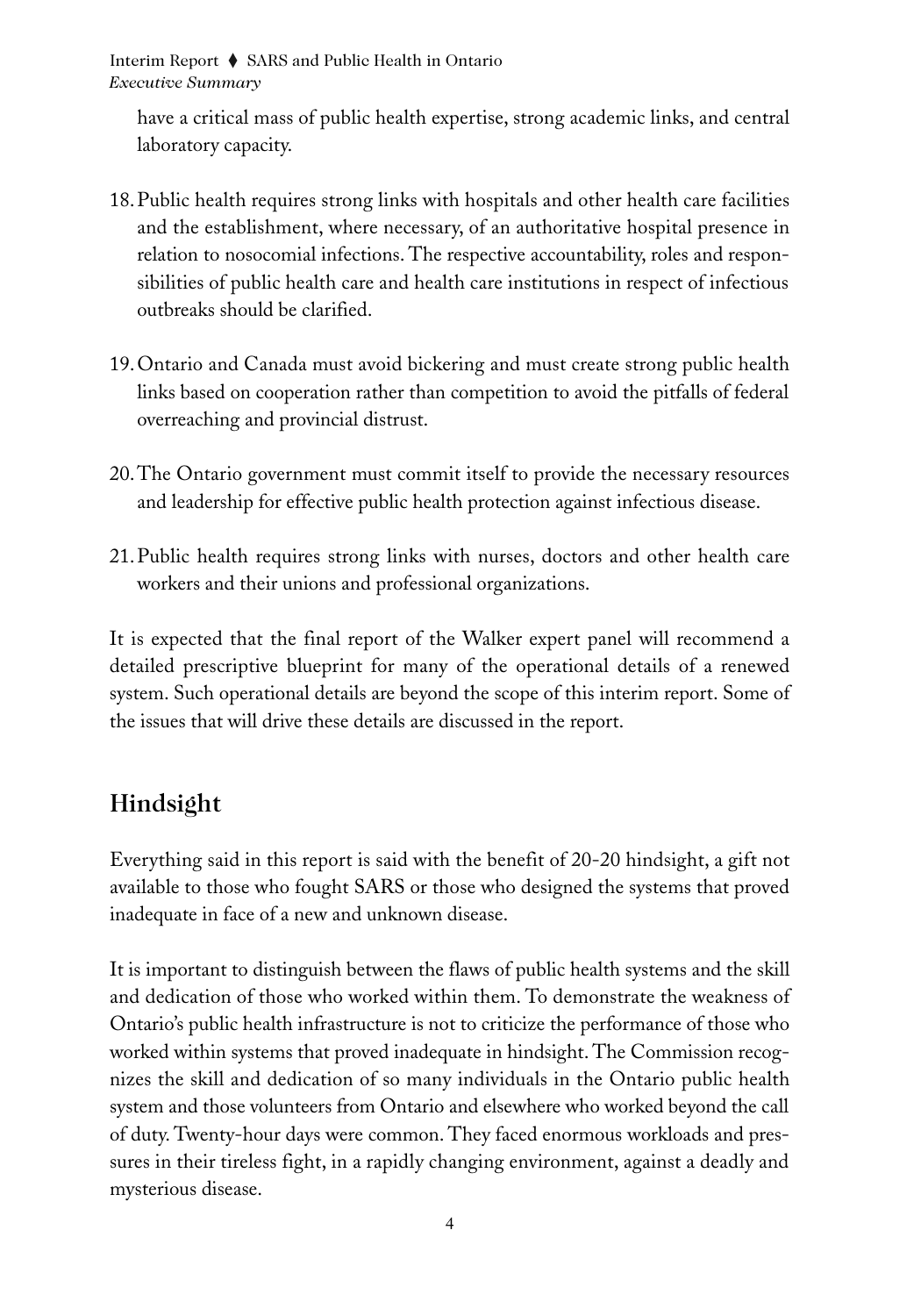It is my hope that those who worked on the front lines and in public health in Ontario during SARS will accept that I have approached the flaws of the system with the utmost respect for those who gave their all to protect the public. We should be humbled by their efforts.

In this interim report I have attempted to avoid, and I invite the reader to avoid, the unfair use of hindsight to judge the actions of those who struggled so valiantly in the fog of battle against the unknown and deadly virus that is SARS.

#### What Went Right

The litany of problems listed below reflect weaknesses in central public health systems. These weaknesses hampered the work of the remarkable individuals who eventually contained SARS. The problems of SARS were systemic problems, not people problems. Despite the deep flaws in the system, it was supported by people of extraordinary commitment.

The strength of Ontario's response lay in the work of the people who stepped up and fought SARS. What went right, in a system where so much went wrong, is their dedication. It cannot, however, be said that things went right because SARS was eventually contained. It does nothing for those who suffered from SARS or lost loved ones to SARS to say that the disease which caused their suffering was ultimately contained. For the families of those who died from SARS and for all those who suffered from it, little if anything went right. This enormous toll of suffering requires that the Ontario government commit itself to rectify the deep problems in the public health system disclosed by SARS.

#### The Decline of Public Health

The decline of public health protection in Ontario began decades before SARS. No government and no political party is immune from responsibility for its neglect.

It is troubling that Ontario ignored so many public health wake-up calls from Mr. Justice Krever in the blood inquiry, Mr. Justice O'Connor in the Walkerton inquiry, from the Provincial Auditor, from the West Nile experience, from pandemic flu planners and others. Despite many alarm calls about the urgent need to improve public health capacity, despite all the reports emphasizing the problem, the decline of Ontario's public health capacity received little attention until SARS. SARS was the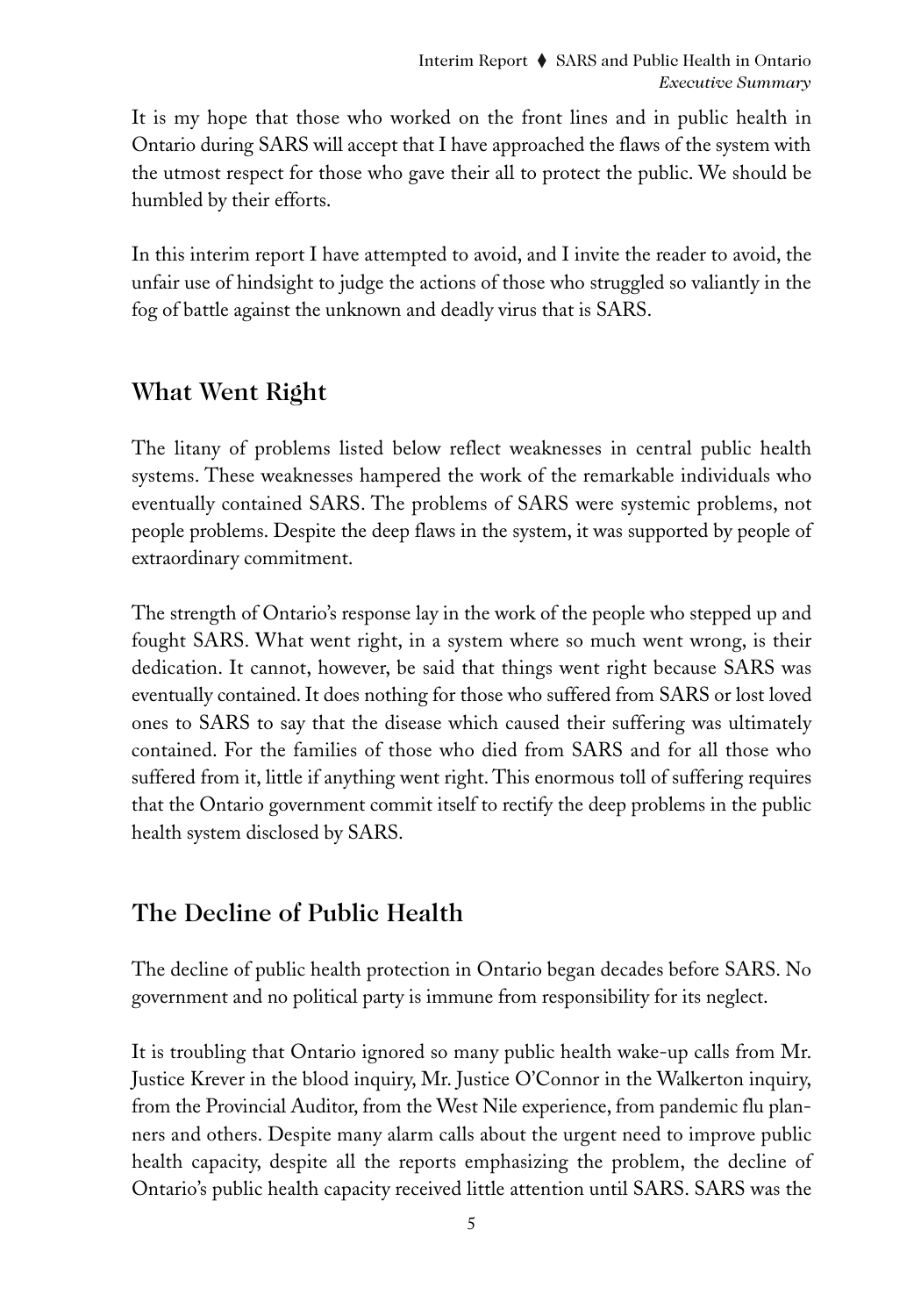final, tragic wake-up call. To ignore it is to endanger the lives and the health of everyone in Ontario.

#### Lack of Preparedness: The Pandemic Flu Example

When SARS hit, Ontario had no pandemic influenza plan. Although SARS and flu are different, the lack of a pandemic flu plan showed that Ontario was unprepared to deal with any major outbreak of infectious disease.

Had a pandemic flu plan been in place before SARS, Ontario would have been much better prepared to deal with the outbreak. The failure to heed warnings about the need for a provincial pandemic flu plan, and the failure to put such a plan in place before SARS, reflects a lack of provincial public health leadership and preparedness.

#### Lack of Transparency

Because there was no existing plan in place for a public health emergency like SARS, systems had to be designed from scratch. Ad hoc organizations like the epidemiological unit (Epi Unit) and the Science Committee were cobbled together. Procedures and protocols were rushed into place including systems like the case review, or adjudication process, that grew up to determine whether a particular case should be reported as SARS. Because SARS was such a difficult disease to diagnose, there were no reliable lab tests and knowledge about the disease was rapidly evolving, there were disagreements from time to time as to whether a particular case was SARS.

Although well meaning, this system lacked clear lines of accountability and in particular it lacked transparency.

To avoid this problem in the future the Commission recommends that the respective roles of the Chief Medical Officer of Health and the local Medical Officers of Health, in deciding whether a particular case should be designated as a reportable disease, should be clarified and regularized in a transparent system authorized by law.

#### Lack of Provincial Public Health Leadership

Few worked harder during SARS than Dr. Colin D'Cunha, the Chief Medical Officer of Health for Ontario and Director of the Public Health Branch in the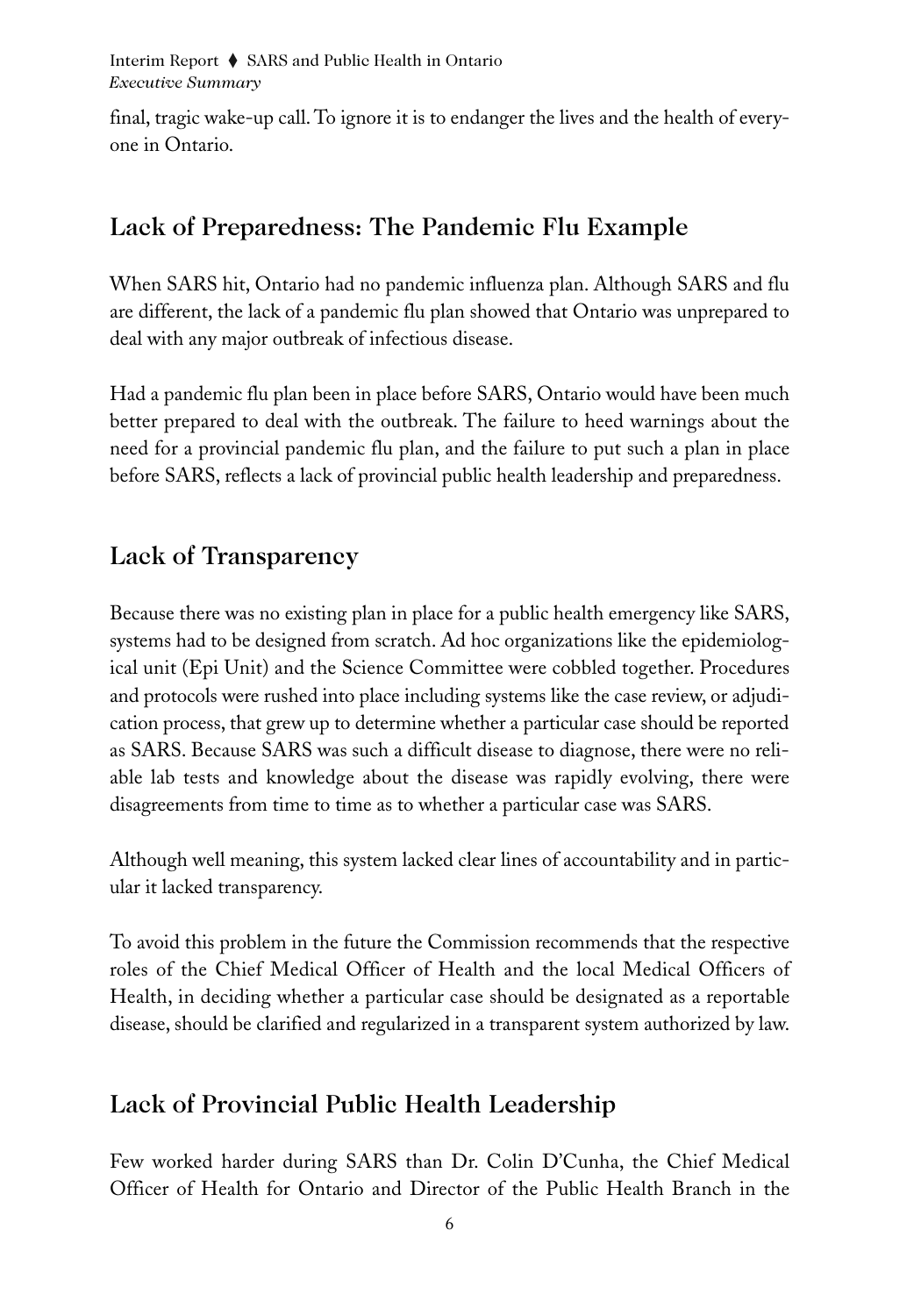Ontario Ministry of Health and Long- Term Care. He demonstrated throughout the crisis a strong commitment to his belief of what was in the public interest. Dr. D'Cunha is a dedicated professional who has devoted his career to the advancement of public health. For the brief reasons set out in the report Dr. D'Cunha turned out in hindsight to be the wrong man in the wrong place at the wrong time.

While it may be due to misunderstandings or a simple difficulty on the part of Dr. D'Cunha to communicate effectively, there is a strong consensus on the part of those colleagues who worked with him during the crisis that his highest and best public calling at this time is in an area of public health other than direct programme leadership. This general concern has undoubtedly been reflected in the government's decision to provide him with other opportunities within his area of expertise.

Because Dr. D'Cunha no longer holds the office of Chief Medical Officer of Health it might be asked why it is necessary in this interim report to deal with his leadership during SARS. The answer is that the public has a right to know what happened during SARS and that obliges me to make whatever findings I am taken to by the evidence. The story of what happened during SARS cannot be told without some reference to the difficulties that arose in respect of Dr. D'Cunha's leadership.

I cannot fairly on the evidence before me make any finding of misconduct or wrongdoing by Dr. D'Cunha. The underlying problems that arose during SARS were systemic problems, not people problemMs. Because the underlying problems were about inadequate systems and not about Dr. D'Cunha, it would be unfair to blame him or make him a scapegoat for the things that went wrong.

It is impossible to say, in the end result, that Dr. D'Cunha's difficulties made any ultimate difference in the handling of the crisis. Although his colleagues were frustrated by his approach to things, the crisis was to a large extent managed around him. It is hard to say that the overall result of the SARS crisis would have been different with someone else at the helm.

#### Lack of Perceived Independence

The Commission on the evidence examined thus far has found no evidence of political interference with public health decisions during the SARS crisis. There is, however, a perception among many who worked in the crisis that politics were at work in some of the public health decisions. Whatever the ultimate finding may be once the investigation is completed, the perception of political independence is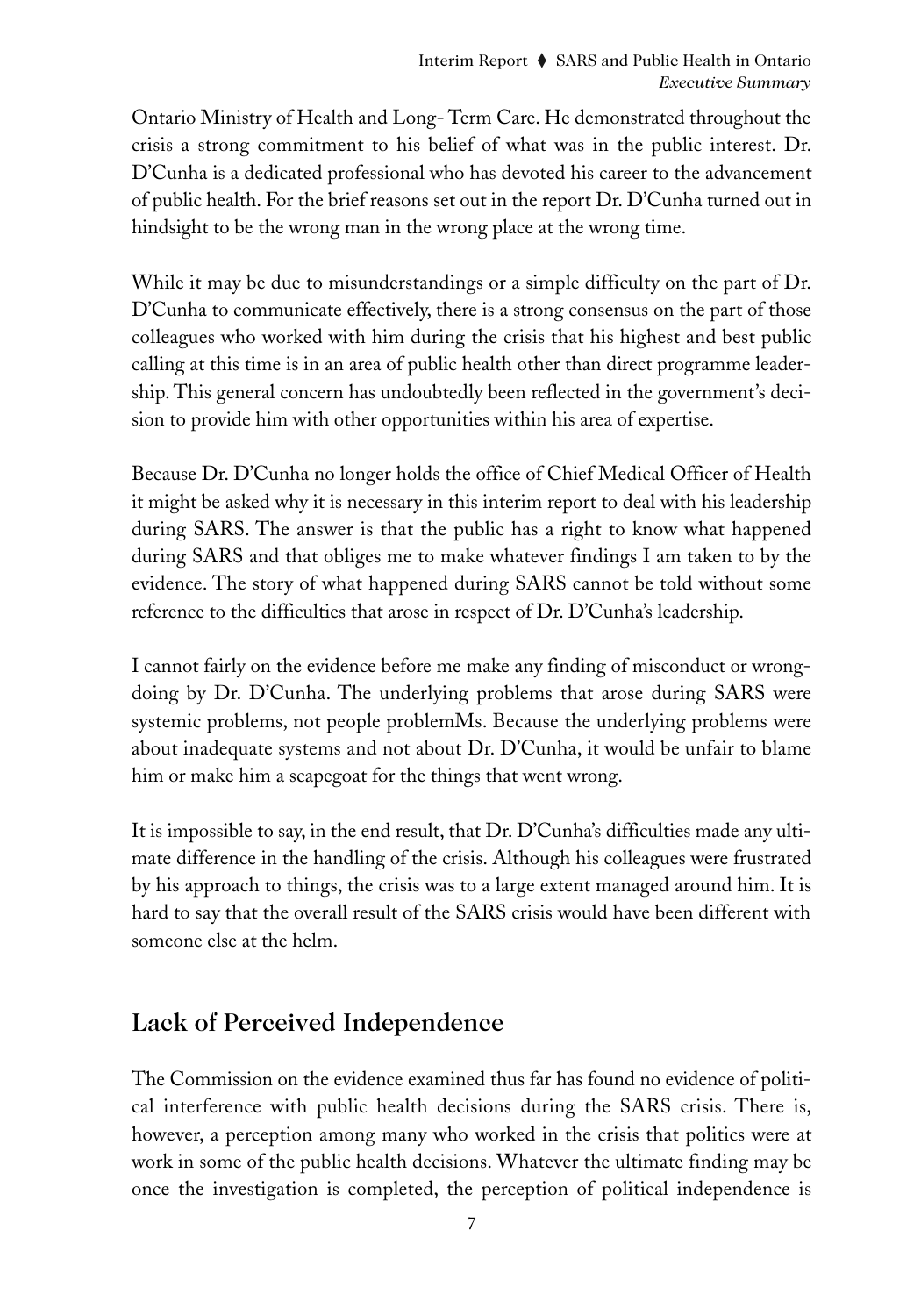equally important. A public health system must ensure public confidence that public health decisions during an outbreak are free from political motivation. The public must be assured that if there is a public health hazard the Chief Medical Officer of Health will be able to tell the public about it without going through a political filter. Visible safeguards to ensure the independence of the Chief Medical Officer of Health were absent during SARS. Machinery must be put in place to ensure the actual and apparent independence of the Chief Medical Officer of Health in decisions around outbreak management and his or her ability, when necessary, to communicate directly with the public.

#### Lack of Public Health Communication Strategy

The problems of public communication during SARS are addressed thoughtfully in the Naylor Report and the Walker Interim Report. The Commission endorses their findings and their recommendations for the development of coherent public communication strategies for public health emergencies.

There is no easy answer to the public health communications problems that arose during SARS. On the one hand, if there are too many uncoordinated official spokespeople the public ends up with a series of confusing mixed messages. On the other hand, as Mr. Tony Clement the Minister of Health during SARS pointed out to the Commission, any attempt to manage the news by stifling important sources of information will not only fail but will also lead to a loss of public confidence and a feeling among the public that they are not getting the straight goods or the whole story. What is needed is a pre-planned public health communications strategy that avoids either of these extremes.

#### Poor Coordnation with Federal Government

Problems with the collection, analysis and sharing of data beset the effort to combat SARS. While many factors contributed to this, strained relations between the three levels of government did not help matters.

The lack of federal-provincial cooperation was a serious problem during SARS. This lack of cooperation prevented the timely transmission from the Ontario Public Health Branch of vital SARS information needed by Ottawa to fulfill its national and international obligations. Although recollections differ as to the responsibility for this lack of cooperation, the underlying problems were the lack of pre-existing protocols,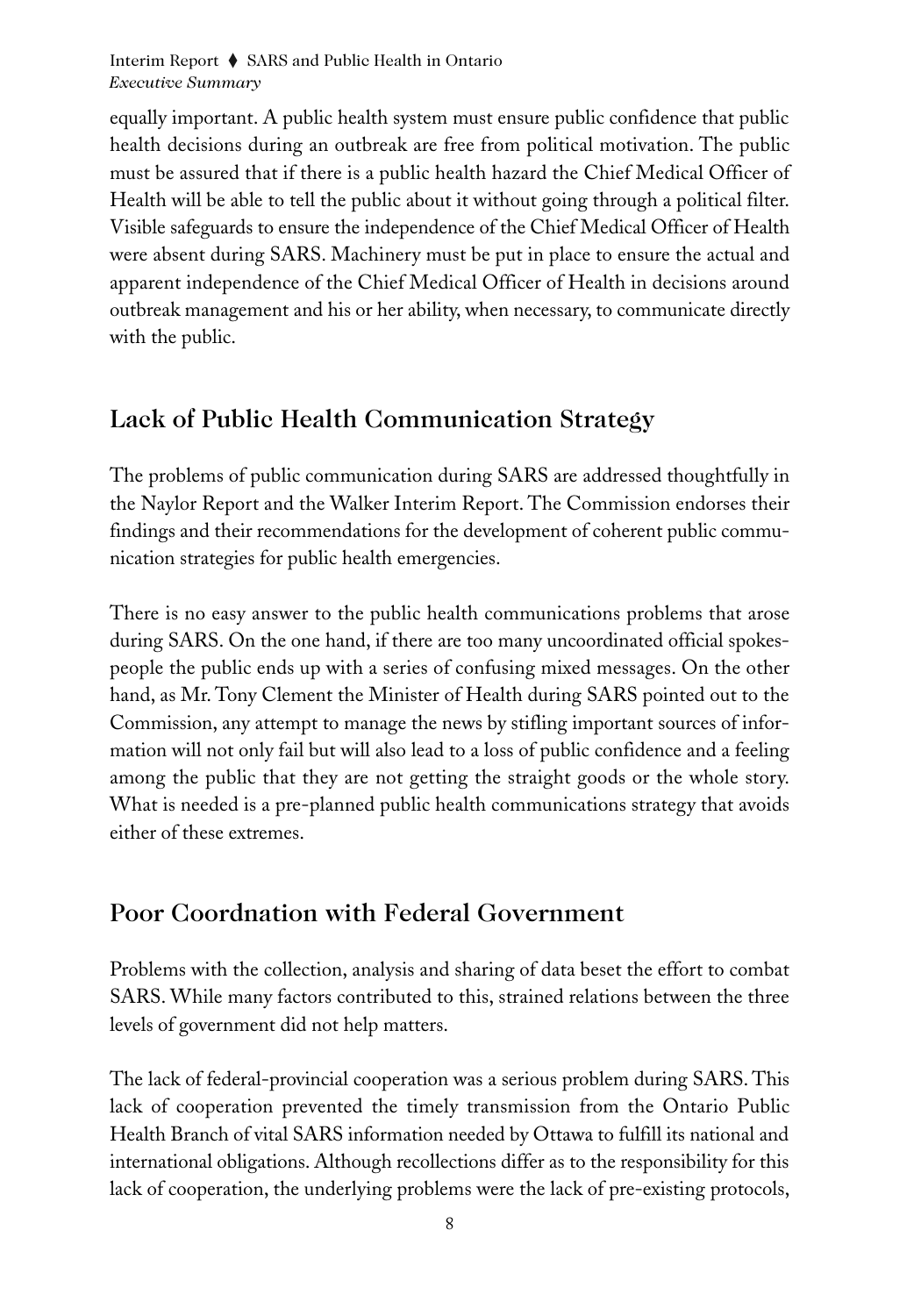agreements, and other machinery to ensure the seamless flow of necessary information and analysis, combined with a possible lack of collaborative spirit in some aspects of the Ontario response.

The inherent tensions between the federal and provincial governments must be overcome by a spirit of cooperation around infectious disease surveillance and coupled with the necessary machinery to ensure in advance that the vital information will flow without delay. It is clearly incumbent on both levels of government to ensure that the breakdown that occurred during SARS does not happen again.

## A Dysfunctional Public Health Branch

The Commission has heard consistent reports that the Public Health Branch of the Ministry of Health had become dysfunctional both internally and in terms of its relationships with the local public health units.

A lack of respect for the Public Health Branch was evident in the responses from outside Ontario and from elements of the Ontario public health system at the local level. When SARS hit, leadership was not forthcoming from a Public Health Branch that turned out to be dysfunctional.

## Lack of Central Public Health Coordination

Under the *Health Protection and Promotion Act*, local Medical Officers of Health were responsible for the local response to SARS. It was to the province however, to the Public Health Branch in the Ministry of Health, that the local public health units looked for guidance. Unfortunately many Medical Officers of Health felt there was no coordinated effort at the Public Health Branch to facilitate the SARS response at the local level. For many in the field it seemed as though the Branch was a silo, disconnected from the field, rather than a partner or a resource.

Many local Medical Officers of Health felt abandoned during SARS, devoid of support and guidance. The Branch's failure to co-ordinate and guide the local health units was already a big problem before SARS. It turned out to be a harbinger of the problems that arose during SARS.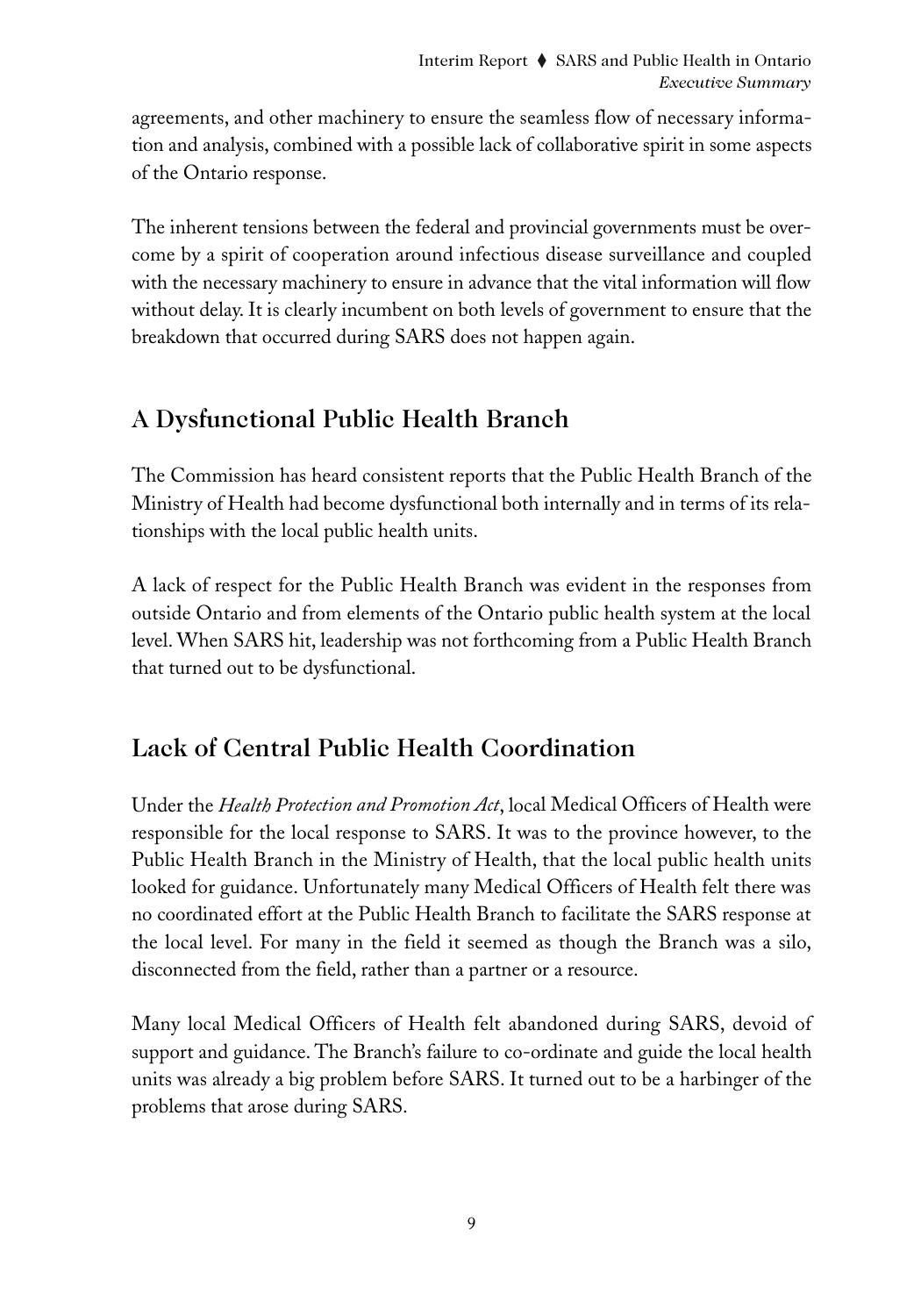#### Lack of Central Expertise

The outbreak was managed, of necessity, around the Public Health Branch of the Ministry of Health and Long-Term Care rather than through it. The critical mass of professional expertise one would expect in a crucial branch of government in a province the size of Ontario simply did not exist, either in the number of experts or their depth of experience. Key operational groups had to be put together on the run and individual experts had to be recruited from the field to fill this void. Machinery such as the Science Committee and the Epi Unit were run on almost a volunteer drop-in basis because there was no depth of expertise in the Branch itself.

SARS demonstrated that our most valuable public health resources are human resources and that Ontario lacked a critical mass of expertise at the provincial level. It is crucial to the success of any public health reform initiatives in Ontario that there be a high level of expertise at both the local and central levels of public health. Ontario cannot continue to rely on the goodwill and volunteerism of others to protect us during an outbreak. Many of those who came forward to work at the provincial level during SARS were disheartened by the problems they saw and a few expressed doubts whether they would be willing to come forward again, particularly if the problems are not addressed. Examples abound of centres of excellence for disease control: British Columbia, Quebec, and Atlanta, among others. Ontario needs to learn from their example. Without a critical mass of the right professionals public health reform, no matter how well-reasoned and well-resourced, has no chance of success.

#### No Established Scientific Backup

In March 2003, the Public Health Branch in Ontario had neither the capacity nor the expertise to handle an outbreak of the magnitude of SARS. Neither was there any provincial plan to rapidly bring together the necessary experts to provide scientific advice to those managing the outbreak. One outside expert, brought in to help manage the crisis, noted that Ontario simply didn't have the machinery, people or the leadership at the central level:

It was abundantly clear to everyone who sat in on teleconferences that Ontario was scrambling, didn't have the infection control expertise, at least the amount of expertise. There were superb infection control people there . . . it's clear they were unable to pull together the data that was required for them and us to try to understand what's going on. It was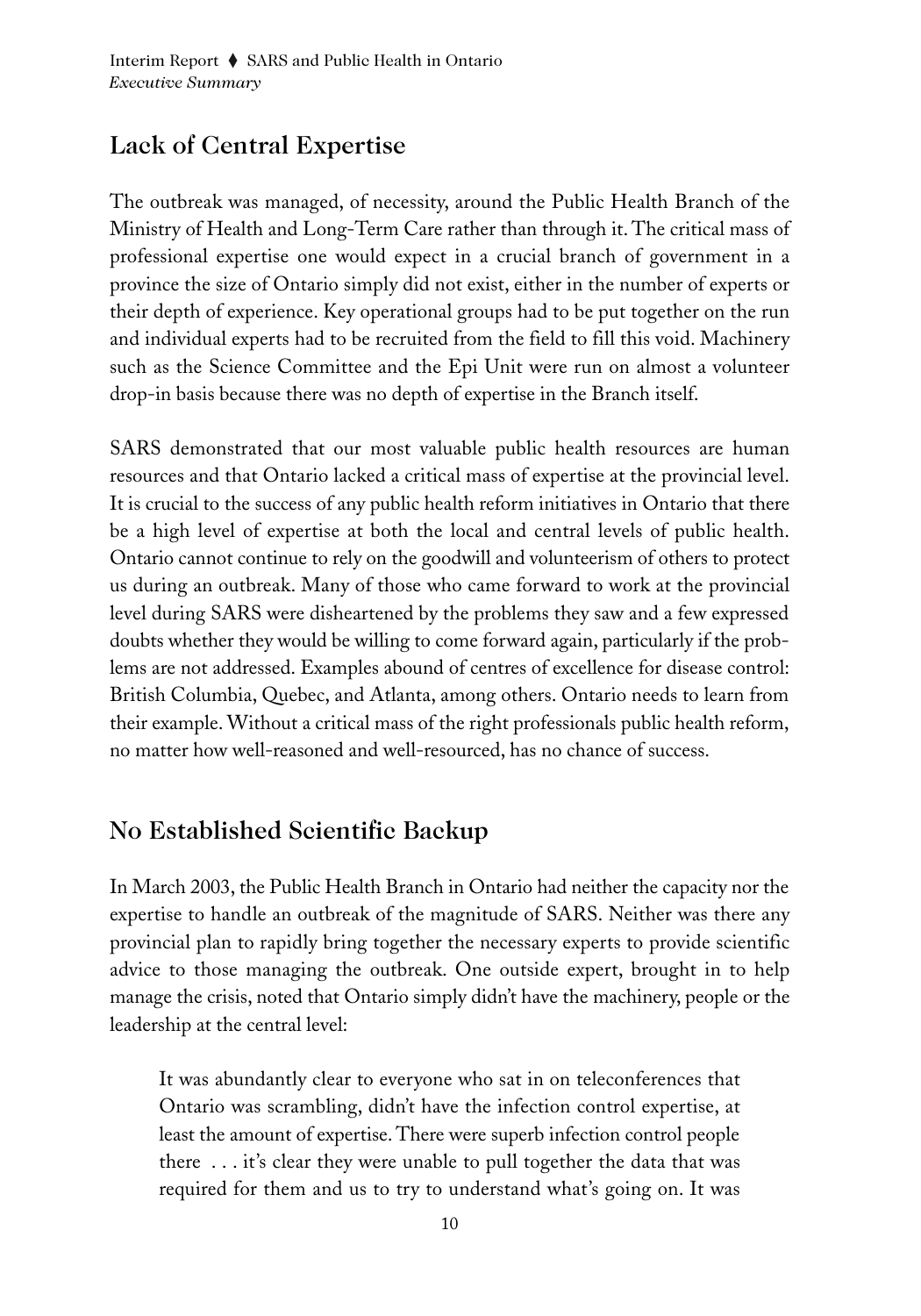abundantly clear that there was no obvious concerted leadership of the outbreak at least as we could see . . . It was obvious to all of us that Ontario was in substantial trouble.

Consequently, the Ministry of Health had to turn to experts outside of government for advice and direction. While it is not unusual that outside experts would be consulted during an outbreak, the lack of planning meant that the core expert groups had to be thrown together in haste without adequate planning or organization.

#### Lack of Laboratory Capacity

Before SARS, concerns had been raised about the capacity of the Ontario Central Public Health Laboratory (provincial laboratory). Despite these warnings, it was not prepared to deal with an outbreak of this magnitude. There were only two medical microbiologists in the laboratory, who were responsible for the entire province.

To make it worse, the Ministry of Health and Long-Term Care, in the fall of 2001, had laid off its PhD level scientists at the provincial laboratory. These scientists were engaged in the diagnosis and surveillance of new and emerging infections as well as research and development.

Within government, there seemed to be a complete lack of understanding of the importance of the work done by scientists at the provincial laboratory. At the time of the layoffs, a Ministry of Health spokesman was quoted as saying:

Do we want five people sitting around waiting for work to arrive? It would be highly unlikely that we would find a new organism in Ontario.

It is unnecessary, in light of SARS, to bring the irony of this statement to the attention of the reader. Less than two years later, SARS struck Ontario. The provincial laboratory did not have the capacity to deal with SARS.

Despite earlier warnings, the Ontario Central Public Health Laboratory proved inadequate during SARS. It is essential that the provincial laboratory be revitalized with the necessary physical and human resources.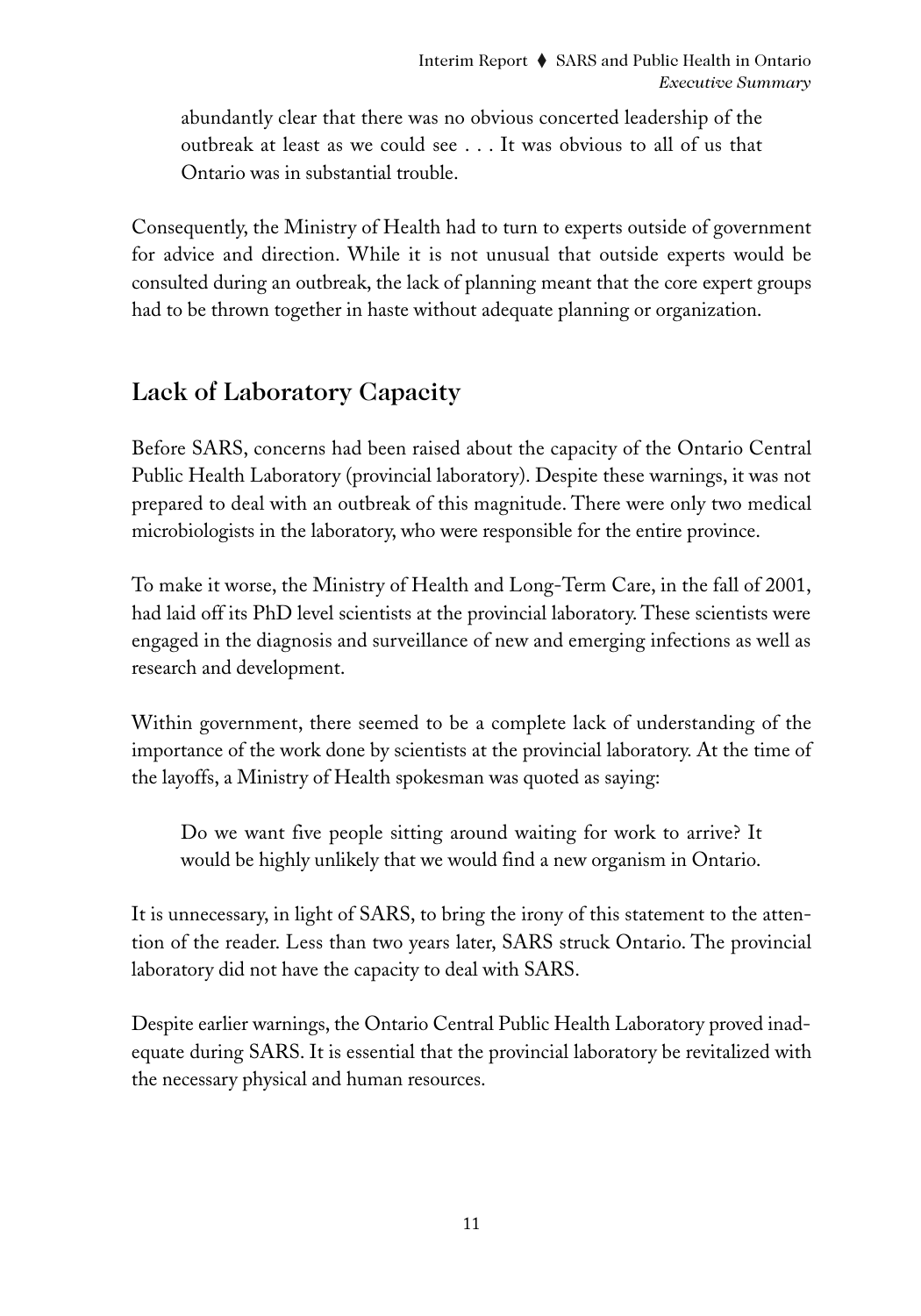## No Provincial Epidemiological Unit

When SARS hit Ontario, the Ministry of Health's Public Health Branch was totally unprepared to deal with an outbreak of this nature. To start with, it had no functioning epidemiological unit (Epi Unit).

The Science Committee needed epidemiological data about the transmission of the disease and whether control measures were effective. It needed answers to a number of vital questions: How was the outbreak progressing? What was the incubation period? How long were people infectious? What were the risks in hospital?

Although an Epi Unit was cobbled together as the outbreak unfolded, its work was hampered by the lack of planning and support systems.

It was a major failure of Ontario's public health system that no such unit was in place when SARS struck. The development of fully resourced epidemiological capacity is vital to protect Ontario against outbreaks of infectious disease. In the absence of major reform, Ontario may not be able in a future outbreak to draw on the extraordinary volunteer resources that helped so much in the spring of 2003.

#### Inadequate Infectious Disease Information Systems

The fight against SARS was hampered by the lack of an effective reportable disease information system. When SARS hit Ontario neither the provincial Public Health Branch nor the local public health units had any information system capable of handling a disease like SARS. The existing system, known as Reportable Disease Information System, or RDIS, was disease-specific and not flexible enough to handle new diseases.

Until the Epi Unit was up and running, there was no way to coordinate the work of local public health units into a common reporting structure. This delay turned out to be a critical problem. By the time the Epi Unit was established, individual health units were married to their own individual methods of collecting and reporting data. As a result, they were unable and disinclined to change their systems mid-stream, despite problems created by the diverse manner in which the data was being collected and reported.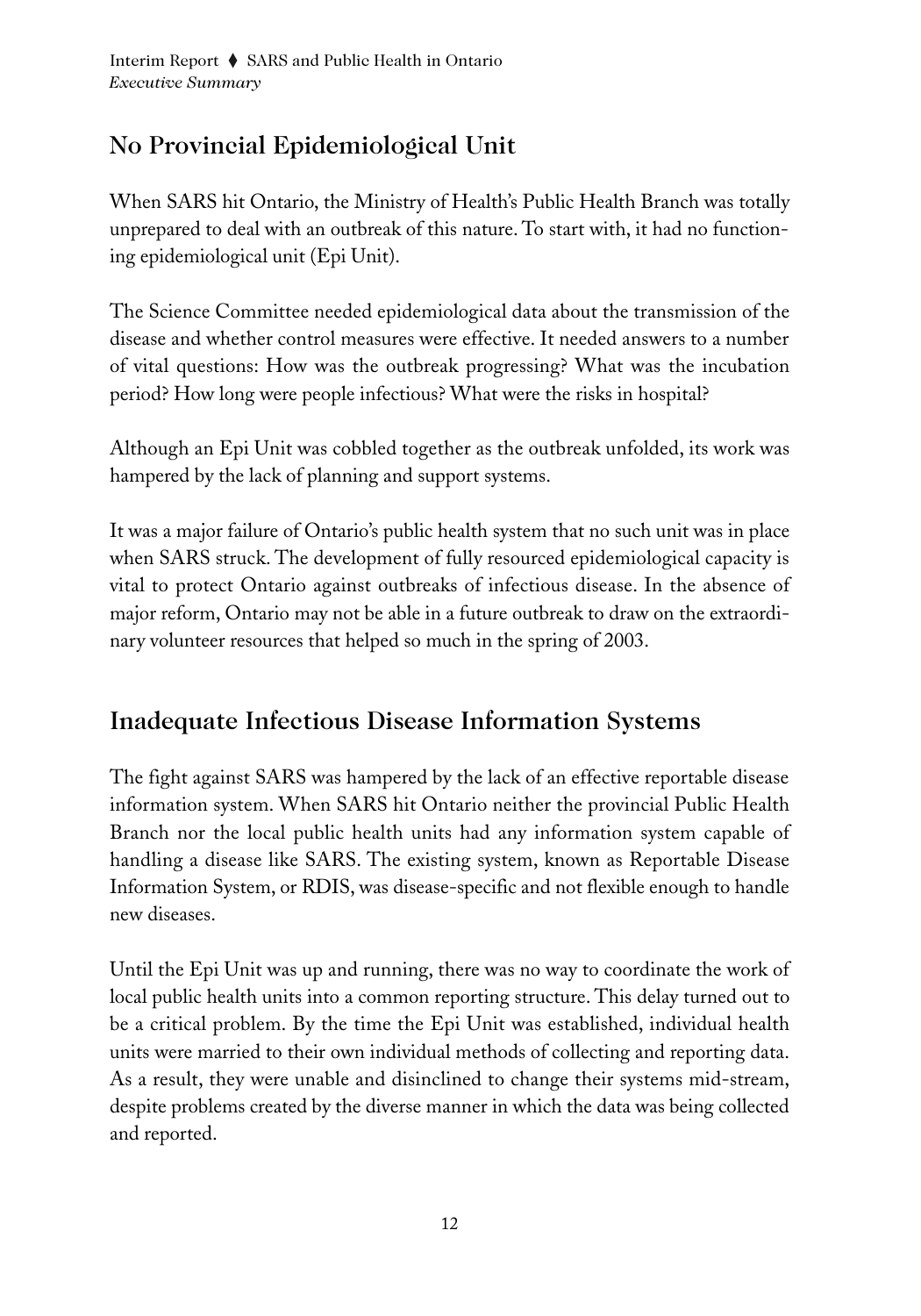Because of systemic weaknesses, the Toronto Public Health unit, which had the majority of the SARS cases, relied on a paper-based system of case tracking. This nightmarish system generated cardboard boxes spilling over with paper, all of which had to be collated and analyzed by hand.

The Commission endorses the specific recommendations in the Naylor Report and the Walker Interim Report to address the deficiencies in the federal and Ontario infectious disease information systems.

Should SARS or some other infectious disease hit Ontario tomorrow, the province still has no information system, accessible by all health units, capable of handling an outbreak. The first unheeded wake-up call was the Provincial Auditor's report in 1997. The second unheeded wake-up call was West Nile. If it takes Ontario as long to respond to SARS as it did to those earlier wake-up calls, the province will be in serious trouble when the next disease strikes.

#### Overwhelming and Disorganized Information Demands

The problem of information flow was not restricted to the lack of the necessary information technology systems. Confusion, duplication, and apparent competition prevailed in the work of those in the central apparatus who sought information from local public health units and hospitals. These unfocused demands consumed valuable time of public health and hospital staff, distracted them from urgent tasks at hand, and impaired their ability to get on with the work of fighting the disease.

SARS caught Ontario with no organized system for the transmission of case information to those who needed it to fight the outbreak. There was no order or logic in the frenzied, disorganized, overlapping, repetitious and multiple demands for information from hospitals and local public health units. Requests would go out simultaneously to many people for the same piece of information. The work of front line responders in hospitals and health units was seriously impaired by this constant and unnecessary harassment.

#### Inadequate Data

The data produced by the jerry-built system through the frenzy of information demands often proved to be inadequate. Accurate data of high quality was vital to the experts on the Science Committee who had to provide evidence- and science-based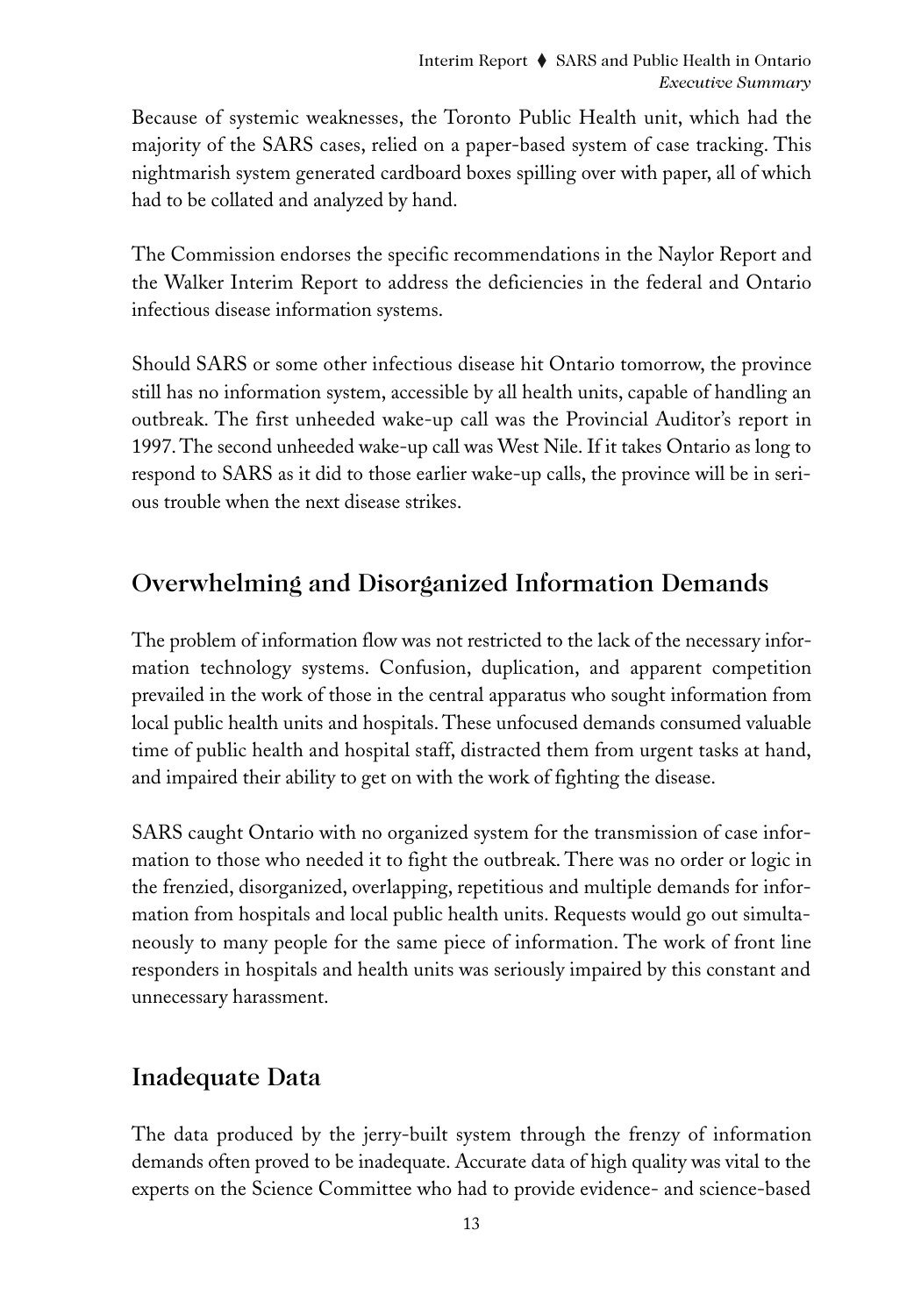direction for the management of SARS. Because so much about the disease was unknown, case-specific information was vital and sound decisions could not be made without adequate data of the necessary quality.

The Science Committee never reached the point where it received adequate data in a timely manner, including information about contacts of those with SARS. Consequently, it was difficult to judge the effectiveness of control measures such as quarantine.

The Epi Unit and the local health units were often unable to provide adequate and timely data. While there is disagreement among those involved as to the amount of data being provided, what is clear is that the experts and officials who needed the data did not get what they needed when they needed it. The information systems and support structures were simply not in place. In the absence of this necessary machinery, not even the hardest work and greatest expertise of those who came forward to staff the Epi Unit and the Science Committee could overcome the obstacles

#### Duplication of Central Data Systems

Because there was no standard information system for the Public Health Branch and all the local public health units, each individual health unit developed their own data collection system during SARS. The lack of a single, effective, accessible information system, combined with a constant, intense demand for information from a number of different people and groups, resulted in chaos.

Duplicate data systems sprung up at the Ministry of Health. For example, one group in the Ministry ran a system intended to track the situation in hospitals. This group collected data separate from the Epi Unit, but the numbers reported by this Ministry group often differed widely from the numbers reported by the Epi Unit.

The proliferation of data systems, and the confusion and burdens it created, was an inevitable consequence of Ontario's lack of preparedness for a major outbreak of infectious diseases.

Failure to priorize public health emergency preparedness, and to devise one central system for the collection and sharing of infectious disease data was a major problem during SARS. Although work has been done since SARS to improve the situation, there is no such system now in place to protect us from a future outbreak. Unless this problem is addressed, duplicate systems will spring up again as people scramble to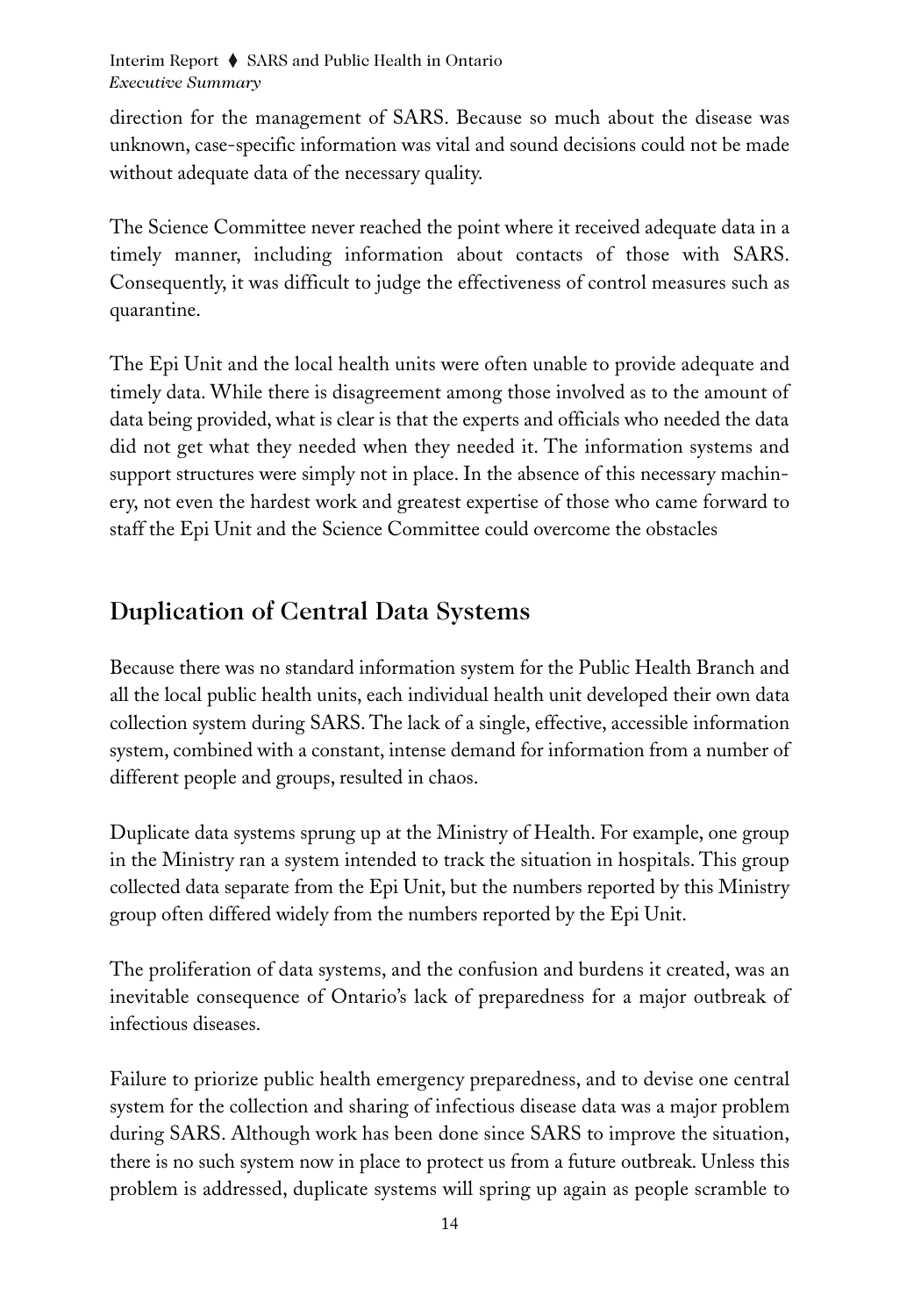devise their own information systems in the absence of systems put in place before the next outbreak hits.

## Blockages of Vital Information

There was a perception among many who fought SARS that the flow of vital information to those who urgently needed it was being blocked or delayed for no good reason.

What is striking is that the various groups appear honestly to believe that they communicated the information to each other. Yet clearly there were significant gaps in the transfer of information between Toronto Public Health and the province, between the provincial Epi Unit and the Science Committee, and between Ontario and the Federal government. It is impossible to determine the precise source of the data blockages.

It does not matter whose perception, in the fog of battle against the disease, was correct. The bottom line is that the lack of clarity around the flow of communication and the reporting structure, the absence of a pre-existing epidemiological unit coordinated with the local health units and the absence of clear public health leadership above the Epi Unit provided an environment in which the crucial elements of the fight against SARS were disconnected from each other. Despite the best efforts of individuals attached to all of the groups involved, they simply could not connect effectively.

## Legal Confusion

The fight against SARS was marked by the lack of clarity of existing laws that impacted on the public health system. Although the Commission cannot at this interim stage make specific recommendations for legislative reform in Ontario, a few things should be said about the general need for work in this area. Areas of concern include the following:

- Who legally was in charge of the outbreak?
- Who had the ultimate responsibility for the classification of a case: the local jurisdiction or the province?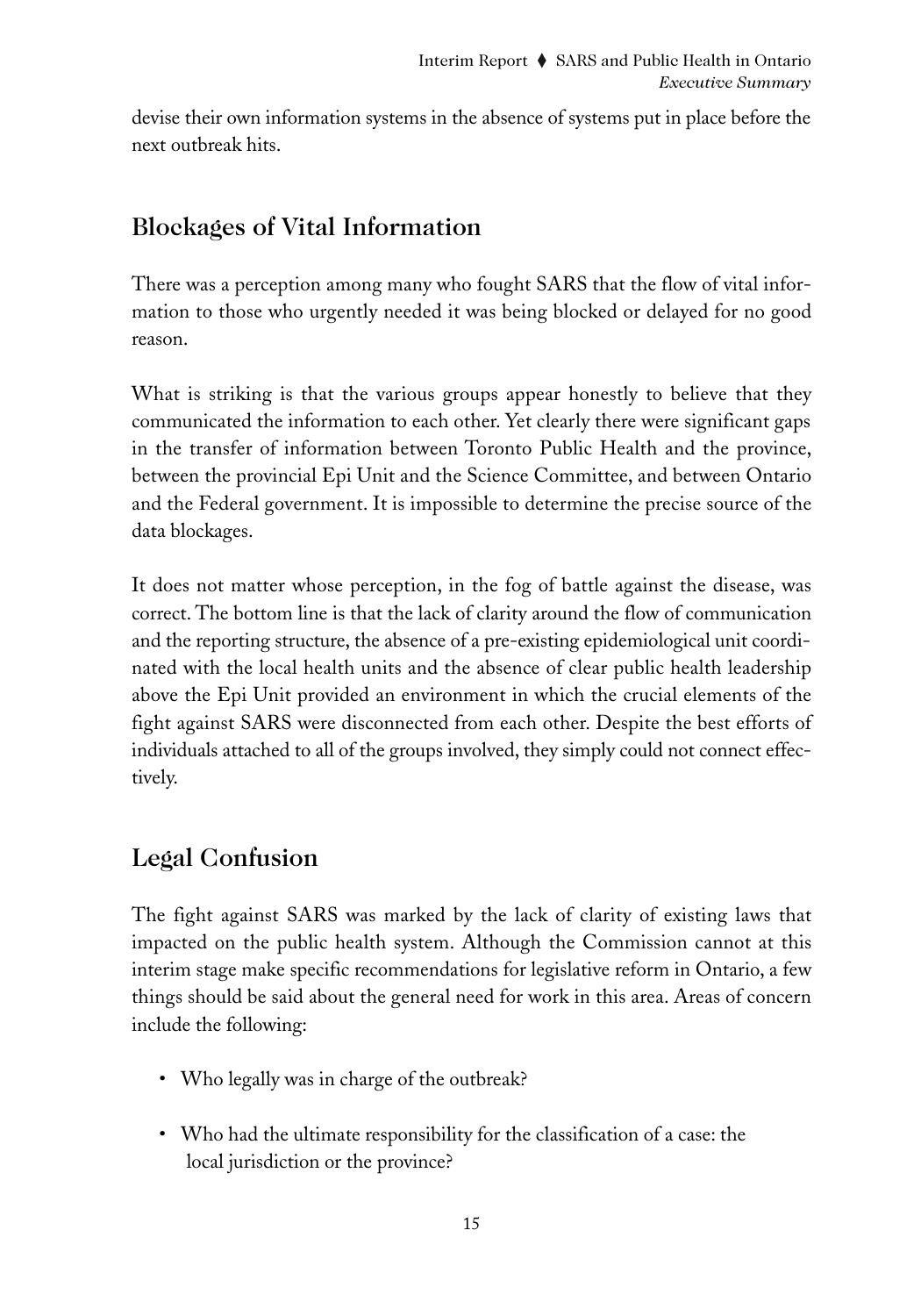- What was the legal authority for issuing directives to hospitals?
- What were the consequences of not following those directives?
- What specific information had to be transmitted, by whom, when and to whom?
- To what extent could public officials and private experts share data and for what purpose?
- Who was obliged to notify relatives that a family member was classified as a suspect or probable case?
- Did privacy rights prevent the sharing of information necessary to fight the outbreak?

While protection of patient confidentiality is a key consideration in any data sharing agreement or legislation, it should not in the future hinder the vital communication of data to the extent it did during SARS. Notwithstanding the strong privacy concern demonstrated by many of those who fought the outbreak, a number of families affected by SARS reported that they felt their privacy had nonetheless been violated because personally identifying information somehow made it into the media. It is ironic that although privacy concerns restricted the flow of vital information between agencies fighting the outbreak, they were not always effective to keep personal information from the media.

Whatever the precise path of legislative reform, privacy, while vital, should not impede the necessary sharing between agencies and governments of information required to protect the public against an outbreak of infectious disease.

The Commission during the course of its investigation will continue to address issues around the need for legislative changes identified in the lessons learned from SARS.

#### Public Health Links with Hospitals

SARS was largely a hospital spread infection. Although there was some spread in households and doctors offices, and a limited element of community spread, most of the transmission took place in hospitals.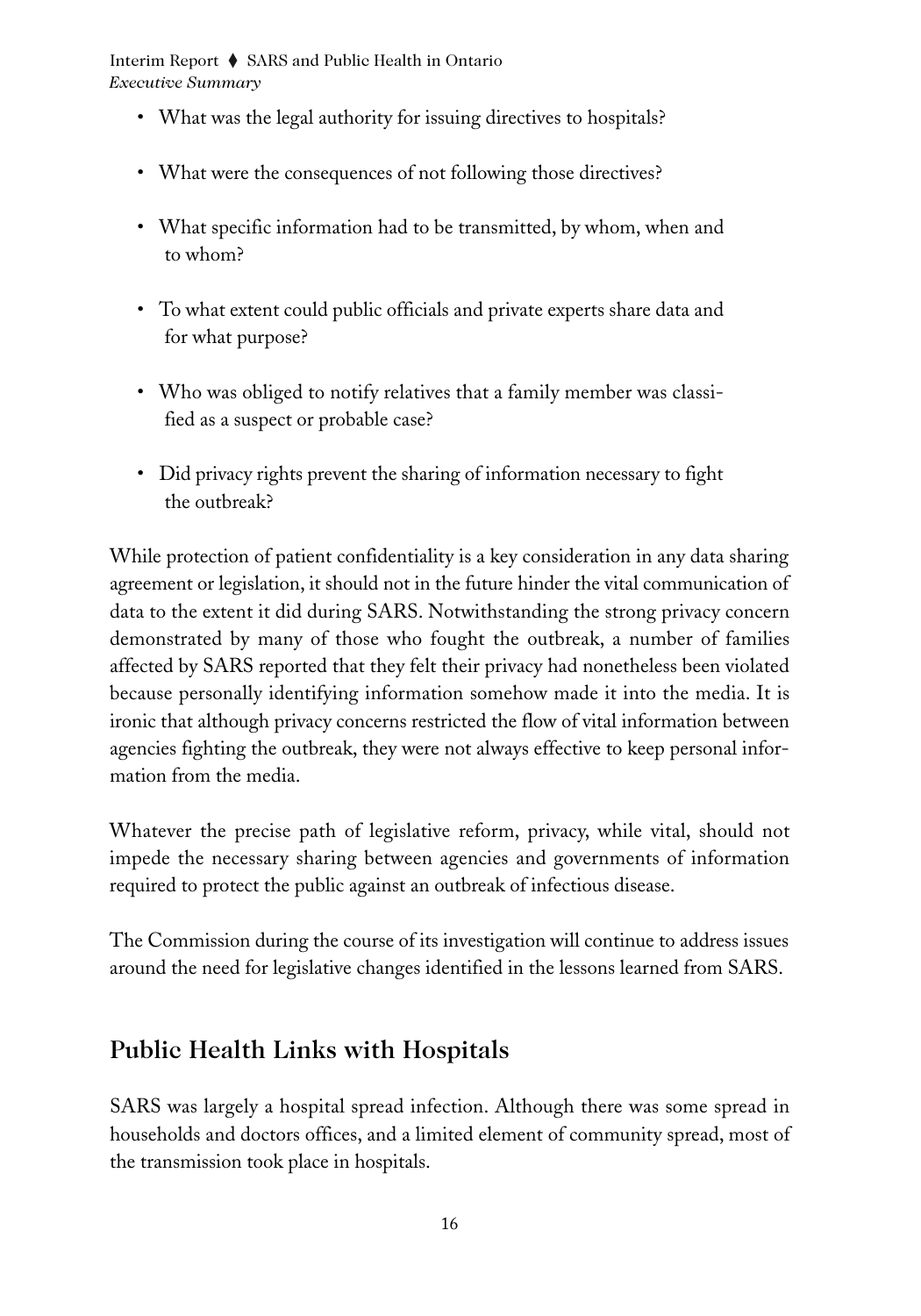There are significant weaknesses in the links between public health and hospitals and there is lack of clarity as to the respective accountability and authority of public health and hospitals in a hospital-based outbreak.

Public health should have strong links with hospitals and establish where necessary an authoritative hospital presence in relation to nosocomial infection. The respective accountability, roles and responsibilities of public health and health care institutions in respect of infectious outbreaks should be clarified.

#### Public Health LInks wiith Nurses, Doctors and Others

Public health links with nurses, doctors, other health care workers and their unions and professional organizations were often ineffective during SARS.

This section of the report illustrates specific problems that arose from this general failure and points to the need for a better system to ensure that public health develops better links and communication systems with the key participants in the health care system.

#### Lack of Public Health Surge Capacity: The Toronto Example

The sudden demands imposed by SARS on local public health units were overwhelming. The hardest hit jurisdiction was Toronto, where the cases snowballed with each passing day of the outbreak. While the same was true of other public health units, Toronto is selected as an example because it had the greatest number of cases.

Despite the reassignment of public health staff from other jobs, and despite the influx of workers from other health units to help out, Toronto public health was at times overwhelmed by the staggering workload which included:

- Approximately 2,000 case investigations. Each took an average of nine hours to complete.
- More than 23,000 people identified as contacts.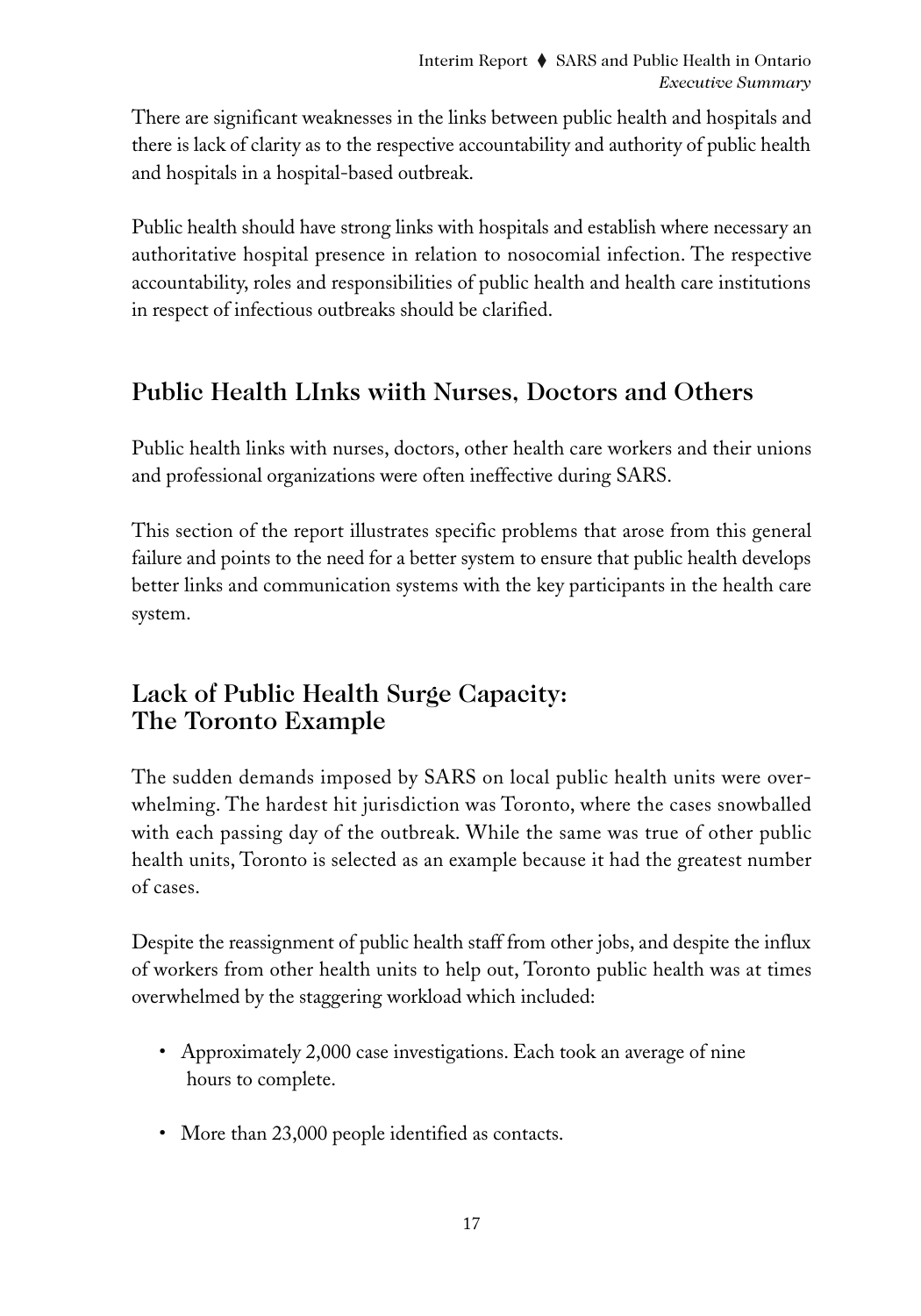- Of these, 13,374 placed in quarantine.
- More than 200 staff working on the SARS hotline.
- Over 300,000 calls received on the hotline.
- On the highest single day, 47,567 calls.

Despite the best efforts of so many, the systems for redeployment proved inadequate. SARS demonstrated the need to create surge capacity by planning in advance so that every available worker can be redeployed where necessary.

## The Case of the Federal Field Epidemiologists

The federal government sent a number of Health Canada employees to work in the field to help with containment efforts. In the early days of the outbreak they sent three federal field epidemiologists to Toronto, often referred to as the field epi's, who brought a badly needed level of expertise to the provincial response. Unfortunately, the lack of clarity concerning their deployment and, from time to time, the tasks that they were asked to perform led to problems and ultimately contributed to the decision by Health Canada to pull them back from Ontario.

The case of the federal field epidemiologists demonstrates many of the underlying problems of Ontario's SARS response noted above: poor coordination among levels of government, poor coordination of Ontario's public health response, and above all a lack of any advance plan for outbreak management.

#### Improvements Since SARS

This section of the report describes the steps taken to fix the problems disclosed by SARS.

These pending and proposed improvements exemplify an obvious present desire to fix the public health problems revealed by SARS. It is beyond the Commission's mandate to evaluate or monitor these initiatives. The government's efforts to ensure the province will not again be confronted by the same problems that arose during SARS will be effective only if it dedicates adequate funds and makes a long-term commitment to reform of our public health protection systems. As in most areas of human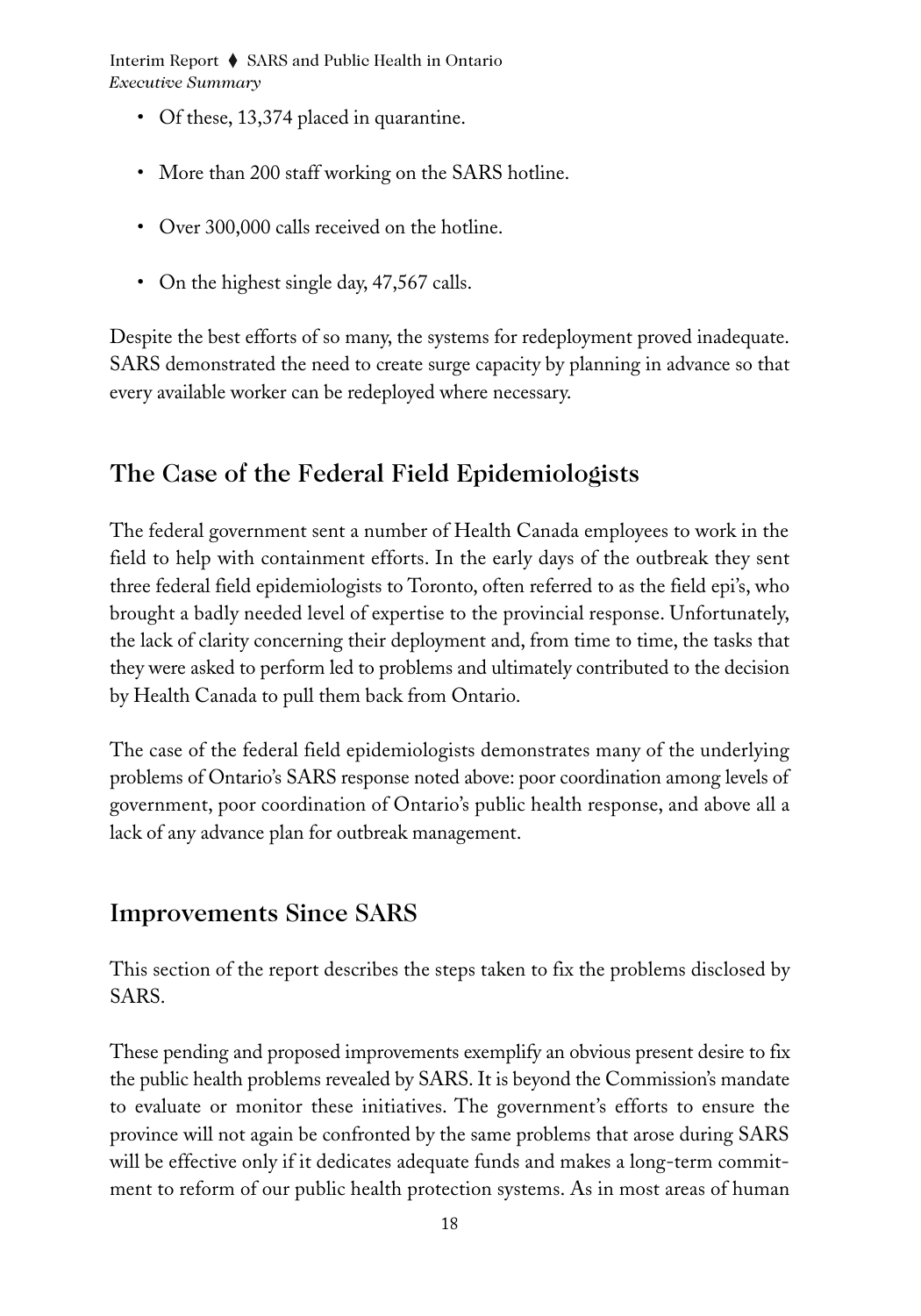endeavour, actions speak louder than words. Only time will tell whether the present commitment will be sustained to the extent necessary to protect Ontario adequately against infectious disease.

#### Naylor, Kirby, Walker

These three reports share a common vision for the renewal of our public health systems through increased resources, better federal-provincial and inter-agency cooperation, and system improvements. They bear close study and great consideration. Their methodology and approach are sound and their recommendations are solidly based in their respective expertise. Based on the evidence it has seen, the Commission endorses the major findings and recommendations of all three studies.

#### Federal–Provincial Cooperation

Too many good ideas in this country have been destroyed by mindless federal-provincial infighting. The most noble and appealing proposals for reform falter so often in Canada simply because of the inherent bureaucratic and political mistrust between the two levels of government. If a greater spirit of federal-provincial cooperation is not forthcoming in respect of public health protection, Ontario and the rest of Canada will be at greater risk from infectious disease and will look like fools in the international community. While there are hopeful signs that more cooperation will be forthcoming, it will take hard work from both levels of government to overcome the lack of coordination demonstrated during SARS.

Ontario and Canada must avoid bickering and must create strong public health links based on cooperation rather than competition, avoiding the pitfalls of federal overreaching and provincial distrust

#### Independence and Accountability

There is a growing consensus that a modern public health system needs an element of independence from politics in relation to infectious disease surveillance, safe food and safe water, and in the management of infectious outbreaks.

Whatever independence may be required by the Chief Medical Officer of Health for public health decisions during an outbreak and for the right to speak out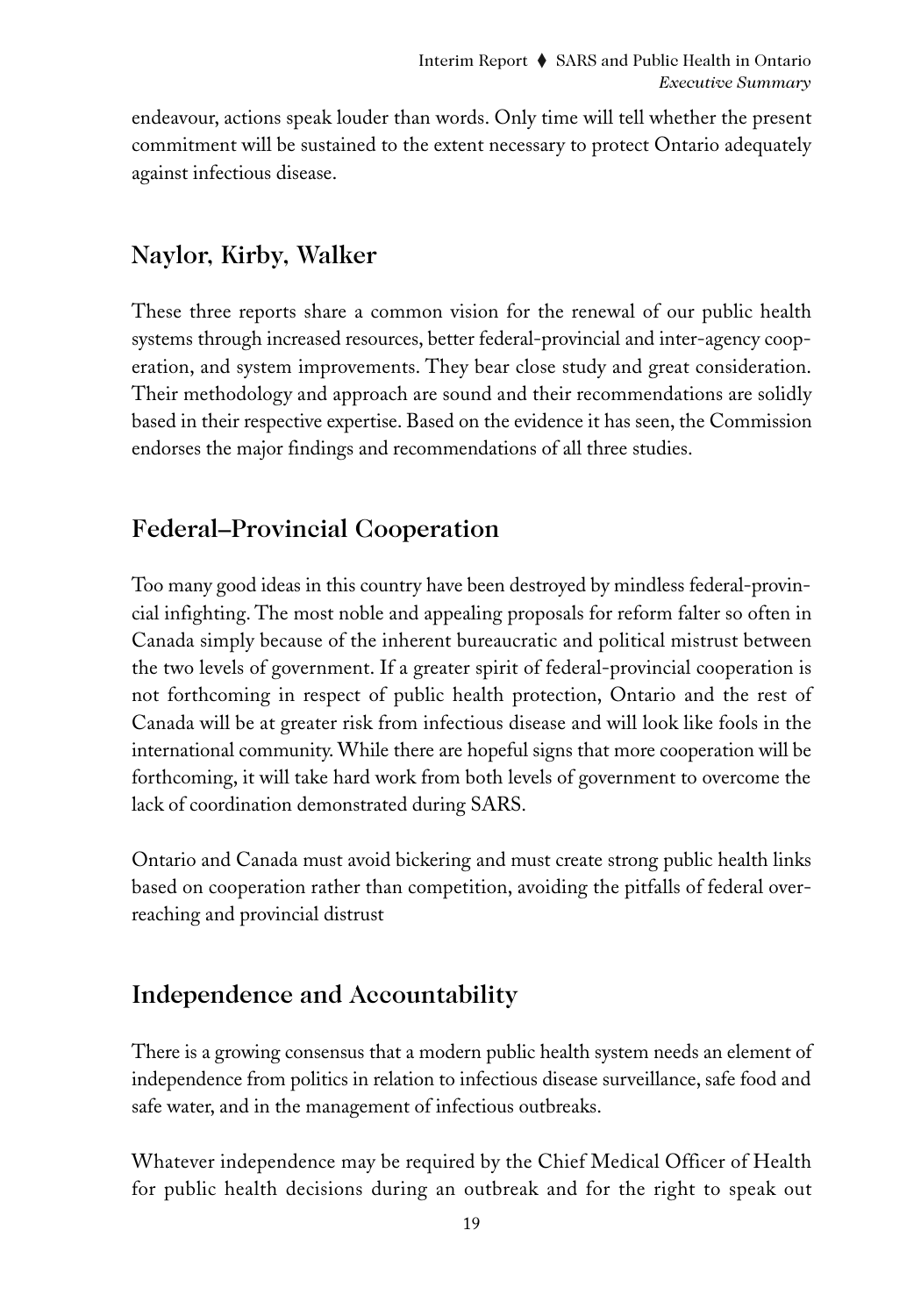publicly whenever necessary, he or she should remain accountable to the government for overall public health policy and direction and for the expenditure of public funds.

The proposed power to report directly to the public, combined with independence in relation to the management of infectious outbreaks, provides a significant measure of independence to the Chief Medical Officer of Health. It ensures that on important public health issues the Chief Medical Officer of Health cannot be muzzled and that the public can get a direct sense of emerging public health problems without passing through any political filters. It ensures both the reality and the public perception that the management of infectious disease outbreaks will be based on public health principles and not on politics.

The Commission therefore recommends:

- Subject to the guarantees of independence set out below, The Chief Medical Officer of Health should retain a position as an Assistant Deputy Minister in the Ministry of Health and Long-Term Care.
- The Chief Medical Officer of Health should be accountable to the Minister of Health with the independent duty and authority to communicate directly with the public by reports to the Legislative Assembly and the public whenever deemed necessary by the Chief Medical Officer of Health.
- The Chief Medical Officer of Health should have operational independence from government in respect of public health decisions during an infectious disease outbreak, such independence supported by a transparent system requiring that any Ministerial recommendations be in writing and publicly available.

The local Medical Officer of Health should have the independence, matching that of the Chief Medical Officer of Health, to speak out and to manage infectious outbreaks.

## The Public Health Ping-Pong Game

Public health in Ontario including protection against infectious disease is delivered primarily through 37 local Boards of Health, which are largely controlled by munici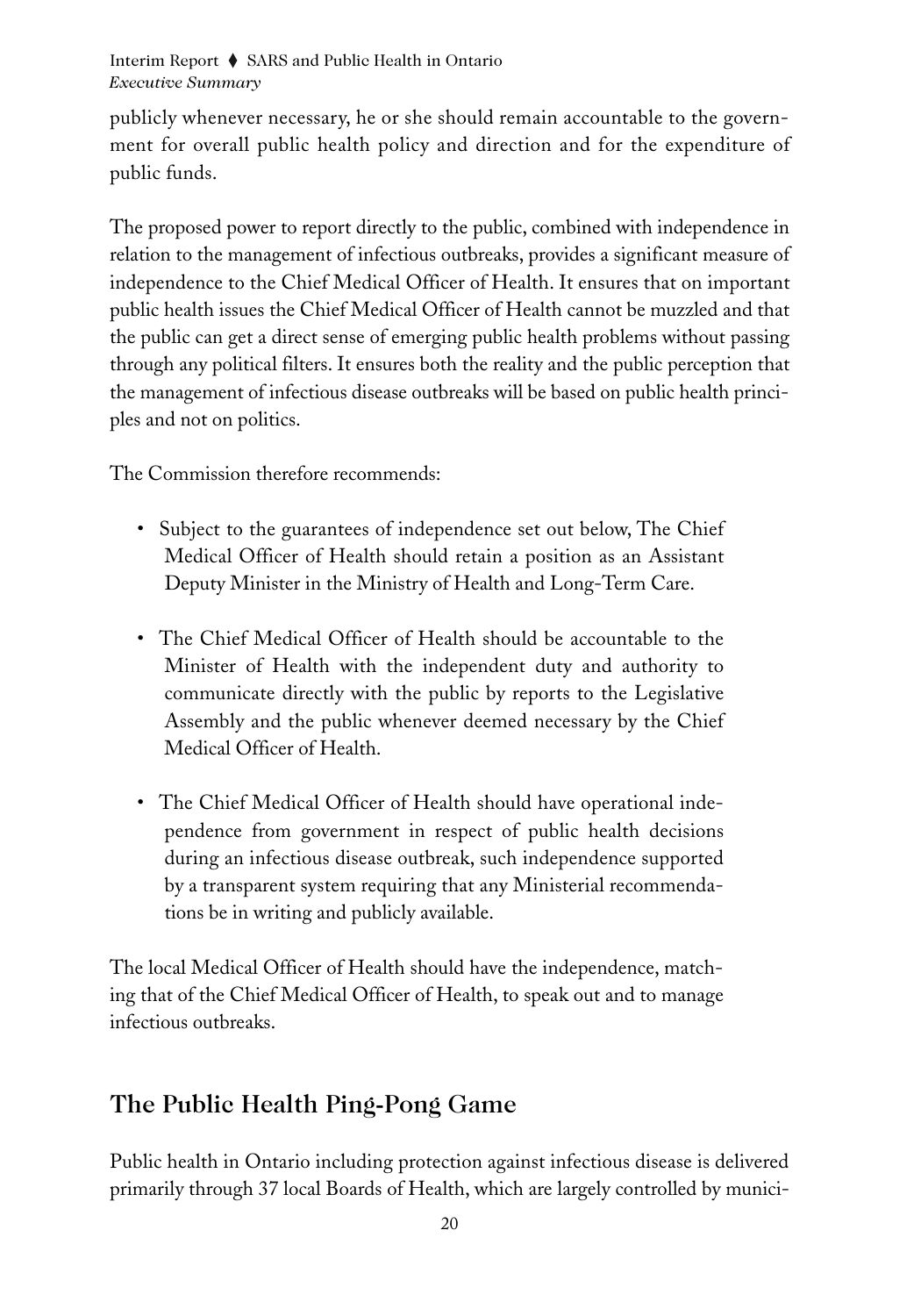pal governments. Public health funding has gone back and forth like a ping-pong ball between the province and the municipalities.

So long as the municipalities fund public health to a significant degree, public health will have to compete with other municipal funding priorities. Communicable disease control is a basic public necessity that can affect the entire province if a disease gets ahead of the controls. Infectious disease control should not have to compete against potholes for scarce tax dollars.

There is no scientific way to determine the appropriate degree of provincial funding upload for infectious disease surveillance and control. Although a case can be made for 100-per-cent funding upload, the persuasive views of a number of local Medical Officers of Health suggest that it would be sensible to upload infectious disease control to a provincial contribution of at least 75 per cent.

Opinions will differ as to how the funding formula should be changed, and whether and how much coordinating or direct power over public health should be uploaded to the province. The one thing on which everyone will agree is that the shifting of funding and accountability back and forth between the province and the municipalities has impaired the stability of Ontario's public health system. It is time to stop the pingpong game and to begin an era of stable public health funding relationships between the province and the municipalities.

#### One Local Funding Problem

This section of the report demonstrates in exquisite detail the problems that can arise through the present system of local funding of public health and the disinterest shown by some municipal politicians in the public interest in effective public health protection.

This story painfully reveals the importance of ensuring that funding for local health activities is not left to the mercies of any intransigent local council that fails to live up to its legal responsibilities in respect of public health protection. Basic protection against disease should not have to compete for money with potholes and hockey arenas. Even if most municipalities respect their public health obligations under the *Health Protection and Promotion Act,* it only takes one weak link to break the chain of protection against infectious disease. Should an infectious disease outbreak spread throughout Ontario, the municipality that cannot or will not properly resource public health protection may be the weak link that affects the entire province and beyond.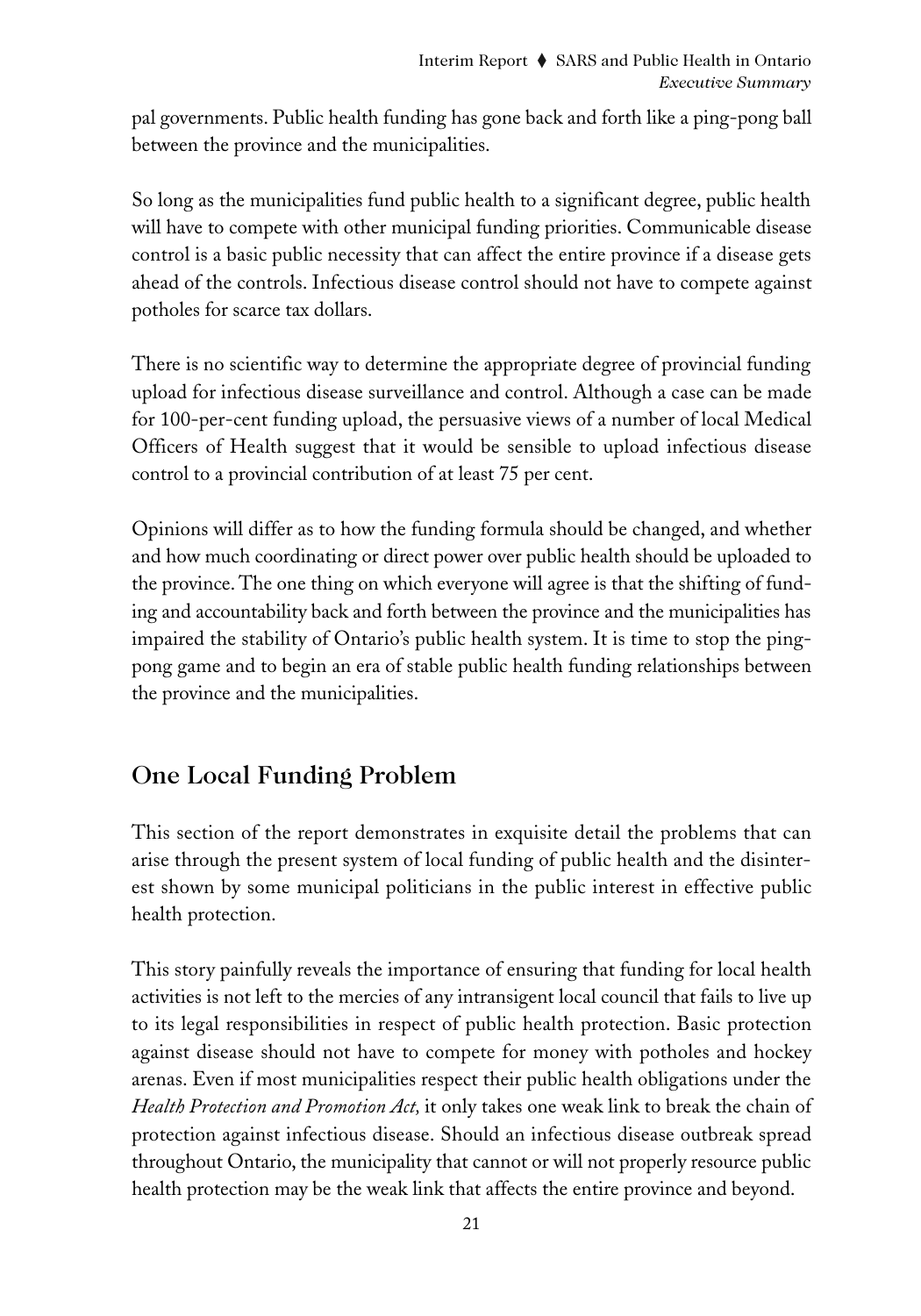## The Municipalities' Funding Dilemna

All municipalities are affected by the underlying difficulty of funding any provincial programme from the local municipal property base. SARS and West Nile showed that infectious disease protection has to be approached at a provincial level. It is anomalous to fund a provincial programme like infectious disease control from the limited municipal tax base. In a submission to the Commission, the Association of Municipalities of Ontario makes a persuasive case for the province and the municipalities to sit down together and agree on the best structure to fund infectious disease protection and the best process for getting there.

#### One Local Story: Parry Sound

SARS was not restricted to Toronto. This section outlines the response to SARS by the local hospital, the West Parry Sound Health Centre and the local public health unit. It demonstrates the lack of provincial public health support to a local community faced with SARS and the difficulties caused by the inability of many local public health units to attract and retain permanent a Medical Officer of Health.

If the present system of local control over public health and infectious disease is to be maintained, it is essential that machinery be put in place to ensure continuous unbroken oversight and authority in every public health unit in Ontario supported by the necessary cadre of public health professionals.

#### An Ontario Centre for Disease Control

A consensus has developed that some kind of separate "CDC Ontario" is needed, with strong academic links, in order to provide a critical mass of medical, public health, epidemiological, and laboratory capacity and expertise. Structural models abound for such an organization, from the British Columbia Centre for Disease Control (B.C. CDC), to the Institut national de santé publique du Québec, to the federal model proposed in the Naylor Report, and even to the United States Centres for Disease Control (CDC) itself. It is expected that the final Walker Report will make detailed and prescriptive recommendations for the structure and mandate of such an organization.

While it is beyond the scope of this interim report to address this issue in the detailed fashion expected from the final Walker report, a few observations are in order.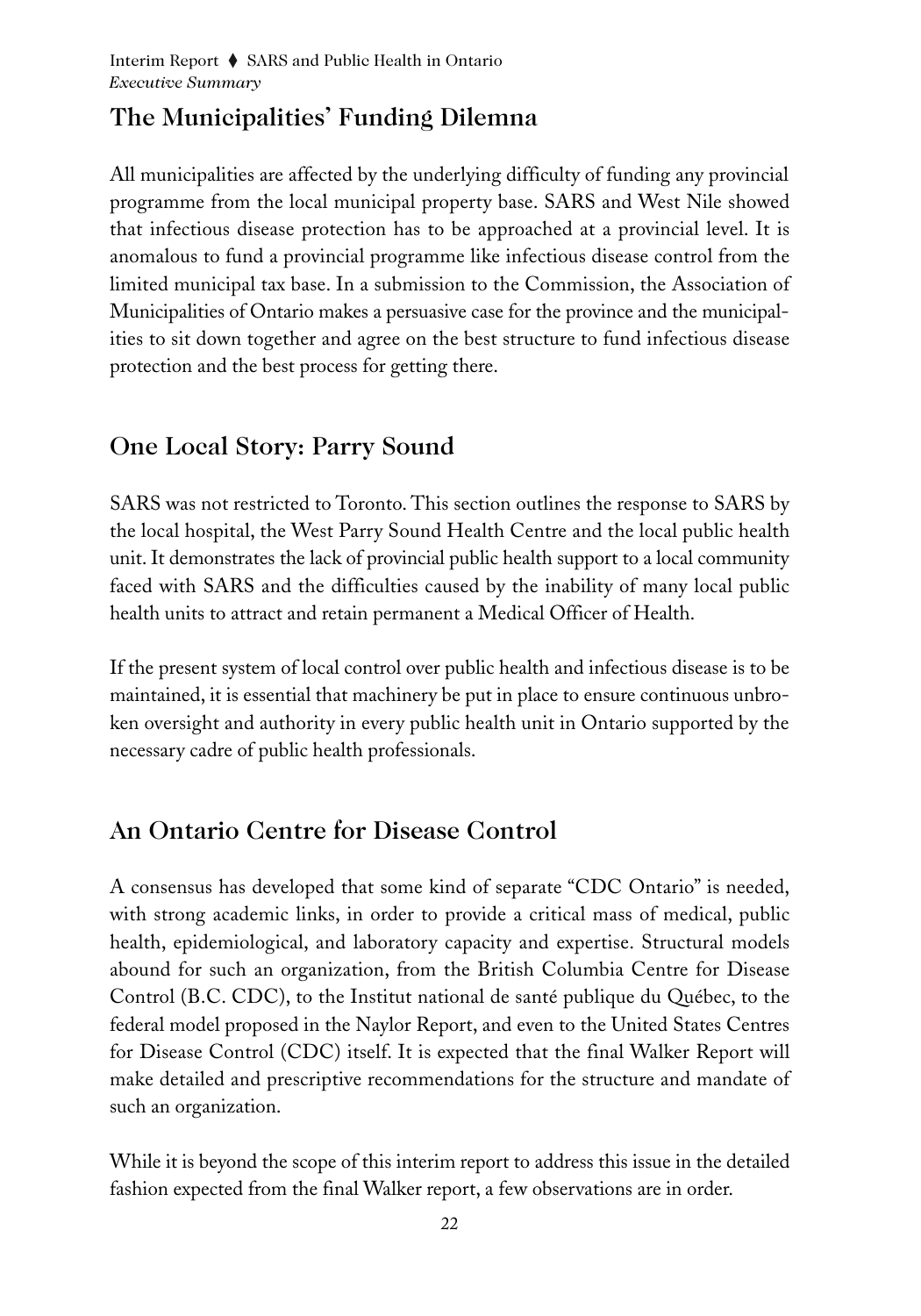First, the structure of the new agency or centre, which will combine advisory and operational functions, must reflect the appropriate balance between independence and accountability whether it is established as a Crown corporation or some other form of agency insulated from direct Ministerial control.

Second, it should be an adjunct to the work of the Chief Medical Officer of Health and the local Medical Officers of Health, not a competing body. SARS showed that there are already enough autonomous players on the block who can get in each other's way if not properly coordinated. There is always a danger in introducing a semiautonomous body into a system like public health that is accountable to the public through the government. The risk is that such a body can take on a life of its own and an ivory tower agenda of its own that does not necessarily serve the public interest it was designed to support.

Third, it must be made clear from the beginning that the agency is not an end in itself but exists only to support public health.

The success of centres such as the CDC in Atlanta and the CDC in British Columbia flows largely from a widespread recognition that these institutions house the very best of the best. The authority they have comes from their recognition as centres of excellence that can be counted on to work collaboratively with local agencies. To achieve this authority and success an Ontario Centre for Disease Control will require considerable resources and a strong commitment from government to maintain those resources. It will only work if it has the resources to attract recognized experts and to provide them with the best technology and equipment and optimal support to perform their work. It will take years to build a reputation for excellence and anything less than a 100-per-cent commitment to this long-term goal will surely result in failure.

#### Public Health Restructuring

Whenever a system proves wanting it is tempting to blame its problems on structure and to embark on a course of reorganization, or centralization, or regionalization, or decentralization. It must be remembered that organizational charts do not solve problems. The underlying problems of public health in Ontario have to do with a lack of resources, years of neglect, and lack of governmental priority. These problems developed during the regimes of successive governments and no government or political party is immune from responsibility for the decline of public health protection. These problems will not be fixed by drawing boxes on paper around public health units and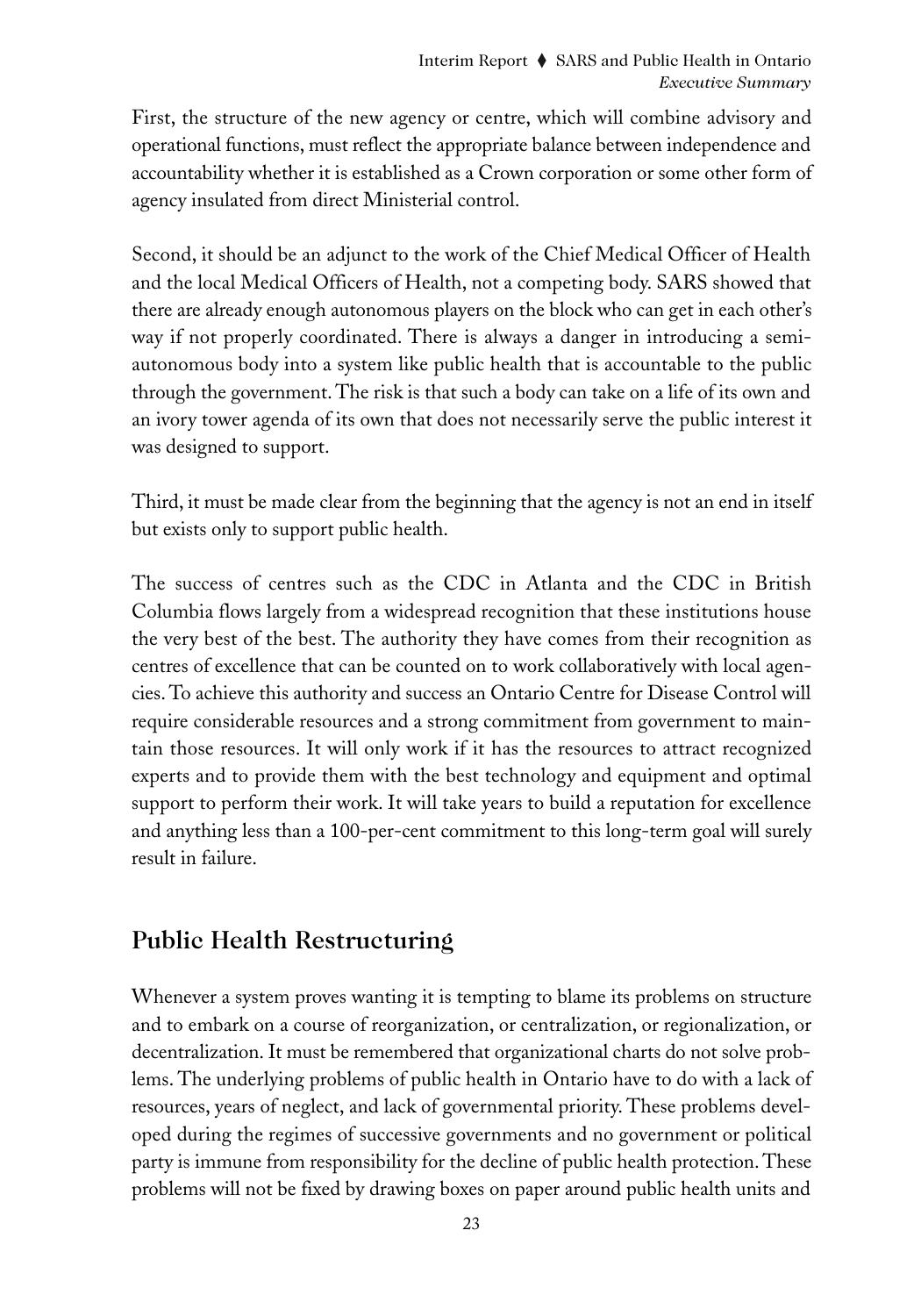moving them into other boxes. The underlying problems will only be solved by a reversal of the neglect that has prevailed for so many years throughout the regime of so many different governments headed by all three political parties.

That being said some attention must be given to the best way to structure and organize the delivery of public health in Ontario. This section discusses the respective merits of different approaches to the restructuring of Ontario's system of public health protection.

#### Greater Priority for Infectious Disease Control

SARS made it clear that our public health system must give greater priority to protection against infectious disease. It is equally clear, however, that our entire public health system cannot be reorganized around one disease like SARS. Many diseases produce more sickness and mortality than SARS, and the task of plugging the holes demonstrated by SARS cannot be permitted to detract public health from the task of preventing those afflictions that comprise a higher burden of disease than SARS and other infectious diseases.

While it would be wrong to downgrade the long-term importance of health promotion and population health, the immediate threat posed by any infectious outbreak requires that a dominant priority must be given to protecting the public against infectious disease. It does not disrespect the advocates of health promotion to say that the immediate demands of public safety require that public health, as its first priority, looks after its core business of protecting us from infectious disease.

The tension in public health, between priority for infectious disease control and priority for long-term population health promotion, including the prevention of chronic lifestyle diseases, is not going to go away. There is no point in arguing which is more important, because they are both important. There are however five basic reasons why protection against infectious disease should be the first basic priority of our public health system.

The first is that the threat from infectious disease is direct and immediate. The second is that an outbreak of infectious disease, if not controlled, can bring the province to its knees within days or weeks, a threat not posed by lifestyle diseases. The third is that infectious disease catches the direct attention and immediate concern of the public in a way that long-term health promotion does not. It is essential in an infectious disease outbreak that the public be satisfied that they are getting solid information from the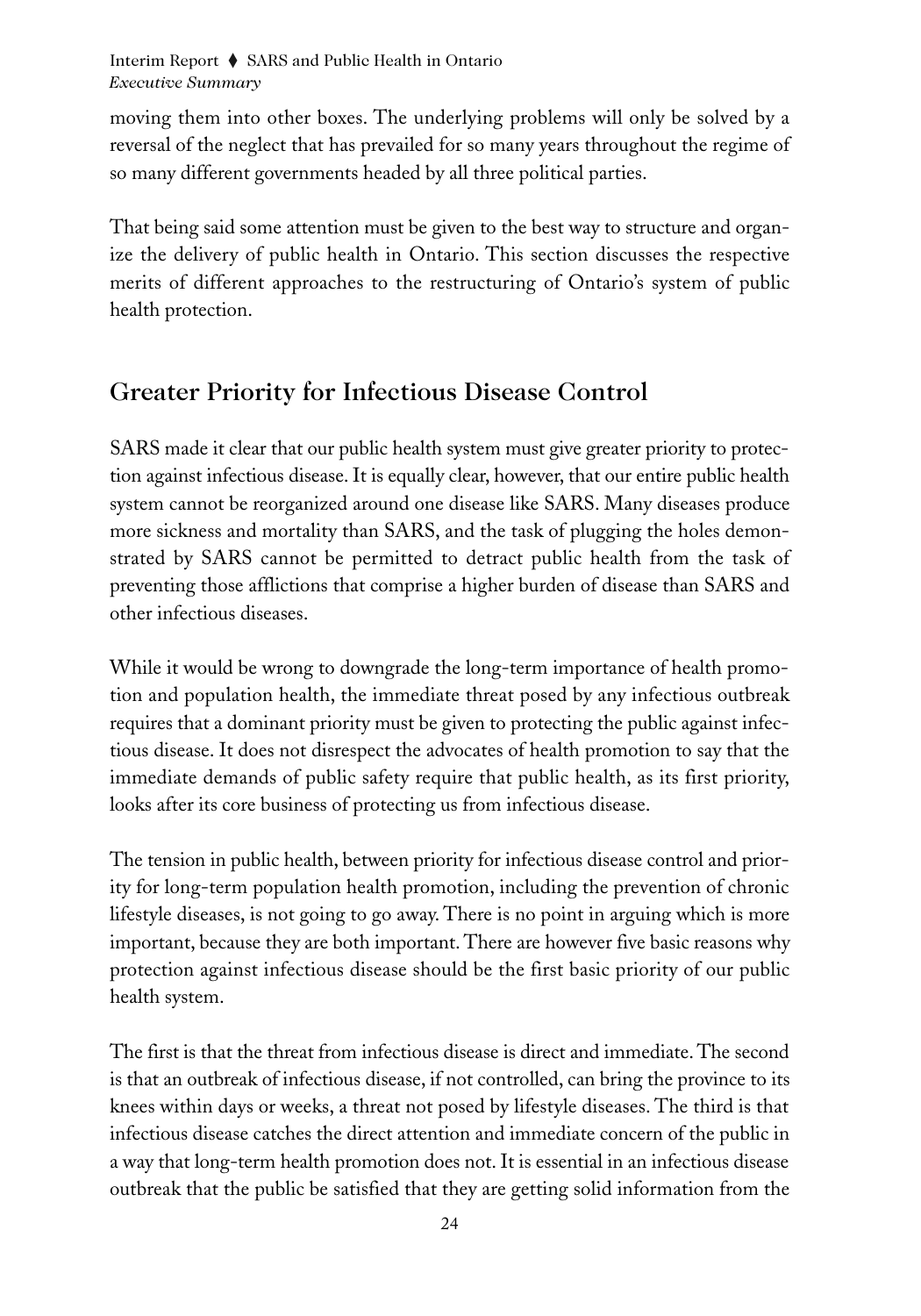government and that everything possible is being done to contain the disease. The fourth is that infectious disease prevention requires an immediate overall response because it moves rapidly on the ground and spreads quickly from one municipality to another and from province to province and country to country, thus engaging an international interest. The fifth is that health promotion depends largely on partnerships outside the health system between public health and local community agencies like schools and advocacy groups, allies and resources not available to infectious disease control which must stand largely on its own.

For these five reasons safe water, safe food, and protection against infectious disease should be the first priorities of Ontario's public health system.

## Central Control Over Health Protection

An uncontrolled outbreak of infectious disease could bring the province to its knees. The province-wide consequences of a failure in infectious disease control are simply too great for the province to delegate infectious disease protection to the municipal level without effective measures of central provincial control. There is little machinery for direct central control over infectious disease programmes. The existing machinery to enforce local compliance with provincial standards is cumbersome and underused. Better machinery is needed to ensure provincial control over infectious disease surveillance and control.

During a disease outbreak the international community and organizations like the World Health Organization look for reassurance and credibility to the national and provincial level, not to the particular strength of any local public health board or the particular credibility of any local Medical Officer of Health. Viruses do not respect boundaries between municipal health units. The chain of provincial protection against the spread of infectious disease is only as strong as the weakest link in the 37 local public health units. A failure in one public health unit can spill into other public health units and impact the entire province and ultimately the entire country and the international community. When dealing with a travelling virus, concerns about local autonomy must yield to the need for effective central control.

If the *Health Protection and Promotion Act* were amended to provide that:

• The powers now assigned by law to the Medical Officer of Health are reassigned to the Chief Medical Officer of Health, and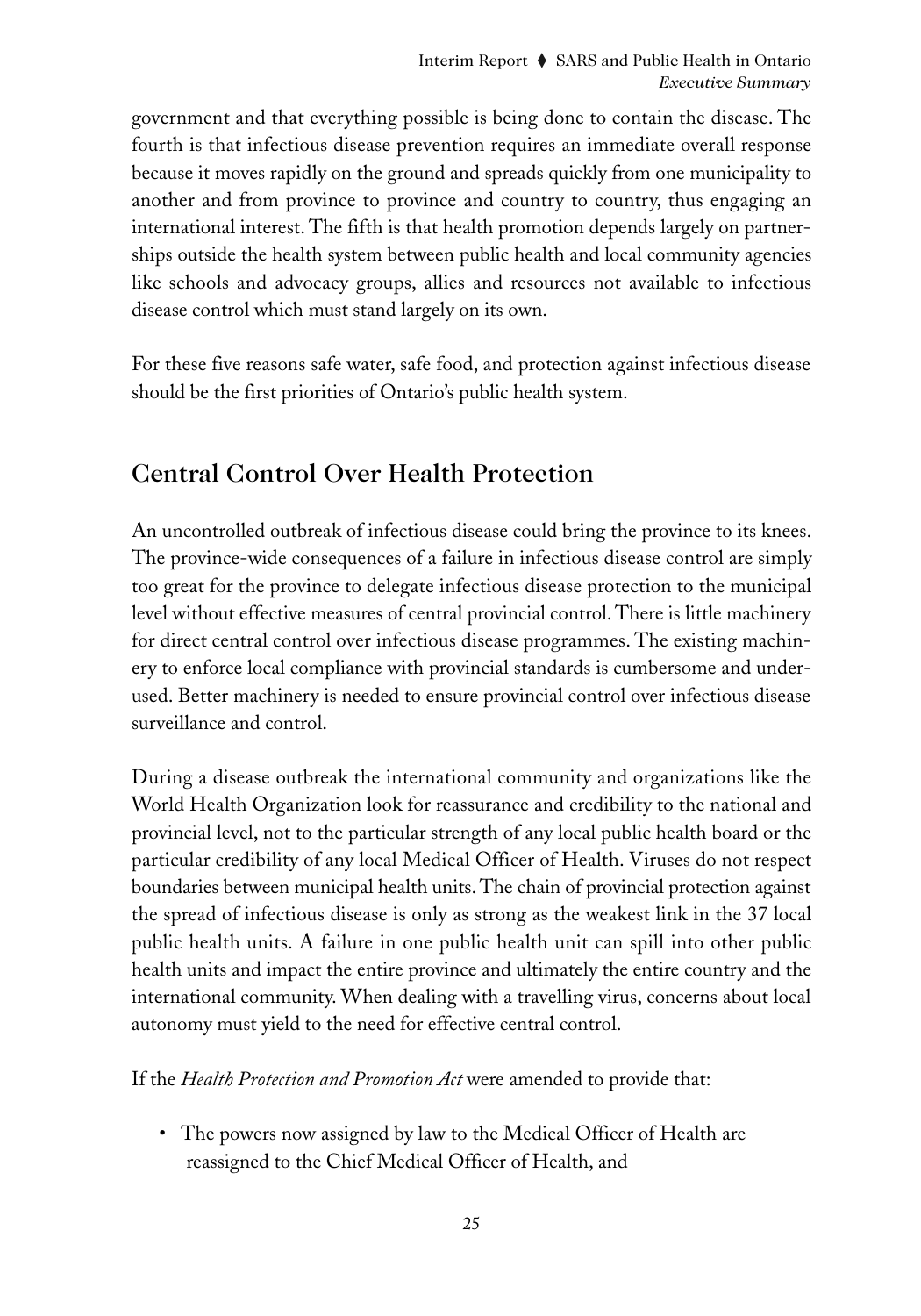• The powers reassigned to the Chief Medical Officer of Health shall be exercised by the Medical Officer of Health in the local region, subject to the direction of the Chief Medical Officer of Health,

it would leave to the local Medical Officers of Health a clear field to exercise the same powers they have always exercised, subject to ultimate central direction.

Under the old system, such a re-arrangement of powers might raise serious concerns of loss of autonomy on the part of the local Medical Officer of Health including the spectre of political influence from Queen's Park on local public health decisions. While concerns about local autonomy will never go away in any centralized system, the new independence of the Chief Medical Officer of Health and the Medical Officer of Health should go a long way to allay such concerns.

A further sensible measure to allay these concerns, and to further protect against the perception of political interference with public health decisions, would be to remove from the Minister of Health under the *Act* the direct operational power in cases of health risk, such powers to be assigned to the Chief Medical Officer of Health.

These measures are proposed to strengthen provincial control over public health protection with adequate safeguards to ensure the political independence of the Chief Medical Officer of Health and the local Medical Officer of Health in relation to infectious disease control.

Without stronger measures to ensure central provincial control of infectious disease control whenever necessary, Ontario will be left with inadequate protection against potential public health disasters.

## Political Will

A reformed public health system requires a major injection of resources.The Naylor, Kirby, and interim Walker reports analyzed the need for a critical mass of scientific and medical expertise, more capacity to educate, recruit, and retain public health professionals, increased laboratory capacity, and improved technology. Further recommendations are expected in the final Walker report. Significant financial resources will be needed to give Ontario's public health system any reasonable capacity for protection against infectious disease.

The decline of public health protection in Ontario reflects a consistent lack of political will, over the regime of many successive governments and all three political parties,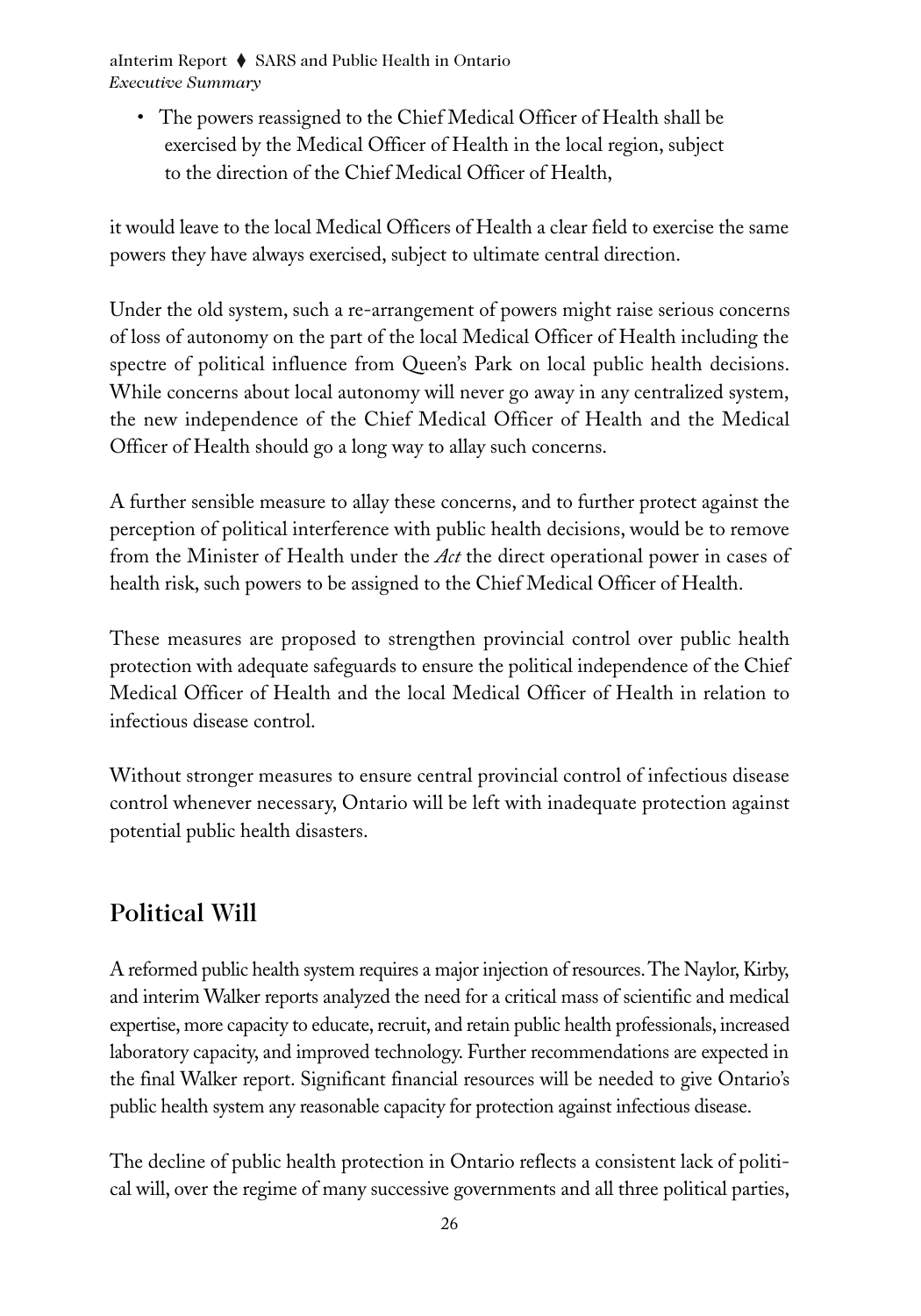to bring up to a reasonable standard the systems that protect us against infectious disease.

Competition for tax dollars is fierce. It is not easy in a time of fiscal constraint for any government to make additional funds available for any public programme. It will require significant political will on the part of the Minister of Health and the Ontario government to commit the funds and the long-term resolve that are required to bring our public health protection against infectious disease up to a reasonable standard.

It would be very easy, now that SARS is over for the time being, to put public health reform on the back burner. It is a general habit of governments to respond to a crisis by making a few improvements without fixing the underlying problems responsible for the crisis. It would be a tragedy if that turned out to be the case with SARS. As the Naylor Report pointed out:

SARS is simply the latest in a series of recent bellwethers for the fragile state of Canada's . . . public health systems. The pattern is now familiar. Public health is taken for granted until disease outbreaks occur, whereupon a brief flurry of lip service leads to minimal investments and little real change in public health infrastructure or priorities. This cycle must end.<sup>1</sup>

Ontario, as demonstrated in this interim report, slept through many wake-up calls. Again and again the systemic flaws were pointed out, again and again the very problems that emerged during SARS were predicted, again and again the warnings were ignored.

The Ontario government has a clear choice. If it has the necessary political will, it can make the financial investment and the long-term commitment to reform that is required to bring our public health protection against infectious disease up to a reasonable standard. If it lacks the necessary political will, it can tinker with the system, make a token investment, and then wait for the death, sickness, suffering, and economic disaster that will come with the next outbreak of disease.

The strength of the government's political will can be measured in the months ahead by its actions and its long-term commitments.

<sup>1.</sup> National Advisory Committee on SARS and Public Health, *Learning from SARS: Renewal in Public Health in Canada* (Health Canada: October 2003) p. 64. (Subsequent footnotes will refer to this report as the Naylor Report.)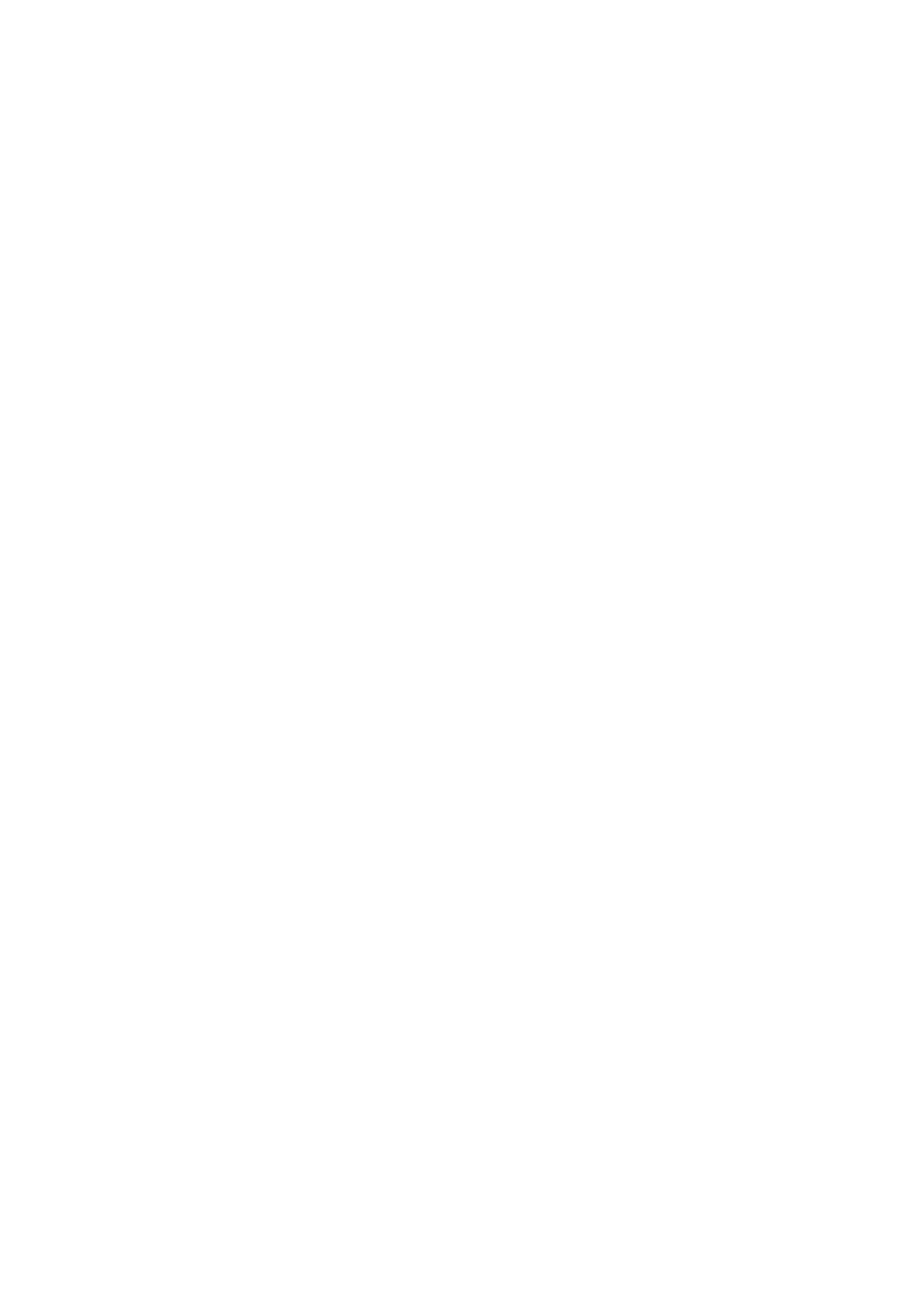# The SARS Commission INTERIM REPORT *SARS and Public Health in Ontario*

#### 1. A Broken System

SARS showed that Ontario's public health system is broken and needs to be fixed. Despite the extraordinary efforts of many dedicated individuals and the strength of many local public health units<sup>2</sup>, the overall system proved woefully inadequate. SARS showed Ontario's central public health system to be unprepared, fragmented, poorly led, uncoordinated, inadequately resourced, professionally impoverished, and generally incapable of discharging its mandate.

The SARS crisis exposed deep fault lines in the structure and capacity of Ontario's public health system. Having regard to these problems, Ontario was fortunate that SARS was ultimately contained without widespread community transmission or further hospital spread, sickness and death. SARS was contained only by the heroic efforts of dedicated front line health care and public health workers and the assistance of extraordinary managers and medical advisors. They did so with little assistance from the central provincial public health system that should have been there to help them.

These problems need urgently to be fixed.

<sup>2.</sup> Ontario has 37 local Public Health Units. Twenty-seven of them are county-district health units. Nine are regional health departments and one covers a single municipality, the City of Toronto.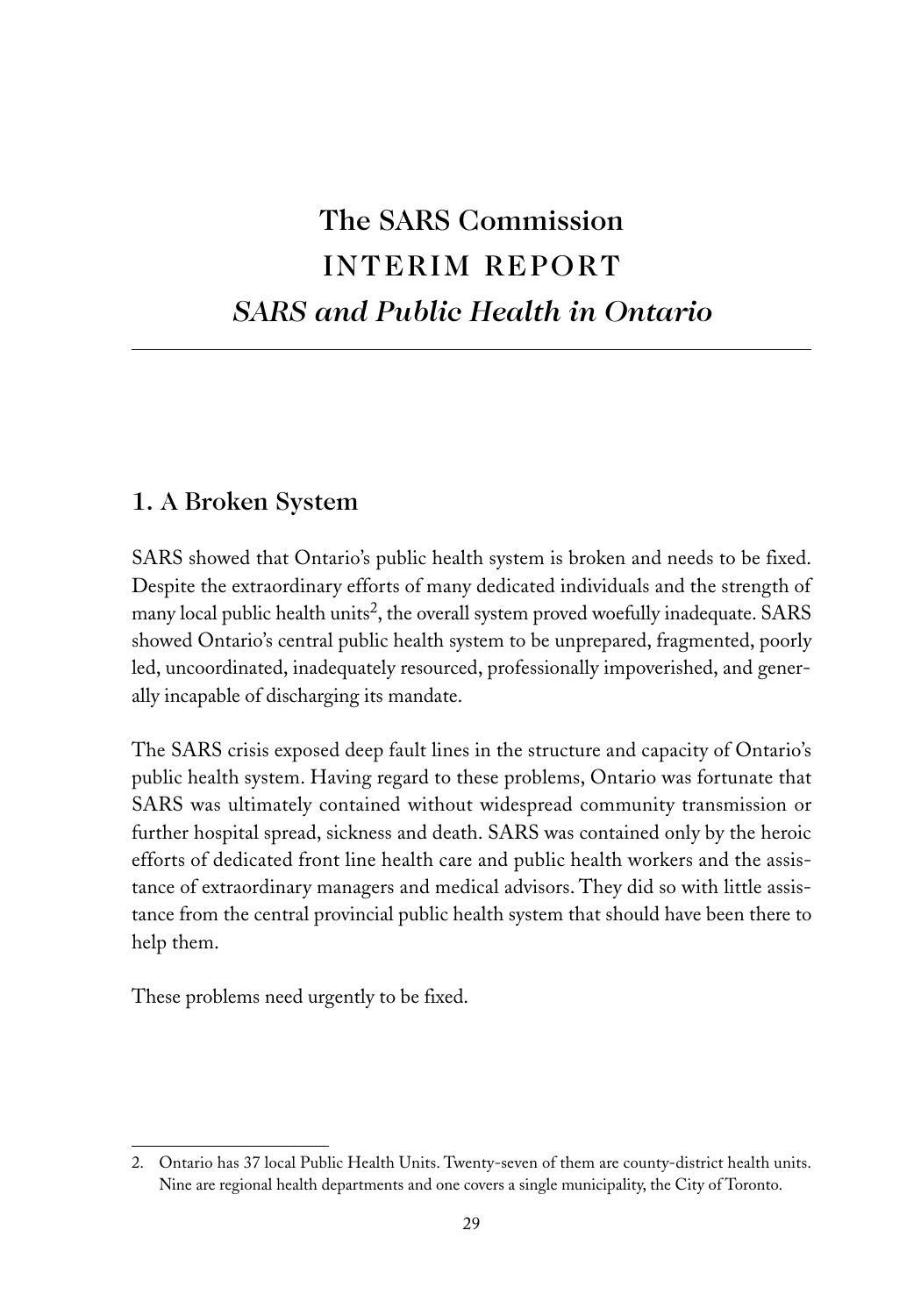### 2. Reason for Interim Report

The Commission's terms of reference provide for an interim report in the discretion of the Commissioner:

Mr. Justice Campbell shall produce an interim report at his discretion and deliver it to the Minister of Health and Long-Term Care who shall make the report available to the public.

Ten months have passed since the end of the SARS crisis. Excellent reports on public health renewal have been produced by Dean Naylor, Senator Kirby, and Dean Walker. A consensus has emerged that fundamental reform is necessary and the time has come to make decisions about the future of public health in Ontario.

The work of this Commission will continue until I am satisfied that the necessary evidence has been reviewed. But government decisions about fundamental changes in the public health system are obviously imminent at this time. If the Commission's report on public health renewal awaits the completion of the entire investigation, of which public health is only one part, it will come too late to be of practical value. The Commission's public health findings and recommendations must therefore be released now on an interim basis. This interim report is based on the evidence examined to date and is not intended as the last word on this aspect of the Commission's investigation.

The fact that the Commission must address public health renewal on an interim basis is not to say it is more important than any other urgent issue such as the safety and protection of health care workers. It is simply a case of timing. The Commission continues to interview health care workers, SARS victims, the families of those who died, and those who fought the outbreak. Their story and the story of SARS will be told in the Commission's final report.

For an update on the Commission's ongoing work see Appendix A.

This interim report will:

- Summarize the problems in the provincial public health system revealed by SARS.
- Analyze some major issues around fundamental public health renewal.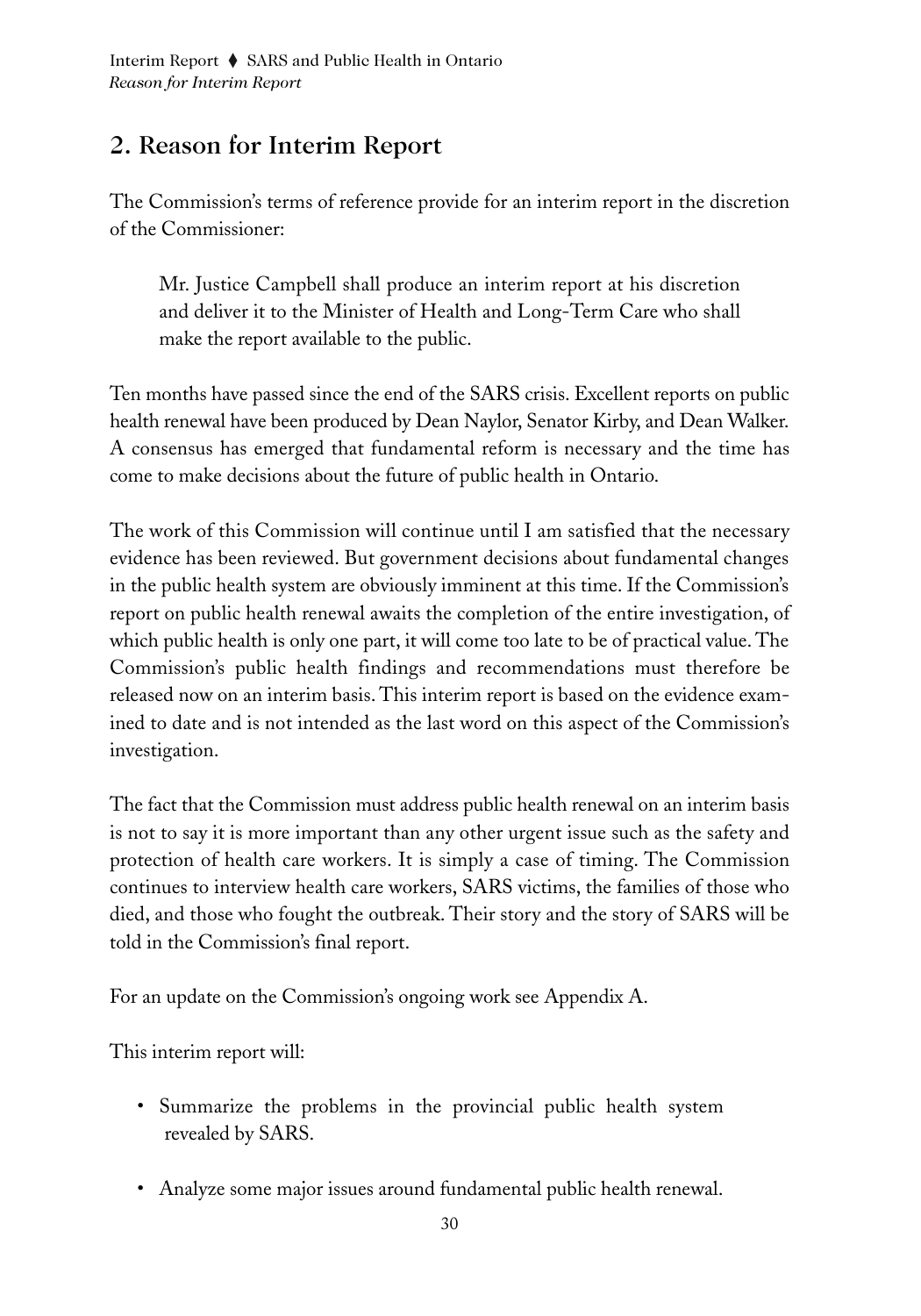• Present a few principles that reflect the lessons learned during SARS.

## 3.Hindsight

Everything said in this report is said with the benefit of 20-20 hindsight, a gift not available to those who fought SARS or those who designed the systems that proved inadequate in face of a new and unknown disease.

As Dr. James Young, Commissioner of Public Safety and Security, pointed out at the public hearings:

. . . when we called the provincial emergency, we were dealing with an outbreak where we did not know for sure that it was a virus, we did not know for certainty what virus it was, we did not know what symptoms and what order of symptoms SARS presented with. We had a vague idea that some of the symptoms might include fever and cough. We did not, for example, for some period of time, realize that about 30 per cent of patients also could present with diarrhea. We did not know how long it incubated for. We did not know with certainty whether it was droplet spread or whether it was airborne. We did not know when it was infectious. We did not have a diagnostic test for it and still do not have an accurate diagnostic test. We had no way of preventing it, we had no vaccine and we had no treatment. What we had was an illness with many unknowns and virtually no knowns.<sup>3</sup>

It is easy, with the benefit of what we now know, to judge what happened during SARS. It is easy now to say which systems were inadequate and which decisions were mistaken. That is the great benefit of hindsight. As one military historian noted:

Once a dramatic event takes place, it always appears to have been predictable because hindsight tells the historian which clues were vital, which insignificant, and which false. The unfortunate general who must act without the benefit of hindsight is much more likely to err.<sup>4</sup>

<sup>3.</sup> *SARS Public Hearings,* September 30, 2003, p. 34.

<sup>4.</sup> Steven E. Woodworth, *How Good a General Was Sherman?* North and South v. 7 no. 2, March 2004.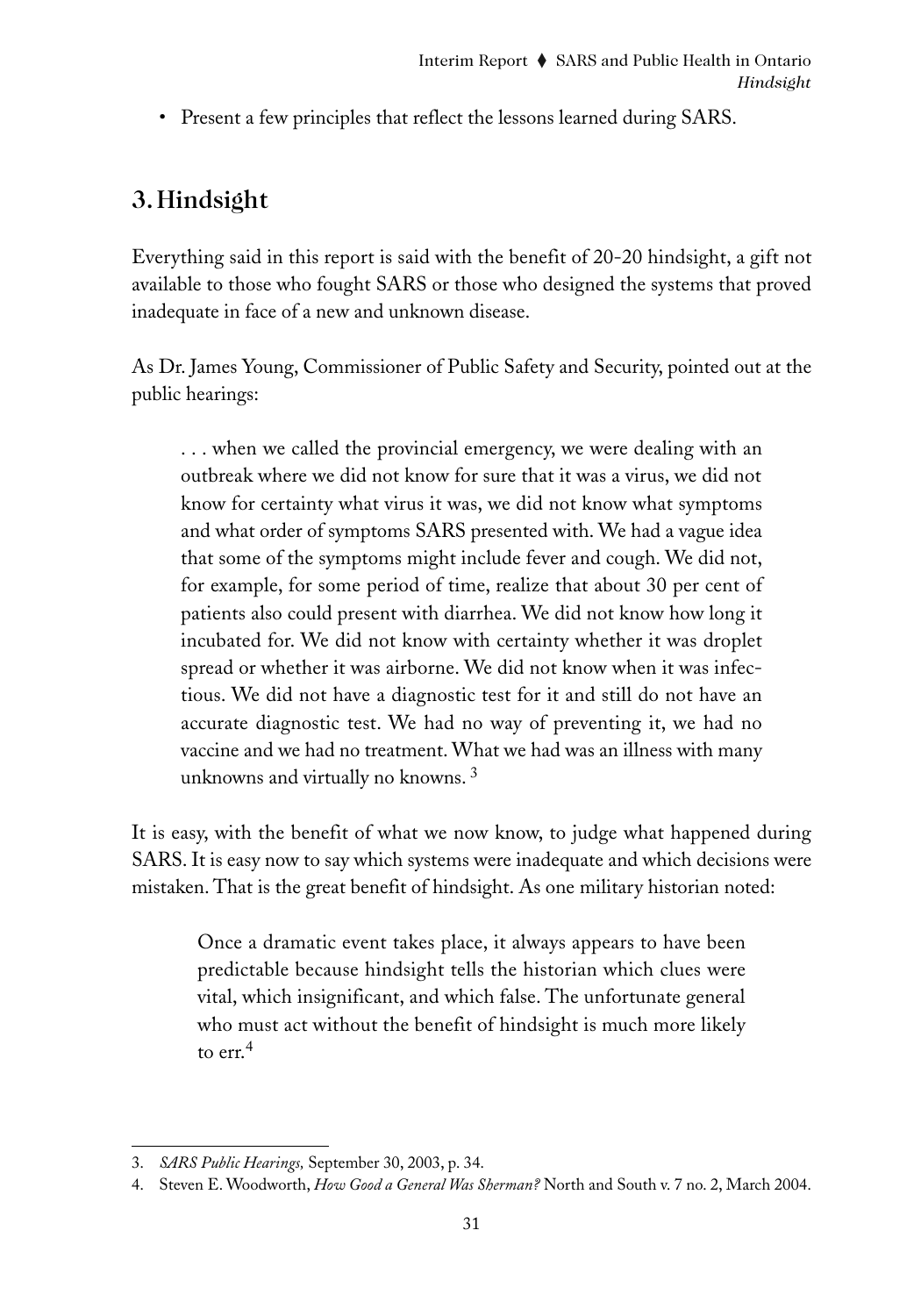Interim Report ♦ SARS and Public Health in Ontario *Hindsight*

It is easy now in hindsight to see that systems were inadequate. It was harder to see their weaknesses before they were proved by SARS to be inadequate. A system that looks fine in normal times may prove wanting in the face of a new disease of unknown origin.

It is important to distinguish between the flaws of public health systems and the skill and dedication of those who worked within them. To demonstrate the weakness of Ontario's public health infrastructure is not to criticize the performance of those who worked within systems that proved inadequate in hindsight. The Commission recognizes the skill and dedication of so many individuals in the Ontario public health system and those volunteers from Ontario and elsewhere who worked beyond the call of duty. Twenty-hour days were common. They faced enormous workloads and pressures in their tireless fight, in a rapidly changing environment, against a deadly and mysterious disease.

It is my hope that those who worked on the front lines and in public health in Ontario during SARS will accept that I have approached the flaws of the system with the utmost respect for those who gave their all to protect the public. We should be humbled by their efforts.

Although it is unfair to use hindsight to judge individual behaviour, hindsight is a useful tool in the search for lessons to be learned. Hindsight helps us understand what went wrong and what went right. Hindsight includes knowledge and wisdom learned after SARS and it can help us avoid in the future the mistakes of the past. Indeed the Commission has been urged to use hindsight to this end. Dr. Richard Schabas said at the public hearings:

I want to make it clear and I will make it clear that I think hindsight is a very commendable and useful tool for this Commission.5

It is a defining feature of every investigation into a public crisis that the public interest is best served by a full account of what happened together with an account of the lessons to be drawn from the crisis and the events that led up to it. This necessarily involves the application of hindsight. Hindsight becomes suspect only when inferences are drawn that systems or people "should have" acted differently even though they lacked vital knowledge that became available only later.

<sup>5.</sup> *SARS Public Hearings,* September 30, 2003, p. 8.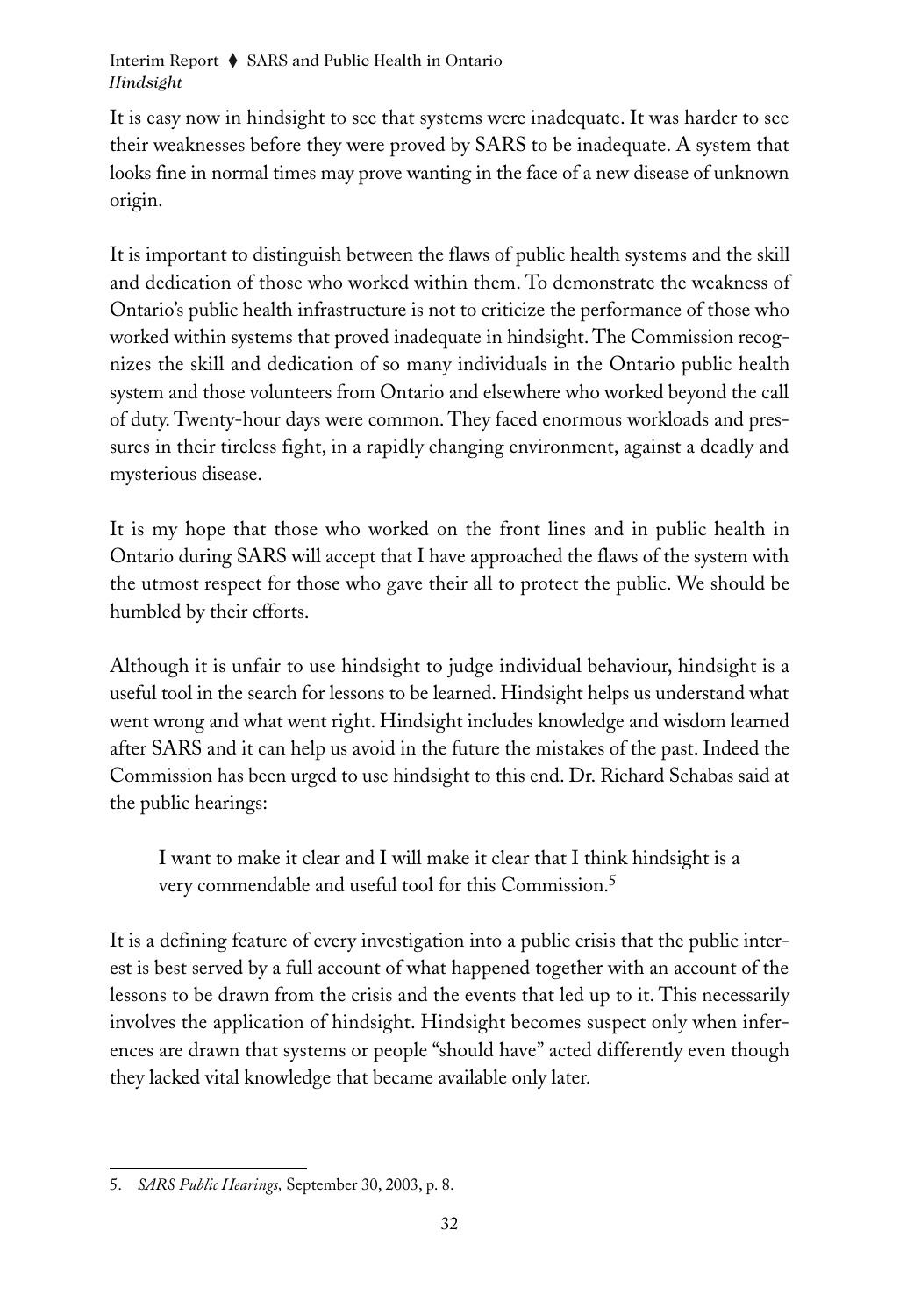In this interim report I have attempted to avoid, and I invite the reader to avoid, the unfair use of hindsight to judge the actions of those who struggled so valiantly in the fog of battle against the unknown and deadly virus that is SARS.

## 4. What Went Right?

Despite everything that went wrong SARS was eventually contained by the extraordinary personal efforts of not only front line hospital workers, and the public health workers in the field, but also by an exceptional group of scientists, doctors, epidemiologists, local Medical Officers of Health and other public health professionals who came forward when needed. SARS was eventually contained not by any central public health system but by the heroic work of those who stepped forward during the crisis.

The litany of problems listed in this report reflect weaknesses in central public health systems. These weaknesses hampered the work of the remarkable individuals who eventually contained SARS. The problems of SARS were systemic problems, not people problems. Despite the deep flaws in the system, it was supported by people of extraordinary commitment.

One observer, talking of the work of the Epi Unit, built from scratch as the outbreak unfolded, referred to the remarkable work done by those who pitched in quickly in order to plug the gaps in the existing systems:

I wanted to make what I hope will be a really strong point and that is that amazing work was done by a lot of amazing people. People who cared passionately about public health, who cared passionately about doing good work under very trying circumstances . . . We had great epidemiologists, we had incredible technical support people . . . And we had great communications with some people outside of the Ministry, with other levels of government, with other jurisdictions and I think that sheer force of will in some cases is why SARS was beaten in this province and I don't want that to be forgotten. So just to, give kudos and say thank you to people who actually never got any formal thank you's.

Another expert from outside Ontario, while quite candid about the problems in the Ontario public health system, remarked how despite all those problems, a large number of people worked very hard to contain SARS. He stated: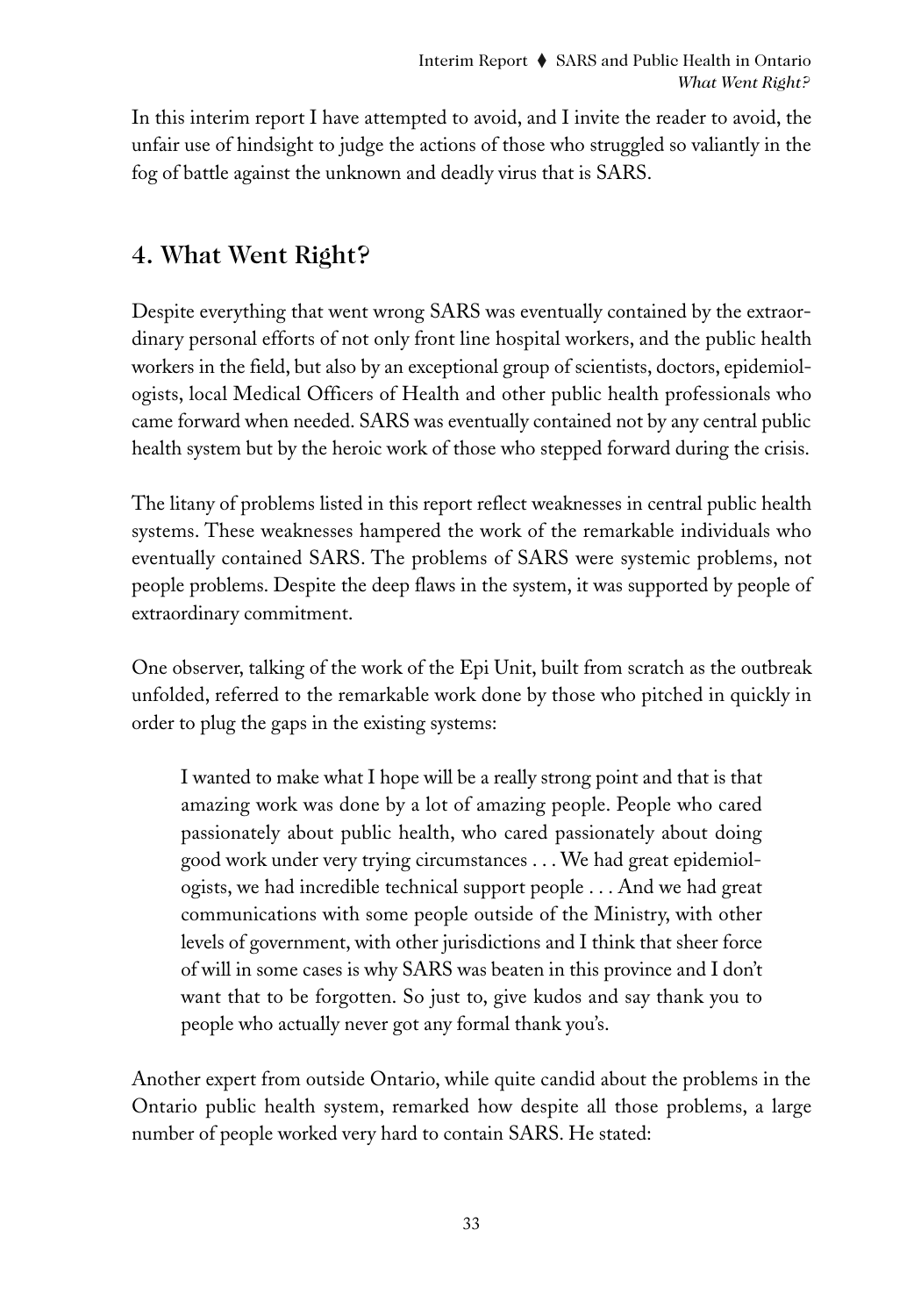Interim Report ♦ SARS and Public Health in Ontario *What Went Right?*

> I remain in awe of how hard a whole bunch of people were working at trying to deal with the issue of SARS. I have the utmost respect for the efforts that people put into some situations literally putting their lives on the line. For someone who has done infectious diseases in Canada for a long time, that is very unusual but I mean people and particularly in the front line were working unbelievably hard. So were the people in . . . and I do not want to be implied that some of the others in the more senior decision making were not working hard; they were working to the best of their ability so that was good. In any major outbreak investigation that I have been involved, it has been gratifying to see how people step up to the plate and put in the major efforts that they are required and some will do it for months on end.

One official from the Centres for Disease Control in Atlanta, made the following remarks:

Let me begin by saying I think this is my personal view, not necessarily that of my agency. But I will speak plainly because what you are doing is so vitally important and it's precedent setting. So I will speak plainly. I hope you will take my comments perhaps with a grain of salt but I think personally that what is going on here is one of those examples of heroes without honour in their native land. I think that the . . . more I watch the story as it unfolds and is told and retold, I have a profound sense of awe and respect for some true heroes that stepped up and, and I don't think there is a health officer in the United States . . . that goes to bed at night that sometime doesn't hope, if it happens here, we will do as good a job as Toronto did. You are to be commended for this.

The strength of Ontario's response lay in the extraordinary work of the people who stepped up and fought SARS. What went right, in a system where so much went wrong, is their dedication. It cannot, however, be said that things went right because SARS was eventually contained. It does nothing for those who suffered from SARS or lost loved ones to SARS to say that the disease which caused their suffering was ultimately contained. For the families of those who died from SARS and for all those who suffered from it, little if anything went right. This enormous toll of suffering requires that the Ontario government commit itself to rectify the deep problems in the public health system uncovered by SARS.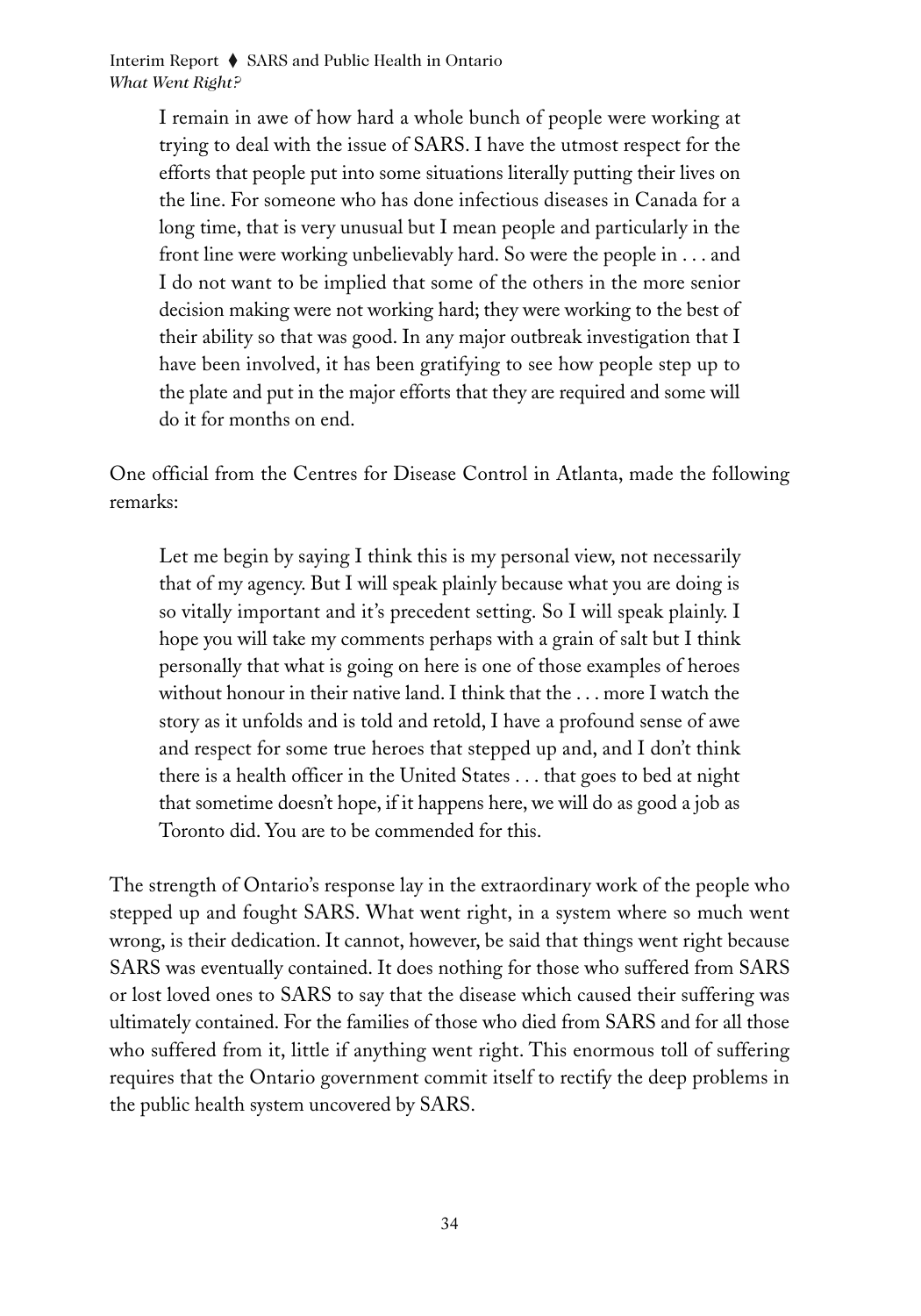### 5. A Constellation of Problems

Despite the eventual success in containing SARS, so many things went wrong in the provincial public health response that it is difficult to know where to start. These problems include:

- Problem 1: The Decline of Public Health
- Problem 2: Lack of Preparedness: The Pandemic Flu Example
- Problem 3: Lack of Transparency
- Problem 4: Lack of Provincial Public Health Leadership
- Problem 5: Lack of Perceived Independence
- Problem 6: Lack of Public Health Communication Strategy
- Problem 7: Poor Coordination with the Federal Government
- Problem 8: A Dysfunctional Public Health Branch
- Problem 9: Lack of Central Public Health Coordination
- Problem 10: Lack of Central Expertise
- Problem 11: No Established Scientific Backup
- Problem 12: Lack of Laboratory Capacity
- Problem 13: No Provincial Epidemiology Unit
- Problem 14: Inadequate Infectious Disease Information Systems
- Problem 15: Overwhelming and Disorganized Information Demands
- Problem 16: Inadequate Data
- Problem 17: Duplication of Central Data Systems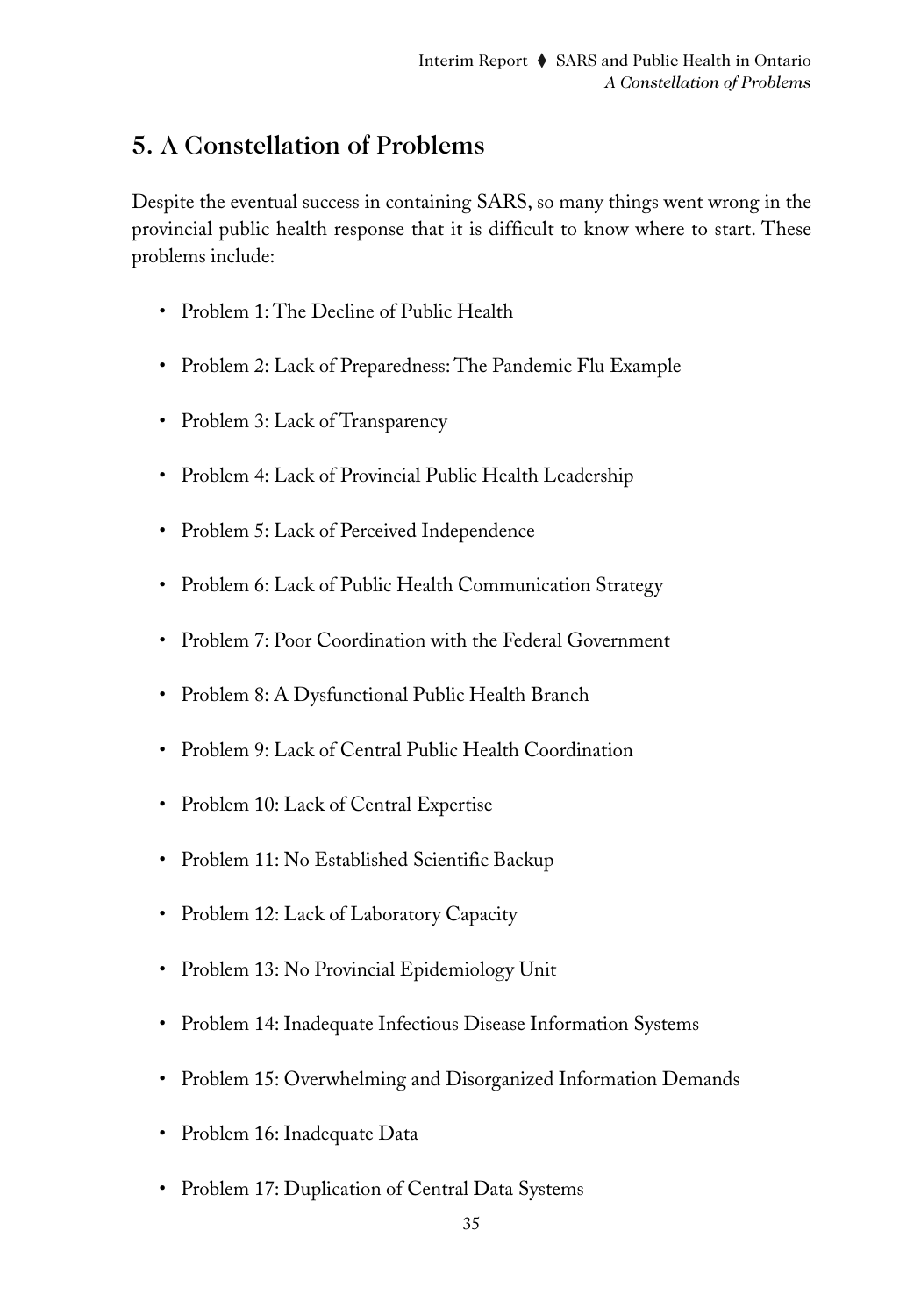Interim Report ♦ SARS and Public Health in Ontario *A Constellation of Problems*

- Problem 18: Blockages of Vital Information
- Problem 19: Legal Confusion
- Problem 20: Public Health Links with Hospitals
- Problem 21: Public Health Links with Nurses, Doctors and Others
- Problem 22: Lack of Public Health Surge Capacity: The Toronto Example
- Problem 23: The Case of the Federal Field Epidemiologists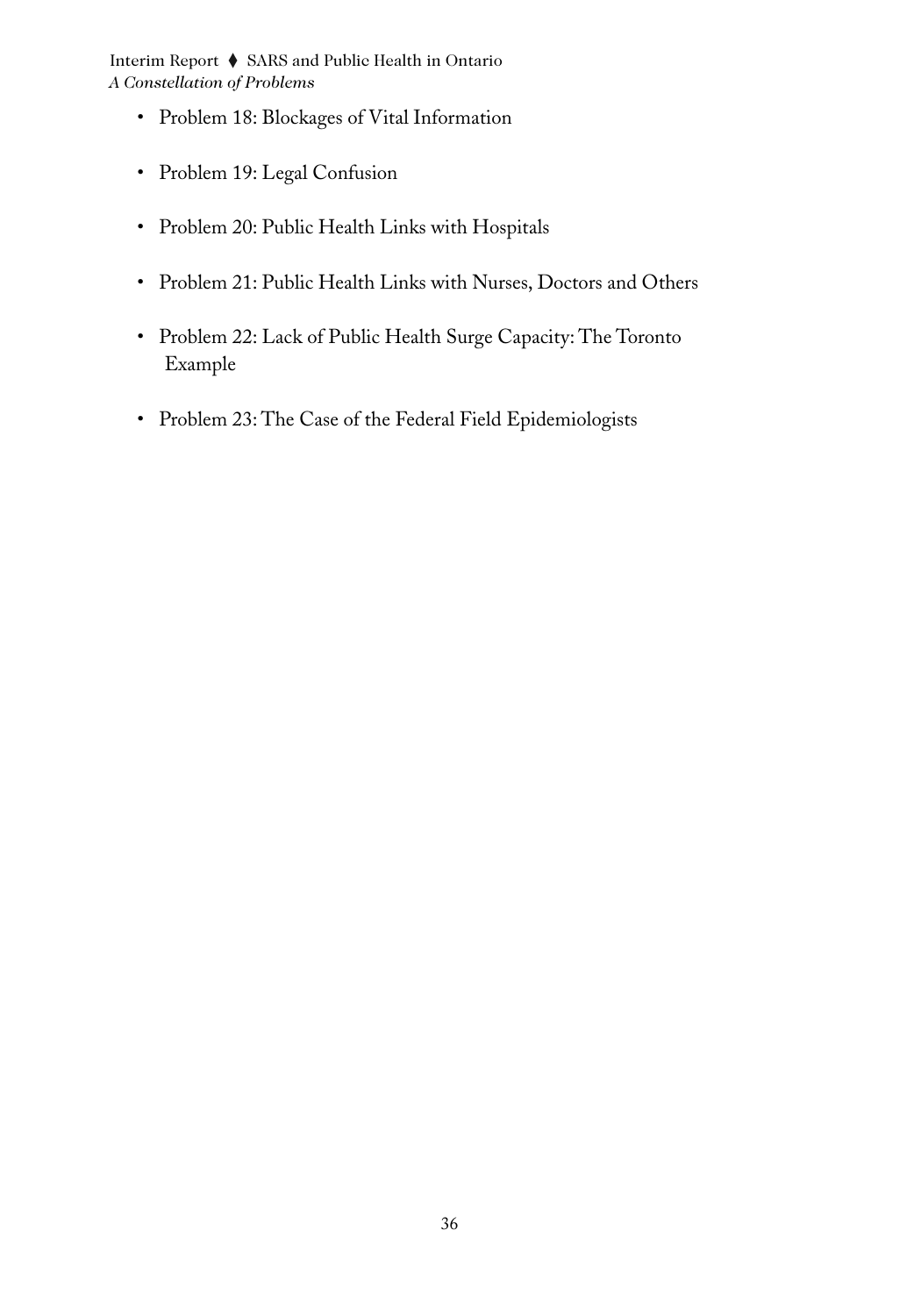The decline of public health protection in Ontario began decades before SARS. No government and no political party is immune from responsibility for its neglect. As one witness observed at the public hearings:

The second concern stems from the fact that we are in an election week. I worry that members of the media who are present here today, or those on the campaign trail will use what is said today as cannon-fodder, against one political party or another. I am not wedded to any party right now, in fact, I'm troubled by all of them, but let it be clearly noted; no party, federal or provincial, no bureaucracy, federal or provincial, is any less culpable for the problems we are seeing in the healthcare system today.<sup>6</sup>

One local Medical Officer of Health remarked that in his opinion, the general public has shown little interest in public health as well:

I think that the general public has no general interest in public health until there is a specific problem [despite] the kind of wide spectrum of things that public health is supposed to be doing and trying to do with very limited resources and difficulty getting additional resources.

Ontario is not alone in its neglect of the public health system. There has been a clear recognition in the past few decades of a general decline in public health capacity across Canada. Warnings of the decline in Canada's public health capacity to protect against infectious disease have been raised since the  $1970\text{'s}$ .<sup>7</sup> In 1997, this problem was clearly identified by Mr. Justice Horace Krever in his report on Canada's blood system.<sup>8</sup> Mr. Justice Krever recommended "that the provincial and territorial minis-

<sup>6.</sup> Testimony of Dr. Yoal Abells, a Toronto based family physician, board member of the Ontario College of Family Physicians, and chair of Family Physicians Toronto. *SARS Commission Public Hearings,* September 29, 2003.

<sup>7.</sup> Naylor Report, pp. 52-5.

<sup>8.</sup> The Honourable Mr. Justice Horace Krever, *Commission of Inquiry on the Blood System in Canada*, (Ottawa; November 26, 1997). (Subsequent footnotes will refer to this work as the Krever Report.)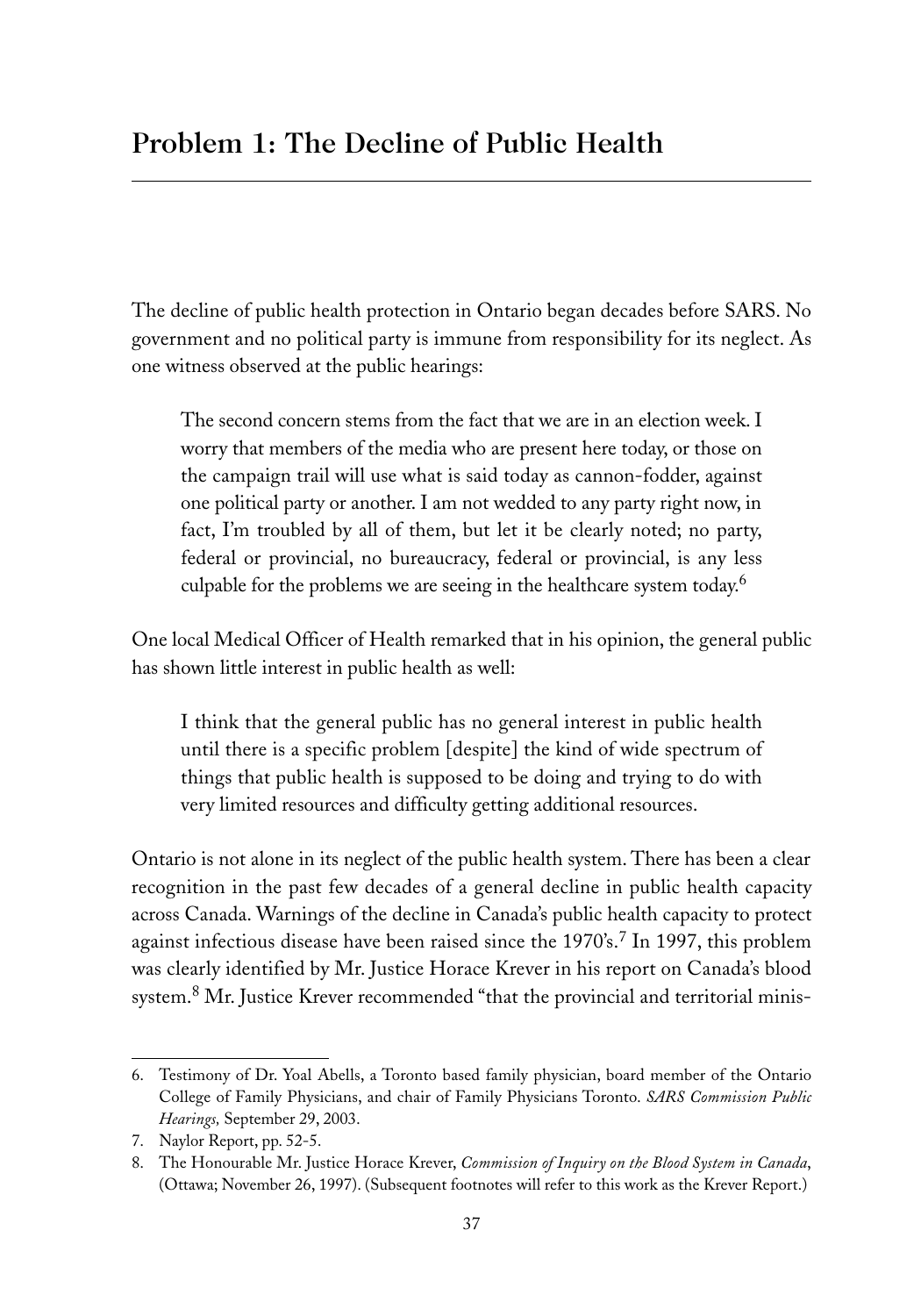ters of health provide sufficient resources for public health services."9 He stated:

Public health departments in many parts of Canada do not have sufficient resources to carry out their duties. They must have sufficient personnel and resources to conduct adequate surveillance of infectious diseases, to develop and implement measures to control the spread of infectious diseases, including those that are blood borne, and to communicate with other public health authorities at both the federal and the provincial-territorial levels. Continued chronic underfunding of public health is a disservice to the Canadian public. <sup>10</sup>

In Ontario, Justice Dennis O'Connor in May of 2002 recommended an amendment to the *Health Protection and Promotion Act* requiring that vacant positions for Medical Officer of Health be filled expeditiously. Mr. Justice O'Connor also recommended that the Ministry of Health conduct on a regular basis assessments to ensure compliance with the Mandatory Health Programs and Services Guidelines<sup>11</sup> and to track on an annual basis trends in non-compliance by public health boards to assess whether altered programme services and guidelines are required and whether resource allocations require adjustment to ensure full compliance $12$ .

Mr. Justice O'Connor made the following observation:

Both the Association of Local Public Health Agencies (aLPHA) and the Ontario Medical Association (OMA) made submissions regarding local boards of health. Their submissions focused on two issues: the need to ensure adequate resources to allow boards of health to fulfill their functions, and the need to clearly set out the roles and responsibilities of public health boards. Although the information before me is not extensive, both submissions are supported by the information and evidence brought to my attention. On the question of funding, the Ministry of Health has, since the early 1990s, increased the responsibility of boards of health without increasing the funding required to fulfill those responsibilities. The result has been that boards' compliance with ministerial requirements has decreased. A 1999 compliance survey carried out by the

<sup>9.</sup> The Krever Report, Volume 3, p. 1073.

<sup>10.</sup> The Krever Report, Volume 3, p. 1073.

<sup>11.</sup> Provincial standards for local Public Health Boards.

<sup>12.</sup> Mr. Justice Dennis O'Connor, *Part One: Report of the Walkerton Inquiry*, (Toronto: January 14, 2002), pp. 263-4. (Subsequent footnotes will refer to this work as the Walkerton Report, Part One.)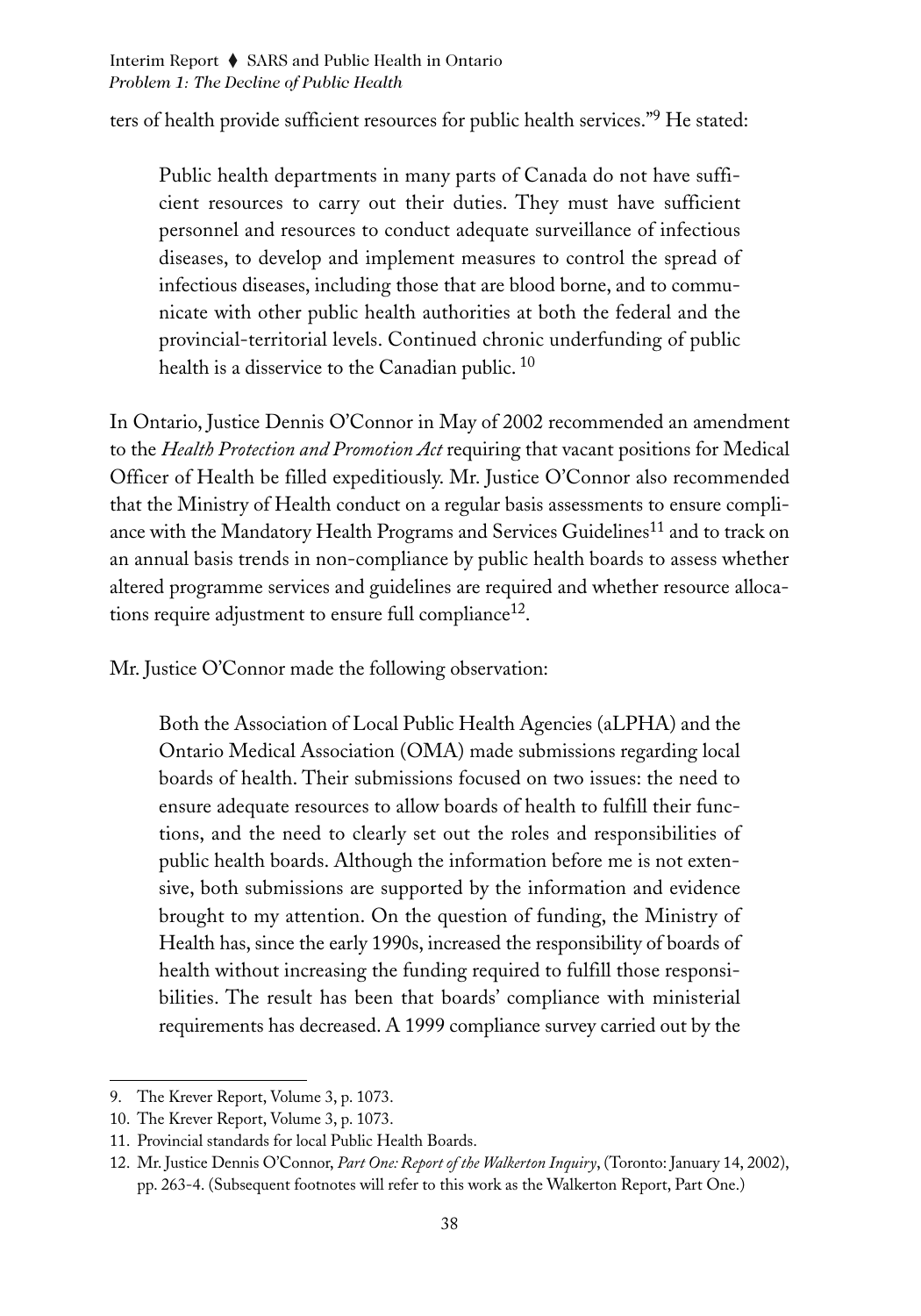ministry found that compliance with the Mandatory Health Programs and Services Guidelines was only  $75$  per cent<sup>13</sup>.

Despite the force and clarity of these recommendations, they were not followed. As Dr. Larry Erlick, President of the Ontario Medical Association, told the Commission:

If SARS indicated one thing to the Medical Officers of Health of the Province and to the public health branch itself it was that there is insufficient capacity in the system to deal with public health emergencies.

This was highlighted in the Ontario Medical Association submission to the Walkerton Inquiry where Justice O'Connor's first recommendation, which was suggested and promoted by the Ontario Medical Association, was that each region be required to employ a full-time Medical Officer of Health. To this date, there are vacancies in eight (8) full-time Medical Officer of Health positions and five (5) associate positions in the Province.

It is not only a human health resource issue that has led to this lack of Medical Officers of Health but also a grossly underfunded public healthcare system. The current public healthcare system as it exists today has no elasticity.14

The failure of the Public Health Branch<sup>15</sup> to monitor local compliance with the Mandatory Health Programs and Services Guidelines, notwithstanding the Walkerton recommendations, was noted in the 2003 report of the Provincial Auditor:

The Ministry had conducted virtually no regular assessments of local health units in the last five years to determine whether the health units were complying with the guidelines for mandatory programs and services. Such assessments were recommended in the Report of the Walkerton Inquiry: The Events of May 2000 and Related Issues (Part One of the Walkerton Report).16

<sup>13.</sup> Mr. Justice Dennis O'Connor, *Part Two: Report of the Walkerton Inquiry*, (Toronto: May 23, 2002), p. 458. (Subsequent footnotes will refer to this work as the Walkerton Report, Part Two.)

<sup>14.</sup> *SARS Commission Public Hearings*, September 29, 2003, p. 52.

<sup>15.</sup> Under the present structure the Public Health Branch is part of the overall Public Health Division of the Ministry of Health and Long-Term Care. However, in this report, in order to reflect common usage, the Public Health Branch is used to refer to the entire Division.

<sup>16.</sup> Provincial Auditor of Ontario, *2003 Annual Report*, (Toronto; December 2, 2003), p. 219.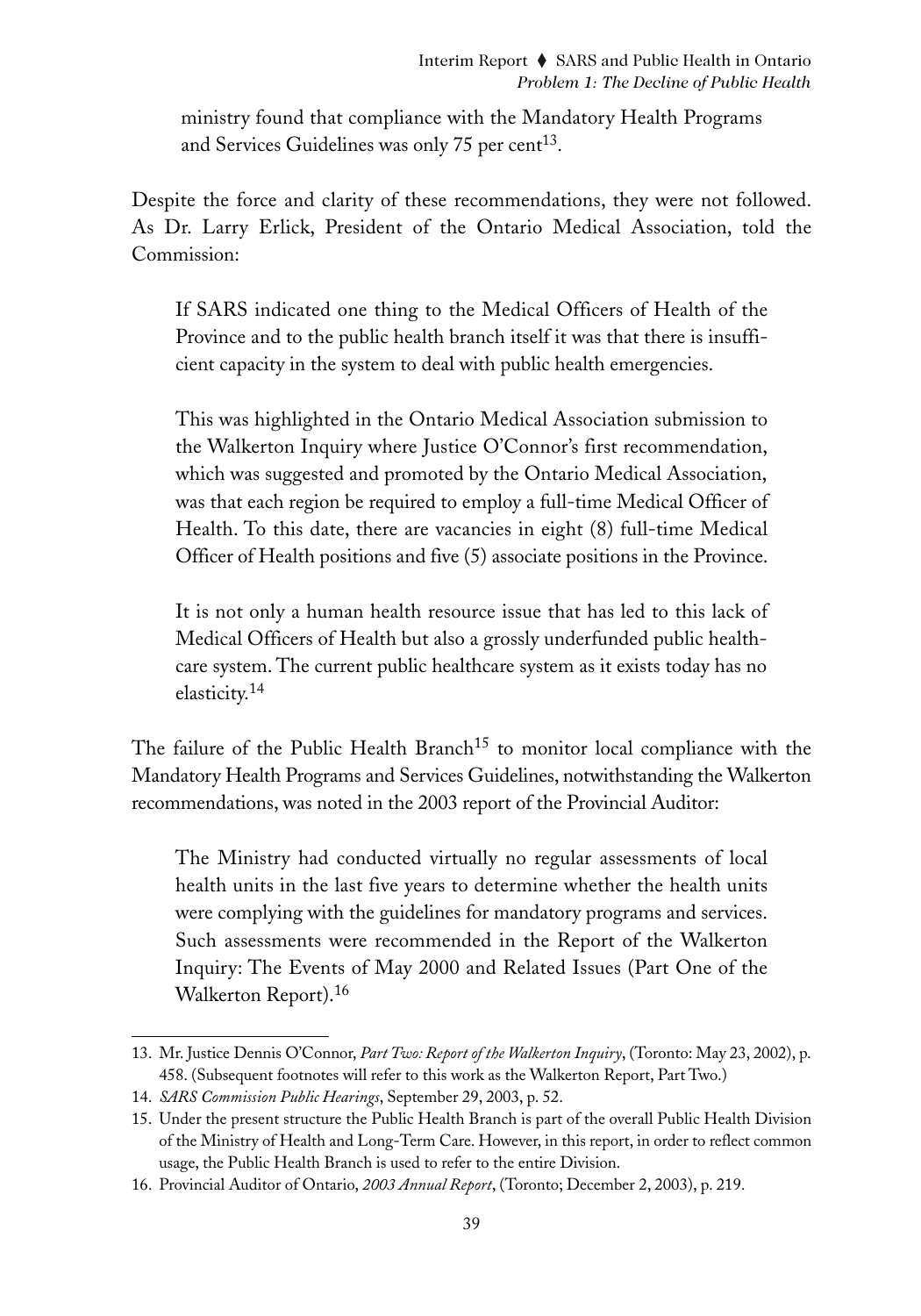This failure by the Public Health Branch to fulfill its mandate is unacceptable.

As noted in the Krever Report passage quoted above, however, Ontario is not alone in its lack of public health capacity and not alone in its declining attention to public health. And as the Naylor Report concluded,

Ontario is assuredly not the weakest link in the P/T public health chain.17

It is hardly a source of pride to learn that Ontario is not the weakest link in Canada's chain of protection against infectious disease.

A federal-provincial Deputy Minister's report in 2002 noted:

. . . an overall erosion of the public health system, with . . . reduced capacity to address ongoing and emergent challenges to public health such as water quality safety and management of infectious diseases.<sup>18</sup>

Senator Michael Kirby in the 2002 report of the Standing Senate Committee on Social Affairs, Science and Technology stated:

The Committee was told and is aware, however, that promotion, prevention, protection and population health activities do not claim anything like the close focus and high status that health care has in the eyes of the Canadian public and, obviously, public policy decision makers. Although it is clear that, collectively, the non-medical determinations of health have far greater impact on the health of the population than health care, the fact is that the very positive outcomes from promotion, prevention, protection and population health activities are generally visible only over the longer term, and thus they are less newsworthy. Because they are less likely to capture the attention of the general public, they are less attractive politically.19

<sup>17.</sup> Naylor Report, p. 64.

<sup>18.</sup> Report to the Conference of Deputy Ministers, June 2001, paraphrased in the Naylor Report at p. 65.

<sup>19.</sup> Standing Senate Committee on Social Affairs, Science and Technology, *The Health of Canadians – The Federal Role, Volume 6: Recommendations for Reform,* (Ottawa: October 2002), p. 241. (Subsequent footnotes will refer to this report as the Kirby Report.)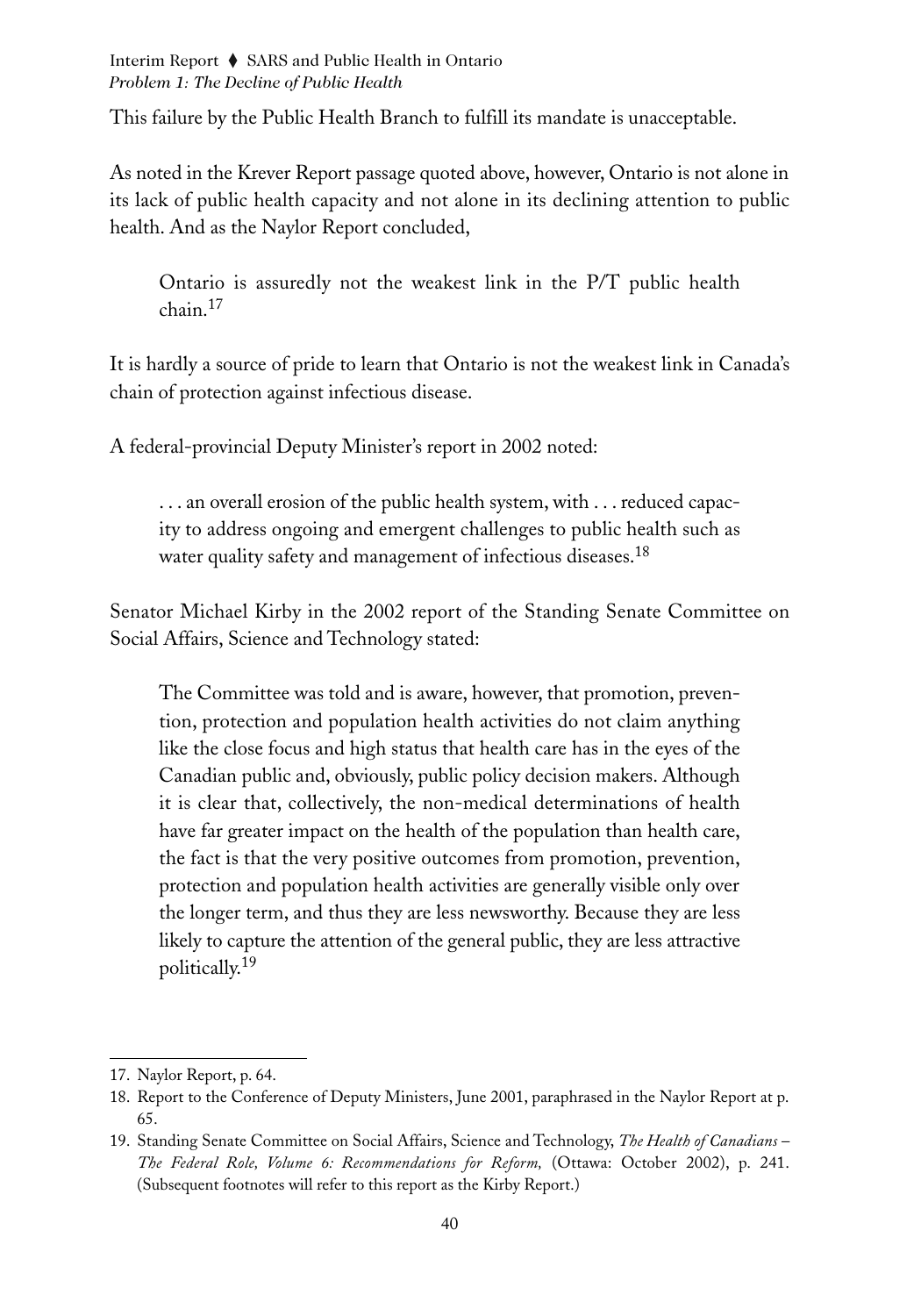The decline in public health priority and capacity is not restricted to Canada. A general decline of public health interest and capacity around the world has been attributed to the complacent feeling that improvements in vaccination, antibiotics and clinical medicine had conquered infectious disease. This complacency stemmed from the optimism reflected in a famous statement to Congress in 1970 by William H. Stewart, the U.S. Surgeon General, that the U.S. was

. . . ready to close the book on infectious disease as a major health threat.

It has been pointed out again and again that this optimism was misplaced and that the health of the world continues to be threatened by infectious diseases including influenza, the West Nile virus, and other new diseases like SARS. One author noted that the re-emergence of diseases which were once on the decline has occurred primarily as a consequence of public health neglect:

Re-emerging diseases are those, like cholera, that were once decreasing but are now rapidly increasing again. These are often conventionally understood and well recognized public health threats for which (in most cases) previously active public health measure had been allowed to lapse, a situation that unfortunately now applies all too often in both developing countries and the inner cities of the industrialized world. The appearance of re-emerging diseases may, therefore, often be a sign of the breakdown of public health measures and should be warned against complacency in the war against infectious diseases.<sup>20</sup>

The trend towards complacency, followed by public health crisis, is not restricted to Canada. Speaking of New York City's battle against tuberculosis, Laurie Garrett writes:

Today's reality is best reflected in New York City's battle with tuberculosis. Control of the W-strain of the disease – which first appeared in the city in 1991-92, is resistant to every available drug, and kills half its victims – has already cost more than \$1 billion. Despite such spending, there were 3000 TB cases in the City in 1994, some of which were the W-strain. According to the surgeon general's annual reports from the 1970's and 1980's, tuberculosis was supposed to be eradicated from the

<sup>20.</sup> Stephen S. Morse, *"*Factors in the Emergence of Infectious Diseases," in Andrew T. Price-Smith (ed) *Plagues and Politics,* (Palgrave: 2001), p. 22.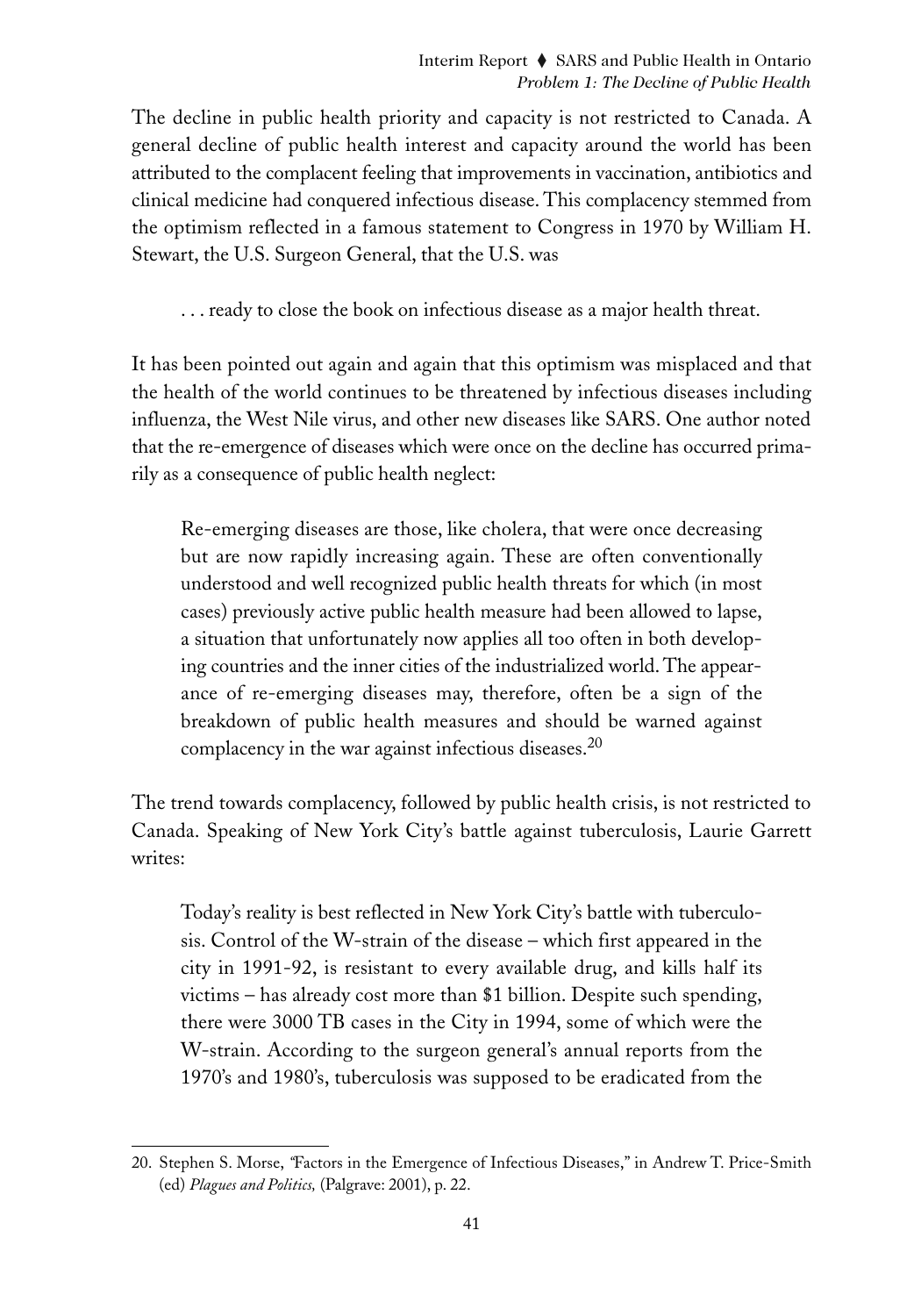Interim Report ♦ SARS and Public Health in Ontario *Problem 1: The Decline of Public Health*

> United States by 2000. During the Bush administration, the CDC told state authorities they could safely lower their fiscal commitments to TB control because victory was imminent. Now public health officials are fighting to get levels down to where they were in 1985 – a far cry from elimination. New York's crisis is a result of both immigration pressure (some cases originated overseas) and the collapse of the local public health infrastructure.<sup>21</sup>

It is troubling that Ontario ignored so many public health wake-up calls from Mr. Justice Krever in the blood inquiry, Mr. Justice O'Connor in the Walkerton inquiry, from the Provincial Auditor, from the West Nile experience, from pandemic flu planners and others. Despite many alarm calls about the urgent need to improve public health capacity, despite all the reports emphasizing the problem, the decline of Ontario's public health capacity received little attention until SARS. SARS was the final, tragic wake-up call. To ignore it is to endanger the lives and the health of everyone in Ontario.

<sup>21.</sup> Laurie S. Garrett, "The Return of Infectious Disease," in Andrew T. Price-Smith (ed) *Plagues and Politics* (Palgrave: 2001), p. 192.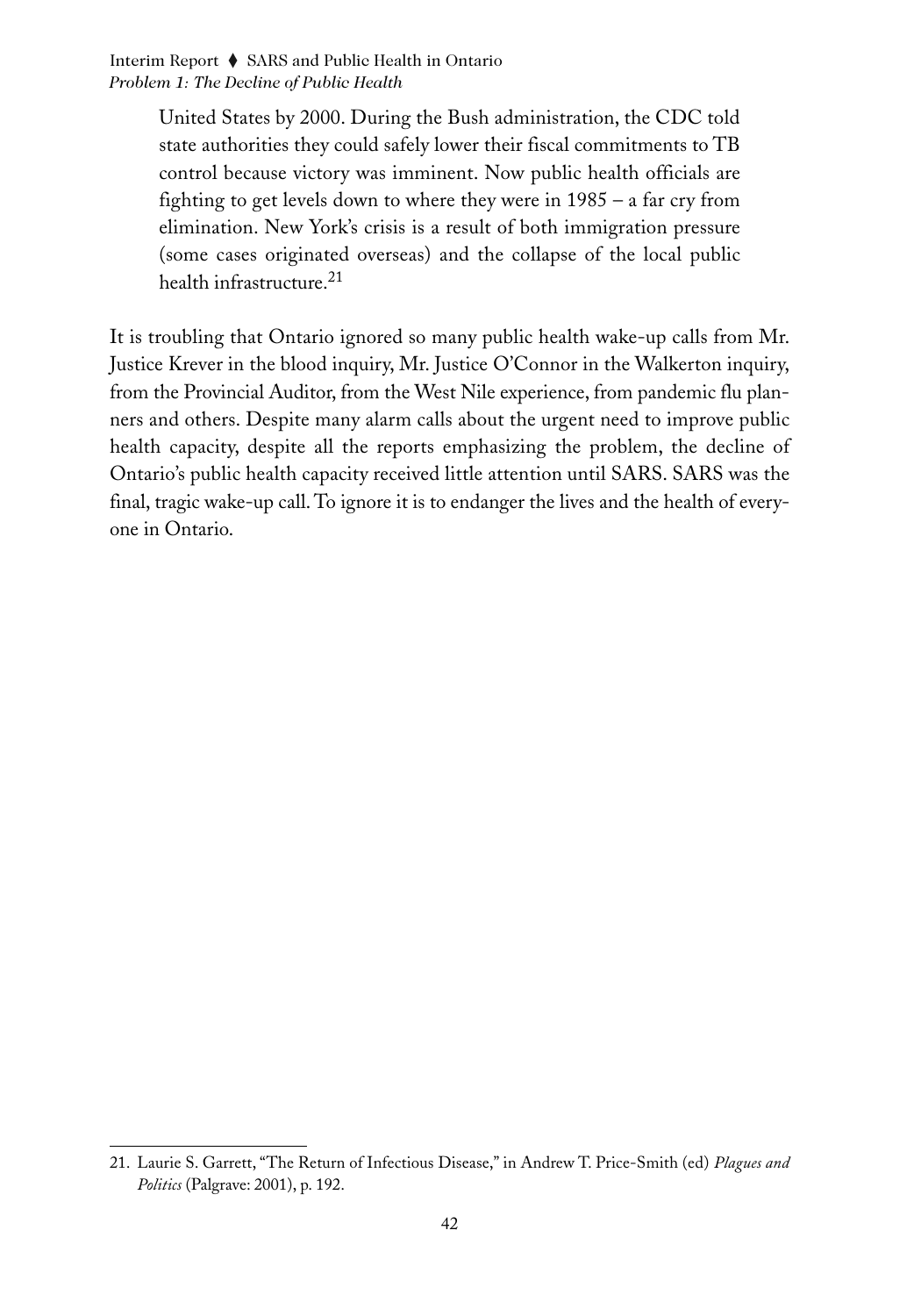When SARS hit, Ontario had no pandemic influenza plan. Although SARS and flu are different, the lack of a pandemic flu plan showed that Ontario was unprepared to deal with any major outbreak of infectious disease.

Influenza<sup>22</sup> is not only one of the oldest known diseases, it is also one of the most common, affecting an estimated 10-25 per cent of Canadians each year.<sup>23</sup> While most recover completely, hospitalization and deaths occur in high-risk groups. An estimated 500-1,500 Canadians, mostly seniors, die every year from pneumonia related to flu. Between 250,000 and 500,000 deaths occur annually around the world.<sup>24</sup>

Three times in the last century radical new influenza strains have emerged to cause global pandemics.<sup>25</sup> The worst was in 1918-19 when 20 to 40 million people died world-wide, including an estimated 30,000 to 50,000 people in Canada.<sup>26</sup> Unpredictable and devastating, influenza pandemics necessitate extensive levels of preparedness if there is to be any hope of mitigating their consequences.

As Health Canada has stated:

<sup>22.</sup> "Influenza is caused by a virus that attacks mainly the upper respiratory tract – the nose, throat and bronchi and rarely also the lungs. The infection usually lasts for about a week. It is characterized by sudden onset of high fever, myalgia, headache and severe malaise, non-productive cough, sore throat, and rhinitis. Most people recover within one to two weeks without requiring any medical treatment. In the very young, the elderly and people suffering from medical conditions such as lung diseases, diabetes, cancer, kidney or heart problems, influenza poses a serious risk. In these people, the infection may lead to severe complications of underlying diseases, pneumonia and death." (Source: World Health Organization, *Influenza – Fact Sheet No. 211*, (Geneva: March 2003).

<sup>23.</sup> Health Canada, *The Flu*, (Ottawa; November 2003).

<sup>24.</sup> World Health Organization, *Influenza – Fact Sheet No. 211*, (Geneva: March 2003); Health Canada, *The Flu*, (Ottawa; November 2003).

<sup>25.</sup> Pandemic is defined as "An epidemic occurring worldwide, or over a wide area, crossing international boundaries, and usually affecting a large number of people." Source: Last, John M., ed., *A Dictionary of Epidemiology*, (Oxford, U.K.: 2001), p. 131.

<sup>26.</sup> Health Canada, *Canadian Pandemic Influenza Plan,* (Ottawa: February 2004), p. 17.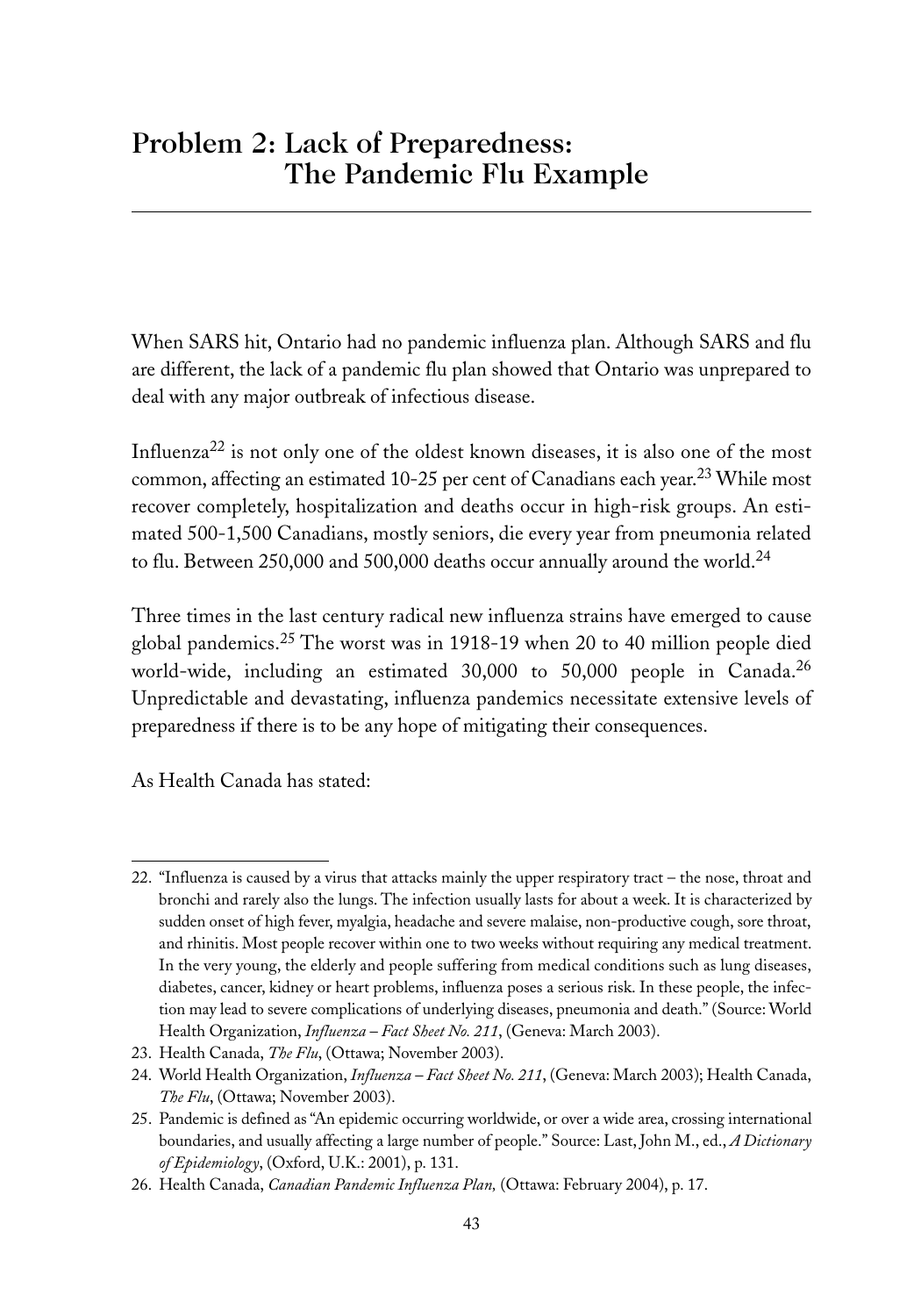Interim Report ♦ SARS and Public Health in Ontario *Problem 2: Lack of Preparedness: The Pandemic Flu Example*

> A pandemic can occur at any time, with the potential to cause serious illness, death and colossal social and economic disruption throughout the world. Experts agree that future influenza pandemics are inevitable but the timing of the next pandemic cannot be predicted. Since there may be little warning, contingency planning is required to minimize the devastating effects of a pandemic.<sup>27</sup>

There are major differences between SARS and flu. There is no vaccine or timely test for SARS, flu transmission unlike SARS can be asymptomatic, they have different modes of transmission and different patterns of contagion. Despite these differences, a pandemic flu plan would have overcome many of the systemic weaknesses identified above. A pandemic flu plan would have been extremely useful as a template adaptable to SARS. As a member of the Science Committee noted:

A pandemic plan, if we had a good one in place, it would have been extremely useful to pull out and use during this.

A pandemic plan, for example, sets out a process for the orderly ramping up of a staged response – ensuring that the response is commensurate with the scope and the extent of a developing outbreak.

A plan for a staged response would have been particularly helpful in the early days of SARS. The possibility that SARS would spin out of control, move into the community, and get ahead of the containment efforts, was a pressing concern in those early days of the outbreak when no one knew how widely it would spread. As Dr. James Young, Commissioner of Public Security, told the Commission's public hearings:

We had no idea at that point in time if or how to control with certainty the SARS outbreak. The scope of what was happening, in fact, was increasing. We were having more cases by the day, not fewer and there was no end in sight and that was the experience, in fact, at that point in time, in Hong Kong, in Taiwan and in Beijing, as it started, that it got bigger and bigger and no one was bringing it under control at that point in time.28

<sup>27.</sup> Health Canada, *Canadian Pandemic Influenza Plan*, (Ottawa: February 2004), p. 17.

<sup>28.</sup> *SARS Commission Public Hearings*, September 30, 2003, p. 35.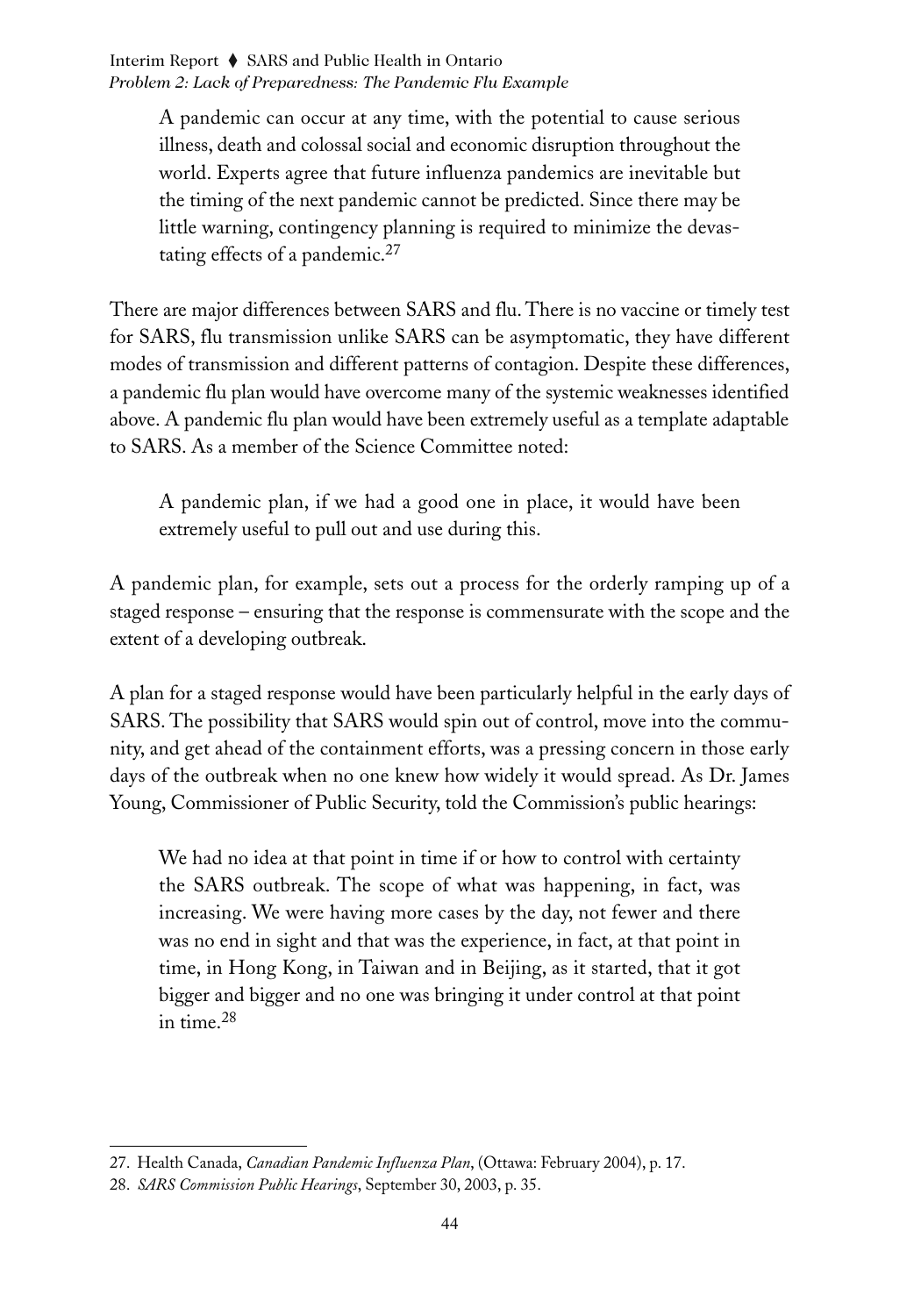Until then, the outbreak had generally been hospital based. The question was: Would it spread from a primarily health care setting and settle in the community? How far would it go? Would be restricted to Toronto? Or would it spread further? Did it have the virulence necessary to spark a pandemic? Finally, if it did get bigger and bigger, how would the health care system respond?

Faced with these concerns, Dr. Young met with the Science Committee, a quickly assembled ad hoc committee of experts, on the morning of April 2, 2003 and asked Committee members to prepare scenarios for the possible expansion of SARS into the community. The minutes reflected Dr. Young's concern about the possibility of community spread and his request for the committee to plan quickly for such an occurrence:

Planning for future scenarios (blue sky) – the planning should be done relative to where we are now and relative to the capacity of the health care system. The most immediate planning should be for expansion into the community.

One British Columbia member of the Science Committee suggested to fellow Committee members that Ontario's pandemic flu plan be used for this and other purposes,<sup>29</sup> and was more than surprised to learn that Ontario did not have a pandemic flu plan:

I was shocked. In fact, I said well let's just use the pandemic flu plan and everybody looked at me and there was no pandemic flu plan. And so . . . I just got somebody to e-mail the B.C. pandemic flu plan over.

When the Science Committee on April 2, 2003 prepared the document requested by Dr. Young, called "Blue Sky Continued: Scenarios for Community," the B.C. pandemic flu plan<sup>30</sup> appeared to be integral to laying out three basic scenarios and responses.

The first scenario involved a situation in which,

<sup>29.</sup> One Science Committee member said the B.C. pandemic flu plan was used, in early April 2003, to assist in preparing "the template to develop the precautious to prevent the transmission of SARS document."

<sup>30.</sup> B.C. Centre for Disease Control, *Pandemic Influenza Preparedness Plan*, (Vancouver: February 18, 2003).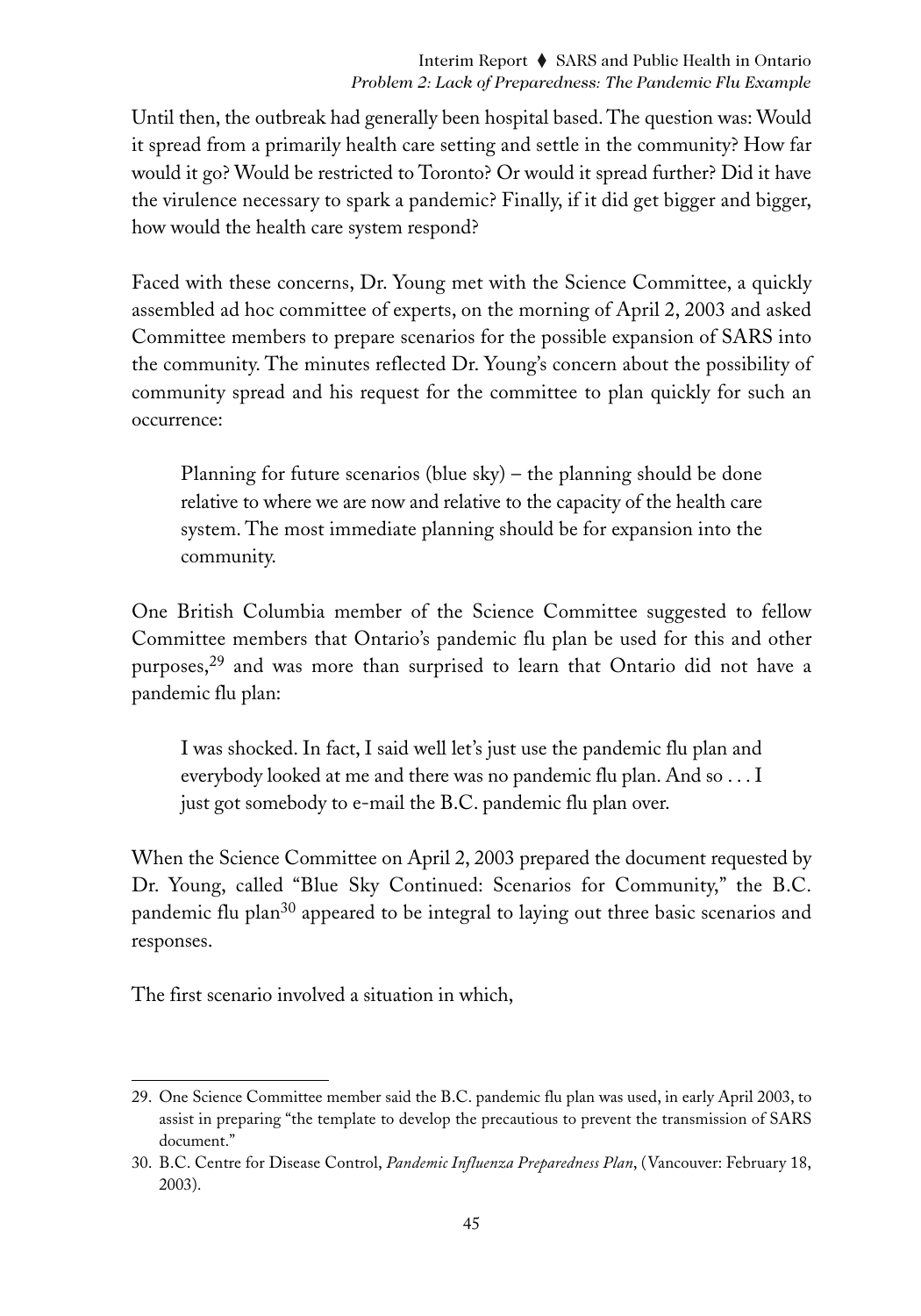A few community cases with no apparent risk factors are identified. Recognition that once these cases are identified, this probably represents the "tip of the iceberg."

Were this scenario to occur, the recommendation appears to be that the B.C. pandemic flu plan – possibly just its preparatory stage – be put in place. If,

A few community cases with no apparent risk factors identified . . . Would argue that the Pandemic Flu Plan – at least the "pre" phase of the plan should be implemented now. Pandemic flu plan for B.C. To be distributed and reviewed.

The second scenario involves an increase in the spread of cases in the community – possibly outside the Greater Toronto Area, also known as the GTA. The B.C. pandemic plan again appears to figure prominently in the possible response.

As above [i.e. the first scenario] but more cases with or without spread outside the GTA. Again would implement the full-scale Pandemic flu plan with ramping up or widening the circle of hospitals/regions involved.

The third scenario involved the possibility that SARS would expand into an epidemic<sup>31</sup> – or even a pandemic. Once again, the B.C. plan was at the heart of the proposed response:

Widespread community spread with significant morbidity and mortality. In a scenario such as this the GTA and/or Ontario would act as a world epicentre potentially. This scenario is relatively clear as the Pandemic flu plan is the automatic default and it becomes an international event. Must consider the possibility that this is not controllable – that there will be an epidemic event and herd immunity would eventually develop.

Although it was not reflected in the minutes of the Science Committee, one partici-

<sup>31.</sup> Epidemic is defined as "The occurrence in a community or region of cases of an illness, specific health-related behavior, or other health related events in excess of normal expectancy. The community of region and the period in which the cases occur are specified precisely . . . " Source: Last, John M., ed., *A Dictionary of Epidemiology*, (Oxford, U.K.: 2001), p. 60.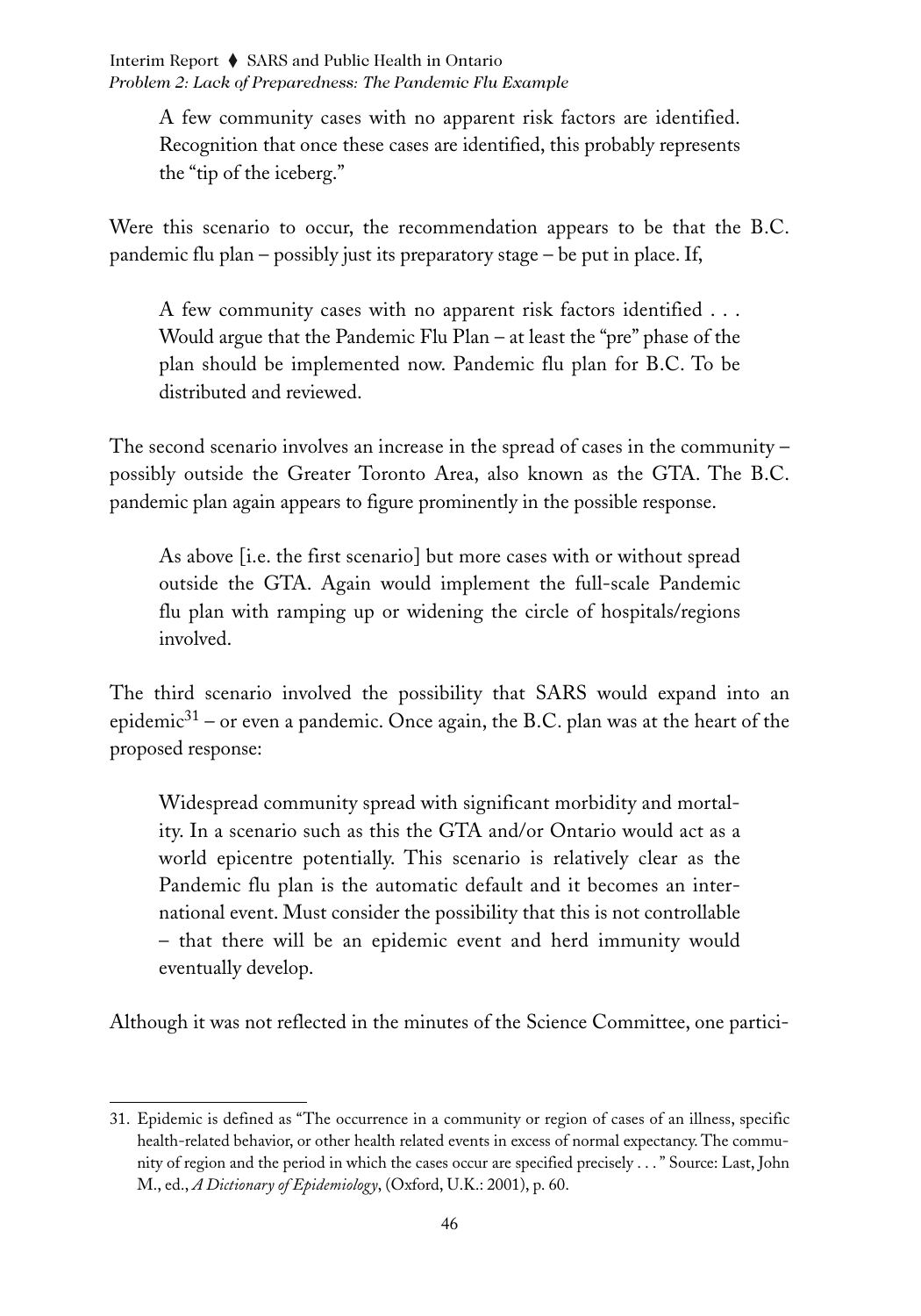pant in the deliberations said another B.C. document – its bio-terrorism response  $plan<sup>32</sup> - was also helpful in preparing these scenarios.$ 

When the Science Committee subsequently prepared other worst-case scenario documents, they also used the draft federal pandemic plan. One member of the Science Committee told the Commission:

We were looking at the possibility of broader community spread. We were hoping that didn't happen, but we were moving into that era of broader community spread. And so we thought two things, two things really lacking. We saw the need for that type of planning and we saw the need particularly for some Public Health planning around that. But a couple of the planning pieces that we worked on, particularly for the Science Group, actually used, we used the pandemic framework for doing it.

This Science Committee member suggested that the draft federal plan provided a detailed means of preparing for different outcomes:

But why we liked the pandemic framework was, it had all the components in it, and without doing that, we were missing components. So it had, for example, there's an emergency response component, there's a clinical services component, there's a public health measures component, there's a surveillance component, there's a communication component. And in the one for continuing to spread, we actually developed it with two columns. And one is immediate measures, like that's tomorrow, next week. And the other was the slightly longer-term, and that became more the recovery type of thing. And that's the column that really then turned into our longer-range plan.

Fortunately, SARS was ultimately contained and community spread was limited. But fallback to the B.C. and federal influenza pandemic plans, untested in Ontario and, in the case of B.C., designed for a completely different health care system, would have been required if SARS had gone further in Ontario. Had SARS been more virulent and spread into the community, it appears that the B.C. and federal pandemic plans – in the absence of an Ontario one – would have been crucial to the response.

<sup>32.</sup> Bioterrorism Response Advisory Team, *Exposure to Biological Agents Response Plan*, (Vancouver: February 21, 2002).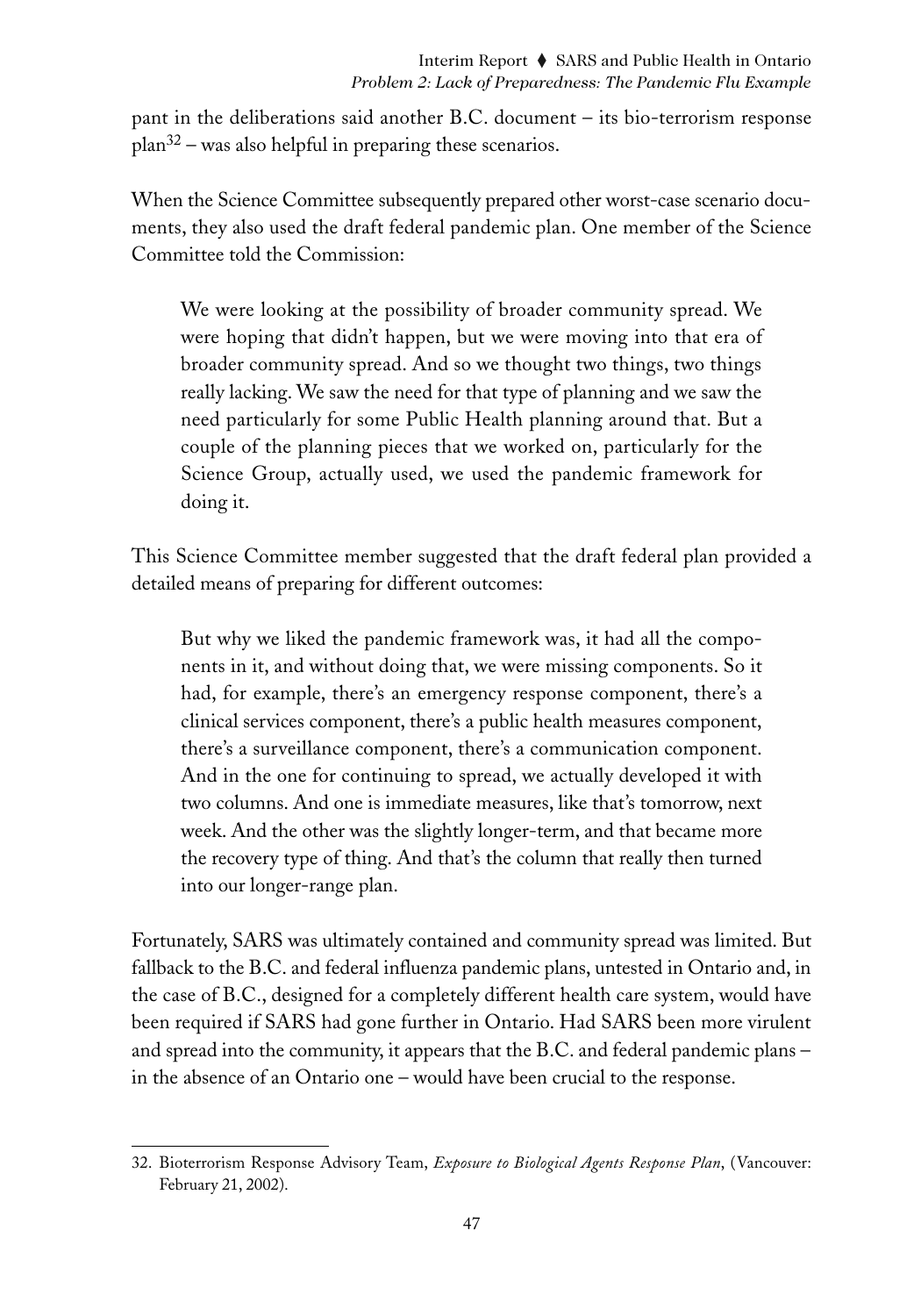Interim Report ♦ SARS and Public Health in Ontario *Problem 2: Lack of Preparedness: The Pandemic Flu Example*

Ontario had none of the pre-SARS preparedness that would have come from the development, even if not completed, of a pandemic flu plan. One expert thought Ontario was hampered by the need to get people together for the first time in an emergency, instead of falling efficiently into a pre-planned cooperative response:

- Q: Do you think the absence of such a plan affected Ontario's ability to respond to SARS?
- A: Yes, I did because you were creating the infrastructure at the same time you were trying to deal with quite the dire situation. I think that the people who did this are wonderful people and very knowledgeable people. But they were working under conditions where they were trying to establish a reporting structure and getting to know people from occupational health and epidemiology and public health – learning how to work with them at the same time they were trying to respond to this crisis.

This expert told the Commission that a pandemic plan, together with the intensive process of preparing it, would have helped put the necessary infrastructure in place:

There was no basic structure, you know, on which anybody could hang their hat. I think that one of the huge differences, and I hate to compare two sites. But it was very clear at the table that a lot of people were meeting for the first time and that's always difficult because they're trying to figure out who everybody is and exactly what the roles and responsibilities are. And it's unclear, and then you're working under all this pressure. And one of the big differences here [in B.C.] is that we've been working together for a number of years, first with our biological response advisory team and then that evolved, of course, into the pandemic flu plan. So we had a structure whereby we were quite familiar with each other in the public health sector and the hospital sector and we also had a number of structures even within the medical microbiology community. Our B.C. Association of Clinical Microbiologists meets regularly. We all know each other. Public health sits on our infection control committee so I think all of that made it just so much easier for us to respond. We knew who the players were, we know what everybody was supposed to do and we worked very cohesively. And I had quite a sense [in the Ontario SARS response] that the medical microbiologists knew each other but that they had never really worked together as a community. Mainly people did their things within their own centres, knew each other colle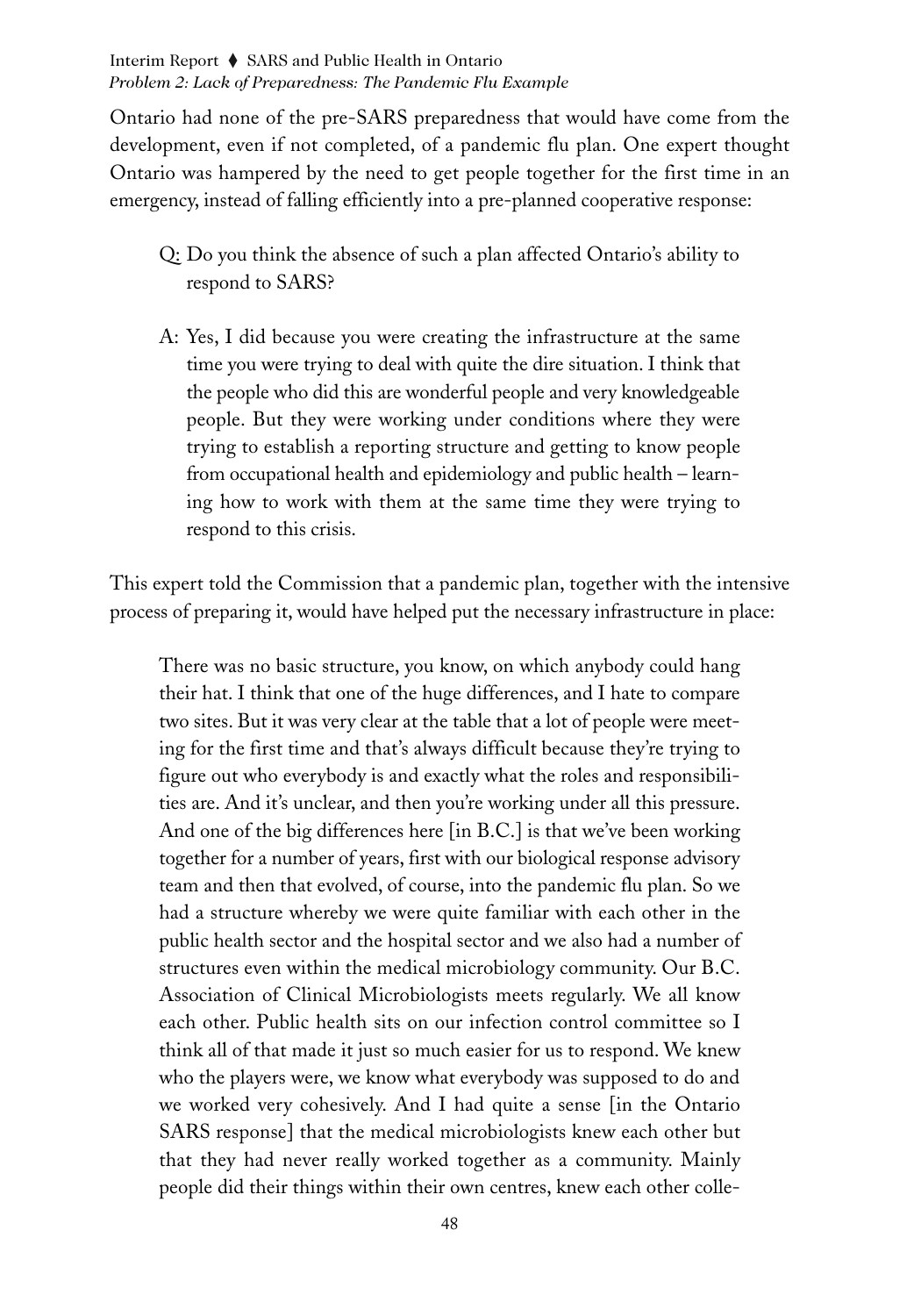gially from meetings etcetera etcetera, but had never worked on a big broad stroke project of any type like a pandemic flu plan or a bio-terrorism plan.

Although Toronto Public Health did not have a pandemic flu plan it was in the process of developing one. The preparation process had already produced some of the working relationships between agencies that are so essential when the need comes to work together during an emergency. One Toronto Public Health staffer noted that these working relationships, created during the course of work on the Toronto flu pandemic plan, were used to great effect during the fight against SARS:

What we used to the greatest effect were the working relationships that were established or strengthened through the [pandemic flu] planning process.

A member of the Science Committee said the same thing about the ongoing work to develop a federal flu pandemic plan:

Thank goodness that we had strong people that worked on the pandemic plan federally and we had strong work groups across the country because they were very much the saviour for the Science Committee in terms of trying to figure out what were the public health measures that we should be doing, what were reasonable surveillance things to do, how should we manage . . . Thank goodness we had a strong work group established for the pandemic planning federally.

A continuing theme of this report is the lack of clarity of federal, provincial and local duties, roles and responsibilities and the lack of pre-planned machinery to ensure effective linkages and cooperation in a time of crisis. Pandemic flu plans establish a clear command and control structure and outline the duties and responsibilities at each governmental level in response to an infectious outbreak<sup>33</sup>. Had this kind of planning and structure been in place before SARS hit, many of the problems noted in this report could have been avoided.

<sup>33.</sup> See the following sections in *B.C. Pandemic Influenza Preparedness Plan*: Annex F – Municipal/Local Government Planning Considerations; Annex G – Provincial health Agencies Roles and Responsibilities; and Annex H – Overview of Federal Roles and Responsibilities. See Section 4.0 – Response, in the *Canadian Pandemic Influenza Plan.*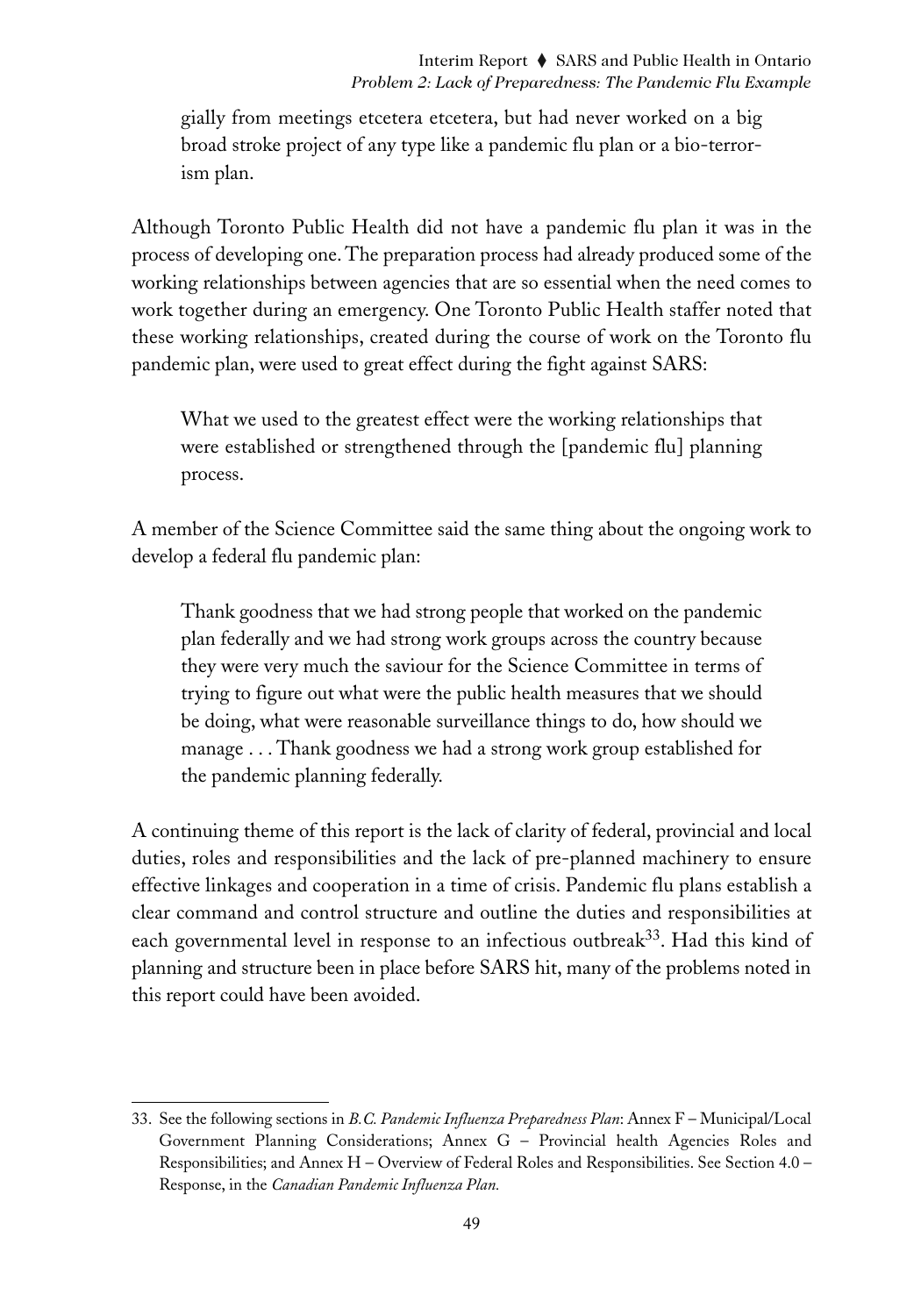#### Interim Report ♦ SARS and Public Health in Ontario *Problem 2: Lack of Preparedness: The Pandemic Flu Example*

Although the lack of an Ontario flu pandemic plan is troubling, Ontario was not the only jurisdiction without such a plan. What is more troubling is that Ontario was so far behind in the pandemic flu planning process. Nothing had been done that provided any significant assistance to the fight against SARS.

It was not as if the need for such a plan was unknown. As early as May 1998, the Advisory Committee on Communicable Diseases in Ontario noted the lack of an Ontario pandemic flu plan and clearly identified the need for it. At that time, Dr. Monica Naus was the Physician Manager and Epidemiologist at the Disease Control Service of the Public Health Branch in the Ministry of Health and Long-Term Care. This Branch oversees the Ministry's public health programs and is the province's primary contact point with local public health units. Dr. Naus was by all accounts a strong supporter of the development of an Ontario pandemic flu plan. In the fall of 1998, she arranged a local, provincial and territorial planning conference, noting that;

. . . the initiative has implications for other large scale communicable disease emergencies.

The conference took place in February 1999 in Toronto, and was attended by representatives from agencies and institutions in the provinces whose mandates have implications for pandemic planning. The conference's summary document noted that despite three influenza pandemics in the past century, no plans to deal with such a disaster had been developed either locally or provincially. 34

As the conference summary document indicated, attendees were aware of contemporary incidents that underlined the need for a plan. In 1997 an avian strain of influenza was isolated from a child in Hong Kong. After 18 cases, six of them fatal, some feared the outbreak had the potential to become the next influenza pandemic. This outbreak was contained, but the need for pandemic planning and preparedness was further underlined.35

The attendees emphasized the need to establish linkages among experts before an outbreak happens. They also recommended that advance plans be established for communications, surveillance and emergency preparedness – and that a provincial

<sup>34.</sup> Disease Control Service, Public Health Branch, Ontario Ministry of Health and Long-Term Care, *Proceedings of the Ontario Influenza Pandemic Planning Conference*, (Toronto: February 25-26, 1999), p. 1. (Subsequent references to this document will refer to Pandemic Conference Report).

<sup>35.</sup> Pandemic Conference Report, p. 1.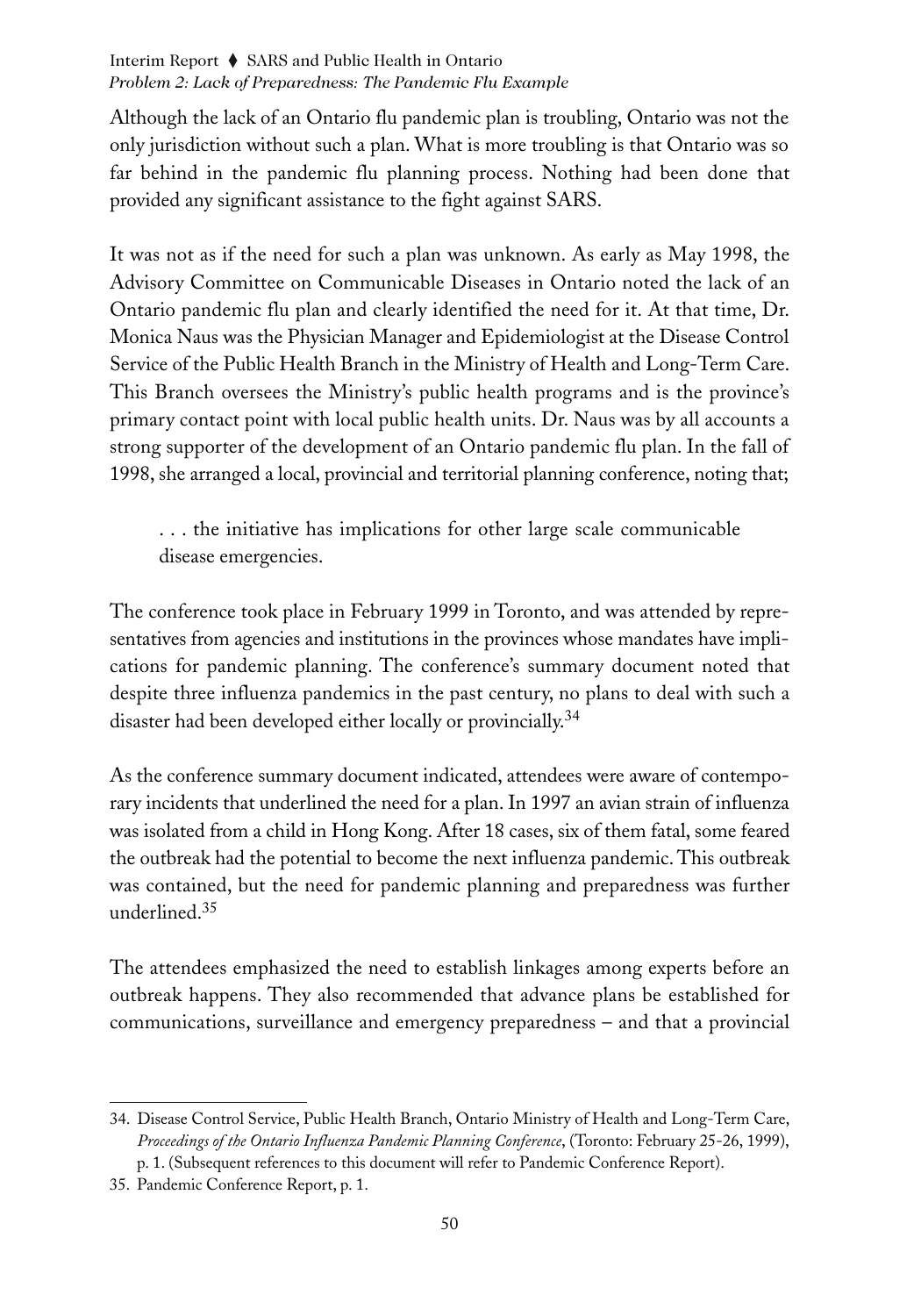pandemic influenza committee be established with clear terms of reference and membership, including health care sector institutions.

Regrettably, despite the 1999 recommendation, nothing of note happened. One of the greatest hindrances to the fight against SARS was the lack of linkages between public health and hospitals, linkages that would have been created in the development of a pandemic flu plan. Had the pandemic plan been completed, or even if the planning process had brought the key players together in advance of SARS, Ontario's defences would have been stronger when SARS hit.

In a statement that foreshadowed what came to pass in SARS, the conference report noted that infectious outbreaks come without warning:

. . . because a pandemic comes without warning and causes such devastating global and social disruption, it is incumbent on public health to undertake pandemic planning.36

In October 1999, Dr. Naus sent a letter to all Medical Officers of Health in Ontario that, once again, expressed the importance of pandemic planning. Using words that describe the problems faced when SARS hit Toronto, she stated:

Once we receive a pandemic warning, there may not be time to initiate planning. To a great extent, an effective response will depend on the advance establishment of an effective infrastructure for surveillance, emergency response, vaccine and antiviral delivery, and communication and coordination.

Despite commitments within the Ministry of Health and Long-Term Care in both the early and latter parts of 2000, to form a pandemic planning committee at the provincial level, little seemed to get accomplished. Despite the efforts of Dr. Naus to encourage the development of an Ontario flu pandemic plan, her initiative was not taken up by the Public Health Branch and the task of preparing the plan was eventually re-assigned within the Branch.

In the years that followed, local Medical Officers of Health were encouraged by the province to work on local pandemic flu plans. However, there was little progress on the provincial plan. As one Medical Officer of Health noted:

<sup>36.</sup> Pandemic Conference Report, p. 12.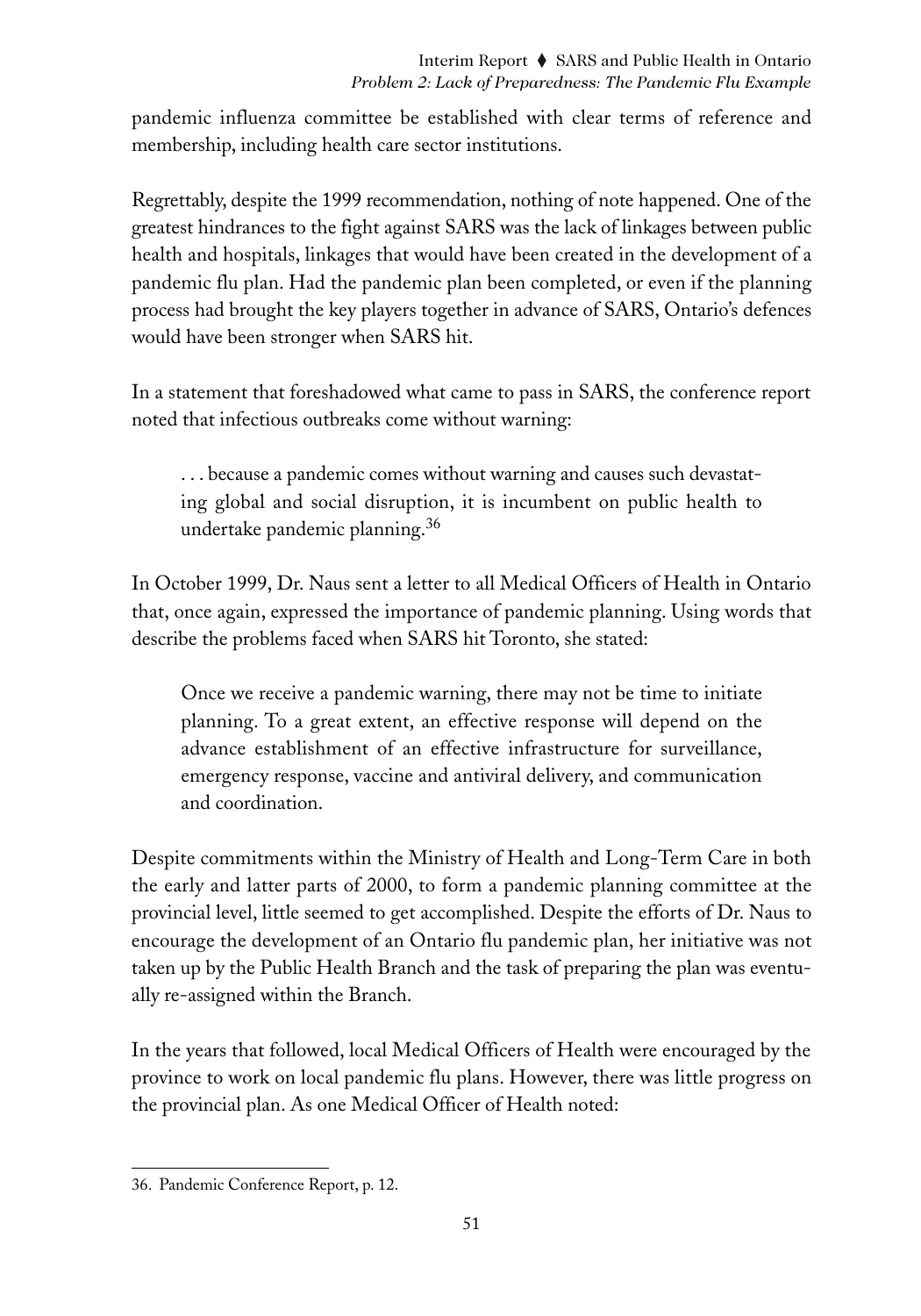Interim Report ♦ SARS and Public Health in Ontario *Problem 2: Lack of Preparedness: The Pandemic Flu Example*

> It is pretty difficult to work on your local plan when you don't know what the province is going to do.

It is ironic that the Public Health Branch urged local health units to develop pandemic flu plans when the province had not developed an Ontario plan. One local Medical Officer of Health, asked whether the province had an overall pandemic flu plan at the time of SARS, told the Commission:

Well the irony is that I recall Dr. D'Cunha saying on repeated occasions 'I am telling you that all local health units better have a pandemic flu plan, I am telling you to do it,' and I assumed that the province had one if they were telling us to do one

Regrettably, the province had no such plan.

In May 2001, a national pandemic planning meeting in Montreal was attended by Ontario representatives. At that time, the provincial Advisory Committee on Communicable Diseases<sup>37</sup> noted in a letter to the Ministry of Health that "many provinces appear to be far ahead in the planning process." The letter added: "many other Canadian jurisdictions have better clarified the role of the various agencies and government partners, which needs to happen in Ontario."

In May 2001, two years after the above-noted planning conference, the Advisory Committee on Communicable Diseases wrote a letter to the then Minister of Health, Mr. Tony Clement, with a copy to the Chief Medical Officer of Health. The letter outlined the lack of preparation in Ontario and emphasized the need for planning to move forward. The Committee said:

The next influenza pandemic could overwhelm the health care system and disrupt all functioning of society for a considerable period. Along with the federal government and other provinces, Ontario began serious planning for pandemic influenza in 1999, but we seem to have lost our way. At a federal-provincial meeting held several weeks ago in Montreal, it became obvious that Ontario's planning has fallen seriously behind. Medical officers of health are trying to develop local pandemic influenza

<sup>37.</sup> This Committee advises the Ministry of Health and Long-Term Care on strategies, guidelines and policies for communicable disease control in Ontario.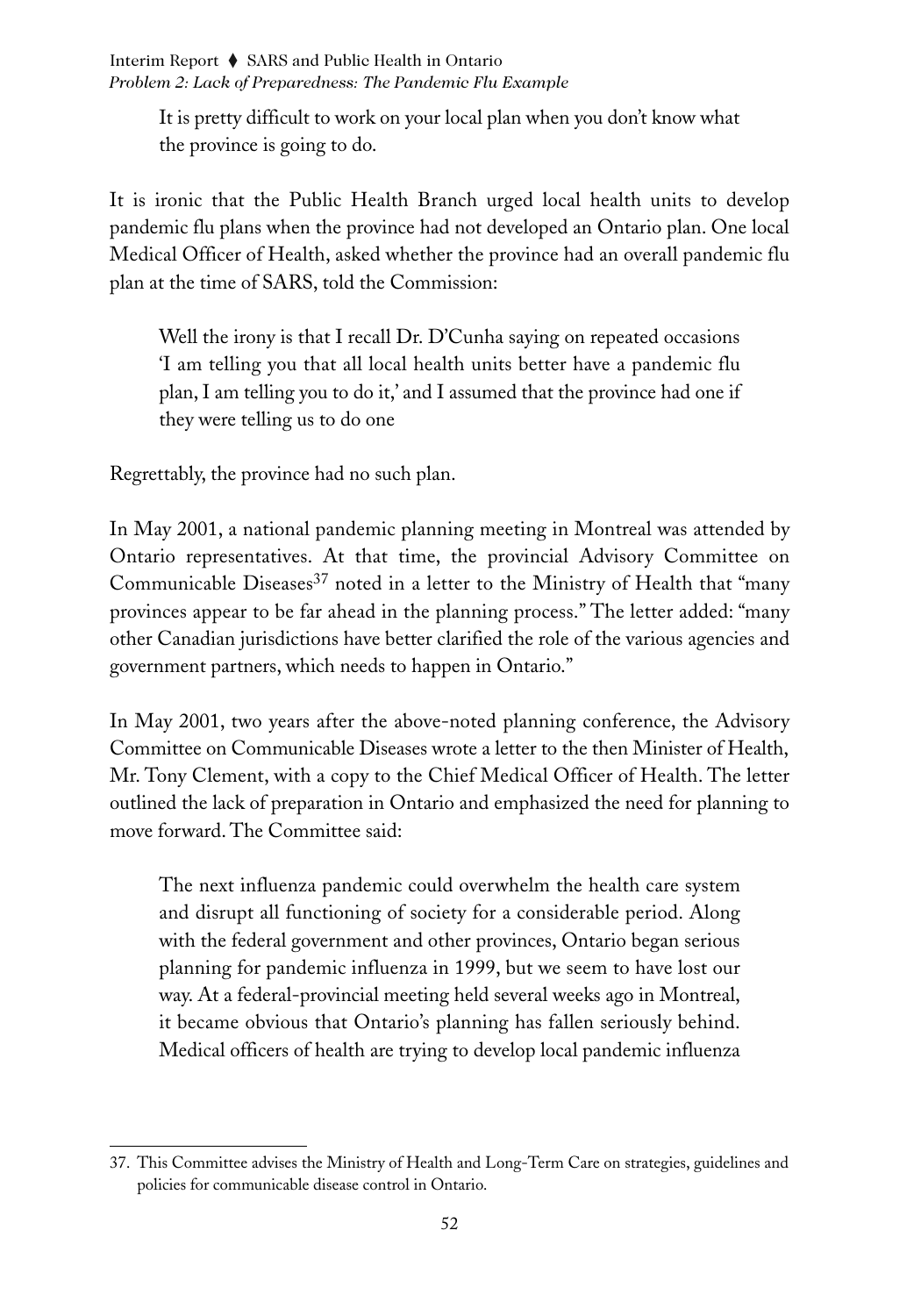response plans but there work is hindered without a provincial plan and leadership.

The Committee went on to "strongly" recommend that the Ontario pandemic planning process be reactivated as soon as possible. The Committee noted: "While health has the lead for pandemic influenza planning, coordination with other ministries and with Emergency Measures Ontario is vital" and that "pandemic planning has additional benefits and will help ensure preparedness for other disease emergencies."

Mr. Clement said he had no knowledge of any concern about the lack of a pandemic flu plan and that the letter would not normally come to his attention:

A lot of these letters get replied to by the Branch . . . [It] doesn't ring a bell, but you know I would have gotten 20,000 letters a year . . . But now, if you would have asked me . . . as Minister, do you assume that your Branch has a pandemic plan? My answer would have been yes, I would have assumed that would have been in the normal course of what you'd want to have in your back pocket . . . The other side of it though, is that every pandemic is different. So you're going to have to create systems based on the particulars of what you're facing. Systems are great, but whatever you're facing is going to be different from whatever you faced the time before.

In the months that followed the May 2001 letter to the Minister, the Public Health Branch continued to emphasize the need for local health units to prepare their pandemic plans, yet the province still seemed to be doing nothing on its own plan.

In July 2001, Dr. Naus left the province to relocate to the British Columbia Centre for Disease Control. In doing so, Ontario lost a strong advocate for pandemic planning. Her departure was regarded by many as a loss to Ontario.

In November 2001, the Advisory Committee on Communicable Diseases noted that the provincial pandemic influenza committee had not met in over a year.

Notwithstanding these wake-up calls, no plan materialized in 2002. It is unclear exactly who or what was the source of the delay.

When SARS hit in March 2003, an early draft of an Ontario pandemic influenza plan is reported to have been in circulation within the Public Health Branch. However, few report having seen the draft or even been aware of its existence and no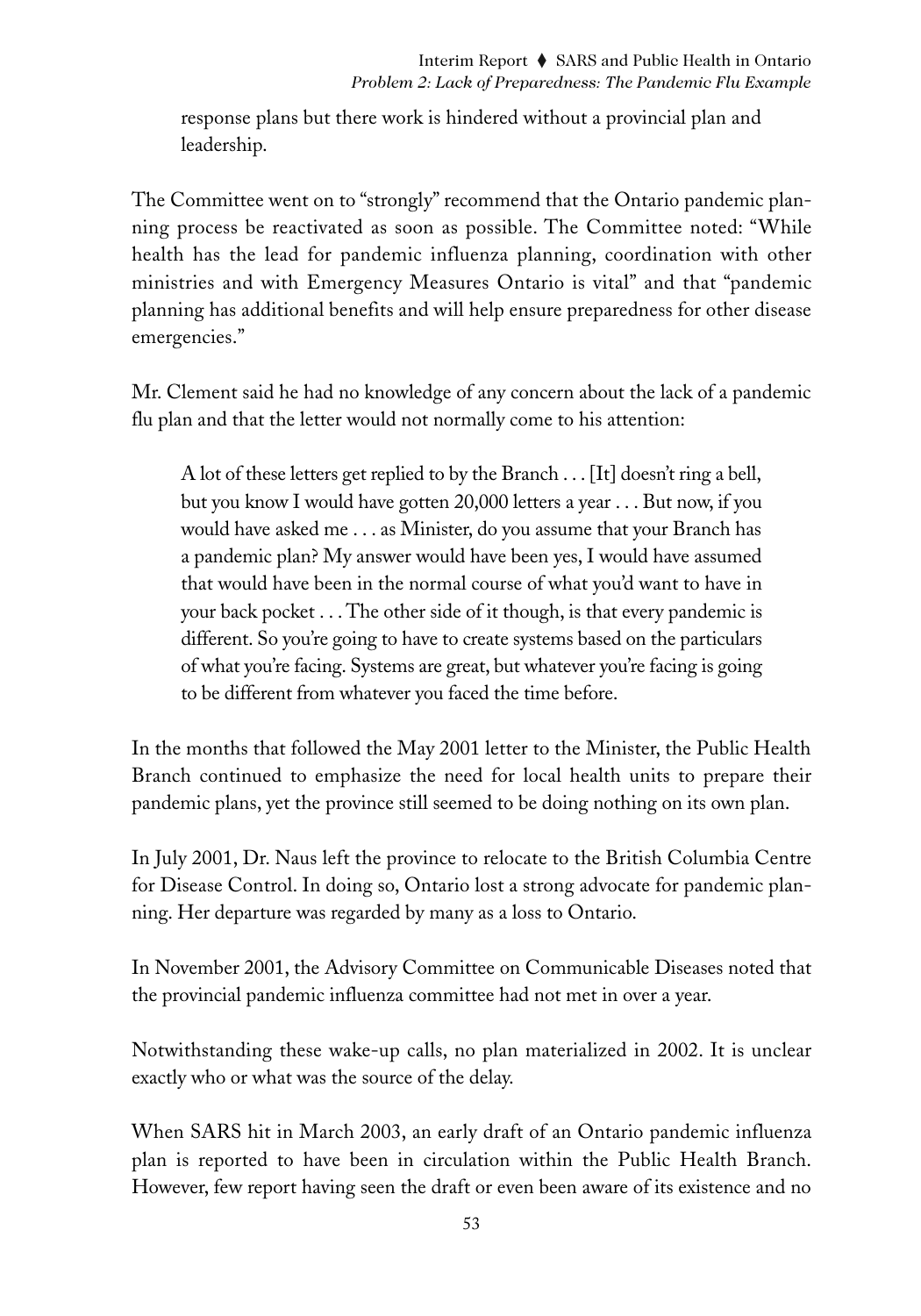Interim Report ♦ SARS and Public Health in Ontario *Problem 2: Lack of Preparedness: The Pandemic Flu Example*

one at the Branch seems to have offered to make the draft plan available to the Science Committee.

One Science Committee member said:

The Emergency Response people at the Province should have known that there was a plan, if there was a plan.

No one outside the Branch had seen the draft plan. None of the necessary interdisciplinary connections had been formed and none of the preliminary preparation had been done to make it operational.

As one member of the Science Committee told the Commission:

. . . if there was one in early SARS, we would have seen it; the people who sent it out would have sent it out to the field or would have supplied it to the Science Group [i.e., the Science Committee] who were in fact using the B.C. plan to create some things to work from and busy working from the federal and the B.C. plan so no one produced an Ontario plan.

Whatever stage the draft was at in 2003, the fact remains that it was not yet operational and it provided no assistance during SARS.

To put together a provincial pandemic plan a number of parts needed to come together, including public health, labs, hospitals branch, emergency response and emergency management. Whoever one may consider accountable for this failure of public health leadership, it is clear is that this did not happen and, even after five years and many warnings, there was no provincial pandemic plan. Consequently, when SARS hit there was no plan for a widespread outbreak and the necessary machinery and linkages to deal with a widespread outbreak like SARS had not been established. Although significant work has been done since SARS to develop an Ontario pandemic flu plan, the work is not yet complete.

Had a pandemic flu plan been in place before SARS, Ontario would have been much better prepared to deal with the outbreak. The failure to heed warnings about the need for a provincial pandemic flu plan, and the failure to put such a plan in place before SARS, reflects a lack of provincial public health leadership and preparedness.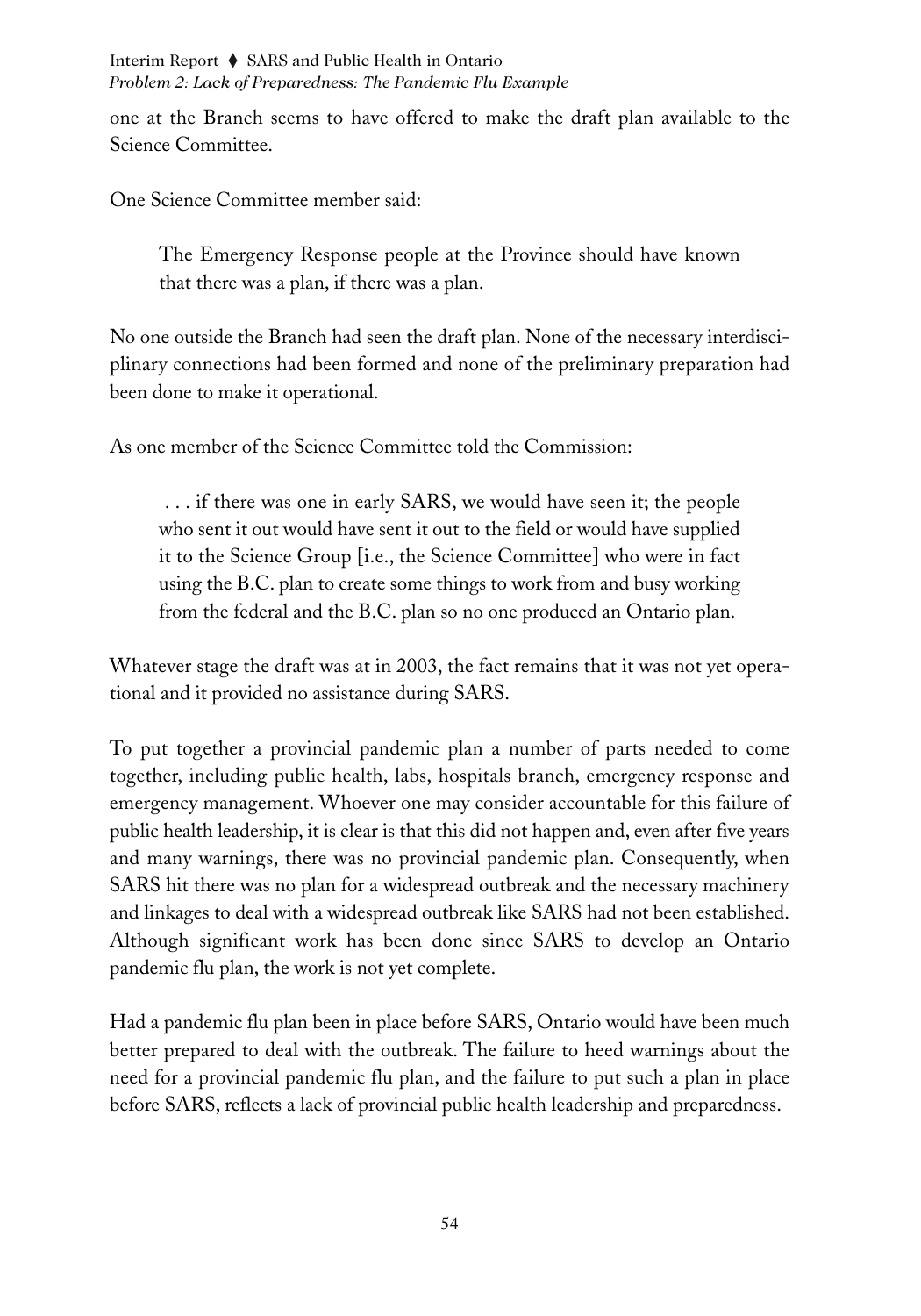Because there was no existing plan in place for a public health emergency like SARS, systems had to be designed from scratch. Ad hoc organizations like the Epi Unit and the Science Committee were cobbled together. Procedures and protocols were rushed into place. There was little opportunity for feedback between the local health units, hospitals and the Provincial Operations Centre that oversaw the effort to contain SARS. A lack of earlier planning and ongoing consultation meant that those working in local health units were often directed by the Provincial Operations Centre to do things for which they thought there was no clear rationale.

Many people regarded the Provincial Operations Centre as a full-fledged organization. In fact, it was simply a room that functioned as an operations centre. To local public health units, it was unclear who comprised the Provincial Operations Centre, what they did, how they made their decisions and what was their legal authority for issuing directives.

One physician at the Public Health Branch of the Ministry of Health described the confusion as follows:

I wanted to know who was in this POC, because when I would call them, they were just saying, you know, POC and I wanted to say like, Who Are You? And, I mean, not that it was a big issue where, you know, you'd imagine major litigation or but it was, it was a huge issue on a day-to-day basis on the clinical side is how do they make these decisions, who's making them?

Another public health professional who worked with the Provincial Operations Centre described how a local Medical Officer of Health was shocked to learn that he was legally responsible for the outcome of the implementation of directives – not the Provincial Operations Centre that issued them:

<sup>38.</sup> This interim report deals only with public health issues. Other problems of lack of transparency, for example the creation of the directives to hospitals, will be addressed in the final report.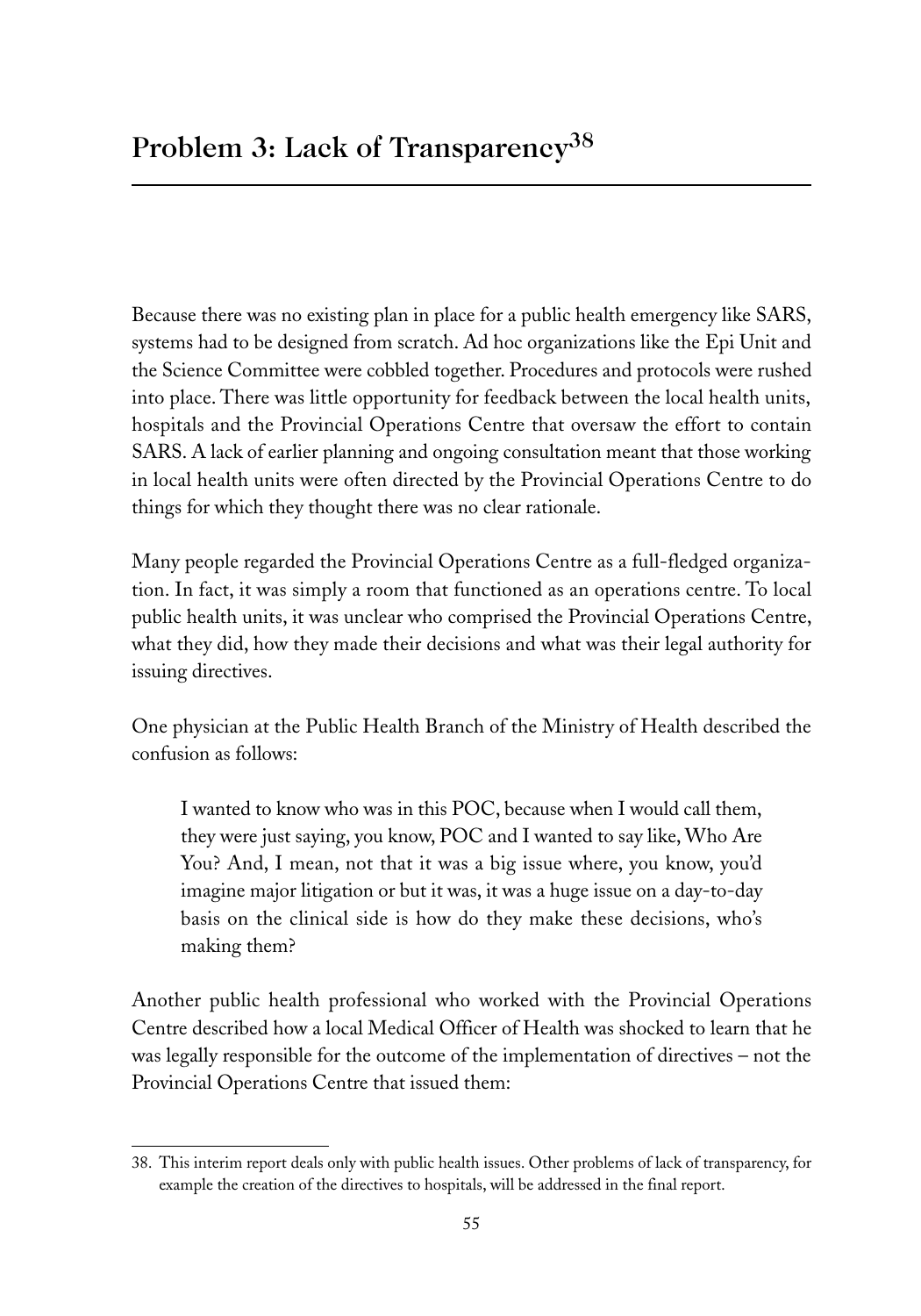Interim Report ♦ SARS and Public Health in Ontario *Problem 3: Lack of Transparency*

> I said well, the directives, if you understand them correctly they are given out to you and in the end you have to wear them. The person was stunned. They said are you telling me when I carry out directives as a liability, I am the one on the line. Yes, you are.

The lack of transparency surrounding the role of the Provincial Operations Centre was exemplified in the adjudication system it implemented in early May. It sprang up out of necessity. Because SARS was such a difficult disease to diagnose – there were no reliable lab tests and knowledge about the disease was rapidly evolving on a daily basis – there were disagreements from time to time as to whether a particular case was a case of SARS.

Since SARS was a reportable disease under the *Health Protection and Promotion Act*, physicians and hospitals were legally required to report new cases to the local Medical Officer of Health.<sup>39</sup> The local Medical Officer of Health, in turn, had a corresponding duty under the  $Act$  to report new cases to the province<sup>40</sup> – as either a probable or suspect case of SARS. This was a heavy burden because of the impact of a mistake. Missing a case could lead to further spread of the disease. A faulty diagnosis, on the other hand, could unnecessarily close hospitals, schools, public buildings and other workplaces – and quarantine large numbers of people. It could also have consequences on the world stage – where the WHO was closely monitoring the situation in Ontario.

It was critical that each SARS case be recognized and reported. It was equally vital that every non-SARS respiratory infection not be classified as SARS simply as a precaution.

As one witness commented:

- Q: When you get clinical and scientific disagreement, how do you tell whether or not it is SARS?
- A: . . . it was easier to label people as SARS because you had covered yourself. But from a public health follow up it has major implications.

There clearly was a need to ensure accuracy and consistency of classification and

<sup>39.</sup> Pursuant to s. 25(1) and 27(1) of the *Health Protection and Promotion Act*.

<sup>40.</sup> Pursuant to s. 31(1) of the *Health Protection and Promotion Act*.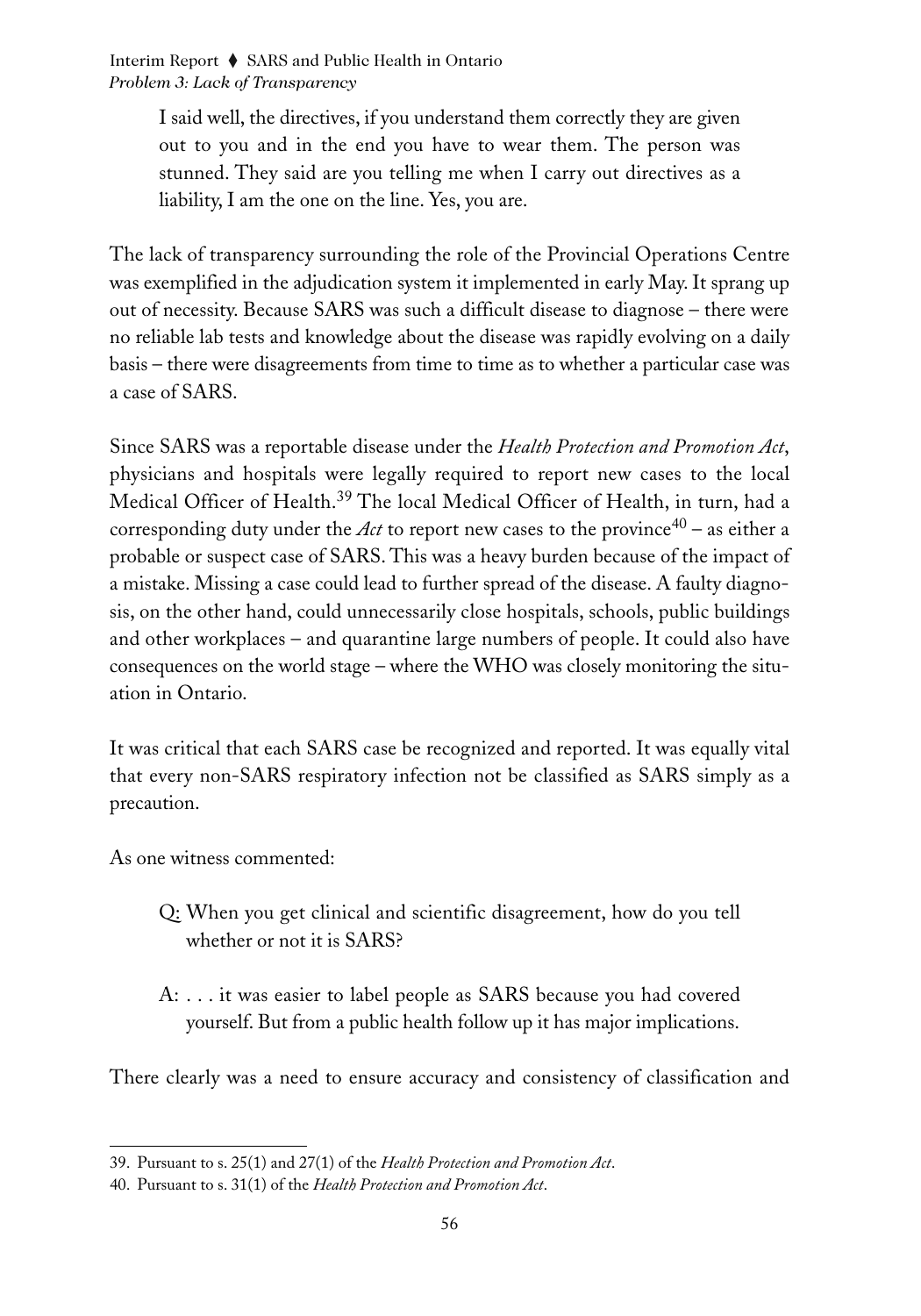reporting of cases. Having regard for the challenges of making a correct diagnosis, it made sense to set up a case review system to assist local Medical Officers of Health by giving them access to SARS experts. Although well meaning, the adjudication system lacked clear lines of accountability and in particular it lacked transparency.

First, the adjudication system appeared to supplant the decision-making of the local Medical Officers of Health. There was no explanation why, well over a month into the outbreak, the adjudication process was suddenly imposed.

Second, the adjudication system was not clearly defined or explained. A May 2nd memorandum from Dr. D'Cunha, the Chief Medical Officer of Health, to all Medical Officers of Health and Associate Medical Officers of Health simply stated:

Effective immediately, all new, potential "probable cases" of SARS require adjudication by the POC.

If a potential probable case is identified in your jurisdiction or circumstances would indicate reclassification of an existing suspect case to a probable case, you are to contact [name and number of contact person] to make arrangements for a chart review.

Please be prepared to forward by courier the copies of all relevant information, including clinical information and copy/s of x-ray/s to the infectious disease consultant on call that day.

Thank you for your cooperation.

It was unclear in the memo how the adjudicators were chosen, or why they were best qualified to make decisions. While the name and telephone number of a contact person were provided in the memo, many Medical Officers of Health did not know the person and were unfamiliar with her qualifications, position, role, and authority. Moreover, they did not know who would receive any confidential personal health information about a possible SARS case, where this information would go, how many people would have access to it and whether they had a right to it. The local Medical Officer of Health did not know what would happen if they did not accept the advice of the adjudicator or who had the final call. The local Medical Officer of Health did not know who would be accountable and bear the ultimate legal responsibility if they changed their initial classification of a case based on advice given through the adjudication process.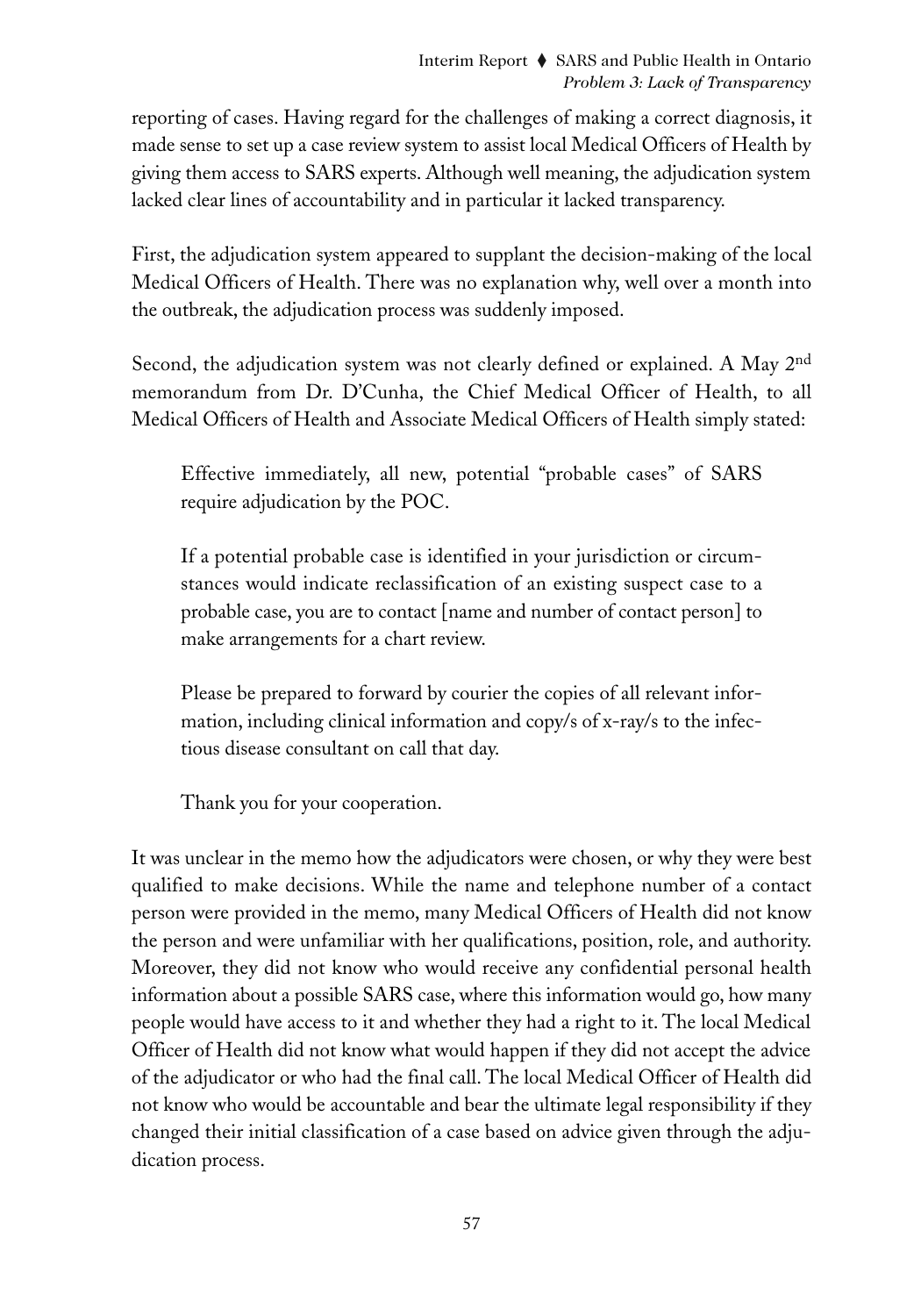Interim Report ♦ SARS and Public Health in Ontario *Problem 3: Lack of Transparency*

How the adjudication system was to be implemented was unclear. Was it to be voluntary in that the Medical Officer of Health could resort to it for advice but was not required to do so? Or was it mandatory in the sense that that all new SARS diagnoses had to be screened through this process? The use of the word "adjudicate"<sup>41</sup> and the wording of the May 2nd memo suggests that it was to be mandatory. If this was the case, wondered many local Medical Officers of Health, what was the legal authority for the adjudication process?

One Medical Officer of Health described it as follows:

An adjudication process was introduced that was designed that any listing of a new probable case had to go through a case review by the provincially selected infectious disease specialist. They were to gather all the chart information from the hospital. They would not have the epi information that was in the public health charts on whether this was a case or not – a probable or suspect case, and submit a report in writing to the POC or SOC, it was never described who they would report it to, and then we were supposed to accept this benignly.

The concerns of Medical Officers of Health sometimes rose to serious levels of mistrust. Many were troubled by the fact that the adjudication process was imposed two days after the WHO travel advisory had been lifted. More will be said about the adjudication process and the classification of cases in the final report. Suffice it to say that the lack of transparency in the adjudication system led to confusion over roles and responsibilities and created the perception among some that local Medical Officers of Health were being muzzled by the province.

In a widespread public health system with 37 different local Medical Officers of Health, it makes sense during an infectious disease outbreak to have some central system in place to ensure as much as possible the accuracy and consistency of local decisions to designate a case as a reportable disease. The difficulty with the adjudication system during SARS comes down again to lack of planning and preparedness. There was no time to plan or consult before imposing a system that inevitably, because it sprung up overnight, attracted all the problems associated with lack of prior consultation and lack of transparency.

<sup>41.</sup> The Canadian Oxford Dictionary defines adjudicate as: "Act as judge in competition, court, tribunal, etc."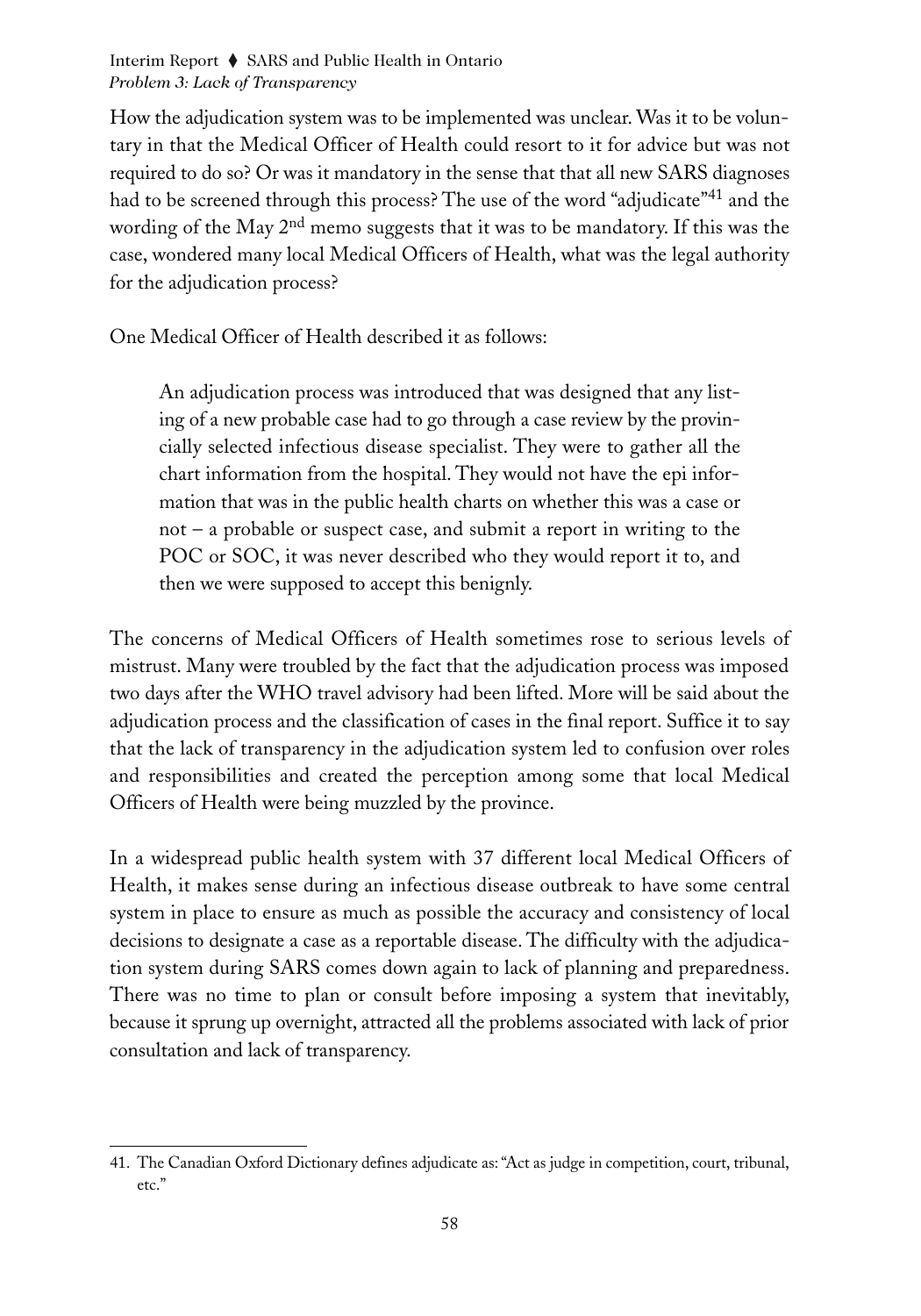To avoid this problem in the future the Commission recommends that the respective roles of the Chief Medical Officer of Health and the Medical Officer of Health, in deciding whether a particular case should be designated as a reportable disease, should be clarified and regularized in a transparent system authorized by law.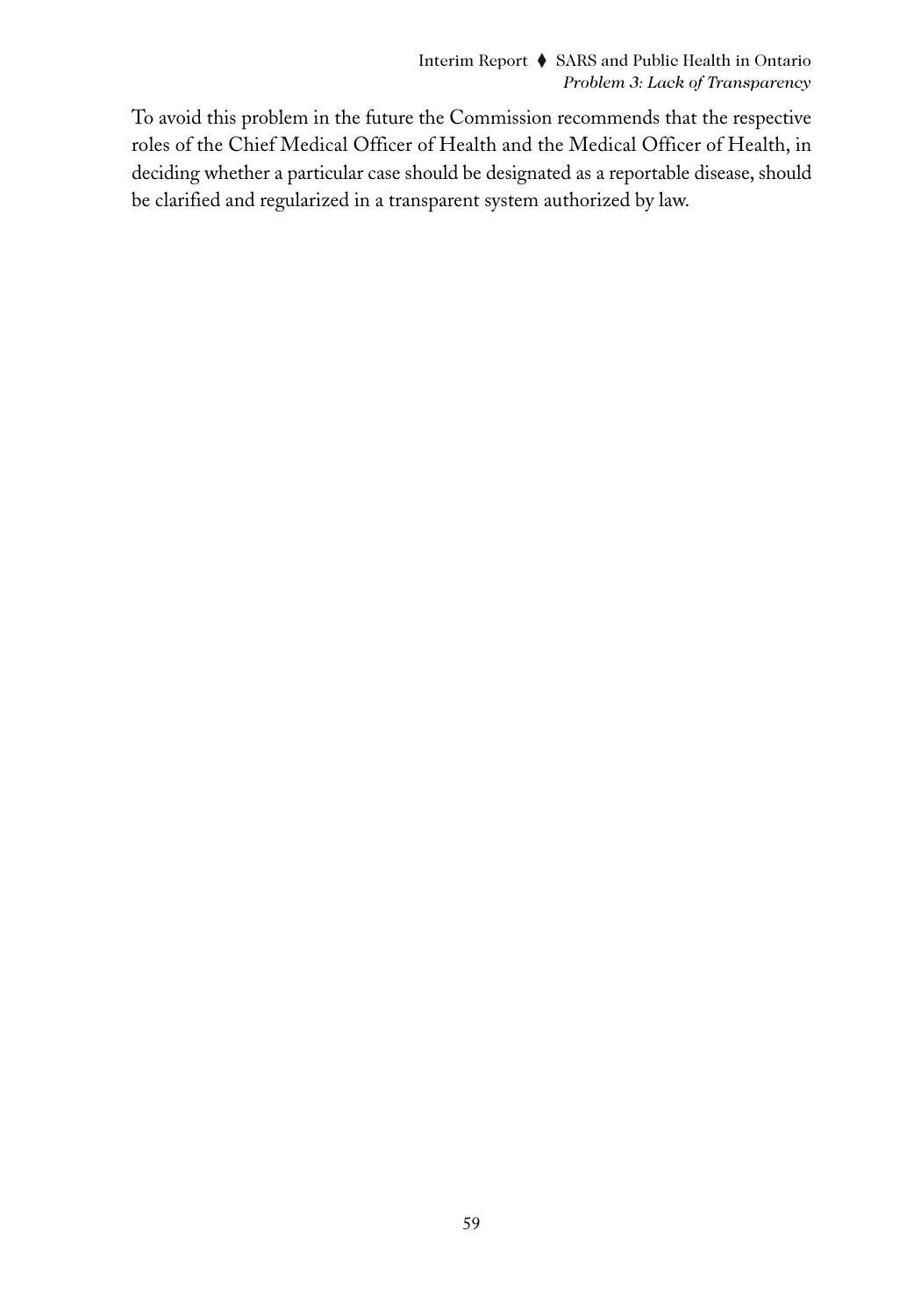Few worked harder during SARS than Dr. Colin D'Cunha, the Chief Medical Officer of Health for Ontario and Director of the Public Health Branch in the Ontario Ministry of Health and Long- Term Care. He demonstrated throughout the crisis a strong commitment to his belief of what was in the public interest. Dr. D'Cunha is a dedicated professional who has devoted his career to the advancement of public health. However for the brief reasons that follow Dr. D'Cunha turned out in hindsight to be the wrong man in the wrong place at the wrong time.

While it may be due to misunderstandings or a simple difficulty on the part of Dr. D'Cunha to communicate effectively, there is a strong consensus on the part of those colleagues who worked with him during the crisis that his highest and best public calling at this time is in an area of public health other than direct programme leadership. This general concern has undoubtedly been reflected in the government's decision to provide him with other opportunities within his area of expertise.

Because Dr. D'Cunha no longer holds the office of Chief Medical Officer of Health it might be asked why it is necessary in this interim report to deal with his leadership during SARS. The answer is that the public has a right to know what happened during SARS and that obliges me to make whatever findings I am taken to by the evidence. The story of what happened during SARS cannot be told without some reference to the difficulties that arose in respect of Dr. D'Cunha's leadership.

I cannot fairly on the evidence before me make any finding of misconduct or wrongdoing by Dr. D'Cunha. The underlying problems that arose during SARS were systemic problems, not people problems. Because the underlying problems were about inadequate systems and not about Dr. D'Cunha, it would be unfair to blame him or make him a scapegoat for the things that went wrong.

A man who engenders controversial responses, he has strong supporters and strong detractors. This is not the occasion to mediate the controversies about his leadership and management style. It is enough to say that the crisis of SARS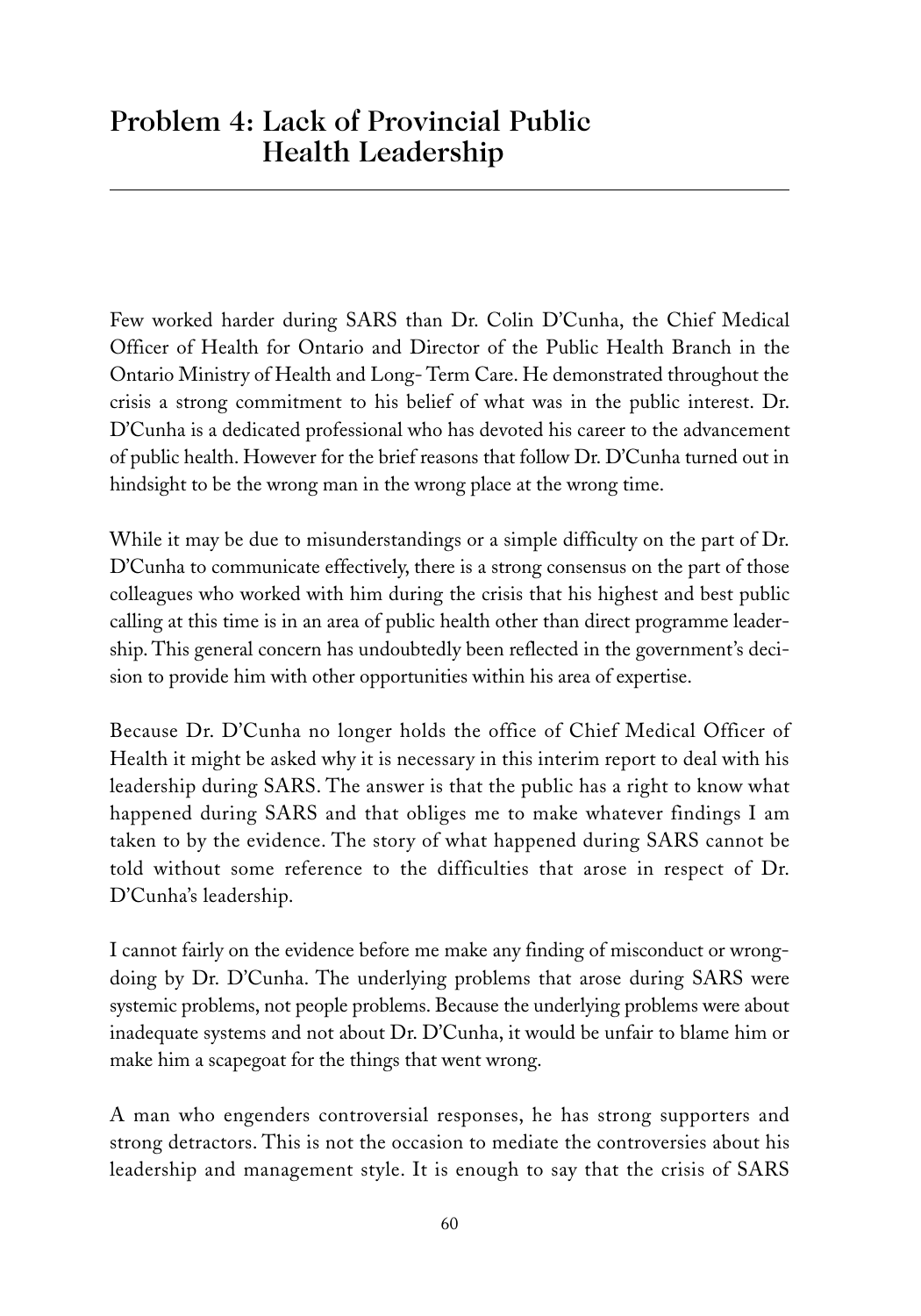brought out the most controversial and least helpful of his characteristics as a leader and manager.

His friends and supporters see him as a strong advocate for public health, badly treated by the system that he served with such dedication. Those who see him less charitably think he cultivated those above him and did not appropriately value those below him. Against the many anecdotes recounted by those who felt they were inappropriately and wrongly criticized by him, and by those who observed behaviour they considered inappropriate or self- absorbed in a time of public crisis, there are many reports of his total commitment to the proper handling of the crisis according to his own lights. For instance, Dr. Yoal Abells, on behalf of the Ontario College of Family Physicians, in a presentation at theis Commission's public hearings described the leadership of Dr. D'Cunha, among others, as "excellent."<sup>42</sup>

As noted in this report, there was a sense in recent years that bright independent minded people were not particularly welcomed and that experts from other provinces were reluctant to come to the Ministry of Health's Public Health Branch because of concern over what they perceived to be a difficult working environment.

A number of Medical Officers of Health even before SARS thought there were problems with Dr. D'Cunha's leadership. They thought that the Ontario public health community was being shut out of useful federal-provincial committee work because of the perceived difficulty of working with Dr. D'Cunha.

Some senior people in the Branch developed the impression that Dr. D'Cunha discouraged the sharing of information with local public health units in the field and that he communicated the impression to Public Health Branch employees that "the field is not your friend."

As outlined below, there was a lack of positive leadership in Dr. D'Cunha's position in relation to West Nile planning, surveillance, and management.

<sup>42.</sup> Dr. Abells is a Toronto-based family physician, a member of the Board of the Ontario College of Family Physicians, and the Chair of Family Physicians Toronto. See *SARS Commission Public Hearings*, September 29, 2003, p. 126.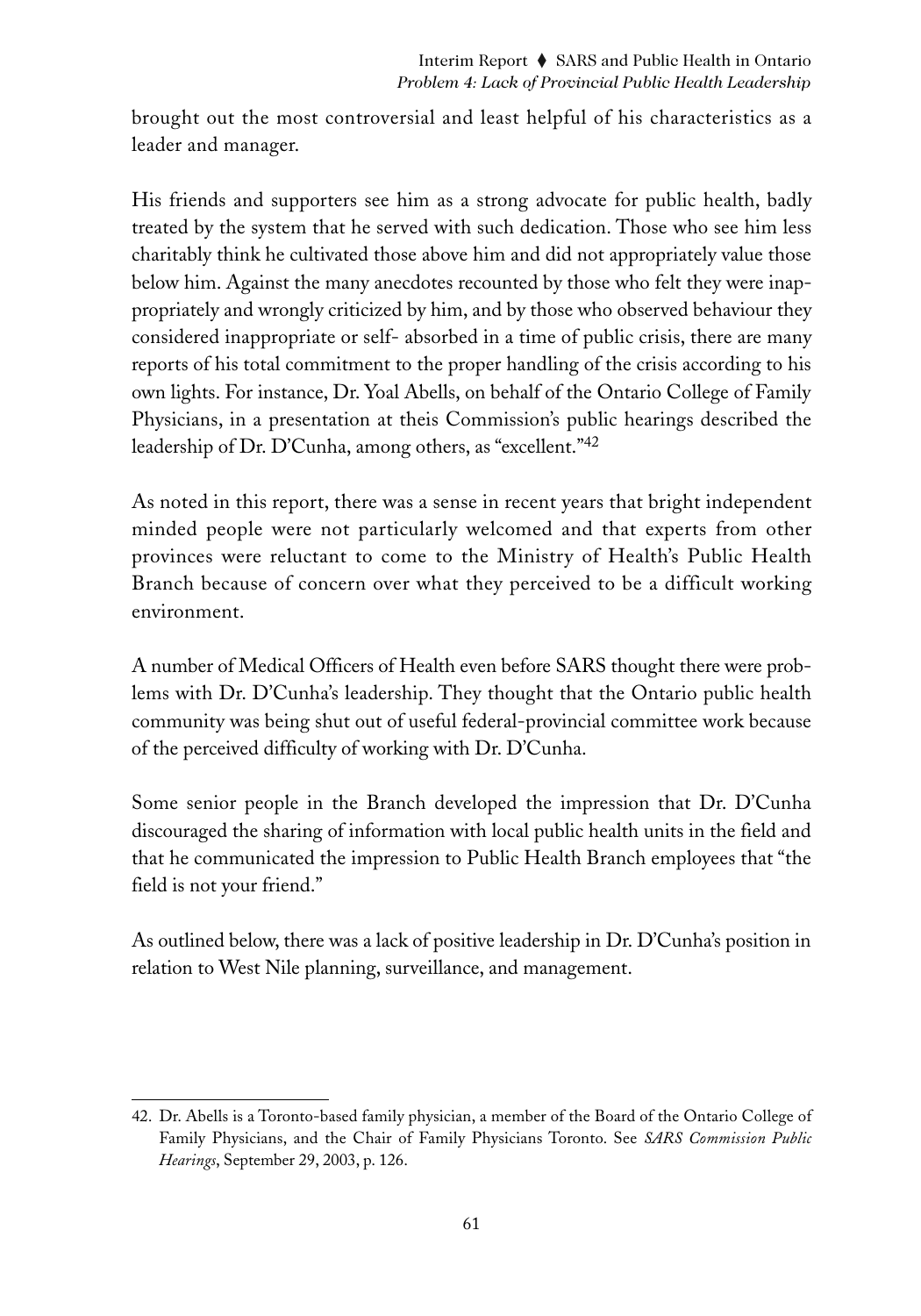#### Interim Report ♦ SARS and Public Health in Ontario *Problem 4: Lack of Provincial Public Health Leadership*

To some who worked with him during SARS his behaviour appeared puzzling. It seemed to them that he was more preoccupied with his personal authority as Chief Medical Officer of Health than he was with working with others to get the job done. These concerns include the observation that he would make himself unavailable if he felt personally slighted by the presence of someone he considered an intruder on his own turf. His supporters on the other hand suggest that he responded appropriately by staking out the authority of his office in response to the inappropriate presence of outsiders in the management of a public health crisis that by law and by bureaucratic convention was his alone to direct entirely by himself as he saw fit.

It is unnecessary to review in detail the different points of view between Dr. D'Cunha and some of his colleagues as to whether he blocked the flow of information in order to assert his status and territory in a complex turf dispute among local health units, the provincial Public Health Branch, the Hospital Division of the Ministry of Health, the federal government, and all the other governmental players necessarily involved.

What is abundantly clear, despite Dr. D'Cunha's recollection that he always shared and never withheld information, is that a contrary body of opinion is held by some who worked with him closely. Perception, in a time of crisis, is as important as fact. Many colleagues ended up with the impression that Dr. D'Cunha felt that knowledge was power and the best way to demonstrate to others that he was in charge of his own turf was to show them that he controlled the flow of information. Having regard to Dr. D'Cunha's recollection to the contrary this impression may well be inaccurate and may simply reflect misunderstandings.

The problem is that, in a crisis, teamwork is essential and any impression that impairs teamwork, whether or not the impression is accurate, can defeat the common effort.

It is not the job of thise Ccommission to sort out the conflicting views of Dr. D'Cunha's performance or leadership style. It is enough to say that his management style, and the perceptions of those who felt him difficult to work with – perceptions also found outside the province - impaired his ability to do the job that was necessary in the circumstances.

On the other hand some of those who saw his difficulties recognized also his genuine concern and felt that the basic problem was simply a tendency to micromanage:

I think he was genuinely concerned about the outbreak . . . I'm sure the pressure on him was tremendous and I think his natural reaction was to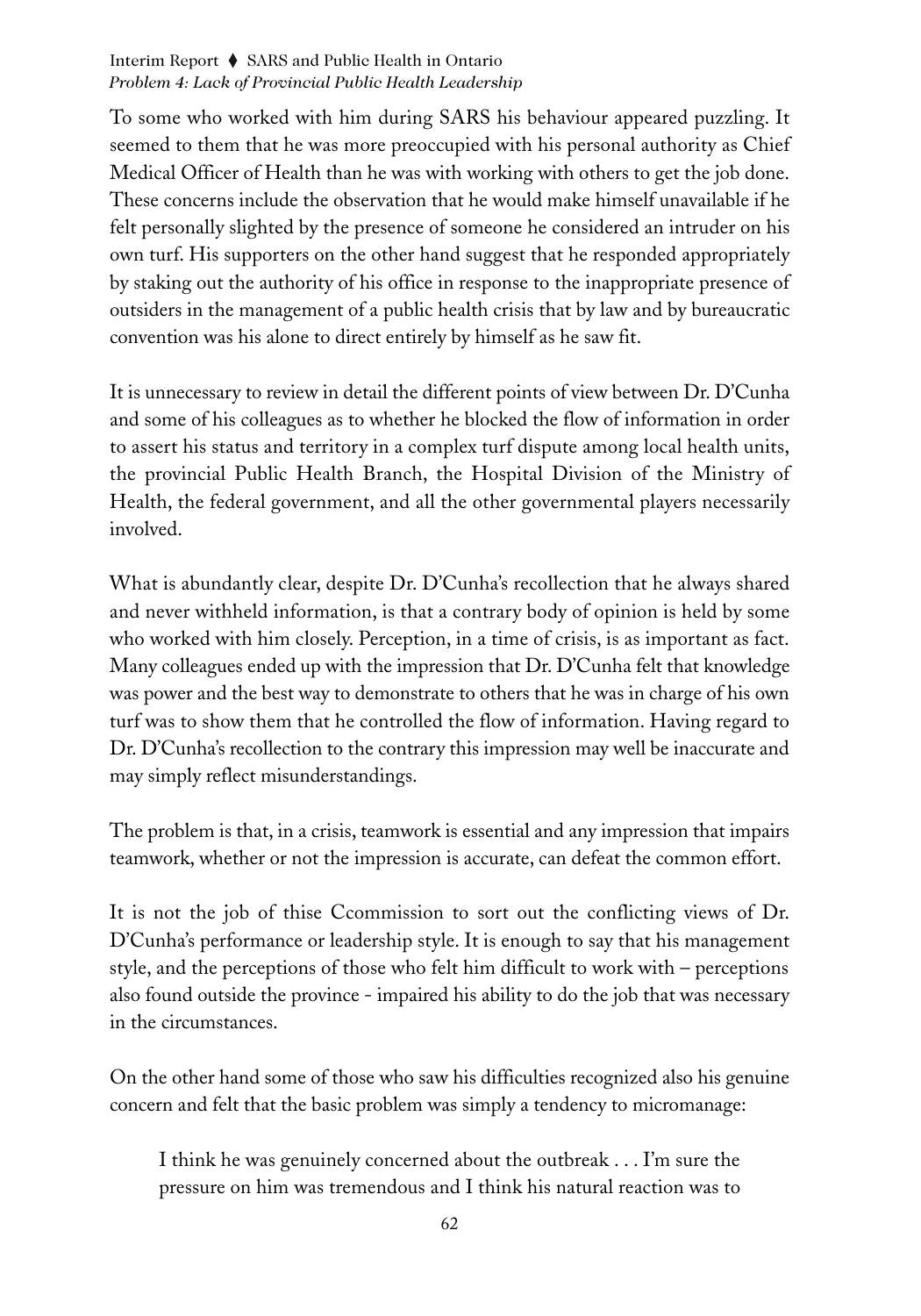grab it and try to micromanage<sup>43</sup> it, which was the wrong, it was the wrong approach . . . You know, in his position, in my view what you have to do is step back, let people go, trust that people are going to do the job and let them do things.

Another knowledgeable observer, referring to Ontario's public health response said:

I think that Colin [Dr. D'Cunha] was out of his depth. I think that probably most of or all of the senior Ontario response folks were out of their depth so it is not a flaw. I think that they were well meaning and trying hard but did not have the experience to recognize the hole that they were in and to respond in this timely and aggressive and coordinated manner as would have been hoped for. Those are not character flaws but wrong people in the wrong place or not given the support they needed, one or the other.

These problems together with the lack of readiness for a public health emergency forced those fighting the disease to work around Dr. D'Cunha and led to an unwieldy emergency leadership structure with no one clearly in charge. A de facto arrangement had sprung up whereby Dr. D'Cunha shared authority with Dr. Young, Commissioner of Public Safety and Security. More will be said in the final report about this arrangement. The lack of clarity as to their respective roles, together with Dr. D'Cunha's rigid concept of his personal authority as Chief Medical Officer of Health made it difficult for him to share responsibility and work in a cooperative team fashion with others, including Dr. Young and local Medical Officers of Health in the field.

These problems led in turn to Dr. D'Cunha's increasing interest in securing the approval of the Minister's office and his reliance on connections above because of his difficulties in working with people at his own level or below him in the hierarchy. This

<sup>43.</sup> Micromanagement is a natural human response to crisis and a common problem in emergency leadership by people who may be extremely good at their day-to-day jobs. As noted in *Jane's Facility Security Handbook* : "In brief, the Incident Commander is in charge . . . An effective IC must be proactive, decisive, objective, calm and quick-thinking. To handle all responsibilities of this role, the IC also needs to be adaptable, flexible and realistic about his or her limitations. The IC must be **a leader, not a micro-manager**. Typically, individuals prefer to perform an act themselves rather than delegate tasks . . . The need for an effective IC cannot be overly stressed, particularly during a response to an unpredictable incident that can easily escale out of control." [emphasis in original] Source: Jane's Information Group, *Jane's Facility Security Handbook* (London: 2000), p. 310.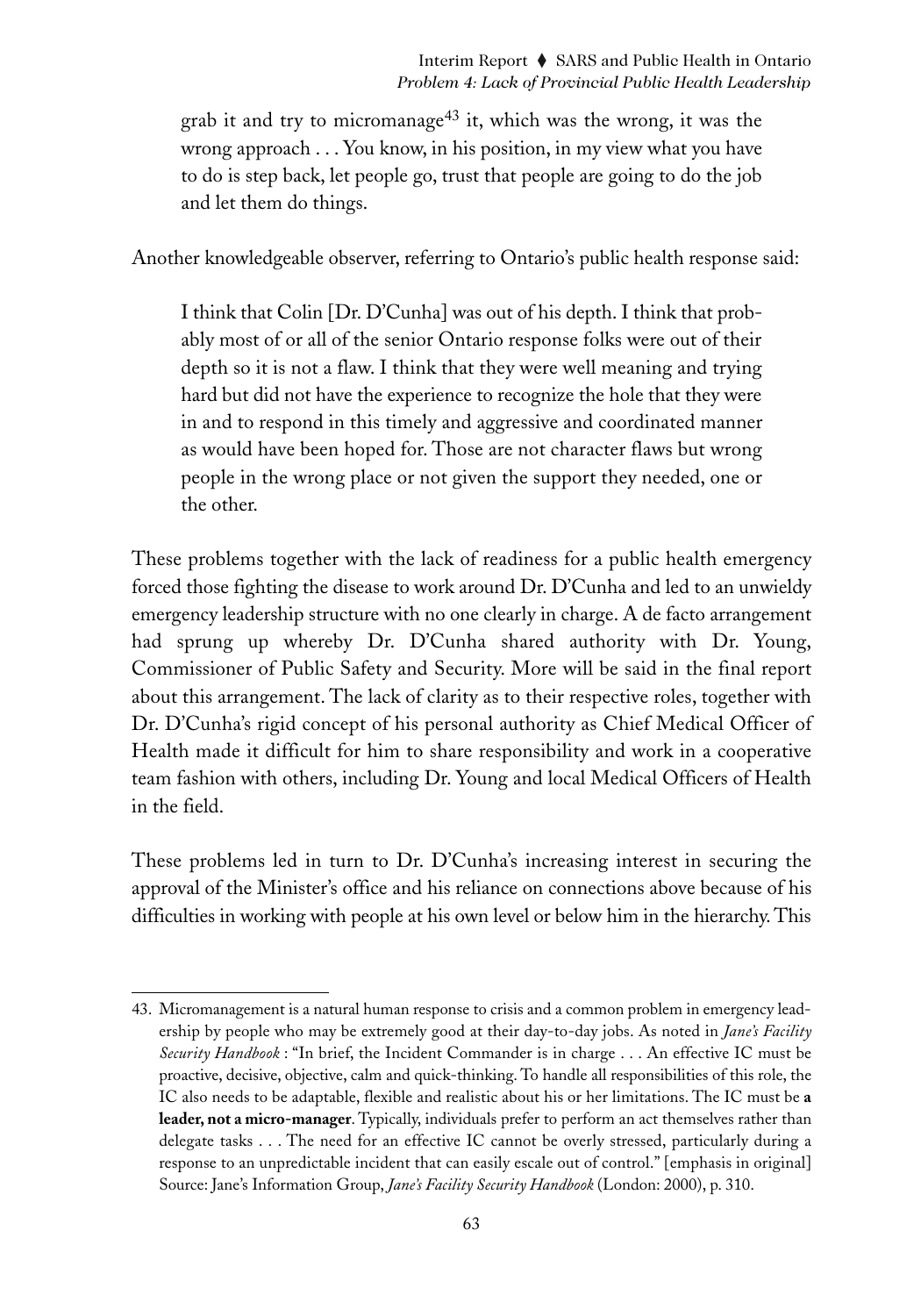unhappy constellation of events in turn produced much of the perception that events were being directed by Dr. D'Cunha's view of what would make his political masters happy.

Dr. D'Cunha did not appear to those who worked in the crisis to have any degree of independence or autonomy from the Minister's office, either functionally or by personal inclination. Many thought that he preferred to deal with the Minister and his office rather than dealing with those colleagues brought in to co-manage the crisis. This in turn led to a perception by some that his approach to the handling of the crisis was politically oriented and not grounded independently in public health principles.

As noted below, the Commission has not at this stage of its investigation found any evidence of political interference with public health decisions during the SARS crisis. There is however a perception among many who worked in the crisis that politics somehow played a part in some of the public health decisions. Whatever the ultimate finding may be on this issue, Dr. D'Cunha's approach left too many colleagues with the perception that he was too much a political animal and too little an independent public health professional.

It is impossible to say, in the end result, that Dr. D'Cunha's difficulties made any ultimate difference in the handling of the crisis. Although his colleagues were frustrated by his approach to things, the crisis was to a large extent managed around him. It is hard to say that the overall result of the SARS crisis would have been different with someone else at the helm.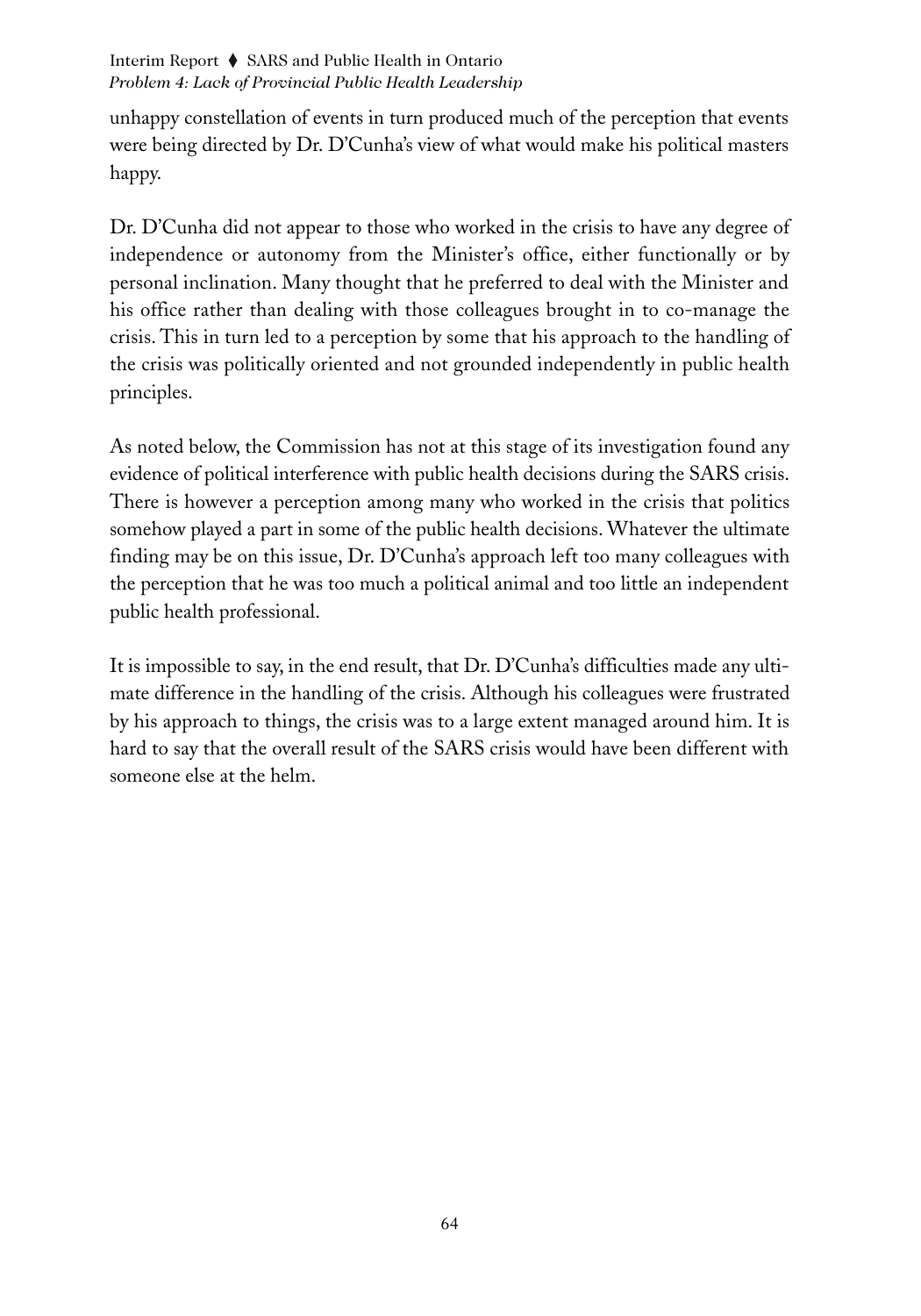The Commission on the evidence examined thus far has found no evidence of political interference with public health decisions during the SARS crisis. There is however a perception among many who worked in the crisis that politics were at work in some of the public health decisions. This perception is shared by many who worked throughout the system during the crisis. Whatever the ultimate finding may be once the investigation is completed, the perception of political independence is equally important. A public health system must ensure public confidence that public health decisions during an outbreak are free from political motivation. The public must be assured that if there is a public health hazard the Chief Medical Officer of Health will be able to tell the public about it without going through a political filter. Visible safeguards to ensure the independence of the Chief Medical Officer of Health were absent during SARS. Machinery must be put in place to ensure the actual and apparent independence of the Chief Medical Officer of Health in decisions around outbreak management and his or her ability, when necessary, to communicate directly with the public.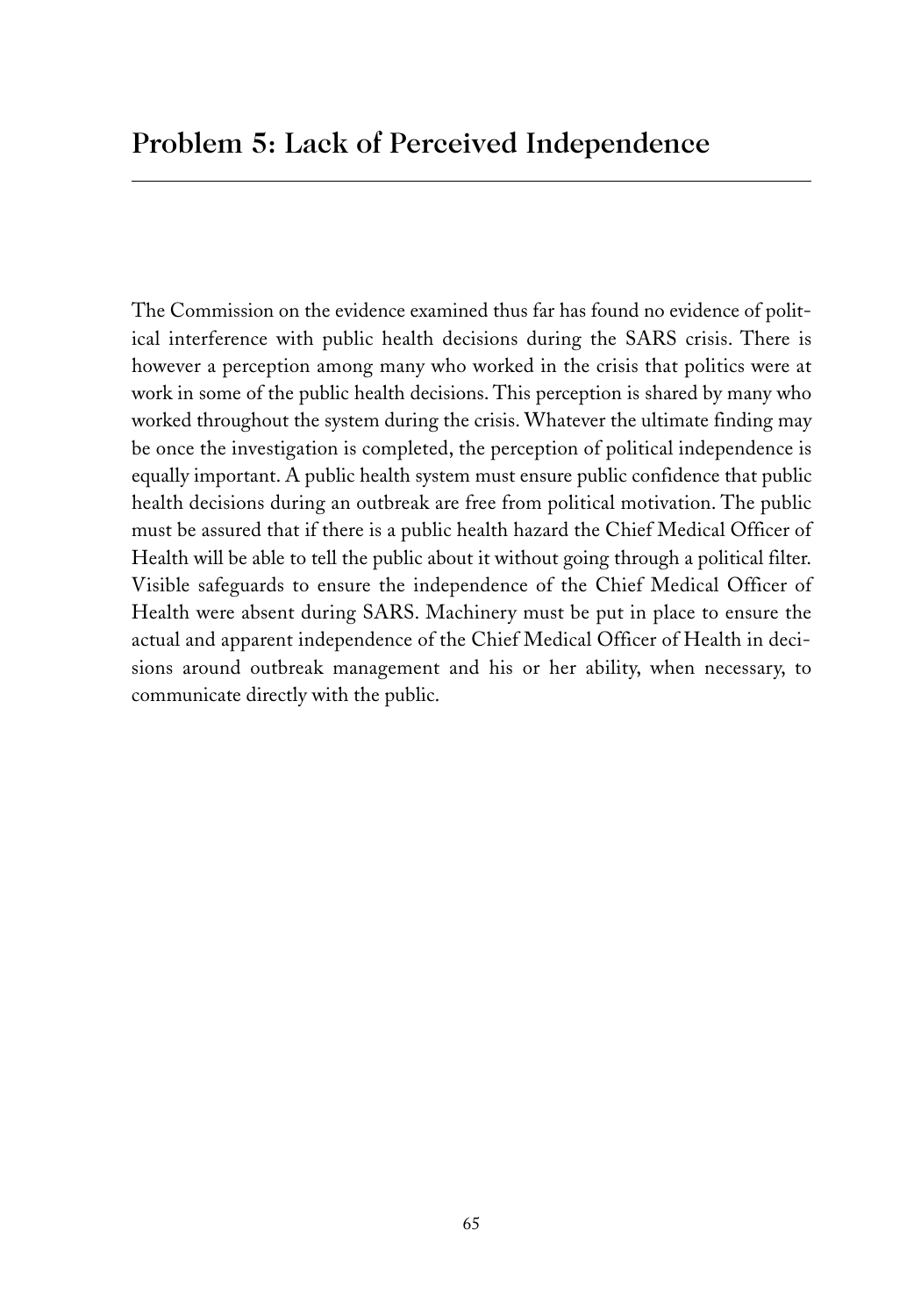A full examination of the effectiveness of public health communication during SARS awaits the completion of the Commission's investigation. The final report will also examine and comment on equally important communication issues, including those involving health care workers, victims of SARS and their families. But, in view of the impending changes to the public health system, it is important that the Commission discuss the evidence to date regarding public health communication because of its crucial role in a crisis like SARS.

When successful, public communication provides everyone with vital information, helps them make an informed assessment of the situation and the attendant risks, bolsters trust between the public and those solving the crisis, and strengthens community bonds. As Dr. Garry Humphreys, Medical Officer of Health for Peterborough County and City, said at the Commission's public hearings:

It is important to have a willing cooperation of the community with regards to disease control through voluntary quarantine. This can only be achieved when the community is continuously kept informed. In addition, those placed under quarantine must be fully informed of the circumstances including what is expected of them and the followup through routine monitoring by staff of the health unit.<sup>44</sup>

A failed effort can breed confusion and antagonism, disrupt an orderly response, poison relations with public authorities and sow mistrust. It can also significantly hamper the SARS response. As Dr. David McKeown, the Medical Officer of Health for Peel Region, said at the Commission's hearings:

I think it's instructive to know that local Medical Officers of Health, particularly those in the health units adjoining Toronto, who were most involved, often heard, for the first time, about significant developments in the outbreak by watching the daily media briefings.

<sup>44.</sup> *SARS Public Hearings*, October 1, 2003, p. 17.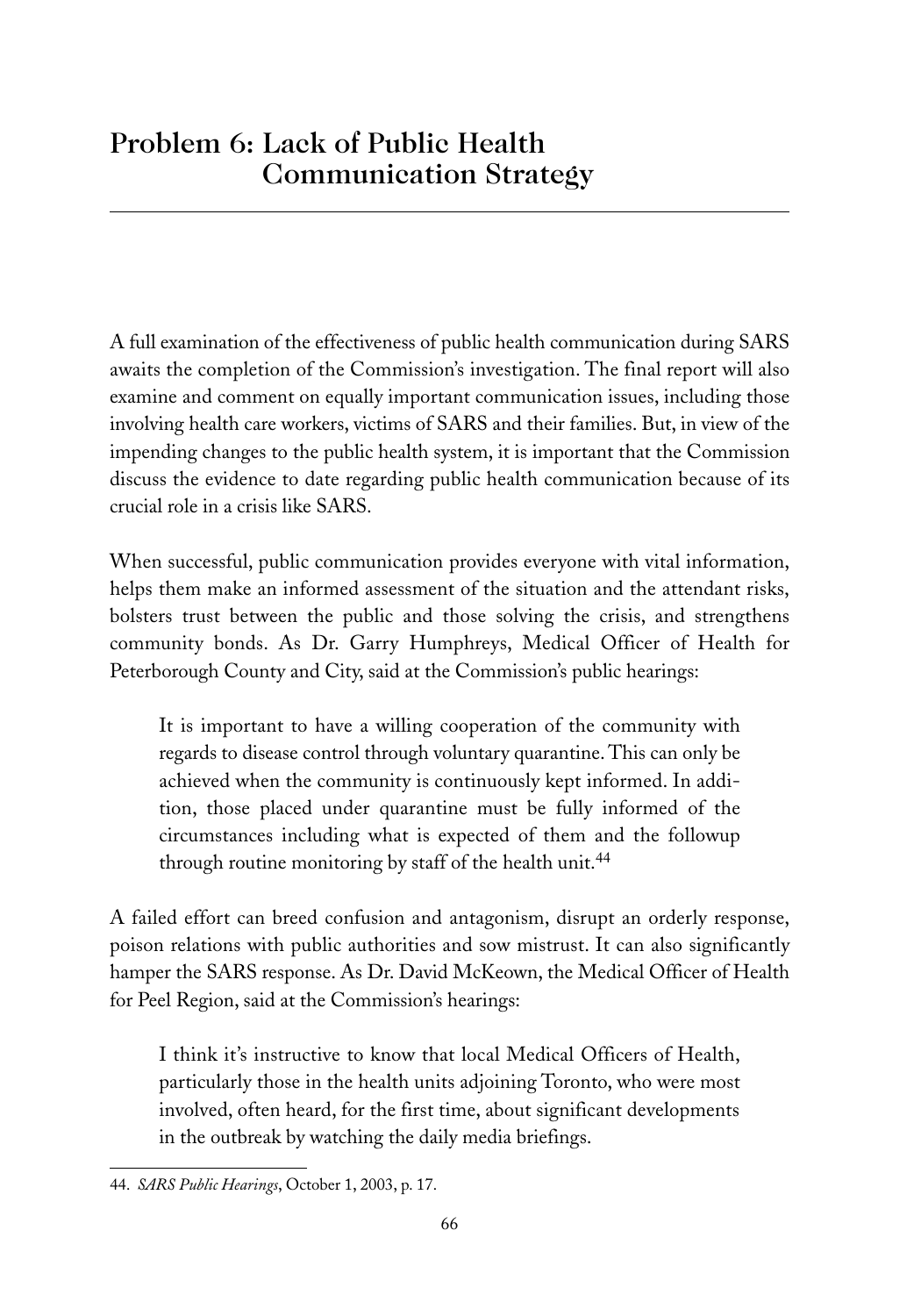I remember hearing a federal health official speak in the midst of the outbreak, with some pride, about the fact that they were monitoring events in Hong Kong by having a Chinese-speaking employee listen to local Hong Kong media. I think that really was evidence of a failure of communication in an international public health system.

And, similarly, the fact that Medical Officers of Health in the Greater Toronto Area felt that it was critical to sit and listen to media broadcasts in order to get critical information to do their work is an indication that the systems of communication within the public health field were not operating as they should have.45

Poor public health communication can also have a negative economic impact, if messages intended for a local audience resonate negatively on the international scene. Some experts believe this may have been the case with SARS. A study of SARS media coverage by the Robarts Centre for Canadian Studies at York University in Toronto<sup>46</sup> found:

The message used to contain the outbreak locally was the same message heard by investors, consumers and foreign citizens . . . media consumers around the world . . . were then more prone to associate the outbreak, rather than its containment, with Toronto.<sup>47</sup>

Jody Lanard and Peter Sandman,<sup>48</sup> two prominent American experts in risk communication, contrasted Ontario's efforts with those of Singapore, which they described as exemplary:

Early on, several Asian countries warned against travel to Singapore. Prime Minister Goh responded, "We can understand that because we also give travel advisories to Singaporeans not to go to the affected places. So we must expect other countries to advise their travellers not to come

<sup>45.</sup> *SARS Public Hearings*, October 1, 2003, pp. 30-1.

<sup>46.</sup> Robarts Centre for Canadian Studies, *Media Coverage of the 2003 Toronto SARS Outbreak*, (York University, Toronto; October 29, 2003). The authors of the study examined more than 2,600 Canadian and American newspaper articles and performed detailed content analysis of just over 1,600 SARS related articles in the Toronto Star, the Globe and Mail, the National Post, USA Today and the New York Times. (Subsequent references will refer this study as Robarts Centre Report.)

<sup>47.</sup> Robarts Centre Report, p. 16.

<sup>48.</sup> Sandman helped the CDC upgrade its crisis communication capabilities following the anthrax attack in 2001.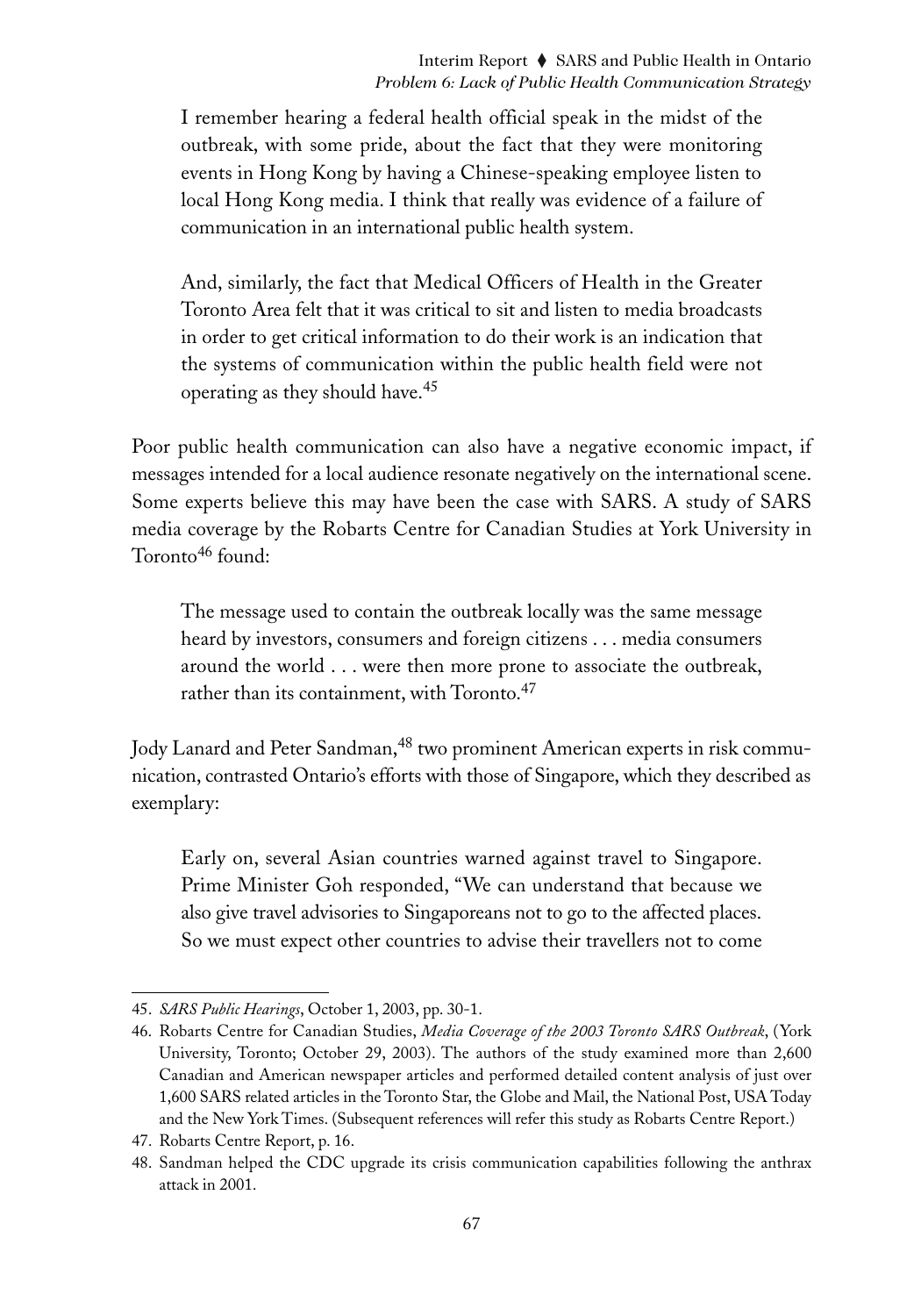to Singapore . . . If we are open about it and all Singaporeans cooperate by being as careful as they can, we may be able to break this cycle early and if we do then of course people outside will have confidence in Singapore and the way we manage the problem . . .

The same day WHO lifted Canada's travel warning, the international health agency said that the worst of Singapore's SARS outbreak seemed to be over. Singapore health ministry spokeswoman Eunice Teo responded, masterfully, by moving to the fulcrum of the risk communication seesaw. "The WHO said the peak is over in Singapore," she noted, "but our minister has said it is too early to tell.

In this and many other examples, Singapore has occupied the middle ground between people's fears on one side and tentative medical reassurance on the other. This generates more credibility and confidence than Canada's angry protests and premature celebrations. Canada's foreign stakeholders (and in private, even its own citizens) are likely to sit on the worried, distrustful seat of the risk communication seesaw, since Canada is occupying the over-reassuring, over-confident seat.<sup>49</sup>

Rudolph Giuliani set what many believe is the standard for effective crisis communication in the aftermath of the Twin Towers attack. His key messages were a thoughtful balance of empathy and strong leadership. Asked about the precise number of victims – a difficult question to answer in the middle of a crisis – Giuliani simply replied: "More than we can bear." Much contributed to Giuliani's success. There was no confusion about who was the spokesperson in the crisis. Giuliani was the central focus – the single voice. His carefully crafted messages were as resonant and empathetic to the citizens of New York as they were to the myriad audiences watching around the world. Giuliani also benefited from a communication strategy that had been tested during New York's West Nile Virus outbreak in 2000 – a response that some experts called:

... far-reaching, resource intensive, competently handled and effective.<sup>50</sup>

<sup>49.</sup> Lanard, Jody and Sandman, Peter, "SARS Communication: What Singapore Is Doing Right," May 2003.

<sup>50.</sup> Covello, Vincent T., Peters, Richard G., Wojtecki, Joseph G. and Hyde, Richard C., "Risk Communication, the West Nile Virus Epidemic and Bio-terrorism: Responding to the Communications Challenges Posed by the Intentional or Unintentional Release of a Pathogen in an Urban Setting," in *Journal of Urban Health: Bulletin of the New York Academy of Medicine*, Volume 78, No. 2, June 2001, p.10.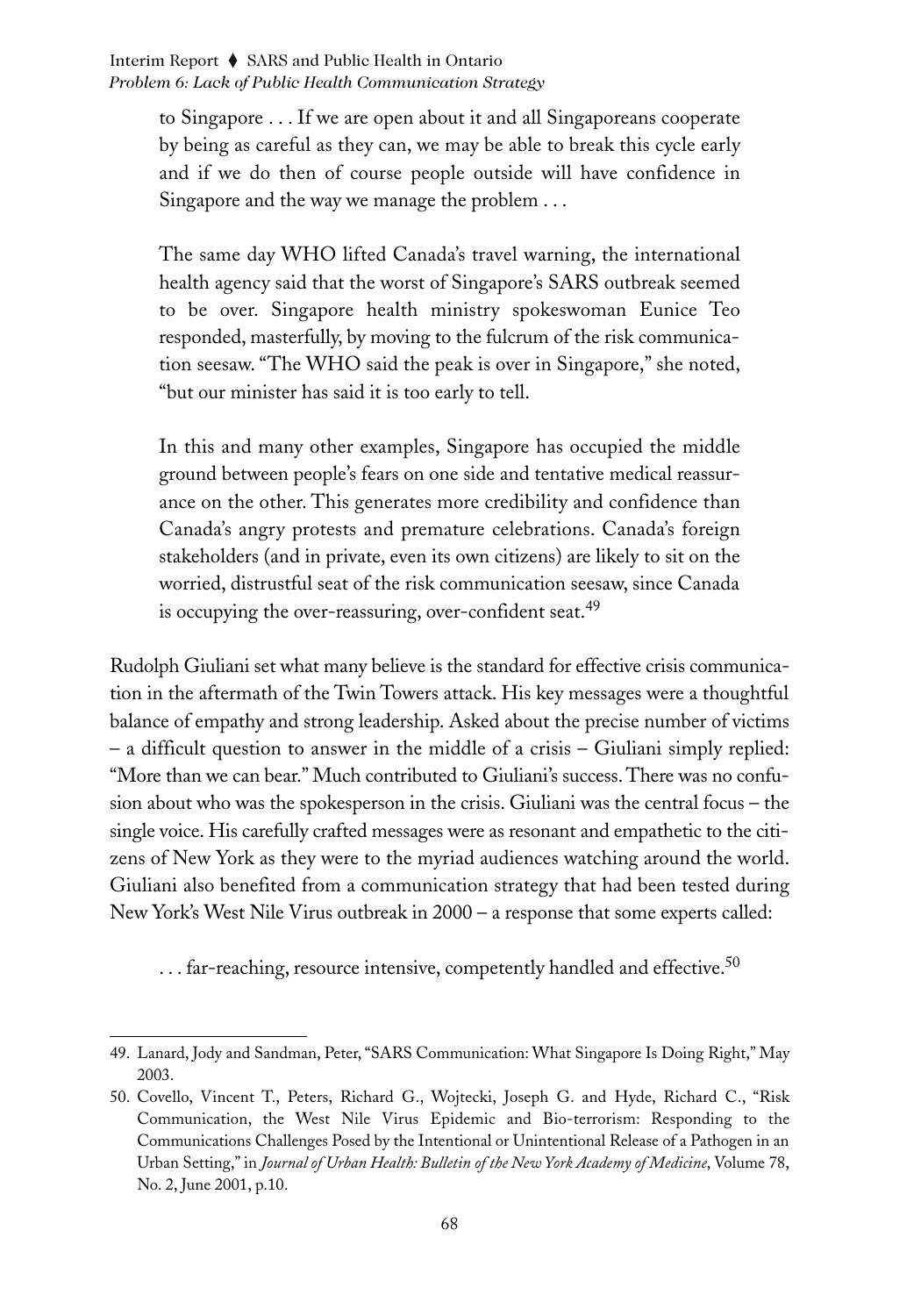To be sure, a public health crisis is quite different from a single-episode disaster like the Twin Towers tragedy or an airplane crash. A public health crisis can unfold over a much longer time frame. It is usually characterized by unknowns and intangibles. It evokes sustained and quite reasonable responses of fear. It generates heightened stress levels. And it severely strains community bonds and relationships.

Above all, a public health crisis creates a strong demand for credible public information. That is why a public health communication strategy is so important. Not surprisingly, public communication is an integral part of the federal government's Canadian Pandemic Influenza Plan released in February 2004.51 It set out a number of considered strategic considerations:

Canadians are unlikely to distinguish between levels of government in the event of a health emergency. Public communications among all involved organisations must be coordinated and consistent.

Public Communications around an influenza pandemic will occur in the international context. Key audiences, especially the media, will access various information sources from around the globe including the World Health Organisation. Communications channels must be opened with the WHO, HHS [the U.S. Department of Health and Human Services] and the CDC to ensure an ongoing exchange of information, key messages and information products.

Canadians will turn to various sources to obtain the information they need and want during a pandemic scenario . . . 52

The federal pandemic plan appears to take the view that in an open society a perceived lack of candor during an outbreak can have negative consequences.

The principle of openness was referred to by former Health Minister Tony Clement who told the Commission that he decided during SARS to provide as much information as possible to the public:

Very early on, I decided, you have to make a decision, a decision how you are going to treat this with the public and there is always advice to play it

<sup>51.</sup> Health Canada, *Canadian Pandemic Influenza Plan*, (Ottawa: February 2004), Annex K - "Canadian Pandemic Influenza Plan: Communications Annex," pp. 421-428.

<sup>52.</sup> Health Canada, *Canadian Pandemic Influenza Plan*, (Ottawa: February 2004), p. 421.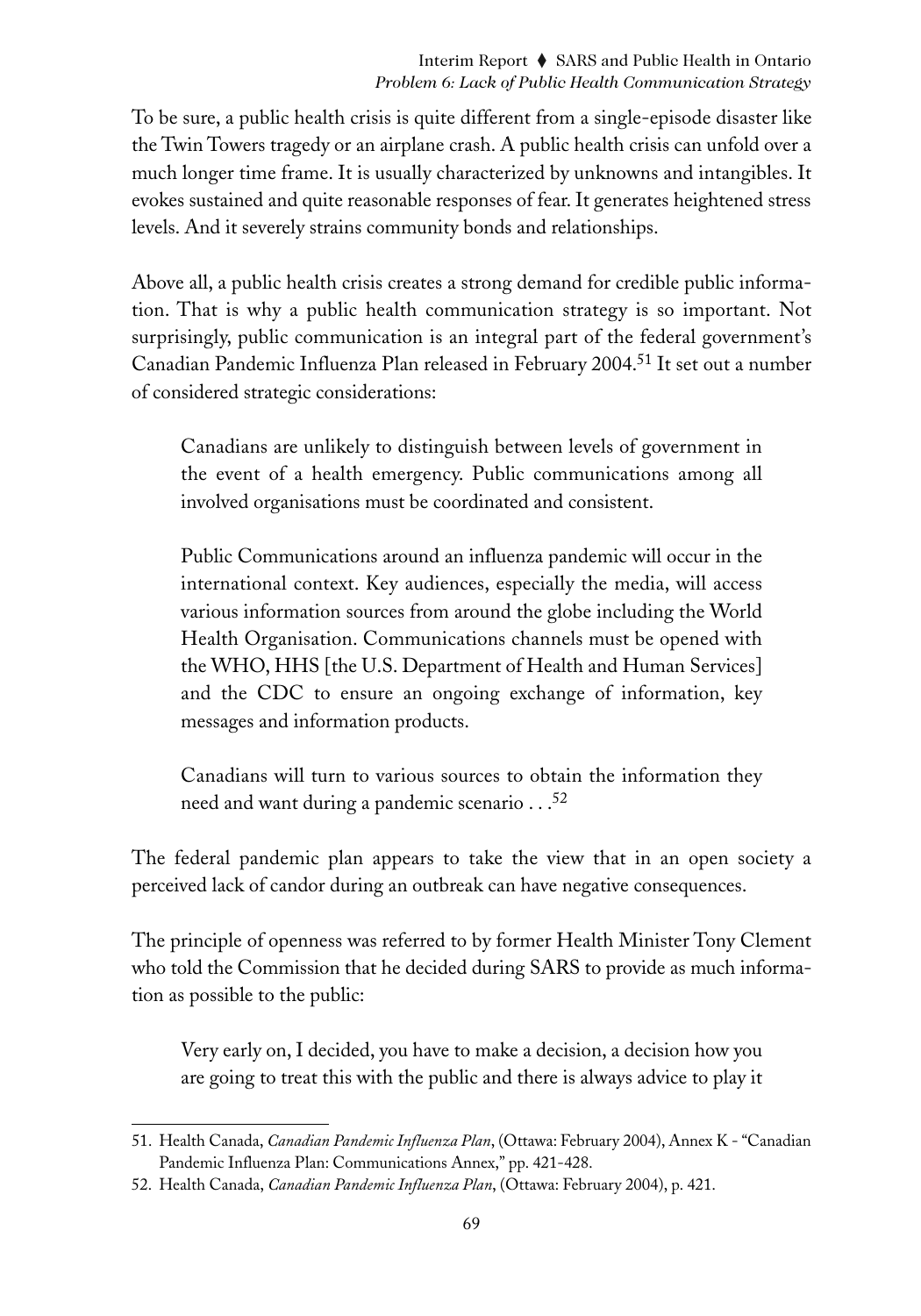down, there is no problem, we have a little problem at Scarborough hospital, let us not create a sense of panic in the public. I rejected that advice to this extent, I believed that what would create a greater sense of panic in the public is a lack of information given the fact that death was occurring and so very early on, even before the state of emergency was issued, I made a deliberate conclusion that we were going to give the public as much as information that we had on a real time basis, even on a daily basis in order that they knew exactly what we knew. And Dr. Schabas has been critical of that but I think that it was the right thing to do and I would do it again because the alternative is to hide information from the public and I think that would create more of a problem. It would create a problem of credibility with the government and the public health officials and it would create a problem of assuming far worse than potentially was the case which would actually fan panic rather than contain panic. So yes, guilty as charged, we communicated with the public at every opportunity and I think that was the right thing to do . . .

Unfortunately, Ontario had neither a public health communication strategy, nor, as a default, a pandemic response plan with an integrated communication component. As with much else during SARS public communication tended to be improvised. Despite the best intentions and efforts of those involved in managing the outbreak, public information was hampered by systemic weaknesses.

Unlike the focused strategy of New York City following 9/11, many voices were heard during the more than 40 news conferences held in Toronto. Spokespersons included Drs. D'Cunha, Young and Basrur. Dr. Donald Low of Mount Sinai sometimes participated in the news conferences. And there were spokespersons from the political arena like then Health Minister Tony Clement and former Toronto Mayor Mel Lastman.

Those who criticize the handling of communications during SARS say it was wrong to have this multitude of public voices. Mr. Clement on the other hand said that this multiplicity of voices had merit since it ensured that the public had full access to relevant information:

You do not have credibility by hiding or hoarding information and that sometimes meant that you had a panel of people that might have had a different view. For example, Dr. Low sometimes was off this way, Dr. D'Cunha was off this way and Dr. Young was here. That is the price of being upfront with people and I think that people are not used to that but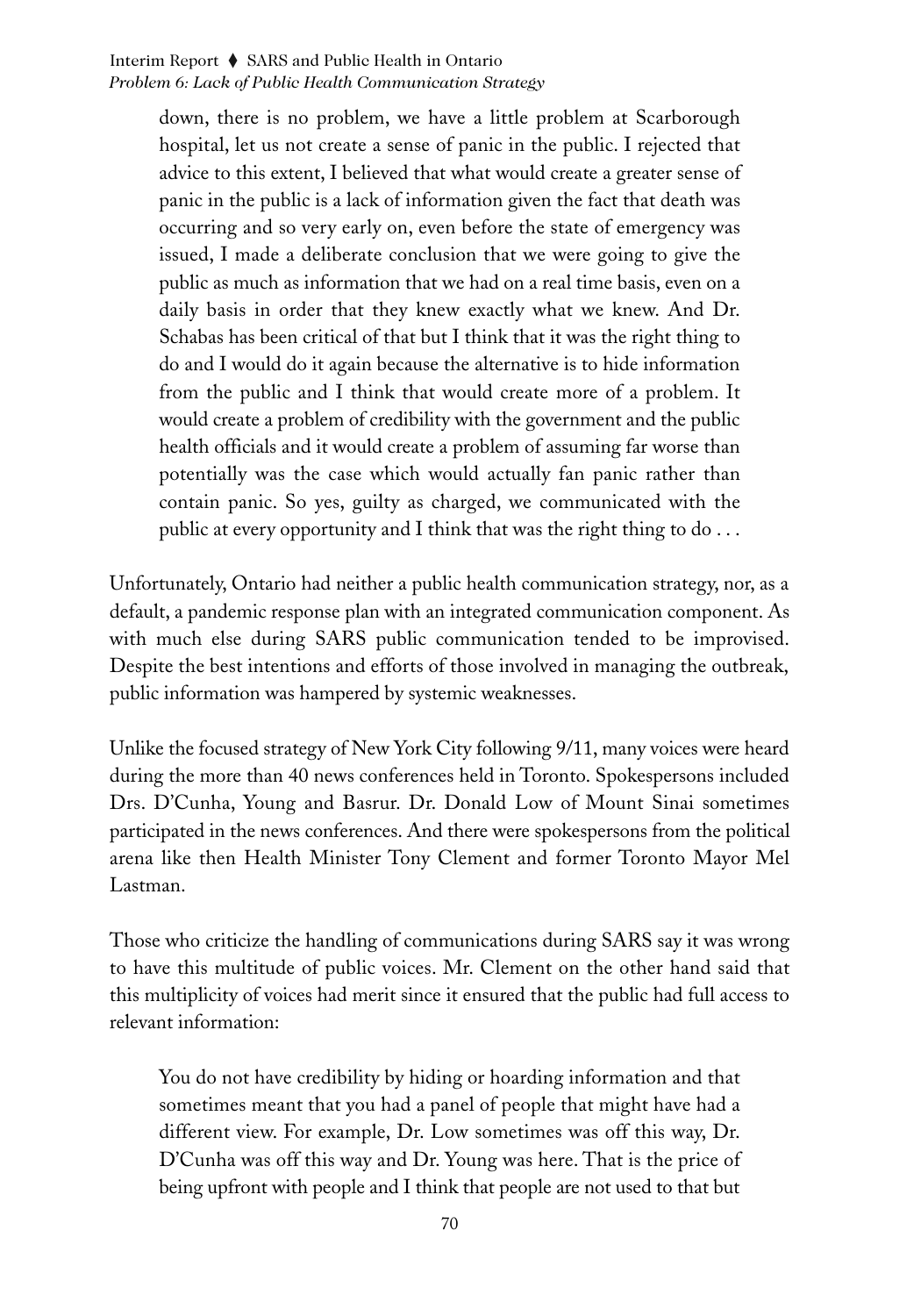I think that was the right thing to do and it actually set the tone of how we dealt with the power blackout and other things . . .

It was an international story. You could not manage the news down even if you had wanted to. Even if you had tried to, they would have found a story every day.

Asked whether it would be better to have a communications model where there was one single spokesperson, Mr. Clement said:

It is not going to work that way. If the spokesperson is too much of a spokesperson, that is to say, here is the line of the day and here are the facts of the day, immediately from the press conference they will rush out to Mount Sinai and find Don Low. They will find Allison McGeer. If Don Low was not there, they would have invented Don Low. I am being a bit dramatic here but you get my point. I understand what you are saying but trust me on this, the media does not work that way and they cannot be managed that way. You would be foolish to even try.

However, some critics complained that there was a perceived lack of a central official voice. As Tom Closson, President and CEO of the University Health Network, told the Commission's public hearings:

. . . during SARS, was the fact that, there wasn't enough attention given to unified communication.

We would see infectious diseases specialists being interviewed as being part of the POC. We'd see them being interviewed as representing their hospitals. We'd see them as being interviewed as, maybe, representing themselves and there's a lot of conflicting information going around.

Again, if we were a single region, we would have had a unified approach and had a single communicator and tried to get all the infectious diseases specialists in a room and get them to be giving a common – a common view. Fighting it out in public is not really the best way to instill confidence. I'll tell you, our staff were quite frightened during SARS because they heard different things from different people and unified communication was necessary and it would have benefited from a more unified regional structure.<sup>53</sup>

<sup>53.</sup> *SARS Public Hearings*, October 1, 2003, p. 200.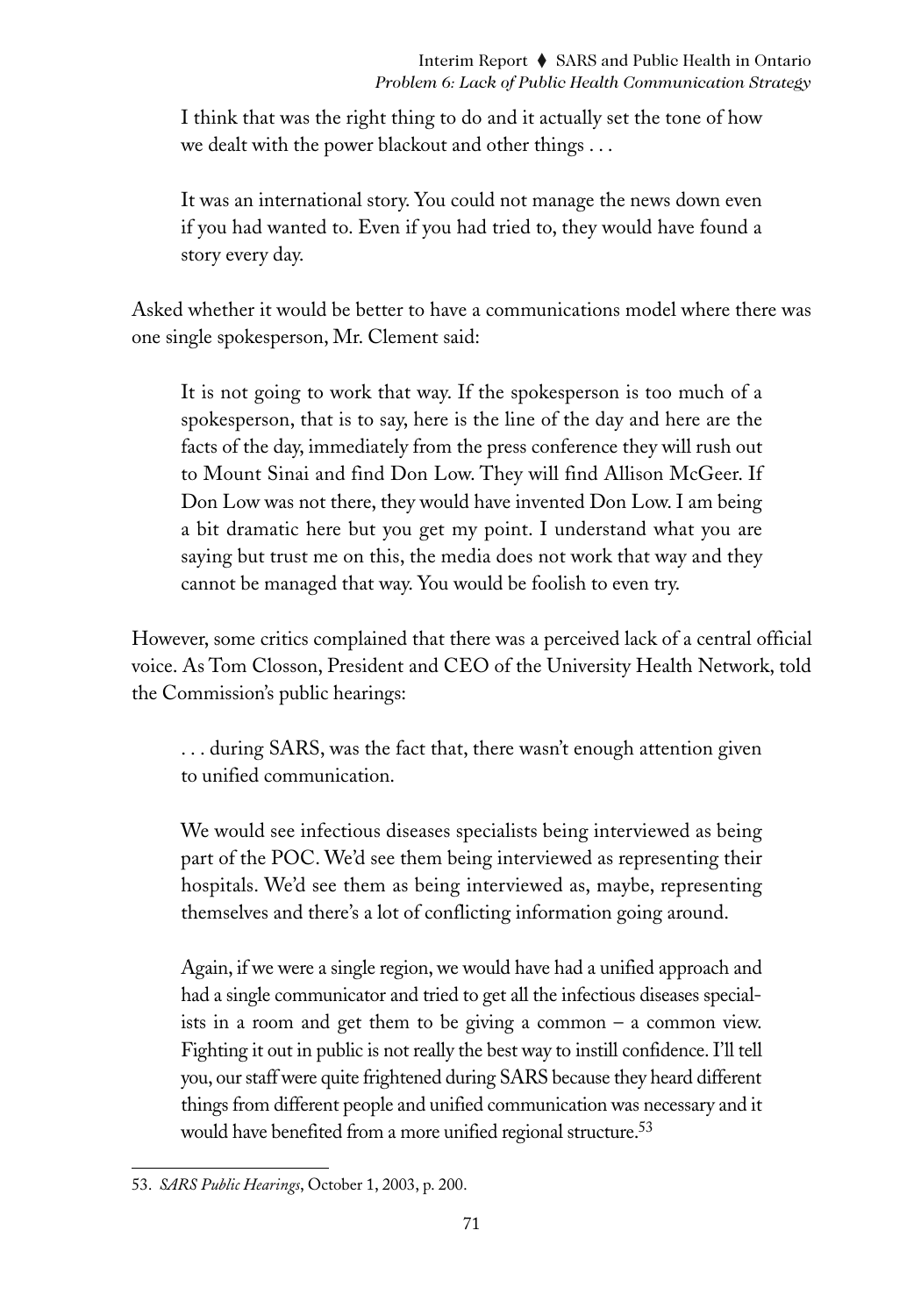This point of view was echoed by a submission to the Naylor committee signed by the presidents or chief executives of nine major health care groups who argued:

During a crisis or emergency, the public will quickly begin to look for a trusted and consistent source of information. However, during the early days of the SARS crisis, in Toronto, there were occasions when several different public health officials were being quoted and had titles attributed to them that appeared to indicate they were responding in an acting capacity only and not as an 'official.' This had the potential to leave an impression with the public that no one with any authority was in control.54

While the submission to the Naylor committee described this as a problem early in the outbreak, there are indications it persisted long after, including at a critical news conference on May 23, 2003 to announce a new – and very troubling – outbreak at North York General.

Before discussing this event, it is important to note that the Commission does not criticize the participants at this news conference or their intentions. One of the central spokesmen on May 23 was Dr. Low, exhausted after spending a troubling day at North York General reviewing cases files and concluding there was a fresh outbreak. that had missed everyone's attention. Other key panelists, including Drs. D'Cunha and Yaffe, had labored tirelessly for more than two months. The May 23 news conference is mentioned here not from the perspective of perfect hindsight, but rather as a means of identifying systemic weaknesses. More will be said in the final report about the communication of this information to front line nursing and other health care staff.

The event began with a briefing by Drs. D'Cunha and Yaffe. It was not until the floor was opened to media questions that a reporter asked about North York General. Dr. D'Cunha answered:

There are a couple of people under investigation.

Then, he turned the floor over to Dr. Low, who dropped what one reporter called "a bit of a bombshell" and announced the new outbreak:

It's been a rough day at North York. I don't have all the answers for you

<sup>54.</sup> Naylor Report, p. 32.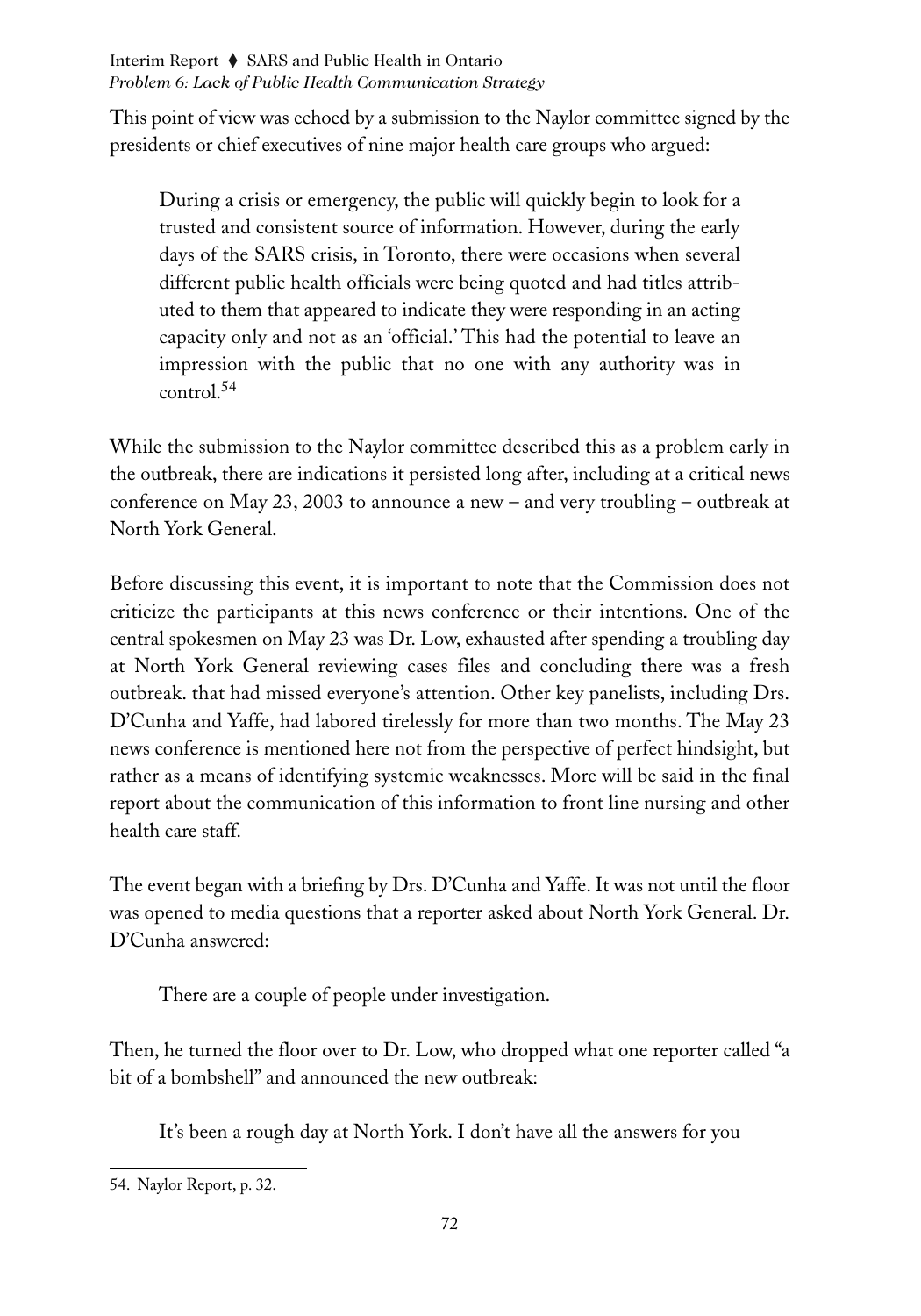tonight but what we've essentially identified is a cluster of cases that occurred on one ward at North York General . . . That there has been a likely transmission to health care workers. That there has been transmission to family members. And that there's probably been transmission to other patients.

After Dr. Low suggested that this cluster numbered "in the 20s," an angry reporter asked:

In the twenties. Okay. Why did you just go through this whole presentation for 20 minutes and we had to get it in a question? Why didn't you tell us at the start?

Dr. Low, who had worked diligently all day to get to the bottom of new troubling outbreak, was placed in the uncomfortable and unfair position of answering for systemic deficiencies in the uncoordinated flow of information.

The confusion that marked the May 23 press conference exemplified the lack of any coherent communications strategy and the lack of any clear lines of accountability for the communication to the public of vital news about the status of the outbreak.

The Robarts Centre study also suggested that public communication was hampered by competing agendas among stakeholders affected by SARS:

In the SARS crisis, the media was a key tool used by stakeholder groups to advance their agendas. Public health officials used the media to communicate the severity of SARS, and the need for citizens to respect the quarantine measures. The business community used the media to communicate the severity of their economic plight. The Ontario Government used the media in their efforts to extract compensation from the Federal Government. In turn, the Federal Government used the media, most notably during its dispute with the World Health Organization, to show that they were actively working on the SARS issue. In addition to reporting the events of the crisis as they unfolded, the media was also a key part of each group's communication strategy.

Competing stakeholder groups worked to capture the sympathy and attention of the media in order to advance their own agendas. During the SARS crisis, the objectives of the affected stakeholder groups were increasingly at cross-purposes to one another. In order to contain the outbreak, public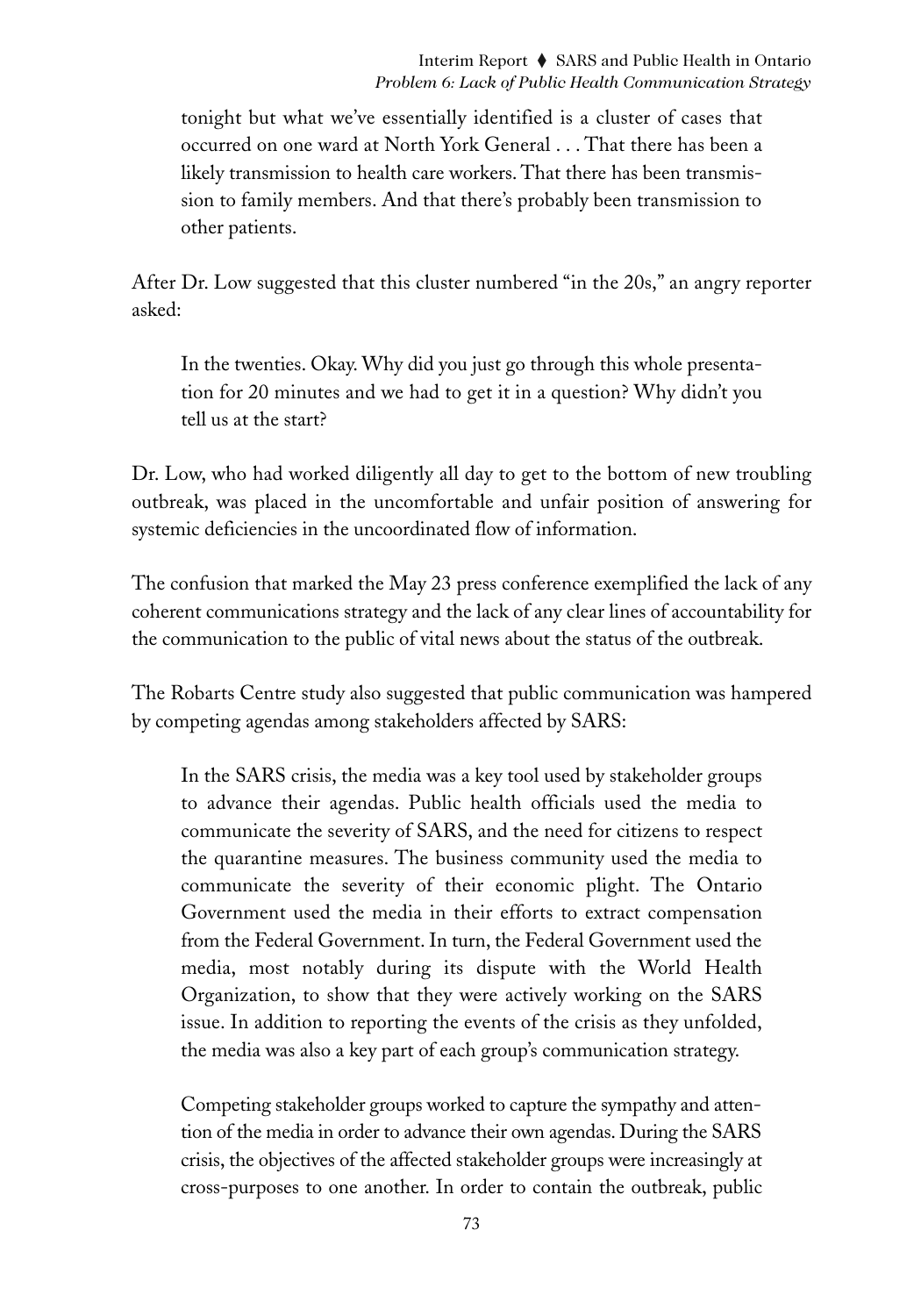health officials had to communicate the message that SARS was a serious threat. The message that SARS was a serious threat scared visitors away from tourist sites and Asian businesses in Toronto. The public health message and the economic recovery message worked at cross purposes, competing with and undermining each other at key moments.<sup>55</sup>

This lack of coordination was also cited in a paper by Christopher Finlay, a doctoral candidate and lecturer at the Annenberg School for Communication at the University of Pennsylvania:

SARS was not a Canadian disease. SARS was a global disease that caught the attention of the world. WHO and the American CDC both communicated their SARS messages to the world. Four [Public Health Agency] voices [i.e., Ontario, Ottawa, WHO and CDC], that did not always agree, could be heard during the peak of the Toronto SARS outbreak. Those on the receiving end, whether they were average citizens or the media, had to basically fend for themselves and decide who they were going to listen to. It is essential that PHA's of all levels work together when faced with a disease such as SARS. Coordinated messages can save lives. Confused and conflicting messages can cause panic and spread misinformation.<sup>56</sup>

If there is one important lesson, it is embodied in a recommendation made by the Registered Nurses Association of Ontario at the Commission's public hearings:

Establish and maintain an effective communication network as a key component of an emergency preparedness plan. This network should link government, health providers, professional organizations, unions, higher education institutions and the public.<sup>57</sup>

The problems of public communication during SARS are addressed thoughtfully in the Naylor Report and the Walker Interim Report. The Commission endorses their findings and their recommendations for the development of coherent public communication strategies for public health emergencies.

<sup>55.</sup> Robarts Centre Report, pp. 14-15.

<sup>56.</sup> Finlay, Christopher, *The Toronto Syndrome: SARS, Risk Communication and the Flow of Information*, p. 15. The paper was presented at the Transformations in Politics, Culture and Society Conference, which was held in December 2003 in Vienna, Austria.

<sup>57.</sup> *SARS Public Hearings*, September 29, 2003, p. 28.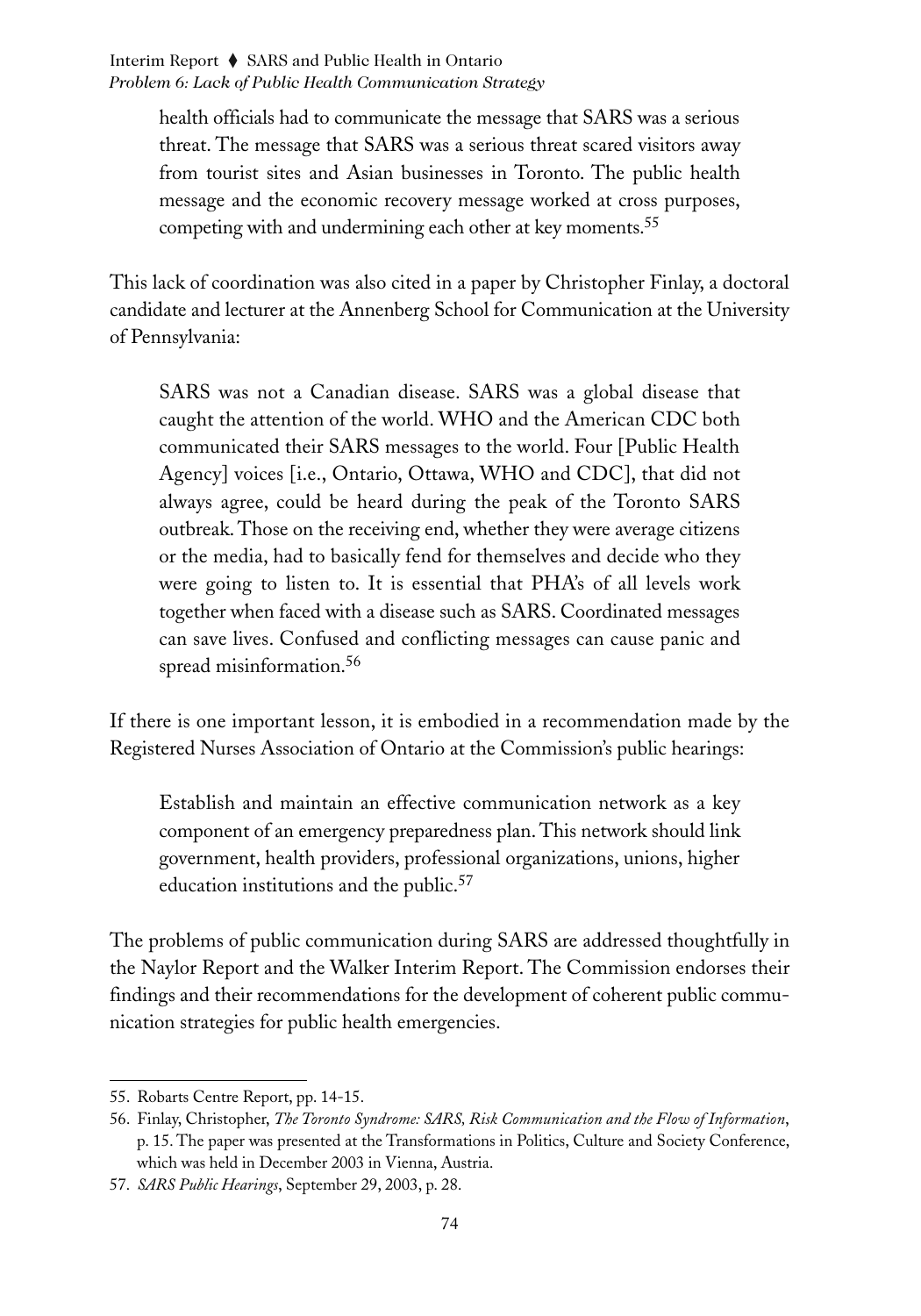## Interim Report ♦ SARS and Public Health in Ontario *Problem 6: Lack of Public Health Communication Strategy*

There is no easy answer to the public health communications problems that arose during SARS. On the one hand, if there are too many uncoordinated official spokespeople the public ends up with a series of confusing mixed messages. On the other hand, as Mr. Clement points out above, any attempt to manage the news by stifling important sources of information will not only fail but will also lead to a loss of public confidence and a feeling among the public that they are not getting the straight goods or the whole story. What is needed is a pre-planned public health communications strategy that avoids either of these extremes.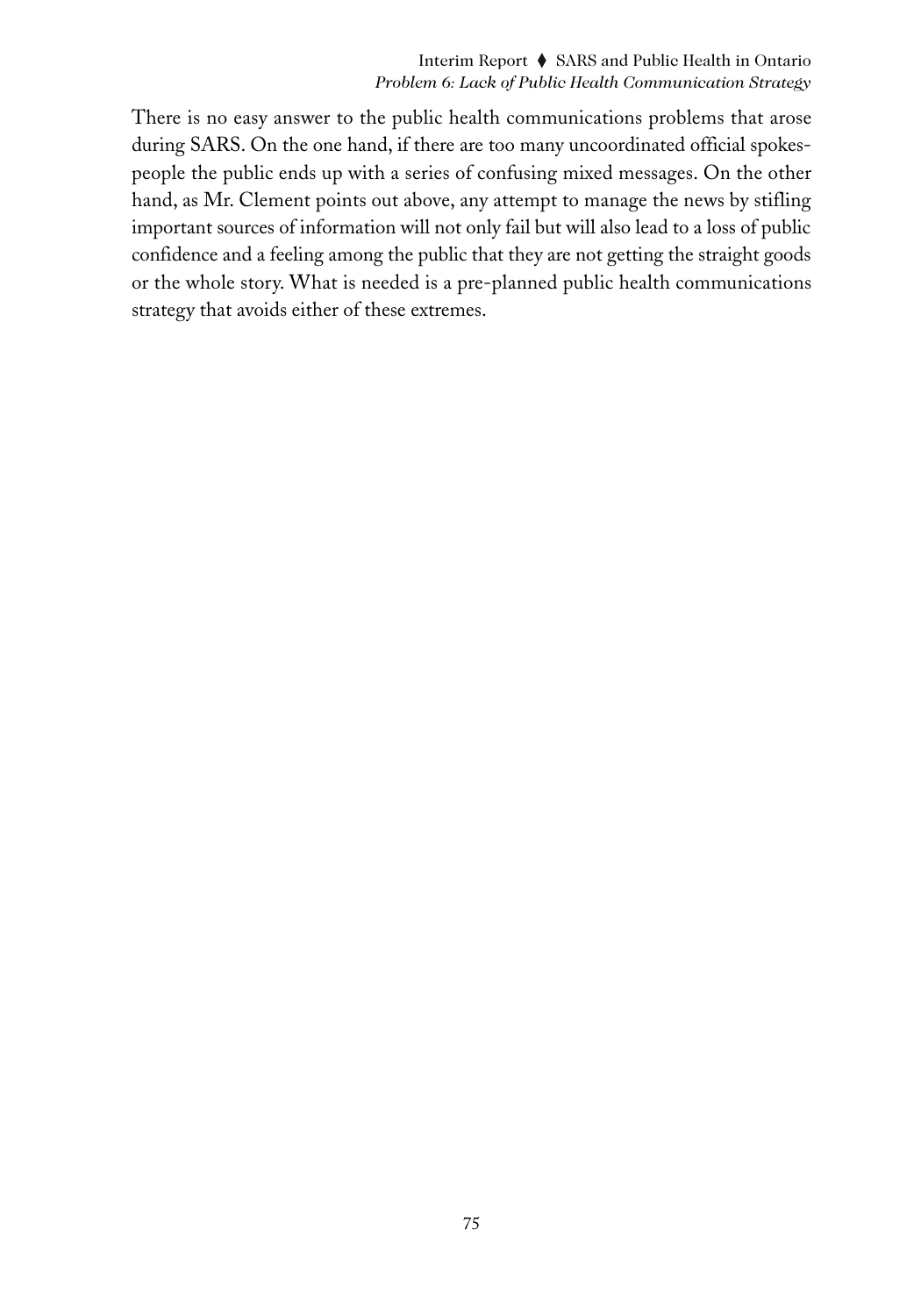Problems with the collection, analysis and sharing of data beset the effort to combat SARS. While many factors contributed to this, strained relations between the three levels of government did not help matters.

As noted in the Naylor Report:

Dr. D'Cunha stated that protection of patient confidentiality constrained his ability to release data to Health Canada. Senior GTA public health physicians took the same view of their obligations to share data with the Ontario Public Health Branch. Health Canada informants in turn argued that they never wanted personal identifiers, simply more detail to meet WHO reporting requirements. Multiple informants noted that relationships among the public health officials at the three levels of government were dysfunctional.

A memorandum of understanding on data sharing was never finalized between the province and the federal government. High-level public health officials in Ontario and Health Canada have since given the Committee sharply divergent views on how well information flowed with respect to both its timeliness and adequacy. It is clear that at points during the outbreak, Dr. Arlene King of Health Canada dealt directly with Dr. Johnson and local public health officials to acquire the more detailed data necessary for discussions with WHO. Local public health units in turn faced pressure from the Ontario Public Health Branch to send on data for press conferences, for reports to Health Canada, or both.<sup>58</sup>

These findings are confirmed by the evidence examined by the Commission to date.

<sup>58.</sup> Naylor Report, p. 29.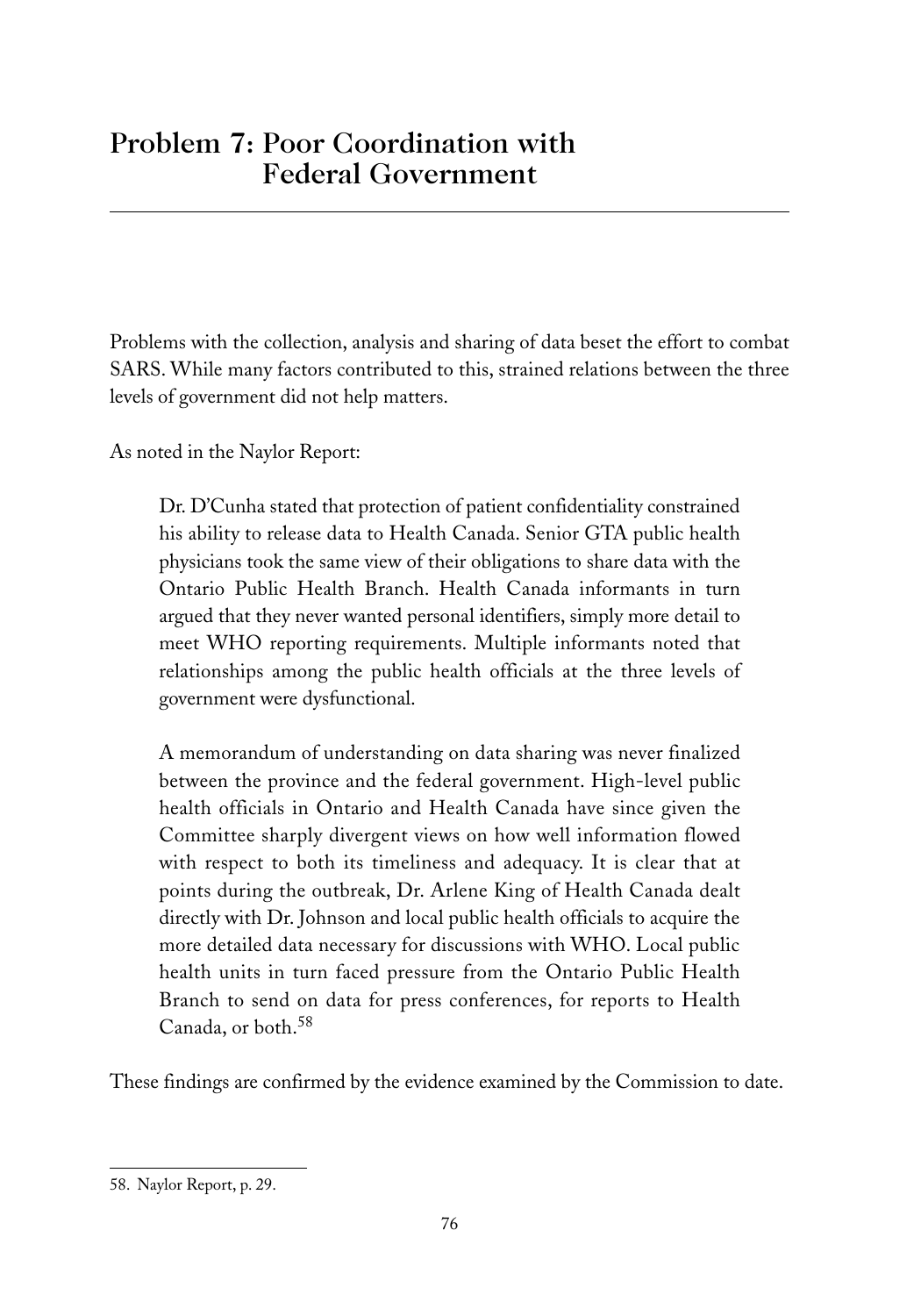One would have expected the federal and provincial governments to iron out seamlessly and immediately the problems around data sharing protocols, processes and procedures. Sadly, this was not the case. The failure to iron out these problems is evidenced by an exchange of letters in late May 2003 – just as the second phase of the outbreak, known as SARS II, was making headlines.

On May 26, 2003, J. Scott Broughton, the Assistant Deputy Health Minister, wrote to Dr. D'Cunha:

Further to the discussion this morning among yourself, Paul Gully and Arlene King, I believe there is a need to confirm the process by which Ontario officially advises Health Canada of status of the Severe Acute Respiratory Syndrome (SARS) circumstances (e.g. outbreaks) in Ontario. As you know, it is critical that Health Canada have timely information in order to meet our national and international obligations.

Two days later, Dr. D'Cunha replied, in part:

Thank you for your letter of May 24, 2003 and our subsequent discussion on May 25th. This will confirm our understanding that the process of daily updating Health Canada at 12 noon which has been in place since the beginning of the SARS outbreak will continue.

One does not have to read very far between the lines to see that these "for the record" letters reflect a serious problem. The mere fact that the federal government found it necessary to formalize its position in writing reflects an obvious breakdown in the informal and cooperative procedures that should have prevailed. One federal official described the background of these letters in terms that yield a picture of many problems coming together at the same time:

The challenge for us, nationally, was to have as much information as possible and as much information as possible that had been analyzed by Ontario, at least initially, in order to ensure that we had as complete a picture as possible of the situation in Canada, primarily in Ontario, in order that we could then share that information with other countries and with WHO, in order to be able to demonstrate that we were responding appropriately. The challenge for us always was we weren't convinced that we had all the information that existed in Ontario in order to be able to put that picture together. The challenge was, and it continued, was not really knowing what information existed. And a more general comment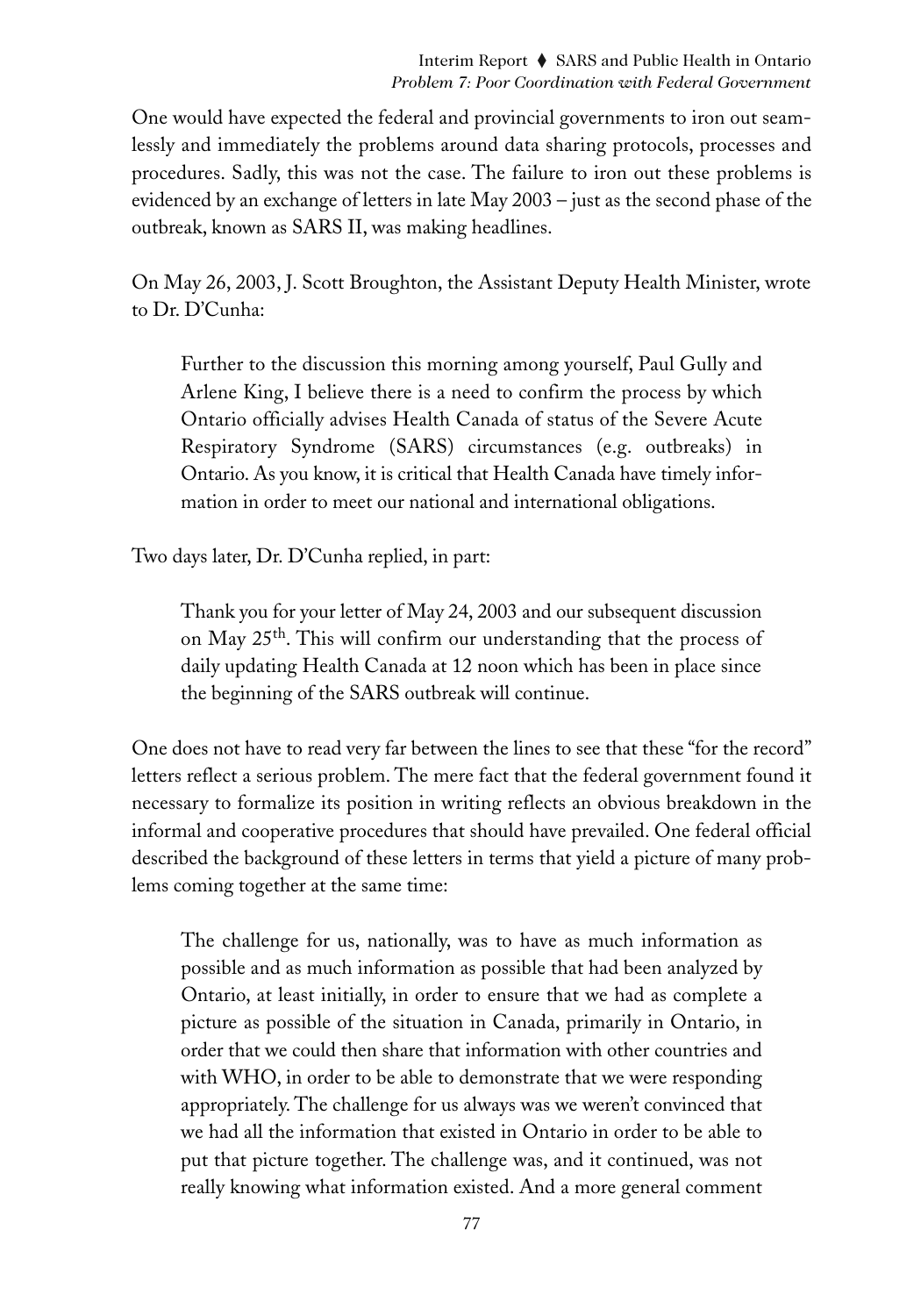really is that, I don't think we really ever felt that we were working in true partnership with the Province. If it had been clear from Dr. D'Cunha what information he did have, what information he didn't have, what he couldn't collect, what he was not able to analyze, what was not coming to him from the Cities, from Toronto primarily, from the other Health Units, what they weren't able to collect, what they weren't able to analyze, then we would have been much more comfortable, maybe much more uncomfortable, but at least we would have know what did not exist and did not exist as a result of what. Either a lack of an information system at the Province, lack of an information system at the City level, the Municipality level, a lack of expertise, a capacity to analyze information, and so on. And therefore, the letter from Scott Broughton was really, one thing to be reassured that we had it all and we had it all there in a timely way. Unfortunately . . . we continued to learn information, often as a result of the press conferences that Ontario had every day, which we were really not aware of through that sort of sharing of basic information at noon every day. It was more the analysis of what was going on, what the deficiencies were, what we didn't know, what Ontario didn't know, that was important to us. Which is more than just sending information. And it was this lack of, lack of feeling of partnership, that we were all in it together, that we were trying to work together as efficiently and effectively as possible, that was often not there. So, I mean, that's a very subjective way of putting it, but really that was what was behind the letter. And the response from Colin D'Cunha saying, well we will carry on doing what we've been doing, you will have the information that I have, really was not the level of detail and discussion that we would have liked to have had . . .

And we continued to get the impression that the counter-response we got from Colin D'Cunha formally in that letter, you will have that information each day at 12:00 as you always have done, was not the sense of a collaborative working relationship, which really, I think we all needed to have. Now, as I said, it would have been gratifying if we'd known precisely what the situation was in Ontario and why. That would be fine, if it was a deficiency, and I think Sheela Basrur demonstrated quite clearly, as to what deficiencies were, what she could and could not do. Unfortunately, we never got that kind of overall assessment from Colin D'Cunha.

As noted above, Dr. D'Cunha's recollection was that he always shared and never withheld information. Mr. Clement remains convinced that the province did everything it could to share information with the federal government. He told the Commission: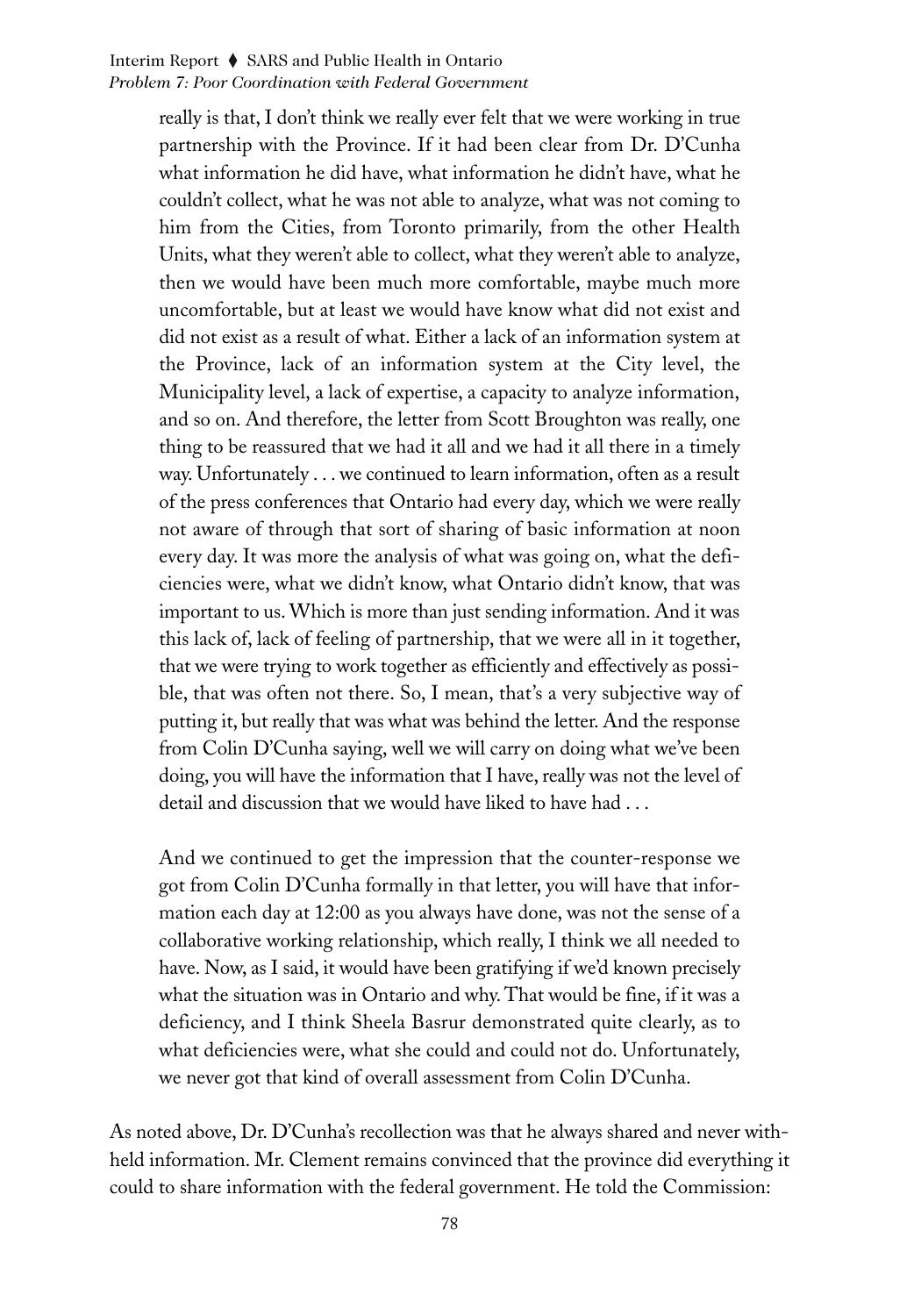We felt that we were giving all of the information that we had available to us in an immediate way. But we were unaware of exactly how that was being transmitted to the WHO, or the requirements of the WHO for the type of information required, so that the breakdown in communication was in fact Health Canada not telling us exactly what the information was needed for and how it should have been presented, so that's the first thing. The second thing is that I make no bones about being frustrated with the federal government, with Health Canada in particular. Not with the Minister but with the bureaucracy, and the Minister has to take responsibility for her bureaucracy because they didn't take the situation seriously. They didn't take it seriously at our borders, they didn't take it seriously in terms of the requirements that we needed in terms of resources. That's a matter of public record . . .

All I can tell you is that we were providing information on a daily basis, if not multiples of that, and that was continuing from the very beginning, that was my understanding . . .

I do want to say without hesitation we gave all information to Health Canada in a timely way . . .

There are sincerely held views on each side; the province thinking it was providing all it could and the federal government thinking otherwise. Apart from any underlying problems of attitude, there was an obvious breakdown in communication, which is hardly surprising given the inherent difficulties of federal-provincial cooperation and the complete lack of any preparedness or any existing system to ensure an effective flow of information in a time of crisis.

This analysis is supported by the anecdotal recollection of others involved in the outbreak. There was a damaging combination of problems: lack of information systems, lack of preparedness, lack of any federal-provincial machinery of agreements and protocols to ensure cooperation, all possibly overlaid by a lack of cooperative, collaborative spirit in some aspects of the Ontario response.

The federal official quoted above described the impact of this lack of collaborative information flow, suggesting it may have affected the international community's perspective of how well the outbreak in Ontario was being handled:

What we were lacking, as a result of whatever, in Ontario, was a real sense that they, that Ontario was able to present a daily picture in a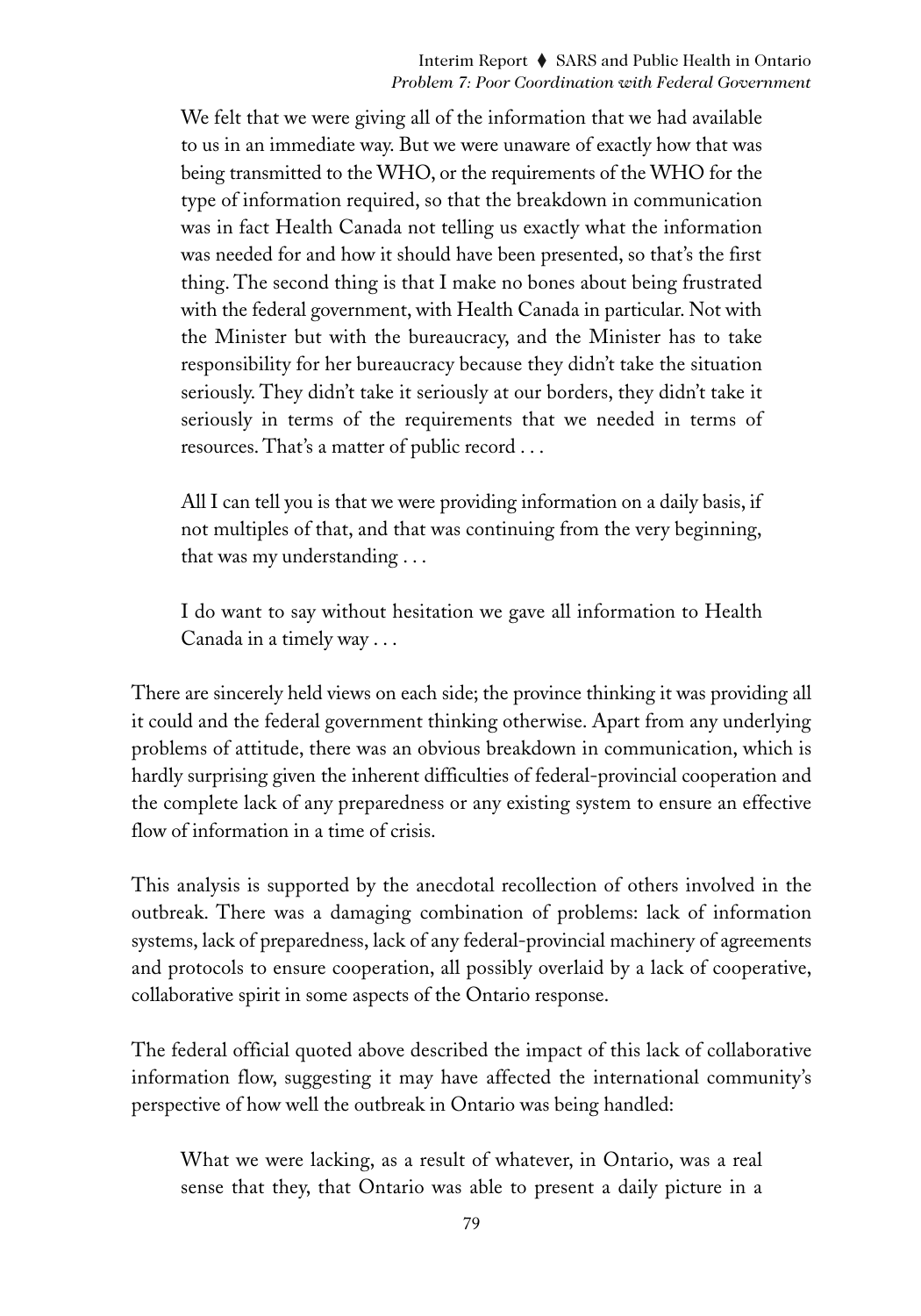dynamic sense of what was occurring, over and above just the figures. And if we attempted to do that, which is what we did do, unfortunately, it's another aspect of our relationship which I mentioned before, the lack of a clear message every day from Ontario, because there were numerous spokespersons, never sort of confirmed, was never able to basically support what our suppositions were, however late they ended up being because of lack of information. And that inevitably led to a sense of confusion in the outside world, WHO and other countries, as to how far we had this under control.

The lack of coordination with the federal government did not start with SARS. For years the message that some public health physicians in the Branch perceived from Dr. D'Cunha was that they should not share information with their federal counterparts. One physician who provided research findings to Health Canada as part of a national investigation was criticized for doing so and the impression developed among the Branch physicians that Dr. D'Cunha wanted "no contact with the feds" and that interaction between the provincial Branch and Health Canada was discouraged. Again the issue is not what Dr. D'Cunha actually said, but the impression picked up by public health physicians in the Branch, that cooperation with the federal government was discouraged rather than encouraged.

It is worth noting, for the sake of balance, that as early as 1999 the Auditor General of Canada had raised concerns with Health Canada about a lack of formal procedures with the provinces for collecting and exchanging data on communicable diseases. The 1999 report of the Auditor General noted that Health Canada:

. . . drafted a memorandum of understanding covering the exchange of data on these diseases some 10 years ago, but this was never finalized with the provinces and territories. Currently, provinces and territories report cases of nationally reportable communicable diseases to [the Laboratory Centre for Disease Control ("LCDC")] on a solely voluntary basis, and they submit the data according to different criteria. For example, information on tuberculosis that LCDC receives (and then presents) is based on the date of onset of illness in Ontario but the date of diagnosis in all other provinces. This makes it difficult to compile a national picture of how many people have tuberculosis and for how long they have been infected.<sup>59</sup>

<sup>59.</sup> Auditor General of Canada, *1999 Annual Report*, (Ottawa: November 30, 1999) pp. 14-15 – 14-16.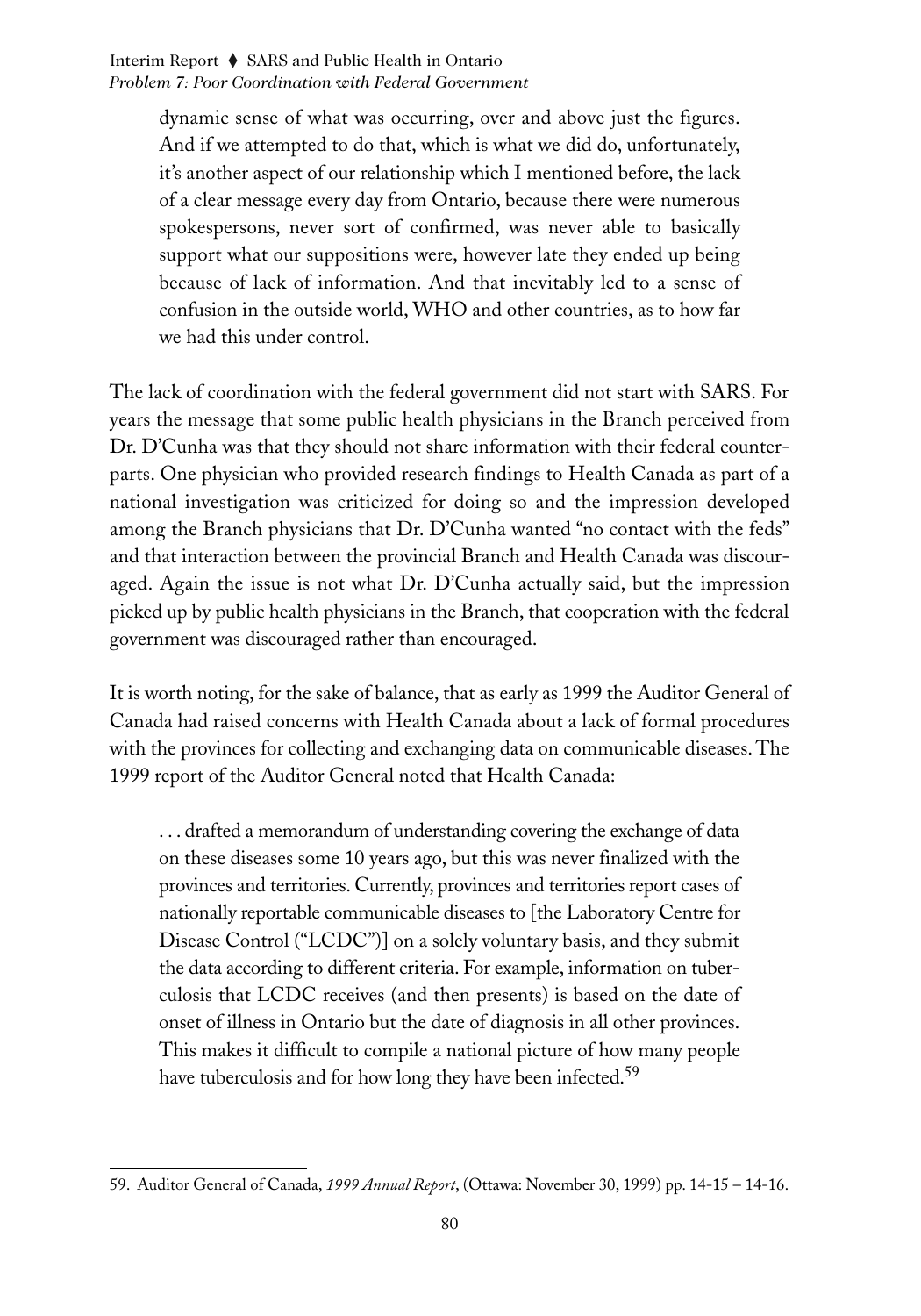Without formal procedures, noted the Auditor General, Canada was vulnerable:

Clearly, comparable surveillance data are essential to estimate the size of a health problem and to determine its economic burden on society, to characterize trends, and to evaluate intervention and prevention programs. Deficiencies in our national health surveillance information also affect Health Canada's ability to provide valid information for use internationally to address global issues of disease control.<sup>60</sup>

Consequently, the Auditor General made the following recommendation in 1999:

Health Canada should work with provinces and territories to establish common standards and protocols for classifying, collecting and reporting data on communicable diseases.<sup>61</sup>

However, when the Auditor General revisited the issue in 2002, it found that Health Canada was slow to address the concerns raised in 1999:

2.29 Lack of agreement on data sharing between Health Canada and the provinces and territories. Disease information is the property of the provinces and territories. To ensure that this information is shared appropriately and that the *Privacy Act* is not violated, the details of data sharing need to be outlined clearly in written agreements. Agreements on data collection need to cover such details as how the data will be used, who owns the data, what standards will be followed, and how privacy and confidentiality will be protected. Agreements on data dissemination need to cover such details as what information can be published and who can receive it. Finally, each agreement should outline the consequences of not respecting it.

2.30 At present, only a few agreements on data sharing exist (for example, on HIV/AIDS), and no generic agreement has been developed to ensure that all important details are covered. Since much of Health Canada's disease information comes from other partners, any agreements would need to clearly outline the responsibilities of all partners in the sharing of that information.

<sup>60.</sup> Auditor General of Canada, *1999 Annual Report*, (Ottawa: November 30, 1999) p. 14-16.

<sup>61.</sup> Auditor General of Canada, *1999 Annual Report*, (Ottawa: November 30, 1999) p. 14-17.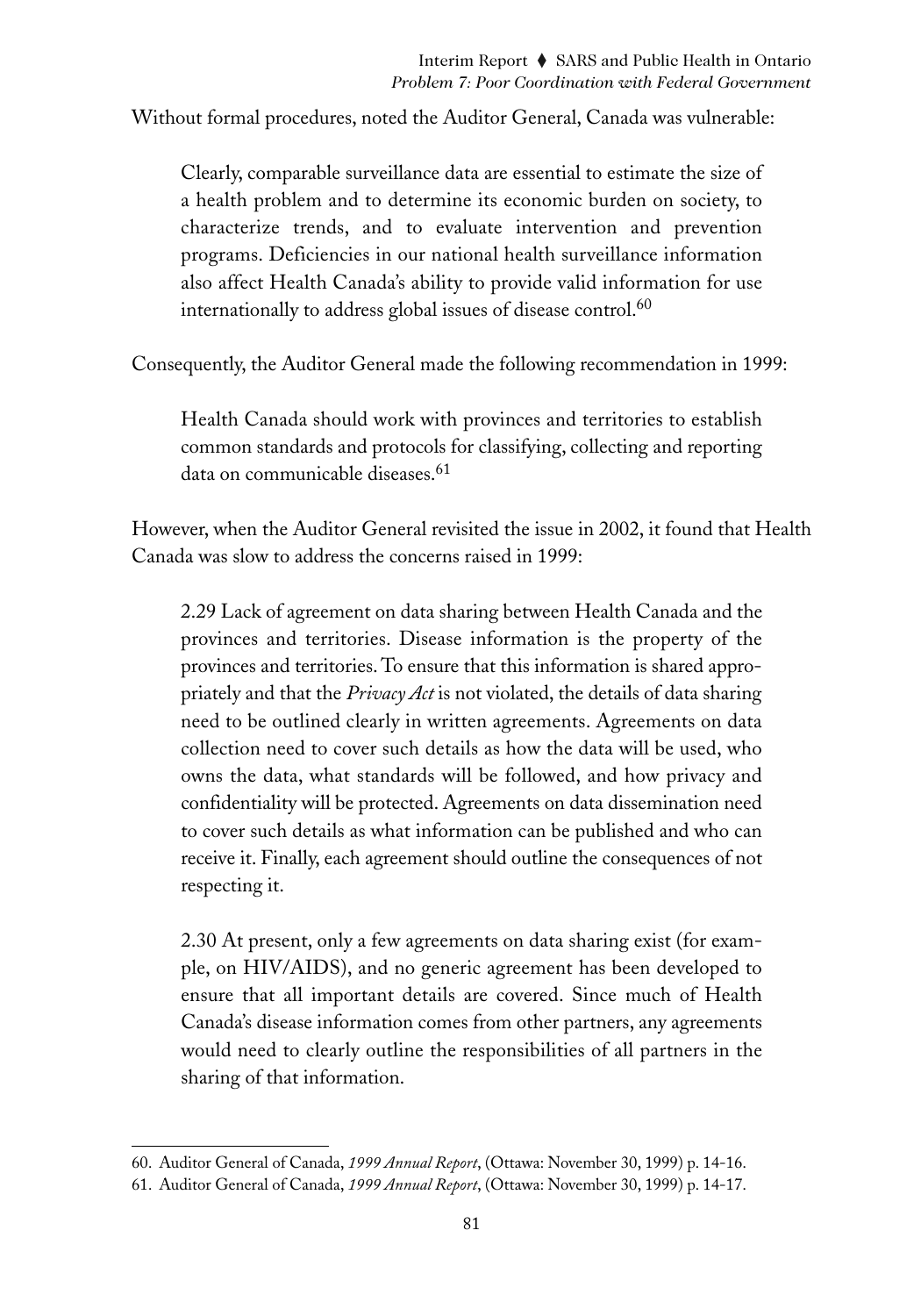2.31 Health Canada slow to develop common standards for data to be shared. We recommended in 1999 that Health Canada establish common standards and protocols for classifying, collecting, and reporting data on communicable diseases.

2.32 Common or uniform standards and protocols are critical to ensuring that disease information is consistent. Consistency is important because national health surveillance involves integrating information so it can be analyzed on a national basis. Our follow-up found only limited progress on the development of common standards. The Communicable Disease Surveillance Sub-Group has begun developing standards for nationally reportable diseases, immunization information, and vaccine-associated adverse events (bad reactions to a vaccine). Progress has been made on the development of standards for data elements and the core data set (the set of data elements that are common to all diseases—for example, gender, and date of onset of illness). However, only very limited progress has been made on elaborating disease-specific data sets (for example, defining the symptoms of a specific disease) and laboratory standards (such as which lab test to use).

2.33 Once standards have been developed, agreement on them must be reached. We found that there is no national agreement on a mechanism for maintaining or approving standards on behalf of all the partners. Without this mechanism, Health Canada has no way of ensuring that common standards are respected.<sup>62</sup>

As a result, the Auditor General made a recommendation in 2002 strikingly similar to the one of three years earlier:

Health Canada should work with provinces and territories to obtain agreement on the sharing of disease information, including agreement on data collection, data dissemination, data standards, and the list of diseases that should be reported nationally. Further, it should work with the provinces and territories to create a mechanism for maintaining and accepting data standards.<sup>63</sup>

<sup>62.</sup> Auditor General of Canada, *2002 Annual Report*, (Ottawa: October 8, 2002) Chapter 2, p. 8

<sup>63.</sup> Auditor General of Canada, *2002 Annual Report*, (Ottawa: October 8, 2002) Chapter 2, p. 9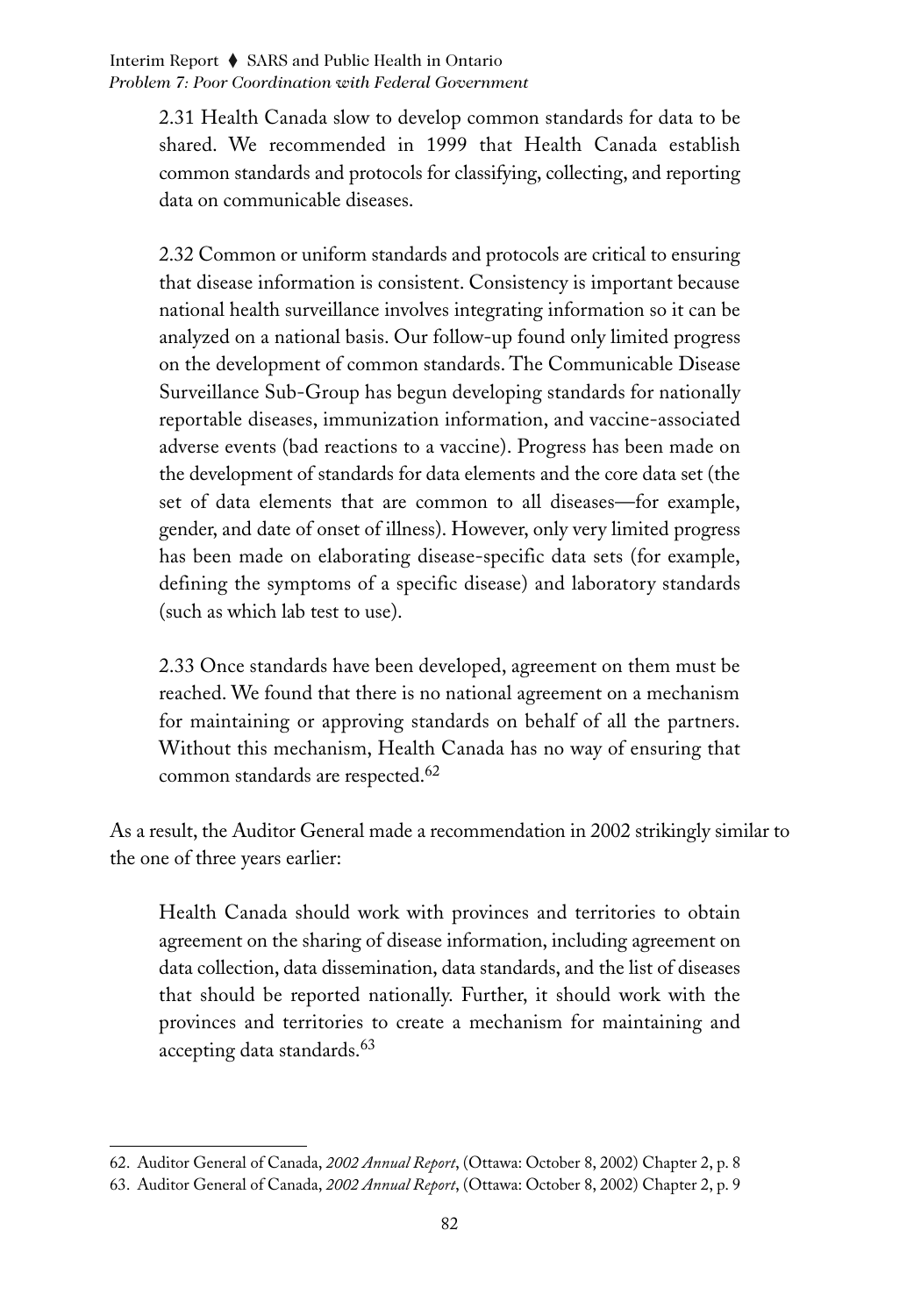While these pre-SARS recommendations were obviously not SARS-specific, they do address the framework of machinery under which information would have been exchanged during SARS, if only the machinery had been in place. It is unfortunate that the recommendations of the federal Auditor General, beginning in 1999 and continuing until the year before SARS, were not followed.

The Auditor General's comments speak for themselves in respect of the lack of progress at the federal level. But Ontario had an equal obligation to work towards an effective federal provincial framework for the exchange of infectious disease information.

It is most regrettable that effective machinery was not in place during SARS to ensure the necessary flow of information needed so badly by the federal government to discharge its national and international obligations. It is clearly incumbent on both levels of government to ensure that the breakdown that occurred during SARS does not happen again.

The key to effective federal-provincial cooperation is to recognize the provincial responsibility for delivering public health services and the federal role in assisting the provinces and developing partnerships around information sharing and other aspects of disease surveillance and outbreak management. One senior federal official put it very well:

To me the responsibility for public health is at the local level, which then, quite appropriately, are people acting under Provincial jurisdiction. My view is that Health Canada is there to look at the wider interest in Canada, and one, to ensure that the expertise comes to play to assist the Province or Provinces involved in an outbreak, to add to that, to add to what's necessary in terms of lab support, epidemiologic investigation and so on, and so forth. And unless the Federal government wishes to take some jurisdiction away from the Provincial government, which I'm not saying it does, and I personally don't feel that's necessary, I think we can carry on with our separate roles, but in partnership. To me, the Federal government has a part to play in communicable disease control and response, emergency response. Obviously the Provinces and Territories do too. And I believe we can, maybe we have to set up more, firmer agreements to share information, especially during times of emergencies and so on and so forth. That's in order for us to do our job. And I think to help the Provinces and Territories do their job. But that's just one part of the way you work in a federation. It's more about developing a Public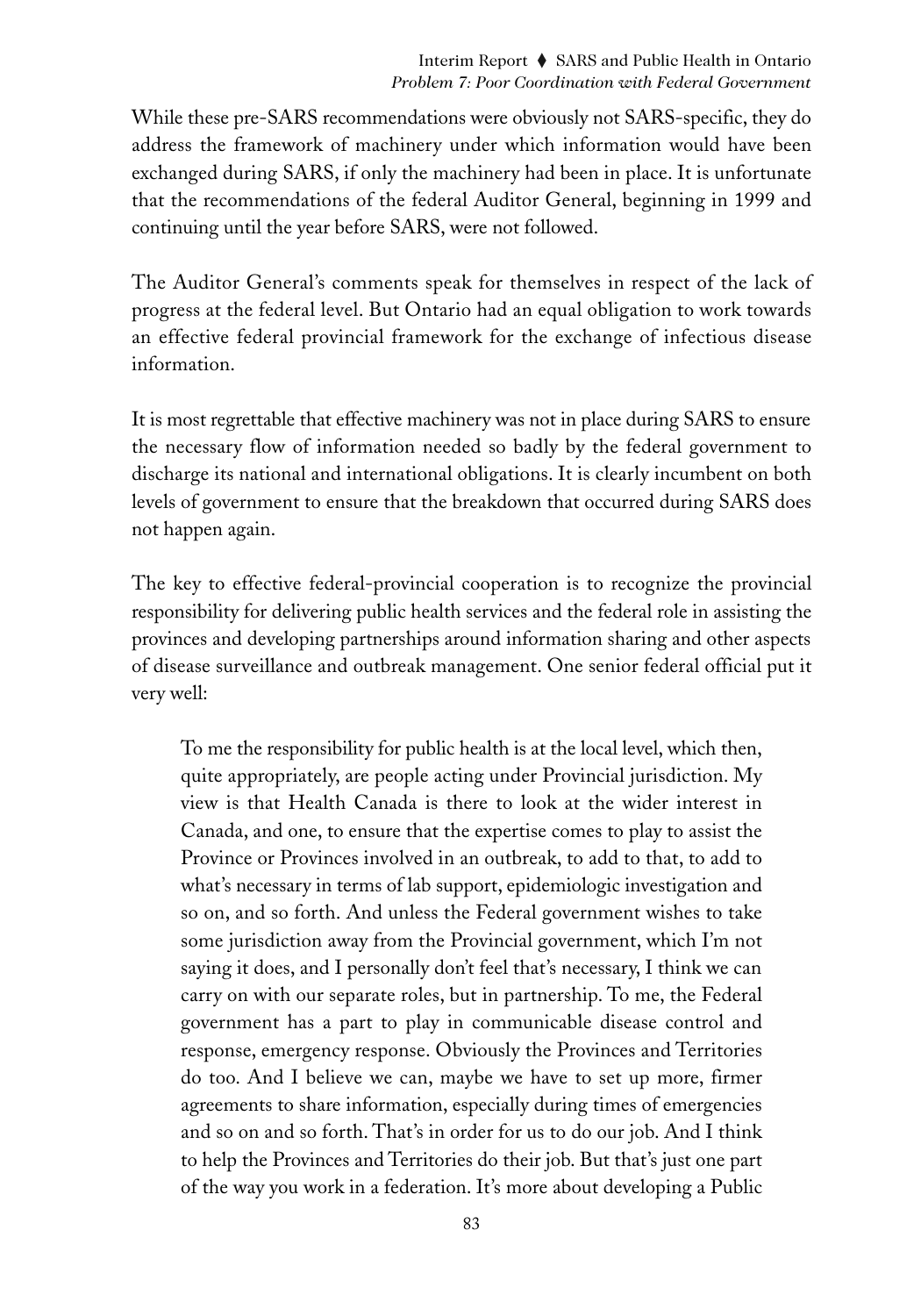Health strategy and programs for the country with all the different partners involved, rather than necessarily changing jurisdiction or jurisdictional responsibility.

These comments resonate strongly with the Naylor recommendations for new federal-provincial partnerships in public health. Few things more sensible have been said about what needs to be done.

Effective federal provincial cooperation requires more than this positive attitude recently demonstrated by Ontario. It requires determination, patience, hard work, and a sense of urgency. The strength of the government's commitment will be measured by the progress that is achieved in the months ahead.

A senior federal official, asked if the federal-provincial communications problems were finally being addressed, and whether outbreak control would in the future work in a more collaborative way, said this:

I believe it would work in a more collaborative way. I can't speak for how improved the systems are in Ontario. Obviously we're trying to work with Ontario as much as we can to assist them to improve their systems, but in terms of collaboration, I believe that there is a greater sense of collaboration with Ontario now, and a great willingness to really discuss what the issues are.

To conclude, the lack of federal-provincial cooperation was a serious problem during SARS. This lack of cooperation prevented the timely transmission from the Ontario Public Health branch of vital SARS information needed by Ottawa to fulfill its national and international obligations. Underlying the problem was a lack of preexisting protocols, agreements, and other machinery to ensure the seamless flow of necessary information and analysis, combined with a possible lack of collaborative spirit in some aspects of the Ontario response. The inherent tensions between the federal and provincial governments must be overcome by a spirit of cooperation around infectious disease surveillance and coupled with the necessary machinery to ensure in advance that the vital information will flow without delay. It is clearly incumbent on both levels of government to ensure that the breakdown that occurred during SARS does not happen again.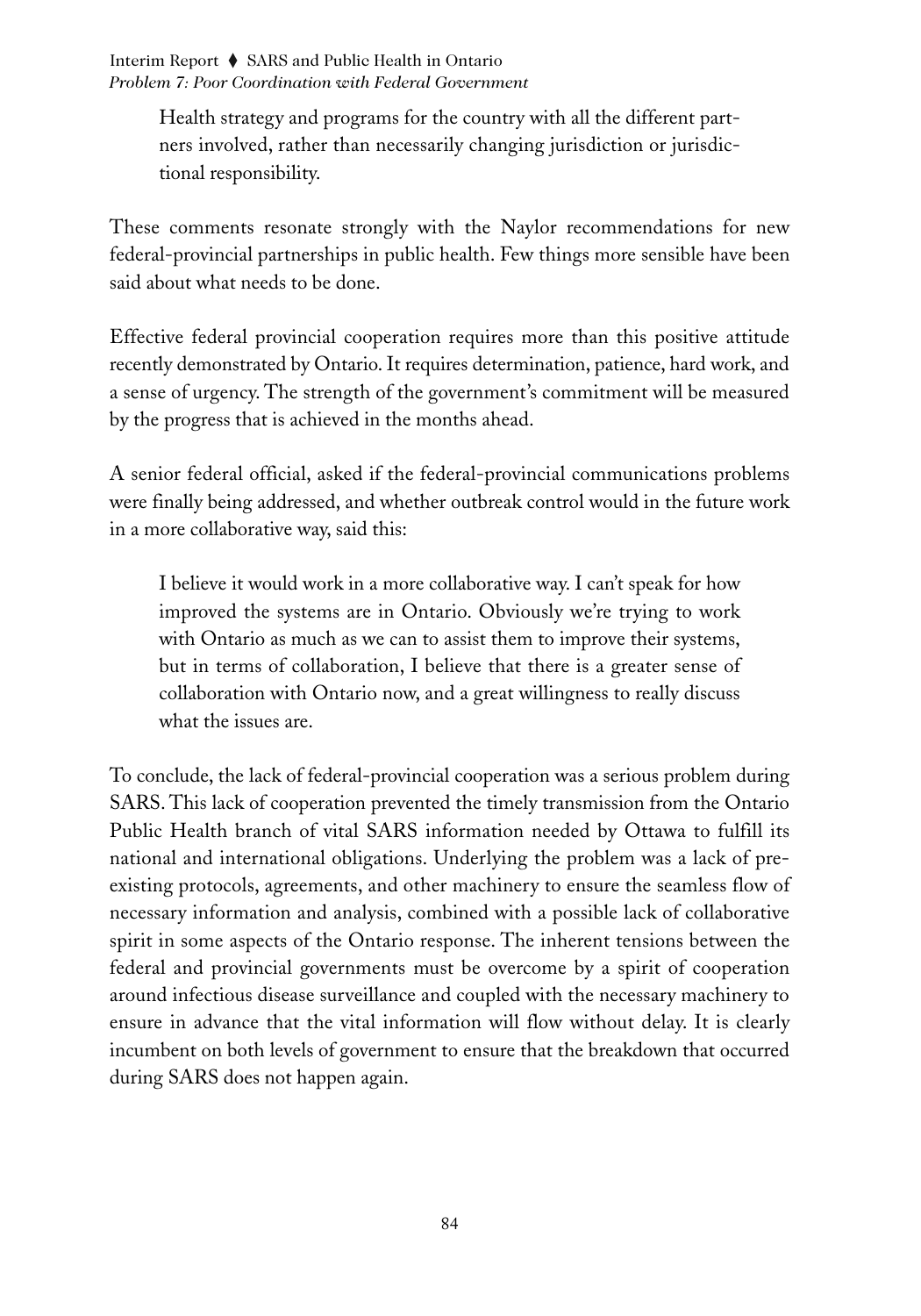In addition to the problems set out above, the Commission has heard consistent reports that the Public Health Branch of the Ministry of Health had become dysfunctional both internally and in terms of its relationships with the local public health units.

One Medical Officer of Health thought the problems of the Branch during SARS resulted from a long and gradual process of decline over many years:

Over the last 15 to 20 years, I have observed a gradual disintegration of the Public Health Branch. A number of years ago, we benefited from the presence of area medical officers and a number of consultants at the Public Health Branch we could reach almost anytime for advice. Advice was given freely and these people seemed to be well disconnected from any political process. Over time, the number of staff or their availability has greatly decreased and their opinions are always guarded; that is if they do hazard a clear opinion. The Public Health Branch needs to be beefed up and the staff needs to feel free to express their professional opinion without fear of retribution . . .

To some outsiders who worked at the Branch during the crisis, it seemed that for the Branch as an organization it was business as usual, with many of the regular Branch employees working 8:30-4:30 days while the outside volunteers were working 20 hour days:

Most of the staff, when I talked to them on the  $8<sup>th</sup>$  floor, they felt SARS was separate from them, which was fascinating cause when you go to the health units everybody was pulled into SARS . . . We were seen as a separate SARS group that was brought in, we didn't get the sense of people in the branch coming in and joining in with us. It fit with the lack of a structure.

One observer described the Branch as "the most disheartening place I have ever worked."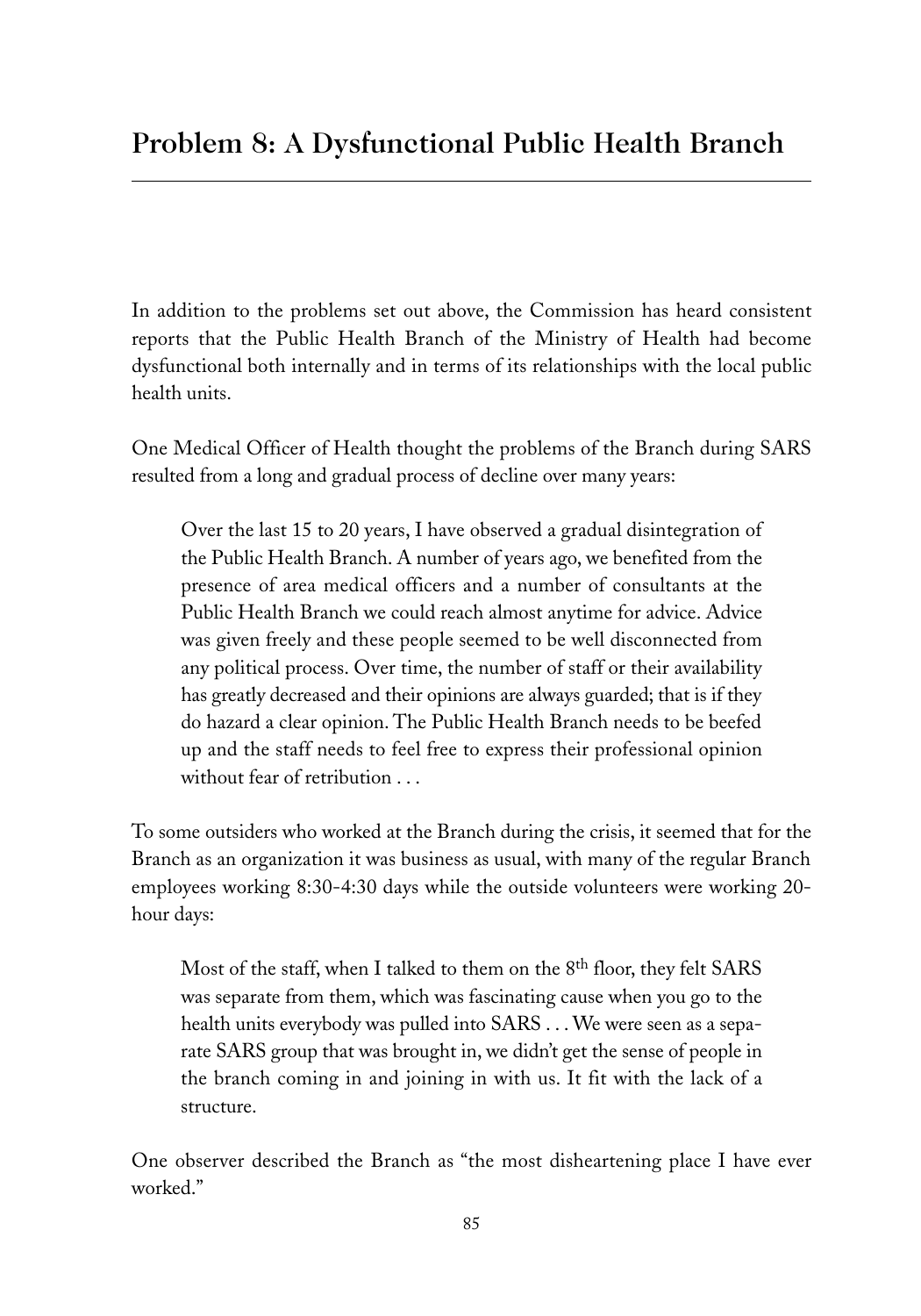Interim Report ♦ SARS and Public Health in Ontario *Problem 8: A Dysfunctional Public Health Branch*

Some expressed concerns that the Branch seemed to spend much of its time preparing briefing notes:

. . . there were things that were happening that made no sense at all, like having to do the same briefing note 10 times and no direction provided about what should be changed so there was a lot of busy work going on at the expense of things like guideline development and more meaningful public health activities.

The relationship between the Public Health Branch and the local public health units was sometimes problematic. Many local health units felt the Branch had high expectations of the local units, but provided little or no corresponding support. As one local Medical Officer of Health stated:

You cannot do anything wrong or have any kind of hint error. That was particularly in SARS where, I think as the relationships with the Branch and Colin, in particular deteriorated further. I felt that there was a possibility of health units being scapegoated.

The dysfunctional relationship between the Public Health Branch and the local units was observed by many prior to SARS and was known to many in Ontario and elsewhere. One local Medical Officer of Health stated:

They've [the other Medical Officers of Health] been very unhappy with our relationship with the Public Health Branch for a long time. We've tried to make it as constructive as we can. We've tried to separate personality from other things. We've tried to give the Branch credit, give Colin credit. But we've been very concerned about this.

The lack of collaboration and information sharing felt by the local health units before SARS can be seen in the context of pandemic flu planning. In August 2001, Health Canada provided the Chief Medical Officer of Health in all provinces and territories with access to the federal pandemic plan website. Although the document was in draft form and was to be treated as confidential, the federal government had given explicit permission for the Chief Medical Officers of Health to share the password at their discretion.<sup>64</sup> Yet local

<sup>64.</sup> The memorandum from Health Canada announcing that the federal pandemic influenza private website was operational stated "In each P/T the office of the Chief Medical Officer of Health is responsible for releasing the site on a "need to know" basis and will retain a list of people who have received the password.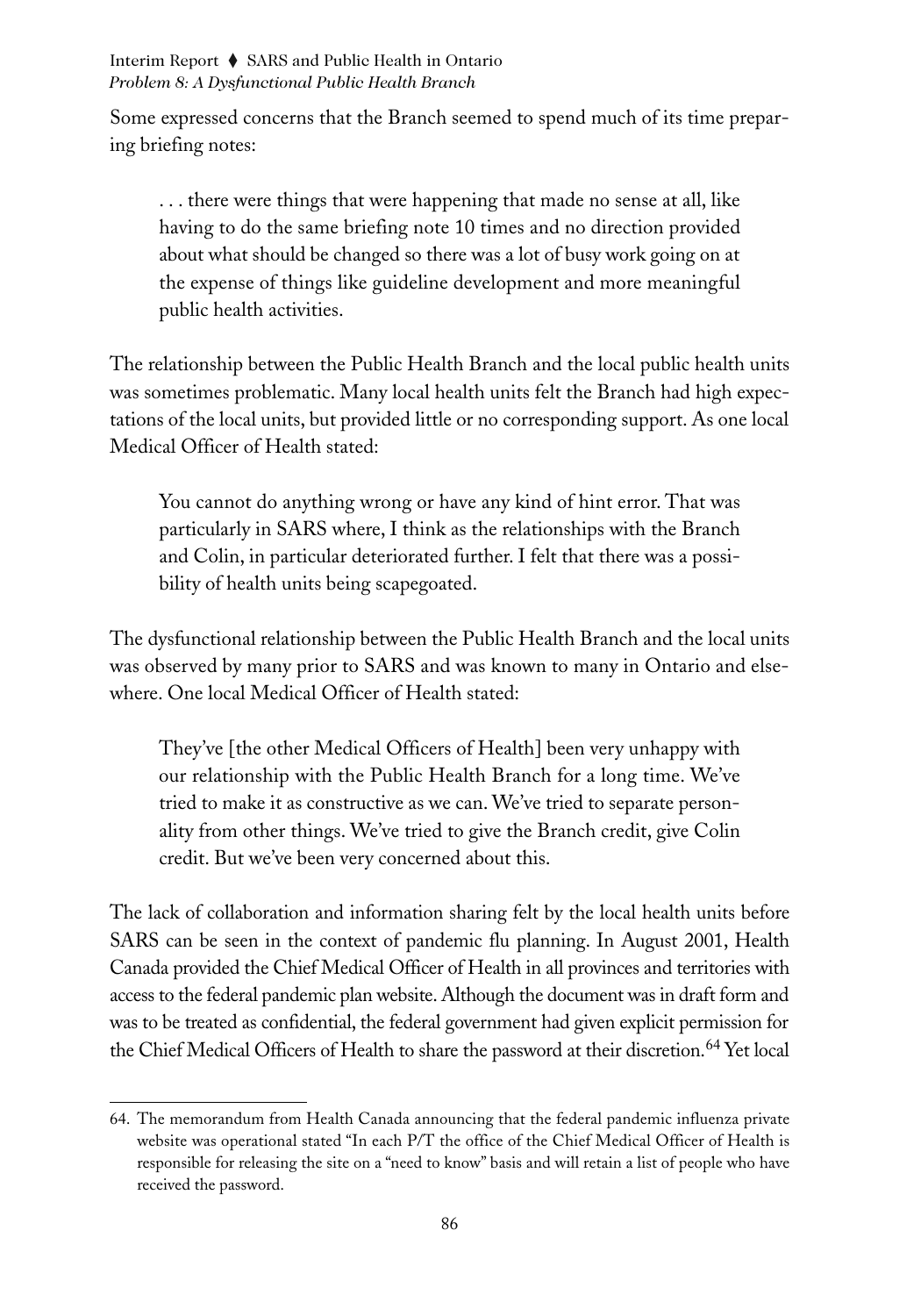public health units in Ontario did not immediately receive the password and it was only through the efforts and hard work of others that the passwords were ultimately released to the field almost two months later.

One local Medical Officer of Health expressed their frustration:

The federal [pandemic] plan in its draft version, with many, many annexes, many excellent annexes about how to enlarge your hospital capacity, how to get extra staff, all those pieces, became available on a private website. And that website address was sent out to provinces, and they were advised that they could share it with people who needed it for planning purposes. It [took] several months and a lot of letters back and forth from Health Canada to our province, until they were able to send that password out to local Medical Officers of Health. It was not the sort of information sharing that was seen as relevant and it was really a very difficult exercise to get that to happen . . . it took a lot of work behind the scenes. The people at Health Canada wrote one or two extra letters, and their lawyer phoned, and all sorts of things were done to try and get this to happen. And Colin would just say, well, the letter here says I'm not supposed to do it. But Colin, all the other provinces have, and they tell me you can, and it was just sort of crazy. The sad news is that the password was changed about eight months ago. That information was sent out to [Chief Medical Officers of Health] and we still don't have the new password. So, now, at this point, there are hugely relevant documents. They've gone through a lot more development in the past two years, and local Public Health units, in Ontario at least, have not ever seen that information, which we desperately need for our planning. Because a lot of it would help us with SARS planning. I just find that sad.

It was incumbent on the province to ensure that this vital information was shared with local public health units, instead of blocking their access to it.

One expert from outside the province noted the widespread perception of problems in the branch:

Many of us, maybe most of us in the public health community across Canada have recognized that Ontario in particular had a pretty fragmented and not very functional public health system in terms of coordination. And what we were hearing at least what I was taking from the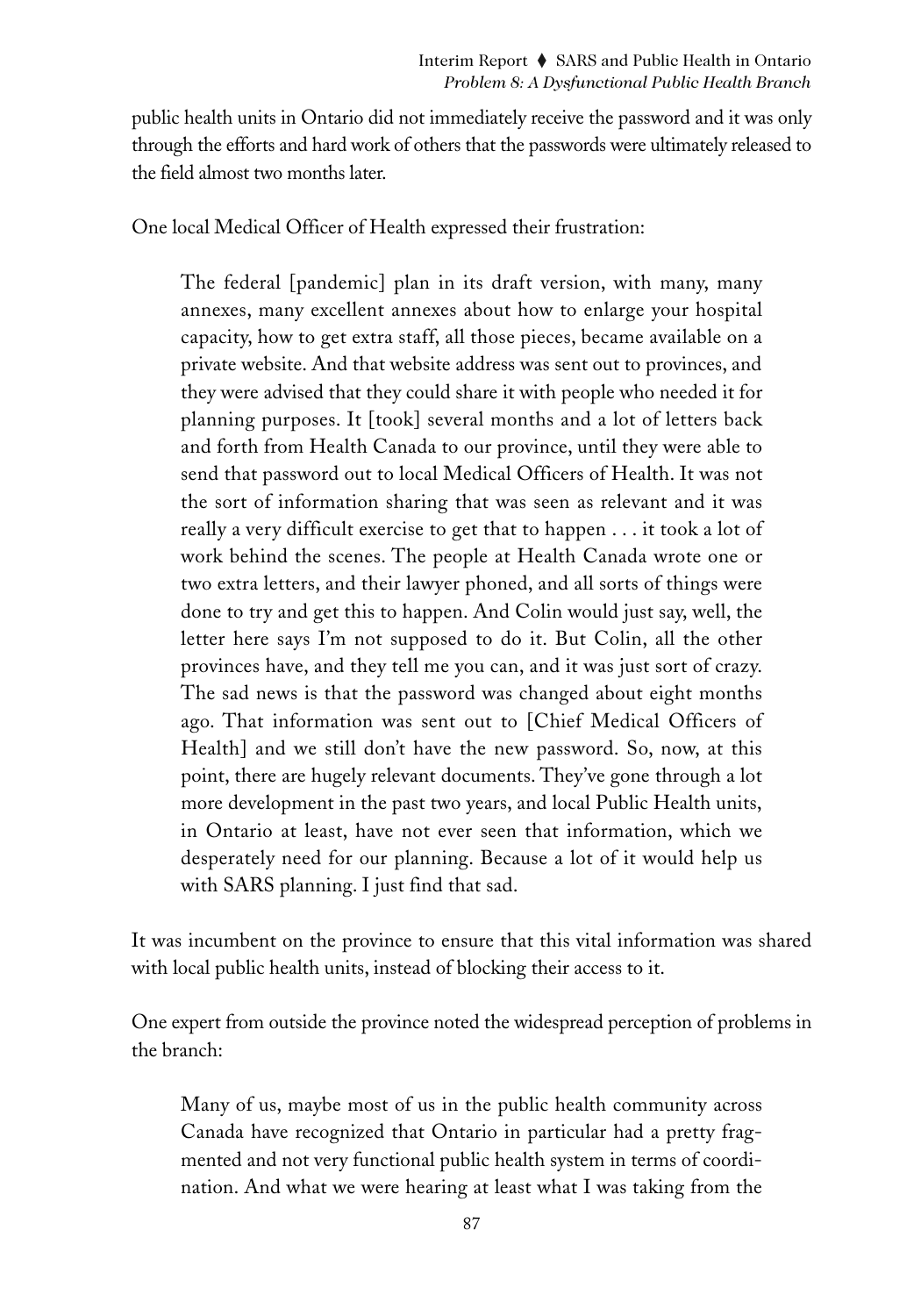Interim Report ♦ SARS and Public Health in Ontario *Problem 8: A Dysfunctional Public Health Branch*

> teleconferences that were going on almost daily reinforced those kinds of observations.

Another outside expert who worked with both Toronto Public Health and the provincial Public Health Branch described the impact of the dysfunctional relationship as follows:

I would like to say that if the SARS outbreak had happened in a different province with a different city or within the same province in a different city, that the flow of information would probably have been better. I think that there were some and this is my own personal opinion, there were some pre-existing relationships that made that flow of information more difficult . . . I do not know what was going on but you certainly get a feel for people and when you walk into the room you can feel tension or no tension and when I was there, I got the personal kind of gut feeling that there was some tension between the relationship between the City of Toronto Public Health and the Ontario Ministry of Health and I could not, I do not know who it was or if it was a group or you just got a feeling that there was some tension between those relationship. The relationship between the people at the City of Toronto public health and people at the Ministry of Health were tense and there was not that, there was not a lot of talking to each other going on unless it was absolutely necessary. It was sort of the feeling that I got but of course I was not involved in, I never witnessed anything like that, it was just a sense or feeling of that tension which I am sure that you have experience when two people who do not like each other in the room, you kind of sense that even if you did not know that the two people did not like each other. It is just sort of a sense that there was some tension between those two bodies of the whole.

The problems within the Public Health Branch and the dysfunctional relationship between the local public health units and the Branch impacted negatively not only on the flow of information and the working atmosphere, but also on the ability of public health in Ontario to attract and retain experts. During a teleconference call, one witness reported hearing concerns about coming to work at the branch in Ontario:

I remember being on a call where the Ontario folk, someone was pleading for assistance into Ontario Public Health system from other provinces and territories, people to come to help. And got a very cool response. And I added my pleas to this and then one of them said, look guys, you know why we're not sending people to Ontario. We cannot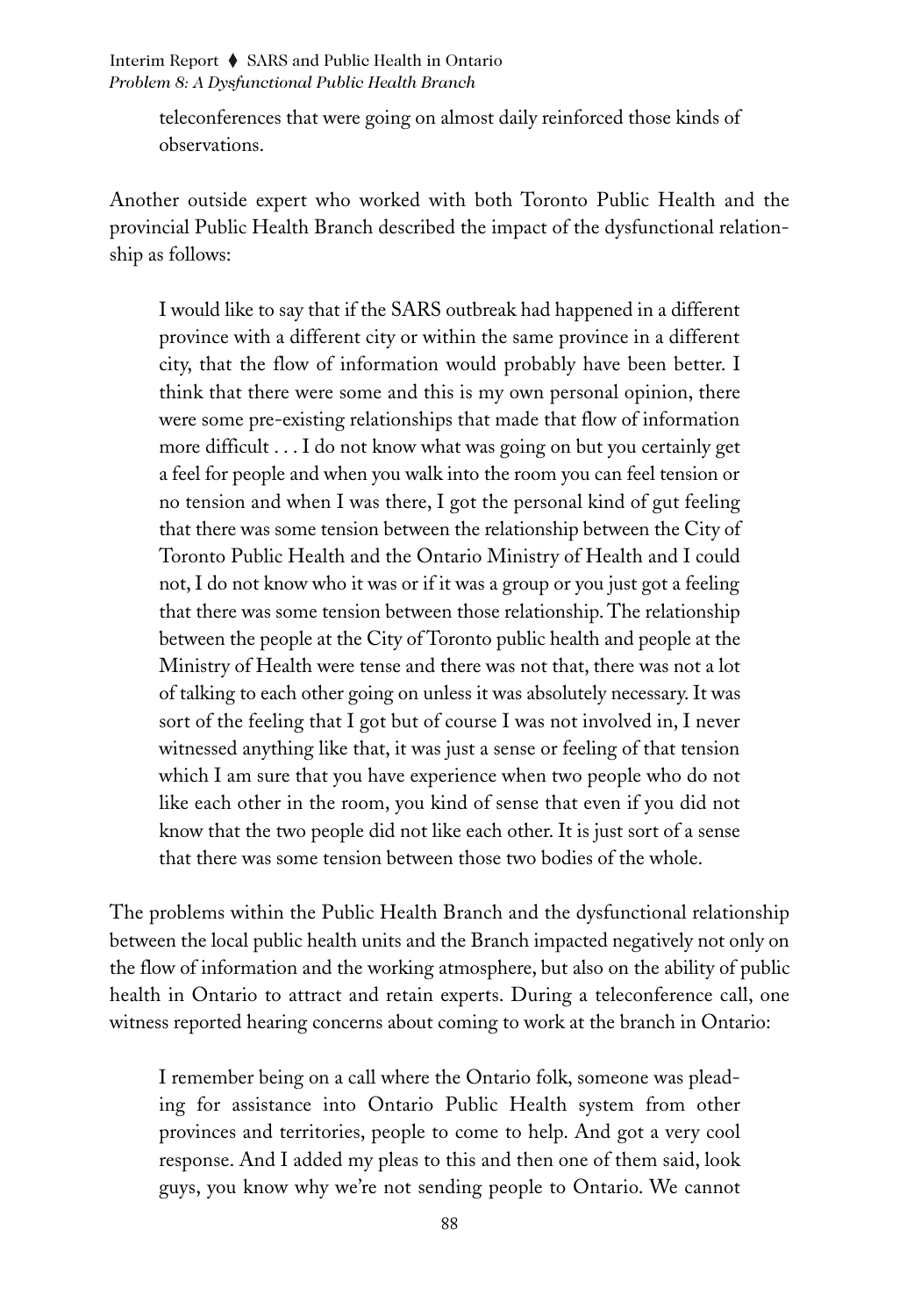send them to work in the Public Health Branch, because we know what it's like.

The same feeling was expressed within Ontario and confirmed by a federal official. As one Medical Officer of Health said:

There is absolutely no respect for the Public Health Branch; we don't turn to them for expertise or advice, we turn to our colleagues in the field; the Branch sends us internet links to Health Canada and CDC and WHO that we can find ourselves, it's absolutely pathetic . . . a lot needs to happen before trust is restored.

A lack of respect for the Public Health Branch was evident in the responses from outside Ontario and from elements of the Ontario public health system at the local level. When SARS hit, leadership was not forthcoming from a Public Health Branch that turned out to be dysfunctional.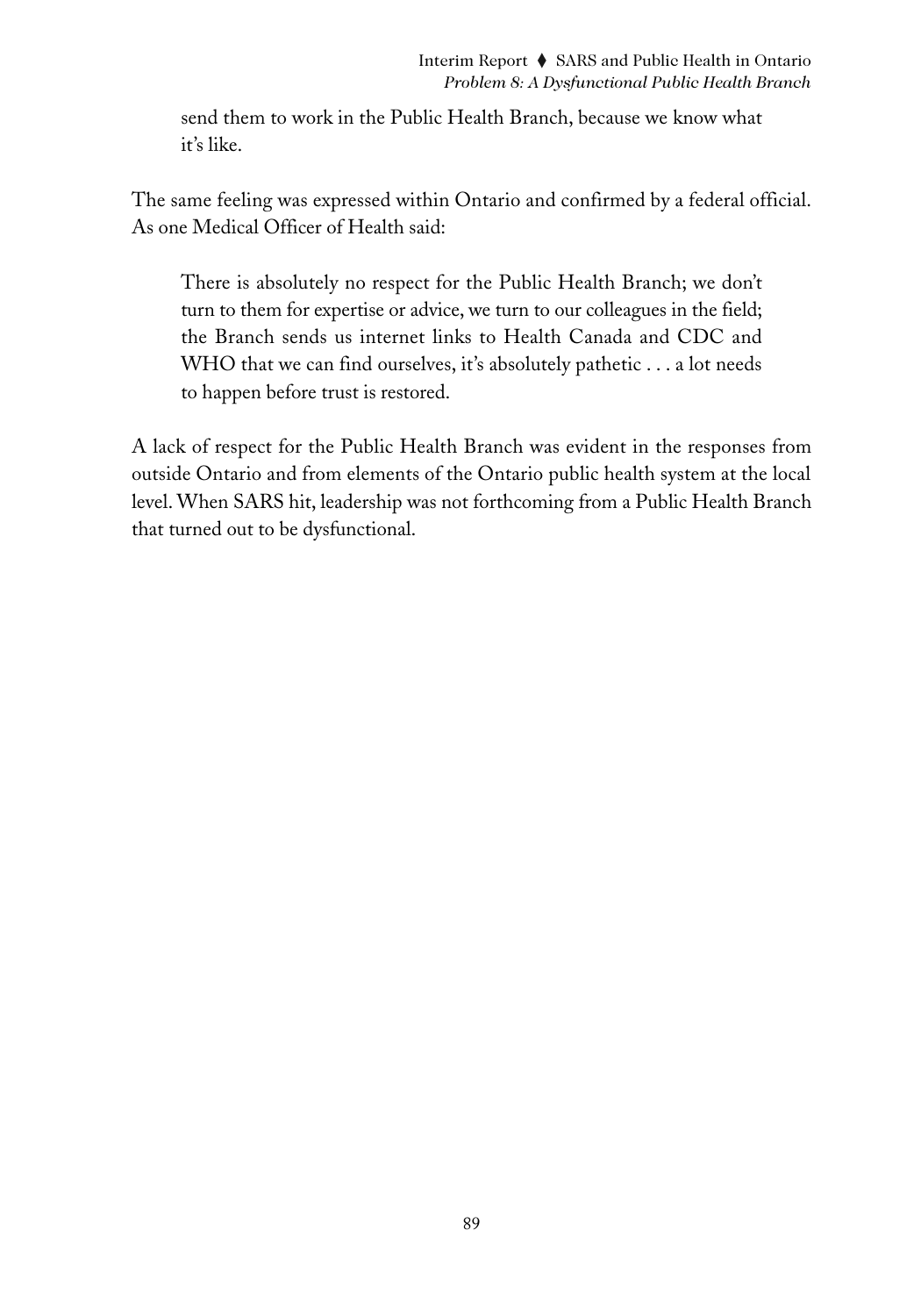Under the *Health Protection and Promotion Act*, local Medical Officers of Health were responsible for the local response to SARS. It was to the province however, to the Public Health Branch in the Ministry of Health, that the local public health units looked for guidance. Unfortunately many Medical Officers of Health felt there was no coordinated effort at the Public Health Branch to facilitate the SARS response at the local level. For many in the field it seemed as though the Branch was a silo, disconnected from the field, rather than a partner or a resource.

Many local public health units felt left to their own devices when it came to getting the vital information they needed to do their job during SARS. Although the provincial Public Health Branch did have daily teleconference calls with the local health units in the Greater Toronto Area, many did not regard it as an effective means of communication, as an effective forum for sharing vital information, or as a source of help for the local units. One local Medical Officer of Health described it as follows:

The teleconferences that we were having on a daily basis I found to be partly useful. And I say partly because, in fact, the one problem with them was that the people that had the greatest experience with what was going on were never on the teleconferences because they were off doing something else or they were at the public news conference or they were trying to visibly do whatever to try and control the outbreak in their area. They were never available to us to provide us the first hand information about what was really going on so we in the field would know from the source. And as we had questions in the field from those teleconference, there was never anyone there that could answer them because they were off doing something else.

Another local health unit reported that the teleconferences, rather than providing help and guidance to local units, quickly turned into a forum for the province to press the local health units for details about their cases. The teleconferences did not fulfill the needs of the local health units for guidance and information. It was particularly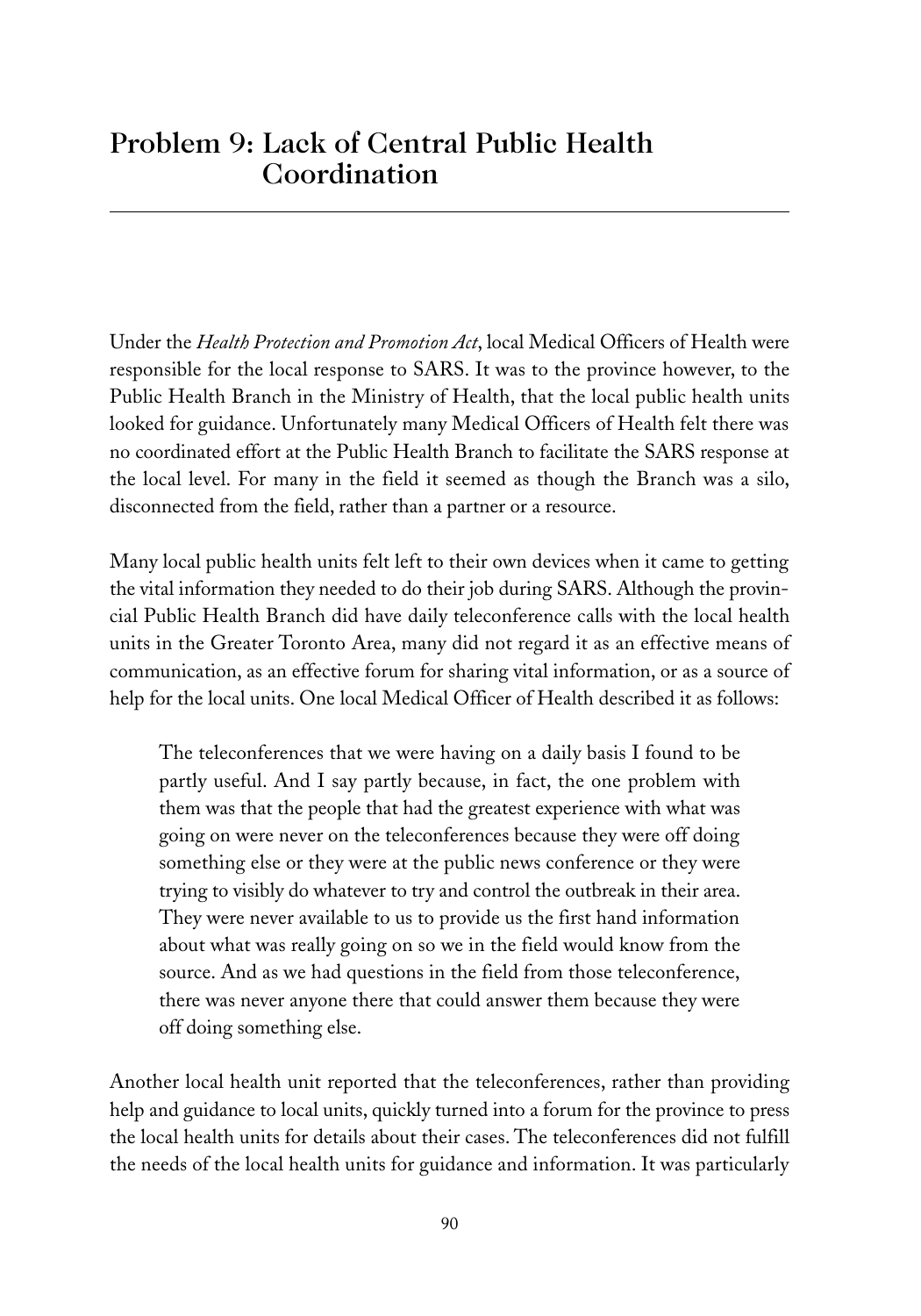frustrating for local public health units to report their information to the province during the teleconference, receiving little or nothing in return, only to be asked for the same information all over again shortly after the end of the teleconference. Said one Medical Officer of Health:

[The teleconferences] seemed not to be beneficial to the branch either, because we'd get the same questions later.

One health unit reported that they eventually chose not to participate in the conference calls because they were of such little assistance:

. . . we made the decision to stop participating in Medical Officer of Health teleconferences, in part because you'd wonder if this was going to be another source of information and we'd wonder whether it's going to be confrontational.

Many local health units felt the information and support provided by the Public Health Branch was inadequate.

One local Medical Officer of Health indicated that the information provided by the Public Health Branch lacked clarity and precision. It provided information that was often a confusing and sometimes contradictory amalgam drawn from a variety of sources:

You probably heard there were disagreements between the Province and Health Canada. Well, imagine our predicament when you're trying to let your staff know what our key messages are, what our communications are to people, [what] our key messages are [to] physicians, communications, team managers.

Imagine the troubles we faced trying to get the true – true bill. We got guidance with respect to the Public Health management of discharged cases . . . from the World Health Organization, nothing from the Province, nothing from Health Canada, and to this day we do not have any Provincial Public Health person contact name for the guidelines.

Some Medical Officers of Health got their crucial information from television or from the web site of the CDC. One Medical Officer of Health described the frustration: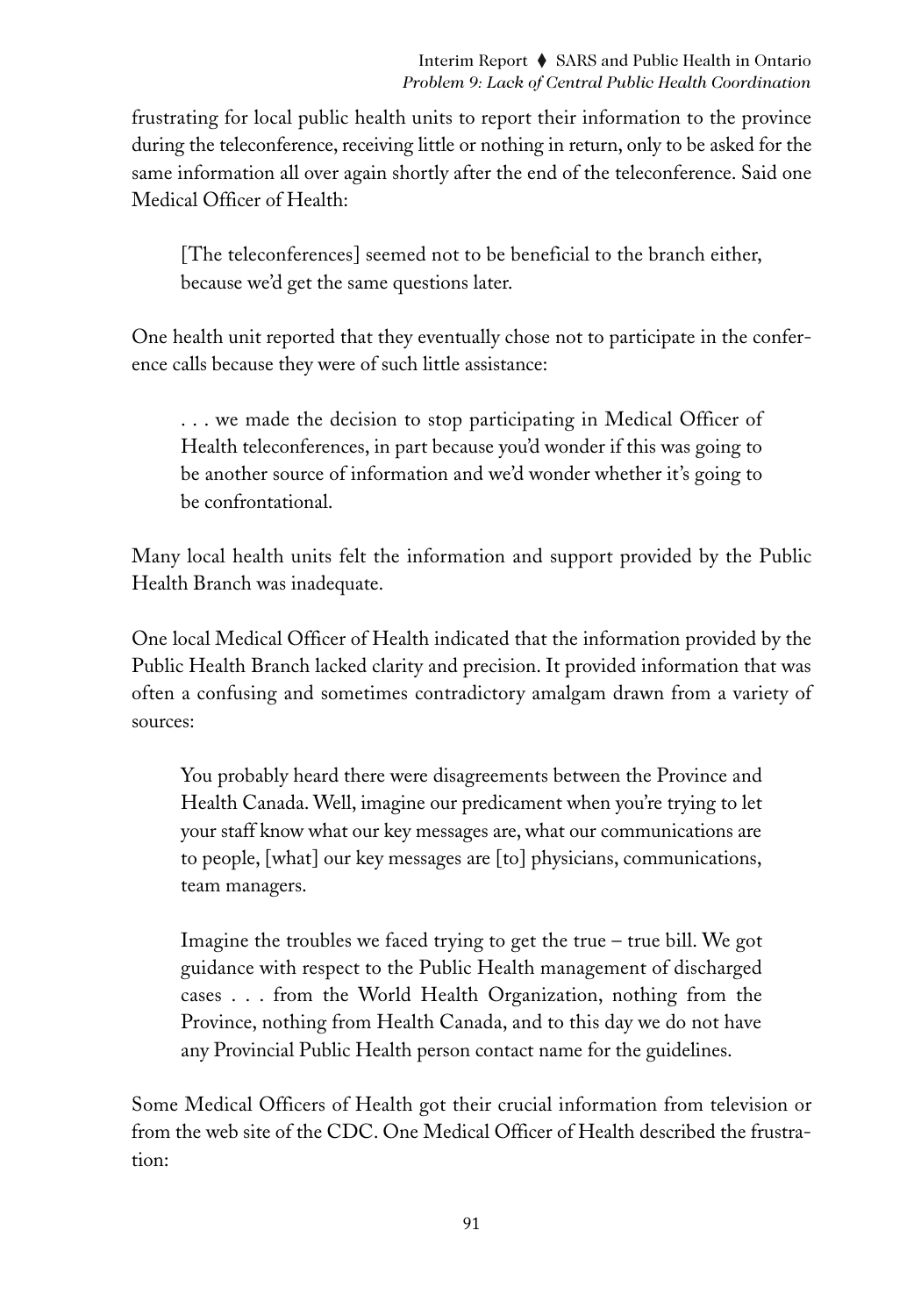The other thing that I found that is very interesting was that one of the crucial pieces of information from my perspective about what was going on relating to the outbreak, I found out from my big [satellite] dish. So when CDC in Atlanta was having their educational sessions on SARS, I could go home and I could dial up and I could listen directly. One of the most crucial pieces of information about the cause of this spread of the disease within the Toronto hospitals, was something that I learned from the CDC from one of those sessions. I did not learn it directly through the [Ontario Ministry of Health] teleconferences . . . I did not learn that internally through our system of information; I found that out from Atlanta through their educational session and I thought that kind of conveyed to me this problem with internal communication. In the field, we were not getting direct information from the people who most knew what was going on.

Another local health unit had to hire someone to review world media reports in order to get up-to-date information on the status of the outbreak:

We knew we needed information officers, people to just sit in front of a computer and pull down the latest directives and the latest WHO stuff. I took out a paid subscription to the Hong Kong newspaper, because that's where all the information came from real fast.

There was a sense that individual local health units were on their own and that there was an absence of coordinated central support and information sharing.

Even when information that could be helpful to local units was generated, it was not always disseminated to the local public health units. Volunteers from the field developed a series of public health guidelines. One Medical Officer of Health noted that these guidelines were never posted nor widely distributed, leading some to wonder where they went:

It was just that it became unconnected. None of the Public Health guidelines ever made it to a web site, just as an example. They never got posted . . . There were a whole series of these Public Health things that never quite officially got published . . . In many cases, they were drafts done up by the field rather than the Branch, but they did not get out on the official website.

SARS was not the first sign of the absence of central coordination at the public health branch. In 2003, the Provincial Auditor's Report revealed inconsistencies in approach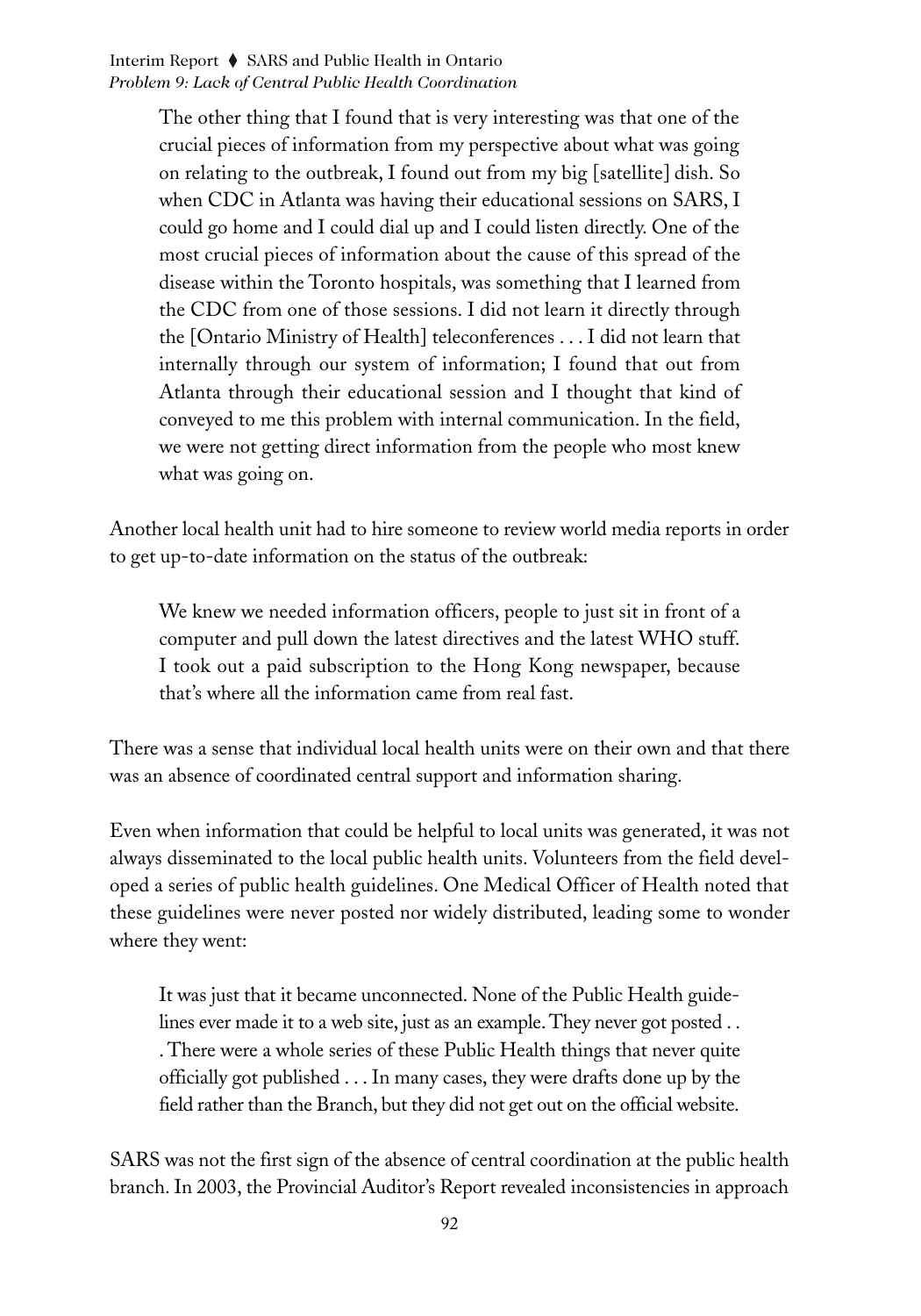among individual local health units in tuberculosis surveillance, putting the community at increased risk:

Federal guidelines state that immigrants with inactive tuberculosis who are placed on medical surveillance should receive a complete medical examination, including an x-ray, after arriving in Canada. These individuals are required to obtain a letter from a local health unit verifying their compliance with federal requirements. However, according to the Ministry, the federal government only requires that the individuals contact a local health unit. Nine of the 21 local health units that provided letters indicated that they would do so as soon as the individual contacted them, regardless of whether they had had a physical examination or x-ray . . . [I]ssuing letters based on contact alone reduces a local health unit's ability to ensure compliance with federal guidelines and places the community at increased risk.65

This lack of central coordination was also reported in respect of the West Nile Virus cases. The failure of the system to learn from West Nile is noted below. The systemic problems of the Branch demonstrated during West Nile were the subject of comment in the Provincial Auditor's 2003 report. It pointed to the lack of direction from the Public Health Branch on the use of insecticide for which some funding was available from the province. The field guide produced by the Branch, which was supposed to be a clear action plan to guide local health units in their approach to West Nile gave no clear direction on the use of insecticides.

While this Plan covered a wide range of areas, it did not state when local health units should consider the use of insecticides.

Instead, the Plan stated that, prior to using insecticides, local health units are required to conduct their own risk assessments, which should include factors such as community attitudes towards the risks posed by WNv [West Nile virus] versus the likely benefits and risks of using insecticides.

Notwithstanding this ministry guidance, most of the 37 local health units had to conduct their own research to determine best practices for when to use insecticides.

<sup>65.</sup> Provincial Auditor of Ontario, *2003 Annual Report*, (Toronto; December 2, 2003), p. 219.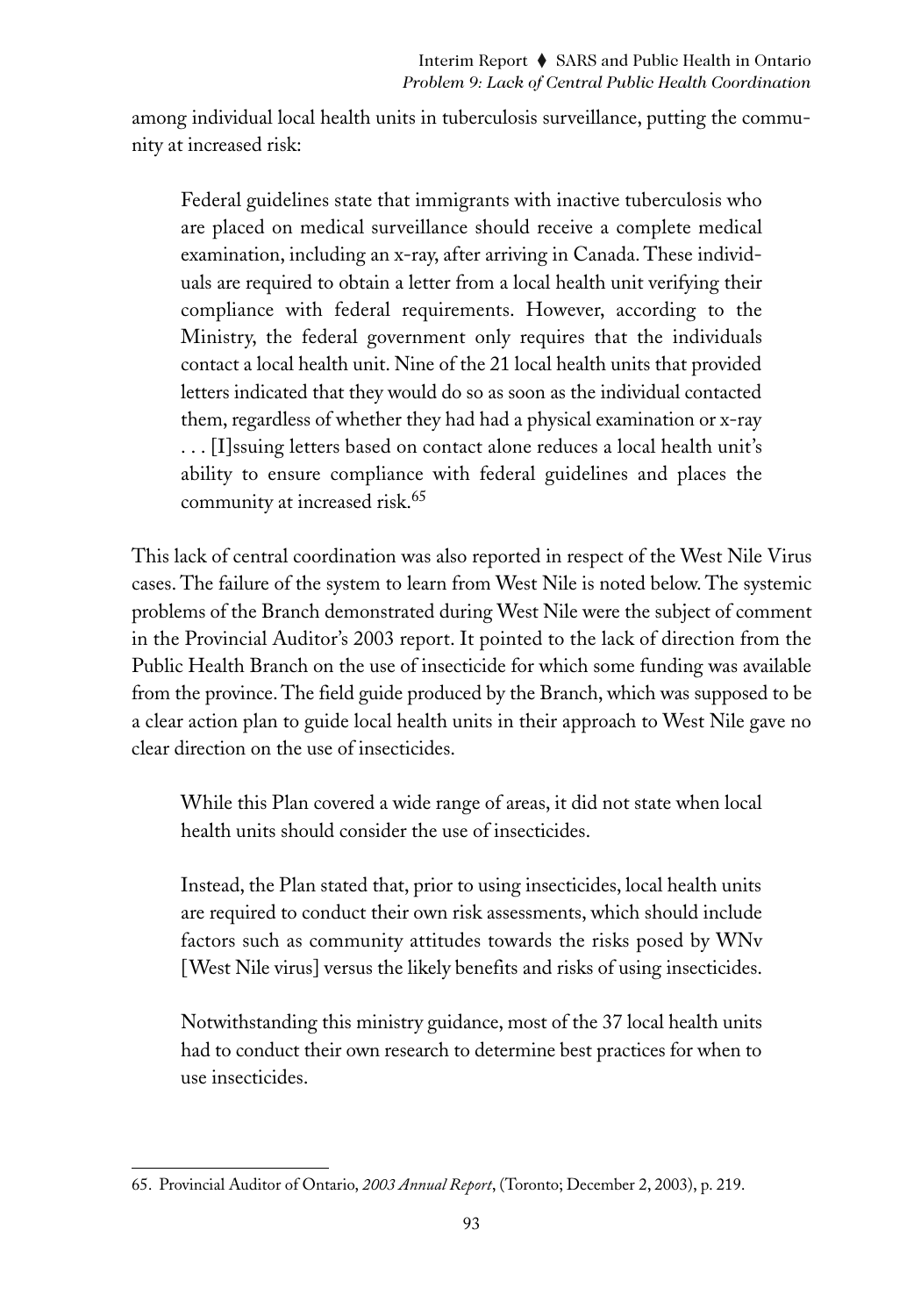Interim Report ♦ SARS and Public Health in Ontario *Problem 9: Lack of Central Public Health Coordination*

> In fact, many of the local health units we surveyed in April 2003 indicated that additional and more timely guidance on when to use insecticides was needed, and in 2002 none of the local health units carried out any insecticiding at all.<sup>66</sup>

Other aspects of the response to the West Nile virus point to the lack of a central coordinated effort on behalf of the entire province. For example, during West Nile, a number of local Medical Officers of Health, frustrated at the lack of provincial leadership, set up their own network to plan and manage the surveillance response. One Medical Officer of Health recounted how they unsuccessfully begged the Branch to help:

We begged through letters back and forth to have provincial leadership there – to get provincial guidelines to do things in a coordinated way and we kept being told no, that is not our role, you are in charge, and that we should organize ourselves.

Another Medical Officer of Health said that the local health units "screamed" to no avail for direction and support from the Public Health Branch in dealing with West Nile. Eventually, they took matters into their own hands and the local health units themselves called meetings to deal with West Nile.

In 2003, when SARS hit, the Public Health Branch was working on their 2003 West Nile response – but for many the help was coming too late, as the field had already banded together to coordinate their effort among themselves.

Many local Medical Officers of Health felt abandoned during SARS, devoid of support and guidance. This reflected the long-standing failures noted above. The Branch's failure to coordinate and guide the local health units was already a big problem before SARS. It turned out to be a harbinger of the problems that arose during SARS.

<sup>66.</sup> Provincial Auditor of Ontario, *2003 Annual Report*, (Toronto; December 2, 2003), p. 241.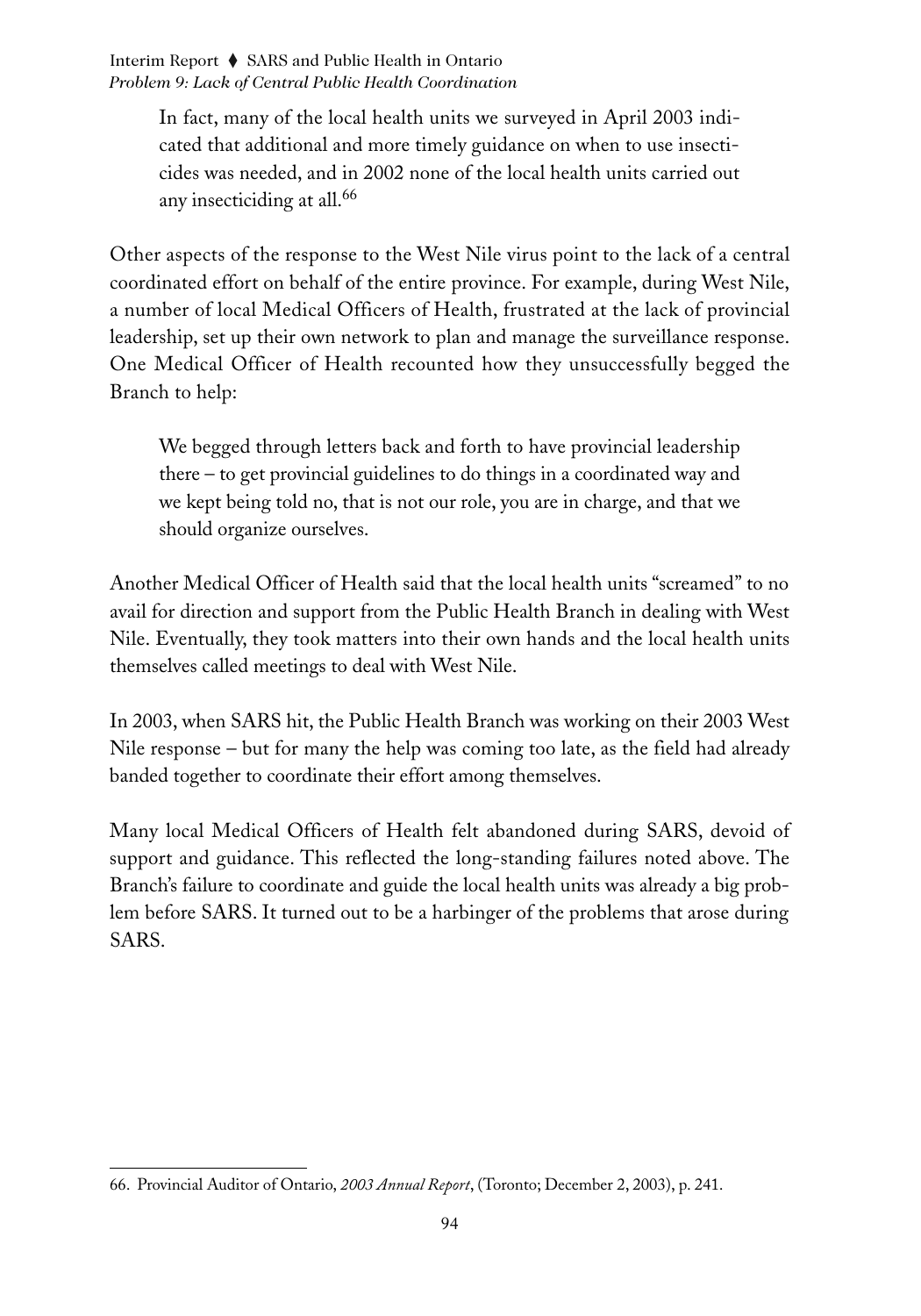The outbreak was managed, of necessity, around the Public Health Branch of the Ministry of Health and Long-Term Care rather than through it. The critical mass of professional expertise one would expect in a crucial branch of government in a province the size of Ontario simply did not exist, either in the number of experts or their depth of experience. Key operational groups had to be put together on the run and individual experts had to be recruited from the field to fill this void. Vital pieces of machinery such as the Science Committee, and the Epi Unit, were run on almost a revolving door volunteer basis because there was no depth of expertise in the Branch itself.

Some regarded the lack of strategic capacity and expert leadership as a primary weakness during SARS. Dr. Richard Schabas, formerly the Chief Medical Officer of Health for Ontario, said this at the public hearings:

I think the key weakness that the SARS outbreak pointed out in our public health system is a lack of strategic capacity, a lack of really expert leadership in a crisis situation at that time. We have – that capacity has been largely eroded at a provincial level over the past few years and there really was no acceptable alternative within public health.<sup>67</sup>

The Commission heard that over the years a number of bright knowledgeable people drifted away from the Ontario public health system for a number of reasons, including the work environment and a lack of support from above. There was a sense in recent years that bright, independent minded people were not particularly welcomed. As one expert from British Columbia who witnessed this migration of experts commented:

We [British Columbia] benefited from it immensely because Ontario collectively has succeeded in driving away some of their particularly capable people and we have inherited them.

<sup>67.</sup> *SARS Commission Public Hearings,* September 30, 2003, p. 27.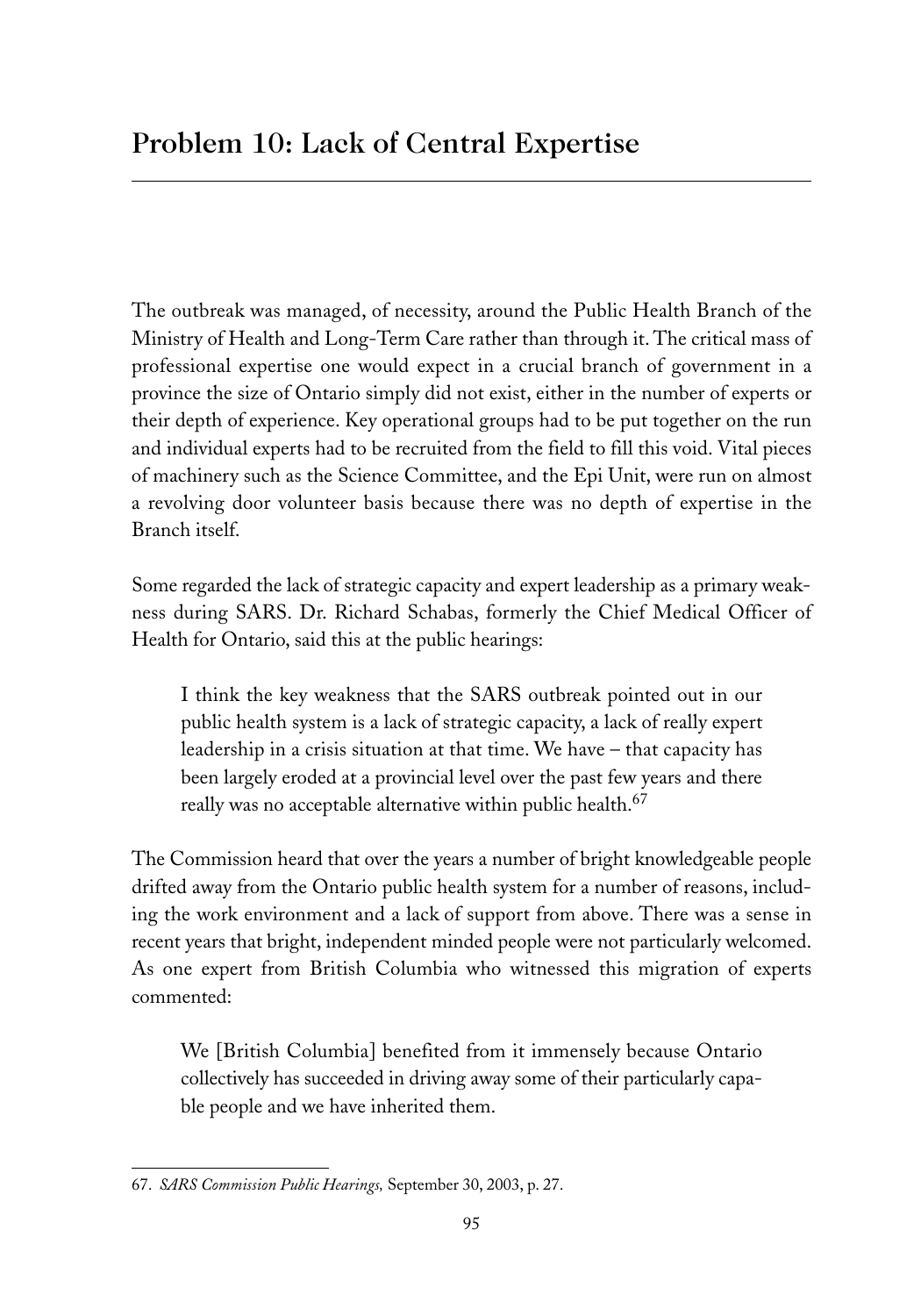Interim Report ♦ SARS and Public Health in Ontario *Problem 10: Lack of Central Expertise*

One such expert who had left the Public Health Branch told the Commission that but for the way they had been treated while at the Branch, they would have remained in Ontario.

The result of this lack of central expertise was felt in the public health field long before SARS hit. One Medical Officer of Health interviewed by the Commission described how local public health units banded together to support each other, since they felt the Public Health Branch was unable to provide the support they needed:

We have been helping out for long, long time. For a few years. We have been almost providing shadow Public Health Branch services for a while . . . There have been a lot of things that the Public Health Branch has not been doing for us.

Over the years, as many senior experienced professionals left the Ontario public health system, the government failed to recruit comparable replacements. As one senior public health expert observed, the vacancies left by senior physicians and experts who left the branch were often filled by junior, inexperienced people:

Many of the others had very little experience. The old-timers, who sort of knew the system and knew all the answers and worked on the federal committees and had all the networks, had retired or been moved. A lot of the . . . nurse epidemiologists that we had had and trained up had moved on. Many of them actually have moved to the federal government, and they ended up chairing the various federal working groups during SARS. So, and some of them still live in the Toronto area, but went to work for them instead. So, we've lost a lot of talent.

These observations do not detract from the fact that there are some superbly qualified experts in the Public Health Branch. Dr. Erika Bontovic, to take one example, has been singled out by many as someone who provided valuable help during SARS and there are others who made valuable contributions.

The problem was that there were simply too few senior experts and physicians experienced in communicable disease and outbreak management, including epidemiology. When SARS hit, there was no critical mass of seasoned physicians and public health experts in the Public Health Branch to whom the government could turn and trust to step in and do what needed to be done. As one expert observed: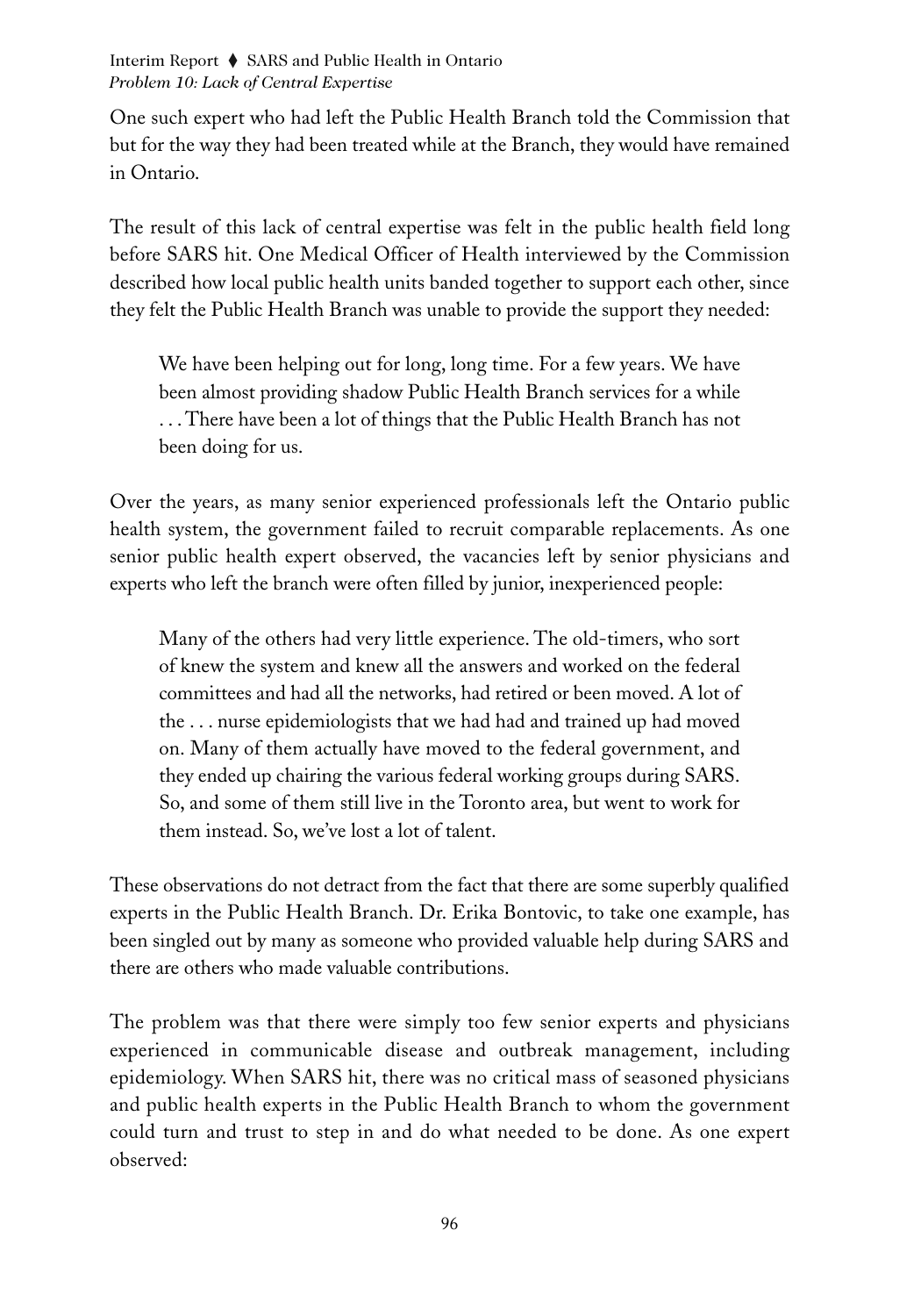They certainly didn't have much depth back at the Branch to be able to do it with. Had no epidemiologic capacity for example, and very few public health physicians back there with any experience to be able to run a big outbreak. The Public Health Branch has been very little involved in the outbreaks. Any outbreaks before are handled by health units themselves. Or if they need coordination, typically coordinated by the health units themselves, with the Public Health Branch seldom involved in playing an overall coordinating role. So that was a real problem.

The Naylor Report noted that in the Ontario public health system "neither the analytical capacity nor the communications strategies were anywhere near optimal." The Walker Panel Interim Report has also recognized the deficiencies in the public health human resources, emphasizing the need to retain experienced individuals and recruit new blood.

There is a clear need to upgrade the professional environment within the Public Health Branch to attract and retain a critical mass of public health expertise and to retain what expertise currently exists. Professional development, collegiality, cooperation and mentorship must be fostered. The opportunities for public health professionals to build collaborative relationships with federal colleagues and colleagues in other provinces must be promoted, opportunities reported by many to be lacking for some time. Many in public health throughout the province and those who have left the province remarked how little support they saw for professional development and collegial collaboration. Many felt shut out of federal/provincial/territorial committees where Ontario chose not to be represented. One public health official described the problem as follows:

So not only do we not have our good person who would like to be there, but we end up with no representation. They knew [Dr. D'Cunha] wouldn't let people come to things, people who had been signed on as speakers, who weren't allowed to go out. But they knew those things. But we were suffering on the federal/provincial thing. We certainly lost our credibility as a province that way. We were losing people. We were losing some of our key people because they didn't want to work in the system. We weren't getting the expertise we needed when we called in, we were handling a lot of things ourselves on our list serve, or by calls to each other. You know, one person here is the expert in chronic disease prevention . . . someone else is the expert in something else. And so we were using our own network more and more and trying to avoid the Branch.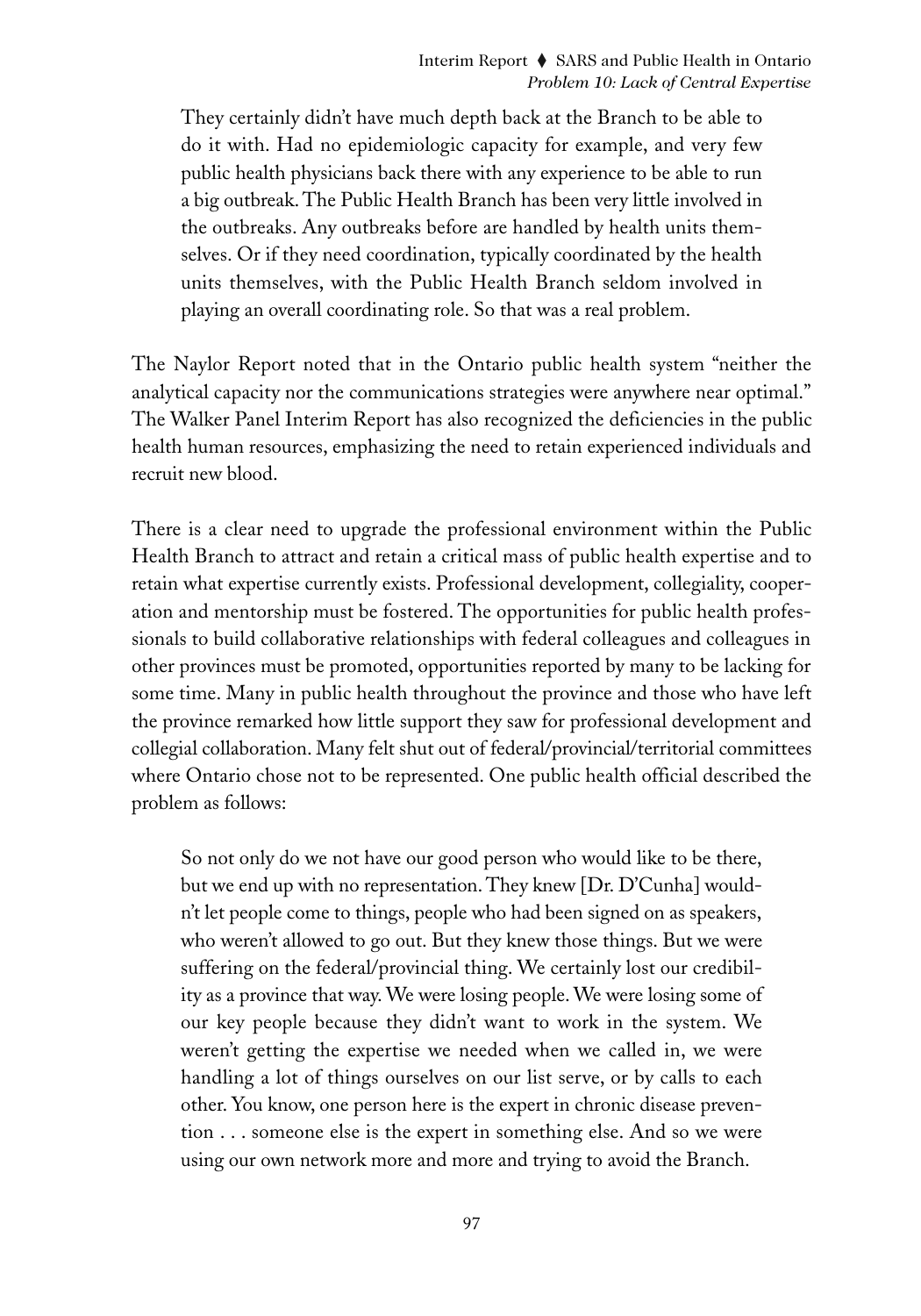## Interim Report ♦ SARS and Public Health in Ontario *Problem 10: Lack of Central Expertise*

One public health official who left the Ontario system described how the Public Health Branch did not encourage Ontario's participation in national conferences and meetings, and how professional development was not promoted. This official contrasted the Ontario approach with the other provinces who actively promote and facilitate participation in federal committees and career-building opportunities:

My [current employer] provided a lot of support to me in accepting that position [as chair of a federal committee] because they felt it was a high profile important thing both for me and [my current employer] to be providing that kind of support to a national committee.

An institutional culture that encourages scientific excellence and extra-provincial collaboration appeared absent from the Ontario Public Health Branch. For public health in Ontario to thrive it must be able provincially and locally to attract and retain the best and the brightest that our country and other countries have to offer. This can only be achieved by improving remuneration levels and the kind of professional culture that attracts the best people.

SARS demonstrated that our most valuable public health resources are human resources and that Ontario lacked a critical mass of expertise at the provincial level. It is crucial to the success of any public health reform initiatives in Ontario that there be a high level of expertise at both the local and central levels of public health. Ontario cannot continue to rely on the goodwill and volunteerism of others to protect us during an outbreak. Many of those who came forward to work at the provincial level during SARS were disheartened by the problems they saw and a few expressed doubts whether they would be willing to come forward again, particularly if the problems are not addressed. Examples abound of centres of excellence for disease control: British Columbia, Quebec, and Atlanta, among others. Ontario needs to learn from their example. Without a critical mass of the right professionals public health reform, no matter how well-reasoned and well-resourced, has no chance of success.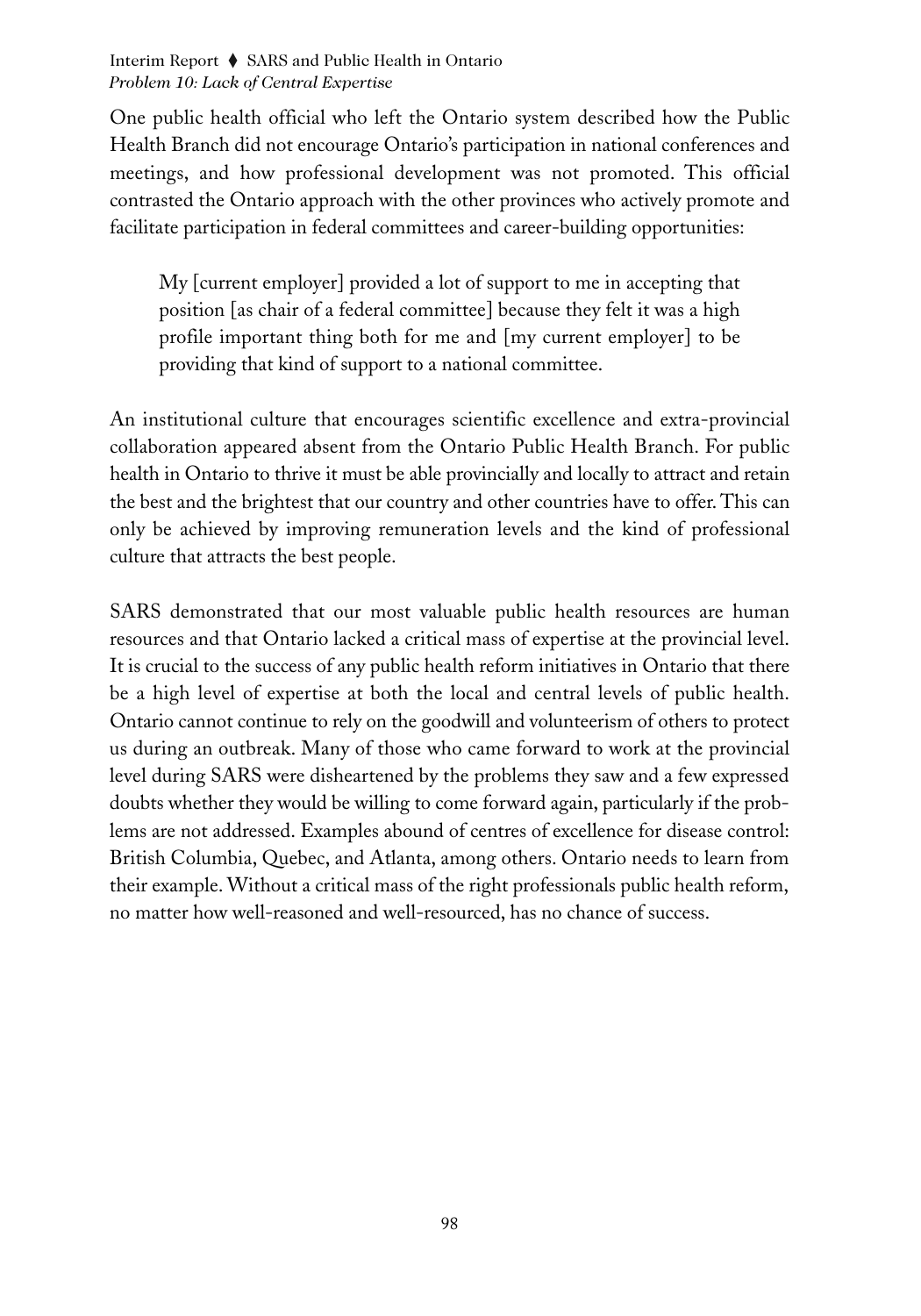In March 2003, the Public Health Branch in Ontario had neither the capacity nor the expertise to handle an outbreak of the magnitude of SARS. Neither was there any provincial plan to bring together rapidly the necessary experts to provide scientific advice to those managing the outbreak. One outside expert, brought in to help manage the crisis, noted that Ontario simply didn't have the machinery, people or the leadership at the central level:

It was abundantly clear to everyone who sat in on teleconferences that Ontario was scrambling, didn't have the infection control expertise, at least the amount of expertise. There were superb infection control people there . . . it's clear they were unable to pull together the data that was required for them and us to try to understand what's going on. It was abundantly clear that there was no obvious concerted leadership of the outbreak at least as we could see . . . It was obvious to all of us that Ontario was in substantial trouble.

Consequently, the Ministry of Health had to turn to experts outside of government for advice and direction. While this is not unusual during an outbreak, the lack of planning meant that the core expert groups had to be thrown together in haste without adequate planning or organization.

On March 26th, the day the provincial emergency was declared, a Science Committee was formed at the request of the Commissioners of Public Health and Public Safety and Security (Dr. D'Cunha and Dr. Young). This ad hoc group of experts was known as the Scientific Advisory Committee, although it was also referred to variously as the Scientific Advisory Group, the Science Committee or the Science Group.

Over the weekend of March 27<sup>th</sup> to March 30<sup>th</sup>, a number of people were brought in to help. They were recruited by the existing members of the Science Committee, simply through a call asking them to come and help out. Many responded to appeals from Dr. Donald Low, Microbiologist-in-Chief at Mount Sinai Hospital, who used his cross-country network to good advantage. The Naylor Report famously called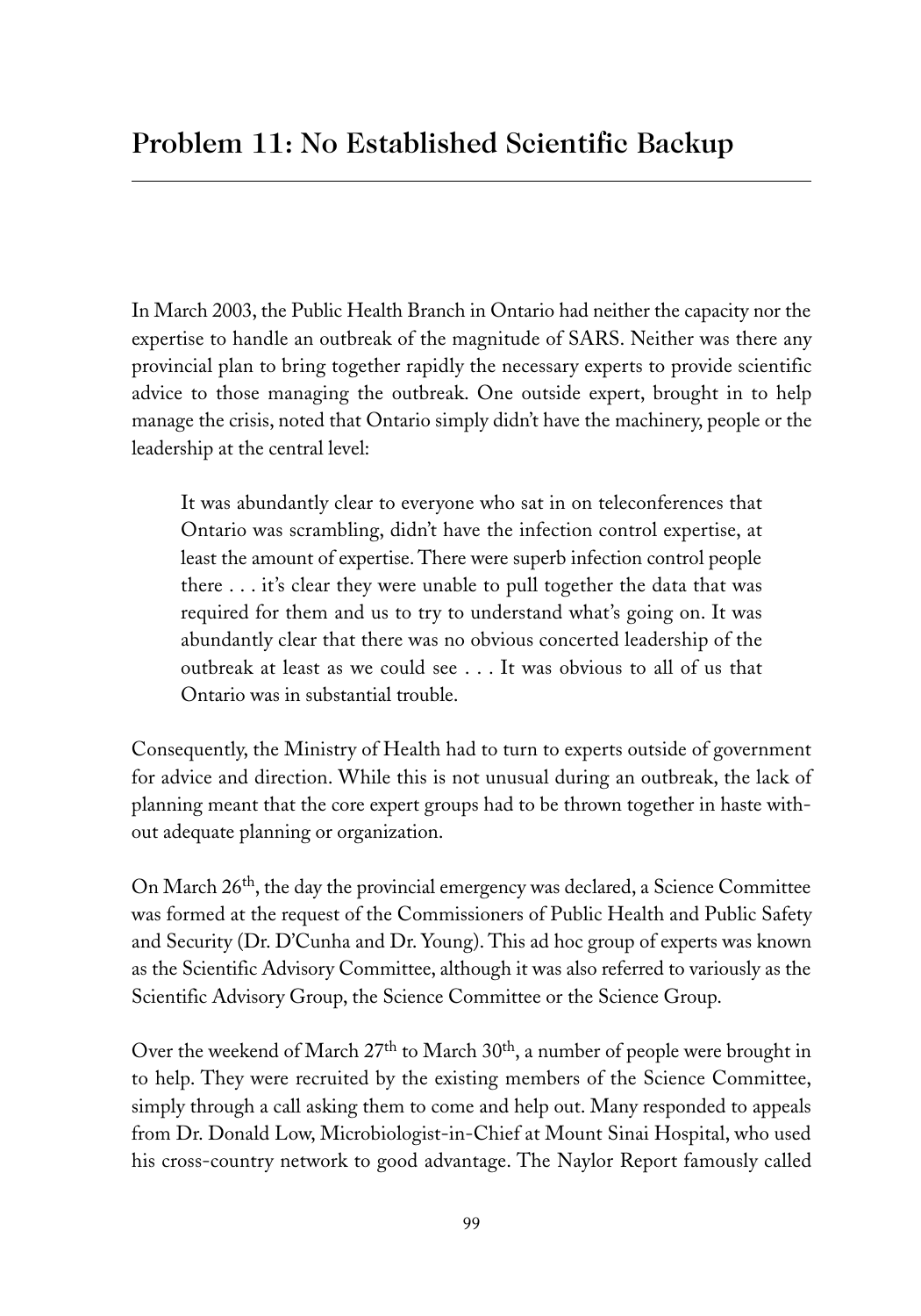them "a human cell phone conglomerate."<sup>68</sup> Luckily, a group of volunteers – some from as far away as Saskatoon and Vancouver – dropped everything to come to Ontario's assistance.

Initially, the Science Committee consisted of a small group of volunteer experts, including those who had treated patients during the early days of the outbreak. As the Science Committee grew in number, it moved to the Minister's boardroom at the Ministry of Public Safety and Security, where it remained.<sup>69</sup> Their responsibilities were crucial. As one member of the Science Committee described their task:

There was an expectation on us to analyze the current epidemiology dayto-day and make a recommendation to the SARS operational executive or the provincial operations centre.

Despite the ad hoc way in which the Science Committee was started, it is an inspiring example of partnership and collegiality that so many experts agreed to come forward and that they worked so well together. Many were from outside Toronto and left their families for weeks on end. They worked long days, typically 10 to 14 hours or more. Their dedication and selflessness was remarkable. In an age when many professionals worry as much about personal risks and liabilities, such concerns fell by the wayside. As one member of the Committee told the Commission,

. . . were we covered, was there risk for me personally? Was my board insurance covering me? None of that was a part of this.

Petty budgetary concerns were also dismissed in the face of this new and ominous threat. One member of the Committee recalled that, at one point, her superiors asked:

. . . was the province going to pay for this? My response was that it was a public health emergency and we need to do what is right in the short term. In the longer run, sort out who pays for what. If we do not get this sorted out provincially, it is not going to matter whether they pay or not.

What the Science Committee members found at first, however, was a lack of the necessary infrastructure that supports modern medical science. There was no estab-

<sup>68.</sup> Naylor Report, p. 30.

<sup>69.</sup> *SARS Commission Public Hearings*, October 1, 2003, pp. 83-84.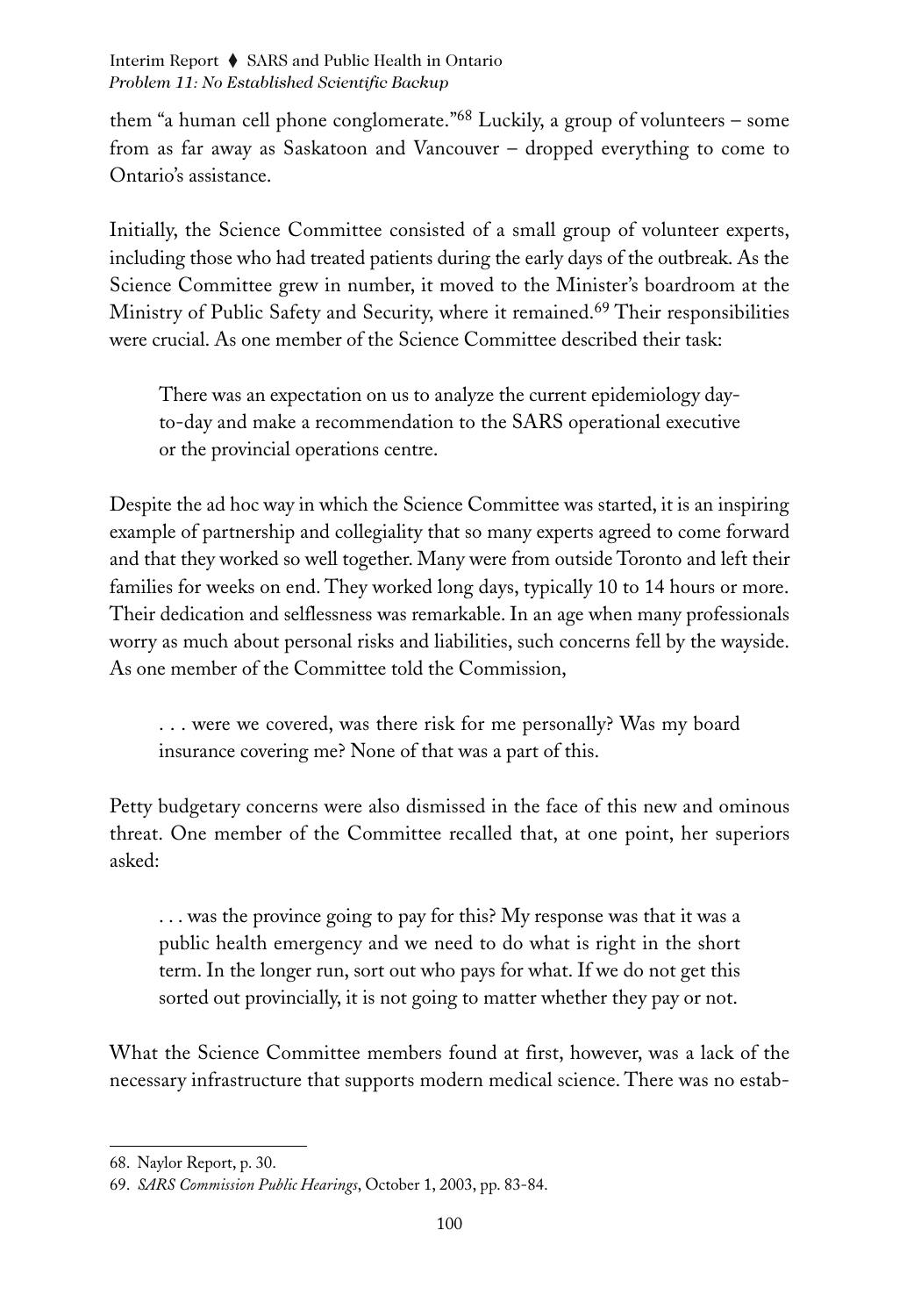lished process to ensure the effective translation of their scientific conclusions into workable directives that could be sent directly to hospitals and understood by hospital administrators and health care workers.<sup>70</sup> In spite of all these problems the Science Committee did remarkable work under stressful and difficult conditions.

It is important to stress that the problems faced by the Science Committee are no reflection on the performance of the remarkable individuals who comprised it. Nor is it any reflection on the degree of support it received from the government once it got going.

Dr. Brian Schwartz, co-chair of the Science Committee, told the Commission during the Public Hearings that it received tremendous support from all levels of the Ministry of Health. The problems that it faced were not people problems or resource problems. The problems were caused by the fact that the Committee was cobbled together from nothing – with no infrastructure, no pre-existing body or structure, no clarity of roles or reporting relationships. This speaks to two underlying problems that arose again and again during SARS: the lack of a critical mass of expertise in the public health branch and the lack of planning.

The fact that the Committee had to be established ad hoc created a variety of problems, outlined by the members of the Science Committee themselves, in a retrospective review of their role:

The POC/OSSAC structure was created on the fly as the crisis was unfolding. The membership selection was inadequate for deciding in this situation who needed to be on the executive committee or the scientific advisory committee; in the same way that outbreak policies in hospitals are needed to lay out how decisions are made about who needs to be at the table and this needs to be at the table, the province needs a decisionmaking process about who (both internally and externally) needs to be at the table and this needs to be predetermined and somewhat generic so it is adaptable to the emergency situation at hand – in this circumstance, the "science committee" appeared to be created ad hoc, and some important groups were missed initially.

The membership selection process left little room for consultation or reflection. Membership had to evolve as the outbreak progressed and needs were identified. As

<sup>70.</sup> The problems with the directives and communication of the directives will be dealt with in greater detail in the final report.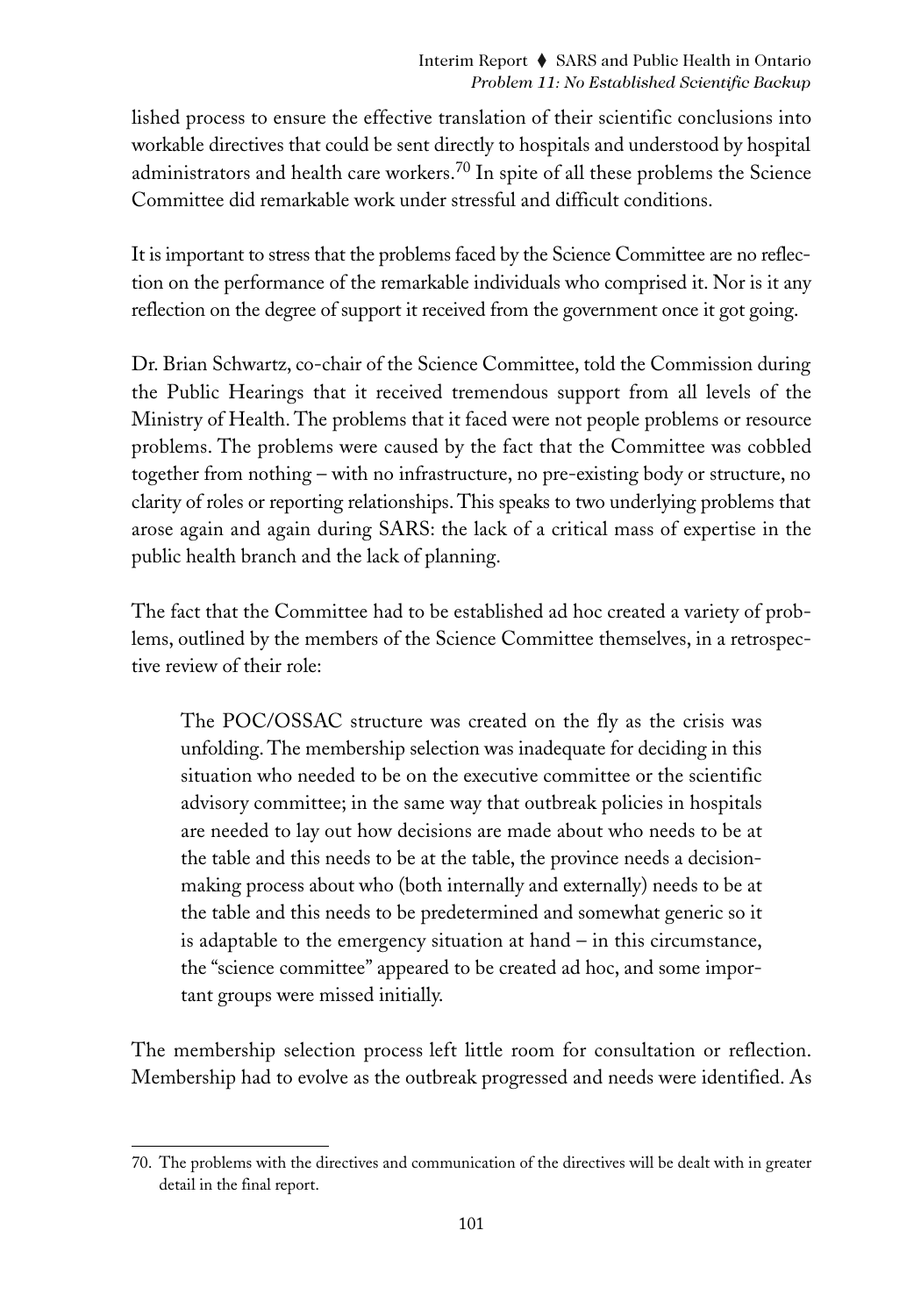Interim Report ♦ SARS and Public Health in Ontario *Problem 11: No Established Scientific Backup*

noted in the quote above, some important groups were missed. Those that were missed found it extremely difficult to gain access. For example, the Commission heard that Family Physicians Toronto had to "convince the powers that be" to include a family physician in the Science Committee. Dr. Schwartz, co-chair of the Science Committee, acknowledged this at the public hearings when he stated:

We had limited, but not enough, communication with other stakeholders in hospitals, in physician's offices, in the Community Care Access Centres in long-term care . . . I think that we could have done better in that regard, but we had to balance that with the imperative to get these directives out as quickly as possible.<sup>71</sup>

Another problem with the Science Committee was that early on it became apparent that there was no one at the table from public health.<sup>72</sup> To public health officers in the field this was remarkable: that the scientific direction of an infectious disease outbreak was being handled with no direct involvement or input from public health officials, some of whom had extensive experience in outbreak situations. One observer noted:

. . . they didn't have a public health person there to – to be able to provide the information . . . there was no connection to the Public Health Branch on this . . . I mean Colin [Dr. D'Cunha] was there, but he was not accessible to any of the Science Committee, the people who are to put the directives together. So we are not represented at all in the early days.

The lack of a public health presence in the initial stages of the Science Committee was of great concern to those working in the public health field. As one local Medical Officer of Health described it:

But I remember, [another Medical Officer of Health], telling us and sharing with us how he thought this response was being structured. And we heard this and we said, there's no one from Public Health in this whole response. How is that? How can it be, when we're dealing with a communicable disease? And they said, well they've got no manpower, and we knew that, in the Public Health Branch. There had been no

<sup>71.</sup> *SARS Commission Public Hearings,* October 1, 2003, p. 89.

<sup>72.</sup> Although Dr. D'Cunha was a member of the Science Committee, he was not, given his day-to-day responsibilities in a position to be there continuously.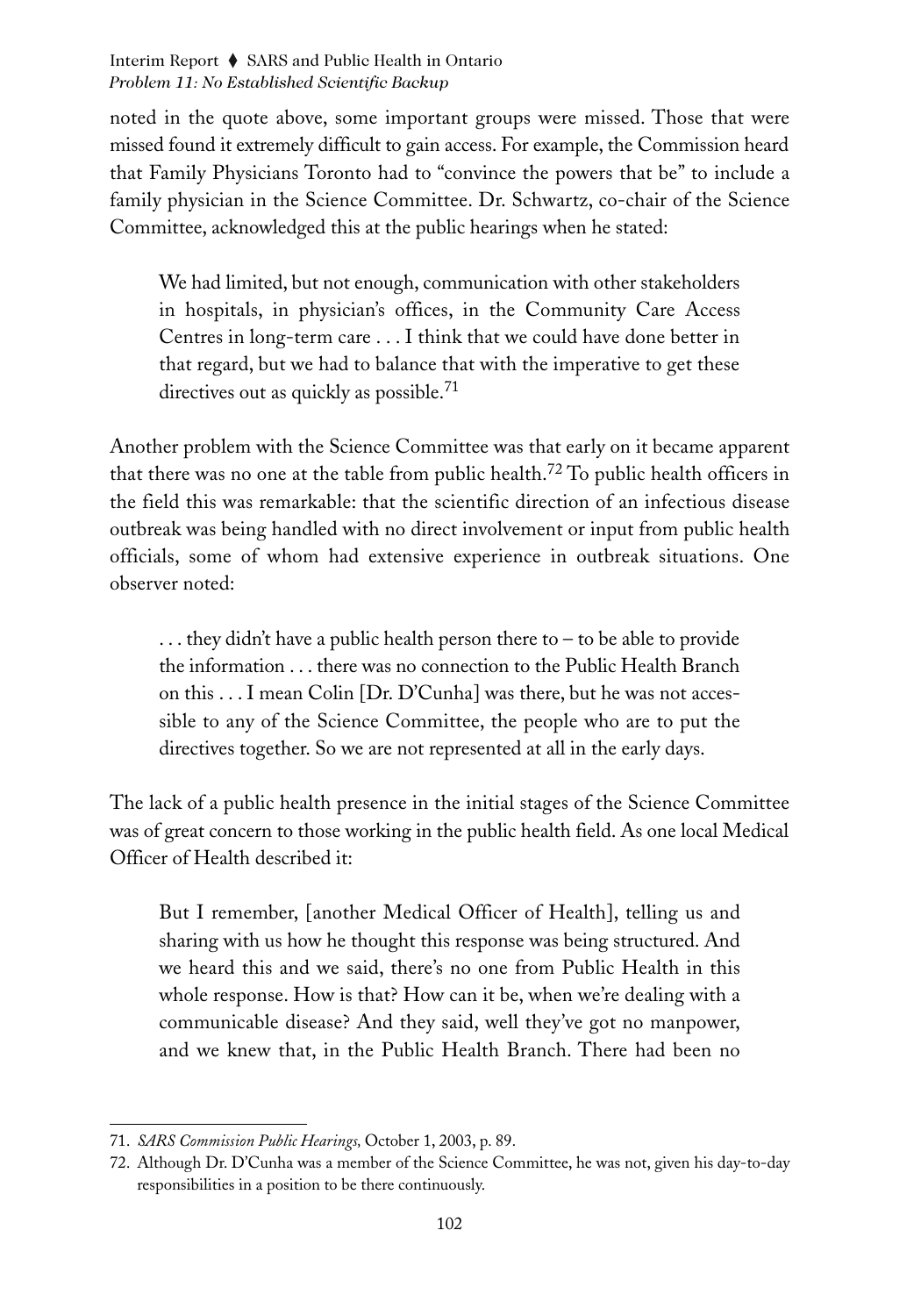manpower and little expertise in communicable disease at this point. And so we said to ourselves, how can we help? We're going to have to help.

This problem was rectified when representatives of local health units dropped their day-to-day duties to join the Science Committee.

Because there was no plan in place, there were no pre-existing agreements or arrangements between the Ministry of Health and local health units and hospitals to loan staff to work at the provincial response level. Many members were fortunate to have colleagues who provided backup and support so they could leave their current commitments and work at the Science Committee. Others were unable to leave their positions for any length of time, because no back-fill arrangements were in place.

The lack of preparedness and planning also meant that technical groups had to be formed on the fly. One member of the Science Committee described the problems resulting from the lack of planning as follows:

But to be frank, it [the Science Committee] never got structured the way that I think the whole technical response maybe needed to have been pulled together. And my point here is that if we had had some of that thinking in advance, we might have been able to structure it better. And I think now it's a very good opportunity, this is one of the recommendations, to do that plan. Think about what would be the appropriate sorts of technical groups, and how they have to interact, so that another time we don't the gaps. So, we did end up with these gaps. We ended up with gaps, particularly in surveillance and epidemiology. We ended up with a real disconnect . . . So in the middle of SARS, they had to create this structure to try and do that too. I mean, that's not the time to be doing all of those things. And those areas of interface are really tricky. I know that from having worked on them in the federal plans. They're very difficult. You're talking with people who are from completely different cultures and backgrounds and used to responding to things differently.

The wide variety of issues that could be expected to arise during an outbreak had not been previously identified and subcommittees comprised of the key experts to resolve or provide guidance on the specific issues had not been formed. This meant that the Science Committee not only had to answer the questions but had to identify the issues at the outset, prioritize them, and determine who best could help answer the question. It also meant that the Science Committee quickly became inundated with requests for guidance and information. Dr. Schwartz, the co-chair of the Committee,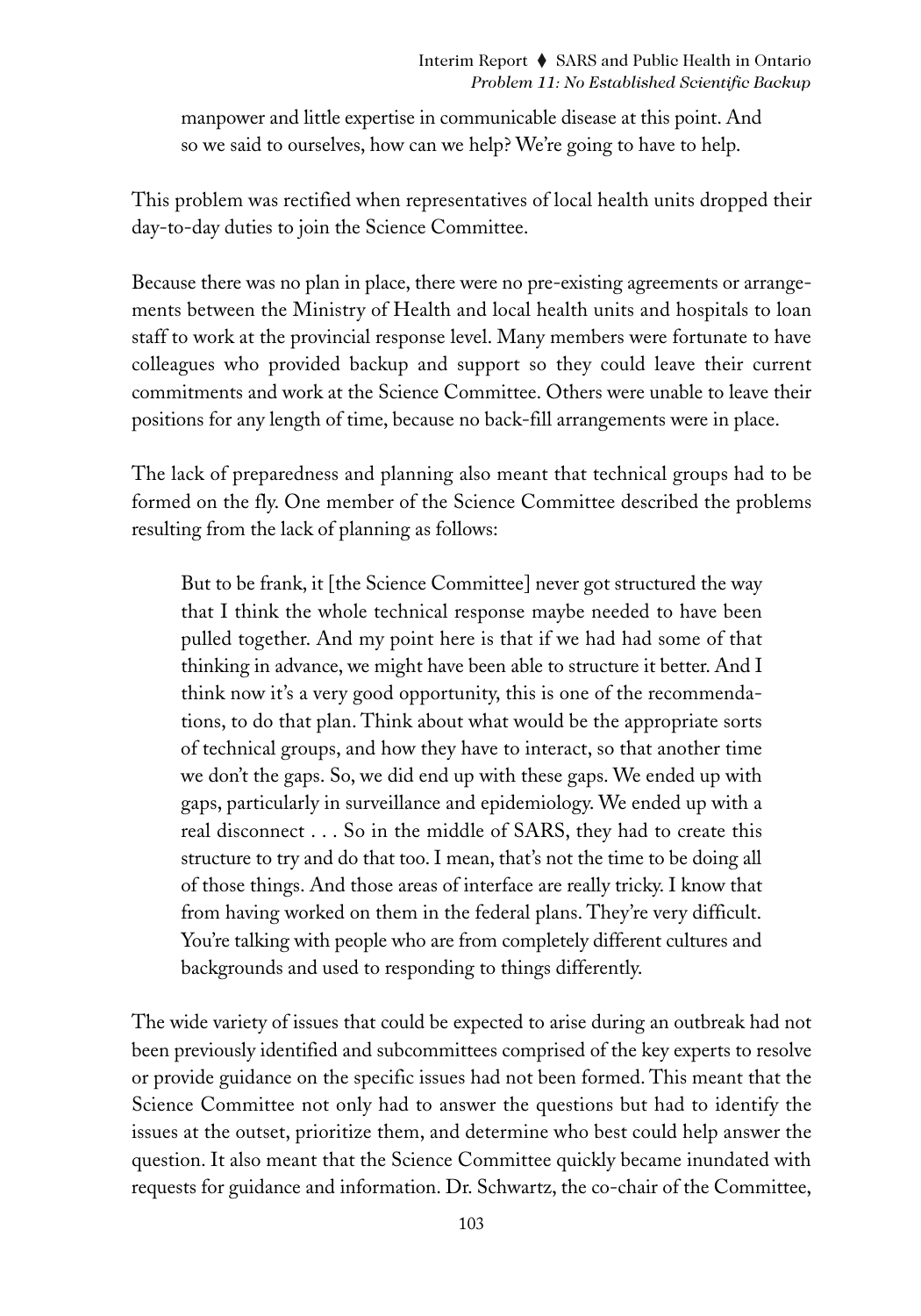Interim Report ♦ SARS and Public Health in Ontario *Problem 11: No Established Scientific Backup*

noted during his public hearing presentation to the Commission, that "the demand for direction was extreme during the SARS outbreaks because people just didn't know what to do."73

Because the Science Committee was formed abruptly, there was no protocol for the routing of information requests. The Science Committee did not have clear terms of reference and it was not always clear what their priorities were.<sup>74</sup> Dr. Schwartz told the Commission that it was unclear at times where their tasks were coming from. He said:

We often felt that we were dealing with multiple issues at the same time, getting the directives out, providing education or trying to get educational programs out to the users of these directives, dealing with support of operations, answering the questions and sometimes dealing with questions that flowed down from the media and that led to occasional competing agendas.75

Another member of the Science Committee described the pressures as follows:

The kinds of questions that were thrown at us, when the volume I likened to taking a shower in Niagara Falls. It was colossal and we had to set rules as to how many people were allowed to interrupt us.

The Commission also heard from members of the Science Committee that the dual membership and supervision by Dr. Young and Dr. D'Cunha made it unclear who was in charge and to whom they reported.

Despite all the problems noted above, it is clear that the Science Committee played a vital role in the outbreak and could continue to play a role in future disasters. As Dr. Schwartz stated during his presentation to the SARS Commission "I think the greatest strength was the fact that the Ontario SARS Scientific Advisory Committee even existed." As another member stated:

Despite those challenges, I think the concept of an advisory committee like that, that was robust and was hard working was essential to the success of the, and it's something that should be built into how you

<sup>73.</sup> *SARS Public Hearings,* October 1, 2003, p. 86.

<sup>74.</sup> *SARS Public Hearings,* October 1, 2003, p. 96.

<sup>75.</sup> *SARS Public Hearings,* October 1, 2003, p. 96.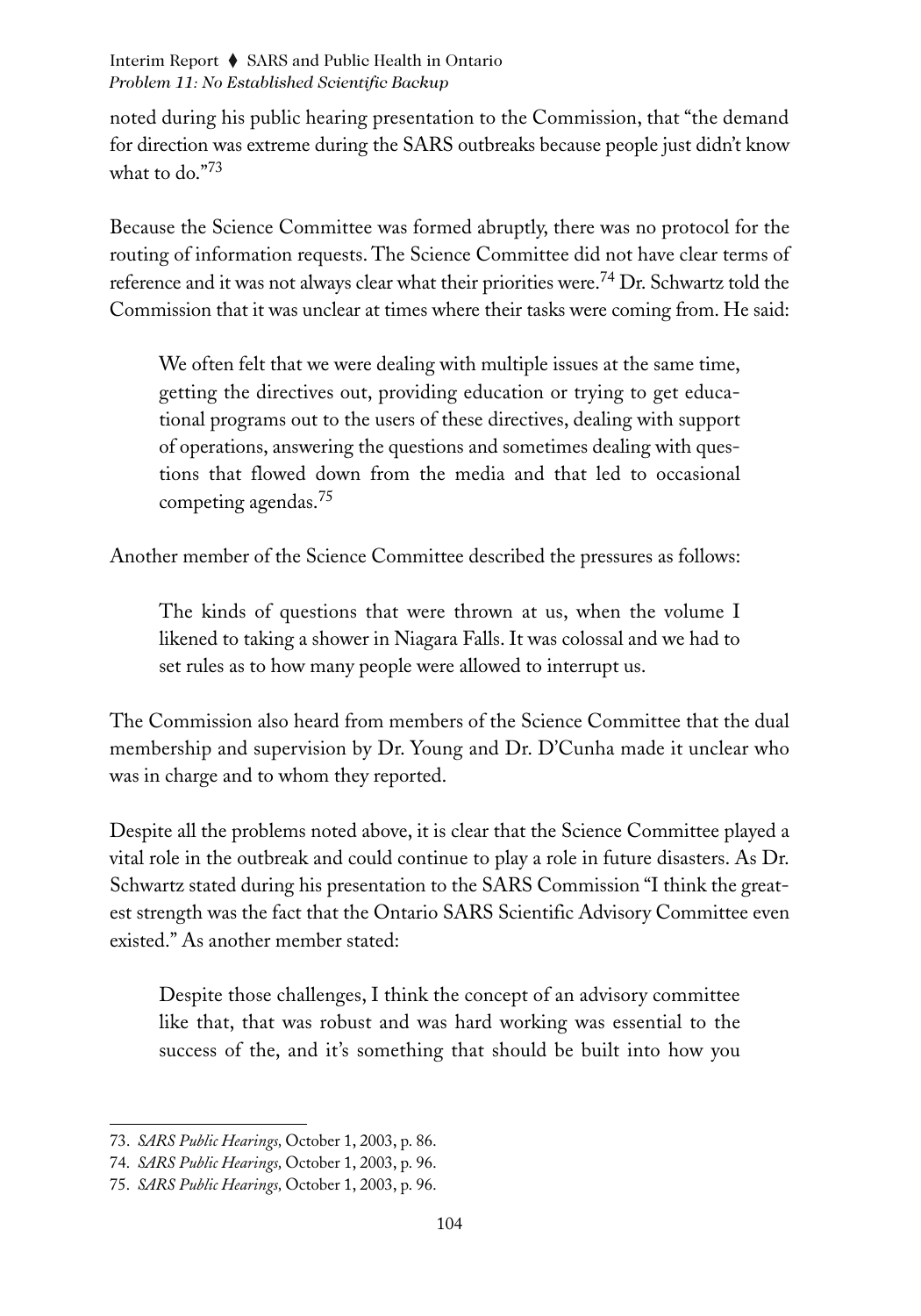approach I think, certainly a biological event; whether that is, god-forbid, smallpox or SARS or whatever we contemplate, there's no question that it worked.

The fact that the Science Committee worked so well, despite the confusion and lack of preparedness that preceded its creation, is a testament to the dedication of its members and those who supported it.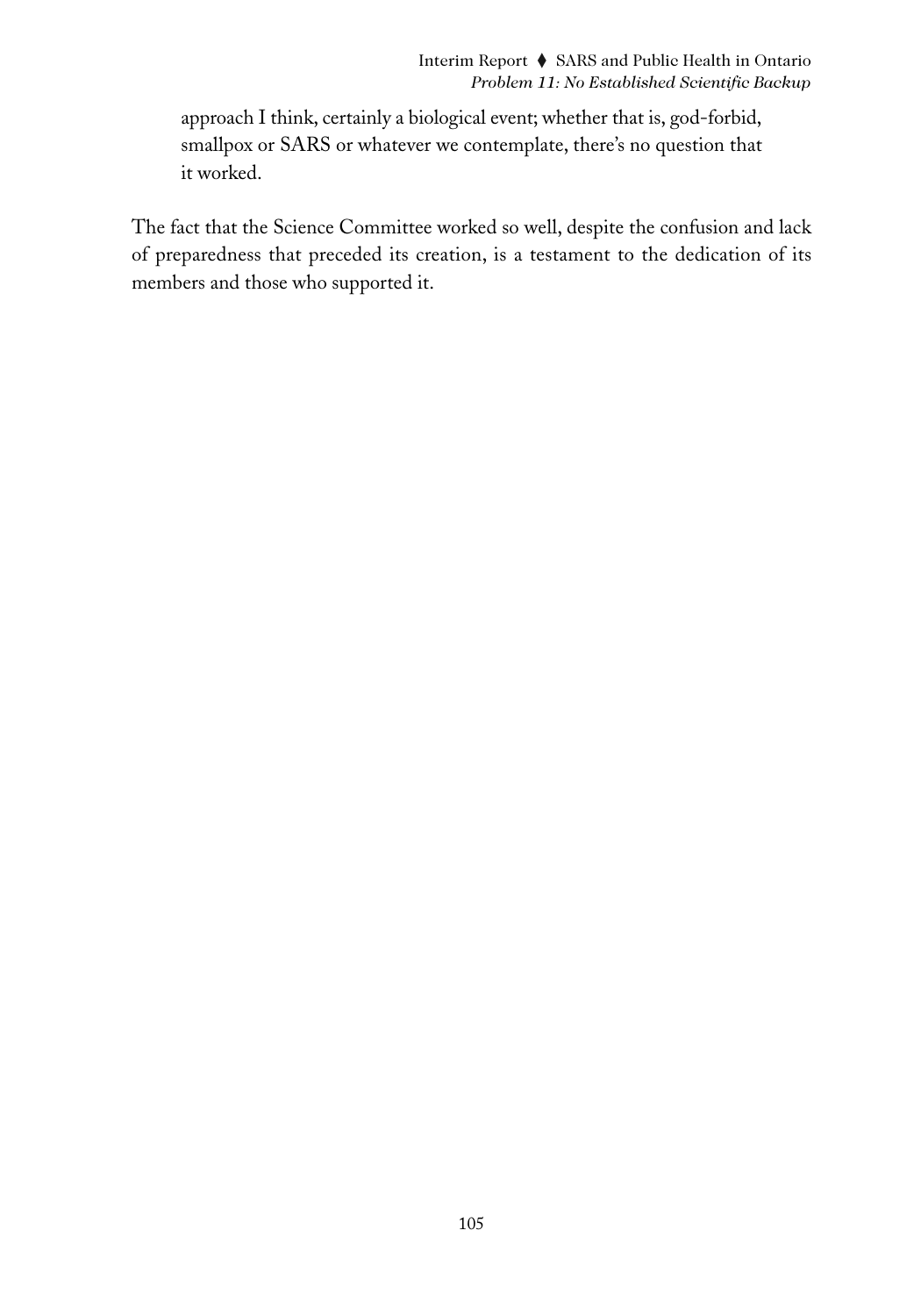Before SARS, concerns had been raised about the capacity of the Ontario Central Public Health Laboratory (the provincial laboratory). Despite these warnings, the laboratory was unprepared to deal with an outbreak of this magnitude.

The issue of laboratory capacity has been addressed thoroughly in the Naylor Report. The Ontario Expert Panel on SARS and Infectious Disease Control, known as the Walker panel, has commissioned an independent review of Ontario's public health laboratory capacity and anticipates being able to provide more detailed direction in its final report.<sup>76</sup> It is therefore unnecessary for this Commission to say very much about the issue at this stage, subject to further observations in the final report including the effect if any of laboratory capacity in Ontario's ability to deal with SARS II.

Part of the Ministry of Health, the Ontario Public Health Laboratory is a network consisting of one provincial laboratory in Toronto, known as the Central Public Health Laboratory, and eleven regional labs. Approximately half of the 500 technical and support staff are employed in the Toronto facility.<sup>77</sup> Their role is described as follows:

The public health labs provide diagnostic microbiology testing in support of public health programmes, outbreak management and control, and microbiology reference services for the province in areas where front line microbiology diagnostic testing is not available.<sup>78</sup>

One observer described their importance to the smooth function of the Ontario public health system as follows:

<sup>76.</sup> Ontario Expert Panel on SARS and Infectious Disease Control, *For the Public's Health*, (Ministry of Health and Long-Term Care: December 2003), p. 66. (Subsequent footnotes will refer to this report as the Walker Interim Report.)

<sup>77.</sup> Dr. Margaret Fearon, Medical Microbiologist, Central Public Health Laboratory, Ontario Ministry of Health and Long-Term Care, *SARS: The Ontario Public Health lab's Experience,* presented at the National Forum on Laboratory Reform, (Toronto: March 23-4, 2004), p. 3. (Subsequent references to this paper will refer to the Fearon Presentation.)

<sup>78.</sup> The Fearon Presentation, p. 3.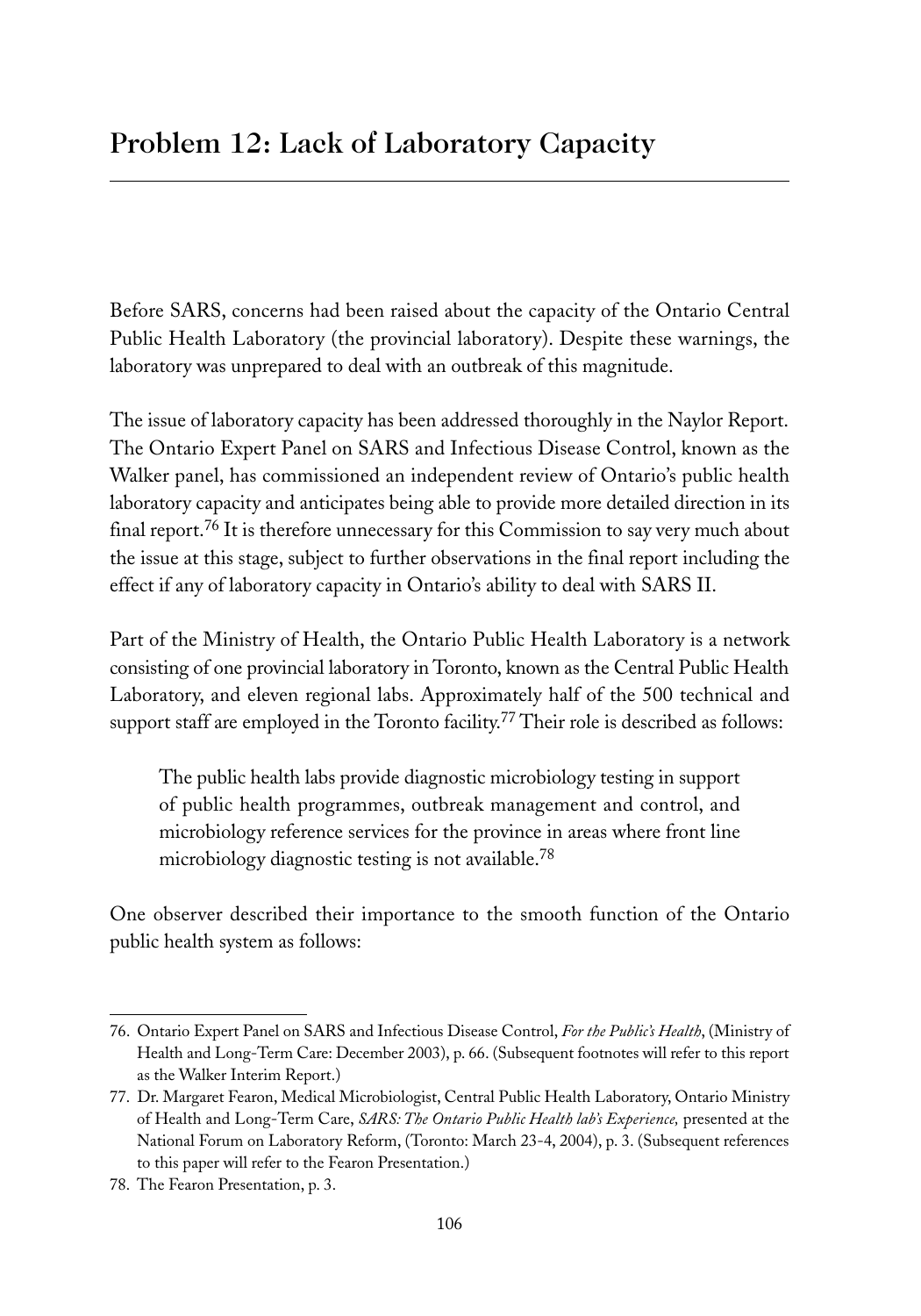But with a public health laboratory, while they do deal with individual patients, doesn't have that patient as their number one priority despite the fact that, you know, the patient is very important. Their number one priority is understanding how this one patient with that particular disease, whatever it may be, may impact on the greater public. And so a public health laboratory has as its main focus not the one patient but how that one patient may impact on the greater public.

During SARS, the provincial laboratory in Toronto quickly became swamped with specimens. Like other parts of the health care system, it lacked surge capacity – resources to deal with the expanded demands of an outbreak like SARS. One expert described the lab as "under-funded and under-resourced" prior to SARS. Consequently, many of the Ontario specimens had to be sent for testing to the National Microbiology Laboratory in Winnipeg and to private and hospital labs in Toronto.

As noted in the Naylor Report:

With the provincial lab overwhelmed, some hospitals sent specimens directly to the National Microbiology Laboratory [in Winnipeg] bypassing the usual hierarchy of referral. The Hospital for Sick Children, Mount Sinai and Sunnybrook and Women's had strong polymerase chain reaction [PCR] technology – an elegant laboratory testing modality that identifies micro-organisms. They became the *de facto* and unfunded referral centres for Toronto SARS testing.<sup>79</sup>

Concerns about Ontario's public health laboratory resources had been raised prior to SARS. In March 2000, two years before SARS would hit Ontario, the Advisory Council on Communicable Diseases sent a letter to the provincial government, expressing their concern about the inability of the provincial laboratory to handle any high volume of testing. The letter stated:

I am writing on behalf of the Advisory Committee on Communicable Diseases (ACCD) to express concerns about our provincial laboratory's capacity to adequately deal with the annual influenza outbreaks. The dedication of the public health staff and their willingness to help is beyond question; however, our review of influenza management at recent

<sup>79.</sup> Naylor Report, p. 33.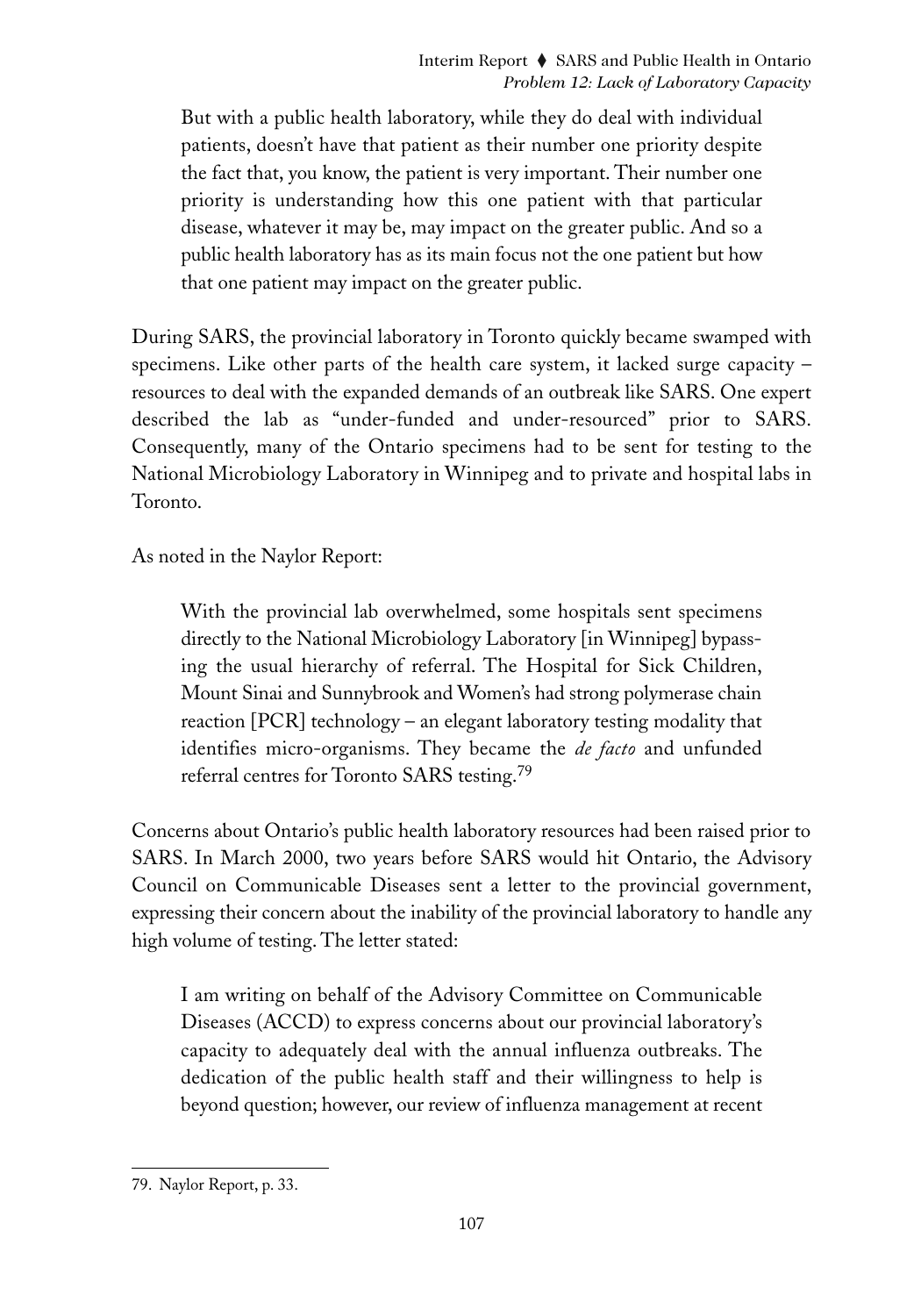Interim Report ♦ SARS and Public Health in Ontario *Problem 12: Lack of Laboratory Capacity*

> ACCD meetings suggests that they are badly under-resourced. Inadequate resources, both human and material, have meant rationing of tests, delays in processing specimens, and inability to make new rapid tests available. Such tests, for example for influenza B, will considerably improve our management of respiratory disease outbreaks in hospitals and long-term care facilities.

The earlier inability of the provincial laboratory to keep up with the testing volumes required in the West Nile and Norwalk outbreaks was noted in the Naylor Report:

. . . in Ontario, the Central Laboratory was unable to keep up with the testing volumes involved in previous outbreaks of West Nile and Norwalk virus.<sup>80</sup>

In May 2001, concerns were again expressed by the Advisory Committee on Communicable Diseases about the level of preparedness of the provincial laboratory for an outbreak. The Committee wrote to laboratory officials emphasizing the importance of pandemic planning and the need for public health labs to be part of any such plan. Unfortunately, as noted earlier in the report, there was no pandemic plan in place in Ontario in March 2003.

In May 2002, Mr. Justice O'Connor made the following observations in the Walkerton Report:

I was told by a number of parties in Part 2 of the Inquiry that the expertise within the Laboratory Services Branch as well as the equipment available has been allowed to deteriorate over the last 10 to 15 years and that if this trend continues the branch's valuable role in the evaluation and development of testing protocols will become impaired.<sup>81</sup>

When SARS hit, there were only two medical microbiologists in the Ontario provincial laboratory system. They were responsible for diagnostic microbiology testing and for providing clinical consultation in their respective areas of expertise.<sup>82</sup> They and their staff were stretched to the limit during SARS. Many staff worked long hours and had to be pulled from other areas to assist with the high volume of SARS speci-

<sup>80.</sup> Naylor Report, p. 33.

<sup>81.</sup> Walkerton Report, Part Two, p. 272.

<sup>82.</sup> The Fearon Presentation, p. 3.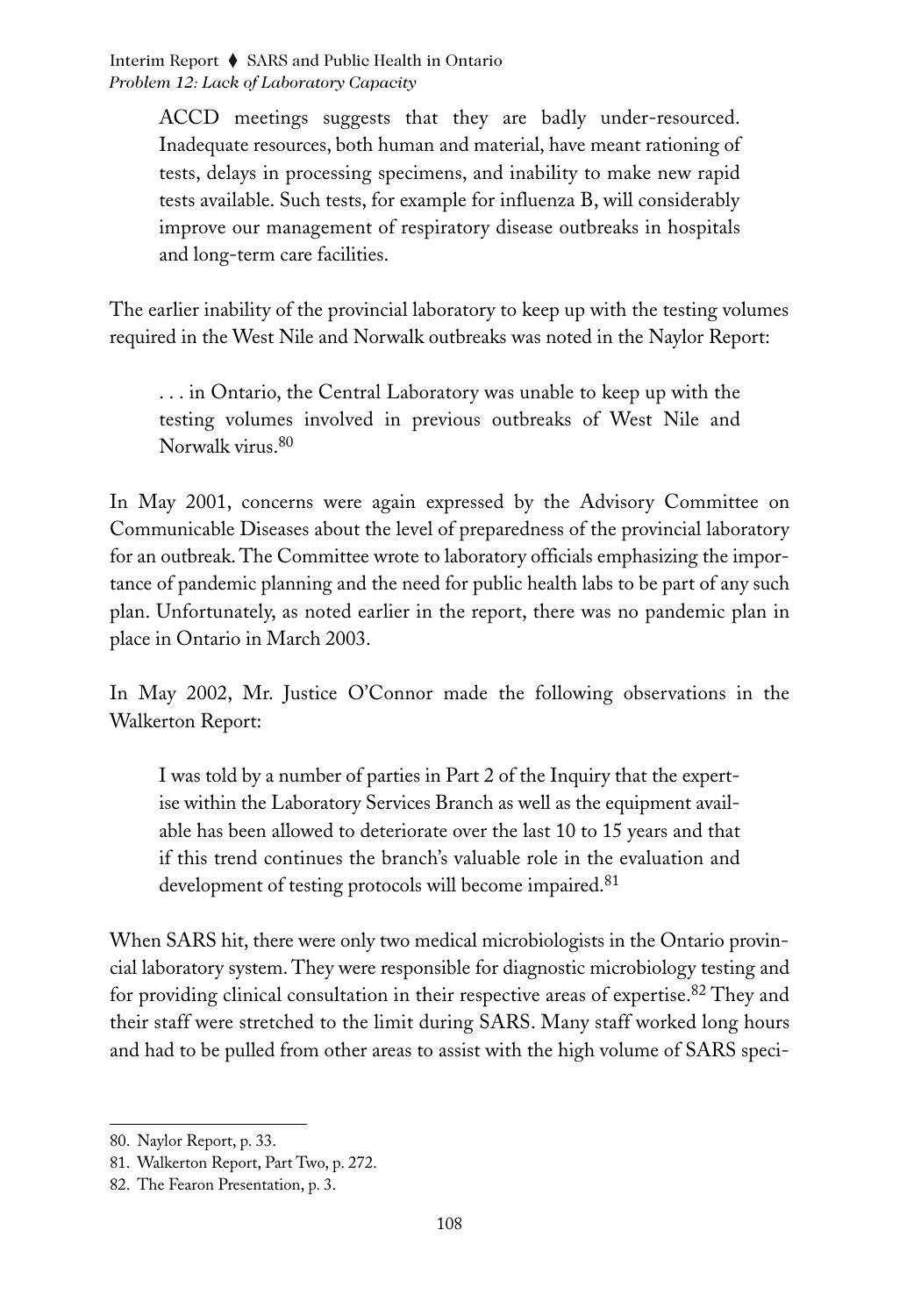men processing and testing.<sup>83</sup> Their efforts were hampered by lack of capacity. As noted again in the Naylor Report:

The Central Provincial Public Health Laboratory in Toronto was unable to provide optimal support during the SARS outbreak.<sup>84</sup>

To make it worse, the Ministry of Health and Long-Term Care in the fall of 2001 had laid off its PhD level scientists at the provincial laboratory. These scientists were engaged in the diagnosis and surveillance of new and emerging infections as well as research and development. This latter work has been a sorely neglected aspect of public health. As noted in the Naylor Report:

Significant involvement in fundamental curiosity-driven research is a public health laboratory function that has withered. Most public health laboratories view basic science research as someone else's job.<sup>85</sup>

Within government, there seemed to be a complete lack of understanding of the importance of the work done by scientists at the provincial laboratory. At the time of the layoffs, a Ministry of Health spokesman was quoted as saying:

Do we want five people sitting around waiting for work to arrive? It would be highly unlikely that we would find a new organism in Ontario.86

It is unnecessary, in light of SARS, to bring the irony of this statement to the attention of the reader. Less than two years later, SARS struck Ontario. The provincial laboratory did not have the capacity to deal with SARS, let alone to engage in research and development on its own, and had to turn to hospital labs to work on SARS.87

In a province the size of Ontario, this void is startling. One witness compared the Ontario situation to New York State:<sup>88</sup>

<sup>83.</sup> The Fearon Presentation, p.6.

<sup>84.</sup> Naylor Report, p. 33.

<sup>85.</sup> Naylor Report, p. 116.

<sup>86.</sup> *Globe and Mail*, "Cutbacks fed SARS calamity, critics say," May 3, 2003.

<sup>87.</sup> *Globe and Mail*, "Cutbacks fed SARS calamity, critics say," May 3, 2003.

<sup>88.</sup> New York State had an estimated population in 2001 of about 19.01 million, according to the U.S. Census Bureau. By comparison, Ontario had an estimated population of approximately 12 million.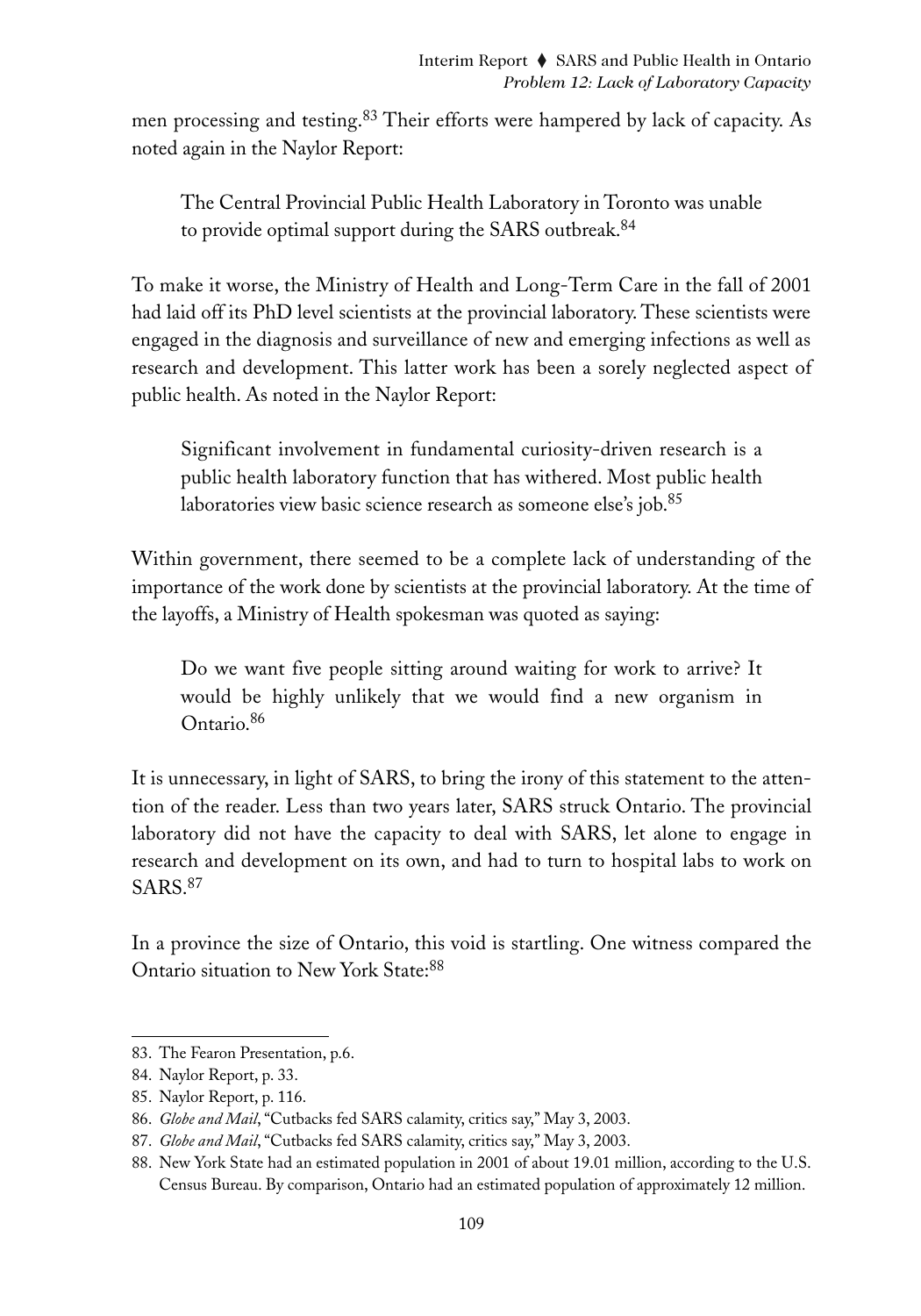Interim Report ♦ SARS and Public Health in Ontario *Problem 12: Lack of Laboratory Capacity*

> The New York State public health lab, not the federal CDC in the United States, but the New York State public health lab in Albany, New York . . . at last count, they have 150 PhD level scientists working in that institution. They work on every possible area

One expert in public health speculated that the government had no interest in research because it cost money. He stated "Research costs money, therefore it's a dirty word right now," suggesting that the government had abdicated its responsibilities to private and hospital labs.

Post-SARS, the need for investment in the Ontario public health lab has been acknowledged. The Walker Panel has identified:

. . . [an] ongoing and significant concern that the existing core scientific medical and research capacity at the Ontario Public Health laboratory is far short of what is needed for a province with a population of over 12 million.<sup>89</sup>

The panel observed that Ontario's public health lab capacity and resources fell short of British Columbia, a province with a much smaller population.<sup>90</sup>

SARS revealed what experts in the field had been telling the government for years, that there is a critical shortage of trained technicians, medical microbiologists and scientists in Ontario's public health laboratory system. The evidence examined thus far by the Commission supports the recommendations of the Naylor and interim Walker reports that an immediate review of the Ontario public health laboratory system must be undertaken with a view to ensuring that the Ontario Public Health Laboratory has the capacity to deal with both small and large outbreaks in the future.<sup>91</sup>

In December 2003, the Walker interim report recommended, as a short-term measure, the immediate hiring of two micriobiologists. That has not occurred to date.

Ontario requires more public health laboratory resources to increase current staffing levels, technology and facilities so they can provide an adequate level of service in our

<sup>89.</sup> Walker Interim Report, p. 65.

<sup>90.</sup> Walker Interim Report, p. 65.

<sup>91.</sup> Naylor Report, p. 122.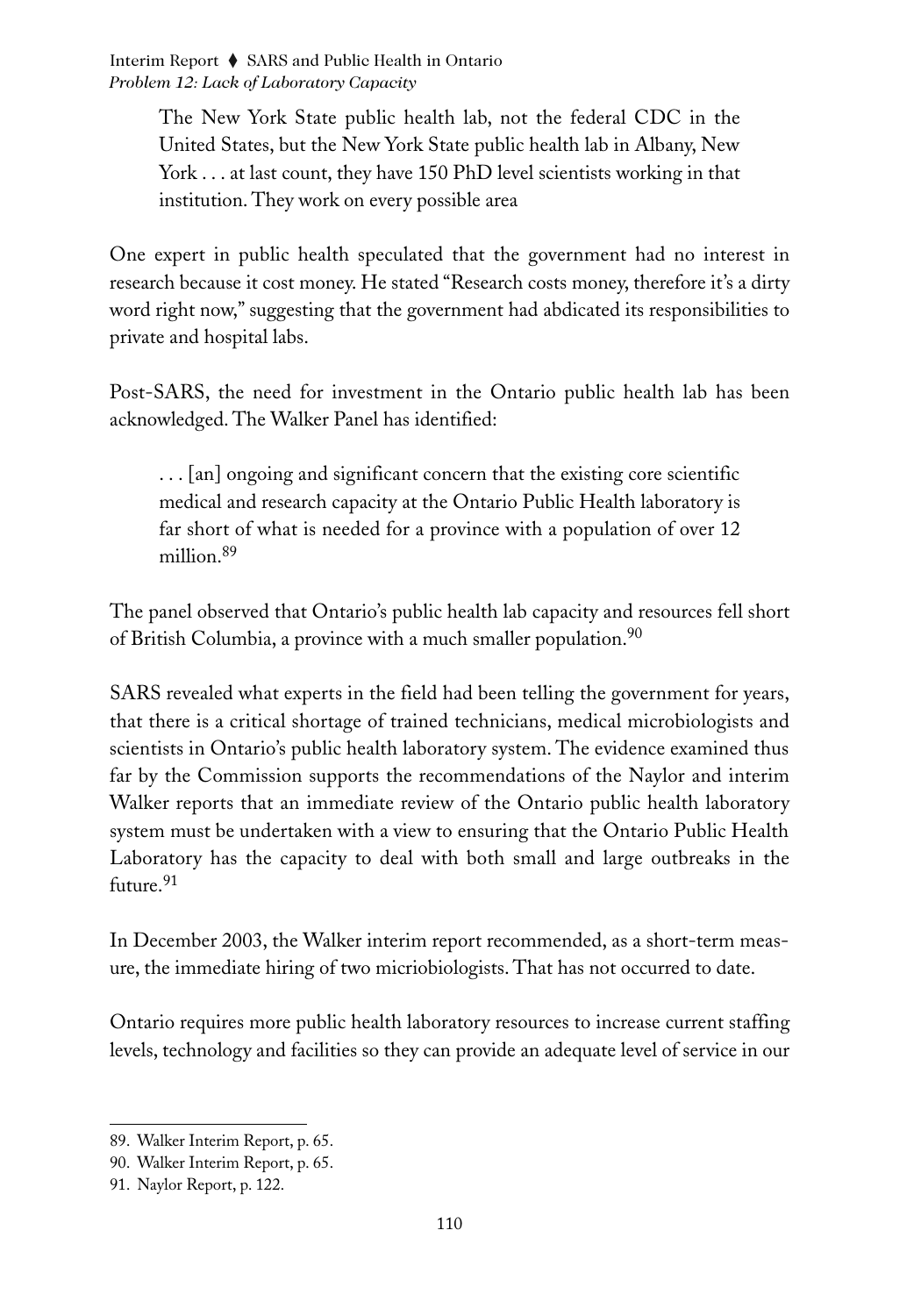system of protection against infectious disease.<sup>92</sup> This will require strategies to recruit and retain highly skilled, scientists in a variety of fields of expertise,  $93$  the fostering of a culture of excellence and of support for scientific achievement together with the support of collaboration with colleagues locally, nationally and internationally.

There is a further need to link the public health laboratory system with the Public Health Branch and other elements in the health care system. Those who spoke to the Commission about these issues have remarked, without exception, upon the difficulties associated with the physical and functional isolation of the provincial laboratory. It is located in suburban Etobicoke, isolated from the rest of the Ministry of Health and the Public Health Branch and the major teaching hospitals which are located in the city's downtown. Many expressed a sense that the inability of the provincial laboratory to link in to the health care system, including its scientific and academic communities, has hurt their ability to recruit and retain good people.

Lab staff have reported themselves feeling isolated and neglected. For some time the provincial health lab has lacked the presence of regular, on-site, expert management. One expert from the lab remarked:

In terms of the lab level, we had a corresponding lack of leadership for the lab in that we do not have, and have not had for the past five or six years, a qualified medical doctor or medical, either medical microbiologist or in the past we've had a pathologist, who is medical director of the lab and that, to me, has been a serious problem in terms of having strong leadership by an individual, who's main concern is health care, patient care and serving public health, rather than having a political or personal agenda, and I think the lack of an individual like that has been very detrimental to this organization . . . for over five years, we have not had a lab director who is on site.

The labs at both the British Columbia Centre for Disease Control in Vancouver and the CDC in Atlanta, are physically attached to the buildings where the physicians and scientists work, and they have on-site leaders and managers. This connectivity is vital to the collaboration necessary in such an enterprise. One scientist from British

<sup>92.</sup> Both the Walker Interim Report, at p. 66, and the Naylor Report at pp. 122-123 recognize the need for government investment in public health labs.

<sup>93.</sup> See Chapter 7 of the Naylor Report, wherein he suggests strategies for recruitment.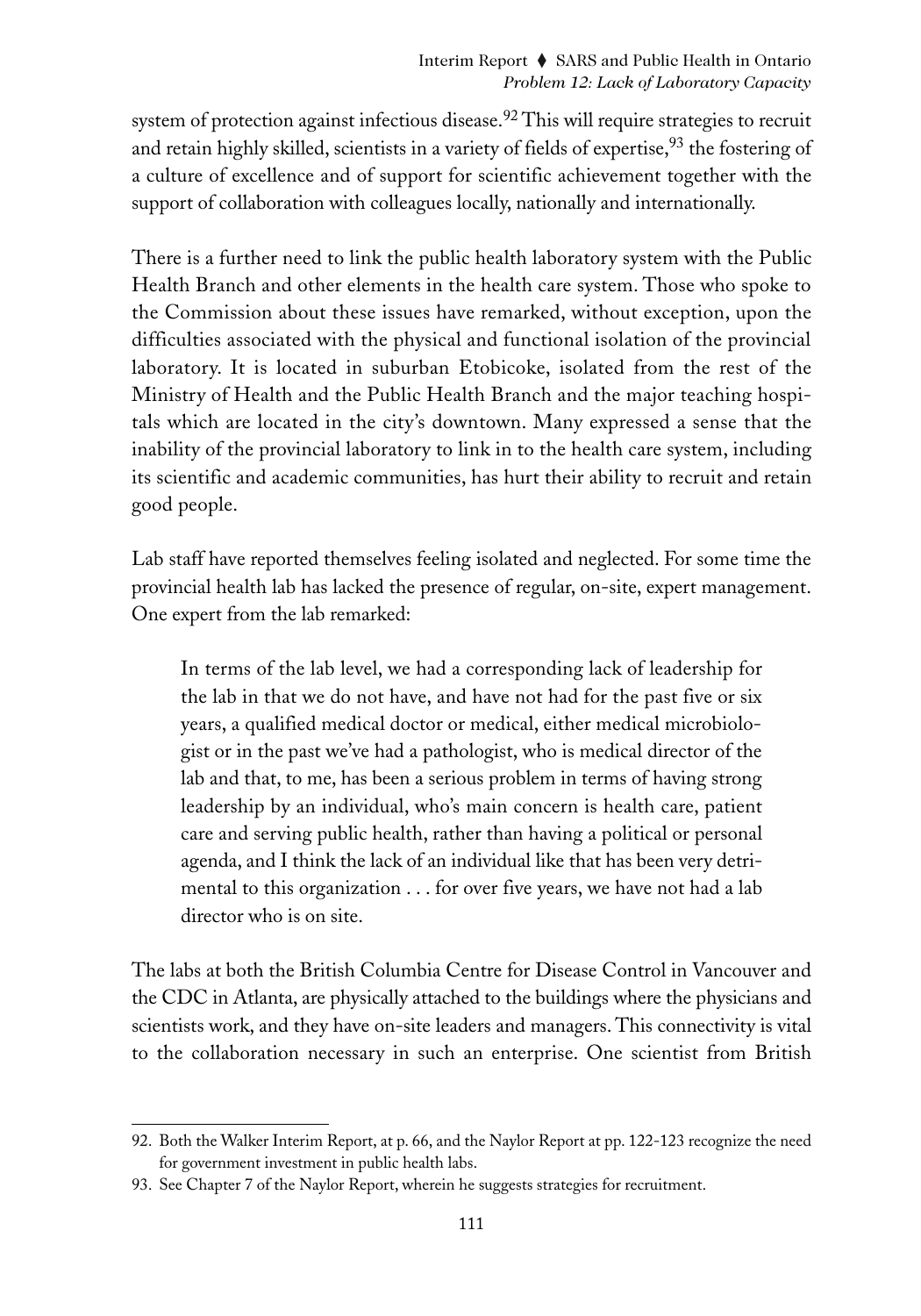Columbia described the benefits of having the lab located in the same facility as the rest of the communicable diseases branch:

Housed within the B.C. Centre for Disease Control we have the provincial laboratory and epidemiology services. We're the only center of its kind in Canada where provincial laboratory and epidemiology are together and I really cannot exaggerate the importance of having epidemiologists and virologists or bacteriologists working side-by-side. Hallway conversations are really critical and a lot of information exchange occurs coincidentally and certainly that happened the night that we were first alerted of the first (SARS) case in B.C.

Not only is the provincial laboratory geographically isolated, but many have remarked that it was functionally isolated during SARS, functioning as a separate silo rather than an integrated part of the Public Health Branch. Prior to SARS, neither the provincial lab, nor the national lab in Winnipeg were linked to a larger information system of data collection and analysis. During SARS, since Ontario did not have an information system capable of handling this kind of outbreak, one had to be developed on the fly and it was not linked to either the national lab or the provincial lab. Without a common data base, tracking of patients, specimens and results was problematic.

One expert noted that the Public Health Branch had trouble getting information from the public health laboratory, even though they were part of the same Ministry. This disconnect caused great concern for many of the experts who came forward to help with the Ontario response. As one of them noted:

The lab was a huge issue . . . What we were really worried about, too, was the number of cases that were positive on the lab test that were negative clinically. Were they missing cases and were these going to be the ones that were transmitting the cases even further, cause they were our real worry, cause that that's how we would lose containment, by the asymptomatic cases. . . . We had trouble getting access to any of the lab information at the Ministry, even though it was the same Ministry.

There is a clear need to link the public health laboratories with the rest of the communicable disease machinery, including epidemiology. These groups should in turn be linked to academic institutions, to provide for a high level of consultation, collaboration and professional development. One expert described the need as follows: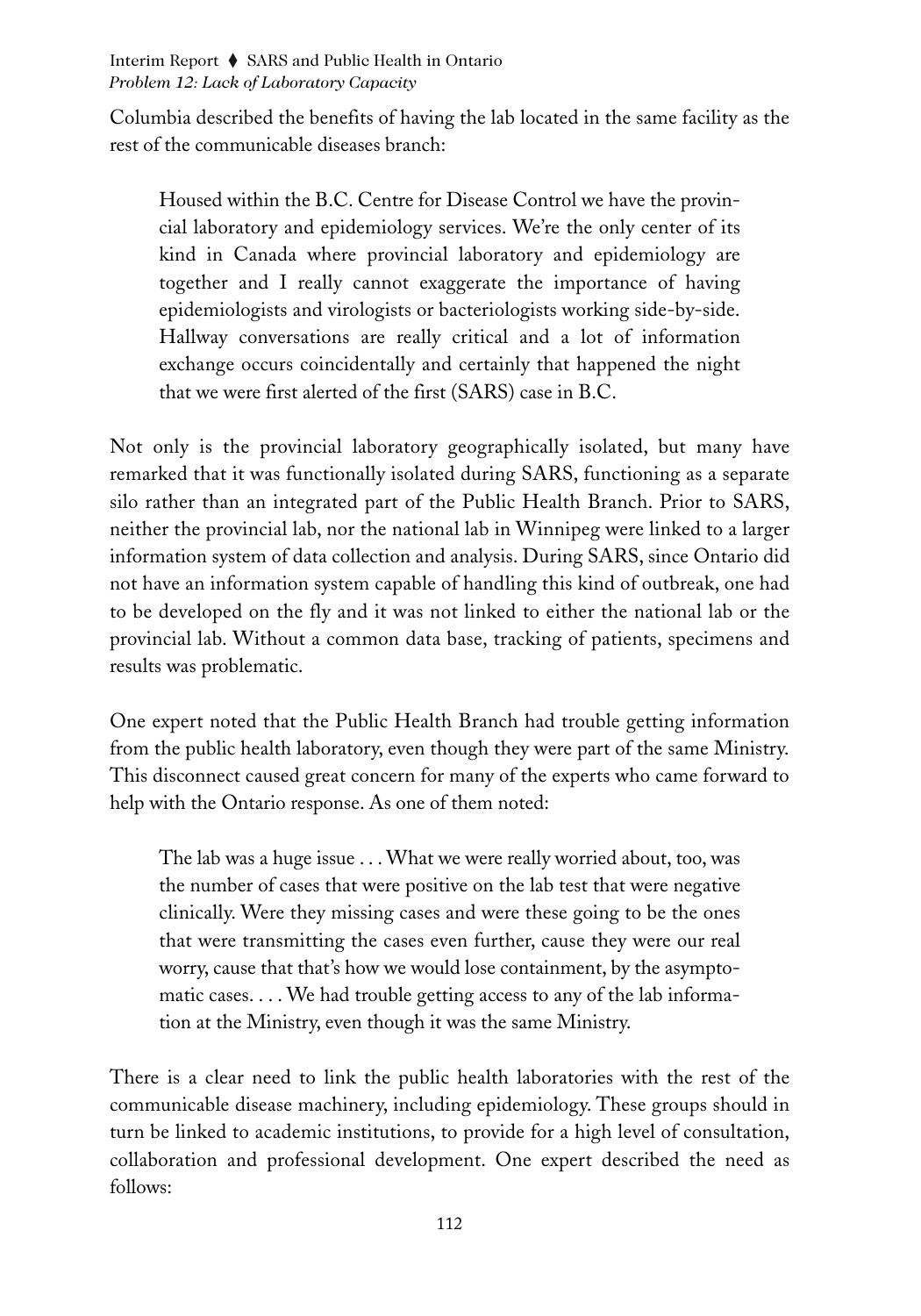There should be a new unit. It should be based somewhere if not on University Avenue [in downtown Toronto near the major teaching hospitals and the University of Toronto's medical school] but close to University Ave such that [it] has top lab people and epi disease infection control people linked in with [Public Health] units [and it] has to be linked to teaching hospitals. It has to have labs, public health and universities linked together.

The need for adequate infectious disease information systems, discussed above, includes the need for automated and rapid transmission of data to and from public health laboratories.

An investment in technology is required, to attract and retain good people and to enable high-level research and development and to ensure the rapid testing of a high volume of specimens. One former scientist with the Ministry of Health reported doing their research on borrowed equipment:

I begged and borrowed from, from anybody in the lab, from other organizations, from other public health labs. Wherever I could, from companies. Get a demo in, do your test and, and return it.

The capacity of a laboratory system to respond to an outbreak of infectious disease must pre-exist any future outbreak because it is impossible to create it during an outbreak. The functions performed by public health laboratories require the work of highly skilled professionals. This work cannot be done by recruiting inexperienced volunteers during an emergency. Nor is it adequate to rely on the hope that private and hospital laboratories will have the extra capacity when needed. Laboratory capacity is much like the rest of public health; its importance is not appreciated, nor the impact of its inadequacies felt, until there is an outbreak and then it is too late.

Despite earlier warnings, the Ontario public health laboratory system proved inadequate during SARS, as demonstrated above and in the Naylor Report. It is essential that Ontario's public health laboratory system be revitalized with the necessary physical and human resources.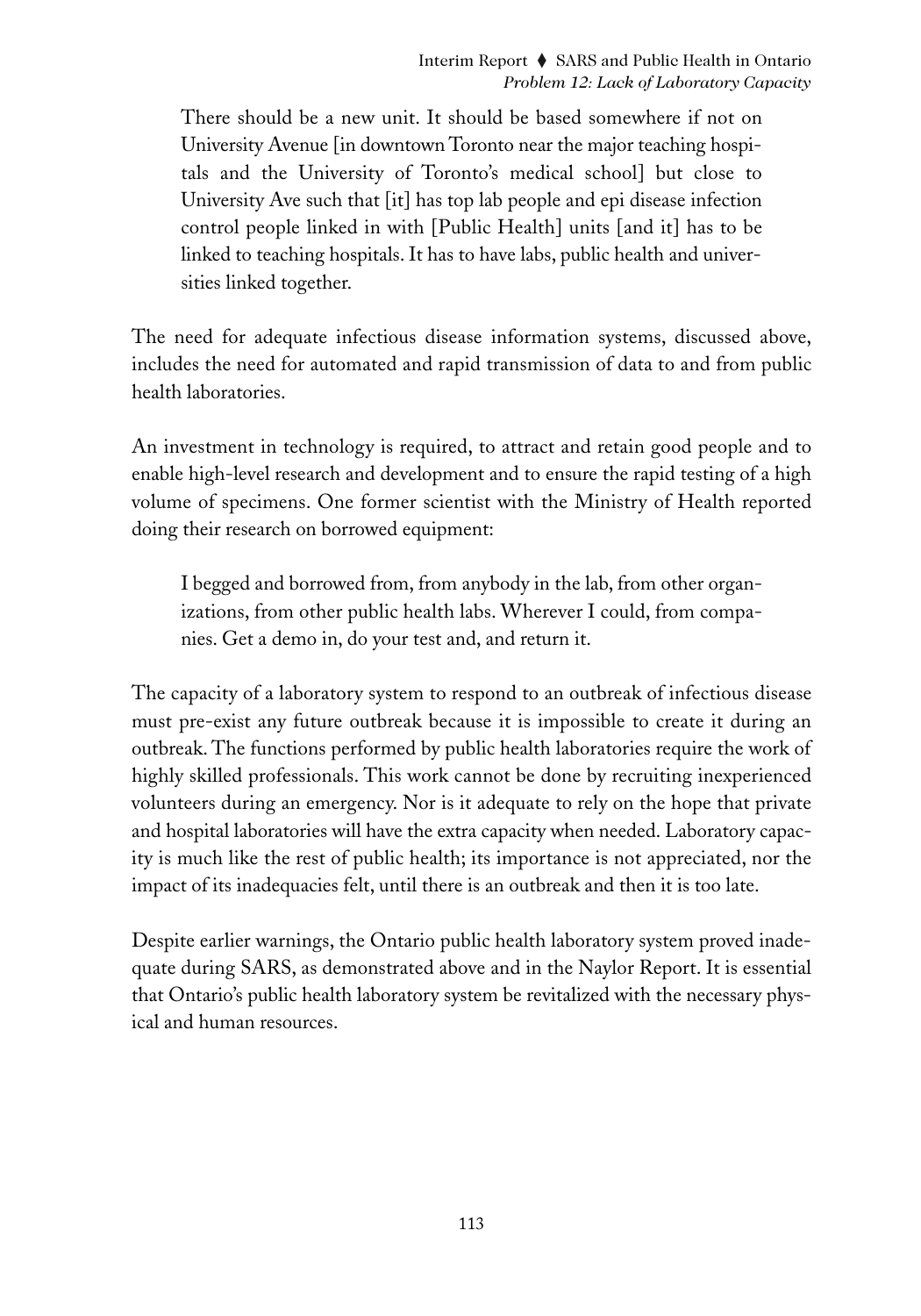When SARS hit Ontario, the Ministry of Health's Public Health Branch was totally unprepared to deal with an outbreak of this nature. To start with, it had no functioning Epi Unit. Epidemiology is the study of the distribution and determinants of health-related states or events in specified populations, and the application of this study to the control of health problems.<sup>94</sup> An Epi Unit was required to gather, track, confirm, investigate, analyze and report the information about cases and contacts, collected by the local health units. It had a crucial function to perform.

Without epidemiological data, the Science Committee, charged with establishing protocols for managing the outbreak, could not base its decisions on science. The Science Committee needed epidemiological data about the transmission of the disease and whether control measures were effective. It needed answers to a number of vital questions: How was the outbreak progressing? What was the incubation period? How long were people infectious? What were the risks in hospital?

As one observer noted:

The biggest need they [the Science Committee] had was epidemiology and good information that was current . . . we needed a proper epi centre.

It was also the crucial function of the Epi Unit to provide necessary data about the cases in Ontario to the Chief Medical Officer of Health and other Ministry of Health officials who were to then report to Health Canada, who in turn advised to the WHO. This data also formed the basis for information given to the public and media about the status of the outbreak in Ontario.

Because the Public Health Branch had no functioning epidemiology unit, it was necessary to cobble one together as the outbreak unfolded. This fact, in and of itself, is stunning. As one witness told the Commission:

<sup>94.</sup> Last, John M., ed., *A Dictionary of Epidemiology*, 4th ed., p. 62.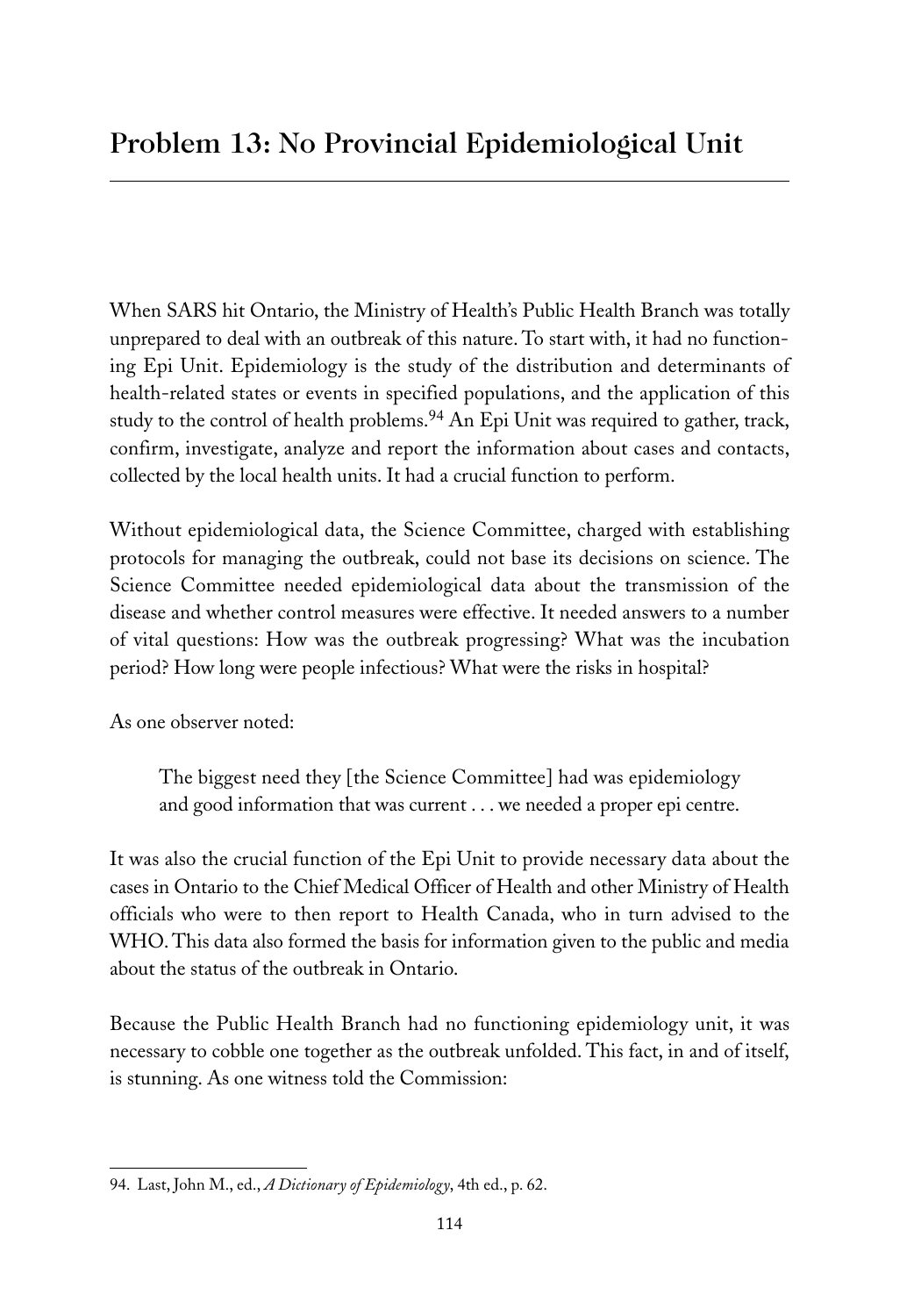I would argue that you could not do effective public health at least from a communicable disease perspective if you do not have a strong epidemiology. You need it to track what is going on and to describe what is happening and to analyze it and use it for policy or intervention and ultimately make a provincial plan; otherwise, you are doing things without . . . making decisions without data which in this day in age is nonsensical.

Not only was there no functioning epidemiology unit equipped to handle an outbreak, there seemed to be no one at the Public Health Branch with the expertise or willingness to undertake the enormous task of establishing and running the epidemiology unit. In addition, there were not enough qualified staff at the Branch available to assume the epidemiological work that needed to be done.

Consequently, staff were recruited from local public health units and beyond to create the Epi Unit. Once a few experts were brought into the Epi Unit, they were then expected to assume the responsibility for recruiting more. This was not easy. There was no surplus of unemployed epidemiologists waiting in the wings to be hired. That meant that the new Epi Unit staff had to recruit help from the field. But local public health units were also grappling with SARS and, given the uncertainty about how far it would spread, they were understandably reluctant to reduce their staff levels. Despite this, the call for help was answered and field staff did come to work at the Epi Unit. Epidemiologists from Health Canada also went to work in the unit. Finally, in the middle part of April, over a month into the outbreak, the Epi Unit was beginning to be properly staffed, largely by volunteers from the field and staff from Health Canada.

One of the first questions that arose when establishing the Epi Unit was where to locate it. Those recruited to the unit felt that it should be located at the offices of the Public Health Branch, rather than at Toronto Public Health's offices located in the downtown core, as the outbreak had spread beyond the borders of Toronto at this point and was no longer a local outbreak. Thus the Epi Unit began working out of the second floor of the Ministry of Health building at 5700 Yonge Street in what had formerly been suburban North York. The Public Health Branch was on the eighth floor.

Basic things such as an office, pens, paper, computers, secure faxes, access cards and support staff had to be put in place before the Epi Unit could begin its important work. As of mid April those working in the unit still weren't being paid and other administrative necessities, such as confidentiality agreements and employment contracts, had not been put in place.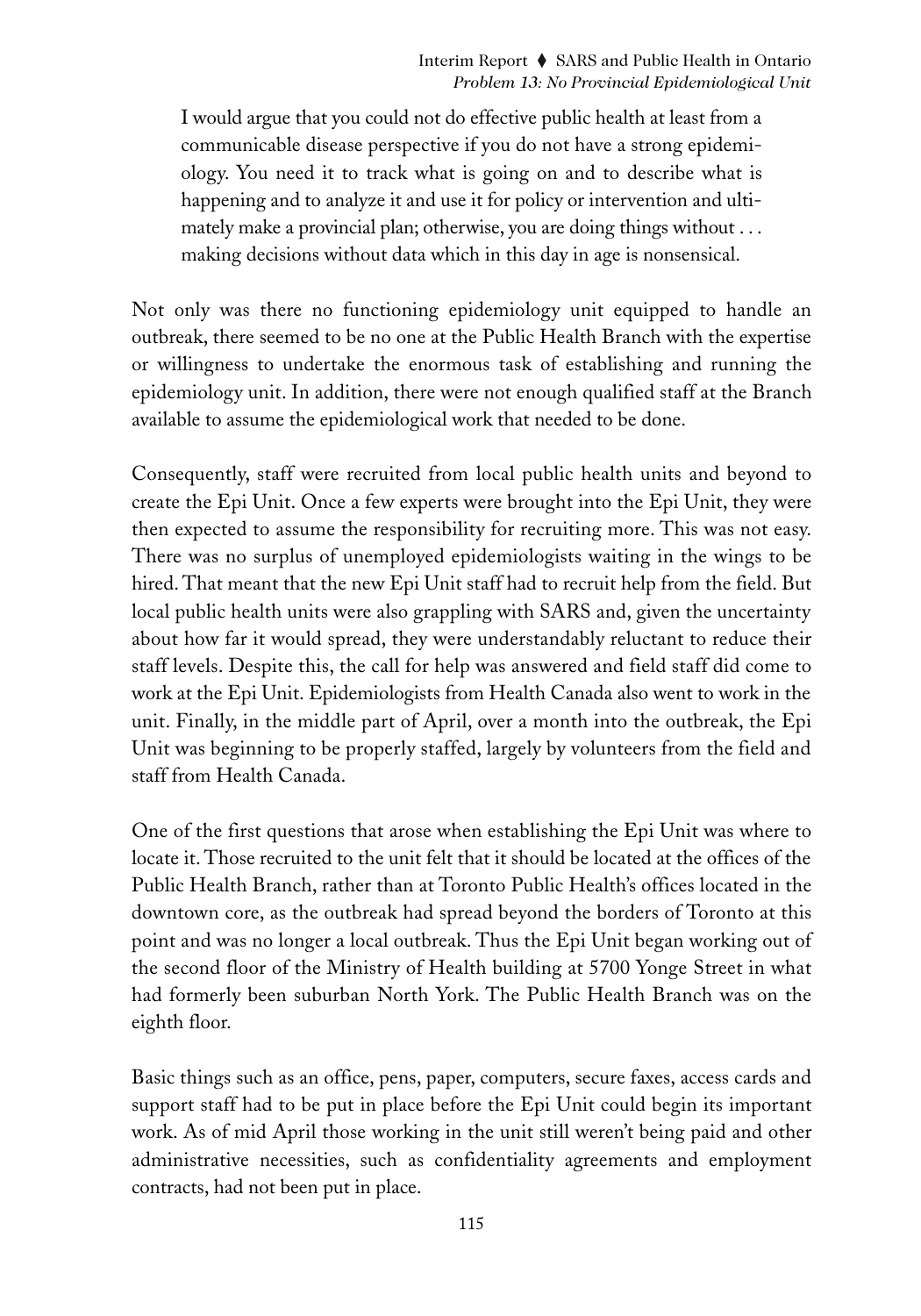Interim Report ♦ SARS and Public Health in Ontario *Problem 13: No Provincial Epidemiological Unit*

Staffing problems were never permanently resolved. The Epi Unit seemed to be a revolving door with people moving in and out on short-term basis. There was no permanent core of epidemiologists to generate the data needed every day to track the outbreak. When volunteers came, no one seemed to know how long they would stay and the constant changing of staff necessitated ongoing training and raised concerns about inconsistency in work product.

There seemed to be constant confusion over who was in charge, to whom they reported, and what was to be done with the data they were collecting. As one witness described it:

Right off the bat two items came up that were sort of very confusing: one was the overall organizational structure of the unit, trying to determine exactly where we fit in the organizational structure, to whom did we report, how was this basically going to be facilitated, like who, basically who was in charge, where did the reports go.

The Epi Unit was created in the midst of the outbreak and was clearly the result of the hard work and tireless efforts of those seconded to work in the unit. They worked long hours under terrible conditions and incredible stress. Those working in the unit knew the importance of their work and understood the importance of putting aside their frustrations to get the job done.

Many witnesses expressed the concern that the Public Health Branch did not share the same understanding and did not properly support the work of the Epi Unit. When requests were made for staff at the Public Health Branch to assist the Epi Unit, they were told that they were "too busy." Many questioned what could be more important than SARS and did not perceive the Public Health Branch staff on the eighth floor as being "too busy." As one witness noted when describing the attitude of the eighth floor Public Health Branch:

There was never a sense of urgency. It was very depressing to work around a few people going crazy while others are acting normal. It amazed everyone.

Epidemiology was a crucial part of the outbreak response and in March 2003, there was simply nothing in place to do the work that needed to be done. As noted by the Interim Walker Report: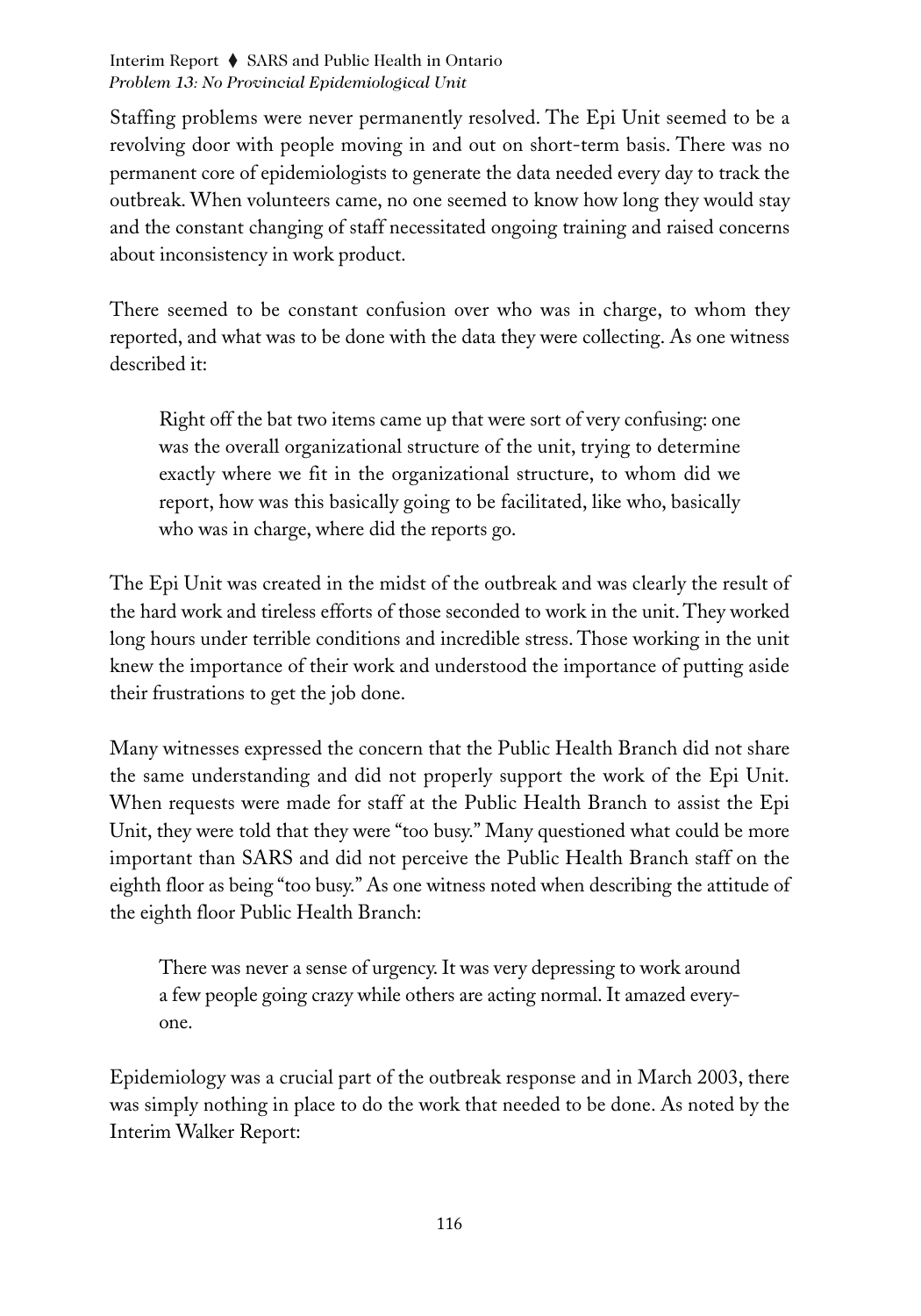Analyzing the surveillance data requires contributions from trained professionals such as epidemiologists, statisticians, and biostatisticians.

These professionals and the systems they needed to do the surveillance and protocols necessary to enable them to do their work could not be put in place overnight. As one observer observed:

. . . it amazes me to this day that the government put so much credence on these numbers each day and if they knew or had any idea of how this system was put together . . . it was like all this high level stuff and people with meetings and we are spending money and we had nothing at the bottom.

None of the problems noted in this report reflect adversely on those who were brought in to work at the Epi Unit. On the contrary the efforts of these remarkable individuals were crucial to the fight against SARS. Those who spoke to the Commission, while candid about the problems faced by the Epi Unit, were equally candid about the strengths of those who worked there. In particular, Dr. Ian Johnson, a professor at the University of Toronto, and Mr. Bill Mindell, of the York Region Public Health Branch, have been cited for their dedication and perseverance in the face of overwhelmingly difficult working conditions.

Unfortunately, despite the tremendous efforts of many who worked in the Epi Unit, its ability to fulfill its function was hampered by a lack of infrastructure, the absence of an information system and a disorganized and constant demand for information from the public health branch. As one outside observer noted:

I mean it's impossible to implement. You know you cannot, in the event of an outbreak suddenly hire your whole workforce, implement your computer system and then implement the processes and the legislative frameworks in which to produce a coherent surveillance system.

Despite their valiant contribution to the fight against SARS, those who volunteered at the Epi Unit reported leaving it feeling demoralized and despondent. A disturbing outcome is that some question whether they would ever be willing to go back and volunteer again given the systemic problems that impeded their work.

SARS demonstrated the crucial role of an epidemiological unit in the battle against an outbreak of infectious disease. It was a major failure of Ontario's public health system that no such unit was in place when SARS struck. The development of fully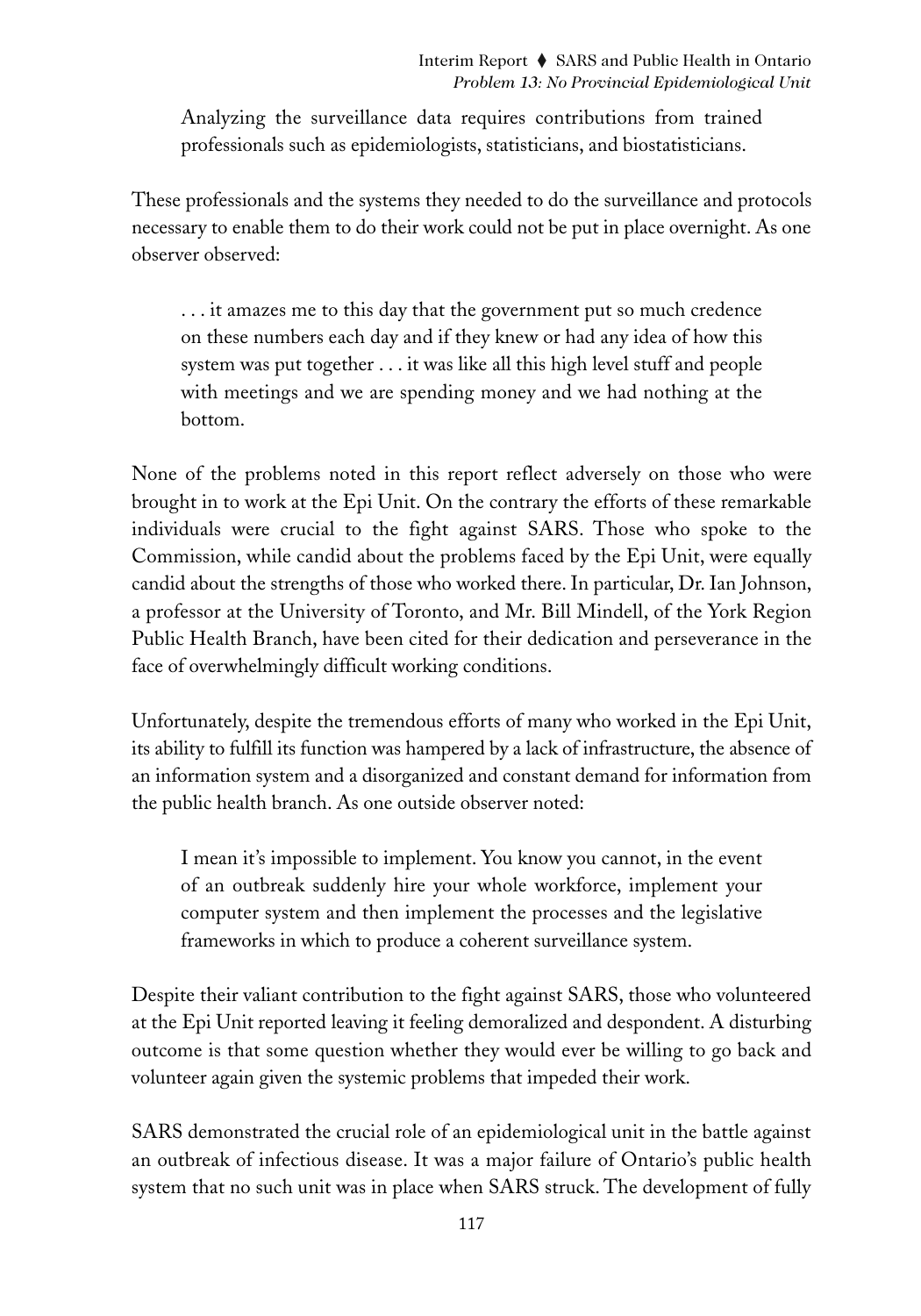Interim Report ♦ SARS and Public Health in Ontario *Problem 13: No Provincial Epidemiological Unit*

resourced epidemiological capacity is vital to protect Ontario against outbreaks of infectious disease. In the absence of major reform Ontario may not be able in a future outbreak to draw on the extraordinary volunteer resources that helped so much in the spring of 2003.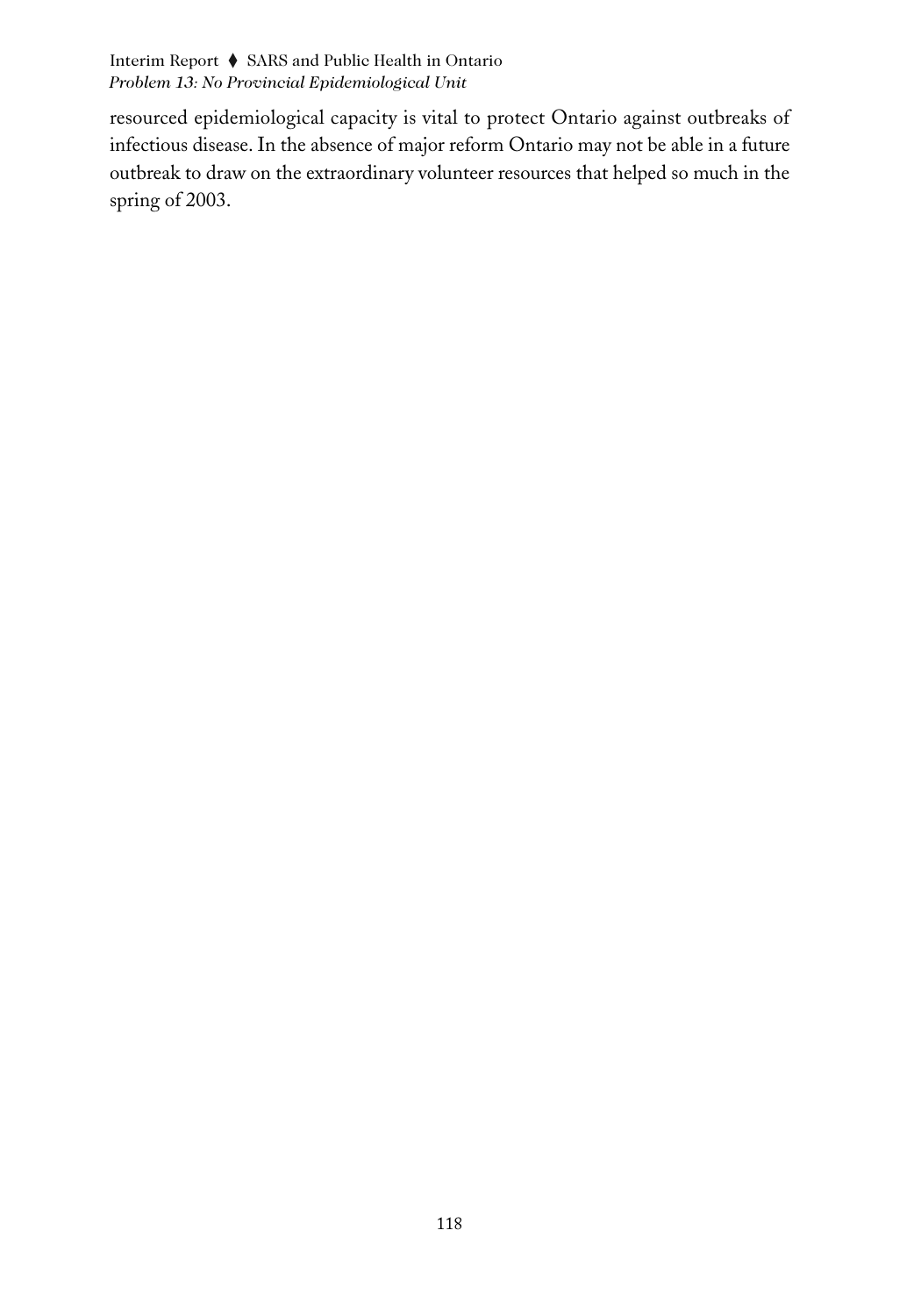# Problem 14: Inadequate Infectious Disease Information Systems

The fight against SARS was hampered by the lack of an effective reportable disease information system. Neither the provincial Public Health Branch nor the local public health units had any information system capable of handling a disease like SARS. The existing system, known as Reportable Disease Information System, or RDIS, was disease-specific and not flexible enough to handle new diseases. One observer described the progression of the information systems over the past decade and the limitations of RDIS:

The system prior to 1990 was essentially paper and pen for reportable diseases. So if someone had measles or if someone had tuberculosis, basically they used to keep big books and just keep tabs on it as to how many people were there. Moved over to a new electronic system which is called the Reportable Disease Information System and the abbreviation is RDIS. It's a DOS-based system built around the late-1980's . . . it's programmed for very specific diseases. So for example, salmonella is probably the simplest that you just want to know the bug, the symptoms, the dates and those things. Something like tuberculosis is much more complex cause you need to know the type of tuberculosis, where it's located, like is it in the lungs, is it in their kidneys, like where is it, you've got the sites, you've got syphilis, you've got various stages so they designed it for every single one of the diseases. And the system creates individual databases in each of the health units, so if each health unit was issued this RDIS software, they then entered all the data locally, and then what happens is that the Ministry of Health's computer centrally calls up all of the 37 health units, initiates a program, but then the computer goes through and basically downloads a report to the Ministry, giving all the information on the cases that have been confirmed over the last week. No names ever come across, it's simply an identification number and a confirmation of the diseases, but that system is very specific to each one of the diseases and cannot be easily modified . . . it meant that it was inflexible to take on new diseases so that things like West Nile virus and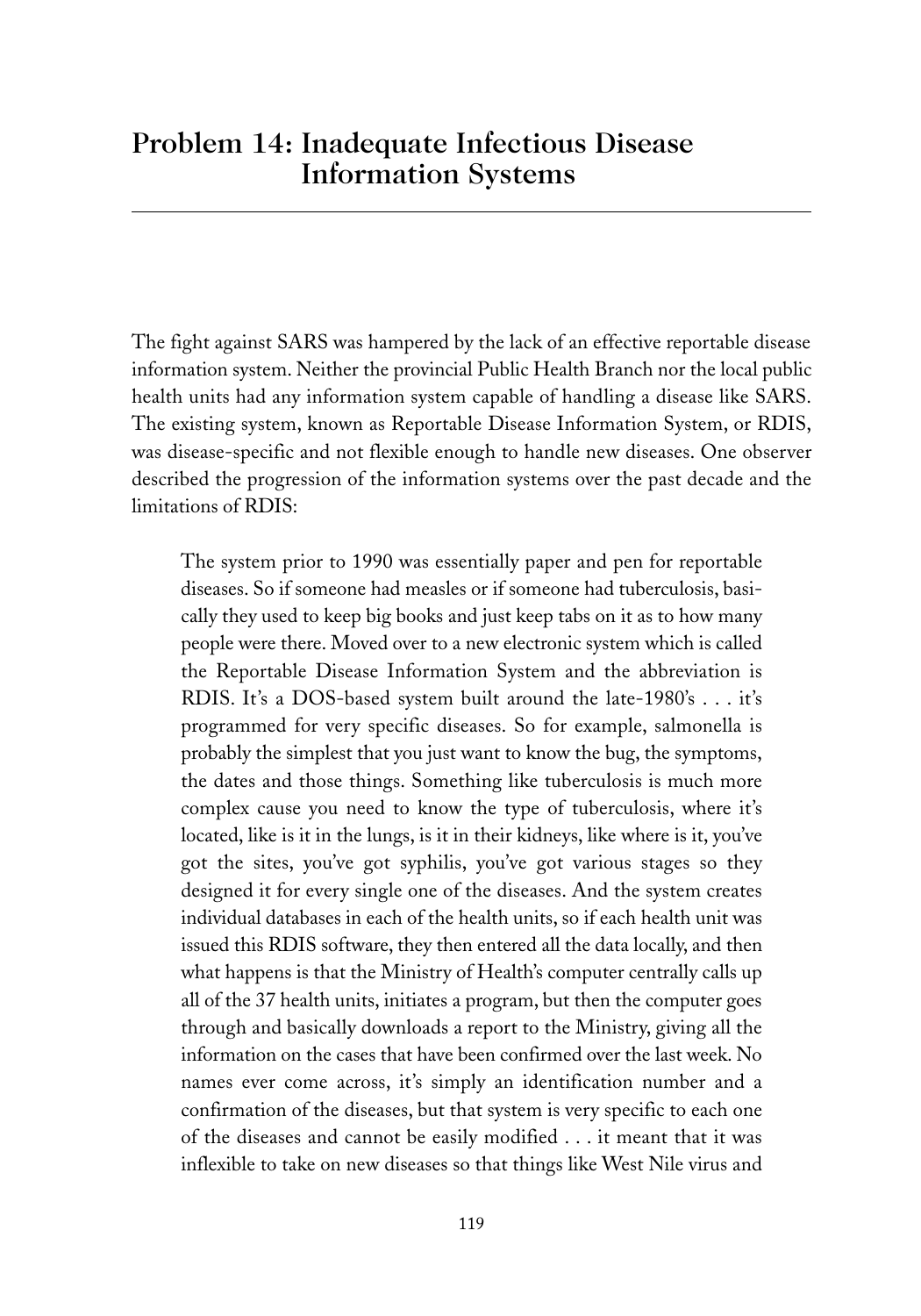Interim Report ♦ SARS and Public Health in Ontario *Problem 14: Inadequate Infectious Disease Information Systems*

> SARS . . . And there was a recognition that it has to be updated but presently the system being used by health units is still this one that was designed in the late 1980's and still uses exactly the same software and approaches. And that's why, basically the RDIS system could not be used for SARS.

Dr. Sheela Basrur, Medical Officer of Health for Toronto at the time, explained the problem facing her department when SARS hit:

The volume of information generated in the SARS outbreak far exceeded previous experience. Since people have not been put into quarantine for the last 50 years in the City of Toronto, there were no information systems in place at the start of the first SARS outbreak to support the management of people in quarantine and contact follow-up of these individuals. The 14-year-old provincially mandated information system used to support the surveillance of reportable diseases [RDIS] was not equipped to handle quarantine management and, more importantly, could not be modified by the province to support SARS case management.<sup>95</sup>

When SARS hit, the RDIS system could provide no assistance in tracking and monitoring cases. Moreover no one at the Public Health Branch stepped up to take charge of coordinating and organizing data collection. As SARS unfolded, local health units and the Public Health Branch were left to their own individual devices to establish information systems that could handle the case and contact information. Although the Public Health Branch and the local health units faced the same problem, there seemed to be little collaboration and cooperation between them.

One observer described the situation as follows:

The [surveillance] system was not well designed, it's something that had been thrown together for the sake of expediency and efficiency . . . they did not have a good handle on the outbreak, they did not have a good handle on the information system and it was not a good feeling because they were complaining tremendously about other health units, you didn't get a feeling of collegiality, of people working together.

<sup>95.</sup> Toronto Public Health, *Toronto Public Health's Response to the Severe Acute Respiratory Syndrome (SARS) Outbreak,* September 9, 2003.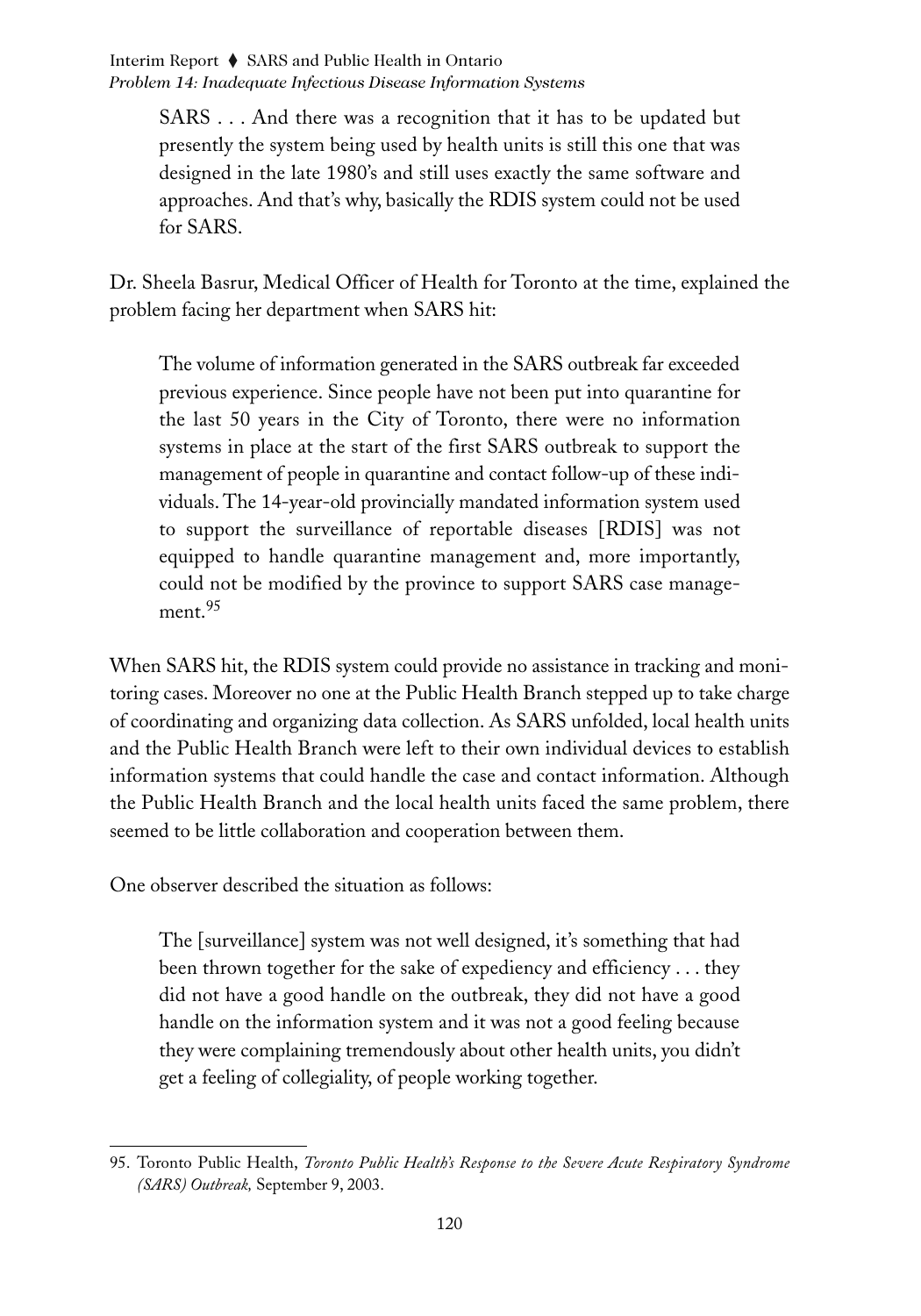#### Interim Report ♦ SARS and Public Health in Ontario *Problem 14: Inadequate Infectious Disease Information Systems*

The local health units were responsible for gathering data about cases and contacts and reporting this information to the Public Health Branch so it could track and analyze the outbreak at a provincial level. Given the inadequacies of the existing information system, one might expect that the local units could turn to the Branch for help in establishing a system that could help them keep track cases and changes in their status. However, there appeared to be no one at the Branch with the expertise and the ability to address the data collection problems and to offer viable solutions to the local units.

Because, as noted above, the Ministry of Health had no established epidemiological capacity at the time of SARS and no one in the Branch took charge of this problem, it was necessary to recruit experts from the public health field to cobble together an Epi Unit. Until the Epi Unit was up and running, there was no way to coordinate the work of local public health units into a common reporting structure. This delay turned out to be a critical problem. By the time the Epi Unit was established, individual health units were married to their own individual methods of collecting and reporting data. As a result, they were unable and disinclined to change their systems midstream, despite problems created by the diverse manner in which the data was being collected and reported.

The Toronto Public Health unit, which had the majority of the SARS cases, relied on a paper-based system of case tracking. This nightmarish system generated cardboard boxes spilling over with paper, all of which had to be collated and analyzed by hand. Early into the outbreak, the Toronto Public Health unit began putting its local case information on Excel, a popular software that electronically organizes and analyzes data in the form of tabular spreadsheets. Other public health units did the same. A number of problems arose with this ad hoc approach. Firstly, as the outbreak grew in size, the Excel spreadsheets were simply unable to reflect all the cases and the changes in case status. One participant described it as:

. . . a small scale system that someone had developed for a small outbreak like when it was at the Scarborough Grace Hospital, and it had now suddenly become the provincial standard that was being used.

One participant described the limitations of the Excel spreadsheet system:

. . . the Excel spreadsheets were used initially during the outbreak because there was a small set of cases, it was trying to create a simple line listing. What you do in an outbreak is you normally create a simple line listing and they used the Excel spreadsheets to create that line listing and it was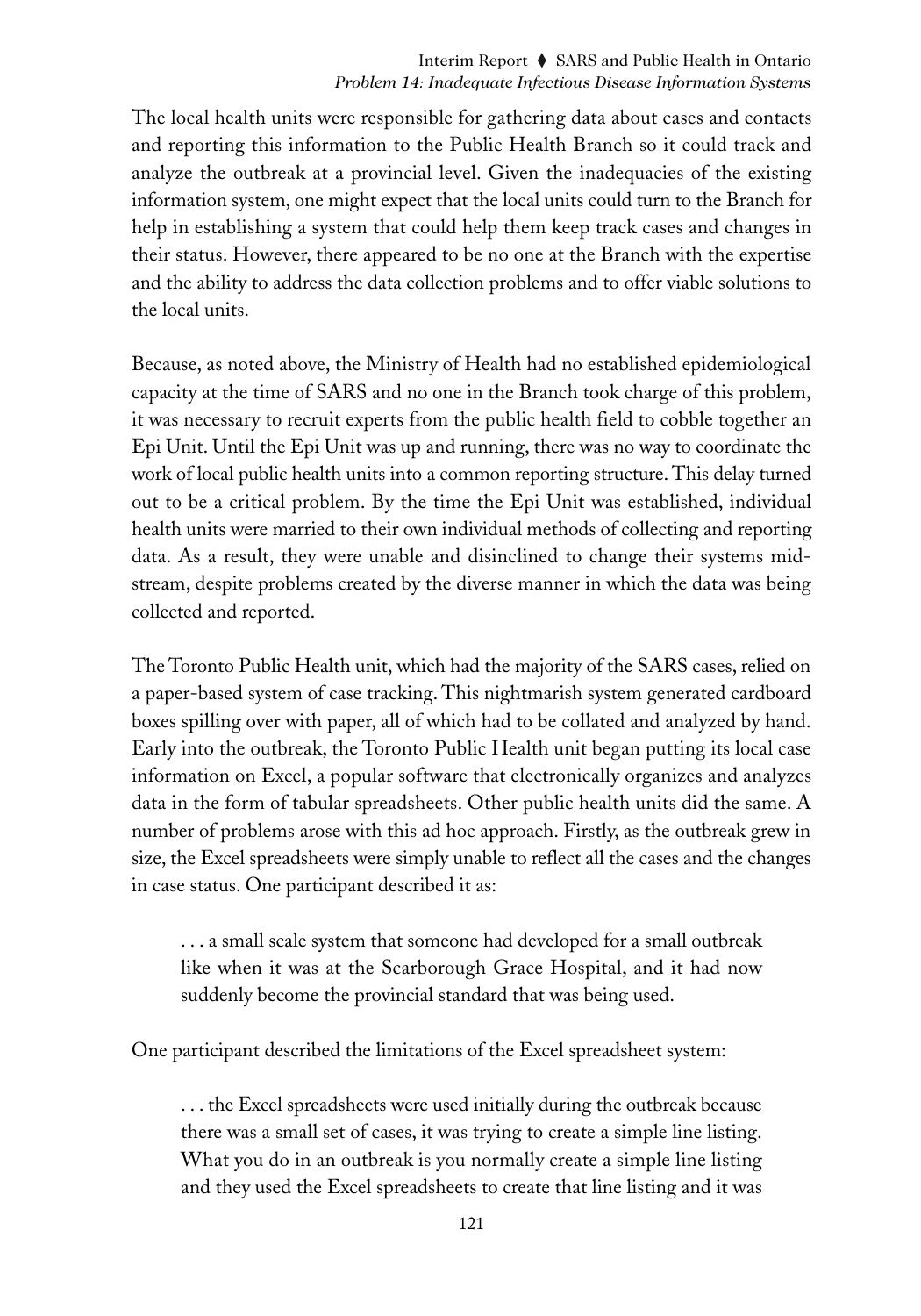okay when you're dealing with a small number of cases that you can visually look at and keep tabs on basically by simply just looking at the spreadsheet and examining it.

The Excel spreadsheet was not, however, capable of doing what was required in an outbreak of this magnitude. One expert described the problem:

You want to be able to look at this as something you could basically visually look on the screen, like I don't think you could have more than 20 or 30 cases . . . You couldn't have more than 20 or 30 cases cause otherwise you're relying on counting. People would sit there and count these . . .

For a small outbreak you can do that . . . the excel spreadsheets would have worked, if you'd had about 20 cases maximum. Once you got over 20, it lost its efficiency, it lost its ability because then what you need to do is start running statistical analyses, you need to run tabular analysis of data, you need to run statistics on it, you can no longer just try to keep track of what do the numbers look like and graphing things by hand and updating things by hand, you need to have an automated system to keep track of things, both from a point of accuracy and to monitor trends and to actually reflect what's occurring.

The variables in the Excel spreadsheet were not well defined, making it impossible to run the line lists manually – information crucial to the Science Committee. For example, it would have been preferable if the data inputted into the Excel spreadsheets indicated whether a patient had died with a simple "yes" or "no." Instead, the date of death was often mixed into an area of the spreadsheet where a "yes" or "no" answer would have allowed easy aggregation. This, in turn, prevented the simple tabulation of different types of data. Instead, each day, trained epidemiologists who should have been analyzing data had to manually count lists of such crucial numbers as the total of probable SARS cases. One expert described the problem:

Say you wanted to know case fatality rate you had to manually pull out the data, to manually do this and subtract that. You should just be able to say date 1 minus date 2, give me the distribution of them . . . that should be automatically done, not by hand. All the staff got lost on that. They were spending hours and hours, it'd take two epidemiologists full time just to generate these spreadsheets, it was silly.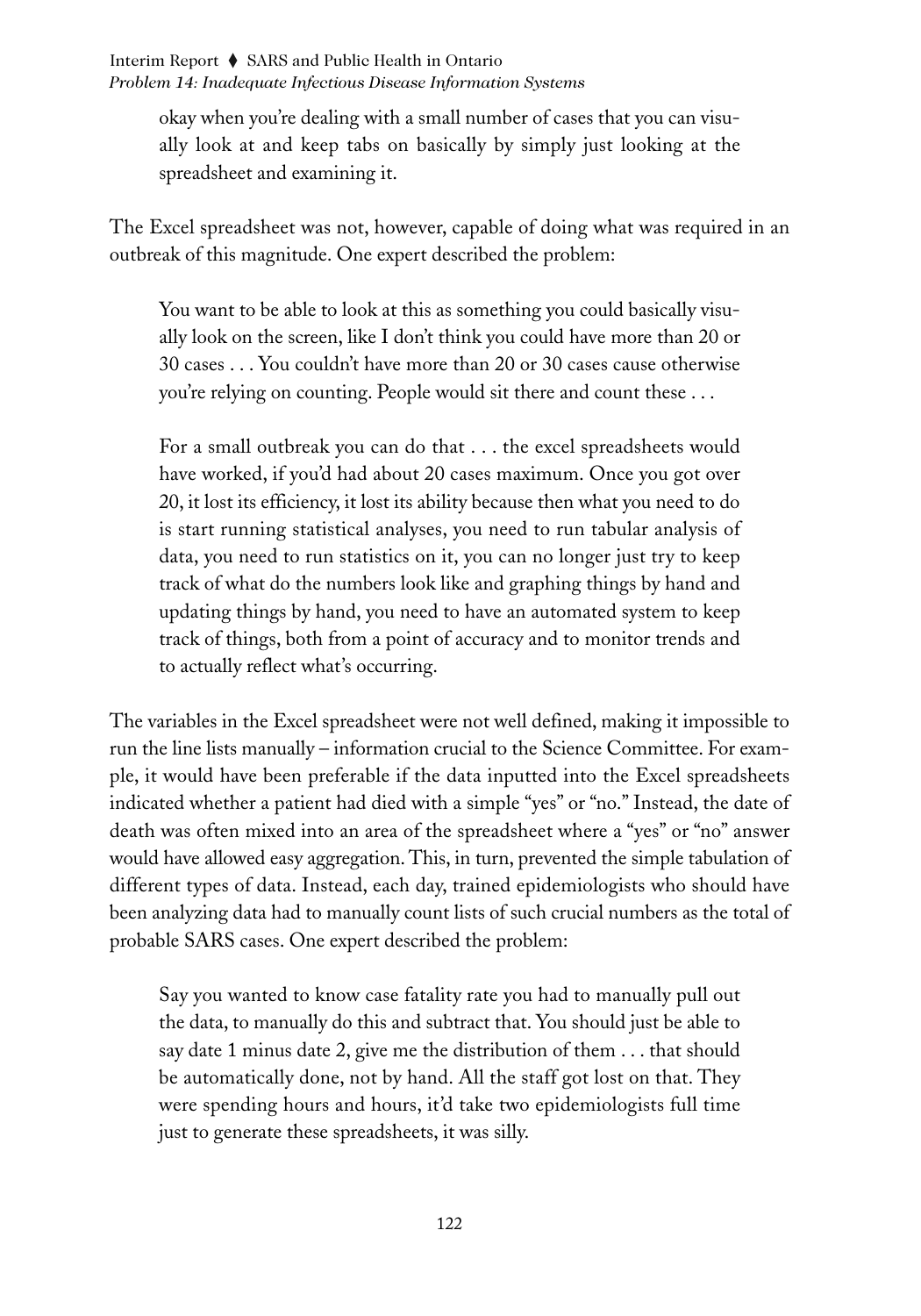The need for staff to count the lists manually created further stress, in an already impossible situation. Staff faced the difficult task of counting hundreds of numbers, at times more than once a day, trying to remember the meaning of the various codes used to classify different types of data, all the time fearful of making a mistake. As one observer described it:

Trying to run a system based on these Excel spreadsheets with people who were there for a week, they would get burned out and then would change and somebody else would come in and of course they'd like to modify the system slightly to suit their tastes. It was trying to build in consistency within that system, there were tremendous time pressures, like Dr. D'Cunha wanted everything by 11 o'clock and would sort of holler and yell if he didn't get it, and the staff were under tremendous pressure. Imagine just being parachuted into the system like this, and it's all manual. You're sitting there manually counting cause you couldn't run the tables [electronically].

Because the information was being sent from each local health unit separately and there was no system for the province to upload the relevant information electronically from the local units, members of the Epi Unit had to go manually through the spreadsheets daily to generate a larger spreadsheet that reflected case activity across all reporting health units. This was a resource-intensive exercise, made difficult by the lack of co-ordination and consistency in the classification and reporting of cases. For example, the Excel spreadsheets sent to the provincial Epi Unit did not clearly show the changes that had occurred in the cases. It would not be apparent if someone had moved from suspect status to probable, without locating the case on the previous day's list and the current day's list and manually comparing the information reported. Similarly, if a person was removed from the case list because another cause for their illness had been discovered, this was not always apparent by simply looking at the spreadsheet. At times, Epi Unit staff would simply notice a case missing and would have to call the local unit to find out what had happened to that person.

Another problem was that the Excel spreadsheet did not contain enough detail to answer all the questions being asked by the various agencies who needed to use the data. One participant described the problem as follows:

What the federal government was asking for and what the Science Committee was asking for was far more detailed than what was available on this particular form or the Excel spreadsheets. Neither the form nor the spreadsheets went into nearly enough detail. For example they would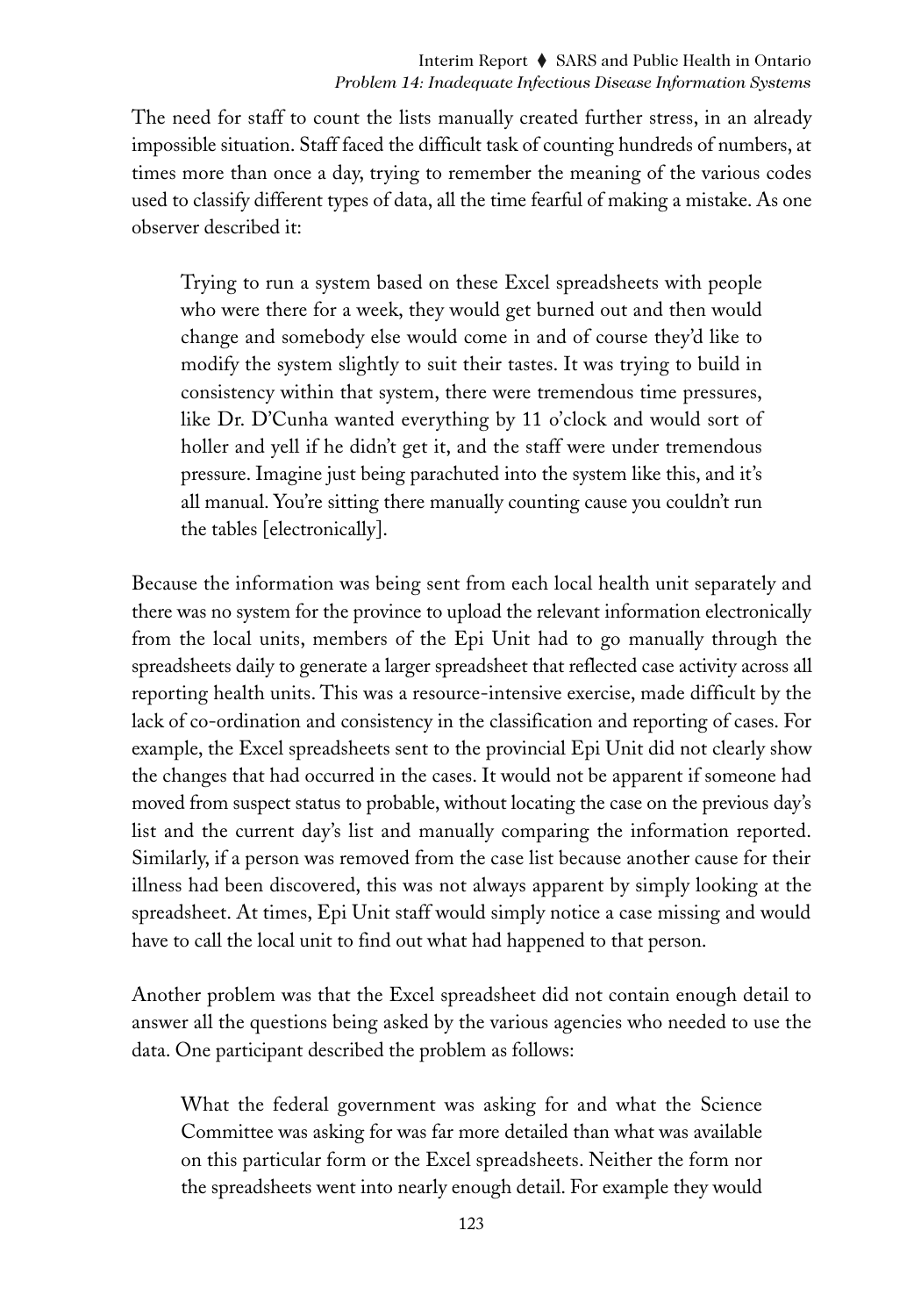## Interim Report ♦ SARS and Public Health in Ontario *Problem 14: Inadequate Infectious Disease Information Systems*

have ... fever 'yes/no,' cough 'yes/no' but they wanted to know when was the onset of fever, when was the onset of exposure, what was the incubation period, which fevers came on first They were looking for the clinical spectrum, they wanted to know incubation periods, they wanted to know all these details, which are very meaningful, but you couldn't pull them out of this data, couldn't really assess it because the data wasn't there in sufficient detail.

The ad hoc approach to data collection also led to concerns about inconsistency in classification of cases. For example, there was no standard reporting form for all local health units. There was also no data dictionary – the crucial guide to how a database sorts, groups and catalogues information – to help staff collecting data define and classify cases uniformly. It was never clearly defined who fell into each category. This resulted in inconsistency in classification and measurement:

The classic was the exposure variable. The exposure variable would show for example there was a health care worker, and there was other health care worker, a health care worker at Scarborough Grace, a health care worker at York Central Hospital, a patient visitor at York Central, a patient visitor Scarborough Grace. These should have shown where was the location, is it Scarborough Grace, is it North York General, or is it Scarborough Grace or was it York Central, and was it a health care worker, or was it not, was it a visitor, we could have broken those out. And they were all jumbled in together . . . you wound up with these huge long lists of the frequency counts.

It became quickly apparent to those parachuted in to work on the Epi Unit that the information collection system was in dire straits. The Excel spreadsheets simply did not allow for sufficiently rigorous analysis of data related to the outbreak:

We just couldn't do detailed analysis. That was really the biggest issue, was that you couldn't do detailed analysis of the Excel spreadsheets. You couldn't generate graphs of incubation periods, distribution of symptomology, symptoms and profiles, characterizing the disease. You wanted to look at the time between the incubation time to when people were hospitalized, look at all these comparisons of dates to show how efficiently we were doing. They weren't there. We tried our best to grab it out of the spreadsheets but it was just not efficient . . . one couldn't do it with any precision.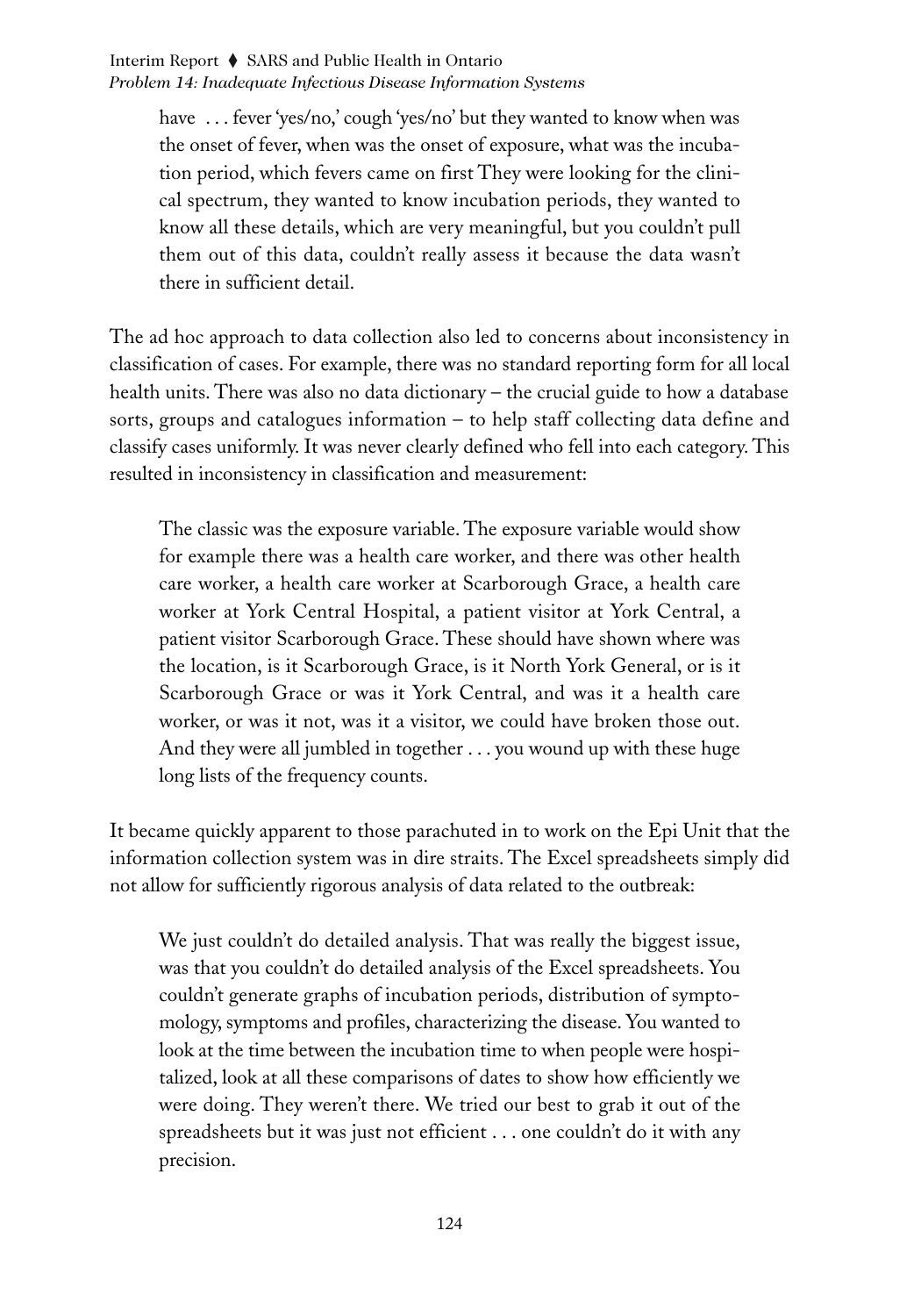#### Interim Report ♦ SARS and Public Health in Ontario *Problem 14: Inadequate Infectious Disease Information Systems*

Other computer systems were available at this time and significant efforts were made to implement a better system. The Federal Government sent two information technicians who were prepared to install a more sophisticated, federally funded outbreak management system called the Integrated Public Health Information System or iPHIS. Extensive efforts went into to developing a standard reporting form, with a data dictionary. The form was developed in cooperation with Health Canada officials, and included important information such whether a patient had given blood – acknowledging that there were other aspects of health, such as the blood supply, at risk. The intention was that these forms would be completed by the local public health units and sent to the Epi Unit at the provincial level for analysis. The goal was that the information be standardized so everyone was measuring the same thing in the same way.

But by this time, over a month into the outbreak and faced with their own huge workload, local public heath units were unwilling or unable to change systems. Moreover, iPHIS was not capable of managing the contact information and this caused local units to question its value. On the other hand, while iPHIS was not capable of handling the contacts, those at the Epi Unit felt that it was better than the current system, which in their view could not handle the data adequately. Moreover, the contact information was not, in any event being regularly reported to the province. Toronto had initially attempted to gather and track the contact information electronically but as the numbers swelled this quickly became impossible to do with the Excel system. Toronto Public Health,<sup>96</sup> despite its best efforts, was forced to resort to a paper based system, which remained in place throughout the outbreak.

Despite all the efforts of the Epi Unit, the iPHIS system was never implemented at the local health unit level and the standard reporting form did not replace the previous reporting forms that each individual local health unit had developed. No system capable of managing the contacts was ever implemented at any level. The information reporting and information systems problems remained a problem throughout the outbreak. One participant described the frustration within the Epi Unit and the difficulties in motivating the staff, who were burned out and upset with the whole system, to keep going:

You come away feeling absolutely useless that there was a system being used, you couldn't change it, you knew what had to be done, wanted to do it and it

<sup>96.</sup> Toronto Public Health even had the Ontario Provincial Police come in and try to set up their Powercase System, a computer system used by Ontario police services in the management of major investigations.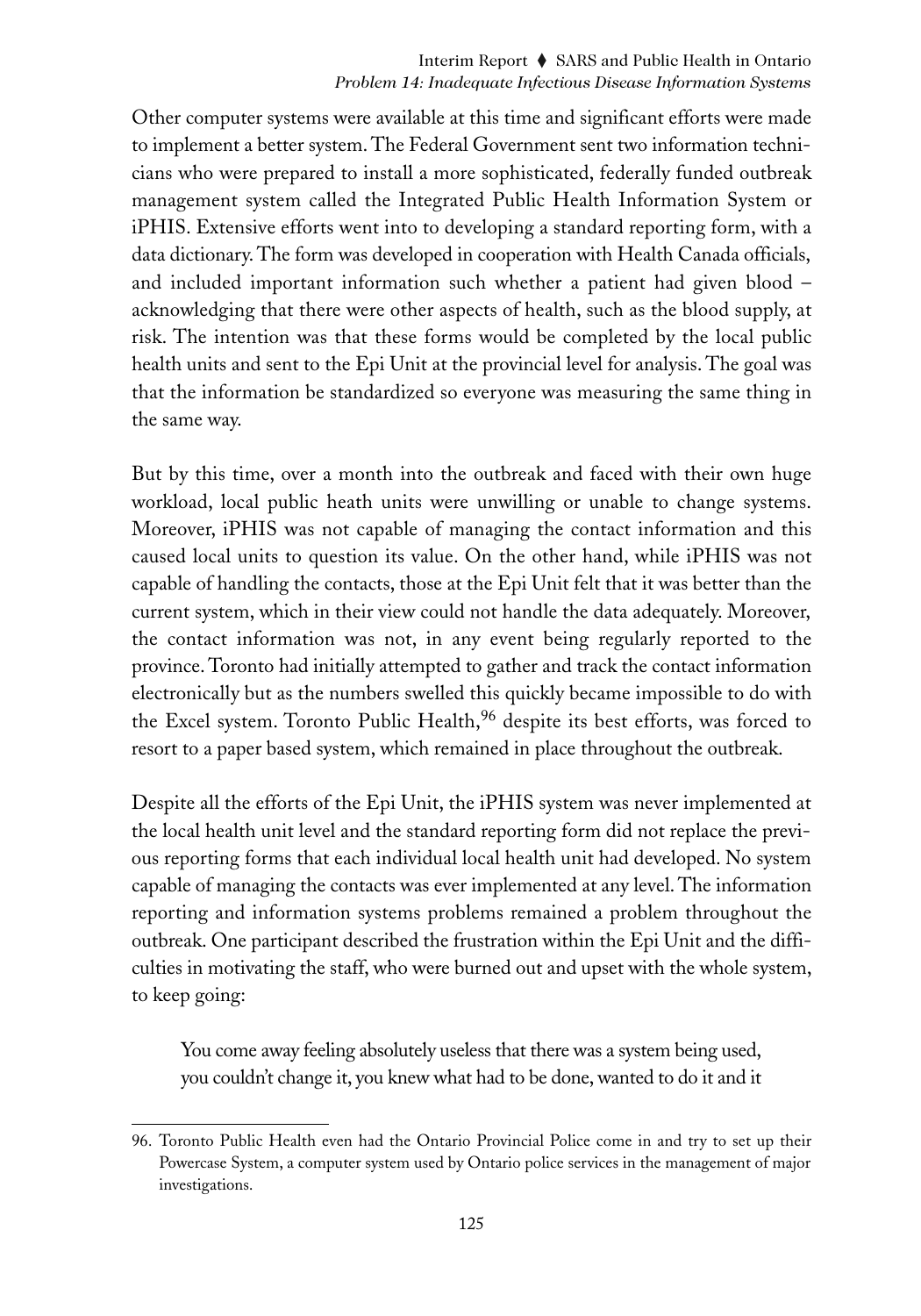just wouldn't go and that people were asking you for reasonable information and it was frustrating because there was, again, a lack of organization.

This outline of the problems with data collection and analysis attributes no fault or blame to anyone who had to work with inadequate information systems. But it does highlight the difficulties that arose by having to use ad hoc systems for information collection and analysis. Both the local units and the provincial Epi Unit were faced with enormous obstacles and each responded in the best way they could, given the tools at their disposal. Many talented and dedicated professionals, both at the local units and at the provincial Epi Unit, did their best to deal with these myriad problems which were not of their doing. What is remarkable is that they persevered in the face of these obstacles. It was a disservice to them and to the public interest in protection against infectious disease that such a mess was allowed to develop in the first place through lack of planning and preparedness and a failure of the Public Health Branch to provide the capacity to collect data and track information on new infectious diseases.

The most disappointing aspect of this problem is that the province had known for many years that its current information systems were inadequate and incapable of handling an outbreak of a new infectious disease. The 2003 report of the Provincial Auditor noted that the need for a new information system to track reportable diseases was clearly apparent as early as 1997:

In our 1997 audit, we recommended that the Public Health Branch obtain additional information on the results of TB contact tracing by boards of health. The Ministry responded that a new information system for tracking reportable diseases was in early development and that additional information on individuals who have come in contact with a person with active TB would be included in the system. At the time of our current audit, such a system had not been put in place, and the Ministry's information on the extent and results of contact tracing was still limited. In addition, ministry and local health unit staff informed us that, except under rare circumstances, they generally cannot force individuals who have come in contact with a person with active TB to be screened. We were informed that the Ministry is considering a federal/provincial/territorial initiative to implement an automated public health information system that would support public health case management. Such a system would also prove useful in cases of other communicable diseases.<sup>97</sup>

<sup>97.</sup> Provincial Auditor of Ontario, *2003 Annual Report*, (Toronto; December 2, 2003), p. 234.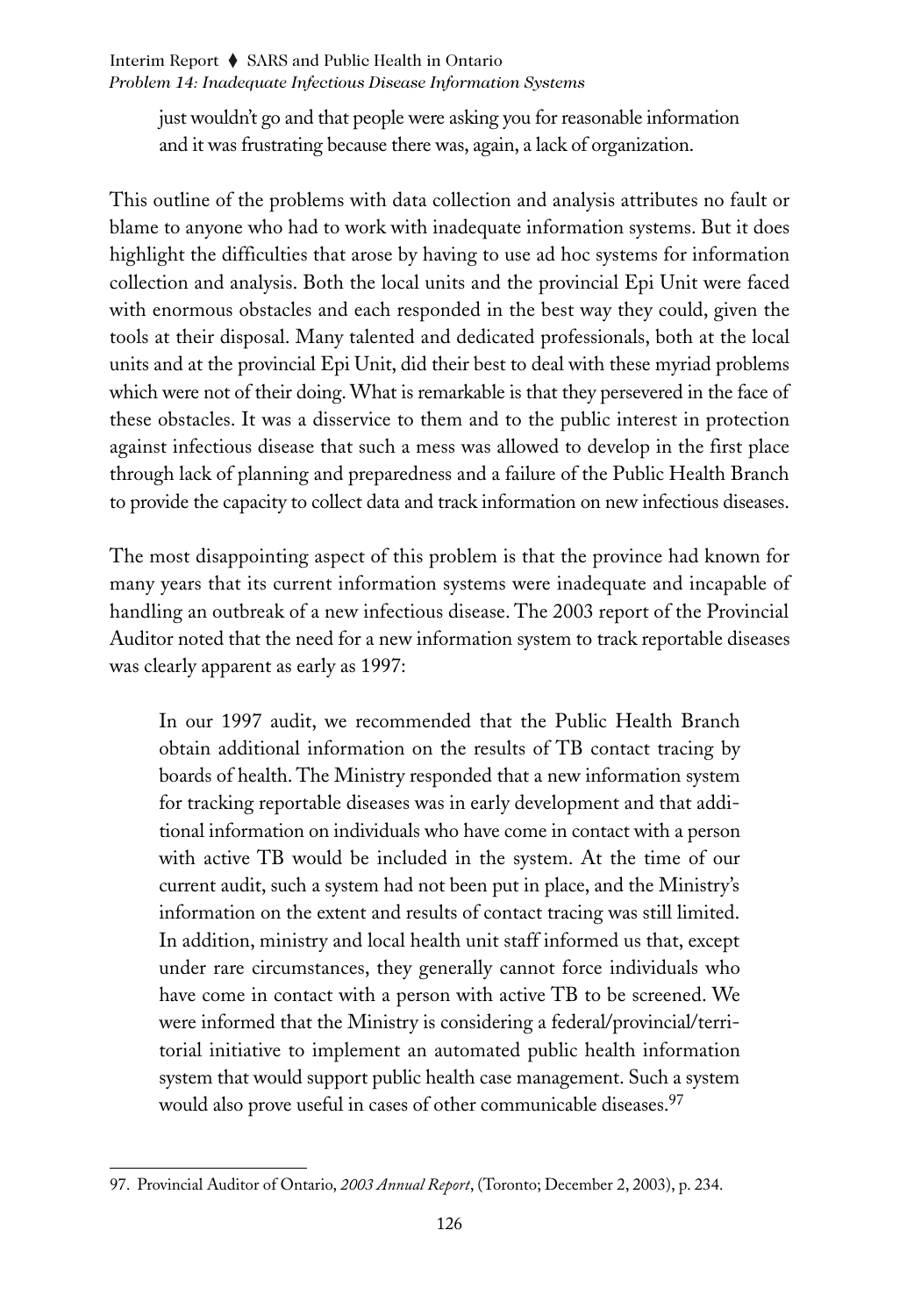This deficiency was again revealed in public health efforts to combat and track the West Nile virus. Despite these early warnings, when SARS hit, Ontario did not have an information system capable of tracking the outbreak.

The lack of adequate information systems was particularly distressing to those who worked on SARS and had been encountered similar problems in West Nile fever surveillance.<sup>98</sup> One scientist experienced the shock of recognition on learning that the effort to contain SARS faced problems that had plagued the response to West Nile:

. . . it was fascinating to me how so many of these issues were actually identified back in West Nile virus. They were using Excel spreadsheets for transferring the data back and forth in West Nile virus. The fact that West Nile could not be fit into the standard reportable disease information system was not addressed. Now in SARS, we ran into the problem of not having a proper system. So you had to develop one on the fly; I find it a bit surprising.

This problem was underlined in the 2003 Provincial Auditor's Report:

. . . as of May 2003, there was still no electronic system in place to enable more timely reporting of all cases of WNv to the Public Health Branch, though as an interim step, the Ministry has requested local health units to manually report information on all probable and confirmed human cases of WN<sub>v.</sub>99

The 2003 Provincial Auditor's Report not only noted the lack of preparedness exemplified by West Nile but went further to point out its relevance to diseases like SARS:

The Ministry did not have adequate procedures to ensure that its expectations for public health were being met in a cost-effective manner. The importance of knowing that local health units are meeting the Ministry's expectations for public health is significantly heightened in light of the

<sup>98.</sup> The West Nile Fever issues was described on pages 240-1 of the 2003 report of the Provincial Auditor: "West Nile virus (WNv) was first confirmed in North America in 1999 and in Ontario in 2001. The first human cases in Ontario occurred in the summer of 2002. WNv is carried by mosquitoes and affects birds and mammals, including people. Studies indicate that most persons bitten by an infected mosquito will have no symptoms; however, approximately 20 per cent of those infected will develop a mild illness (for example, West Nile fever), and 1 per cent develop a serious illness."

<sup>99.</sup> Provincial Auditor of Ontario, *2003 Annual Report*, (Toronto; December 2, 2003), p. 242.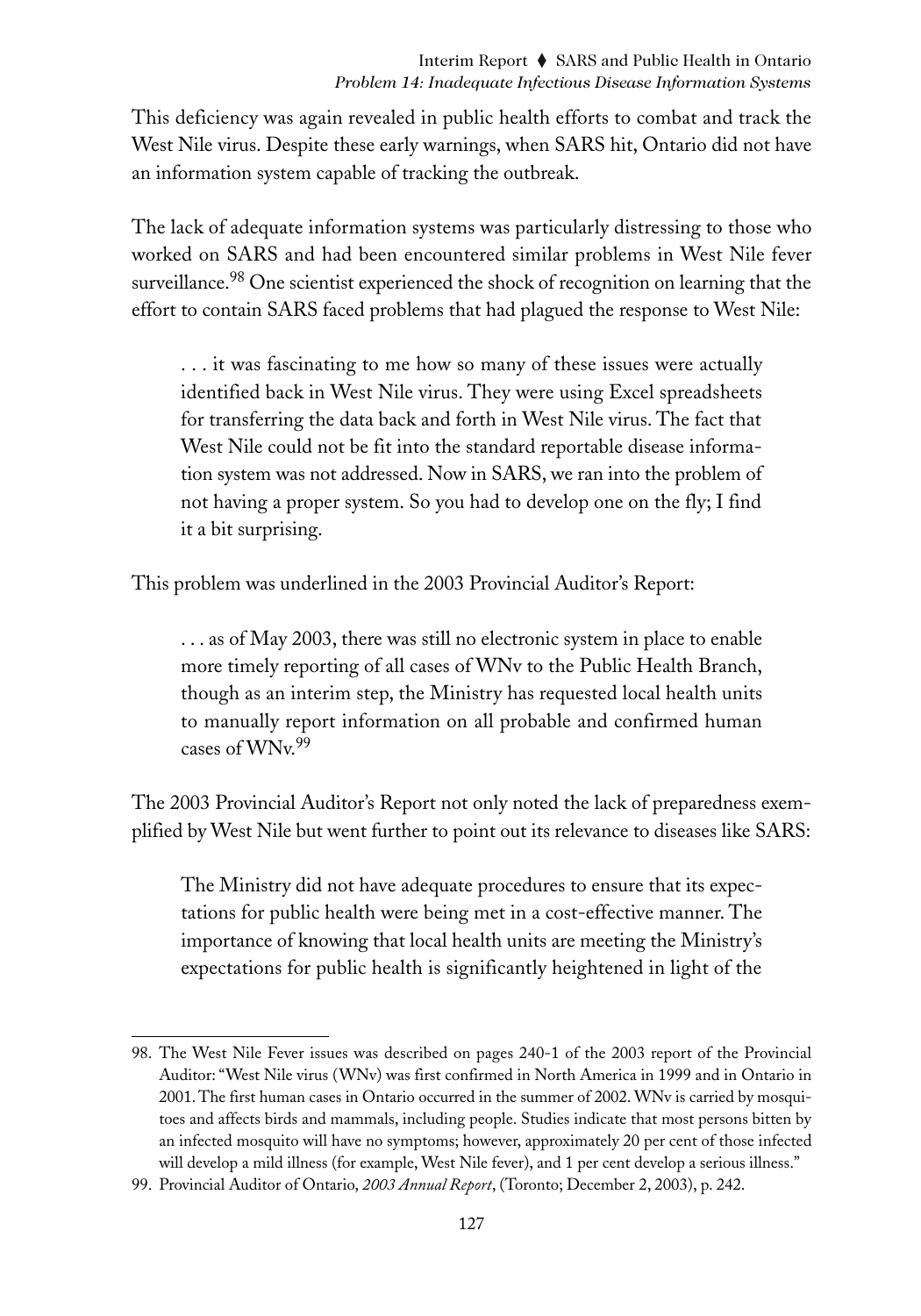emergence of new diseases such as West Nile virus and Severe Acute Respiratory Syndrome (SARS). The Ministry must be able to ensure that local health units respond quickly and properly to such diseases while continuing to minimize the health impact of existing diseases and continuing to provide other mandatory public health programs and services.

Many of the issues and concerns raised in this audit were also identified in our 1997 audit of public health.<sup>100</sup>

A failure to learn from West Nile was not only surprising, it was also symptomatic of a system that seemed at times paralyzed and incapable of taking appropriate measures to protect Ontarians from communicable disease. A system that does not learn from its earlier failings and correct them is a dysfunctional system.

The 2003 Provincial Auditor's report gives a good run-down on history of lack of action on information technology:

In October 2000, the Ministry, in conjunction with a consulting firm, prepared a Public Health Information and Information Technology Strategic Plan. The Plan presented an overall information technology strategy for public health. However, at the time of our audit it had generally not been implemented. The Plan also identified a large number of systems that have been developed independently among the 37 local health units, primarily in areas where ministry-supported systems were inadequate or non-existent. The Plan noted that the sharing of information between the local health units and the Ministry was limited and that "current legislation and technology infrastructure limits sharing between the health units themselves." The development of independent systems is a concern, as it could hinder the integration of public health information across the province, possibly resulting in the loss of timely, important information needed for public health interventions and for prevention activities. It is also a concern because of the duplication of effort, costs, and time associated with independently developed information systems.

Health surveillance is the ongoing collection, analysis, and interpretation of information that can be used to plan and manage efforts to control

<sup>100.</sup> Provincial Auditor of Ontario, *2003 Annual Report*, (Toronto; December 2, 2003), p. 218.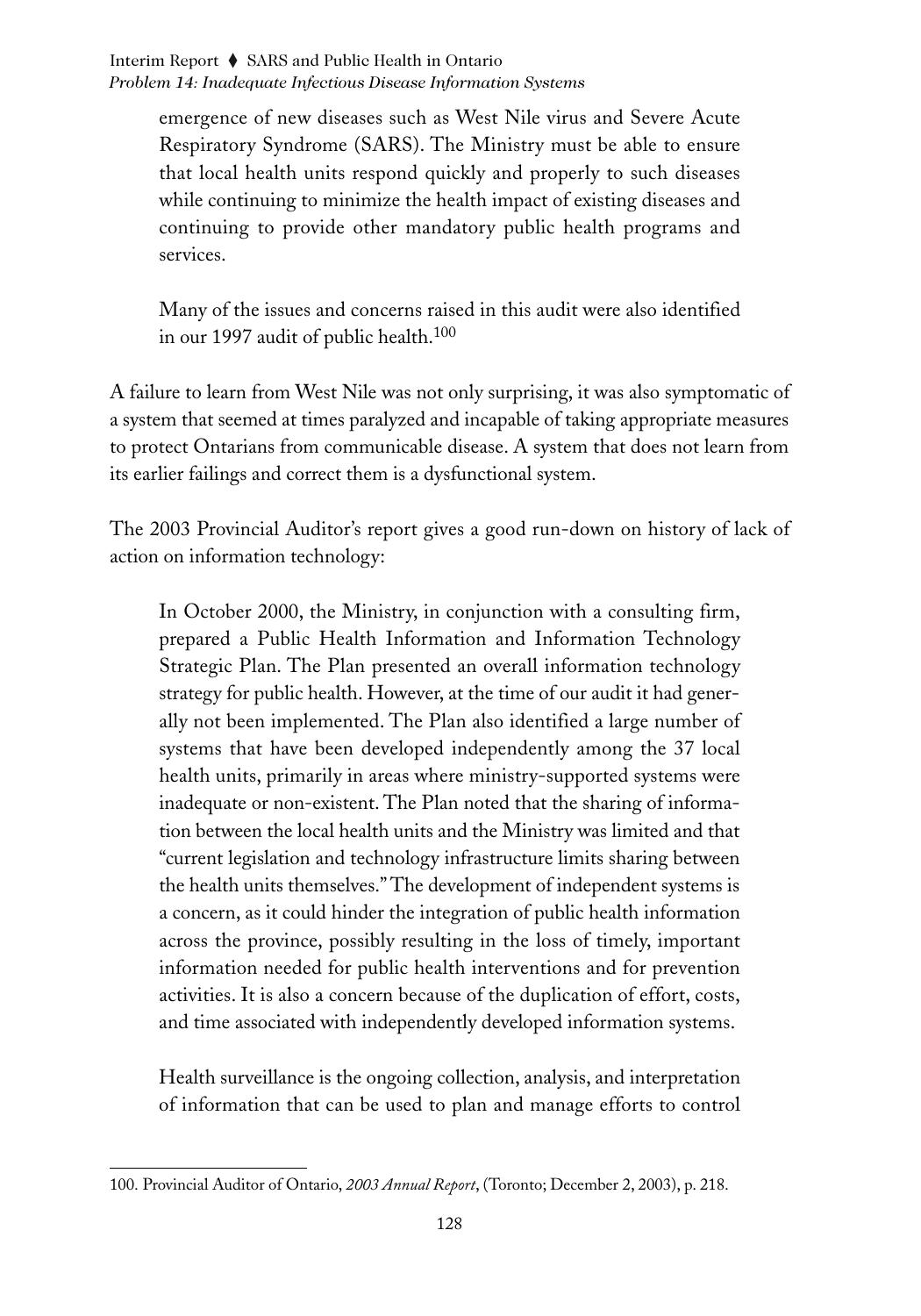diseases. This includes information that assists in controlling outbreaks, making informed resource allocation decisions, and developing or changing public health policies and programs to make them more effective.

Currently, the Public Health Branch supports two surveillance systems: the Reportable Diseases Information System (RDIS)—for communicable diseases and vaccine-associated adverse events (such as illnesses occurring as a result of vaccination)—and the Immunization Records Information System (IRIS) for immunization.

In our 1997 Annual Report we noted that the Ministry indicated that it planned to replace RDIS with an improved system. However, this has not happened, even though the Ministry's October 2000 Strategic Plan noted that RDIS "was developed in the late 1980s with technology that today is extremely outdated, proprietary, and very costly to maintain and support." It further stated that, "one public health role is to analyze health surveillance data to create public health policy and to prioritize and amend public health programs. Much of the information required to provide this analysis is either unavailable or of questionable quality.<sup>101</sup>

In this regard, it is worth noting that the 2003 audit was substantially completed by March 2003 before the SARS outbreak and this audit "did not include work in this area."102

Although iPHIS was available prior to SARS, it had not been implemented in Ontario. One federal official explained the delay:

Over as far back as two years now and after some initial legitimate questioning of iPHIS and looking at it against their requirements, I think that Ontario decided that they would go ahead with the pilot and there was a lot of discontent among the local health units and they had set up a pilot with three local health units all of whom dropped out because they could not cope with the delays and the fact that they felt that they were not receiving the financial assistance that they needed to undertake the pilot and this I am very clear it is because Dr. D'Cunha was not able to get the funding; so he wanted to go ahead with this during at least two

<sup>101.</sup> Provincial Auditor of Ontario, *2003 Annual Report*, (Toronto; December 2, 2003), p. 243.

<sup>102.</sup> Provincial Auditor of Ontario, *2003 Annual Report*, (Toronto; December 2, 2003), p. 218.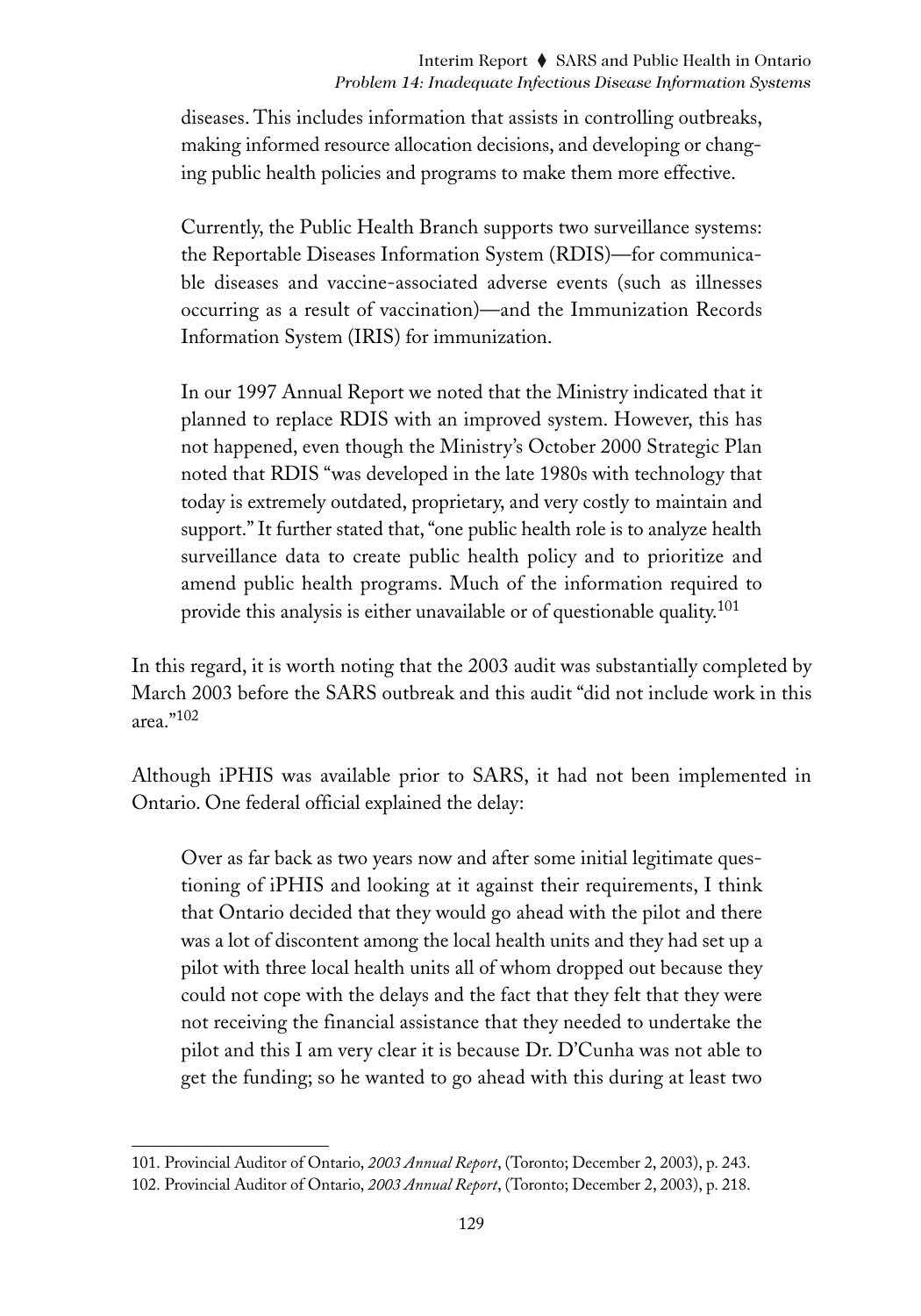fiscal years and the funding was not forth coming from the province to start the process of putting iPHIS in place.

As noted above, although iPHIS was not equipped to handle the large volume of contact information and tracing that occurred during SARS, experts at the provincial Epi Unit argue had it been implemented across the province it not only would have been better than what they had during SARS but it would have provided uniformity in data collection and allowed for better analysis of the data.

Despite the widespread knowledge that Ontario's information systems were incapable of handling new diseases or outbreaks, and despite some desultory efforts to consider a new system, nothing had been done before SARS hit.

To be fair, Ontario was not alone in its inability to move forward towards a better information system for infectious diseases. As the Naylor Report noted:

. . . the Auditor General's reports in September 1999 and September 2002 were highly critical of the failure of the F/P/T process to establish the needed infrastructure and concluded that these failings were impairing Canada's ability to detect and respond to such outbreaks.<sup>103</sup>

Although work had been underway for a number of years, progress has been slow. While iPHIS was available, as noted above, it was limited by the lack of an outbreak management module, which would have give health units and the public health branch the ability to manage information around the quarantine process. As one federal expert described the existing system and the work that has been done to enhance iPHIS post-SARS:

It had a rudimentary outbreak module but you have to understand that there are different requirements and we simply, at the time of the development the original outbreak module had no concept of this kind of health issue, so we have redone it and we are very confident that the new outbreak module would have been very very affective during the SARS outbreak. The one that was there would have been different. We would have captured the case information and there would have been some ability to use the contact information. What was clearly not there was an ability to manage the information around quarantine persons.

<sup>103.</sup> Naylor Report, p. 97.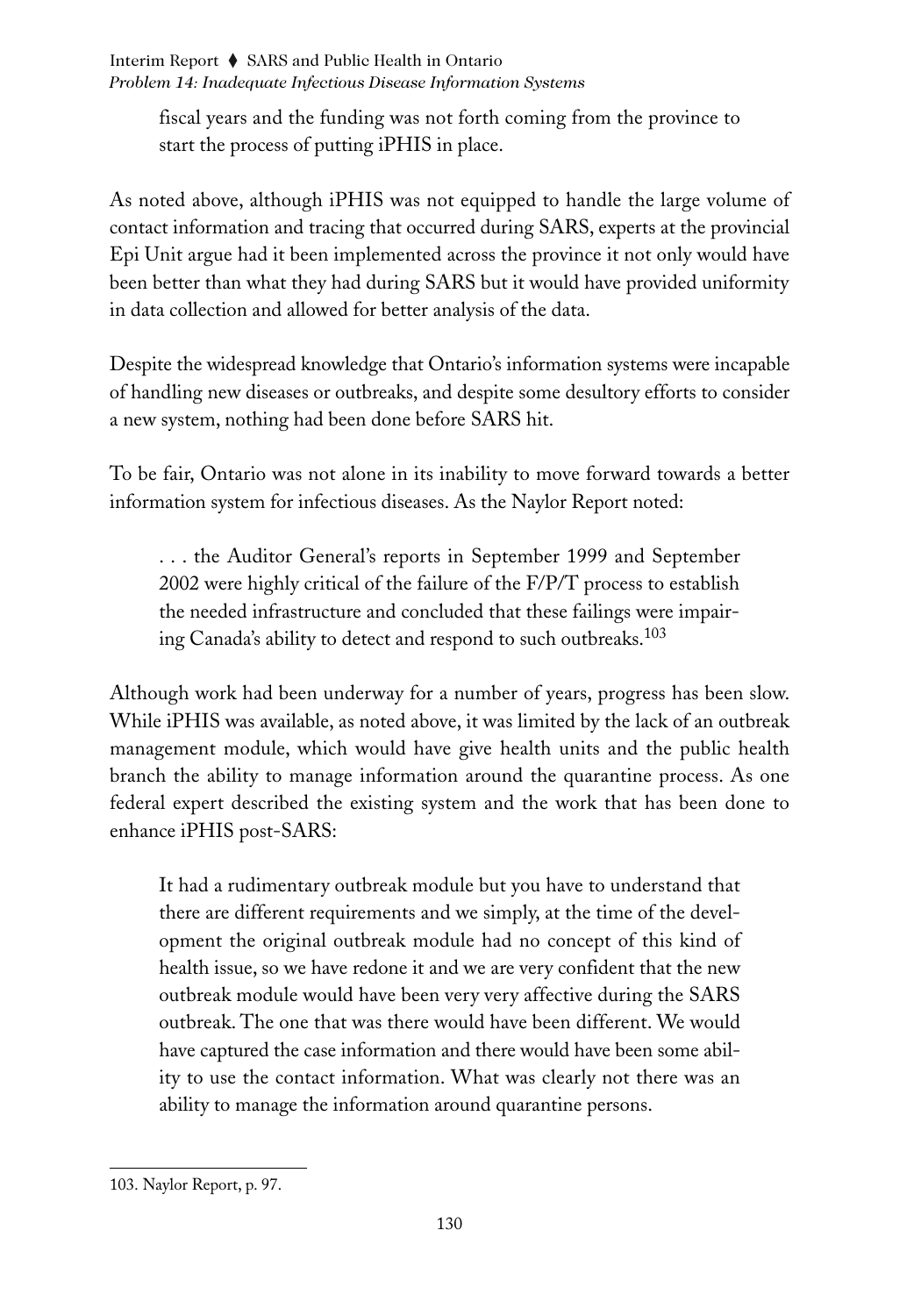## Interim Report ♦ SARS and Public Health in Ontario *Problem 14: Inadequate Infectious Disease Information Systems*

Another gap in public health information technology both provincially and federally, noted above, was the lack of links to public health labs to enable rapid sharing of information and analysis of data. The implementation of iPHIS in the midst of SARS would not have addressed this problem. This gap remains today.

The Standing Senate Committee on Social Affairs, Science and Technology, in November, 2003 made the following observations:

There is clearly a pressing need to seriously upgrade information technology at all levels of the health protection and promotion infrastructure. The lack of a modern database accessible to local, provincial and federal health authorities had adverse impacts on the flow of information to the public and to international agencies. The absence of appropriate and shared databases and capacity for interim analyses of data, also interfered with outbreak investigation and management, and constrained epidemiological and clinical research into SARS. Agreements for data sharing between different levels of government, and the necessary information technology, were apparently not in place before the outbreak.<sup>104</sup>

Although the implementation of iPHIS is now being funded in Toronto and York Region the system is just at the pilot stage and has not been rolled-out across the province. The federal efforts to improve information systems, as noted in the Naylor Report, progresses slowly and with some difficulty. <sup>105</sup> The Commission endorses the specific recommendations in the Naylor Report and the interim Walker report to address the deficiencies in the federal and Ontario infectious disease information systems.

Should SARS or some other infectious disease hit Ontario tomorrow, the province still has no information system, accessible by all health units, capable of handling an outbreak. The first unheeded wake-up call was the Provincial Auditor's report in 1997. The second unheeded wake-up call was West Nile. If it takes Ontario as long to respond to SARS as it did to those earlier wake-up calls, the province will be in serious trouble when the next disease strikes.

<sup>104.</sup> Kirby Report, pg. 40.

<sup>105.</sup> Naylor Report, p. 98.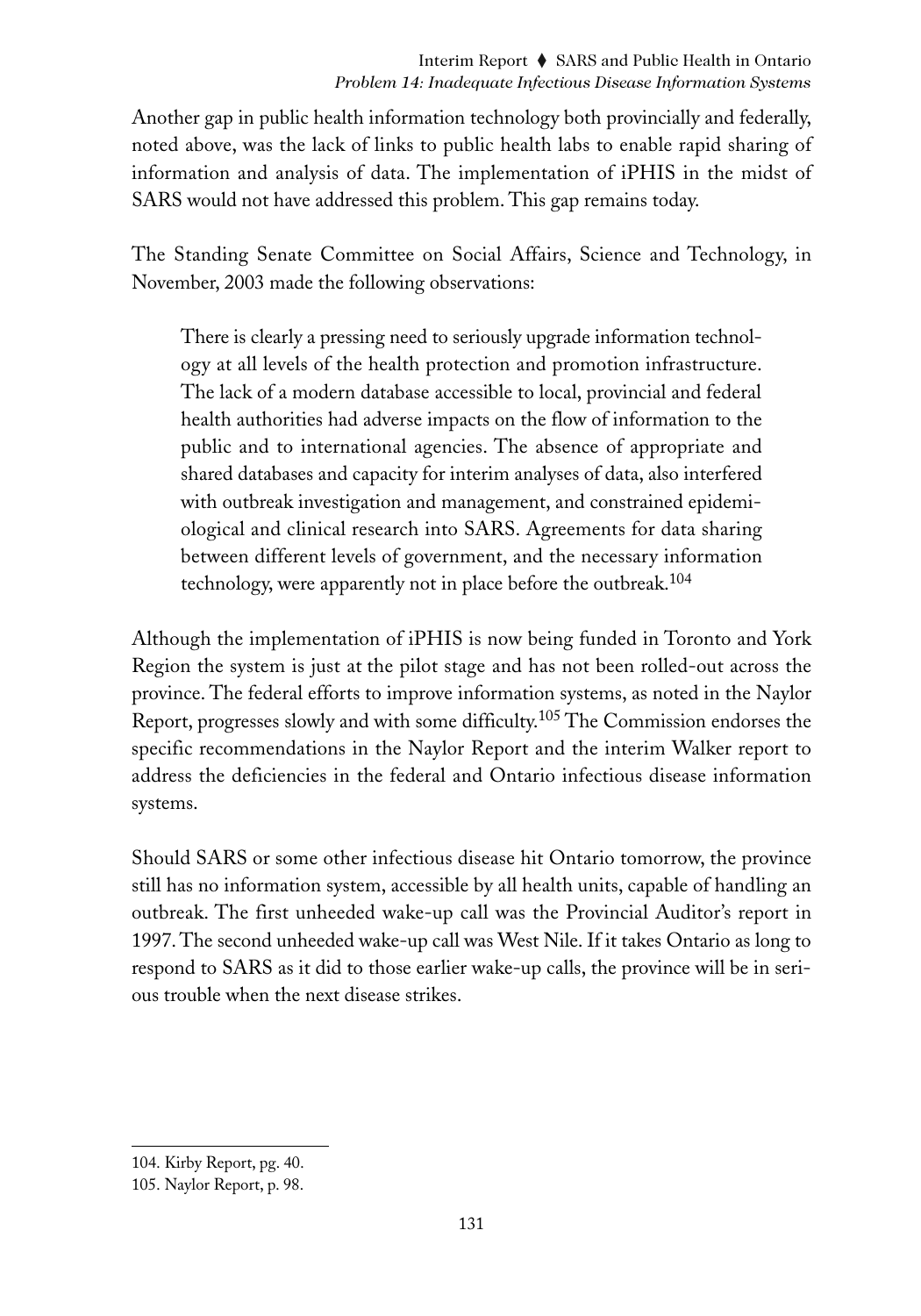# Problem 15: Overwhelming and Disorganized Information Demands

The problem of information flow was not restricted to the lack of the necessary information technology systems. Confusion, duplication, and apparent competition prevailed in the work of those in the central apparatus who sought information from local public health units and hospitals. These unfocused demands consumed valuable time of public health and hospital staff, distracted them from urgent tasks at hand, and impaired their ability to get on with the work of fighting the disease.

During the SARS outbreak, information was urgently required by all those fighting the outbreak: the provincial and federal governments, the Provincial Operations Centre, the Public Health Branch, the expert panel known as the Science Committee, health care professional organizations and the media. All clearly needed to be as fully informed as possible to perform their vital role in the outbreak response. Unfortunately, there was no system in place to ensure that their disparate needs could be met without disrupting the efforts to combat SARS.

Local public health units often questioned the need for the degree of detail demanded of them. They resented spending what precious resources they had to track down detailed information intended, in their view, not to combat the outbreak but for political or media briefings. In reality, this information might well have made a difference in the Science Committee's work, and everyone recognizes that informing the public is vital in any public health crisis. But the manner in which information was requested, together with the seemingly endless and unfocused volume of requests, discouraged co-operation. One local health unit described their frustration:

The Ministry of Health through the Public Health Division or some group put together a SARS epi-centre and started to ask us for line listings of patients. It started out reasonably narrow in terms of cases and then started to get more and more expansive in terms of what they want from it. During this time, their information requests to us became exponential. It started with trying to get information to them for the daily updates. But I think in the competition for real time information and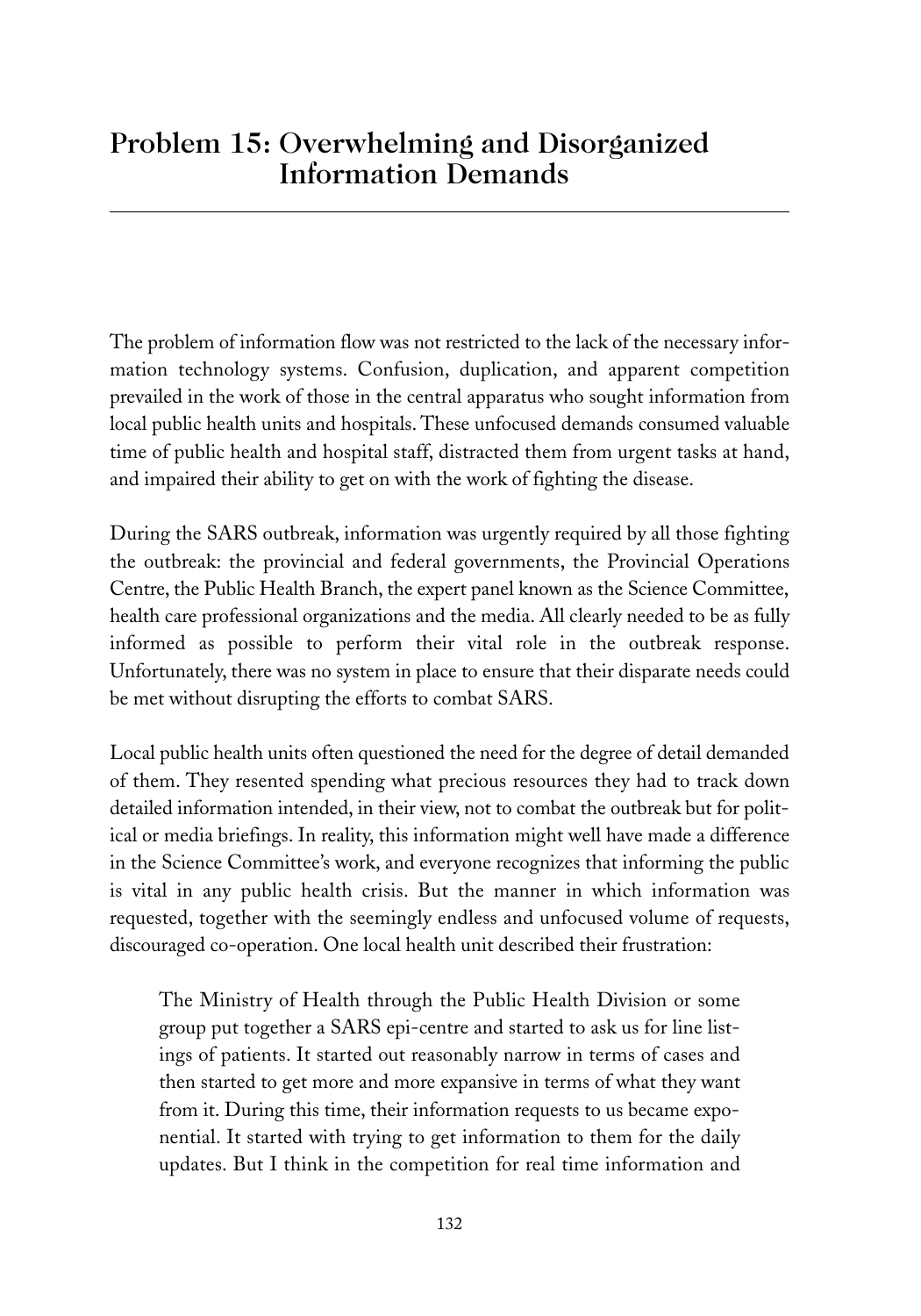#### Interim Report ♦ SARS and Public Health in Ontario *Problem 15: Overwhelming and Disorganized Information Demands*

trying to bring together hospital reports, our reports and whoever else's reports, they wanted to find out the definitive. So, unknown to us, they apparently hired nine case managers to track all of our cases and get more detailed information than we needed at a health unit level. They would phone us and the problem is that they would not just phone us once. We started to get harassed with calls, and I mean harassed in the full depth of that word, we would be called after hours, we would be called by not just one person but five people to gather this information. And it would always be marked urgent. If we did not get back to them within five minutes, they would call again. And we didn't know these people because they'd just been hired. So we want to confirm that they actually are not the media, that they are actually the Ministry of Health and why do you need all this information? And eventually, we learned that they were called case managers and that they were supposed to collect all the information on each of the individual cases, all the information that we had locally and it just made absolutely no sense. It was not modelled after any other report of the disease. There were concerns that the information that we were providing was getting to the media. When the urgent requests would come, it was framed as: Dr. D'Cunha wants this, Dr. D'Cunha needs this and he needs it urgently. Often the information would have already been given . . .

Some of the requirements for information came from the Epi Unit, who needed the information to track the outbreak. Pressure for information came from the Public Health Branch, for reasons that were not always clear to those from whom the information was requested. Staff in the Epi Unit routinely received calls from Dr. D'Cunha or his staff, demanding an immediate response. If these demands for information were not answered quickly enough, tensions rose. Sometimes requests went out from the Public Health Branch to a number of different people simultaneously. One witness described a day when an email was sent to five people asking that they all provide the same information, within 20 minutes, or provide reasons for why it wasn't being provided. Another witness described a meeting when one pager went off and then as minutes passed each person's pager around the boardroom sounded. Each person was being paged with the same urgent request for data. These urgent requests filtered out to the local health units and the hospitals, who were also in turn pressured to stop everything they were doing at that moment and provide information immediately.

As one observer noted: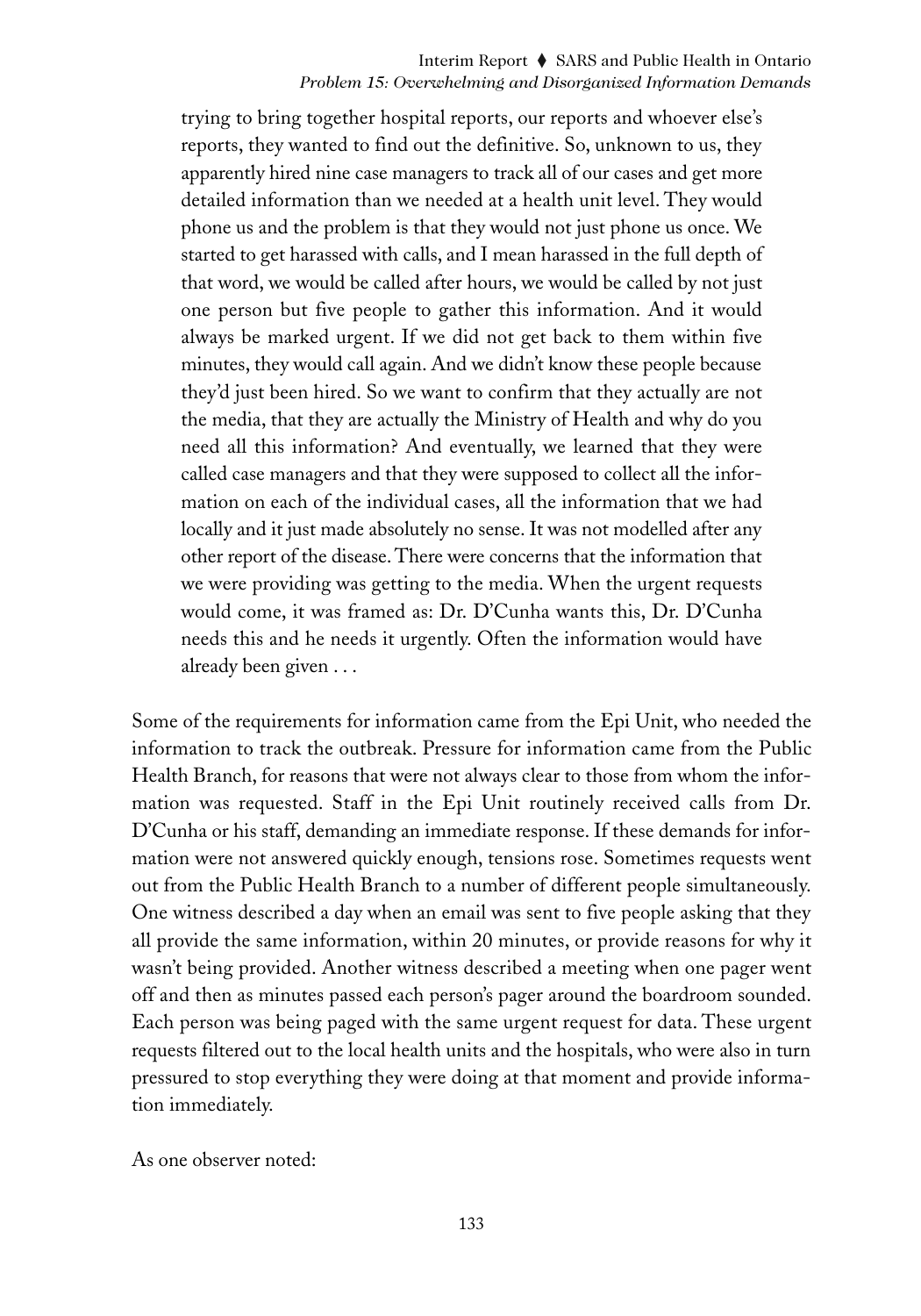Imagine six people chasing the same people looking for information, calling the same people all the time, it drove the health units nuts. It drove us back and then they would say that we faxed it to you earlier in the day, but we did not know what fax it went to . . . because they are coming in by the thousands. They would say we sent you an email, but [there were so many] we couldn't open a third of the emails. It was a circus. It was unbelievable.

When people were unable to obtain data fast enough to suit their needs, they resorted to their own means of gathering information. Not only was the Epi Unit gathering information, but at various points during the outbreak, Ministry staff on the eighth floor where the Public Health Branch was located, the Provincial Operations Centre, and the Science Committee were also using different routes to obtain information themselves. This meant that hospitals, local health units and, at times victims, often received multiple calls from different people asking for the same information.

People were stretched to the limit and this constant interference and repetition was frustrating and time-consuming. One public health official tried, to no avail, to negotiate an arrangement whereby the various officials competing for information would not phone more than once every five minutes. Compounding the problem was the fact that the people making the calls were often unknown to the recipient of the request for information. Health officials, health care workers and victims were being asked to provide, over the phone, confidential health information without knowing who they were speaking to or what their authority was to have that information.

Because different groups were seeking information, the lines of reporting became completely confused. The lines of reporting should have gone from hospitals and ambulance, to the local health units, from the local health units to the Ministry and from the Ministry to the Science Committee and Health Canada and other involved parties. This often did not happen, resulting in confusion and frustration.

There was no order in the process and the Public Health Branch would at times call for information directly to hospitals. At other times hospitals would report cases directly to the Public Health Branch in the Ministry of Health, thus bypassing the local health unit's Medical Officer of Health, to whom they should have reported. The result was that information could be reported to the Ministry of Health but not to the local health unit tasked with fighting the outbreak. The local health unit would then receive a call for details from the Ministry of Health about a case they knew nothing about. Even if the local health unit received the information later, this sometimes resulted in conflicting numbers of probable and suspect patients. Adding to the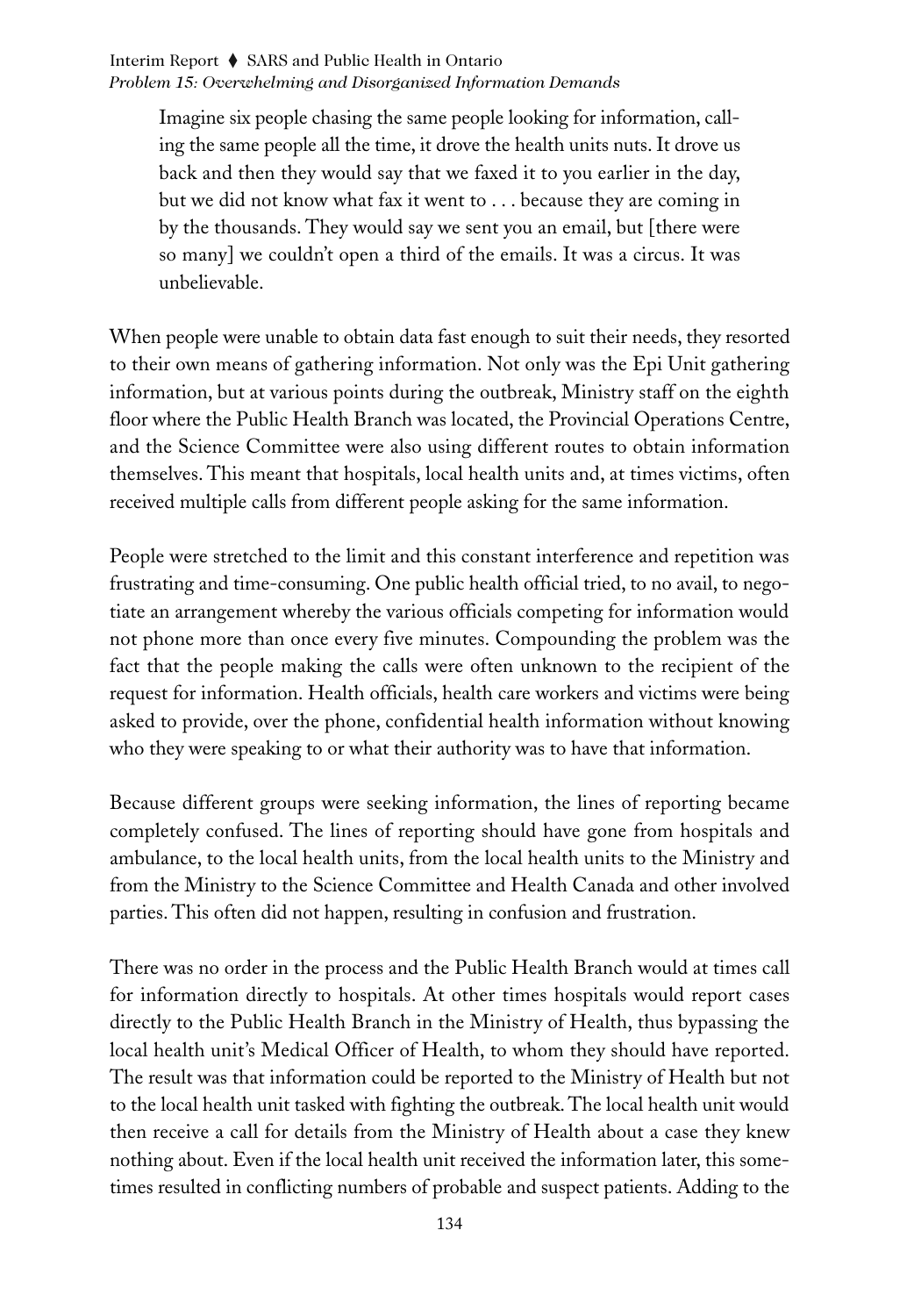confusion was the fact that there was no single person or agency determining how a case was defined.

The constant and overwhelming request for information led to chaos, confusion, frustration and defeat for those who had to respond to these requests. Local health units report dreading having to contact the Branch for fear it would turn into an inquisition for details about cases and become confrontational. One local Medical Officer of Health said for these reasons, they regretted calling the public health branch and avoided it as much as possible.

There is no doubt that those in charge of the SARS response, particularly Dr. D'Cunha, were under their own terrible pressures for timely information in an environment where there were little certainties and a rapidly shifting landscape. As one witness stated:

I believe the demands were overwhelming, I believe that he was under undue pressure. Then that put other people under pressure . . . I think it's really easy to judge, but if I knew I was going to that table and that I would be expected to have that information, maybe I would have been calling 20 people at once, too. I just think it's really hard to judge when there were such pressures.

SARS caught Ontario with no organized system for the transmission of case information to those who needed it to fight the outbreak. There was no order or logic in the frenzied, disorganized, overlapping, repetitious, multiple demands for information from hospitals and local public health units. Requests would go out simultaneously to many people for the same piece of information. The work of front line responders in hospitals and health units was seriously impaired by this constant and unnecessary harassment.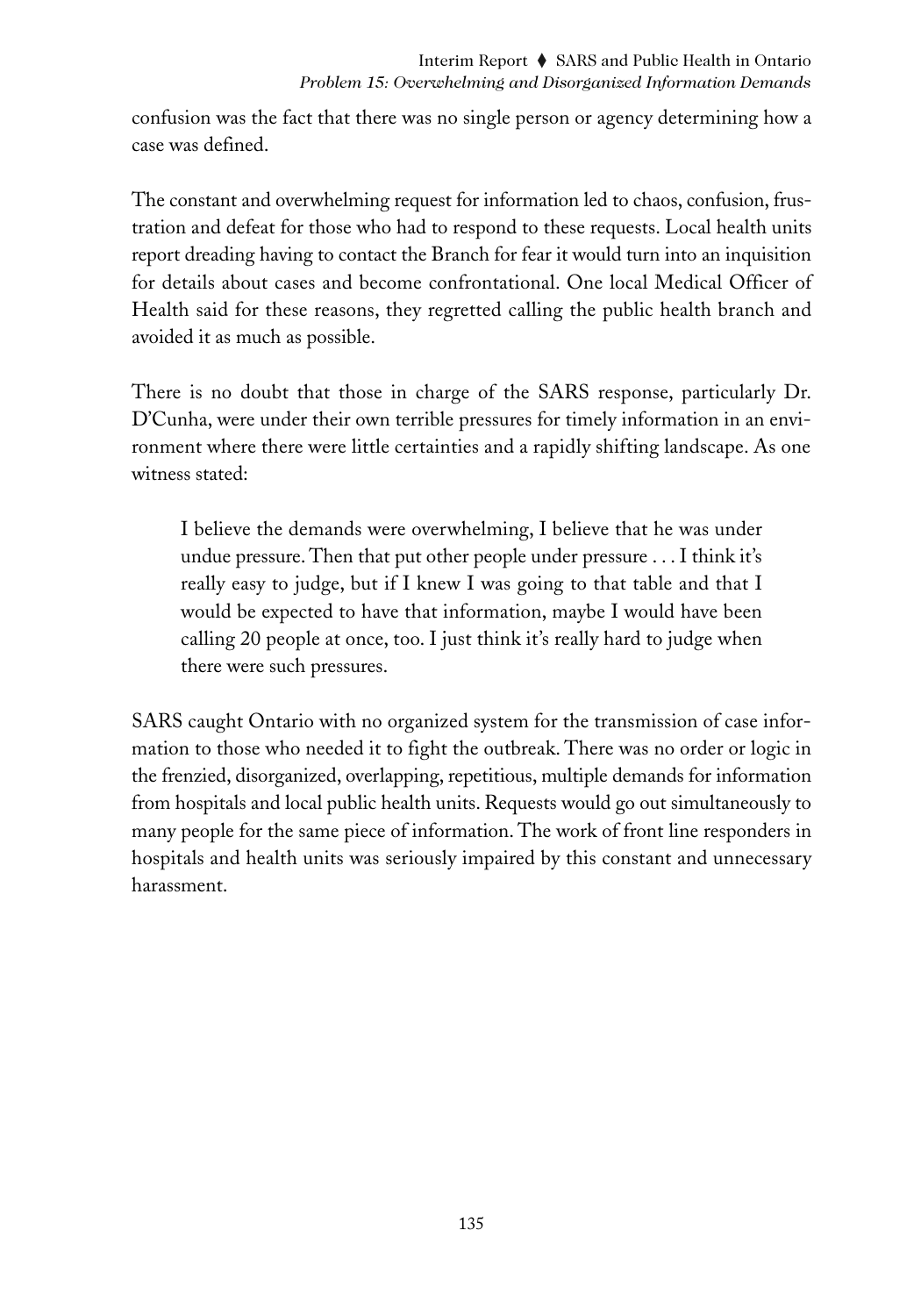The data produced by the jerry-built system through the frenzy of information demands, described above, often proved inadequate. Accurate data of high quality was vital to the experts on the Science Committee who had to provide evidence- and science-based direction for the management of SARS. Because so much about the disease was unknown, case-specific information was vital and sound decisions could not be made without adequate data of the necessary quality.The minutes of the April 6, 2003, meeting of the Science Committee note:

. . . difficult to make a prediction because of data quality.

In the early days of SARS, the Science Committee lacked even the most basic data about the outbreak. One member described what they didn't get in the initial stages:

Very simple things that we take for granted now, numbers of new cases, where they're occurring, what was happening. We and the media were hearing stories about cases popping up here, there and everywhere.

Another member stated that they were "operating in a complete vacuum." Others told the Commission that they would get their data each morning by reading the Toronto Star. Another discussed the challenge faced by the Epi Unit:

The Epi Unit itself has no data, everything it worked with, it needed to get from the health units and what the holdups were there I think were just sheer capacity issues and not having a good infrastructure. But again, it shouldn't have been that insurmountable because they're only talking about the cases, not all the contacts.

On April 16, 2003, the Science Committee sent a letter to Dr. Young, outlining their frustration over the lack of data. The letter, which will be discussed below in greater detail, begins:

I am writing concerning my grave concerns about the ability of the Science Committee to function and provide much needed advice to your-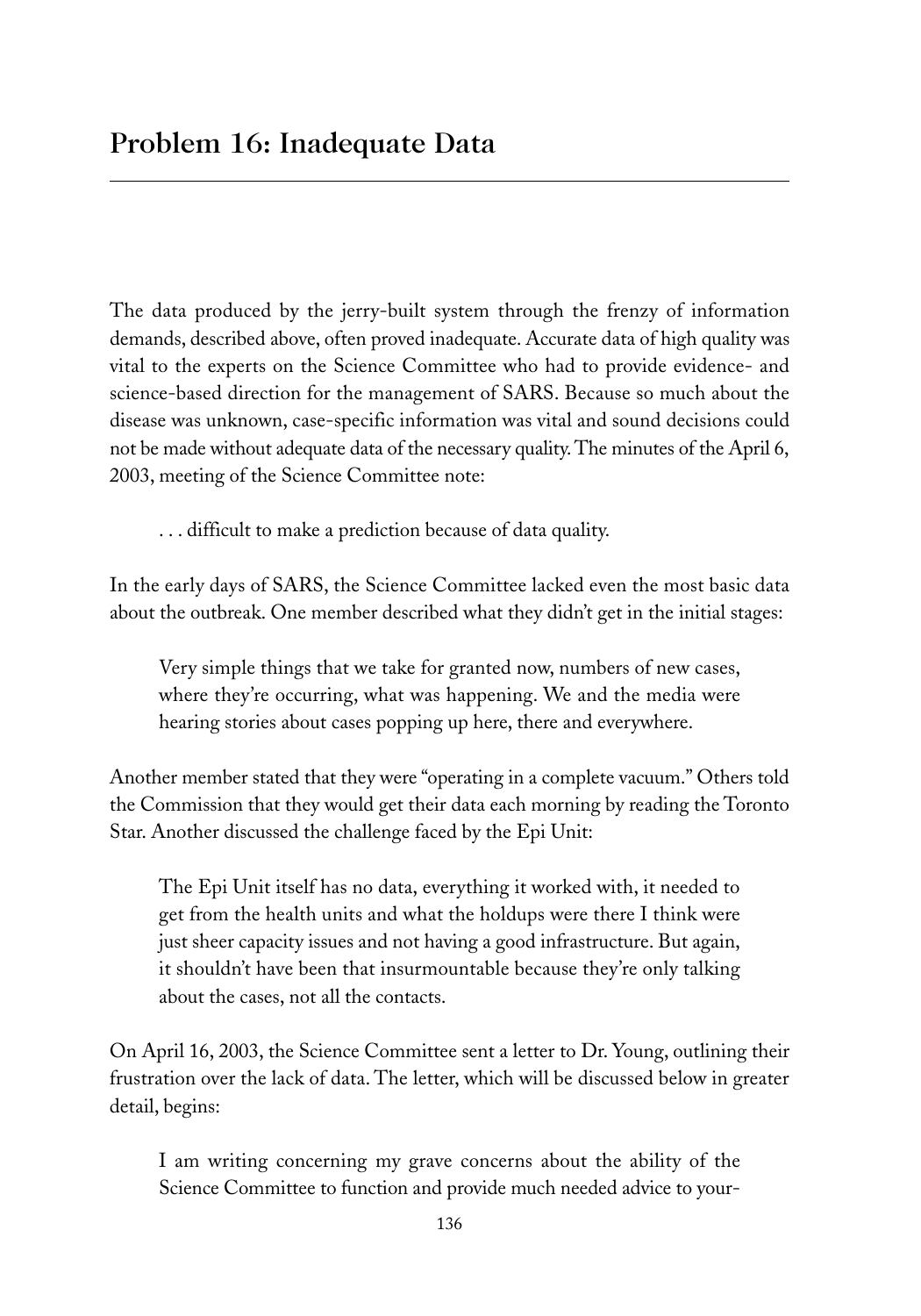self and Dr. D'Cunha as well as the medical community. This is related to the lack of timely information available to us.

Following this letter, the intervention of Dr. Young and the Deputy Minister of Health, Mr. Phil Hassen, resulted in some improvements in the data flow. At this point, additional outside administrative and epidemiological help was brought to the Epi Unit to improve the flow of information to the Science Committee.

Notwithstanding this support, the Science Committee never reached the stage where it received timely data about contacts of those with SARS. Consequently, it was difficult to judge the effectiveness of control measures such as quarantine. One expert suggested that more limited quarantine measures might have been recommended had data been available during the first stage of the outbreak to demonstrate that a number of people had been exposed to SARS without getting sick:

The difficulty is I knew we had some people, but I didn't know whether it was 100 we had or whether it was 1500. If it was 100 I probably would have done the same thing again, given the pressures. If it was 1500 then I would have been willing to stand my ground and say it's okay we don't need to take this hit on service, we don't need to quarantine all these people. But I couldn't do that because we didn't have the data.

Another expert spoke to the Commission about the lack of data on contacts:

That was a major problem because what you're wanting there is to assess how effective was the quarantine and did we really have to quarantine all the number of people we did and were we missing the key cases? You likely had some contacts that were likely to be infected and therefore they could be transmitting that infection and they are the ones you really want to go after, because you want to stop the spread of the outbreak. You're balancing setting your net really fine to catch everybody so you don't let any of those people slip through, versus catching a whole lot of other people that are not infected and you get all your staff distracted in that they are busy following so many people and if say they're following up 100 people and only ten of them are actual true contacts that are infected, they're wasting their effort on 90 per cent. But if you set your net really coarse you might only get nine of those ten people that are actually the true cases and is that one person that gets by you? Is that going to start a whole other cluster? And that was sort of the balancing point that people were trying to work with and the extreme was people were so afraid of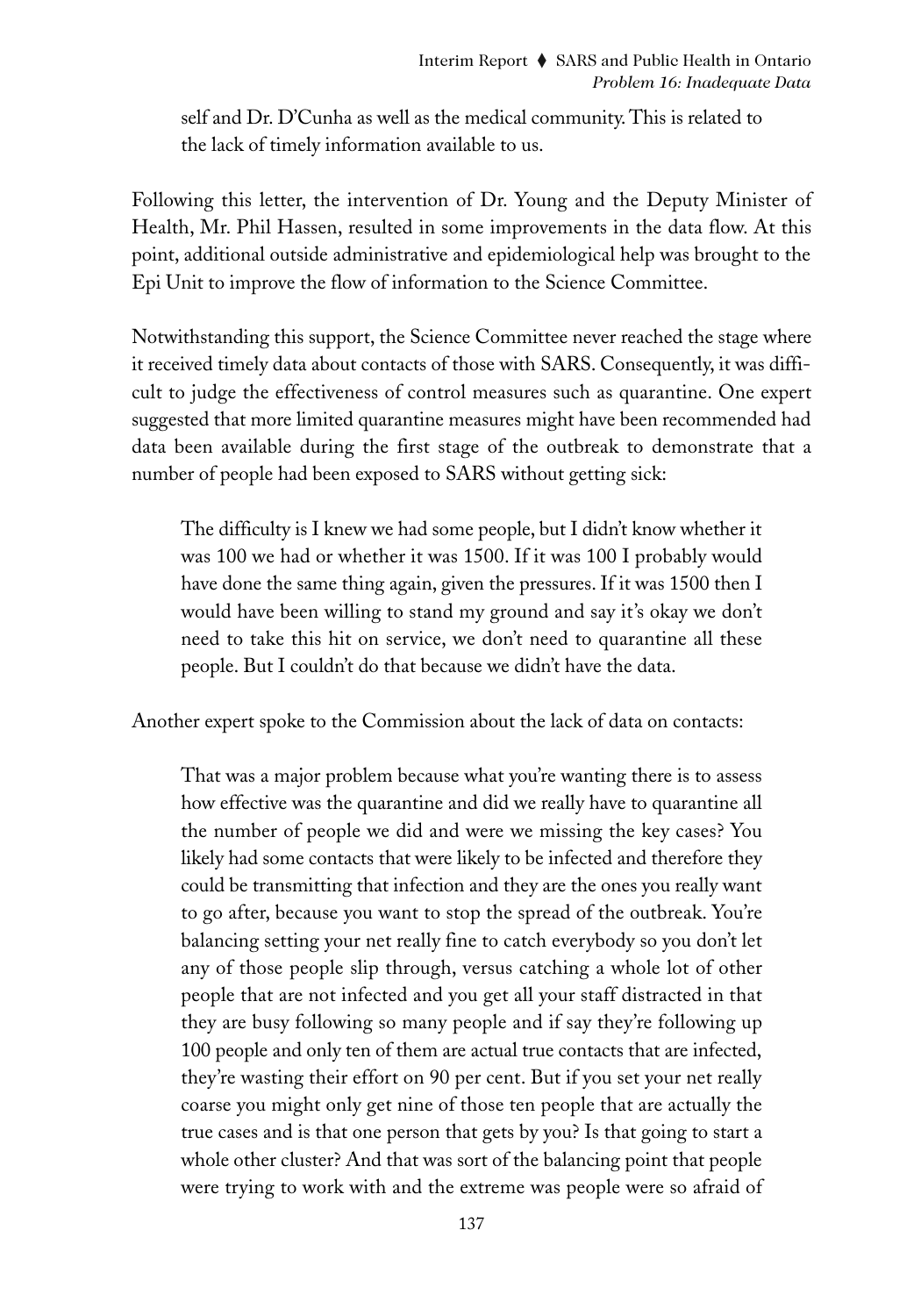Interim Report ♦ SARS and Public Health in Ontario *Problem 16: Inadequate Data*

> missing one case they kept going more stringent and putting so many people in quarantine. We didn't have the evidence because we didn't have the studies to show who was getting infected, who was not, and that's where the whole database on the contacts fell down . . . We had no data on this.

The lack of adequate data did not go unnoticed by outside observers. One expert from another province who was monitoring the Ontario situation said:

Because one of the big problems was not even, you know, there wasn't even an epidemic curve available until some time in, around Easter or after Easter. So, it was difficult to see what was happening with the outbreak, and everybody, you know, the WHO and every jurisdiction in the country, was getting their information about Ontario from the media. There was no other reliable source of that information.

Health Canada was forever asking for better information sets. Federal officials report that they did not feel that they were getting adequate data out of Ontario. As one federal official stated:

We had a lot of challenges, getting the information. We disseminated what we had . . . and it was very, very limited information. And we even would rely on media, the Ontario media briefings at 3:00, to actually find out what the current case count was on any given day . . .

I mean we knew that we needed to be able to produce a lot more timely information to disseminate. And it was a national embarrassment on teleconferences when we couldn't share the information. And because the officials in Ontario were so busy trying to respond to the problem, they were never, or rarely, on a national teleconference. And when somebody was on a national teleconference, they were not the people that knew what was going on, if anybody was.

The inadequate data also affected the federal effort to persuade the international community that Ontario had the disease under control. One witness involved in the provincial effort described how the lack of data sharing impeded efforts to convince the WHO to lift its travel advisory:

If I had to say whether we did bring it on ourselves to a degree I would say yes in the sense that we were not as clear and as open with our own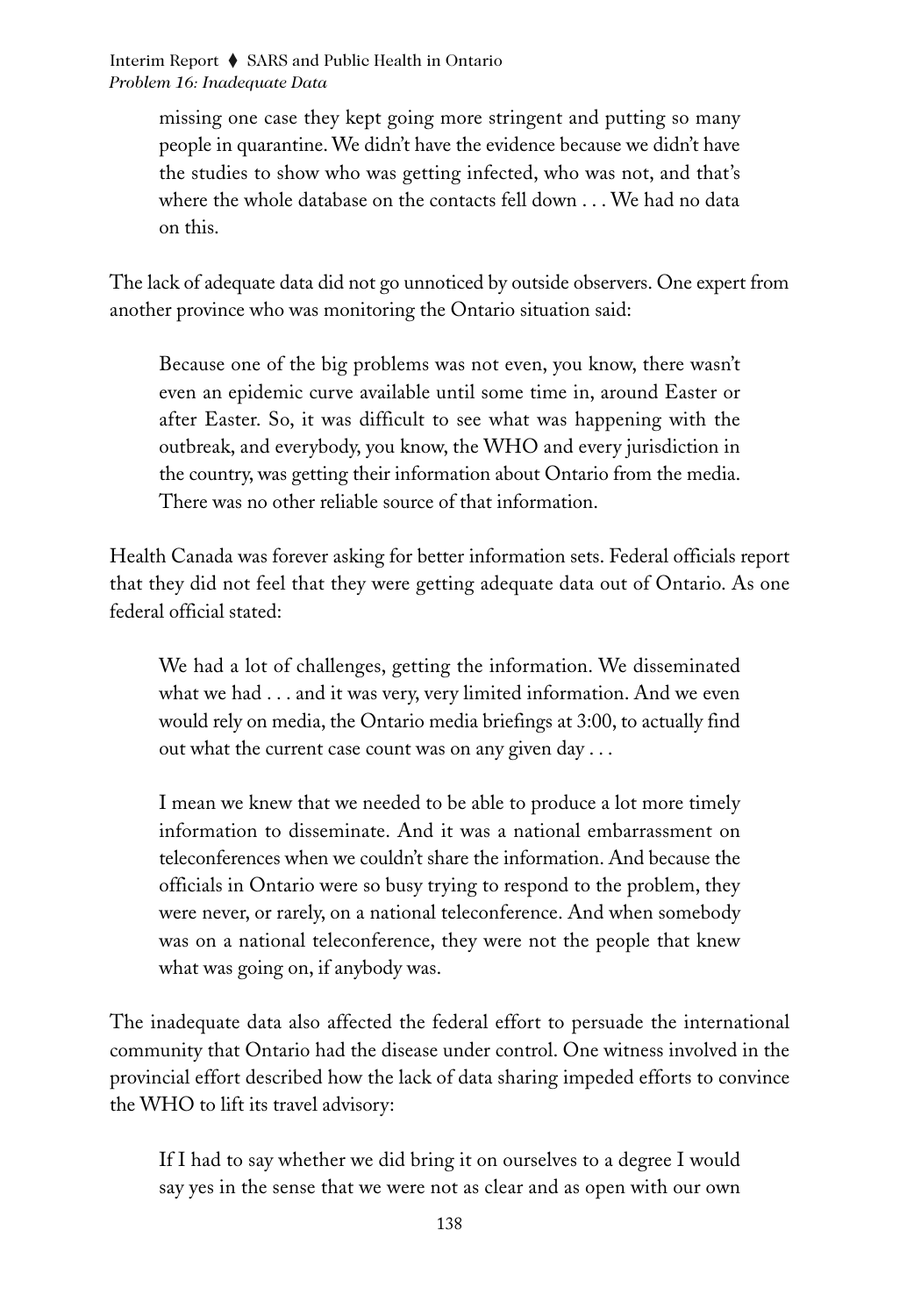information, the lack of information going up to Health Canada. I've no idea how [the federal liaison person with WHO] was able to give these reports to the WHO on the progress of what was happening. She'd simply have to basically parrot whatever is being said at the Science Committee or is being said by the province. I'm sure that if they started to question, to ask a whole lot of detailed questions, I'm sure she'd be in a very tough situation because it's not as if she had her own people analyzing the data or doing anything. And certainly when she came down she was really frustrated with a lot of the aspects of this.

Another member of the Science Committee also described how the impact of Ontario's inability to provide adequate data on a timely basis to Ottawa affected the ability of federal authorities to communicate with the WHO:

And so that gave the appearance of incompetence on our part but also gave the appearance of maybe hiding data, with the WHO wondering what was really going on. And Health Canada certainly was distressed by not knowing what was coming out of Ontario. We must never be in that position again.

As noted elsewhere in this report, provincial officials maintain that they gave the federal government what they had and that they did everything they could to share information.

The Epi Unit and the local health units were often unable to provide adequate and timely data. While there is disagreement among those involved as to the amount of data being provided, what is clear is that the experts and officials who needed the data did not get what they needed when they needed it. The information systems and support structures were simply not in place. In the absence of this necessary machinery, not even hard work and the great expertise of those came forward to staff the Epi Unit and the Science Committee could overcome these obstacles.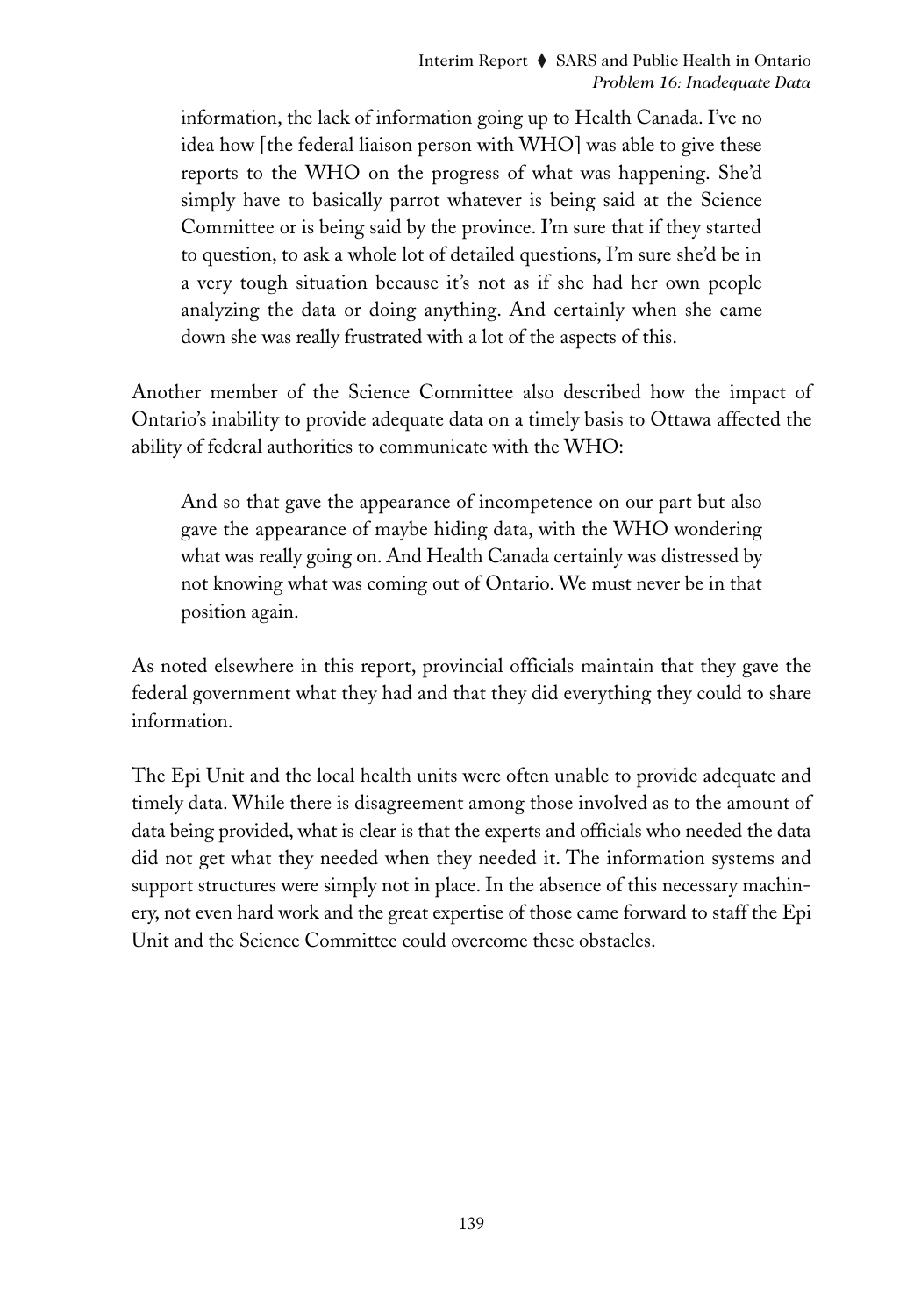Because there was no standard information system for the Public Health Branch and all the local public health units, each individual health unit developed their own data collection system during SARS.<sup>106</sup> The lack of a single, effective, accessible information system, combined with a constant, intense demand for information from a number of different people and groups, resulted in chaos. As one witness observed,

. . . because the [information] needs were not being met, everybody else wanted to jump in and find a system.

The absence of a central database accessible by everyone involved in directing the response to SARS meant that no one really knew who was gathering what information about whom. And there was no simple way for this data to be shared. As one witness described the problem:

Toronto would have no idea what would happen in York Region because York Region is a separate Public Health Unit . . . there were no connections so that to a witness it was almost like a giant curtain going right along Steeles Avenue: that they [Toronto Public Health] saw everything to Steeles Avenue and then nothing, and the same thing happened in York Region. York Region saw what was going on in York Region, but again there was a big curtain going right along Steeles Avenue, and they didn't know what was happening in the City of Toronto.

When it came to data gathering, there was no clear agreement on who would do what. While it was expected that local health units would collect data on cases in their areas, many cases crossed boundaries because many people lived and worked in different public health jurisdictions. For example, a health care worker who worked at

<sup>106.</sup> This problem was also identified in the interim report of the Ontario Expert Panel on SARS and Infectious Disease Control: "Without an electronic surveillance and data entry tool, Ontario a province with considerable resources, has to rely on paper-based systems and/or a number of locally crafted 'systems.' In certain cases, these systems lacked consistency and made the final compilation of data extremely challenging." The Walker Interim Report, p. 161.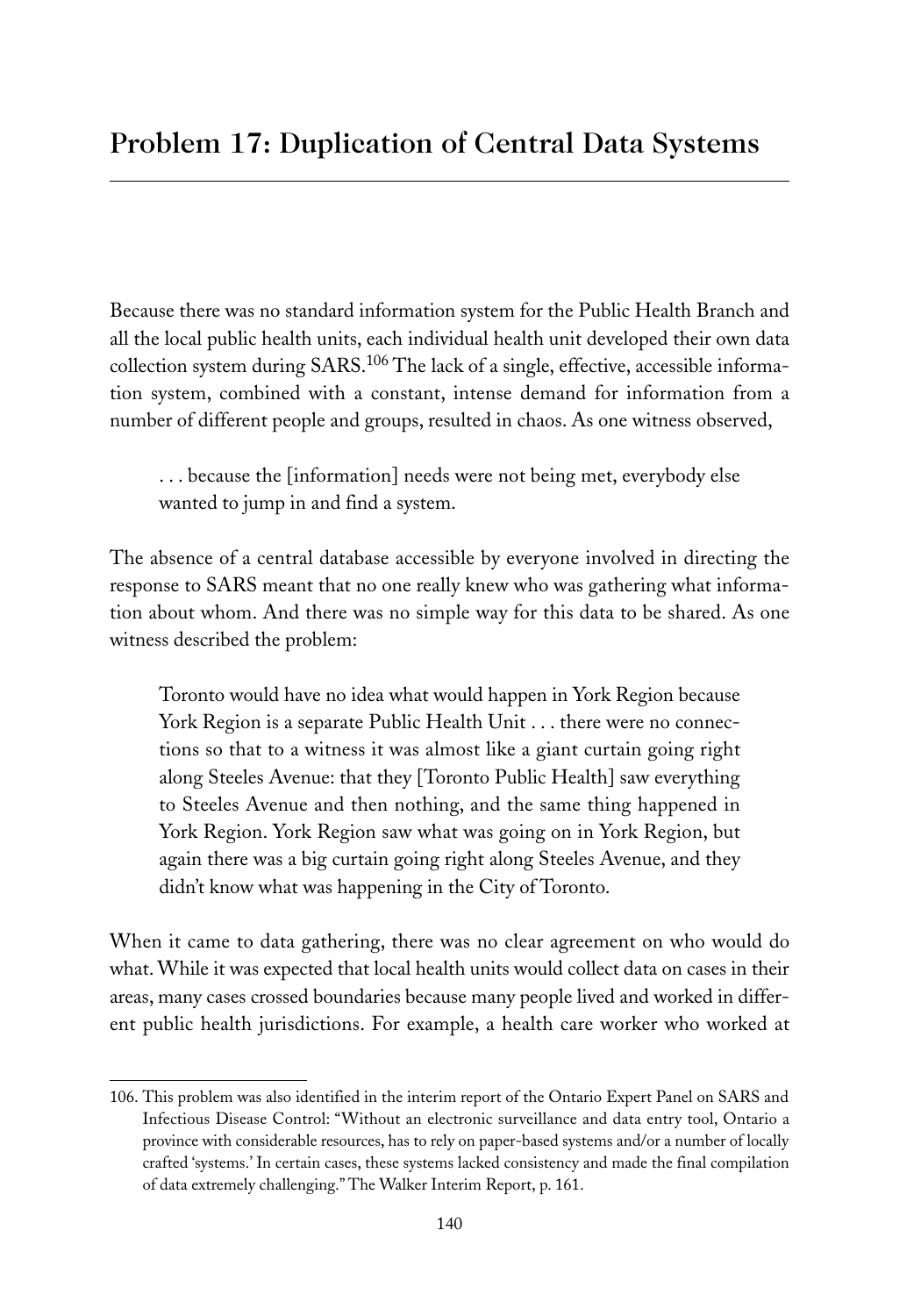North York General, within the jurisdiction of Toronto Public Health, might live in Richmond Hill, which fell under the York Region Health Unit. Because many ill health care workers were treated in their own workplace institution, they were hospitalized in a different jurisdiction than from where they lived. When this occurred, the patient's data was frequently collected by both local public health units and forwarded to the Epi Unit, the province's ad hoc group of epidemiologists. But each unit's data was not always the same. For example, the Epi Unit staff report on one occasion receiving a report from one public health unit that a particular case was fine, while a neighbouring public health unit said the same person had been intubated.<sup>107</sup>

It took time and effort to check these discrepancies, investigate the status of the patient and find out which report was correct. This, in turn, increased the burden of information demands on the hospital and created further work for the Epi Unit.

This lack of coordination also added further stress to those dealing with sick family members and with the isolation and fear of quarantine. One family with many members sick with SARS, hospitalized in both Toronto and York Region, reported receiving calls from Toronto Public Health, York Region Public Health and "from various people from Toronto." The witness described having to repeat the entire family history and contact history each time someone different called.

Prior to SARS, in 2003 the Provincial Auditor's Report noted the inability of local health units to share information:

The only information a local health unit can access on a timely basis is information pertaining to its own jurisdiction. This may limit a health unit's ability to manage fast-spreading outbreaks that may have occurred in other jurisdictions in Ontario. In addition, because local health units generally send communicable diseases data to the Ministry only on a weekly basis, cross-jurisdiction information may not be readily available at the Ministry on a timely basis. Also, if local health units are behind in entering data into the systems, the information at the Ministry may be incomplete or inaccurate.<sup>108</sup>

Duplicate data systems also sprung up at the Ministry of Health. For example, one group in the Ministry ran a system intended to track the situation in hospitals. This

<sup>107.</sup> Intubation, a medical procedure sometimes used to assist the breathing of SARS patients, involves the insertion of a tube into the trachea to assist ventilation.

<sup>108.</sup> Provincial Auditor of Ontario, *2003 Annual Report*, (Toronto; December 2, 2003), p. 243.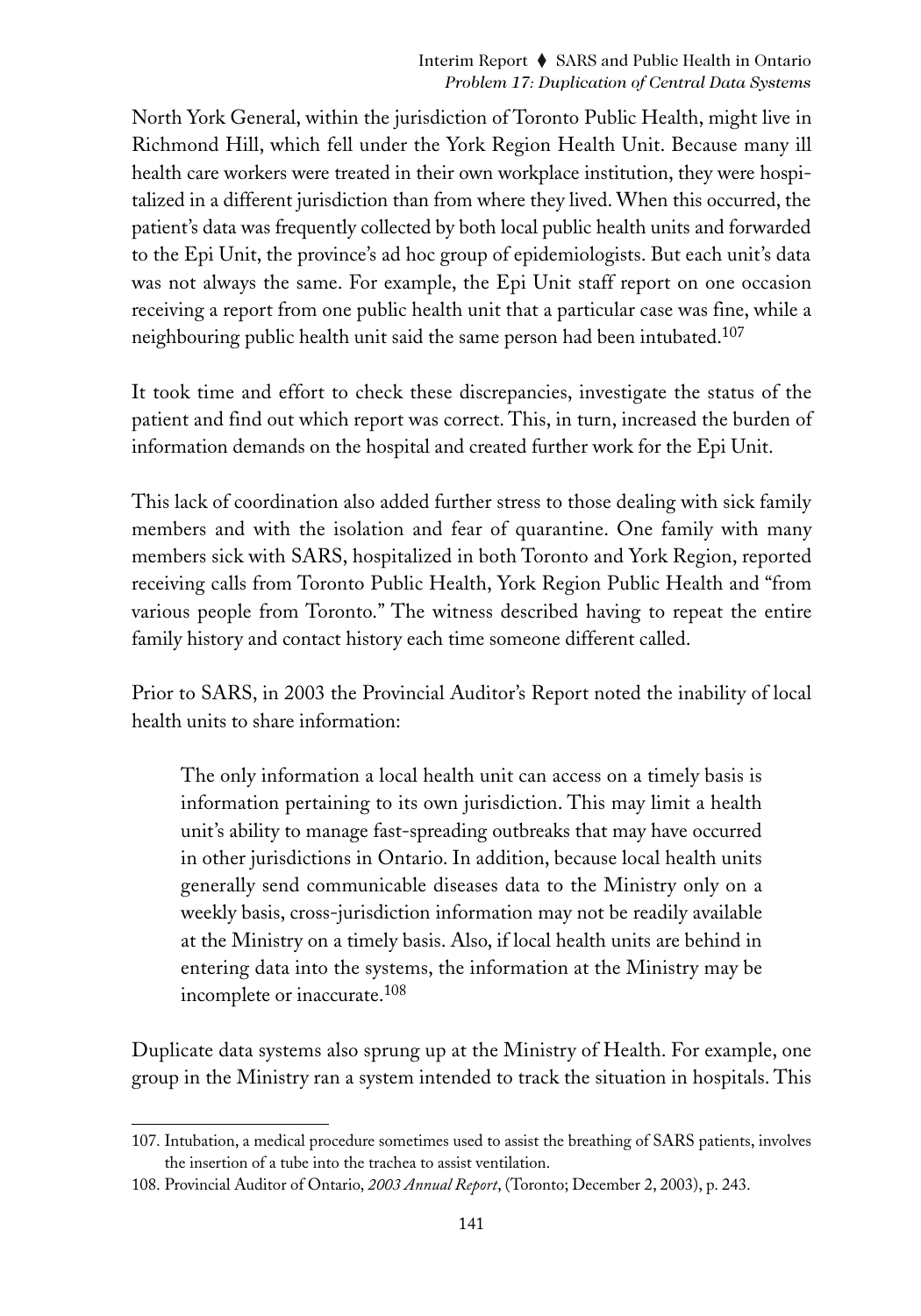Interim Report ♦ SARS and Public Health in Ontario *Problem 17: Duplication of Central Data Systems*

group collected data separate from the Epi Unit, but the numbers reported by this Ministry group often differed widely from the numbers reported by the Epi Unit.

One observer described the confusion as follows:

There was another system going on . . . that was set up to be a measure on the hospital system so they knew what they had to shut down but the people used it as verification for public health. They would be reporting 60 cases and we would be reporting 30 cases and that was an enormous amount of misunderstanding for people.

Like many problems identified in this report, this one was systemic. It is natural to expect that individual local public health units, who didn't start out with the option of a single data-gathering system to use, would turn to their own makeshift ones. Similarly it was not surprising that the Ministry of Health, when it could not obtain timely access to urgently needed and accurate data from the Epi Unit, would devise its own data collection system.

This proliferation of data systems, and the confusion and burdens it created, was an inevitable consequence of Ontario's preparedness for a major outbreak of infectious diseases.

Failure to prioritize public health emergency preparedness, and to devise one central system for the collection and sharing of infectious disease data was a major problem during SARS. Although work has been done since SARS to improve the situation, there is no such system now in place to protect us from a future outbreak. Unless this problem is addressed, duplicate systems will spring up again as people scramble to devise their own information systems in the absence of systems put in place before the next outbreak hits.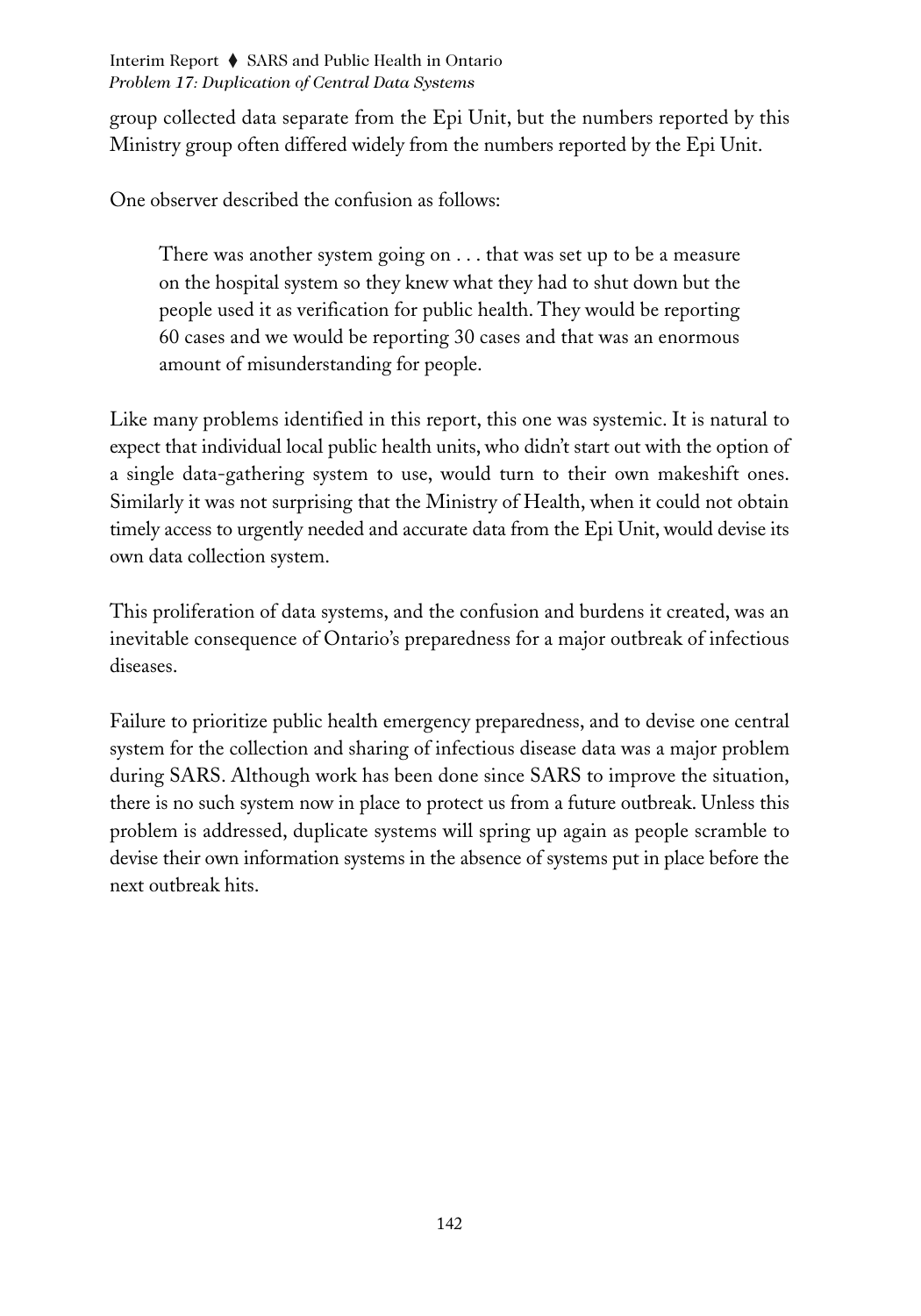For the reasons discussed above, the Epi Unit was not able to get the necessary information to the Science Committee. What is striking is that even though the Epi Unit knew they were not able to provide optimal data to the Science Committee, the two groups still had different views of the extent of information actually provided. Members of the Science Committee reported that they did not receive even the most basic data at times. However, an Epi Unit worker said that the numbers were produced every day and given to the Science Committee:

We gave them the epidemiology that they needed. I have seen things in the press that they did not get it and I do not know what they are saying because as much as we had, the Science Committee got. They got everything that we had and I think the reality is that they did not understand that we did not have that much.

What this shows is the lack of necessary communication between two key parts of the outbreak response. Had the lines of communication been open and direct, their respective positions would have been recognized during the outbreak, explained, and resolved. Without any planning for a widespread outbreak of infectious disease, the necessary machinery simply was not there to ensure a timely and direct flow of information and feedback between those who gathered and analyzed the data and those who applied it to fight the outbreak.

From the beginning, the lines of communication and reporting for the Epi Unit were unclear. Those working at the Science Committee felt that the Epi Unit should report directly to them. Yet a direct reporting relationship between the two groups was never established, despite the desire on the part of experts in both groups to work together. Dr. D'Cunha reportedly took the position early on that data from the Epi Unit had to come to him for his review before it went to the Science Committee. In the April 16, 2003 letter to Dr. Young noted above, Dr. Schwartz, co-chair of the Science Committee, identified the problem and emphasized the need for a immediate solution:

Although our face to face meetings (with the Epi Unit) have been seemingly productive, and our relationships with Drs. Mindell and Johnson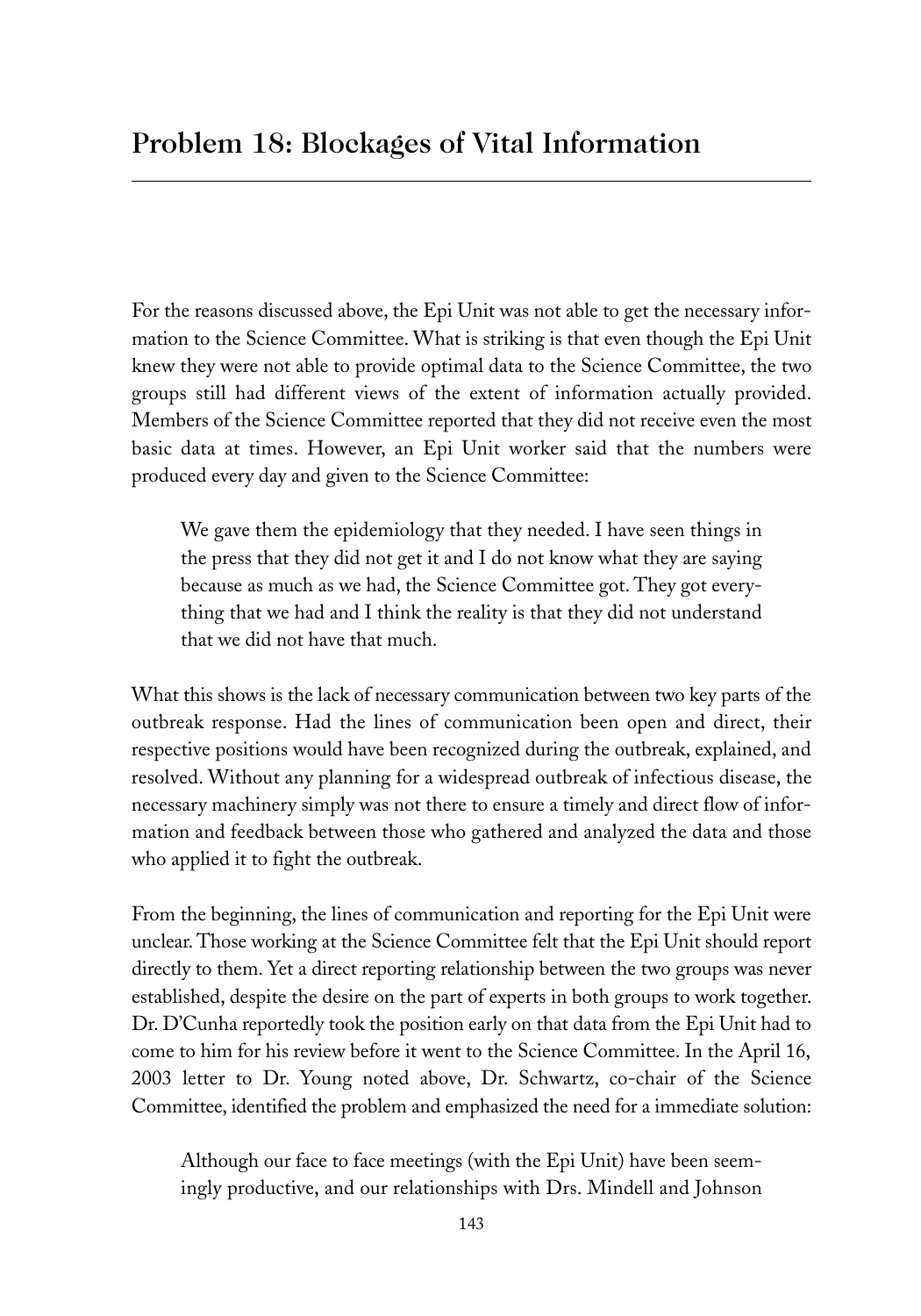have been excellent, there has been little to make the Science Committee confident that we are receiving timely data. Dr. D'Cunha had repeatedly stated that the data may be delayed because he is responsible for it and must clear it, and wants us to understand that the data are rudimentary and not necessarily entirely accurate. The committee accepts this but some data is better than no data. In particular at this critical point, the committee is left with nothing to deliberate and give its advice on SARS Community Spread. This leaves the operational people, including institutions, and public health, frontline physicians and other health care providers in a void. I must stress that Dick and I fully respect Dr. D'Cunha's authority and his wishes to see the data before it goes out. However, the lack of consistent flow of data and, on at least two occasions on the last four days, clear gaps in our communication with the epidemiology group, Dr. Zoutman and I feel that the Science Committee is not in a position to offer sound advice. I do not know at this time how this will affect the Committee's function, but I do know at the present time there appears to be no rationale for its continued existence.

Dr. D'Cunha in his judgment felt a responsibility to review the Epi Unit data personally before it was released to the Science Committee and, as noted above, he recalled no significant delays in passing the information forward. However, it is difficult in hindsight to find any objective basis for his insistence that the Epi Unit could not communicate directly with the Science Committee and that the communications had to go through Dr. D'Cunha. Had a rational system been planned in advance, these two groups in the outbreak response would have had a direct reporting relationship and direct communication with each other. It is difficult in hindsight to see any added value by insisting that the information be passed through Dr. D'Cunha as a middleman.

Any delay, no matter how short, impacted the work of the Science Committee. As one member of the Science Committee described it:

It's my perception that Colin [Dr. D'Cunha] would probably say, well the data probably wasn't ready and I needed to see it and make sure it was okay. Our concept, our view of it was, and I think you have to put yourself in the place we were in, in April, where every day there were new things coming out that we were concerned about and new cases in different places that we couldn't piece together, is that we needed the best data that we could get and even a four hour delay, let alone a twenty-four hour delay we felt was putting us behind the eight ball. It sounds trite to say it now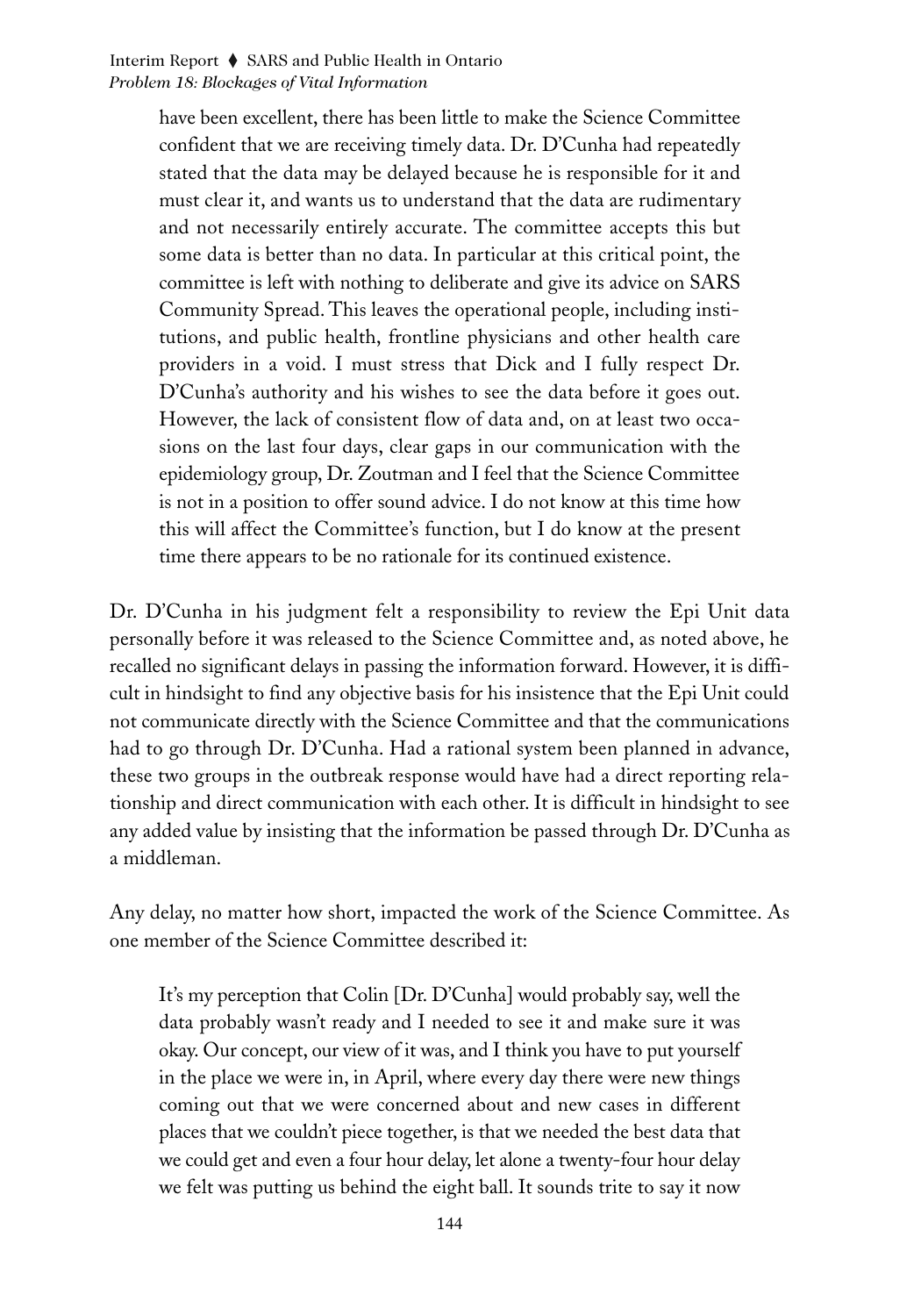because four hours, what's the big deal? But in the position we were in at the time, we literally felt it was kind of a life and death thing because people, we didn't know to what extent it was going to get into the community, we, our colleagues were getting sick and we were pretty anxious.

Witnesses report occasions where Dr. D'Cunha refused to permit the Epi Unit to present data to the Science Committee, notwithstanding their view that there had been sufficient time for him to review the data first. This was also documented in the April 16<sup>th</sup> letter from the Science Committee to Dr. Young:

On Sunday April 13th, in response to a request from the science group, Dr. Mindell arrived for our 10:00 am meeting with preliminary but essential data including epidemiological curves and spread diagrams for Scarborough Grace and York Central Hospitals, as well as figures on the GTA and the province. He, however, informed me that although he had intended to present the data, he had been directed by Dr. D'Cunha not to do so. He said he would straighten that out in a couple of hours. This never occurred.

Indeed since Friday April 11th, to my knowledge, the Science Committee has not received any data directly from the epidemiology group . . .

On Tuesday April 15th, Dr. David Williams attended our 0730 meeting. Dr. Zoutman and I saw this as an improvement and eagerly awaited the epidemiological data. I had finally distributed Satuday's data given to me on Sunday, on Monday April 14<sup>th</sup> in the afternoon. The April 15<sup>th</sup> data was given to Dick and myself by Dr. D'Cunha at the 500 pm meeting, however, this was not officially sent to us by the epidemiology group.

Yesterday evening, I received a call from Dr. Mindell advising me that Dr. Johnson would be attending our 0730 meeting today to present important data with respect to the BLD outbreak. As this is a crucial juncture in our management of the SARS outbreak, I told him I would advise Dr. Zoutman of this. However, at 1130 pm, I received another call from Dr. Mindell, advising me that Dr. Johnson would not be attending the meeting. I asked when we would receive the data and Dr. Mindell stated that he was not certain.

Another impact of this process that required Dr. D'Cunha to see the data before the Science Committee saw it, and at times of refusing to allow direct reporting between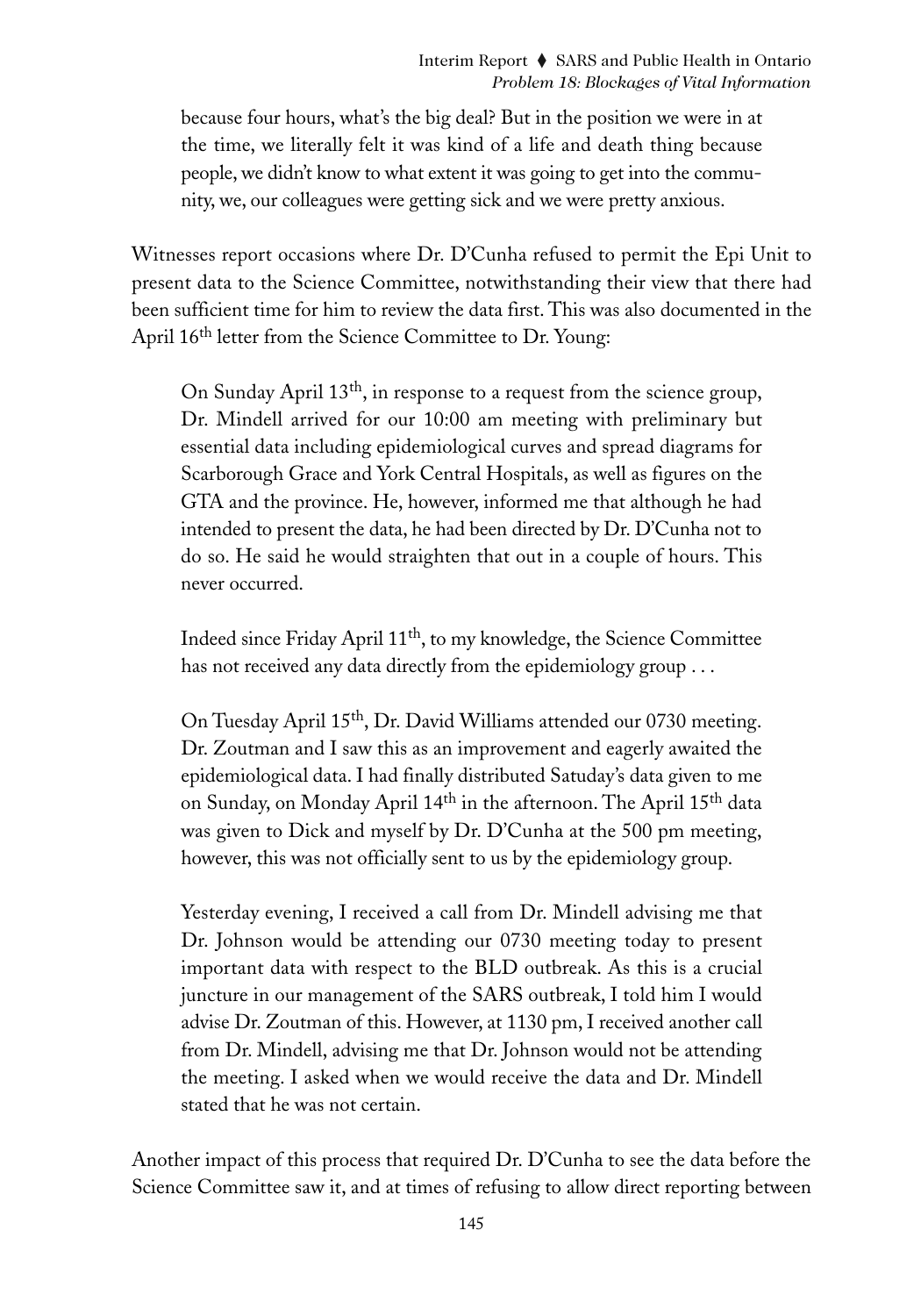### Interim Report ♦ SARS and Public Health in Ontario *Problem 18: Blockages of Vital Information*

the epidemiologists and the Science Committee, is that it left many with the belief that data was being deliberately kept from them. Some thought that control of the data enhanced Dr. D'Cunha's ability to demonstrate to those above him that he had the information first and to show those below him that he was in charge. One member of the Science Committee described the situation as follows:

I think it was, in part the data was not always there, but what was there was hidden, at least to the Science Committee, it wasn't forthcoming even though we knew the data was there. And there was this idea that he who holds the data is powerful with the Ministry senior people, and so it was used to, you know, it was presented to them at the last minute but never to the Science Committee to deliberate on and to contemplate. So there was, you know, "I know something you don't know" kind of mentality.

Again, we are dealing here with impressions and perceptions, not with contemporarily recorded data. Having regard to Dr. D'Cunha's recollection that he always shared and never withheld data, it is not possible to make a finding as to whether these impressions and perceptions were accurate. But in a time of crisis, perception is as important as fact. The lack of any public health plan for a major infectious outbreak, and the consequent lack of the necessary machinery, created an environment in which information problems and perceptions were inevitable. It is clear that the Epi Unit had good relationships with both the Science Committee and Health Canada and the groups wanted to communicate directly with each other but were prevented from doing so.

This was not the only example in SARS of cases where data seemed to be blocked. At least in the early days of SARS it would appear that there were significant problems with data flow between Toronto Public Health and the province. Dr. D'Cunha reported to the Naylor Committee that the province did not receive data from Toronto Public Health for the first three weeks of the outbreak.109 Those working at Toronto Public Health, however, report that the data was being collected but was not getting through to the province or to the federal government. One expert who worked with the data was asked if they were aware that the data was not getting through to the province and the Science Committee and the federal government:

Yes, I was definitely was aware that it was not there because my colleagues from Health Canada were saying well no one from Ontario

<sup>109.</sup> Naylor Report, p. 29.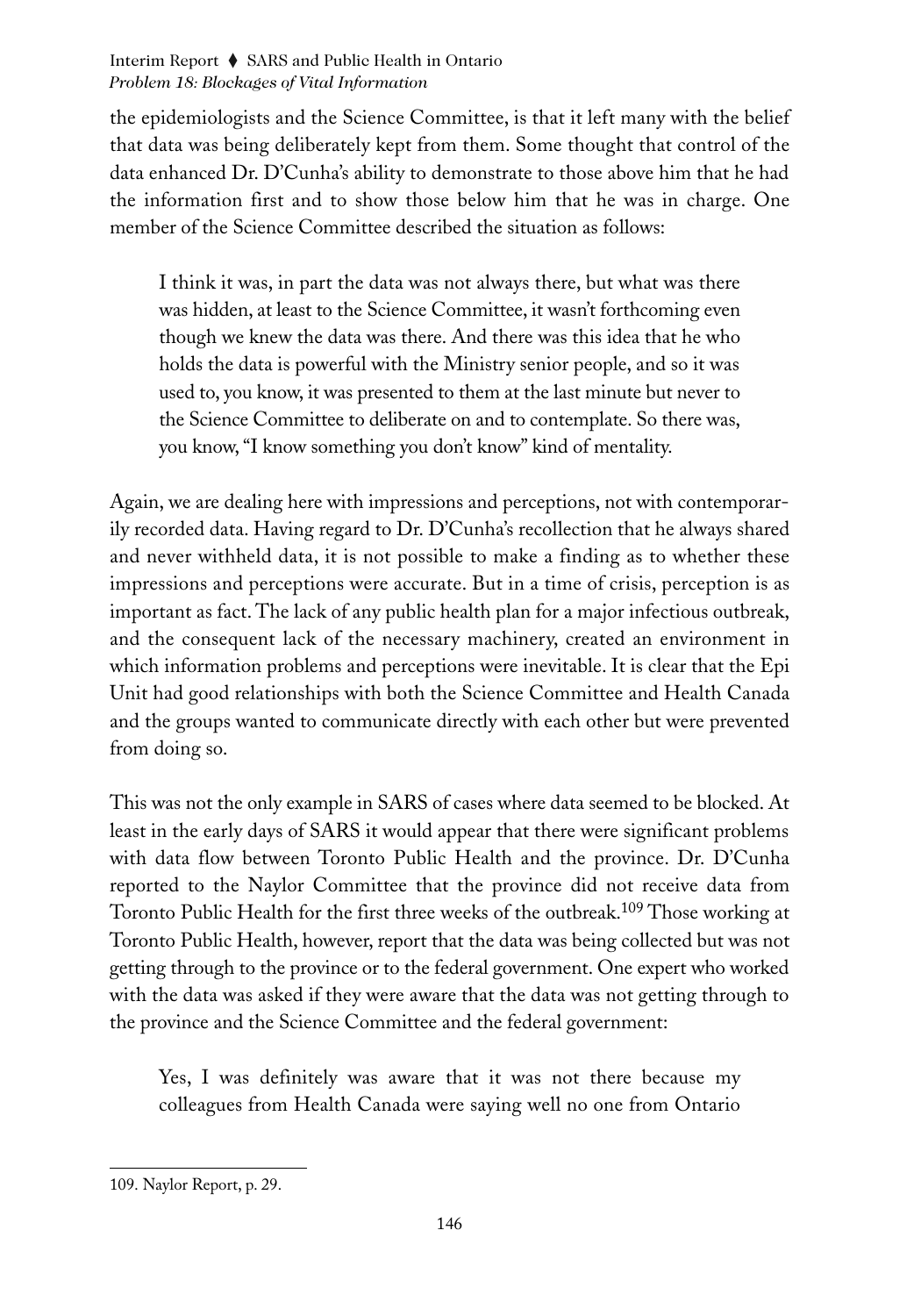was able to come onto the call or the people from Ontario did not have any information to add. I know that you guys are working 18 hours a day, what is going on?

One expert described the problem as follows:

Their [Toronto Public Health] frustration was that they had quite a lot of data; I would say the Ministry had virtually no data; I was quite taken aback when I arrived by the lack of information and the lack of a system at the Ministry. Whereas Toronto Public Health had a lot of information, granted, it was only on the Toronto cases but they had done their epidemiologic curves they had their analysis, they had it mapped out; their problem was that they felt no one on the SARS Science Committee were listening to them and my impression is there was no transfer of information from Toronto Public Health to the SARS Science Committee. Now, we then get into issues of the transfer of information between Toronto Public Health and Dr. D'Cunha and the SARS Science Committee and Dr. D'Cunha, which there should have been from the Science Committee to Dr. D'Cunha cause he was on the committee ... My impression was you had two silos that weren't talking to each other . . . there was some miscommunication within Toronto in the sense that there was not the information coming from the federal field epis up through the system to get to the SARS Science Committee via Toronto Public Health. But certainly my understanding was all the spreadsheets and stuff that had been developed at Toronto were being sent up to the Ministry . . . I think it's a combination of the Ministry wasn't asking for it and I think they may not have appreciated what Toronto, what the federal field epis had in terms of the information to give them.

As discussed above and below, the province and the federal government have also disagreed over whether there were problems with the flow of information. This disagreement was noted in the Naylor Report:

High-level public health officials in Ontario and Health Canada have since given the Committee sharply divergent views on how well information flowed with respect to both its timeliness and adequacy.

What is striking from all this is that the various groups appear honestly to believe that they communicated the information to each other. Yet clearly there were significant gaps in the transfer of information between Toronto Public Health and the province,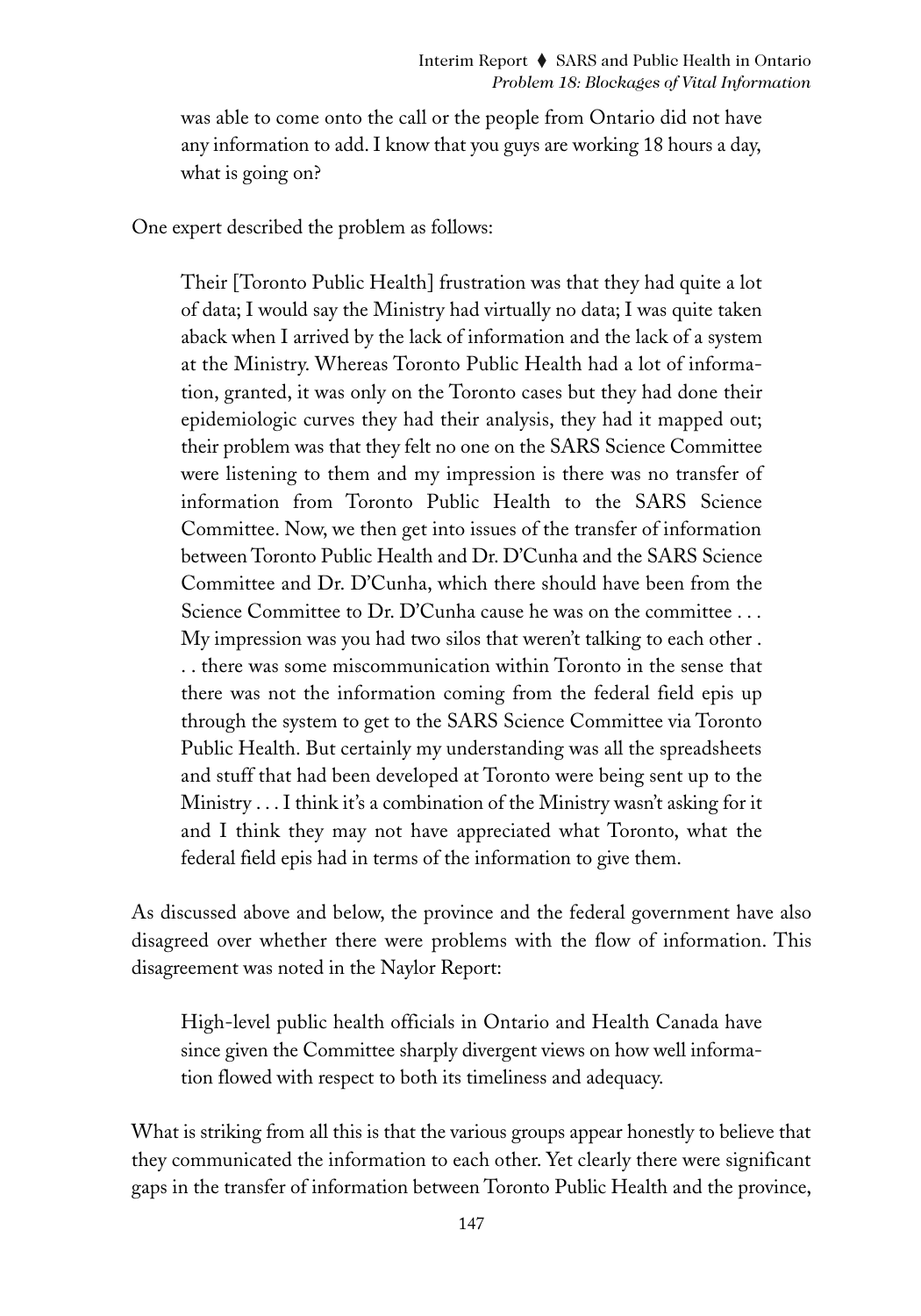Interim Report ♦ SARS and Public Health in Ontario *Problem 18: Blockages of Vital Information*

between the provincial Epi Unit and the Science Committee, and between Ontario and the Federal government. It is impossible to determine the precise source of the data blockages.

It does not matter whose perception, in the fog of battle against the disease, was correct. The bottom line is that the lack of clarity around the flow of communication and the reporting structure, the absence of a pre-existing epidemiological unit coordinated with the local health units and the absence of clear public health leadership above the Epi Unit provided an environment in which the crucial elements of the fight against SARS were disconnected from each other. Despite the best efforts of individuals attached to all of the groups involved, they simply could not connect effectively.

<sup>7.</sup> Naylor Report, pp. 52-5.

<sup>8.</sup> The Honourable Mr. Justice Horace *Krever, Commission of Inquiry on the Blood System in Canada*, (Ottawa; November 26, 1997). (Subsequent footnotes will refer to this work as the Krever Report.)

<sup>9.</sup> The Krever Report, Volume 3, p. 1073.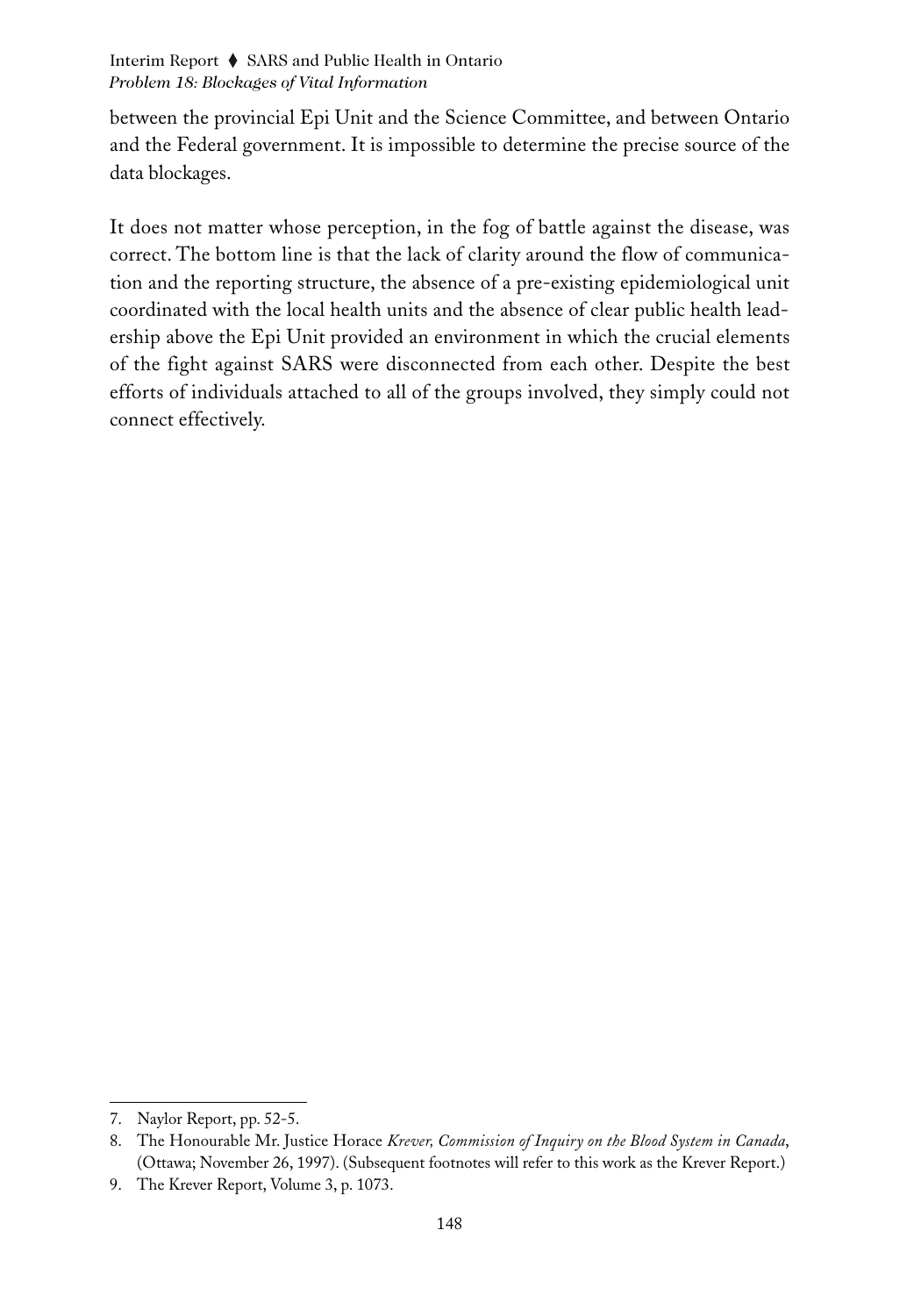The Naylor Report reviews federal legislation in detail and outlines the areas of weakness requiring reform. The report also measures public health legislation of British Columbia, Ontario and Quebec against the United States Centre for Disease Control's *Model State Emergency Health Powers Act*<sup>110</sup> and makes recommendations for improvement of provincial legislation, specifically in the area of disease reporting and information sharing. The Commission endorses the recommendations made in the Naylor Report.

Although the Commission cannot at this interim stage make specific recommendations for legislative reform in Ontario, a few things should be said about the general need for work in this area. Areas of concern include the following:

- Who legally was in charge of the outbreak?
- Who had the ultimate responsibility for the classification of a case: the local jurisdiction or the province?
- What was the legal authority for issuing directives to hospitals?
- What were the consequences of not following those directives?
- What specific information had to be transmitted, by whom, when and to whom?
- To what extent could public officials and private experts share data and for what purpose?
- Who was obliged to notify relatives that a family member was classified as a suspect or probable case?

<sup>110.</sup> Naylor Report, p. 174. Based on a study by Prof. Sujit Choudhry of the University of Toronto Faculty of Law.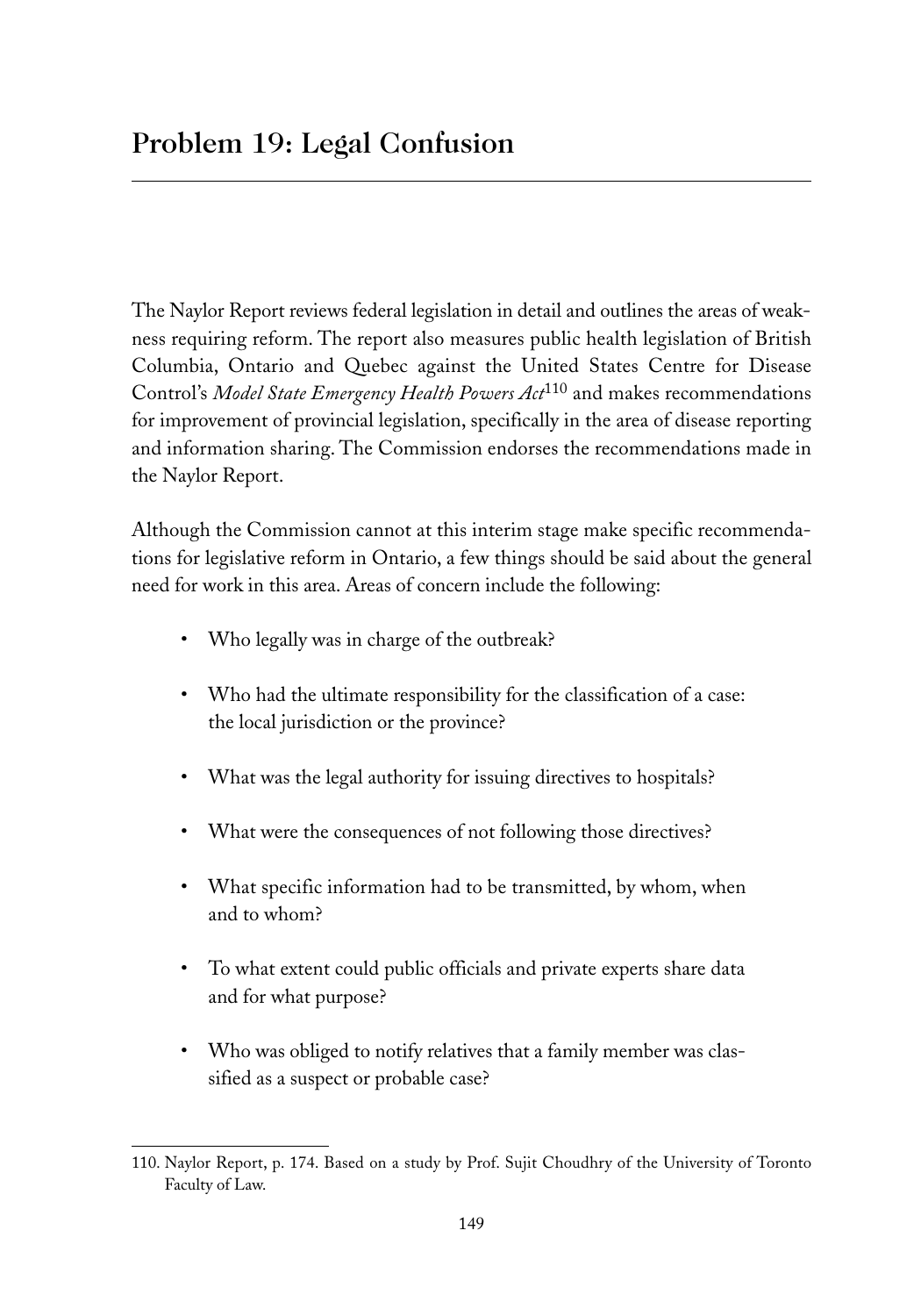Interim Report ♦ SARS and Public Health in Ontario *Problem 19: Legal Confustion*

> • Did privacy rights prevent the sharing of information necessary to fight the outbreak?

The need for legislative reform to ensure clarity of rules of conduct in public health was emphasized in the Naylor Report:

In Chapter 4 we outlined the basic components of the public health infrastructure, indicating that an appropriate legislative and regulatory framework was essential to giving Canada a stronger capacity for coordinating and managing a response to outbreaks such as SARS. What exist now are separate systems within each of the provinces and territories, as well as a federal system that operates primarily at Canada's international borders. These systems are connected by a limited number of intergovernmental agreements, rather than through a systemic set of intergovernmental agreements oriented around an agreed strategic plan or through formal legal instruments that enable the systems to operate collectively and detect and address common challenges.

In legal terms, we are speaking of the need for rules of conduct (public health rules) that could guide the behaviour of all actors in the public health system – health care providers (e.g. physicians, nurses), health care institutions (e.g. hospitals, laboratories), public health officials from all levels of government (federal, provincial and local), and private individuals potentially subject to quarantine and isolation orders. With respect to surveillance, examples include rules governing the following: case identification (e.g., uniform criteria for diagnosis and laboratory testing), data sharing (e.g., timelines and procedures for reporting new cases and norms governing the protection of privacy), and information dissemination (e.g., responsibility for communicating to national and international audiences and the content of such communication.)<sup>111</sup>

One of the greatest issues in SARS was the obstacle to data sharing, as noted in the Naylor Report:

Several interviewees reported that data handling protocols were variously unclear or non-existent. Developing them during the SARS outbreak

<sup>111.</sup> Naylor Report, pp. 163-4.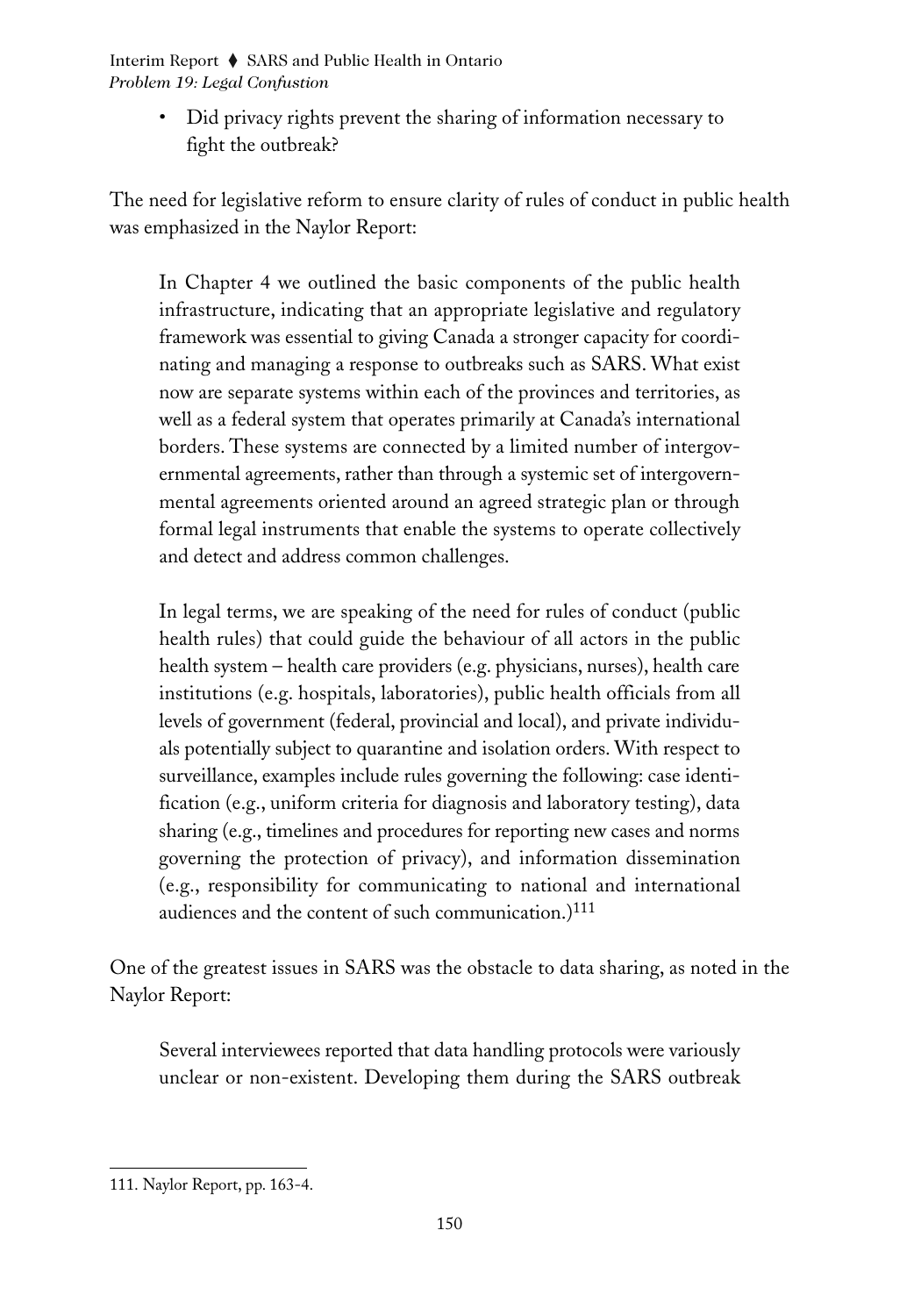proved to be time-consuming and frustrating. One interviewee described the situation as "a turf war" on multiple levels.<sup>112</sup>

Some observers have attributed the reluctance to share data to concerns for patient confidentiality. This rationale was similarly noted in the Naylor Report:

Dr. D'Cunha stated that protection of patient confidentiality constrained his ability to release data to Health Canada. Senior public health physicians in the Greater Toronto Area took the same view of their obligations to share data with the Ontario Public Health Branch. Health Canada informants in turn argued that they never wanted personal identifiers, simply more detail to meet WHO reporting requirements.

The problem was not limited to data sharing between government officials. Some local health units reported problems getting information from some hospitals, pointing to the need for clear rules around the reporting duties of health care providers. As one public health official suggested:

The big problem I think we had in SARS and subsequently is having the hospitals sharing information with the [public health unit] with respect to communicable diseases. Either the hospital reacts by saying we will do the investigation and follow-up ourselves and do not need public health or secondly they will advise us of the issue of patient confidentiality and therefore, because they are not required to provide us with the information, they would not be able to do so. So I think that would really help.

While protection of patient confidentiality is a key consideration in any data sharing agreement or legislation, it should not in the future impede the vital communication of data to the extent it did during SARS. Notwithstanding the strong privacy concern demonstrated by many of those who fought the outbreak, a number of families affected by SARS reported that they felt their privacy had nonetheless been violated because personally identifying information somehow made it into the media. It is ironic that although privacy concerns restricted the flow of vital information between agencies fighting the outbreak, they were not always effective to keep personal information from the media.

<sup>112.</sup> Naylor Report, p. 29.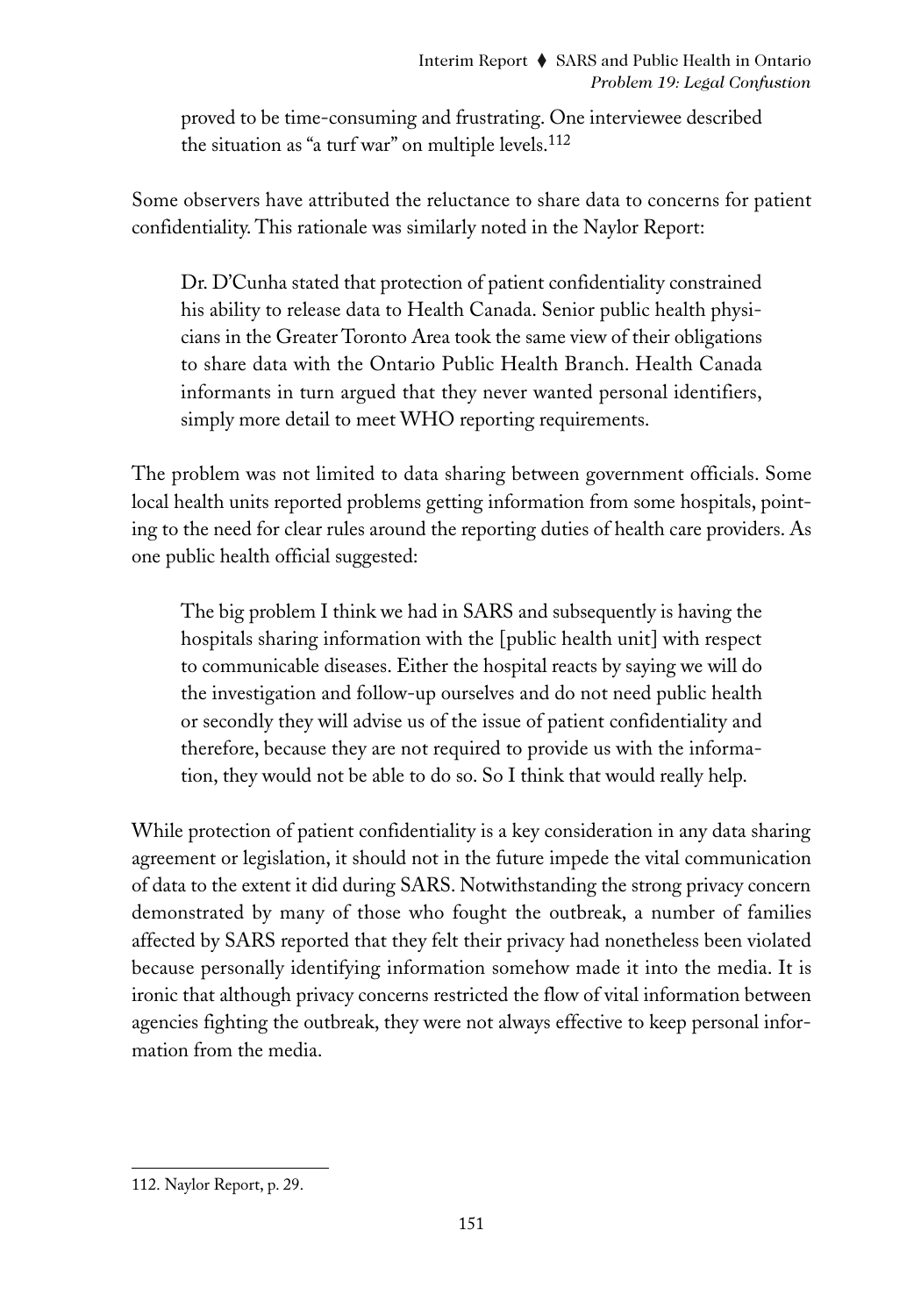Interim Report ♦ SARS and Public Health in Ontario *Problem 19: Legal Confustion*

Whatever the precise path of legislative reform, privacy, while vital, should not impede the necessary sharing between agencies and governments of information required to protect the public against an outbreak of infectious disease. The University of Toronto Joint Centre for Bioethics, in a report to the Naylor Committee, noted that at times an individual's rights must give way to the need to protect the public's health:

Public Health versus civil liberties: There are times when the interests of protecting public health override some individual rights, such as freedom of movement. In public health, this takes its most extreme form with involuntary commitment to quarantine.

Privacy of information and the public's need to know: While the individual has a right to privacy, the state may temporarily suspend this privacy right in case of serious public health risks, when revealing private medical information would help protect public health. $113$ 

There should be a clear distinction between the sharing of data between health care professionals (between public health officials and between public health and private health care workers, institutions and organizations and between private health care institutions/organizations), between public health and researchers seeking to engage in scientific studies, and the release of private medical information into the public domain.

To take one example only of the specific issues that must be addressed, one public health official expresses concern that the current proposals for legal reform are not strong enough:

The *New Information Protection Act 2003* allows the health information custodian to disclose, it says "may" and not "shall" about information of an individual to the Chief Medical Officer of Health or Medical Officer of Health and is very broad. It says for the purpose of that *Act*. I understand that . . . there has been a lot of opposition to that particular section. I think that section is great because it will help public health move

<sup>113.</sup> Naylor Report, p. 178. Taken from Singer P., Benatar, S.R., Bernstein M., Daar A.S., Dickens B.M., MacRae S.K., Upshur R.E.G., Wright L., Shauk R.Z., "Ethics and SARS: Learning Lessons from the Toronto Experience," June 18, 2003, submitted to the National Advisory Committee on SARS and Public Health. See http://www.utoronto.ca/jcb/SARS\_workingpaper.asp.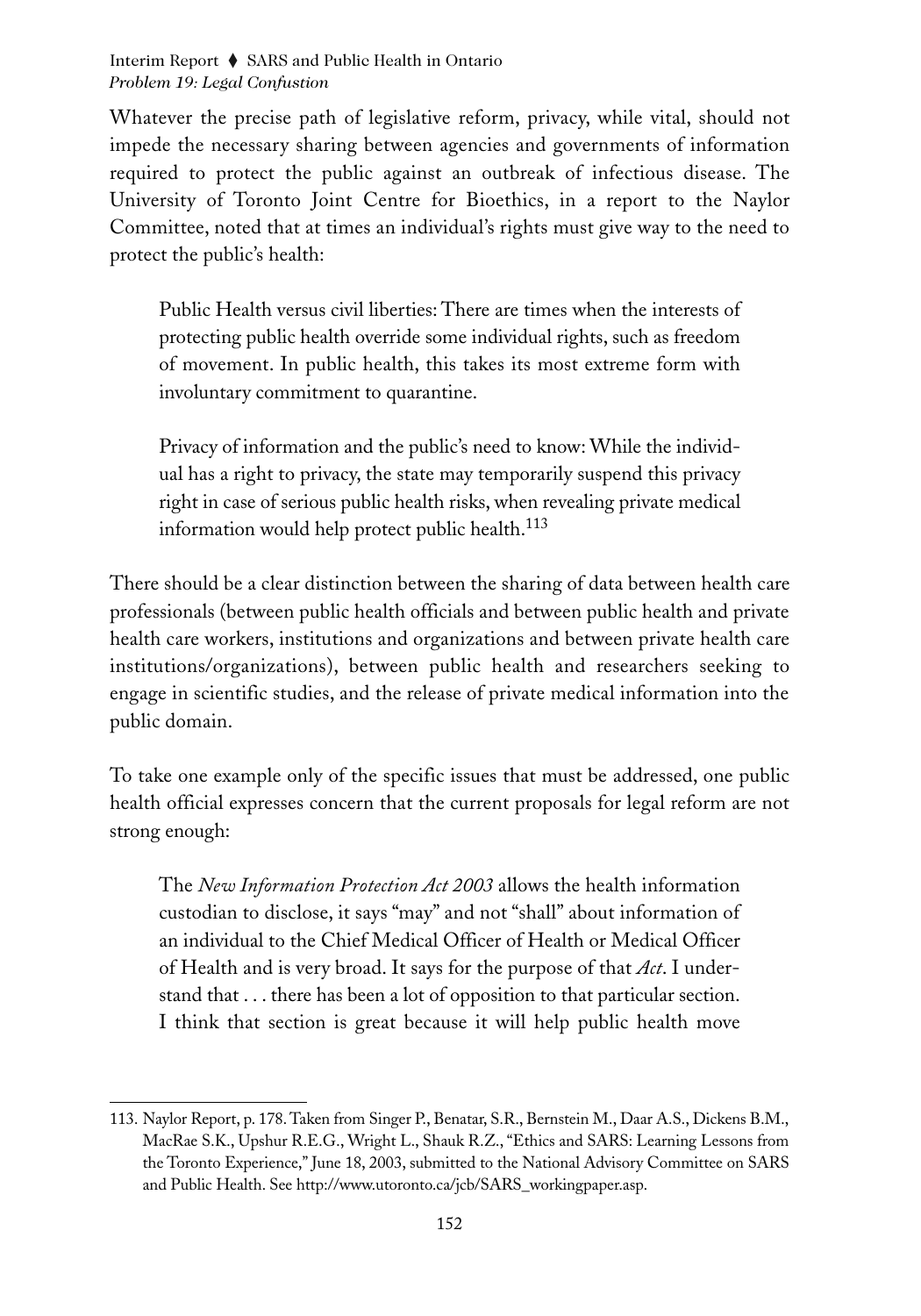quickly and collect information that it needs when faced with a situation such as SARS or another influenza pandemic. I am concerned that section is going to be wiped out in the future reiteration of the Bill.

In addition to the rules for sharing information, clarity is required around the ownership of personal medical data. Those who needed to use the data and to share it in order to find out how the disease was spreading and do research to keep ahead of the outbreak, were hampered by legal questions such as who owned the data: Does the City of Toronto own the data? Does the province own the data? Can they share the data for research?

One of the leaders in the fight against the outbreak described to the Commission a remarkable inability to share information necessary to fight the outbreak:

And then we got into, well, health units owned their data, how much cooperation should be brought to the public health branch and of course bringing it up, bringing it to the federal level brought in a whole new set of barriers. But even branch to public health unit and between public health units there seemed to be this incredible mindset of not able to share, that there was some reason they couldn't share data and bring data together.

One public health official, looking beyond SARS, put the problem on a more general basis:

Yes, public health needs more power in health emergencies, infectious or not. There is a really strong need to have better protected but greater access to information on the part of the local Medical Officer of Health and the provincial Medical Officer of Health. Take the potential problems with avian flu; say there is a complaint of an occupational health or environmental hazard in relation to avian flu. Under section 11 of the HPPA [*Health Protection and Promotion Act*] there is a duty on the part of the local Medical Officer of Health to investigate and to get information from the Ministry of Labour and Ministry of the Environment about the local health concern, and to get whatever information is available from the Canadian Food Inspection Agency. It's a public health responsibility to investigate and get the information that might have a bearing on the health of farm workers, but other agencies may say that they aren't legally able to give us the information we need . . . And this is just one example of privacy restrictions, what additional powers should be invoked in an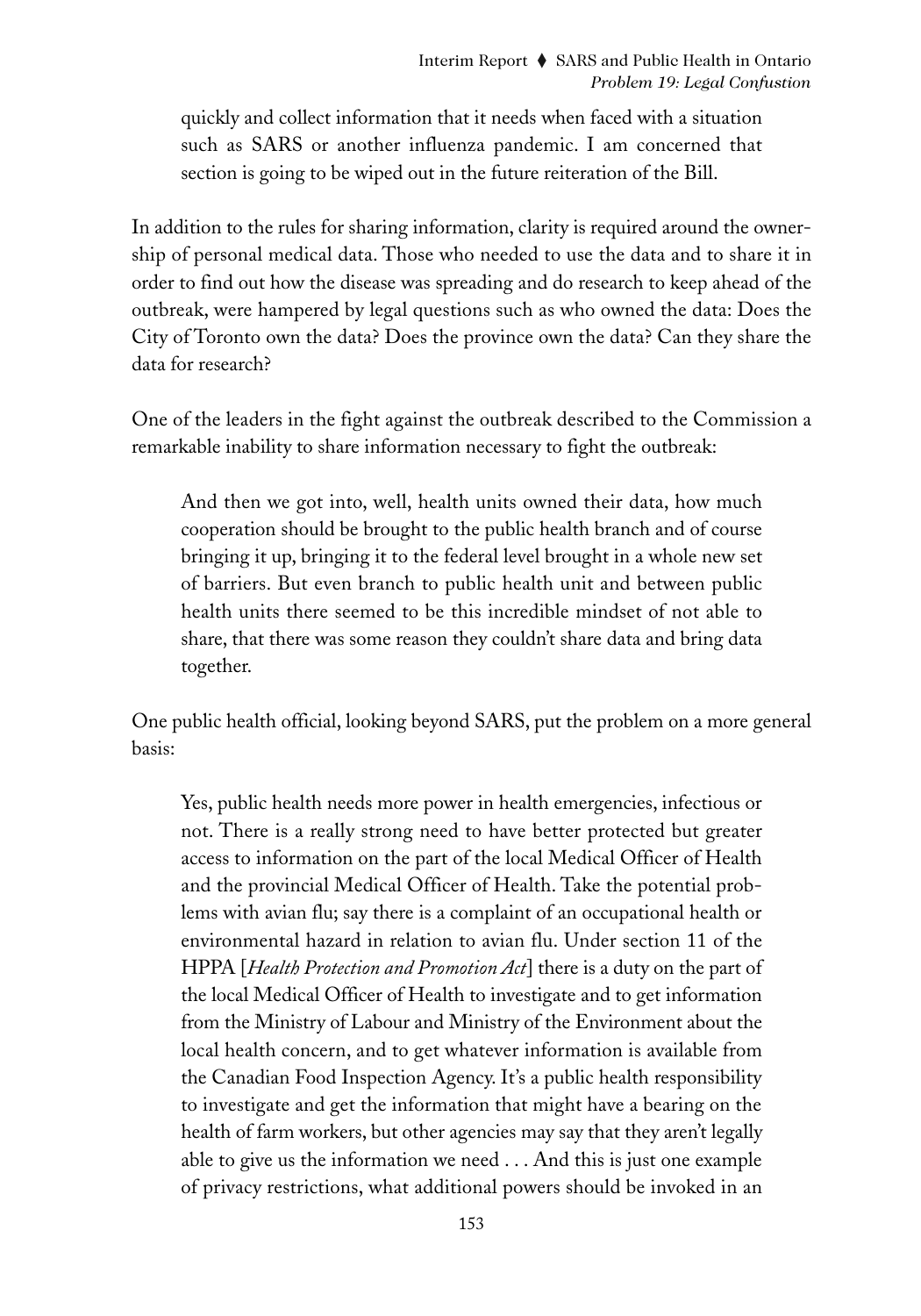Interim Report ♦ SARS and Public Health in Ontario *Problem 19: Legal Confustion*

> emergency to ensure that information is shared with those who need it? The whole question of privacy restrictions, where the data is stored, and by whom it can be accessed, needs to be dealt with.

It is regrettable that the lack of legal clarity around the sharing of medical information led to the interjection of legal wrangling into what should have been a seamless emergency response. As one public health official warned:

There should be clear legislation about what powers kick in for health emergencies. There needs to be a clear and scaleable set of legal powers available to the province. Now that the outbreak is over everyone sits back in their armchair and says we have to thinking about human rights; we don't want to give powers to civil servants, we don't need laws to require the sharing of health information in an outbreak, if an emergency arises we can enact them then. But of course that's like locking the barn door after the horse has gone.

The Commission during the course of its investigation will continue to address issues around the need for legislative changes identified in the lessons learned from SARS.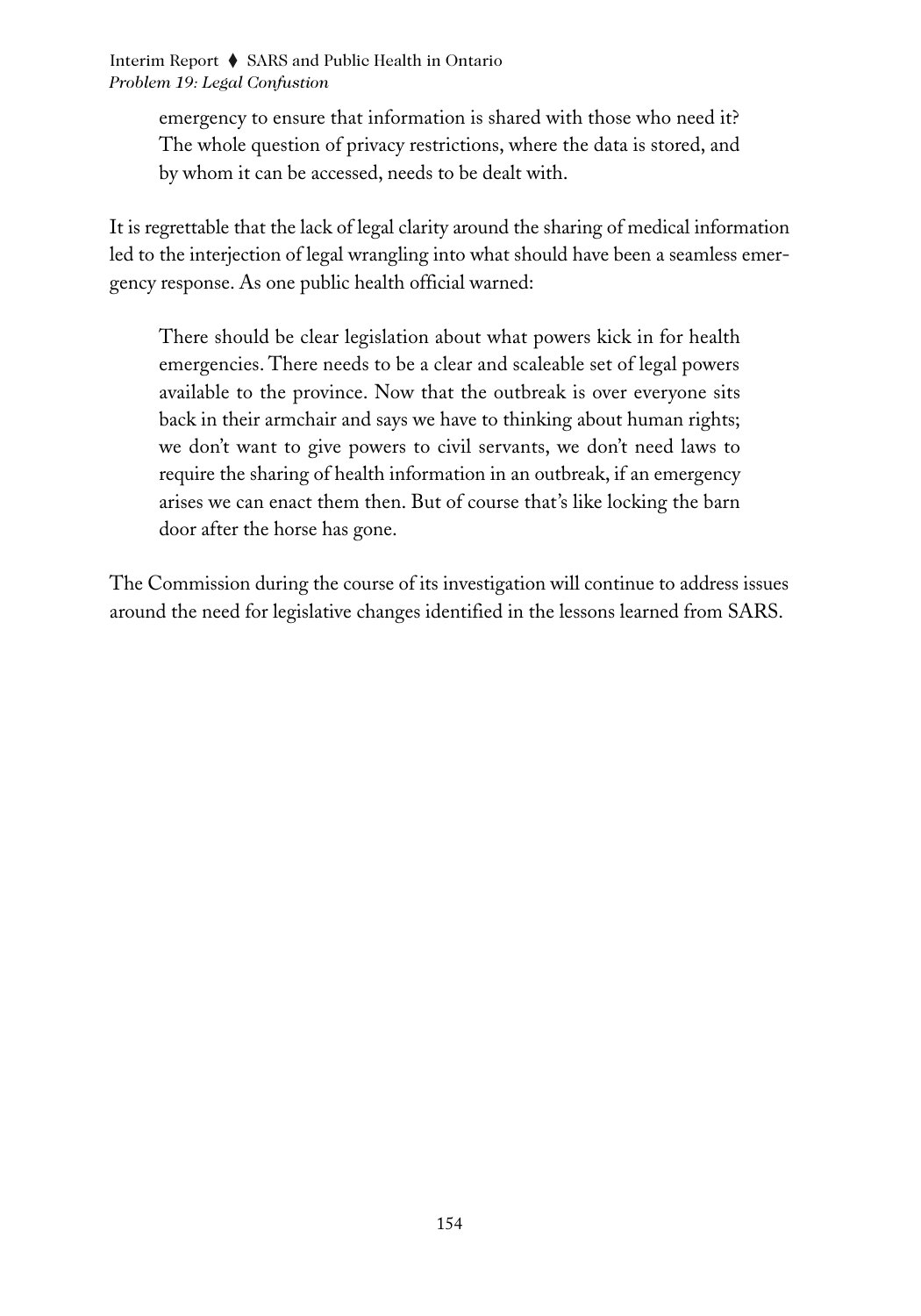SARS was largely a hospital spread infection. Although there was some spread in households and doctors offices, and a limited element of community spread, most of the transmission took place in hospitals.

Of the 247 probable cases<sup>114</sup> in Ontario 190, or 77 per cent, were either health care workers, people who sought care at health care facilities or visitors. Health care workers were the predominant group: 108 were probable cases, a full 43 per cent of all probable cases.115

|              | $PHASE 1 - PHASE 1 -$ |    | $PHASE 2 -$ | $PHASE 2-$     | TOTAL           | <b>TOTAL</b>   | <b>GRAND</b> |
|--------------|-----------------------|----|-------------|----------------|-----------------|----------------|--------------|
|              | PROBABLE SUSPECT      |    | PROBABLE    | <b>SUSPECT</b> | <b>PROBABLE</b> | <b>SUSPECT</b> | <b>TOTAL</b> |
| Health Care  |                       |    |             |                |                 |                |              |
| Worker       | 62                    | 56 | 46          | 5              | 108             | 61             | 169          |
| Patient      | 16                    | 7  | 34          |                | 50              | 8              | 58           |
| Visitor      | 9                     | 11 | 23          | $\Omega$       | 32              | 11             | 43           |
| <b>Total</b> | 87                    | 74 | 103         | 6              | 190             | 80             | 270          |

## Ontario Epidemiological Link by Contact Type<sup>116</sup>

Before the SARS outbreak, in theory at least, public health had an important role to play in preventing hospital infections. Hospital infection control was one of the Mandatory Health Programs and Services Guidelines issued by the Public Health Branch of the Ministry of Health in December 1997. Established under the authority of Section 7 of the *Health Protection and Promotion Act*, the Guidelines oblige local boards of health, and by extension local public health units and Medical Officers of Health, to meet minimum standards for fundamental public health programs, including infection control.

<sup>114.</sup> The 247 probable cases include the 190 listed in the Ontario Epidemiological Link by Contact Type table, as well as 57 others whose transmission was not linked to a health care setting.

<sup>115.</sup> *SARS Commission Public Hearing*, September 29, 2003, pp. 82-87.

<sup>116.</sup> *SARS Commission Public Hearing*, September 29, 2003, pp. 82-87.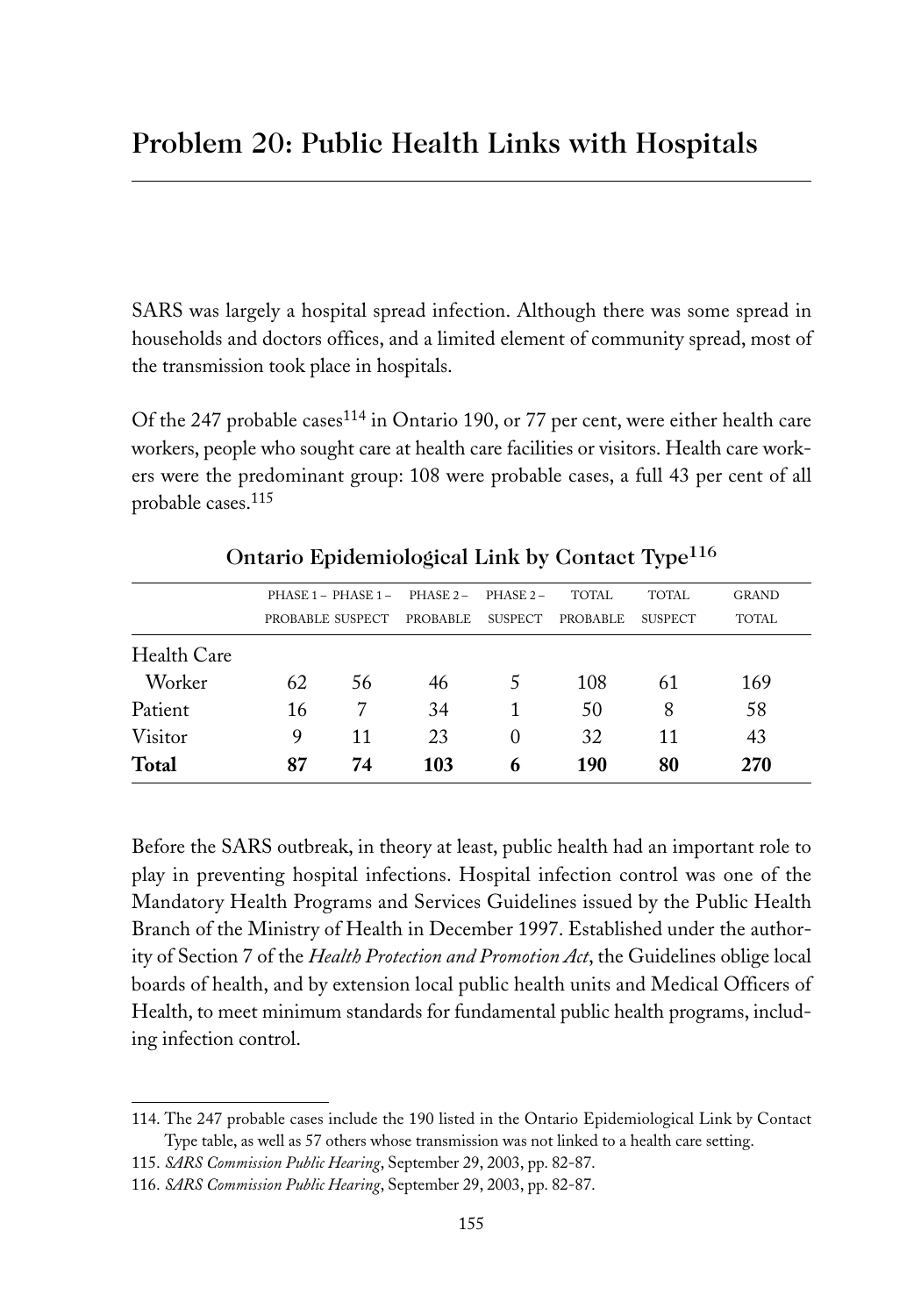As for hospital infection control, the Guidelines state:

The Board of Health shall ensure appropriate input to hospital infection control programs in the health unit. This shall include as a minimum:

- a. representation of the Medical Officer of Health or designate on each hospital infection control committee;
- b. reporting of designated communicable diseases from hospitals, including emergency rooms and outpatient clinics, to the Medical Officer of Health as required under the provisions of the *Health Protection and Promotion Act*;
- c. consultation with the hospital infection control committee on the development and revision of infection control policies and procedures and an outbreak contingency plan;
- d. providing advice when requested or when needed for the appropriate management of communicable diseases and infection control;
- e. providing epidemiological information as needed regarding communicable diseases existing within the community and other institutions; and
- f. collaboration or assistance in annual in-service education for hospital staff about communicable diseases.

In many cases during SARS the relationship between the public health unit and the acute care hospitals was exemplary. This was particularly so when a good relationship predated the SARS emergency. For example, more than one jurisdiction outside of Toronto reported that a member of their staff sat on the infection control committees of the hospitals and long-term care facilities in their jurisdiction and reported that those links were invaluable during SARS. In those jurisdictions the public health physicians and the hospital infection control physician(s) knew each other, knew how to reach each other, and had previously worked together. As one witness described it, at the time of SARS they already had "a lot of connectivity with our agencies, personally and professionally." They went on to described the benefit of this relationship as providing them with "all the building blocks" for their outbreak response.

In other cases, however, the links were not as strong. For example, before SARS Toronto Public Health did not have a large role in hospital infection control. Instead,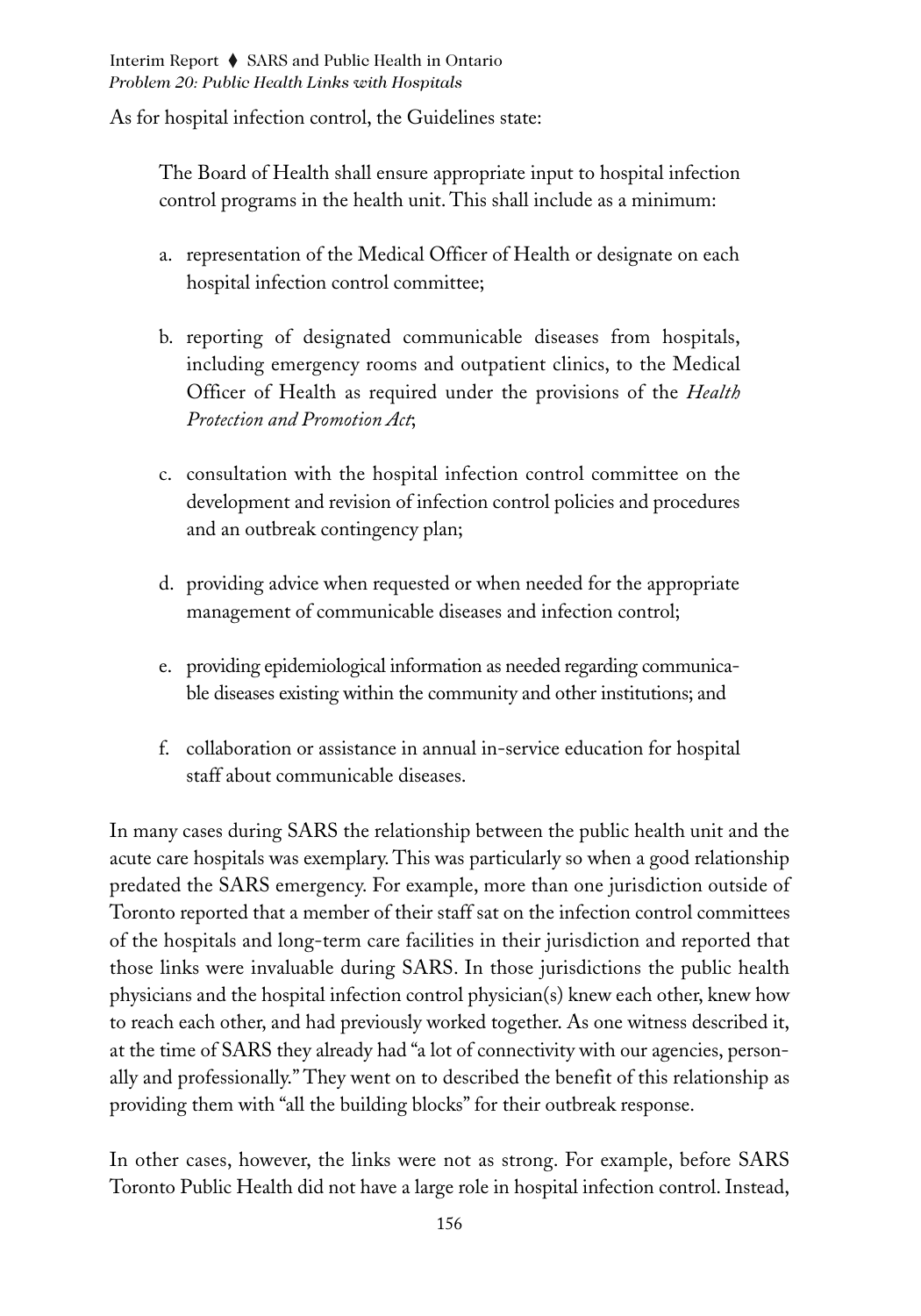they focused on long-term care facilities, leaving hospital infection control largely to the individual hospitals. They described their focus as follows:

Long-term care facilities and nursing homes are regulated. We do have a role and that is where we concentrated our infection control with the limited expertise that we had . . . we have a fairly good relationship with them. There are 78 long-term care facilities that we look after in the City of Toronto and we have spent a lot of time throughout the facilities developing policy because they do not have infection control support to the same degree as hospitals and when we talk about we were being shaved, they were being shaved as well and we assumed that hospitals were maintaining a certain level of infection control. We put our eggs in the longterm care facilities because we felt that they needed the most support.

Toronto Public Health lacked the necessary resources to ensure a strong public health presence in each hospital in the Greater Toronto Area. According to its 2004 Operating Budget Submission:

Experience from SARS demonstrated the importance of Toronto Public Health having the capacity to establish enhanced disease surveillance and public health response to hospital-based infectious diseases. Prior to SARS, Toronto Public Health was not meeting provincial minimum mandatory requirements for control of infectious diseases and infection control in institutions.117

Because strong links had not been forged, working together was not always easy. People who had never met or worked together and whom had little or no understanding of the operational issues faced by each other, were being asked to collaborate during a very stressful period of time. Toronto Public Health officials described the problem of trying to get information from a local hospital in the absence of strong links to the hospital:

TPH staff need information from the hospital about a patient in isolation. The hospital refuses to provide CXR or lab results over the phone as they are concerned about patient confidentiality. Because there is only one patient in isolation in this hospital, it is not practical to have a TPH staff person onsite 7 days/week.

<sup>117.</sup> Toronto Public Health, "2004 Operating Budget Submission," February 9, 2004, p. 10.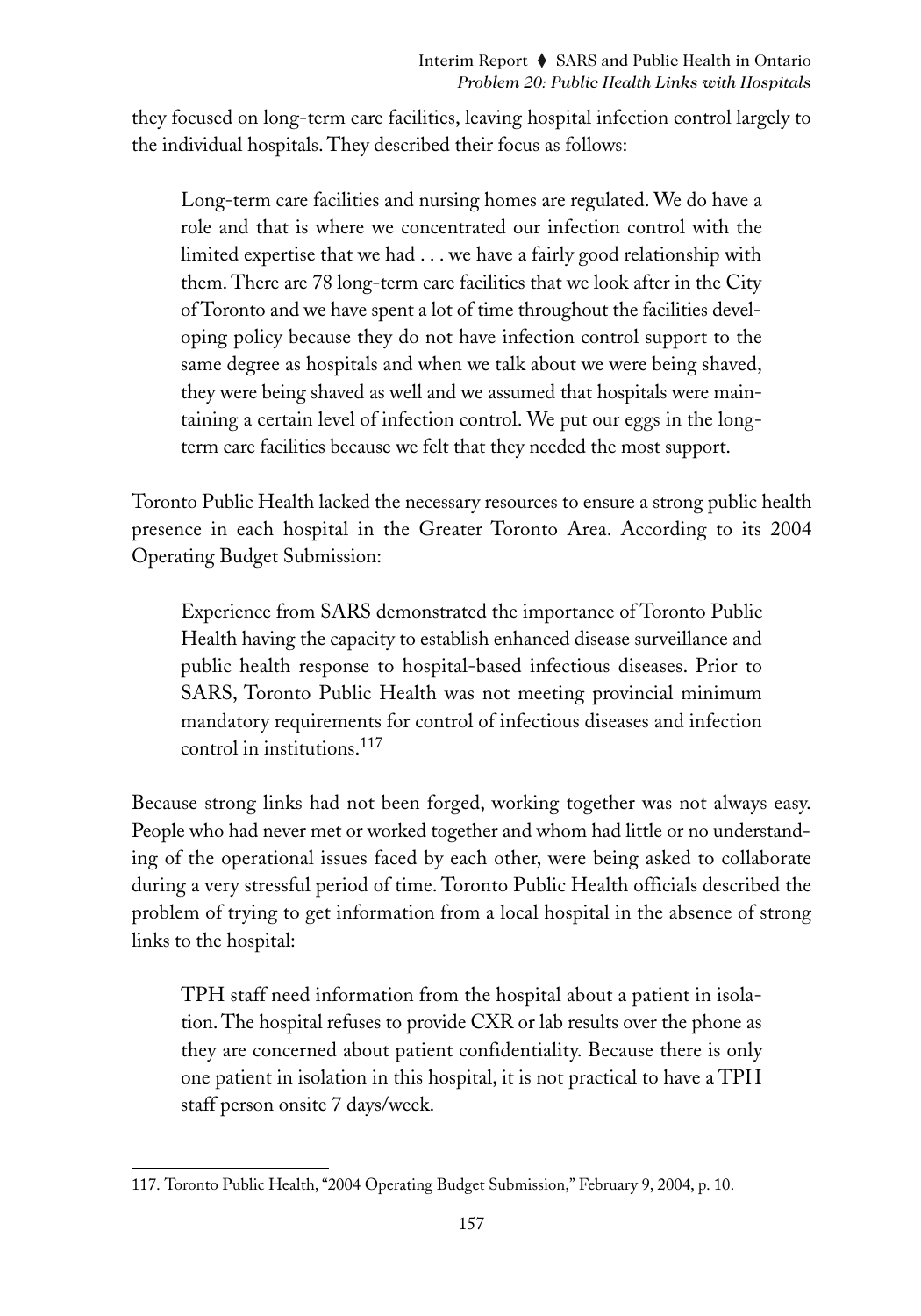Interim Report ♦ SARS and Public Health in Ontario *Problem 20: Public Health Links with Hospitals*

In June 2003, to remedy this situation, Toronto City Council approved the creation of a dedicated communicable diseases hospital liaison unit for one year. It requested and received 100-per-cent provincial funding until March 2004 and 50-per-cent funding as an ongoing commitment.<sup>118</sup>

The issue of future funding and the extent of provincial contribution is now under discussion at the City of Toronto, where the Chair of the Toronto Board of Health said:

Senior (city) staff have said unless the province pays for the whole thing, it should be scrapped. (Public health) staff feel it's pretty well essential to deal with a crisis situation."119

Toronto Public Health noted:

The [Communicable Diseases Liaison Unit] is essential for Toronto Public Health's capacity to prevent and control serious infectious disease outbreaks in the future.120

Because the transmission took place largely in hospitals, and because the investigation and control of transmission is a public health responsibility, the linkages between the hospitals and the public health system became crucial.

But the boundary lines between public health responsibility and hospital responsibility were not always clear. There was, and remains, little clarity of the respective accountability, roles and responsibilities of hospitals and public health units in relation to a hospital outbreak. One Medical Officer of Health put it very succinctly:

- Q: Were the roles clear then about the lines of public health authority and accountability when there is an outbreak in a hospital? Is there enough clarity now about the role of the Medical Officer of Health in relation to a hospital during an outbreak?
- A: No.

<sup>118.</sup> Toronto Public Health, "2004 Operating Budget Submission," February 9, 2004, p. 10.

<sup>119.</sup> Toronto Star, "Filion claims cuts will hurt city's health," March 10, 2004.

<sup>120.</sup> Toronto Public Health, "2004 Operating Budget Submission," February 9, 2004, p. 10.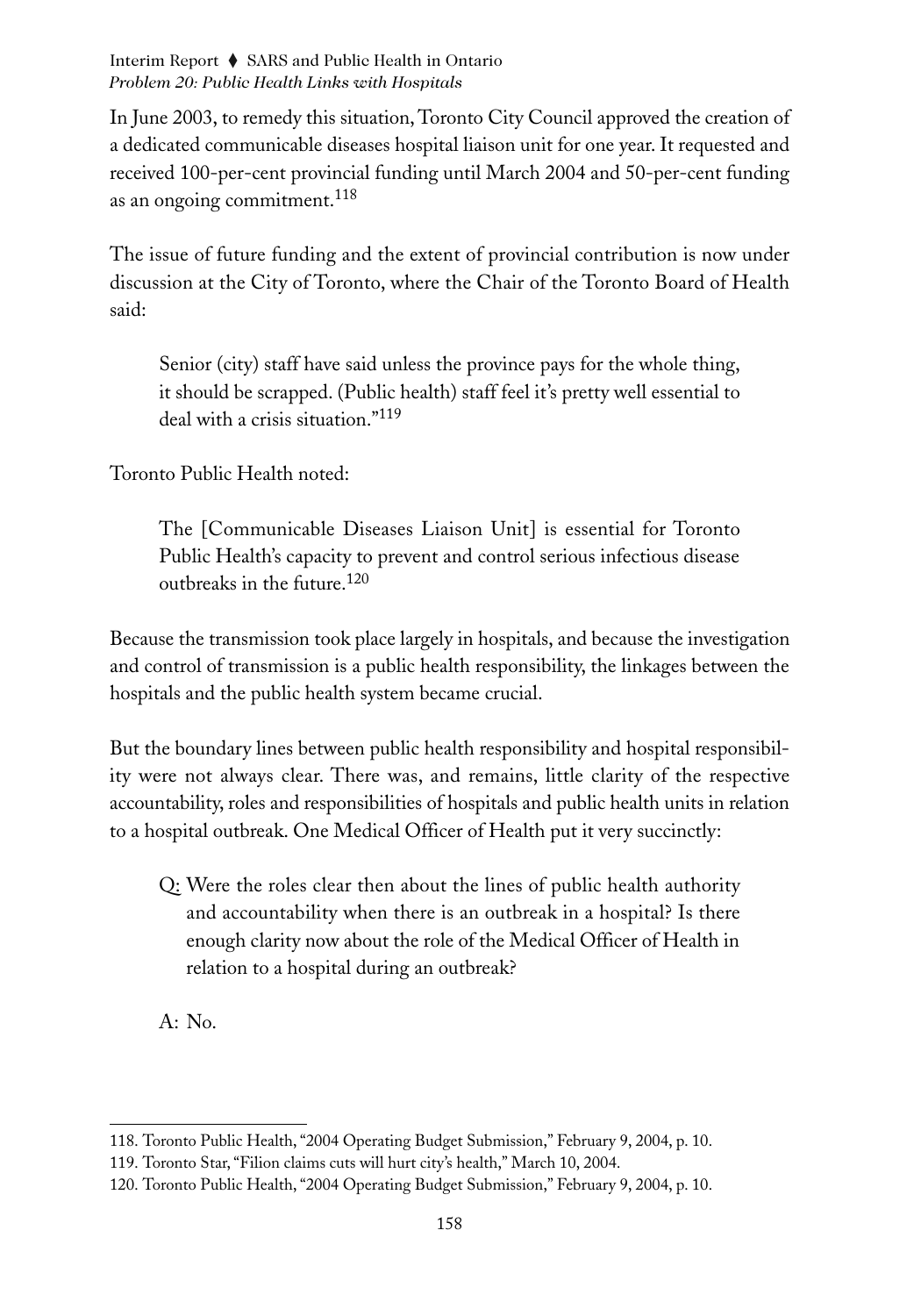As another local Medical Officer of Health expanded on this lack of clarity:

When it comes to infection control, communicable disease control had not been the main focus of public health until SARS, which was largely an institutionally based outbreak. The relationship [between public health and hospitals] has been a distant one. In my experience, I have either dealt with quite sophisticated large hospitals which are well resourced for infection control and have people working there who know more than I do, so that is one end of the spectrum, the big teaching hospitals in Toronto, or smaller community based hospitals who occasionally look to public health for some advice but not on the kinds within the four walls of infection control, precautions that are needed for basic day to day infection control, or the control of an outbreak within the walls of hospitals. Many medical officers of health and their staff do not have that training and they have developed some experience with it over the years but we are better trained and accustomed to deal with outbreaks out in the community than within a health care institution.

I think the discussion ought to be about roles. Infection control has been largely within the four walls of the health care institution. Each would look after their own and it became an issue between institutions when patients were transferred. But there were not a lot of situations in which there was an outbreak that spread through hospitals the way that SARS did, so the involvement of the public health local agency as an overseer of the health of the whole population was not as it was in SARS. I think that public health was pulled in to take on that role in a way that we had not had much experience with in the past. I would get consulted about an outbreak such as Norwalk virus in a hospital so that we would support the hospital and work with them on that, but I cannot think of any other situation with a multi-institution outbreak that was not a reflection of what was happening in the community, like a flu in the community and then in the homes and hospitals. But SARS was something different and that was one of the difficulties that arose with public health trying to play a different role than it had historically.

This lack of clarity around the role of public health in hospitals has left some local Medical Officers of Health with the sense that they had no real authority in hospitals, yet they were still held responsible whenever there was a problem: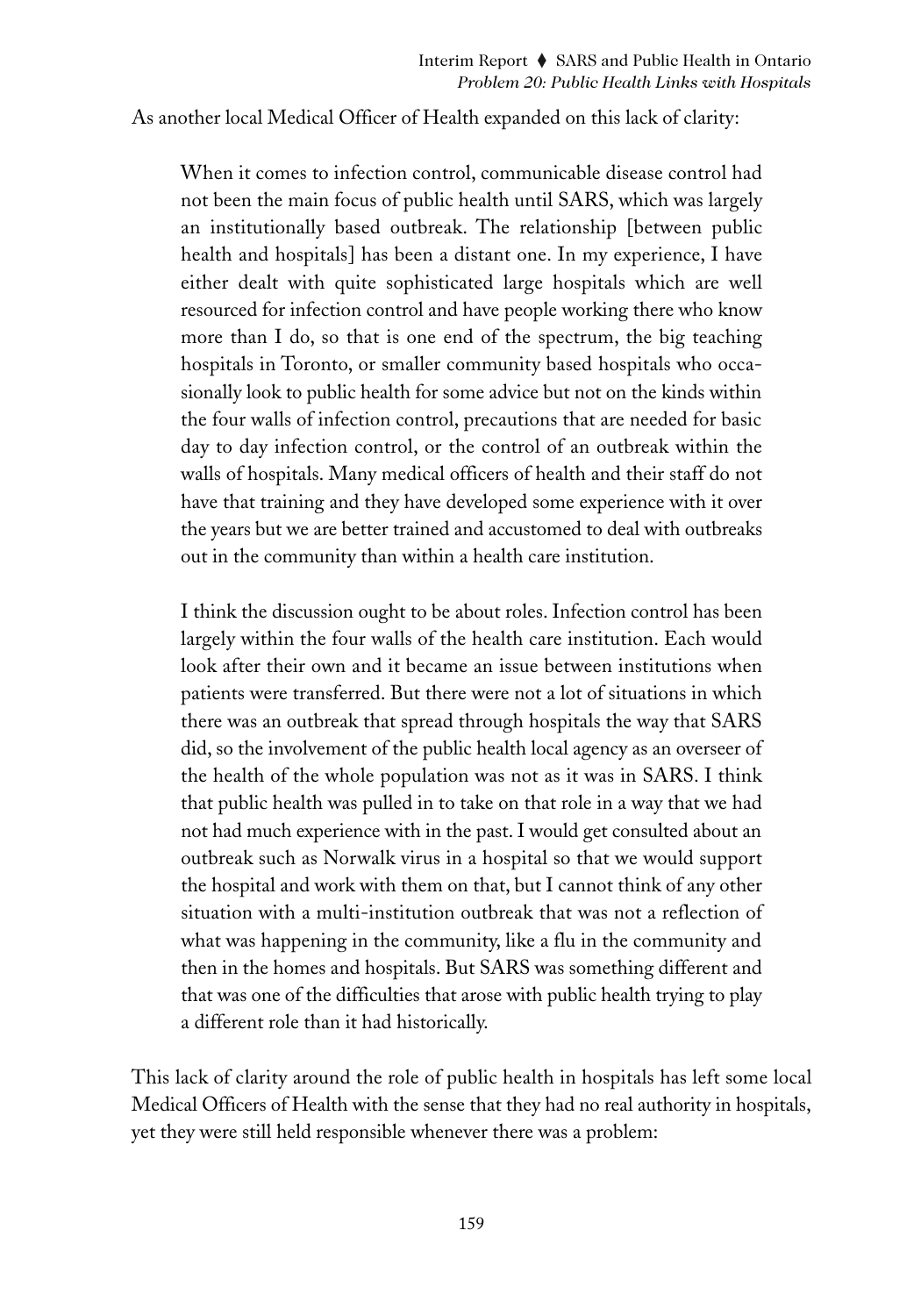It always seems that when there is a problem within an institution, then suddenly it is public health's fault. There was an outbreak of [an infectious disease] in [a hospital] and the hospital essentially told the Medical Officer of Health they would look after it . . . Then all of a sudden when there was a problem it was the health unit that was said to be the source of the problem when in fact it was the hospital . . . Now with SARS, which really was a problem within the hospitals, it was not a community outbreak, it is all of a sudden public health's failure here to do something that resulted in these outbreaks. Even in today's Star, I read the comments that if there is another outbreak of SARS, that the hospitals would be more prepared but the general system is still somehow lacking which I say, again, is a slap at public health that somehow these things going on is the fault of public health.

Even where the roles have seemed clear, the relationships between hospitals and public health have not always been strong. One local Medical Officer of Health described the problem as follows:

Up until SARS, the role of health units and of public health in terms of infection control has been rather iffy. The guidelines of what we are supposed to do are clear enough. We are supposed to provide advice and the Medical Officer of Health is supposed to sit on the hospital infection control committee. Some have committees and some do not and others may not have a specific one. They are supposed to report communicable diseases to us. Reporting has not traditionally been 100 per cent and there has always been a tension between public health and hospitals in the sense that hospitals do not want public health to be involved in whatever it is that they are doing until there is a big problem where they are looking for some kind of outside assistance to help. That may be too harsh. I guess that would vary across the province to a degree in which public health is intimately involved in infection control with hospitals.

SARS showed that public health does have an important role to play in infection control in hospitals. The role of local health units in hospital infection control needs to be clarified and fully funded. Yet, this remains a problematic area. One infection control specialist believes that more needs to be done to better focus the role of public health in hospital infection control practices:

So in my view, unless . . . we get a handle on and have good control over infectious diseases, very little else will go forward, or will not go forward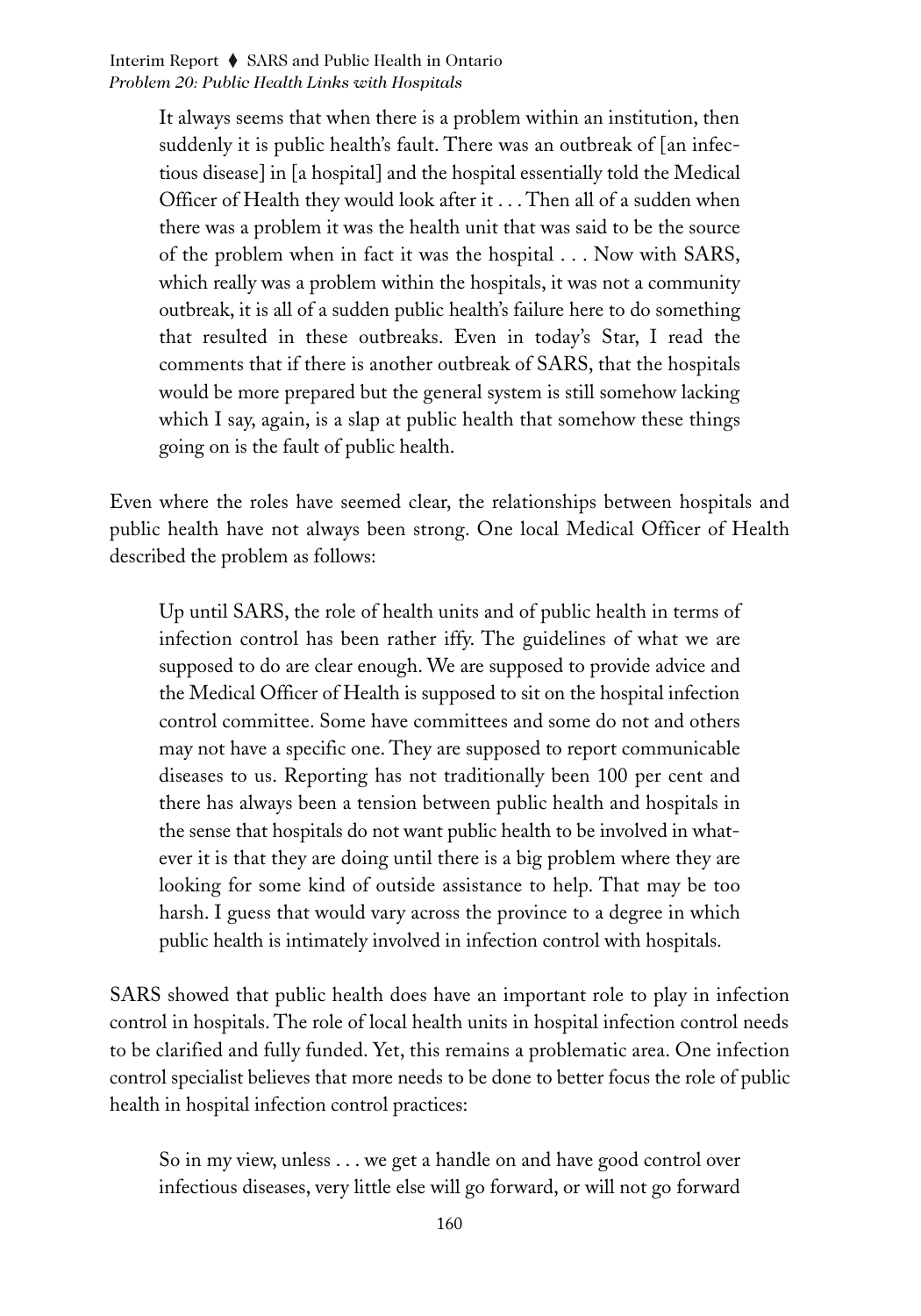very successfully . . . I believe that hospital infections account for the fourth leading cause of death, still. And I think we need to bring that up to a level where it has the resources to be effective, I mean we have, you know, we have a Cancer Care Ontario, we have a Cardiac Network, we have a lot of these resources we've put into these key diseases as we should, but there is nothing you can put your hands on for infectious diseases. It's gotten buried under the health units where it's not clear what their role is . . . I believe . . . hospital infections occur day in, day out and, you know kill 8,000 to 12,000 Canadians every year. [emphasis added]

Wherever the line of accountability is drawn and however it is adjusted for local conditions and the respective infection control expertise of the Medical Officer of Health and the hospital, it is essential that the lines of accountability be clear and that any increase in responsibility to public health come with the resources to meet them.

Whatever strengthening is necessary of the link between public health and hospitals in relation to infection control, it should not create the impression that public health is taking over infection control in hospitals. As one hospital infection control specialist noted:

I don't particularly want the health unit coming into [our] hospital to tell me how to run an outbreak . . . because a hospital is a community unto itself and I know this community, I know this hospital, you know, this . . . clunky old structure like the back of my hand and I think I'm the best person to run an outbreak in my hospital whereas if it's in the community I call [the local Medical Officer of Health] instantly and he and I understand each other completely and he would never even dream, he's on our infection control committee and he would never dream of coming into [our] hospital and telling us how to run an outbreak. The *Health Protection and Promotion Act* as I understand it, isn't really clear as to what the role of a medical officer is inside a hospital. The *Public Hospitals Act*, as I read it, says that it's my responsibility, my Chief Executive Officer's responsibility who then hands it over to me. So my interpretation is if it's an infection issue in my hospital . . . either it's a community infection that intruded in my hospital or it's a hospital infection that's going on, it's my problem. I suppose the medical officer, if he really thought what I was doing was bad or I was derelict, has some capacity to kick at the walls of this place and is supposed to be on the infection control committee but I would be really worried to see the public health unit running hospital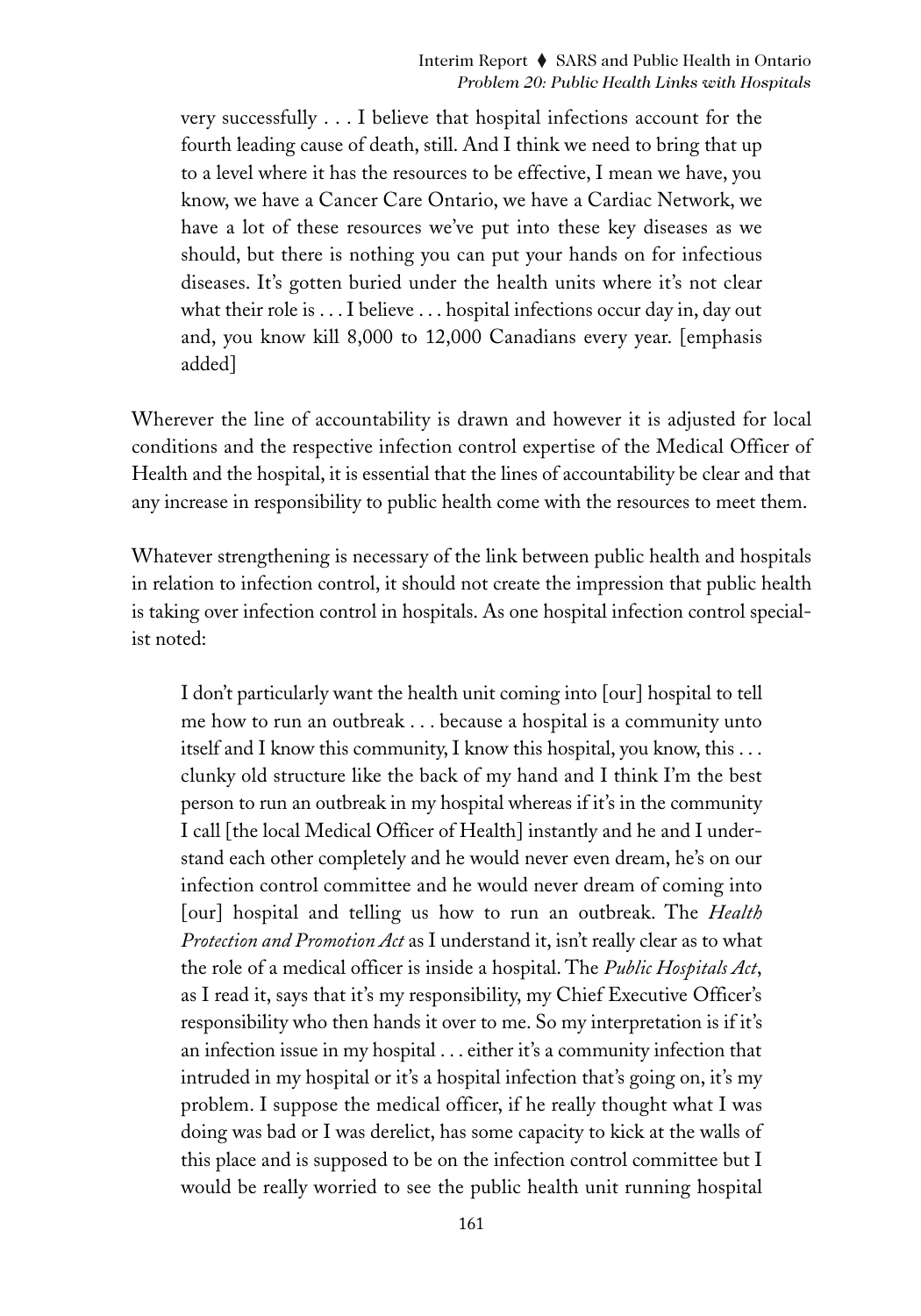Interim Report ♦ SARS and Public Health in Ontario *Problem 20: Public Health Links with Hospitals*

> infection control because just as I'm not well suited to running a community outbreak, I don't think they're well suited to running a hospital.

This specialist added that there may be situations in a smaller community if the Medical Officer of Health is the only person in the community, including the hospital, trained in communicable disease control, it might make sense for the Medical Officer of Health to be directly involved in controlling the hospital outbreak.

A local Medical Officer of Health agreed that, while the roles and lines of authority need to be clarified, that does not mean that public health should assume the role of infection control for all hospitals:

I think that hospitals want to do this, they want to do a good job, if they are given the resources, if they are given the information and if they are given some mechanism by which they can coordinate with other parts of the health care system, I think that they can do a good job.

There is a difference however between taking over infection control in hospitals and having a role to play in ensuring standards are met and in having an authoritative presence in relation to infectious disease outbreaks. Infectious disease outbreaks that occur in hospitals may spread to the community and the potential for community spread will almost always be present. Public health must have a role to play. As one local Medical Officer of Health stated:

I would be worried about infection control. There has been this tension between hospitals and public health and it has not been clear as to who has the ultimate jurisdiction and responsibilities. I would not like to see a system where now that hospitals are keenly interested in infection control within the hospital sectors and want to develop networks, that the hospitals say we will do that and we do not need public health. Public health has a very important role in terms of making sure that things get done, that things do happen. I think a lot of that goes back to a public health role brought about by credibility and not by legislative authority. I would feel very badly if the outcome of all this is that the hospitals get more money to do infection control and public health is somehow told we do not really need you for this. I think that public health is important and although infection control is not the major thing that will improve the health of people in Ontario, it is still an important thing and it is one of the historical roles for public health and it should have ongoing a role in this.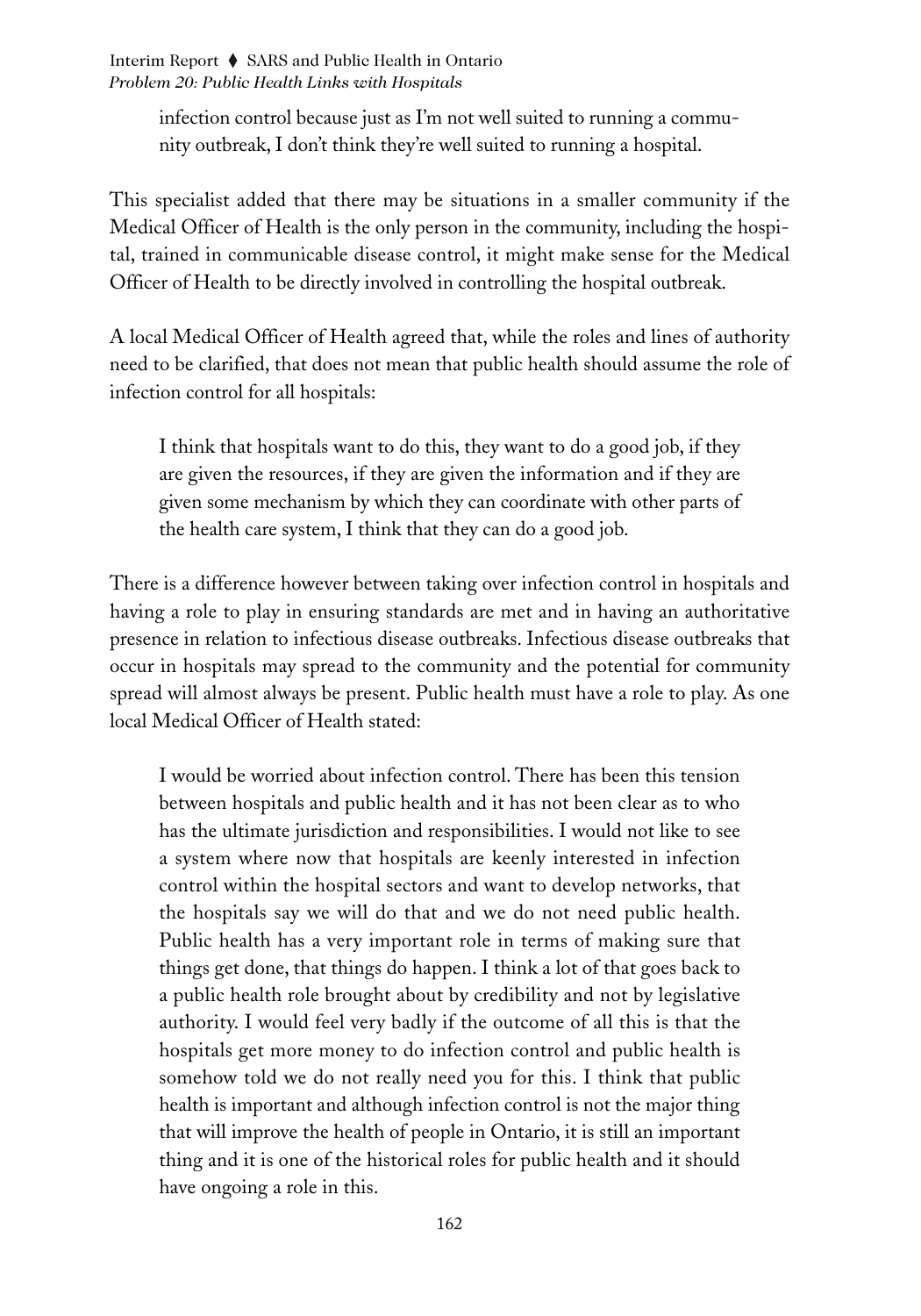The important role of public health in hospital based disease was stressed in the external review of the B.C. Centre for Disease Control:<sup>121</sup>

Establish a presence in nosocomial infections. Currently each hospital has an Infection Control program. However, no organization coordinates and oversees nosocomial infections for the province. The need for coordinated action between public health in the community and in the institutional sector was highlighted by SARS. A Centre of Disease Control can assume this function.

Despite the above, in many cases the Medical Officer of Health has been able to exercise a good deal of positive influence, notwithstanding these weaknesses and the lack of clear statutory authority regarding their role and responsibilities in hospitals. As one local Medical Officer of Health noted:

It may not be as bleak as you think. Sure, we get called in on things that we do not have all the answers for and all the experience for. But my experience has been that we carry quite a bit of weight even without that [statutory authority]. If I put my views in writing about what I think a hospital should do . . . and give it to them and they do not do it, even though I do not have direct authority, I think that they . . . usually respond . . . If they do not want six months later to have an inquiry and have the Medical Officer of Health letters saying that you should be doing this and have not done it. I have been involved in lots of situations where that has been sufficient to make something happen that needed to happen even though the authority is not clear. So you do carry a fair amount of weight provided that you have credibility. It is liability that is the driver for decision making; we have an expert opinion telling you to do something and I think most institutions are responsive and particularly public ones and private institutions that feel some responsiveness to the community with shareholders or public image, I think generally are responsive unless they have a good reason why they should not or disagree with something.

This observation suggests that the effectiveness of the Medical Officer of Health in relation to hospital outbreaks under the present system may depend largely on their credibility and the degree of moral authority they exercise in the local hospital

<sup>121.</sup> Paul Gully MB ChB, Thomas Marrie MD, October 30 2003.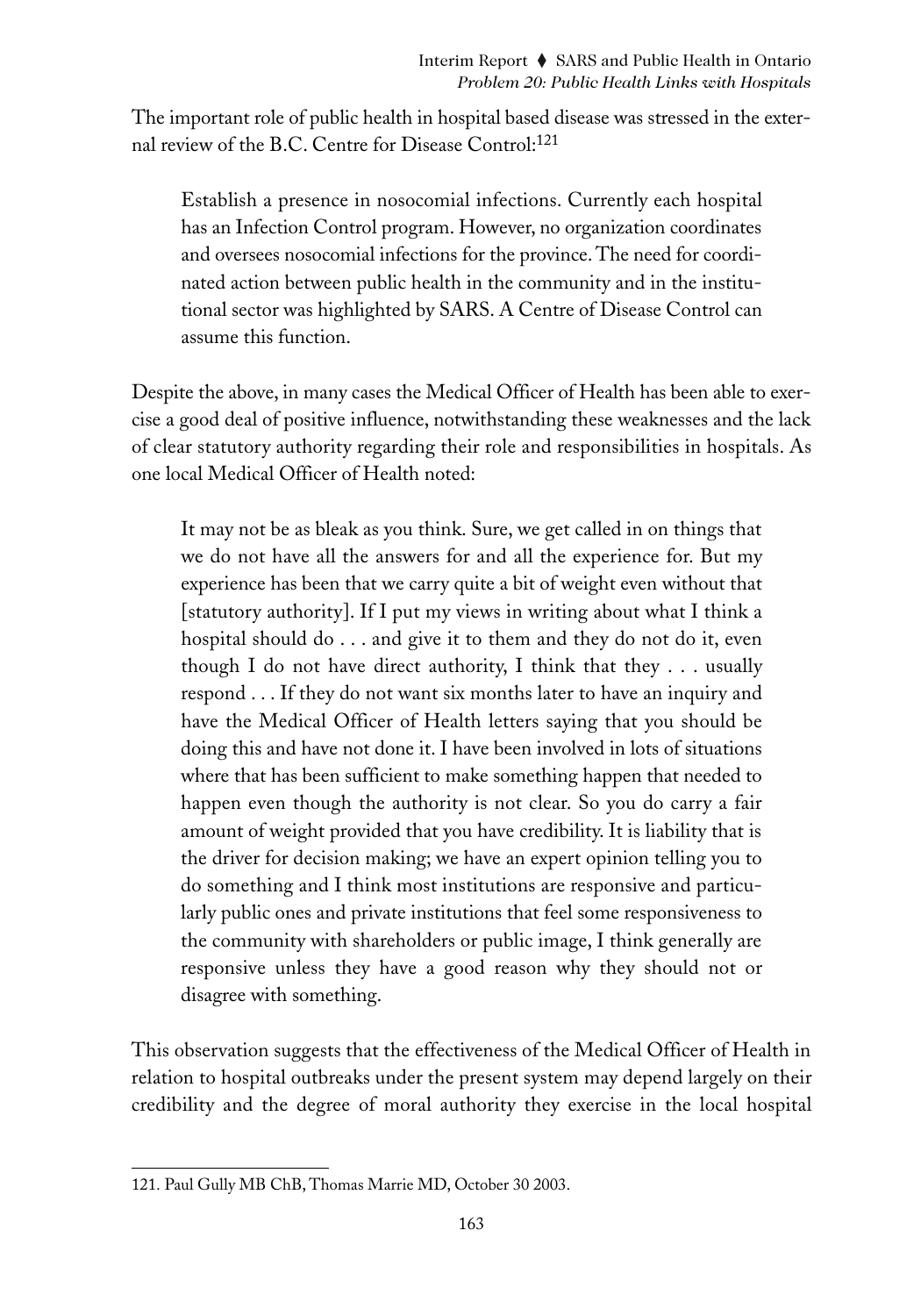#### Interim Report ♦ SARS and Public Health in Ontario *Problem 20: Public Health Links with Hospitals*

community. This is a good reason for putting more resources into local public health to ensure the recruitment and retention of local Medical Officers of Health who will command the necessary credibility. It is also a good reason to clarify the role and authority of the local Medical Officer of Health, subject to the direction of the Chief Medical Officer of Health, in relation to hospital infection control and outbreak management, in order to ensure that the protection of the public is not so entirely dependent on the degree of influence the local Medical Officer of Health has been able to secure based on his or her own personal experience.

More will be said about the relationship between hospitals and public health in the final report. What is clear from SARS is that hospitals can become the epicenters of infectious outbreaks that can move into the community. Much needs to be done to clarify and strengthen the role of public health units in hospital infection control and to strengthen links between hospitals and public health.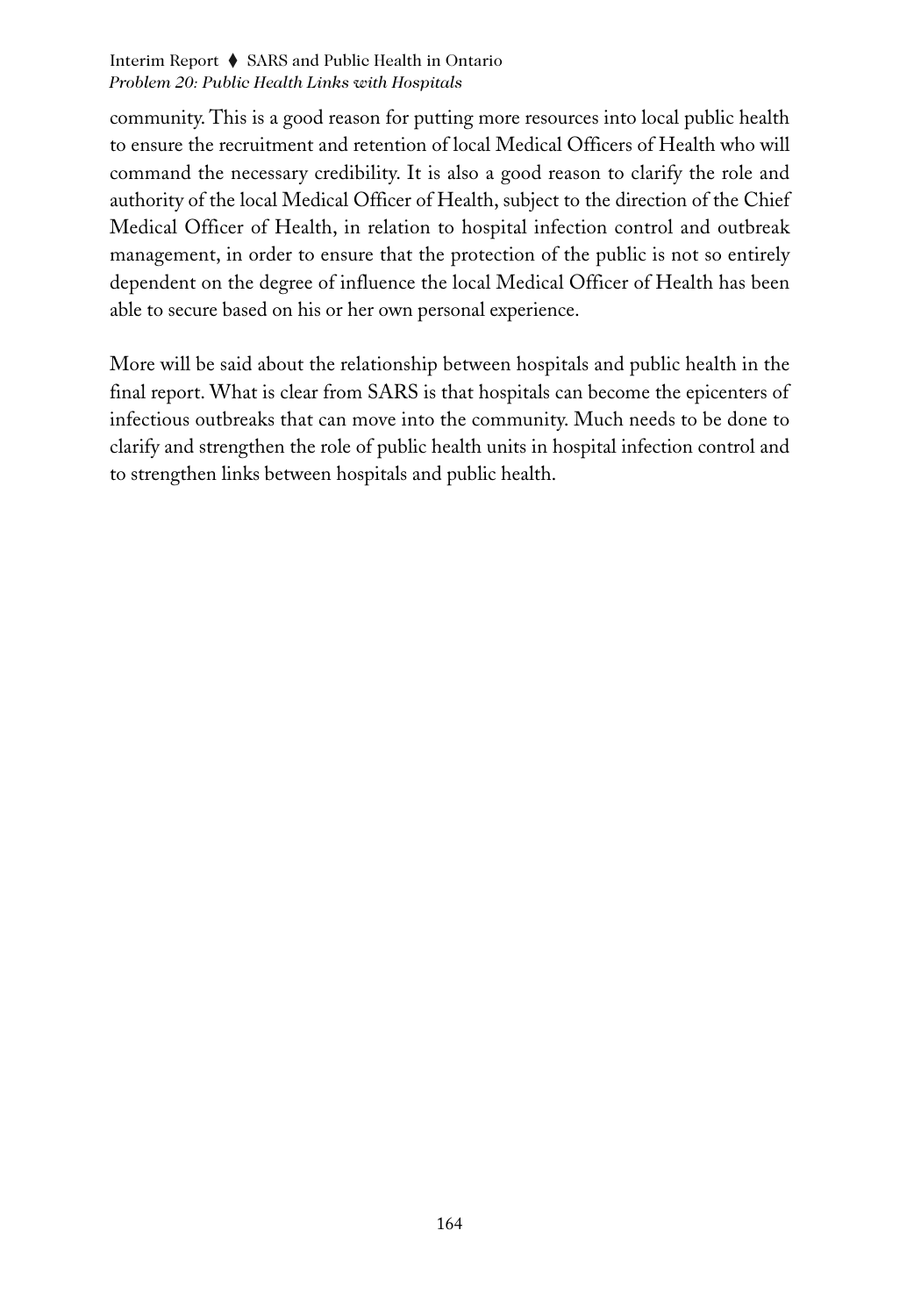# Problem 21: Public Health Links with Nurses, Doctors and Others

Public health links with nurses, doctors, other health care workers and their unions and professional organizations were often ineffective during SARS.

This was evident at the outset, when the province realized it had no way to communicate rapidly with physicians throughout the province. On March 14, 2003, when public heath officials realized that there was an infectious disease at Scarborough Hospital at risk to spread to other health care facilities and possibly the community, the Public Health Branch prepared a letter for distribution to all physicians in the province to advise them to be on the alert. But they had no way to distribute the letter<sup>122</sup> quickly and in the end they had to turn to the Ontario Medical Association to help. Through this channel, the letter was distributed via email and fax. The Ontario Medical Association was able to reach about 90 per cent of the province's doctors in a matter of hours.123

It was fortunate that the Association was able to help and that the emergency unfolded on a Friday afternoon, when staff were available to assist the Ministry with the distribution. It is important to note, however, that this did not reach all physicians. Additionally, the notification was dependent on a physician receiving the fax or email and immediately reviewing it. It did not guarantee that emergency rooms and other points of first contact for patients throughout Toronto received immediate notification.

The use of the Ontario Medical Association highlighted a disturbing systemic weakness, however. Other equally important front-line responders, such as nurses, ambulance services, paramedics and nurses – and their unions and professional organizations – were not included in this early notification.

<sup>122.</sup> The issue of communication of infectious disease alerts will be dealt with in greater detail in the final report.

<sup>123.</sup> *SARS Commission Public Hearings,* September 29, 2003, p. 36.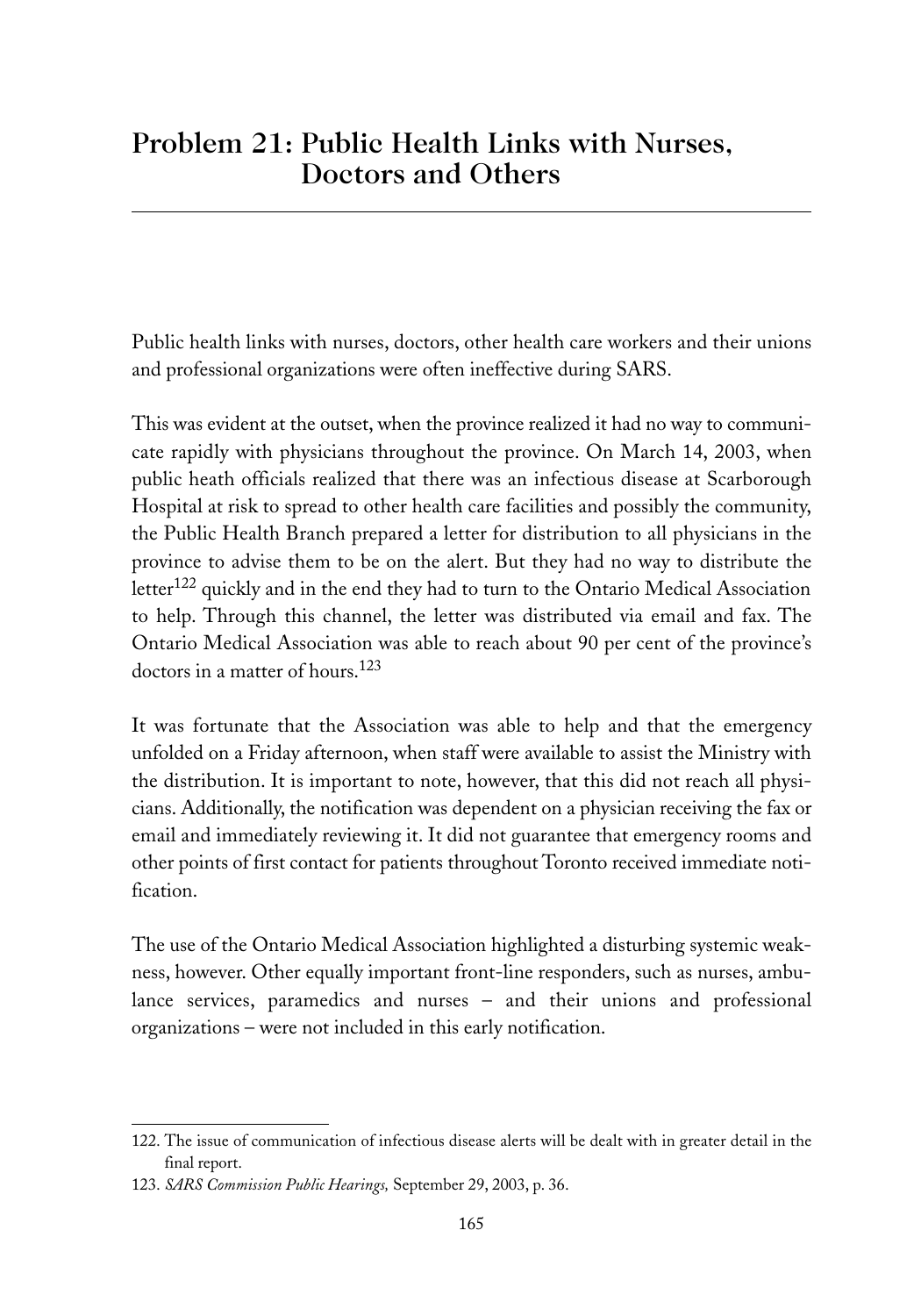As the Ontario Nurses' Association and the Ontario Public Services Employees' Union stated in a joint submission to the Commission, with respect to a subsequent letter:

Not only does the March 18 letter give detailed information about what was known about SARS at the time, it also gives detailed information on Infection Control measures. The letter advises that Health Care Workers who have direct contact with suspect SARS cases use gloves, gowns, eye protection and N95 masks. Neither union has any knowledge that any of this information was communication to HCWs in any health care facility. Why would information pertaining to the protection of HCWs and infection control practices be sent only to physicians?124

There is only one appropriate answer to this disquieting question: All health care workers should have been immediately notified.

Although this interim report is limited to questions of public health renewal, much more will be said in the final report about the critical need to listen to nurses and other health care workers and to more effectively communicate with them in hospital and other settings. At the public hearings Mr. Bruce Farr, Chief General Manager for Toronto Emergency Medical Services, described the need for closer links with public health:

We need better control in terms of notification of outbreaks, the earlier the better so that we can communicate to the staff the importance of protecting themselves. We need to work more closely with public health and hospitals in terms of communication of these issues. Paramedics have a significant role in reporting outbreak from the front line.<sup>125</sup>

Outbreaks can strike at any time and they do not respect standard work days or work week schedules. Nor do infectious outbreaks stand still until people have had an opportunity to check their faxes or read their emails.

When the early warnings of an infectious disease became known, there was a need to notify health care workers, particularly nurses, emergency responders and front line

<sup>124.</sup> *SARS Commission Public Hearings,* "OPSEU/ONA Joint Report on Health & Safety Matters Arising from SARS," (Toronto: November 3, 2003), p. 4.

<sup>125.</sup> *SARS Commission Public Hearings,* September 29, 2003, p. 163.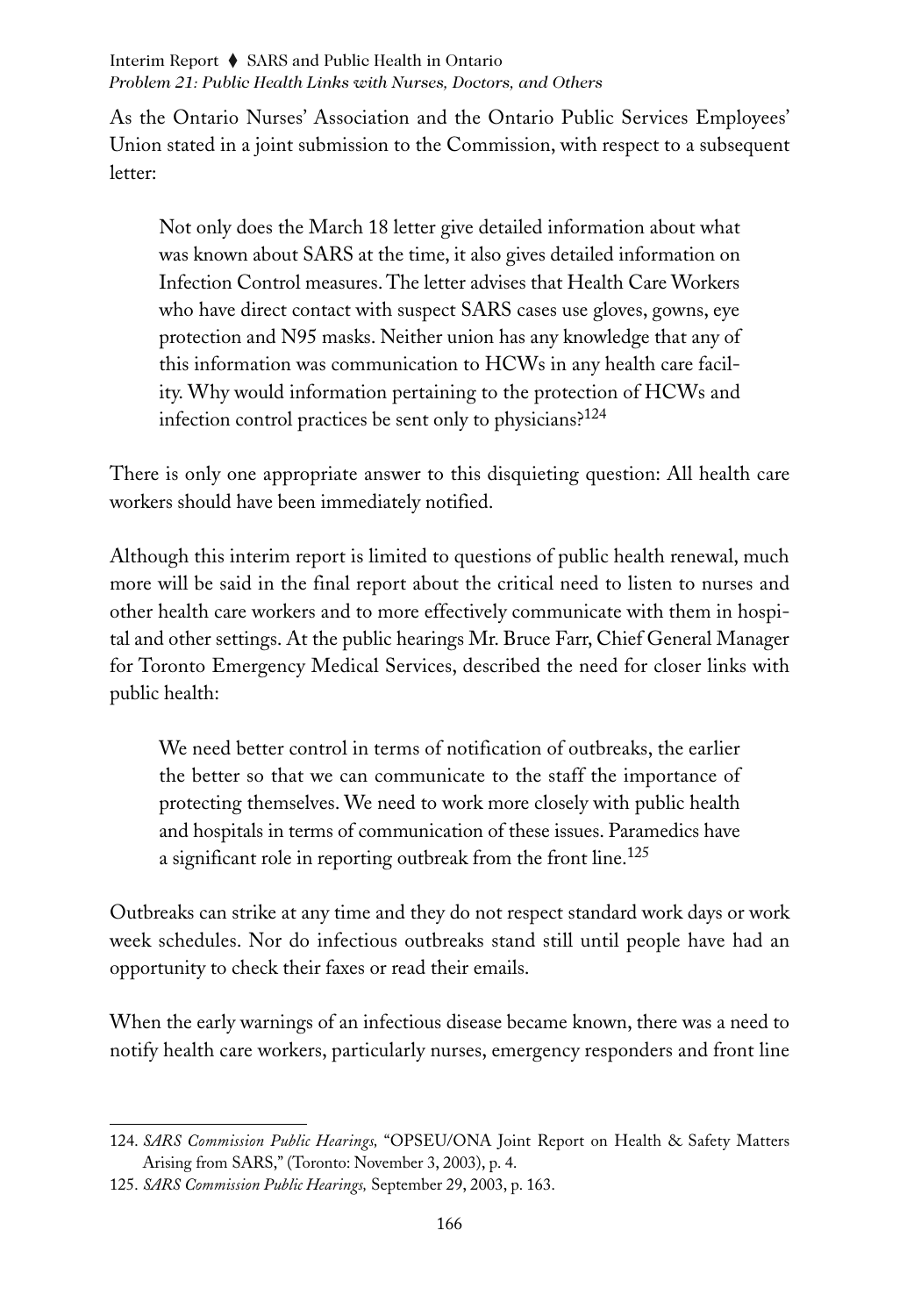physicians (both hospital and family physicians) and immediately. Time was of the essence, as one missed case could spread and infect many others. Yet there was no system in place to do this. There was no way to get vital information quickly, directly to the front lines, seven days a week, 24 hours a day. Such a system is clearly needed as an element of any renewal of public health infrastructure.<sup>126</sup>

Beyond the early notification issues, links with various health care sectors remained a problem throughout SARS.

Family physicians comprised a critical group of front line workers who were largely overlooked in the early days of SARS. Jan Kasperski, Executive Director and CEO of the Ontario College of Family Physicians, described the experience of family physicians as follows:

One of our family physicians said that family physicians were treated like mushrooms during the SARS crisis. They felt as if they were kept in the dark and fed manure, in terms of information, and they operated under an umbrella of darkness . . . They needed information and direction to protect themselves and others, yet they suffered from mushroom syndrome throughout those early days. This is in direct contrast with the experience of hospital administrators who state that information was coming at them so fast and furious that they had major problems keeping up with the flow. 127

The absence of public health link was evident following the Lapsley Clinic outbreak. In April 2003, a patient who had been exposed to SARS in hospital came in to the clinic for a routine visit. This visit touched off an outbreak amongst clinic staff and patients. Ms. Kasperski, of the Ontario College of Family Physicians, described the lack of support that the clinic had from public health, following the outbreak:

"Meanwhile, [Dr.] Rex Verschuren struggled to keep the practice open at the Lapsley Clinic knowing the needs and, indeed, the fears of the patients he and his partners (who were ill) were serving. At no time did he receive any calls or visits from those in authority and to this day, he

<sup>126.</sup> A number of witnesses who presented at the SARS Commission's public hearings emphasized the need to directly communicate with front line workers during a crisis or outbreak. See pages 122 and 134 of September 30th public hearing transcripts.

<sup>127.</sup> *SARS Commission Public Hearings,* September 29, 2003, pp. 96-98.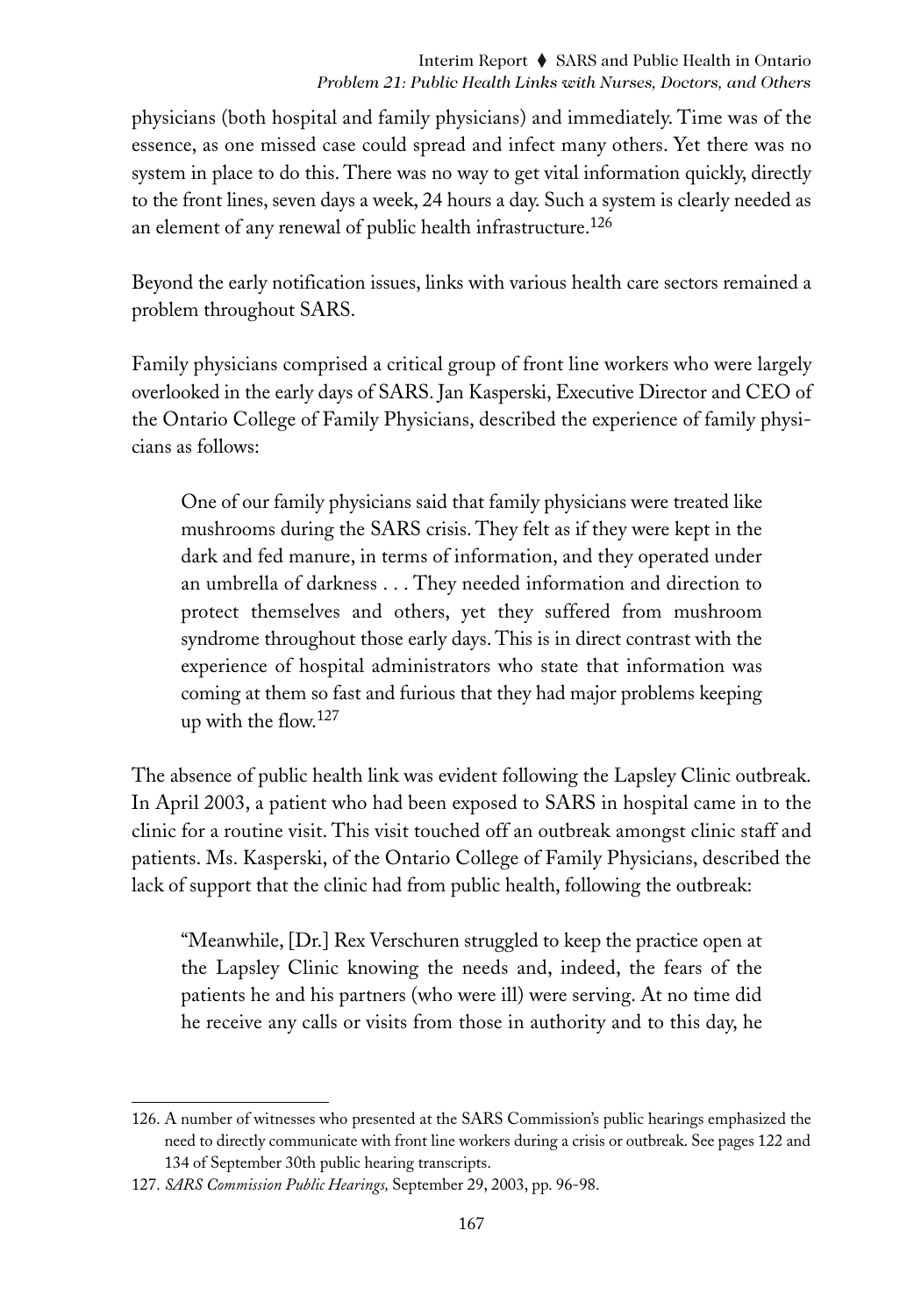does not know if those who were exposed in his office were contacted. No one from Toronto Public Health or the Provincial Operation Centre offered the Lapsley Clinic advice on how to decontaminate their office. They simply trucked on.<sup>128</sup>

Public health and provincial efforts seemed solely focused on hospitals for much of the time. As Dr. Yoal Abells, a Toronto-based family physician and a member of the Board of the Ontario College of Family Physicians and the Chair of Family Physicians Toronto said at the public hearings:

But the reality is that there was no one who issued orders to communitybased physicians. No one said, this is what you must do and you will do it and you will do it now. Doctors Young and D'Cunha did this for the hospital sector, but the community was left out.<sup>129</sup>

The Lapsley clinic showed that family physicians were clearly at risk, as a SARS case could walk through their door at any time. Many SARS patients did not only go to SARS clinics and hospitals. Many avoided them from fear of SARS and went instead to see their family physician. Ms. Kasperski on behalf of the Ontario College of Family Physicians told the Commission how, in the fog of battle, the risk faced by family physicians and their need for communication and assistance were overlooked:

In times of war, you hit the hot spots first, and then you engage the second wave. We understand the need to concentrate on hospitals first, especially in the eastern part of the city, but issues and concerns of family-based family doctors should have been dealt with immediately in the second wave. However, we had problems getting on anyone's radar screen. Flags were going up all over the city that family doctors in particular were confused and needed directions in order to care for their patients and to protect themselves, their families and their staff. While the media started to direct SARS people to SARS clinics, Telehealth and emergency nurses were directing patients with SARS-like symptoms to see their family doctors<sup>130</sup>.

Another critical front line group of health care professionals who were not included in the public health and government communications or response were the radiologists.

<sup>128.</sup> *SARS Commission Public Hearings,* September 29, 2003, p. 101.

<sup>129.</sup> *SARS Commission Public Hearings,* September 29, 2003, p. 126.

<sup>130.</sup> *SARS Commission Public Hearings*, September 29, 2003, p. 114.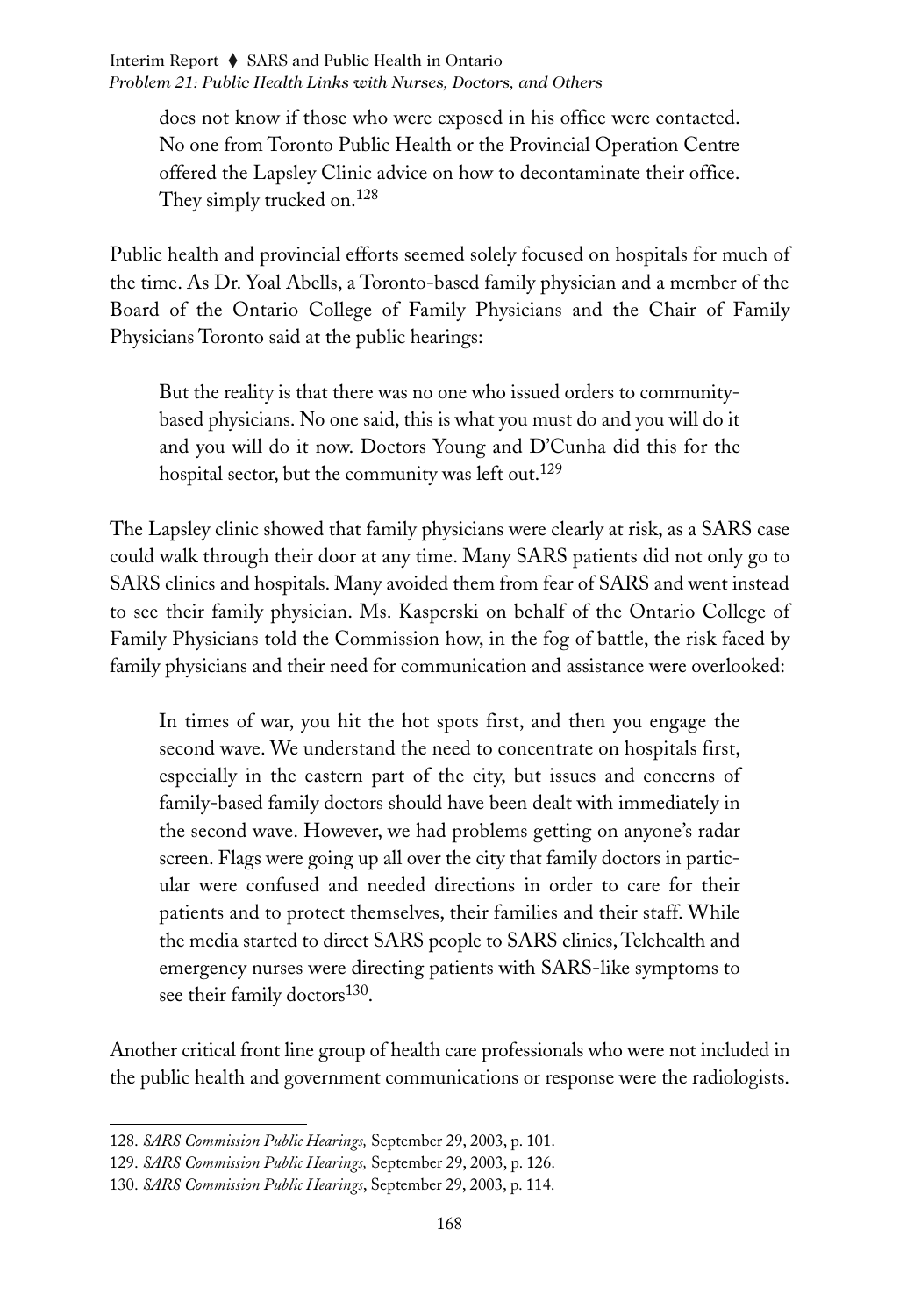Interim Report ♦ SARS and Public Health in Ontario *Problem 21: Public Health Links with Nurses, Doctors, and Others*

Radiologists were responsible for creating and interpreting diagnostic imaging in order to detect and diagnose disease. They practice medicine in hospitals or in Independent Health Facilities, of which there are 600 in Ontario. Radiologists and their technologist colleagues were directly involved in the care of SARS patients, yet they received no communication or support from public health. To fill the gap, Medical Imaging Clinics of Ontario provided assistance to Independent Health Facilities. As Dr. Priditis, Executive Vice President of the Ontario Association of Radiologists, stated:

As imaging specialists we did the best we could to assemble, adapt and disseminate important information but we're imaging specialists; we're not infectious disease specialists or public health specialists and there's no doubt that had the Medical Officer of Health responded to our concerns and worked with imaging specialists to develop a detailed plan we might have done much better.<sup>131</sup>

Other health care professionals whose links to public health, particularly in Toronto, were lacking during SARS were the Community Care Access Centres. They entered the homes of and provided care to people who may have previously been in hospitals, and therefore needed information on the status of the various hospitals as well as the precautions that their staff should be taking. Julie Foley, Executive Director of the Scarborough Community Care Access Centre, described the problem as follows:

One of the areas of communication particularly relates to that with public health. In Toronto, because of how the public health department was so stretched, we did not have the direct link to public health that many of our sister CCAC's had in other areas and that needs to be strengthened in the future. There were times when the CCAC's in the outlying GTA would get some specific instructions from their public health departments that we did not receive and that was difficult to then try and sort out which directive from where or which piece of advice from where was the most appropriate for the client population we were serving. And we do think it's important that health providers outside the strict publicly funded system are included in communications. There were many healthcare providers who provide ancillary service to our clients, Mealson-Wheels, a whole community of services that didn't have enough information about how to manage. So that we would be serving a client

<sup>131</sup> *SARS Commission Public Hearings,* September 30, 2003, p. 202.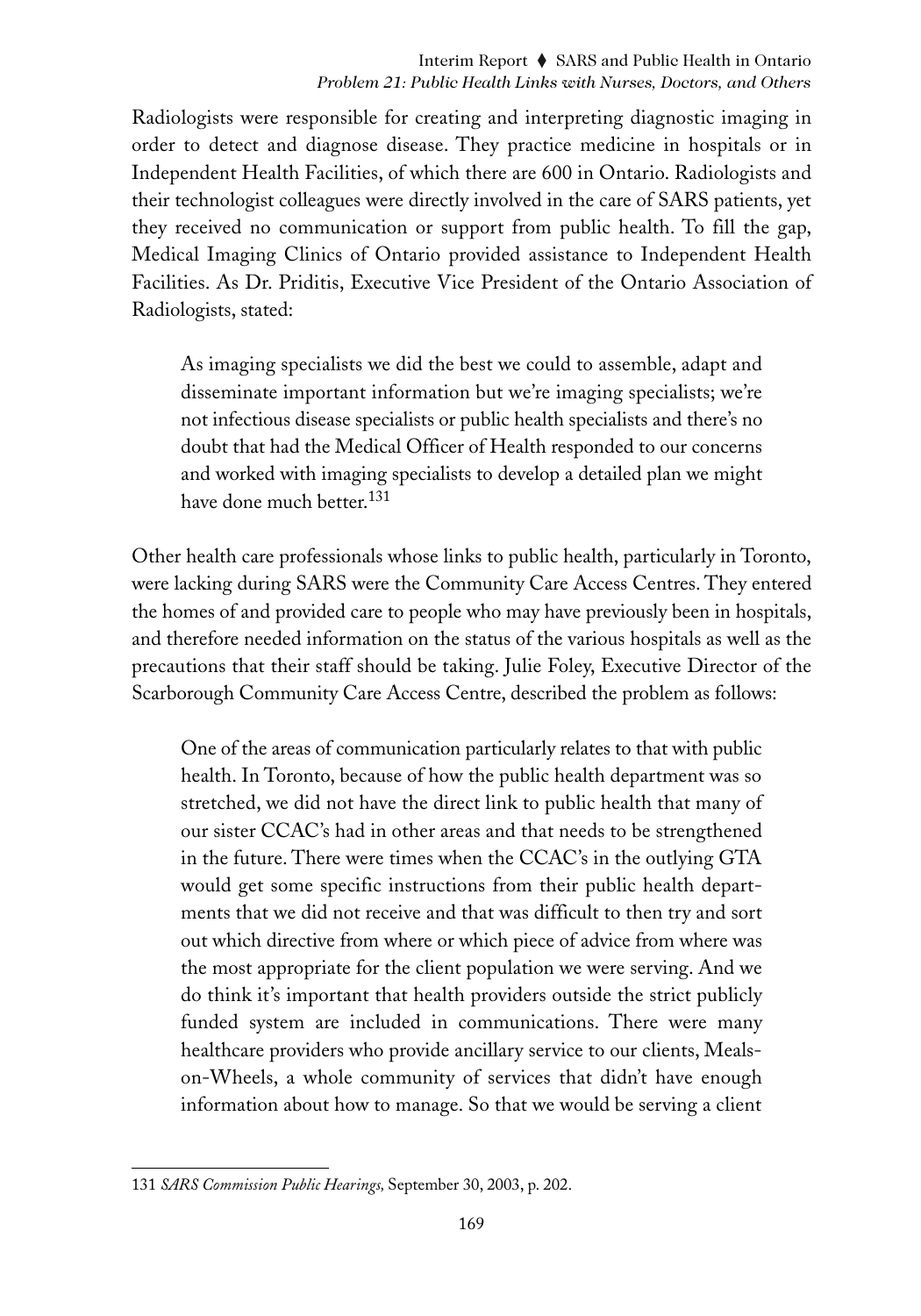using a certain level of precaution and then some other community provider would be in there not knowing what kind of precautions it should be exercising at the same time.<sup>132</sup>

Ms. Janis Leiterman, National Director of Clinical Services for the Victorian Order of Nurses, gave concrete examples at the public hearings of the difficulties caused by inadequate links between public health and other health care sectors, in this case the home care sector:

In the beginning, my best source of information was The Globe and Mail and CBC News. VON Canada Branches in Ontario were receiving individuals under investigation for SARS before we knew what this meant. Staff thought they were SARS patients without knowing in advance which meant that we not only had no protective gear but didn't know it was required, without knowledge about how to manage and without knowing whether the POC, in fact, wanted this. One example is a nurse who had just completed his own course of chemotherapy, visiting a person under investigation for SARS without any info from the CCAC re: the patient's status so there was no indication of the need to wear protective gear. The next day when VON was informed by the CCAC of the patient's status, the nurse had already seen a full day's caseload of other patients. The lack of information for the home care community sector led to exhaustive efforts to get information from the Ontario government for the community. This scenario played itself out at the national, provincial and regional levels. For example, feedback from nurse managers revealed that calling their regional Public Health Departments sometimes resulted in speaking to a casual, part-time worker, giving advice about which they knew very little, likely reflecting under-funding of the public health sector and recruitment of emergency staff. The advice at times varied from worker to worker between levels of staff and from region to region. I want to point out that there was excellent support from public health departments and CCACs in many cases. It simply varied. I have four (4) quotes from my internal debriefing that I'd like to share. The first branch: "This branch doesn't have any CCAC contracts so we contacted the public health department for advice. They were always excellent in terms of their response time. You might not hear for six (6) hours, but you always heard back the same day." A second

<sup>132.</sup> *SARS Commission Public Hearings* September 29, 2003, p. 66.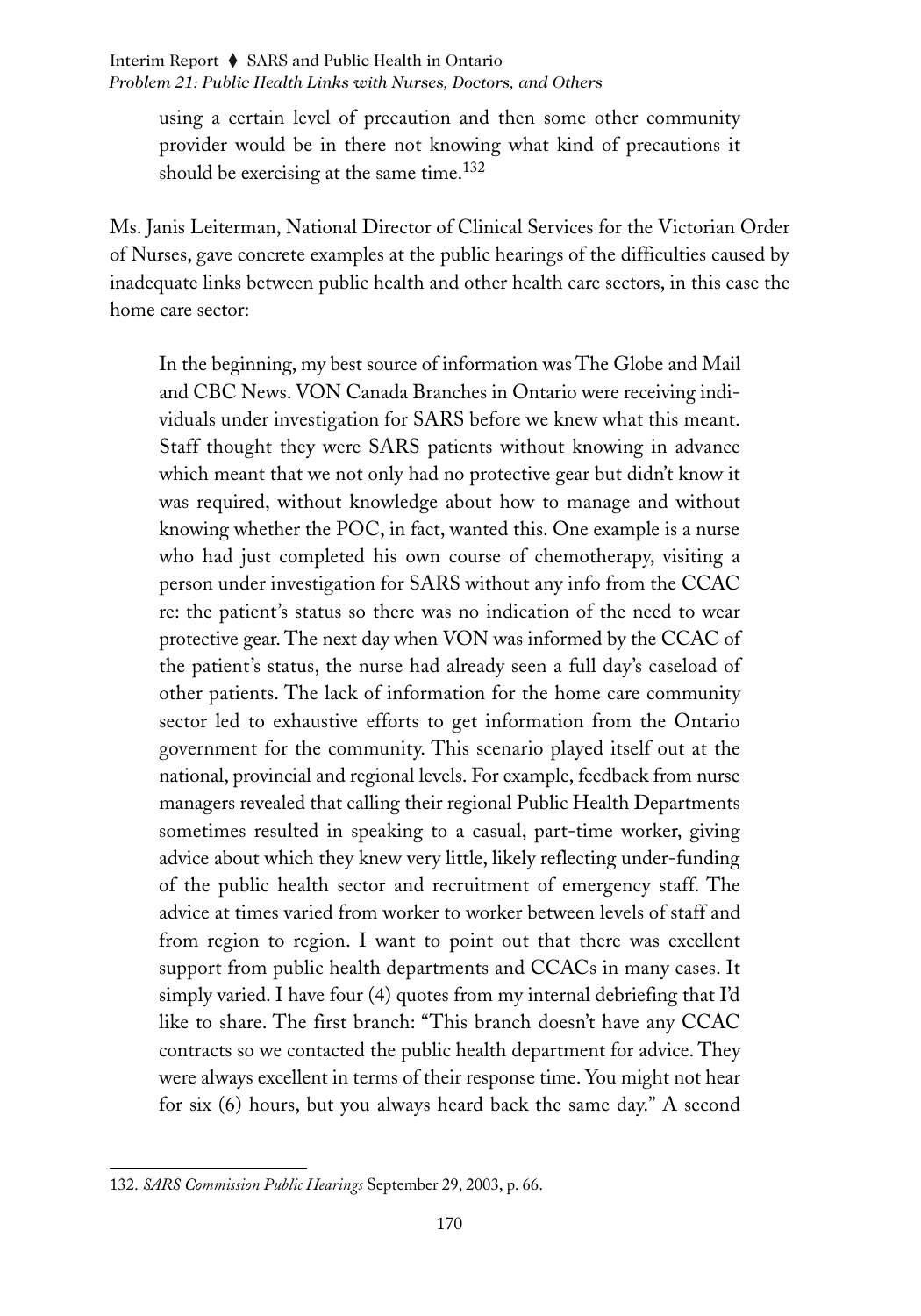#### Interim Report ♦ SARS and Public Health in Ontario *Problem 21: Public Health Links with Nurses, Doctors, and Others*

branch: "The public health department was of little use because I couldn't get through on their lines." A third branch: "The public health department was difficult to access. My voice mail messages were never returned." And a fourth branch: "Our CCAC advised us to call the public health department for direction but then they didn't always like the answer and didn't want to comply.<sup>133</sup>

SARS showed that links between public health and other parts of the health care sector need to be strengthened. Public health bears responsibility for outbreak prevention and management of communicable diseases. To do this effectively, they must ensure an ongoing, active role with all parts of the health care sector, since an outbreak can originate and can spread at any point in the network of individuals, facilities and agencies that provide health care in Ontario.<sup>134</sup> It is not only critical that public health be able to communicate quickly and effectively with the various health care workers and organizations impacted during a public health emergency, but those same health care workers and organizations need to be able to have clear and direct access to public health for information and assistance.

Strengthening links with all aspects of health care can only help bolster public health's ability to detect emerging infectious diseases in the community. For example, Dr. Abells described the beneficial role that family physicians could play in this regard:

The acute shortage of family doctors and public health staff have left the community vulnerable. Better planning and coordination at the provincial level between these sectors and integration at the local level would provide both levels with enhanced ability to respond to outbreaks. Family physicians need to be better supported in fulfilling their roles in the daily care of their patients in their capacity as sentinels in the system and in responding to patient needs in the event of an outbreak. Family doctors are in a key position to recognize emerging illness trends as they appear. If they see a recurring or unusual pattern of patient infectious disease symptoms, they should be able to easily share these findings with the local public health department and the central coordinating agency. Public health nurses should be assigned to family physician's offices to

<sup>133.</sup> *SARS Commission Public Hearings*, October 1, 2003, pp. 60-61.

<sup>134.</sup> Under *the Health Protection and Promotion Act*, Part IV, local Medical Officers of Health and the province have clear responsibilities for monitoring infectious diseases, reporting them, and giving direction and orders to prevent their spread.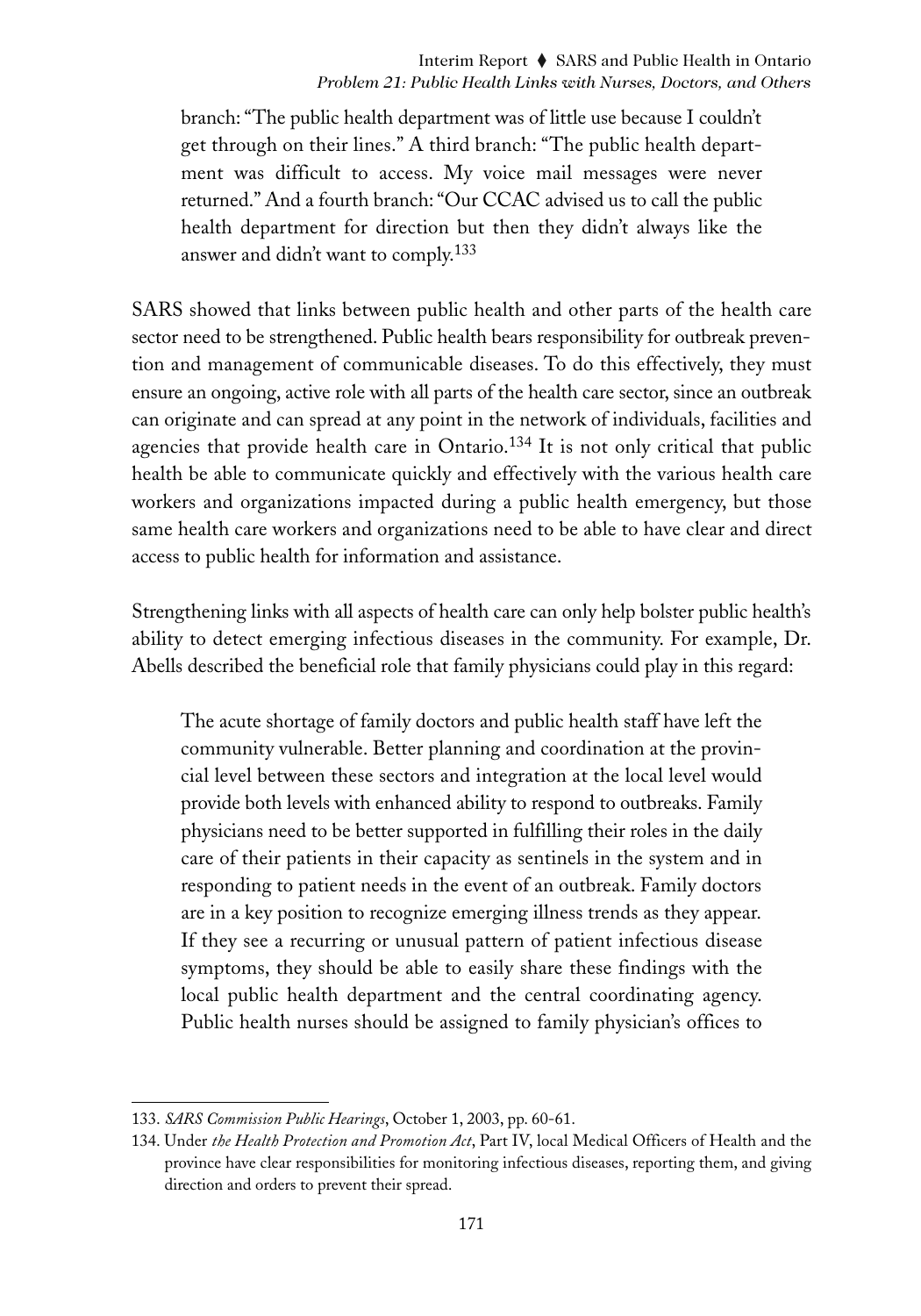ensure better integration of primary and public healthcare, not only for surveillance purposes but also to address the health promotion and prevention needs of the patient population.<sup>135</sup>

This lack of two-way communication was evident for the emergency response sector as well. When public health became overwhelmed during SARS, the emergency medical services units assumed responsibility for performing public health duties for their own staff. They did their own notification, contact tracing and referrals for paramedics, fire and police. However, they had no link to public health to provide what little assistance they were seeking from time to time. Mr. Farr explained the problem as follows:

One thing we didn't have was a direct line to Public Health. So if we wanted to phone to inquire about something, we had to enter the queue with every other citizen who's trying to get through to public health. We were fortunate that our community medicine nurse had come from Public Health and had background channels that we could get information to Public Health.136

Health care workers, in hospitals and in the community, are the eyes and ears of public health, before and during an outbreak.

SARS demonstrated that public health links with health care workers, health care organizations and community care agencies are deficient. The communication links and relationships necessary to effectively manage an outbreak were not present before SARS and it proved difficult, and for some impossible, to forge them in the midst of a crisis. It is critical that these relationships and links be made before they are required.

Because Ontario had not planned for an outbreak, the necessary relationships had never been identified, much less established before SARS hit. There should be defined links with each key organization, combined with the ability to communicate emergency messages to front line staff regardless of the time of day or the day of the week. As the Victorian Order of Nurses recommended in their submissions to the Commission, there needs to be,

<sup>135.</sup> *SARS Commission Public Hearings,* September 29, 2003, p. 130.

<sup>136.</sup> *SARS Commission Public Hearings,* September 29, 2003, p. 161.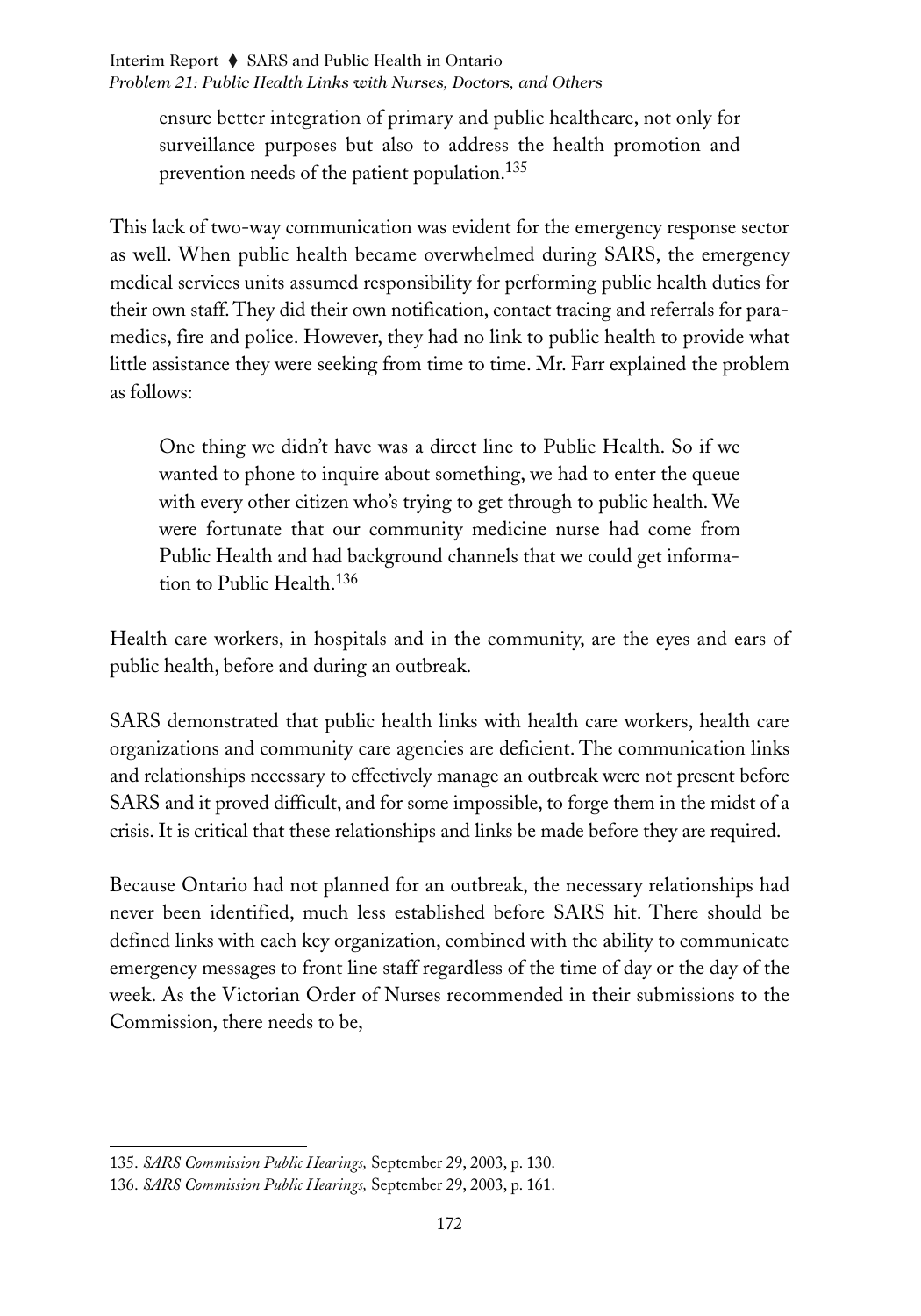. . . a point person, identified at every organization, to ensure the ability to quickly dialogue with key individuals about any given emergency in any sector. It is too late to start building a communication system once an emergency strikes.<sup>137</sup>

It is not good enough to leave it to each individual public health unit to create these necessary links within the boundaries of the unit. A provincial plan is required, developed with the advice of local Medical Officers of Health, to ensure effective communication between public health and the rest of the health care system. The individuals and groups need to be identified, communication links and relationships need to be established in advance, and a clear assignment of roles and responsibility established for the maintenance and operation of direct linkages.

<sup>137.</sup> *SARS Commission Public Hearings,* October 1, 2003, p. 78.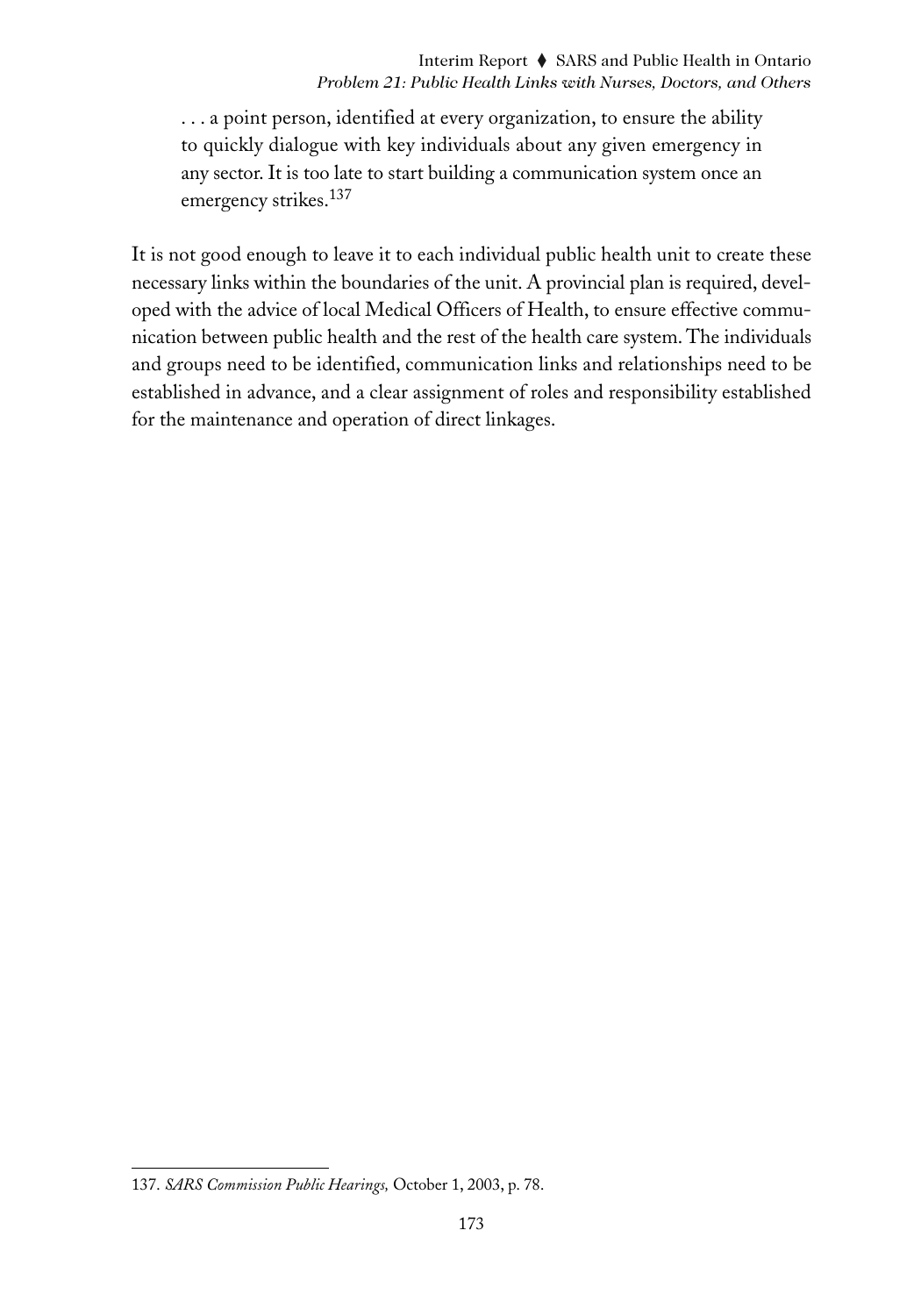# Problem 22: Lack of Public Health Surge Capacity: The Toronto Example

The sudden workload imposed by SARS on local public health units was overwhelming. The hardest hit jurisdiction was Toronto, where the workload snowballed with each passing day of the outbreak. While the same was true of other public health units, Toronto is selected as an example because it had the greatest number of cases. This staggering workload included:

- Approximately 2,000 case investigations. Each took an average of nine hours to complete.
- More than 23,000 people identified as contacts.
- Of these, 13,374 placed in quarantine.
- More than 200 staff working on the SARS hotline.
- Over 300,000 calls received on the hotline.
- On the highest single day, 47,567 calls.

In one of the world's most multicultural cities, Toronto Public Health had to ensure that all communities were reached. Print and web materials were translated into 14 languages. Staff at the hotline had access to translators for non-English speaking clients.

Staff worked long hours and demonstrated remarkable dedication to the response effort. Twenty-hour workdays were not uncommon.

The observations in this section do not detract from the remarkable efforts of everyone at Toronto Public Health. This section simply points out that the system was unprepared to deal with an outbreak of this magnitude. The problem was not any lack of dedication and effort, but the fact that it was impossible in the middle of a rapidly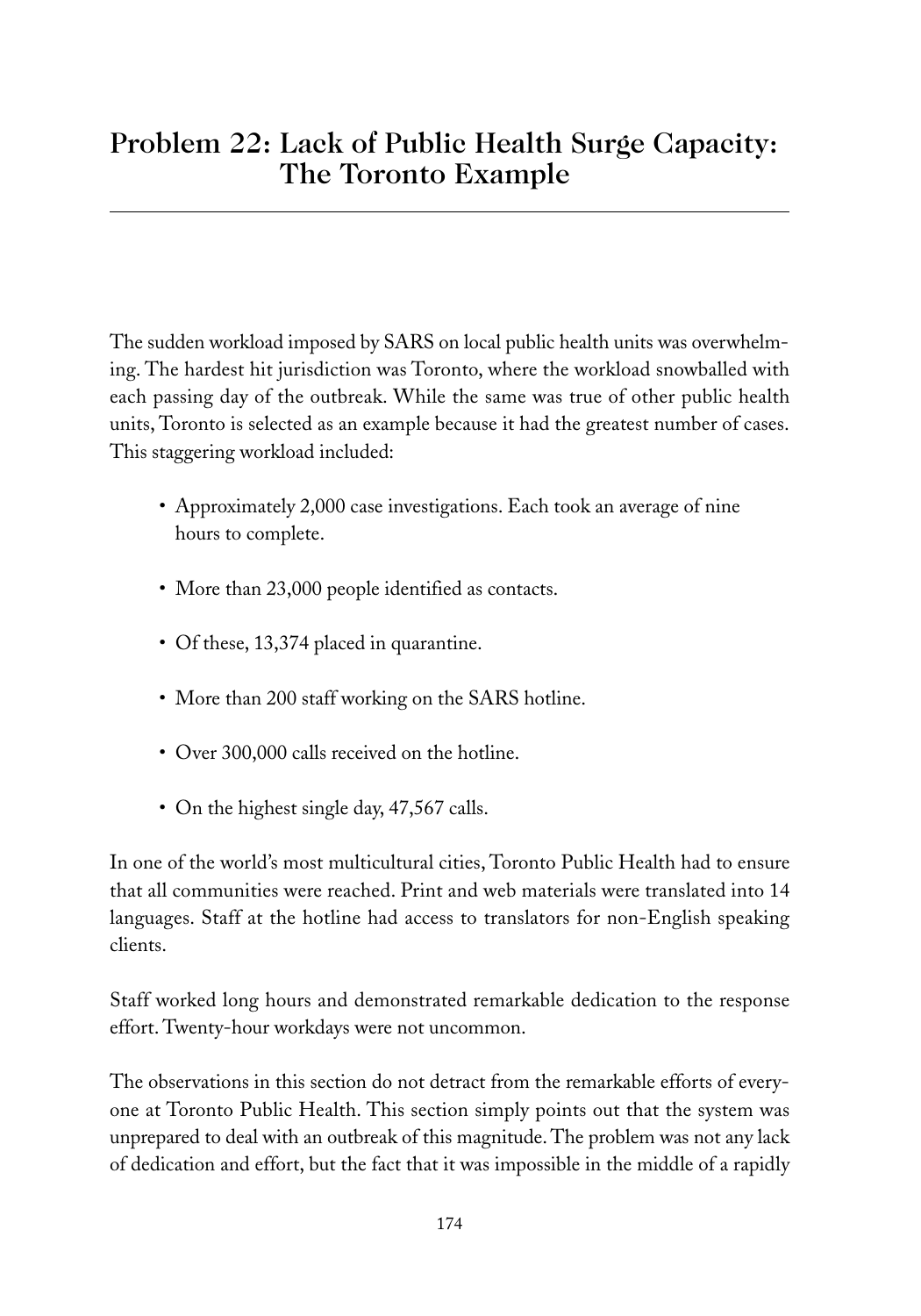expanding crisis to create the necessary infrastructure. For instance, there were not enough people to work the phones. As a result, people who waited on hold for hours would vent their anger at some unfortunate Toronto Public Health employee when they finally got through. If the employee didn't have all the answers (which no one did in the early days of the outbreak) it simply increased the callers' frustration and level of anger. Staff described the following typical scenarios:

The patients are often fearful, upset and/or angry and often direct these emotions at TPH staff. Hospital staff see TPH worker as expert with all the answers. Anger is directed at TPH staff when answers are not known.

A contact follow-up staff calls a woman in quarantine twice a day. She is upset because someone else has also contacted her. She states she has not received her mask and is isolating herself from her children. Her kids are young and do not understand why they can't hug and kiss her now. She has no food, little money, and has no way of getting friends to deliver any supplies as her whole community is in quarantine. TPH staff provides info about free food delivery as needed and asks if it if okay to have someone call her to provide psychological support. On the way home from work TPH staff person drops off a bag of food for this family.

There was a shortage of staff at Toronto Public Health to do the day-to-day work of identifying contacts, calling them to provide accurate and timely information and to maintain consistent contact throughout the period of quarantine. Some surge capacity was achieved by redeploying staff from other public health work. Additional capacity was achieved at times from other health units and the federal government. Dr. Sheela Basrur, Dr. Barbara Yaffe and Dr. Bonnie Henry noted in a recent article:

Public health staff and physicians from the City of Hamilton, County of Lambton, Middlesex-London, City of Ottawa and Leeds, Grenville and Lanark Health Units as well as the federal government also provided onsite assistance, which proved invaluable in sustaining the TPH response.<sup>138</sup>

However, even with this out-of-town assistance and the redeployment of workers from other public health jobs, there simply were not enough people to do the work and there were insufficient internal coordinating mechanisms to ensure that the infor-

<sup>138.</sup> S.V. Basrur, B. Yaffe, B. Henry, "SARS: A Local Public Health Perspective" in *Canadian Journal of Public Health*, January-February 2004, p. 22.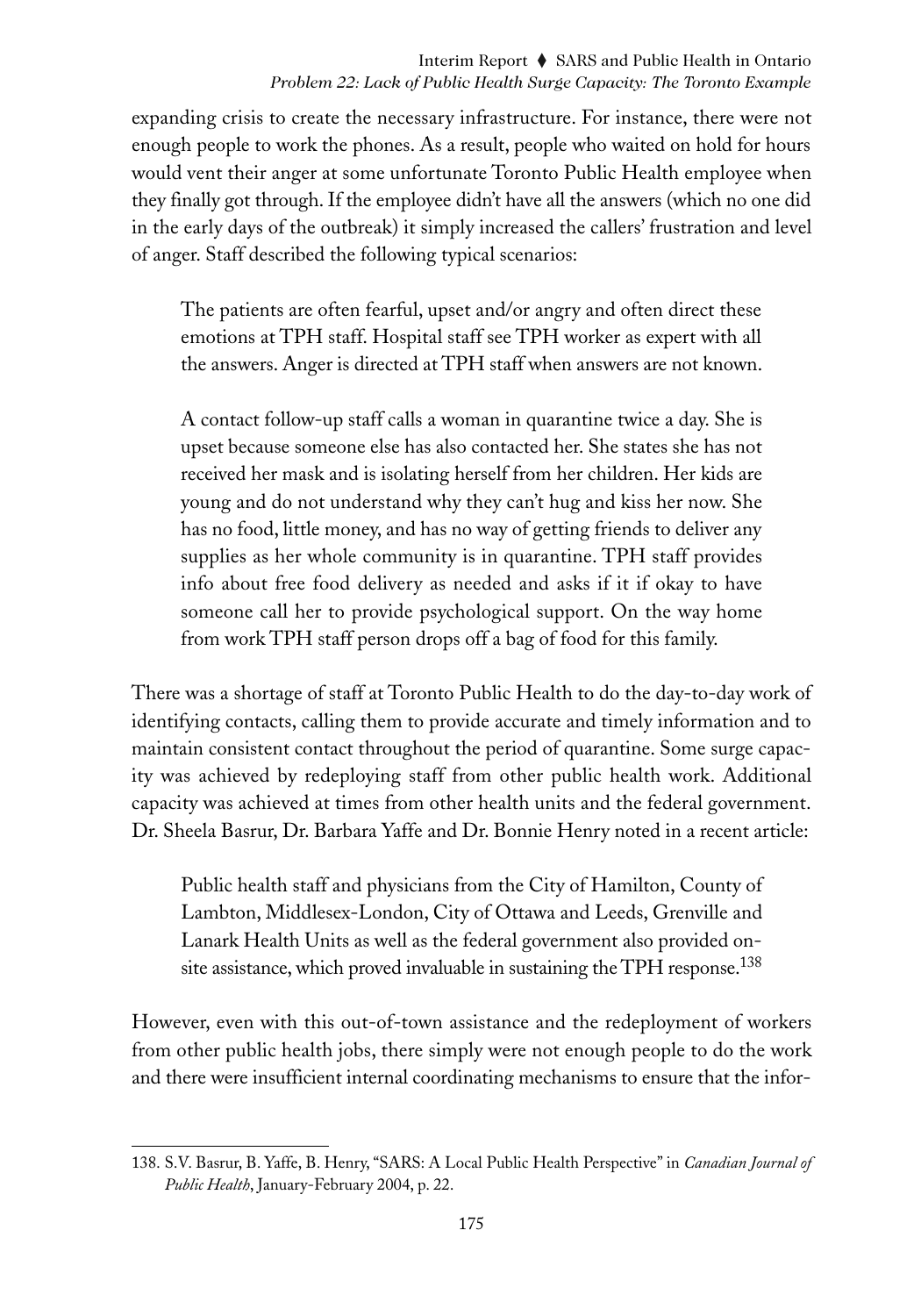mation was both obtained and provided in a smooth and efficient manner. Consequently, a number of significant problems arose during SARS around the ability of Toronto Public Health to handle the massive workload.

Not every SARS contact was identified and followed up. Some family members of SARS patients, including some individuals who lost family members to SARS, report that they never received any contact from Toronto Public Health. It was only through watching the news or through information received from another source<sup>139</sup> that they were aware of the need to go into quarantine. Other witnesses reported being contacted late into their quarantine. For example one family, who lost a loved one to SARS, did not receive any contact from public health until eight days into their quarantine. Fortunately, they knew to quarantine themselves from watching the news, so had remained at home and had not put anyone else at risk.

While some contacts were initially notified of the need to put themselves in quarantine, many reported that they did not receive regular follow-up calls, or that they did not receive supplies, such as masks, that they needed and had been promised by public health.

The absence of consistent and timely contact could have profound consequences. For example, one relative of a SARS victim described how she almost missed going to the hospital to say good-bye to her dying mother because she had not been discharged from quarantine. Otherwise the hospital would not permit her to see her mother before she died. After many calls to many different numbers, she was finally able to contact a physician at a reporting hotline who released her from quarantine.

The volume of contacts meant it was not possible to ensure consistency and continuity by assigning a particular case to one or even two public health workers. Many observers described the frustration of having to repeat their case history and that of their family members over and over because they were called by different Toronto Public Health staff. Either the information they had previously provided had not been recorded or that record had not been passed on or reviewed by the later staff contact person. Because a paper based system was used to record contact information – another systemic weakness noted above in this report – the knowledge of the Toronto Public Health staff member depended on having a complete file in front of

<sup>139.</sup> For example one family became aware of the need to quarantine themselves during SARS I as a result of watching the news and because one of their employers had distributed a letter outlining the information regarding who should be in quarantine.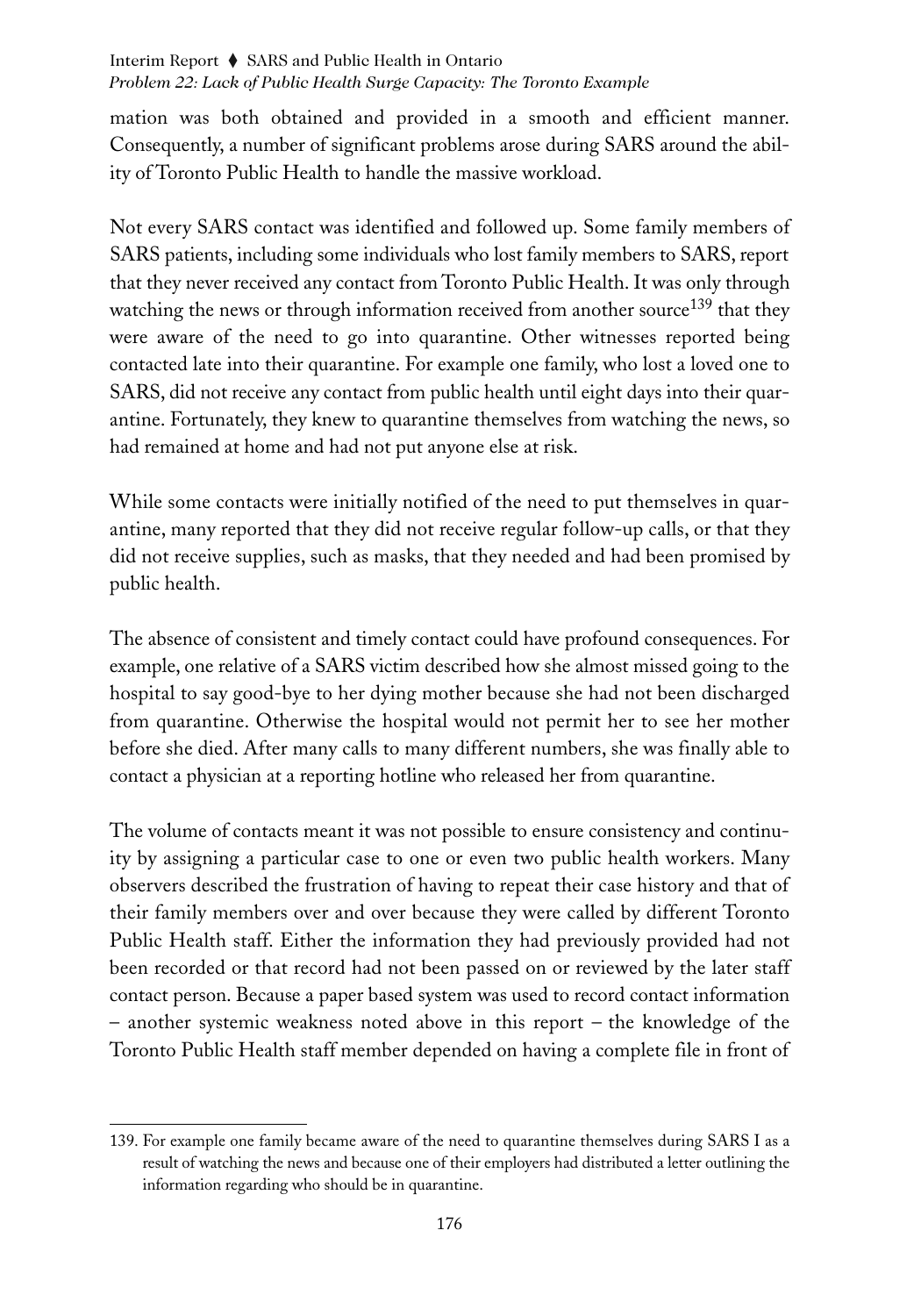them. This did not always happen. Thus the person who may have been in contact with a suspect or probable SARS case would receive a call from Toronto Public Health staff who had little or no knowledge about the person they were calling. And when a patient or a contact called public health with questions or information, they often ended up having to deal with someone with no knowledge of their case. Many who dealt with Toronto Public Health had to repeat the same information many times throughout their quarantine and sometimes many times in a single day. One SARS victim described her frustration:

When you called [Toronto] public health, no matter what your inquiry is, no matter whether they already had a file started for you, you had to go through the entire process. There was a standard sheet that they had to fill out with every intake. Do you have any idea how frustrating that is? . . . I ask public health the following things: we cannot keep calling and having to start all over again every time we call, they have to fill out this intake sheet; it confuses the people that we are speaking to, it makes them panic about our situation when as public health department, you are already aware of our situation. Our file is sitting somewhere in another desk. You have to allocate someone to look after our family and this particular outbreak. We cannot keep having different people pick up and take over every time we call with a question. Every single family member has not been contacted yet to give them proper directions. We need masks, we need some direction, no one was prepared for this quarantine.

This inability to streamline information or to assign specific workers to specific contacts raised questions for many about confidentiality. Many witnesses expressed concern that they were being asked to provide private personal and health information, over the telephone, to different people with whom they had no prior contact or knowledge. Moreover, they had no idea what happened to that information once it was provided.

At other times contact, when it came, was not always helpful. For example, one family was in quarantine in the early part of the outbreak because a family member was ill with SARS in hospital. The family received regular calls from Toronto Public Health, which was good. But it was not good when someone from Toronto Public Health called and asked how the family member was doing, two days after she had died in hospital from SARS. This was not a single event. Another family reported that they were called by their public health unit and asked for an update on the condition of their mother, three days after she had died. Although many of these examples speak more to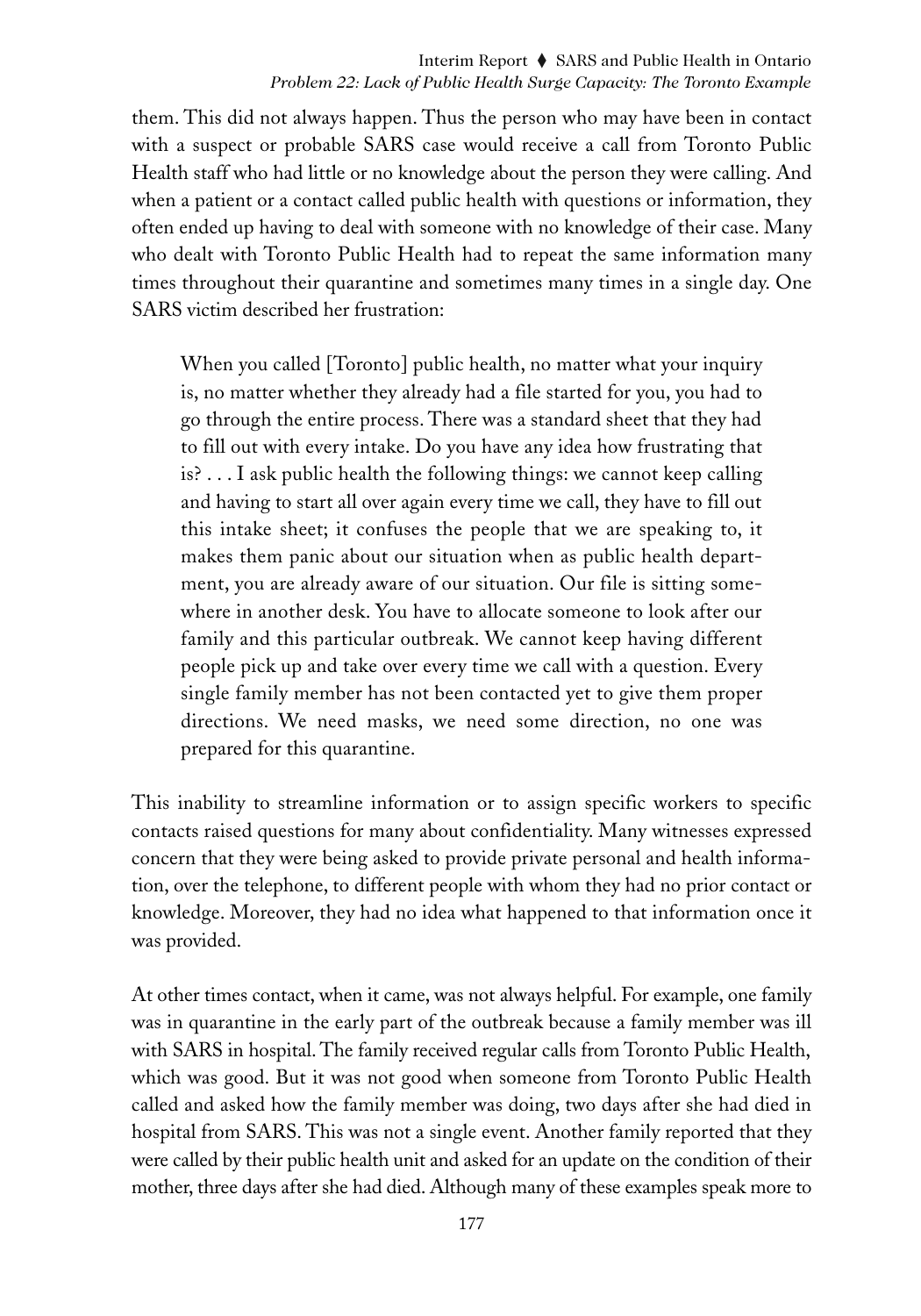lack of coordination rather than lack of staff, the result for families was the same.

Another problem to be addressed in the final report, the notification of families that a relative died of SARS, is more of a cross-system problem than a purely public health problem. The family of one SARS victim who visited their parent in hospital during the second outbreak was surprised to learn, when contacted by the Commission for an interview, that their parent had contracted SARS let alone that he had died of it. Others, while not surprised, had received no official confirmation of the diagnosis. As late as December 2003 there were still families who had not received word of the cause of death although they had made repeated inquiries. This problem will be addressed in the final report.

Despite the excellent leadership of the Toronto public health system and the hard work of its staff, these examples show a lack of systemic capacity to follow up effectively and to put together and use effectively pieces of information within the knowledge of the health unit.

A distinction must be made between adequacy of staffing levels and adequacy of surge capacity. Toronto Public Health has about 1,800 employees and questions have been raised about the proportion of staff dedicated to outbreak management and infectious disease.140 The issue was acknowledged by a Toronto Public Health observer:

Eighteen hundred does sound like a lot of people. The observation is correct that relative to the volume of work required in the control of infectious disease programme there were not enough staff to fulfill those responsibilities to the standard expected in a city of this size and complexity. However the communicable disease service was the largest service in public health. There were between 250 and 300 staff people under Dr. Yaffe. Other programmes were not close to that size in terms of having staff under a single director. . . . Communicable disease control was under-funded but at the same time it was one of the larger services and it had gotten more increases since amalgamation than any other services.

However one addresses this question of staffing levels as between infectious disease and other health programmes, the fact remains that extra surge capacity is required in a significant outbreak.

<sup>140.</sup> Naylor Report, p. 29.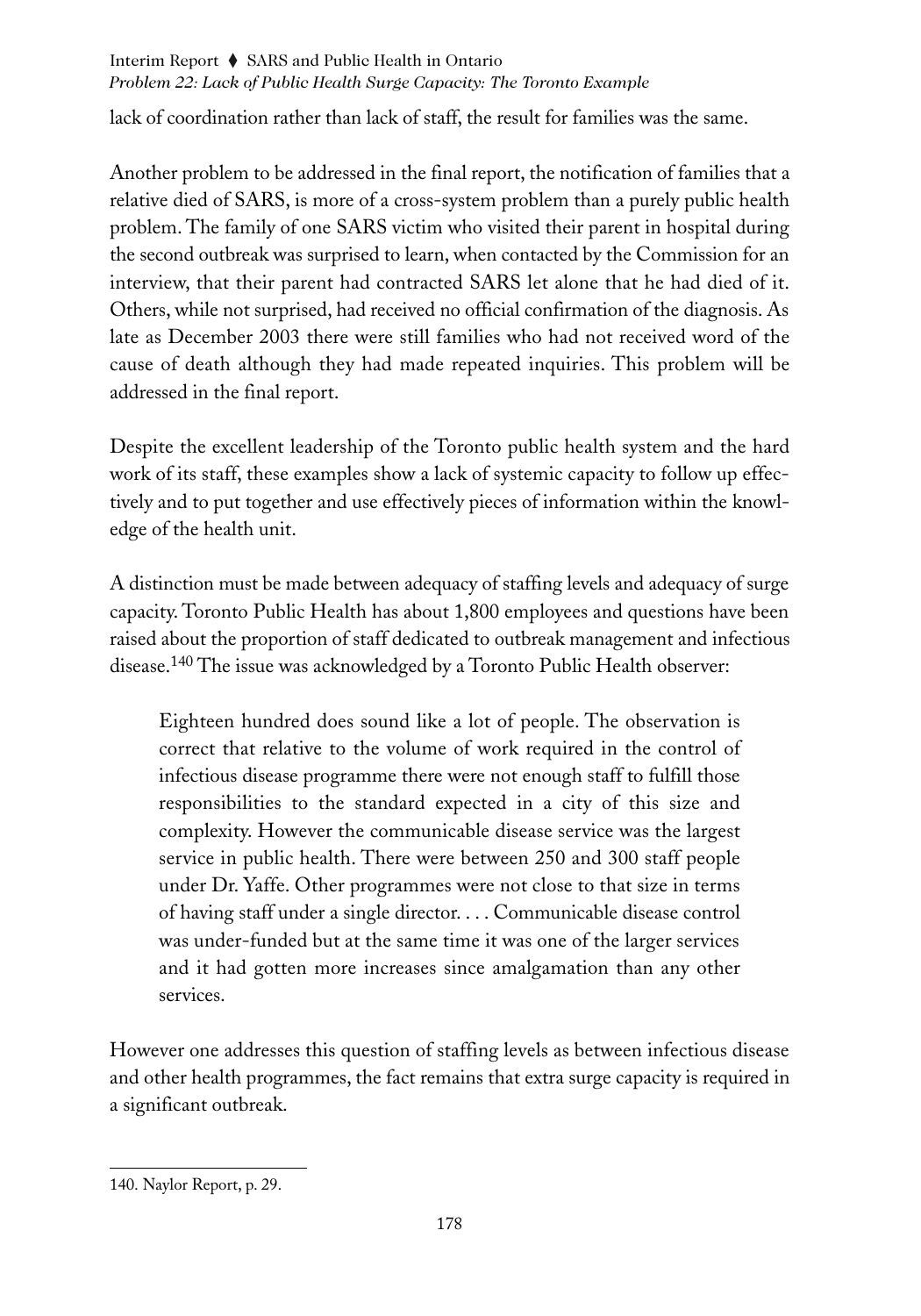The solution is not to hire large numbers of people to sit around and wait for the next outbreak to arrive. The solution is devise a system through cross-training and reassignment to deploy more workers on the ground for the painstaking work of contact tracing and following up on those in quarantine. It speaks equally to the need for better internal information systems and a planning process which ensures that the work of core personnel and added personnel can be properly coordinated.

The Naylor Report, in the context of the federal Health Emergency Response Teams,<sup>141</sup> known by the acronym HERT, emphasized the need for response capacity beyond simple clinical surge capacity:

While the HERT model has been developed as a multidisciplinary group of clinical support personnel for "all hazards," the SARS experience demonstrates the need to be able to mobilize select groups of skilled personnel such as quarantine officers and public health nurses.

As noted below, the Public Health Branch at the Ministry of Health has done some work in the area of redeployment and more work remains to be done. One observer described the progress:

. . . probably the sore thumb area that needs review first is the rapid response team epi centre and call centre functions that were the recipient of a lot of SARS money because it was a bag of cash that was grabbed while the going was good. A whole bunch of people were hired and I think we need to have the functions better identified so that the numbers and roles and competencies and deployment arrangements and all of that can be articulated clearly because no one quite understands it . . . there are one-half dozen rapid response teams at the public health branch comprised primarily of IMG, International Medical Graduates. The paper looks real good but I am not sure that in practice the rules and responsibilities and communication protocol are clear. So if a team is deployed to Muskoka-Parry Sound, who do they report to? Do they work under the local Medical Officer of Health? Do they report to the Chief Medical Officer of Health? How does information get collected and shared and you know, a team of what with whom?

<sup>141.</sup> The National Office of Health Emergency Response Teams was established in December 2001, by the Centre for Emergency Preparedness and Response. Following its creation, the federal/provincial/territorial deputy ministers and ministers of health unanimously endorsed the principles for the development of Health Emergency Response Teams (from Naylor Report, p. 102).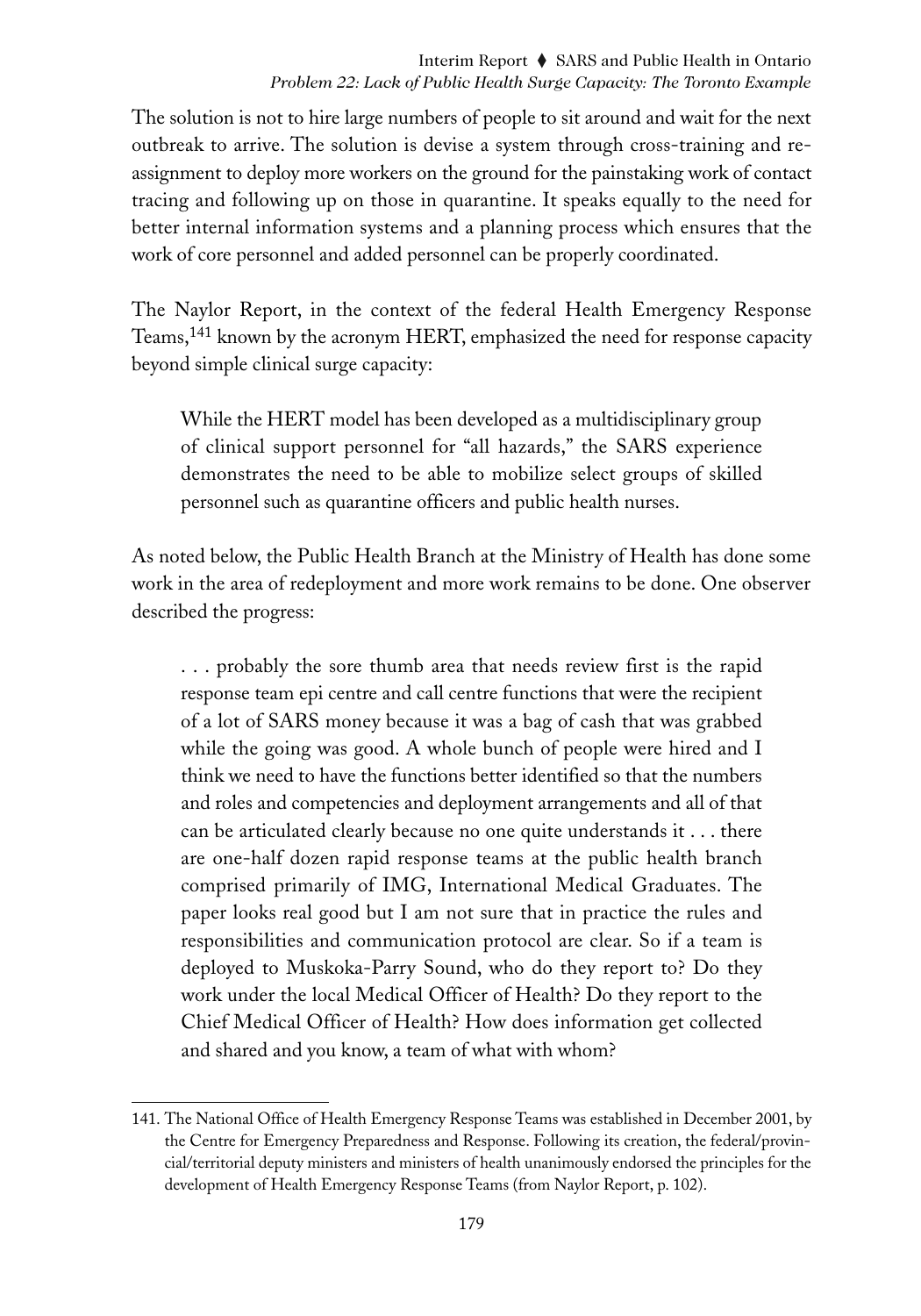Provincial plans and local plans are required for response to outbreaks, both large and small, which mobilizes surge capacity through redeployment of public health workers cross-trained in outbreak investigation and management.

Such plans should include prearranged agreements and memorandums of understanding between health units to redeploy workers from areas of relatively light activity to areas of peak activity. Under this system, an outbreak in Windsor might attract the temporary redeployment of workers from Toronto and vice versa. This is easier said than done; it requires a real commitment in expenditure to achieve the necessary cross-training, willingness and dedication on the part of the individuals who will be reassigned away from their homes and families and a strong cooperative motivation from all levels of the public health system to make redeployments work. The other obvious limitation to redeployment is that it will not work if the entire province is hit by an outbreak which takes up all the spare capacity of every health unit, in which case the local plans will be critical.

Finally, the province must collaborate with other provinces and with the federal government to ensure clear agreements for support during times of crisis. During SARS the province received help from outside Ontario as a consequence of the goodwill created between colleagues, not as a result of any formal agreement.

SARS was a wake up call. It demonstrated the need to create surge capacity by planning in advance so that every available worker can be redeployed where necessary.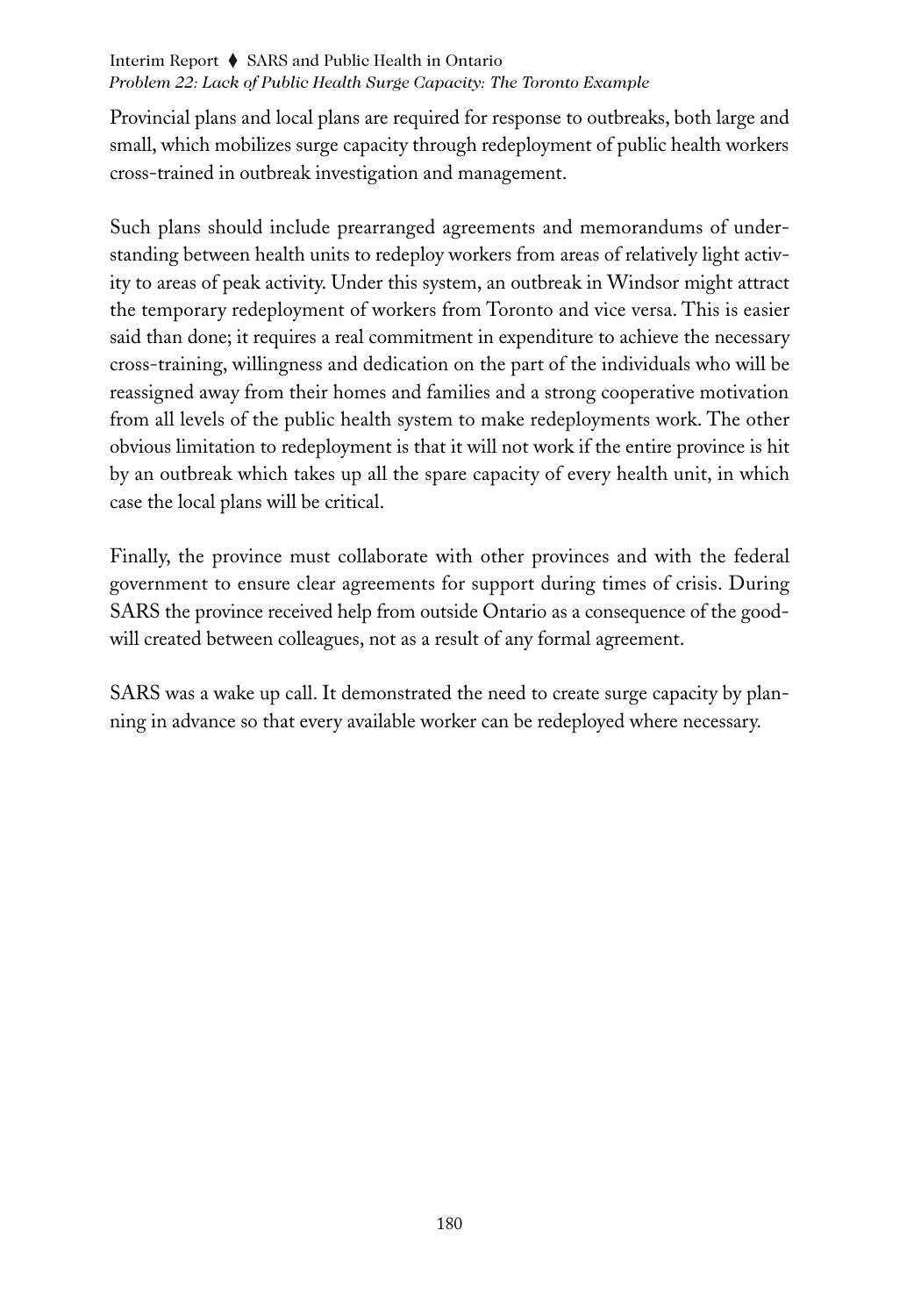# Problem 23: The Case of the Federal Field Epidemiologists

The ability to mobilize and deploy human resources became crucial as local resources were overwhelmed. However, the lack of pre-existing human resource deployment protocols caused some confusion and ambiguity.

The federal government sent a number of Health Canada employees to work in the field to help with containment efforts. In the early days of the outbreak three federal field epidemiologists were assigned to Toronto, who brought a badly needed level of expertise to the provincial response. Unfortunately, the lack of clarity concerning their deployment and, from time to time, the tasks that they were asked to perform led to problems and ultimately contributed to the decision by Health Canada to pull them back from Ontario.

When the federal field epidemiologists arrived in Toronto, they were initially sent to work at Toronto Public Health. They collected and analyzed data and in the opinion of one expert had a good understanding of what was happening in the outbreak. However, they had insufficient input to the Science Committee, which needed their epidemiological expertise. Some observers thought that their expertise was not being used effectively in the tasks assigned to them.

Once the provincial Epi Unit was operational, a decision was made to move the federal field epidemiologists out of Toronto Public Health and bring them to the provincial unit. It is a measure of the confused state of communications and the lack of coordination that to this day there are different understandings as to why and by whom this decision was made. This, in turn, created turf resentments. One observer described it as follows:

The local health units saw them as local support and foot soldiers to help run and control the outbreak. York Region was very upset that all three were based at City of Toronto. They felt that they should have one. Then the City of Toronto got upset when they were moved up to the Ministry.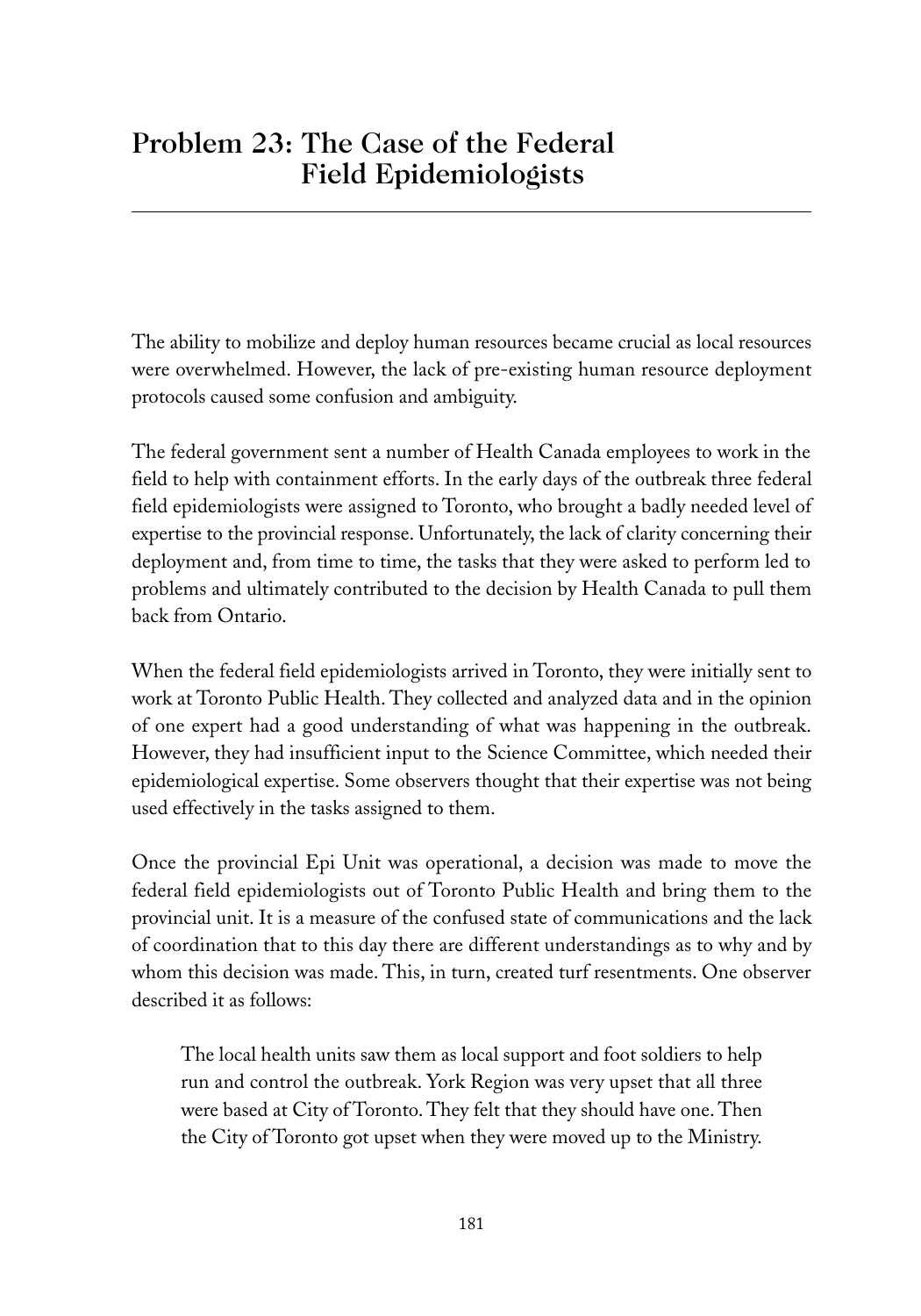One of the epidemiologists explained the problem as follows:

It was no longer a City of Toronto, limited to the City of Toronto, there are other jurisdictions involved, because it's a multi-jurisdiction, really the epi response should be happening at the provincial level. But the City of Toronto had made a request for the field epidemiologists and under the circumstances, of course, was very reluctant to let us go. They were still seeing huge increases every single day on an hourly basis, they still had their staff completely exhausted and running at their ends and there was some negotiation between the province and the city about where these field epidemiologists should reside. And at the same time, you know, York Region and Peel Region and Durham Region are saying, you know we have a problem here, we don't have the same capacity as Toronto and now we have this many cases, we need a field epidemiologist to help us in this area. My personal, professional opinion is that it was the right move to move the field epidemiologists to the provincial level, but I understand why the City was so reluctant to let us go.

Toronto Public Health was relying heavily on the epidemiologists to conduct investigations and provide support for them in terms of managing and controlling the outbreak. The province, on the other hand, saw the federal field epidemiologists as a resource to be deployed at an overview level in the task of figuring out where the outbreak was going in order to get ahead of it, rather than to be deployed as foot soldiers to help manage the outbreak at a local level. One observer who worked for the province described this distinction in roles:

They [the federal field epidemiologists] should not be looking at control aspects but focus on where spreading and where will go next rather than focusing on day-to-day management.

Some in the federal government also felt that the federal field epidemiologists should be utilized at a higher level. As one federal health official noted:

They were sent there at the request of Ontario, to assist with the investigation. I believe that there was some misinterpretation, whether deliberate or not, on why they were there. And it comes back to my first point about wanting to get a picture of what was going on, is that it would not have been our intention to send epidemiologists of any kind to Ontario just to assist in collecting data. That can be done by lesser-trained health professionals, or indeed, health professionals that were trained in differ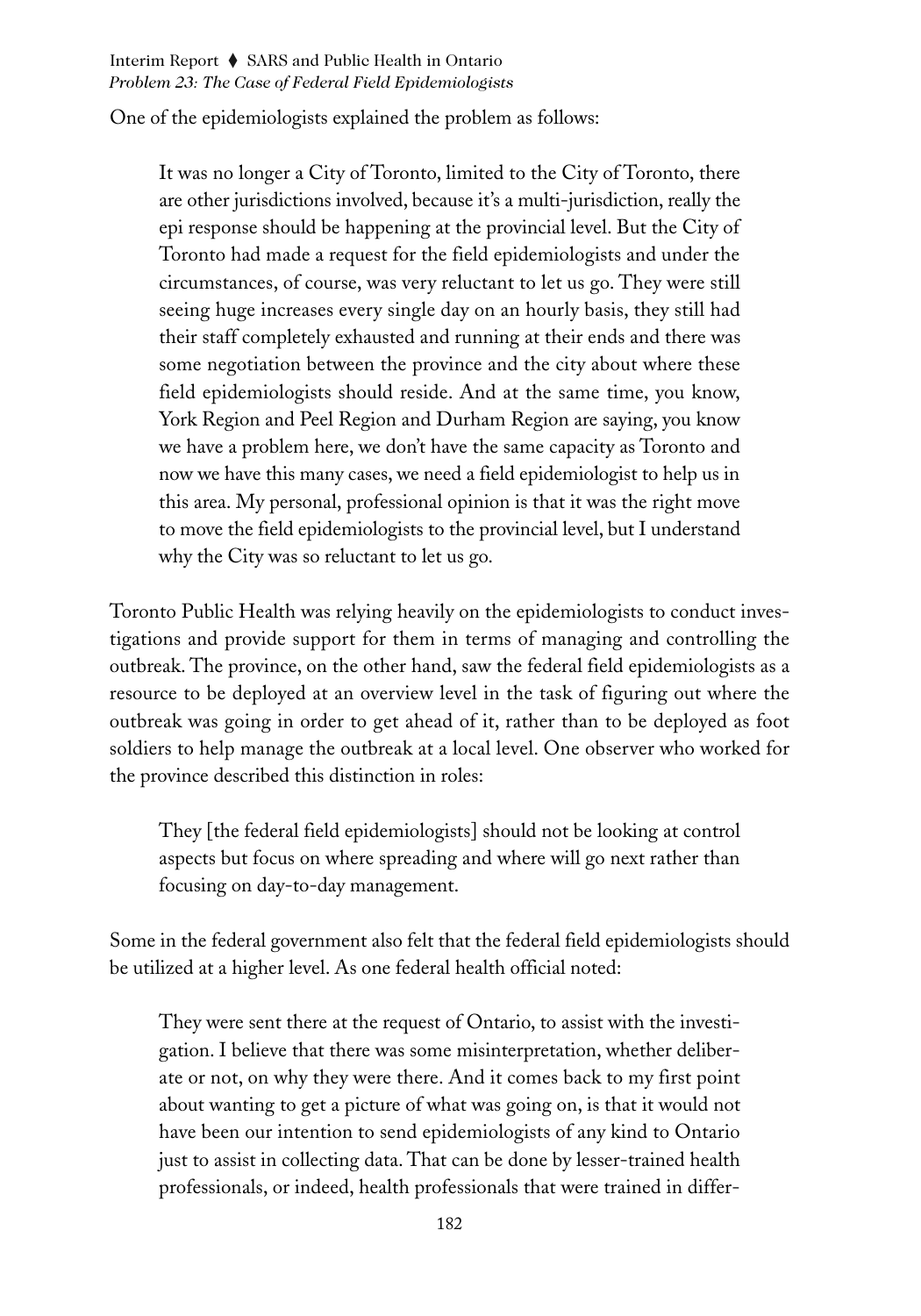ent ways. The whole point of analysis of data, to look at trends, to look at risk factors, to look at, for example, who's in quarantine, what's the effectiveness of quarantine, what's the effectiveness of what's happening in the hospitals, and so on and so forth, is not research. It's a fundamental part of an outbreak investigation, which gives information to change the response . . . Because our staff were there in order to be able to assist in the investigation, in order to be able to assist Ontario to make operational decisions. It may have been, and I believe it was, that they got drafted into other work, because that's where there were deficiencies, in terms of just collecting data and so on and so forth, whereas we, I mean that's a reflection of the whole lack of capacity across the board in Ontario, that seemed to have been evident. That it would have been our wish to assist at the level of the training of the individuals that we sent, so that we could have, we, both Ontario and ourselves, could have ended up with this picture which would then have been dynamic and then we would have been able to present together to the world in terms saying this is what's happening. We know what's happening, we're changing our protocols accordingly, and so on and so forth.

Toronto Public Health felt the province was taking away badly needed resources from the direct management of the outbreak, and this created tension. In hindsight, it is easy to appreciate the perspective of each side. Toronto Public Health was desperate for any help they could get and the province and federal government were desperate for a high level of analysis of what was happening in the outbreak and where it was going. The problems and confusion that grew up around the role of the federal field epidemiologists reflect underlying problems that arose again and again during SARS: lack of coordination between levels of government, bad communication, and above all lack of a pre-planned response system that would have supplied the necessary machinery of cooperation, including insufficient appropriately trained human resources.

The federal field epidemiologists were caught in the middle of this, being pulled in two directions by two different groups. To add to all these problems, concerns were expressed that even after they were moved to the provincial level, they were occasionally asked to undertake tasks which did not make the best use of their expertise. One of the federal field epidemiologists noted:

I think our role was clearly defined, how other people interpreted that role was not necessarily being done properly. We would run into situations where we were told there's a problem with this, go down there and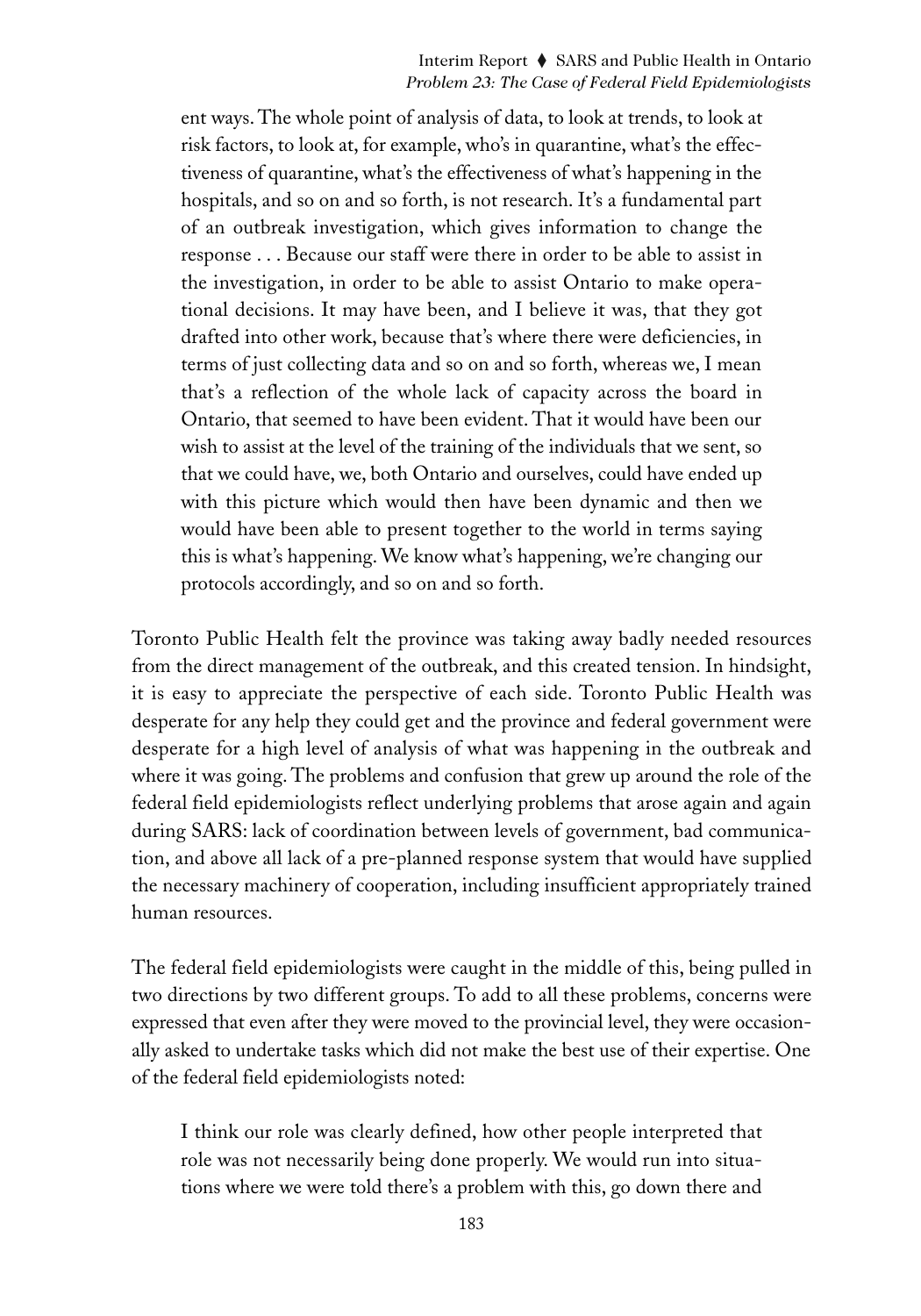deal with that data problem. And that was clearly not our responsibility to go down if the City of Toronto was having a problem with their database which made it difficult for the Ministry to figure out what was going on, it was not our role to go down there and fix the problem. But we would be asked to do that and I think that the field epidemiologists were fairly clear in saying that wasn't our role at this point and was there somebody more appropriate than us to go down and help with the situation. So I think that although the roles were defined, people's interpretation of what the field epidemiologists were there to do varied.

Even after they arrived at the province, there was confusion around their reporting structure and the proper route for work requests. As one epidemiologist noted:

I reported to Dr. Ian Johnson as a field epidemiologist, he was our in the field supervisor when we moved to the province. However, I was receiving directions from other individuals at the Ministry as well and that's where I think Ian (Dr. Johnson) was very clear on what our roles and responsibilities were and other people were not so clear on what they were and might ask us to do things that weren't appropriate or that we had not been tasked to do.

At the time they were pulled back from Ontario in late April and early May 2003, they had been working in the field since March and had done extensive work on the Scarborough Grace outbreak, the Sunnybrook outbreak, and the York Central outbreak. They had been through a lot and the impression of one expert who worked with them was that they were frustrated and exhausted. As one federal official stated:

It was a tough situation for everybody, and people had been down there a long time, but there was undoubtedly a sense of frustration amongst the cadre of people we did send down. And we obviously wanted to keep up their morale, and we obviously wanted to use them in the most efficient and effective way possible.

One of the frustrations faced by the epidemiologists was that it seemed as though there had been little movement by the province to recruit staff to fill their role so that they could eventually hand over their work and return to their regular employment. As one of them noted:

I was desperately looking for someone to transfer some of my knowledge to for the provincial SARS epi team but those people hadn't been hired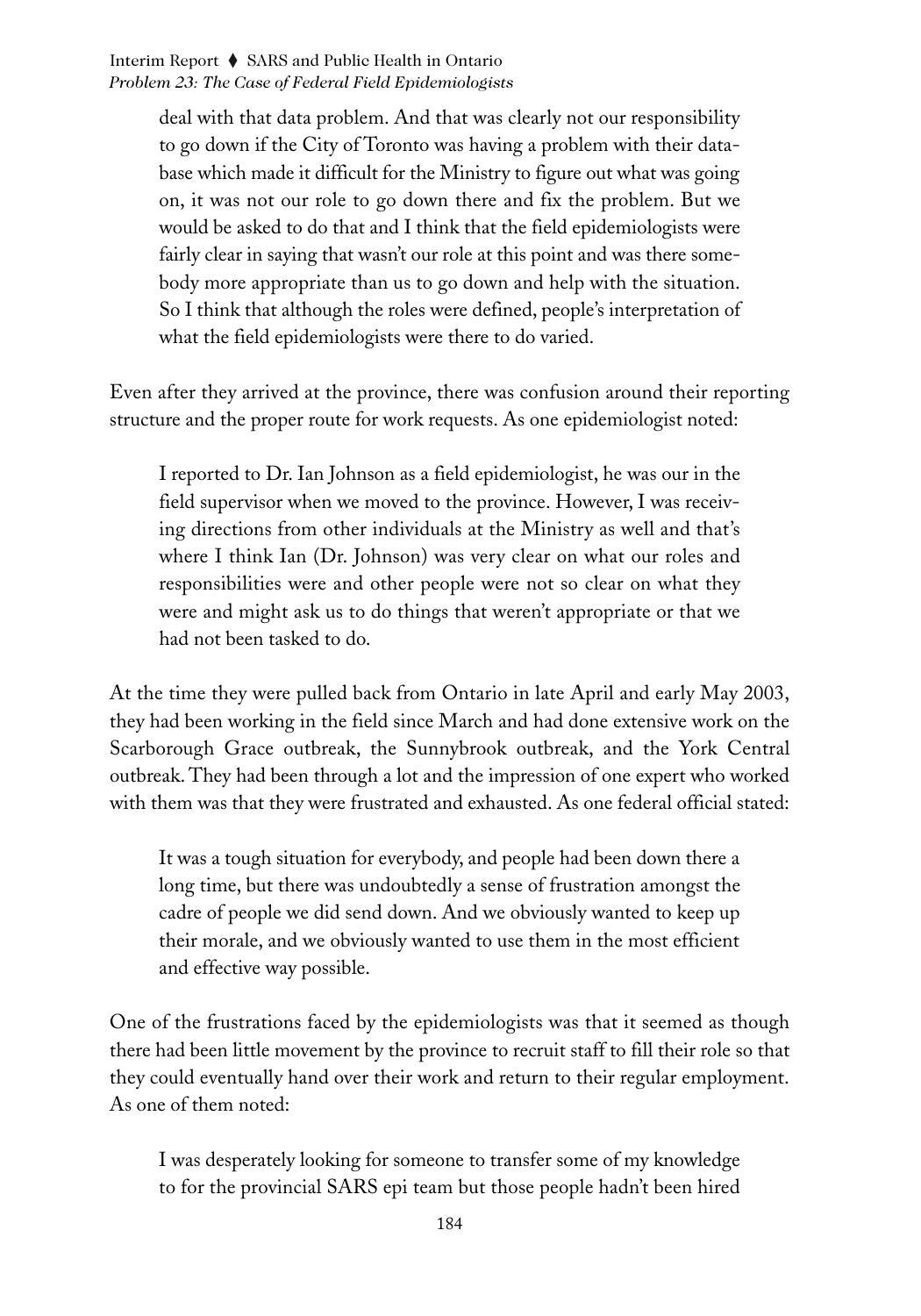and so I couldn't do that transfer of responsibilities to people because they weren't there yet. And so the frustration was I felt that my job here was done, I was waiting to transfer responsibilities and there wasn't anyone for me to hand over to.

Despite the misunderstandings of their role, their help was greatly appreciated and in the words of one expert, they were "terrific." But the lesson to be learned from the experience with the federal epidemiologists is that surge capacity pre-existing human resource protocols need to be addressed in advance. Clarity in roles and responsibilities is required not only for those who come to help, but also for those who receive the help.

This problem was identified in the Naylor Report:

. . . federal involvement in Ontario was limited by the lack of a delineated role in an organizational structure, lack of data for outbreak investigation, and absence of business process agreements for inter-jurisdictional collaboration."142

In the case of the federal field epidemiologists, there were unrealistic expectations about their role. As one expert who worked with them noted "they were expected to come in and solve all the problems." In times of crisis, when people are being asked to pitch in and help out, expectations must be clearly established in advance for their initial deployment and also for their orderly pull-back as others come on board. Without these understandings clarified in advance, people will simply not come forward to help.

The case of the federal field epidemiologists demonstrates many of the underlying problems of Ontario's SARS response noted above: poor coordination among levels of government, poor coordination of Ontario's public health response, and above all lack of any advance plan for outbreak management.

<sup>142.</sup> Naylor Report, p. 31.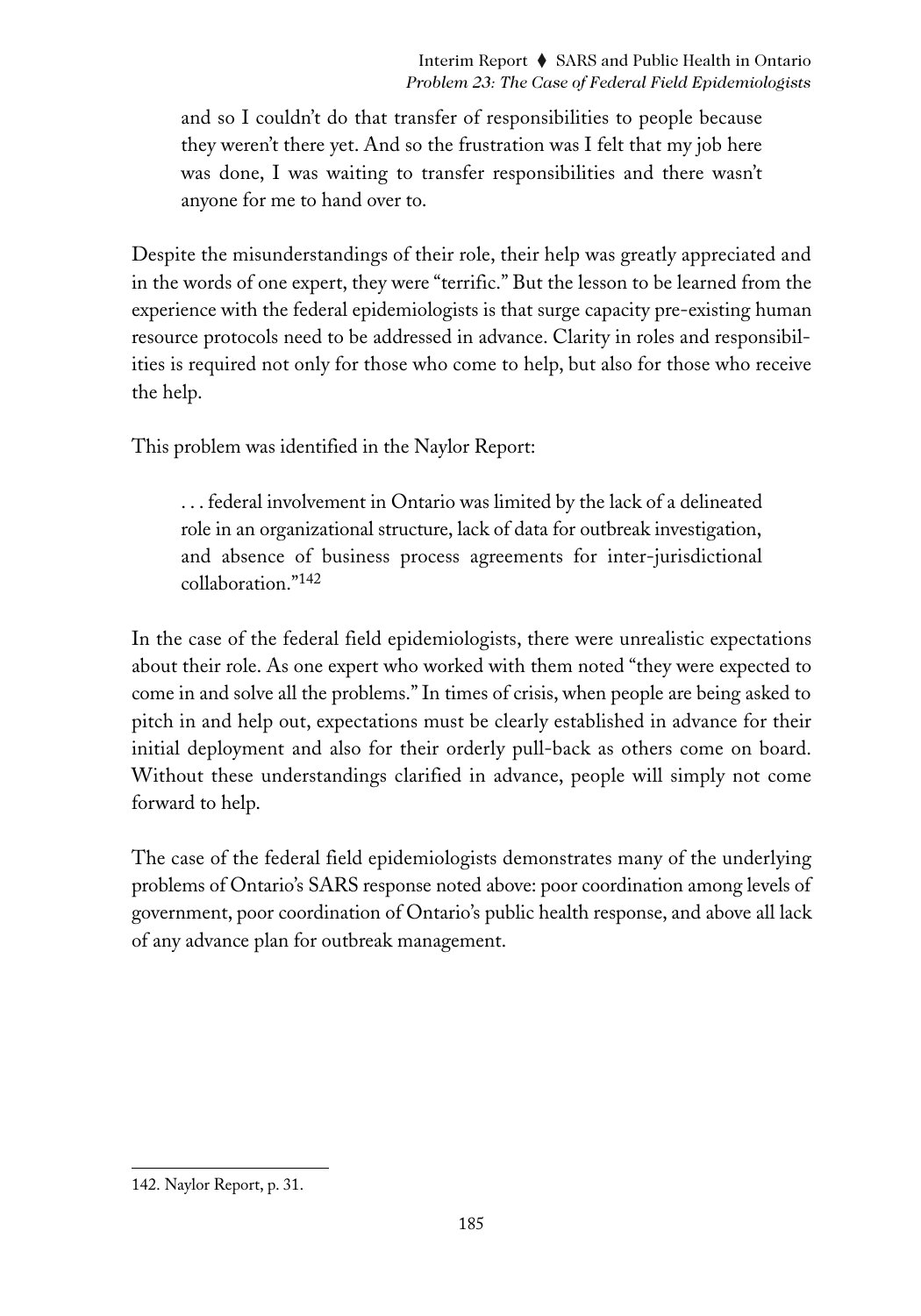After many years of decline in Ontario's public health infrastructure, SARS has finally focused the attention of the government and the public on the public health systems that protect us from infectious disease. SARS exposed the weaknesses in these systems. If we are to learn lessons from SARS these weaknesses cannot be ignored. The problems in our public health system must be fixed. If the next outbreak of infectious disease strikes Ontario as unprepared as it was for SARS, with a public health infrastructure as weak as it was during SARS, the province will be in serious trouble.

It is beyond the Commission's mandate to monitor the implementation of government initiatives designed to address the public health problems that emerged during SARS. The Ministry has reported to the Commission on various reforms that it is presently undertaking and it is therefore appropriate to note them at this time. The Commission of course is in no position to evaluate these pending and proposed initiatives or to predict whether they will all be successfully implemented. Decisions in respect of their implementation are entirely a matter for the government and beyond the scope of the Commission's mandate.

Some system improvements have been made since SARS, including the recruitment of a new Chief Medical Officer of Health. The appointment to that office of Dr. Sheila Basrur, who ably led the Toronto response, is hopefully a signal that the government is serious about public health renewal.The Ministry of Health has announced changes that involve both internal organizational enhancements and external system collaboration. Some of those changes are noted below.

Some of these changes by the former and the present governments respond to problems that are not addressed in this interim report but will be addressed in the final report.

An example of internal organizational change is the creation of an Emergency Management Unit (EMU) to coordinate the development of a Ministry emergency preparedness program, integrate it into Ministry business planning, identify the infrastructure requirements for its maintenance and develop a quality improvement program for emergency readiness. The Ministry's plan calls for the EMU to work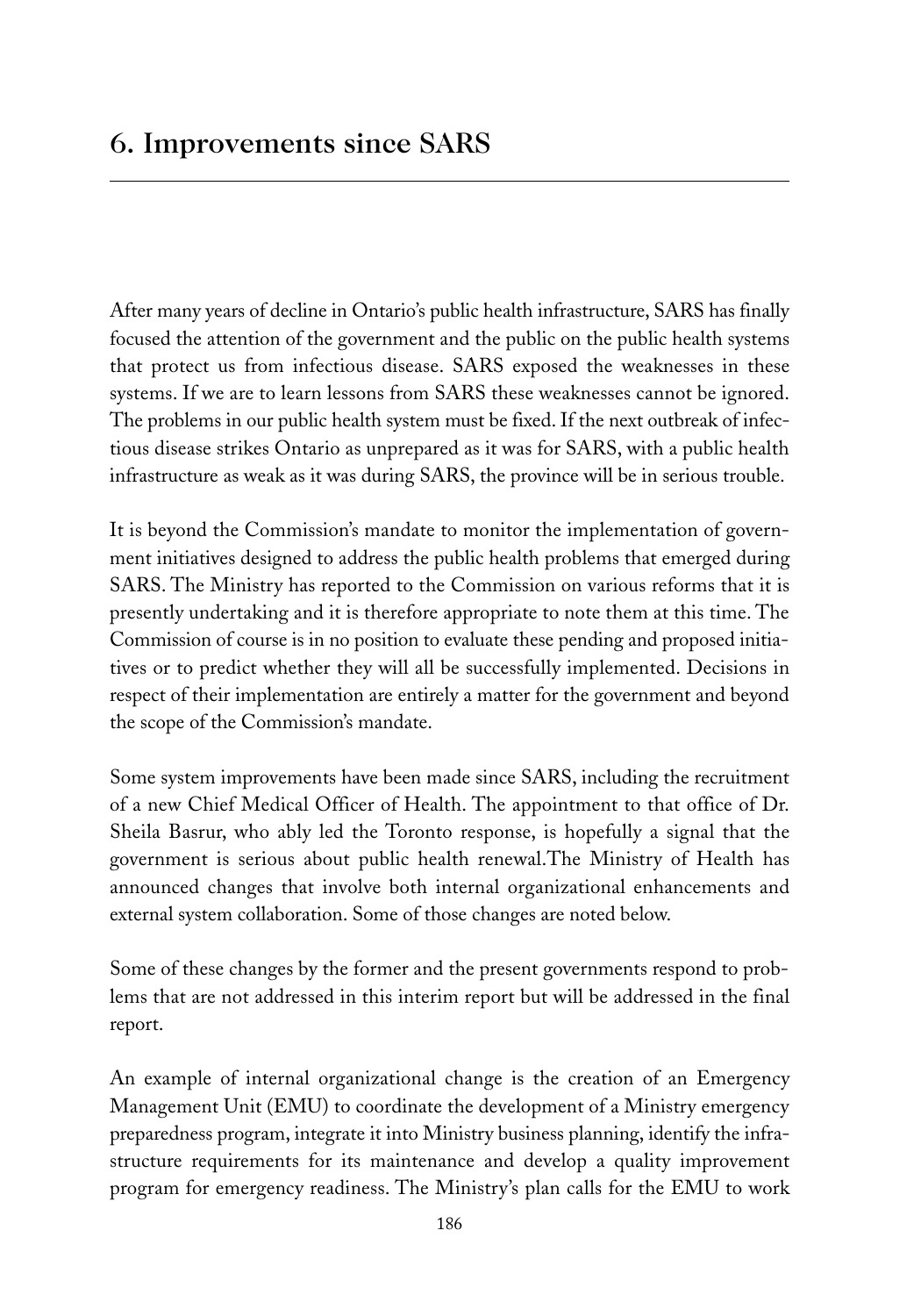with the Public Health Branch, other Ministry divisions, other ministries and local public health units on policies, procedures and protocols. It has been identified as the Ministry's principal link for broad government collaboration on emergency management and pandemic preparedness.

Another Ministry organizational change involves the creation by the Public Health Branch of a Surveillance and Outbreak Management section housing an Epidemiology Centre, an Epidemiological Investigation and Policy Unit, Rapid Response Teams and a Public Health Call Centre. With the creation of this section, the Ministry seeks to improve its surveillance, surge capacity, information flow and its capacity to analyze data. Other changes to the federally funded Integrated Public Health Information System (iPHIS) are expected to improve data collection and transmission substantially and to support outbreak management with improved contact, case and quarantine management.

An example of the Ministry's new approach to system collaboration is the creation of task forces made up of representatives from Health Canada, organized labour, other ministries and colleges that regulate medical professionals to develop and refine infection control and surveillance standards for acute care facilities and community health care settings. In addition, the Ministry is leading a standing, integrated coordinating committee of senior provincial government officials from all relevant ministries created to address emergency preparedness issues.

On the national and international fronts, there are signs that progress is underway. This was signaled in the November 20, 2003 Speech from the Throne:

Your new government . . . is keeping its commitment to work cooperatively with the federal government on heath care, in the interests of Ontarians . . .

[Y]our new government will continue to work with Ottawa to fix health care, instead of merely affixing blame.

To this end, the Ministry has begun to work closely with Health Canada in connection with the incorporation of World Health Organization requirements relating to SARS surveillance and management. The Ministry has adopted certain public health measures from Health Canada and put them in place in the event of SARS re-emergence and has revised quarantine protocols to reflect Health Canada guidelines.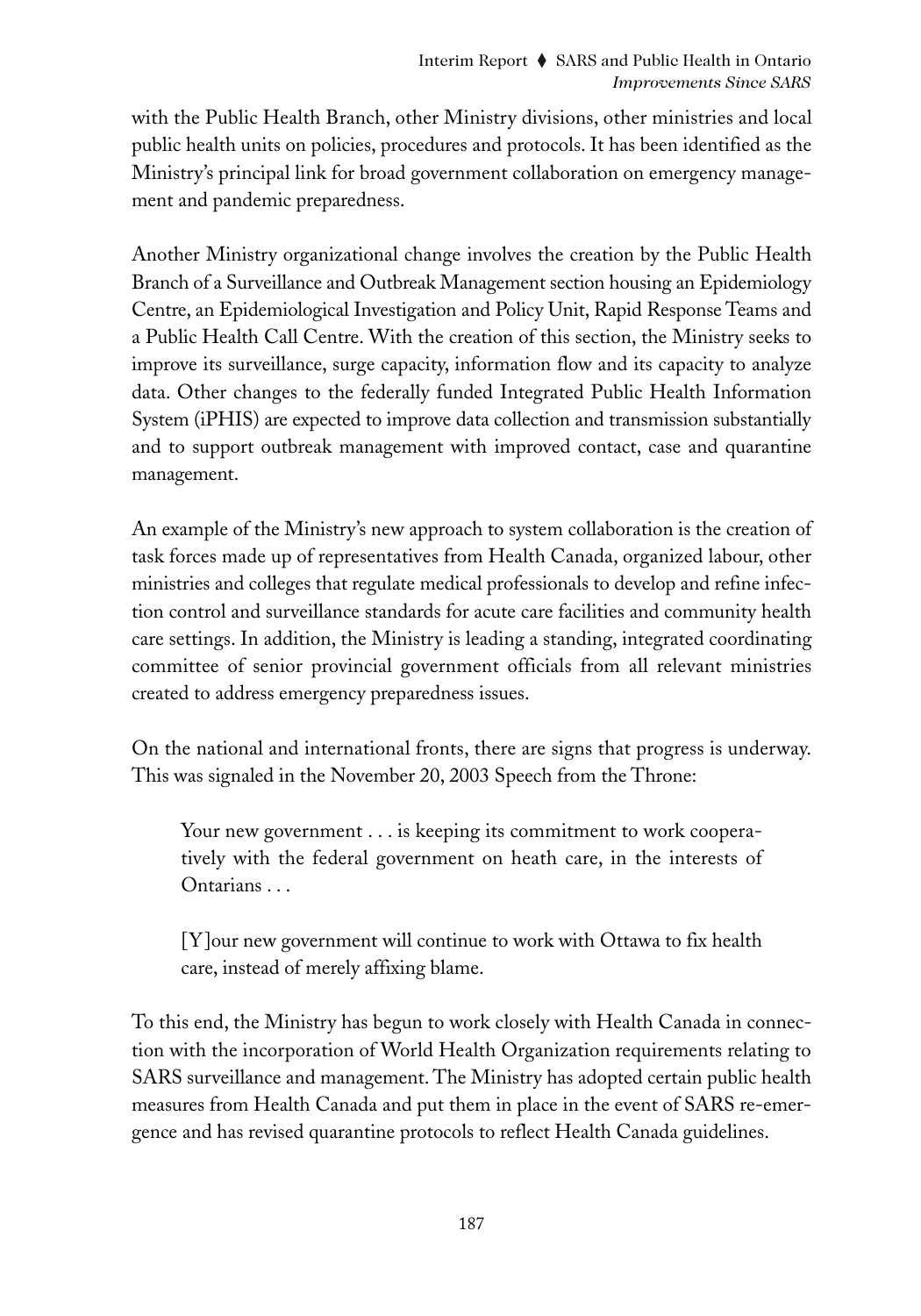Interim Report ♦ SARS and Public Health in Ontario *Improvements Since SARS*

As was noted above, although some work has been done post-SARS to develop a provincial pandemic flu plan, it is not yet completed. However, the Ministry has held workshops with a wide range of internal and external stakeholders from both health and non-health sectors to assist in the development of the plan. Representation was included from emergency management, labour, municipal affairs, community safety and correctional services, agriculture and food and community and social services. The current draft plan is aligned with the Canadian Pandemic Influenza Plan, released in February 2004, to be consistent in language, format and definitions. Drafting efforts continue in order to ensure clarity of roles and responsibilities between provincial and local levels and within each level as well as to identify roles and responsibilities by position. The current draft is aligned with the structure of the national plan and incorporates full acceptance of the WHO phasing of a pandemic. The Ministry has indicated to the Commission that its target is to have a consolidated plan for use in the field ready to be released by the end of May 2004. Once the Ontario Pandemic Influenza Plan is developed, planning across all provincial ministries can move forward.

In order to address the serious problem of the lack of a sufficient supply of personal protective equipment for health care workers, patients and others that arose at the outbreak of SARS I, the Ministry has begun to stockpile and secure its supplies. The Ministry reported that a two-month stockpile of personal protective equipment, including masks, gloves, gowns, eye protection and other clinical supplies, for a community the size of Toronto is available and could be distributed quickly through a central distribution system.

Insufficient human resources at the public health unit level not only impeded efforts to gather and analyze important data relating to the spread of SARS but also made effective contact tracing and the application of quarantine management procedures almost impossible. The Ministry has taken some steps to assist local public health units to acquire more staff with the necessary expertise in managing infectious diseases by allocating funding for 180 positions at the local health unit level. It remains to be seen how long this will be maintained.

The Ministry has informed the Commission that it distributed SARS Outbreak Directives to all provincial acute-care facilities in October 2003 and to all other health care facilities in December 2003. The Directives relate to infection control and surveillance procedures for all health-care sectors in the event of another SARS outbreak. The Ministry has indicated that the Directives can quickly be adapted for use during an influenza pandemic or other infectious disease/public health emergency. The Ministry required that all acute-care hospitals confirm that all staff members have been trained in the Directives as of March 31, 2004. Non-acute care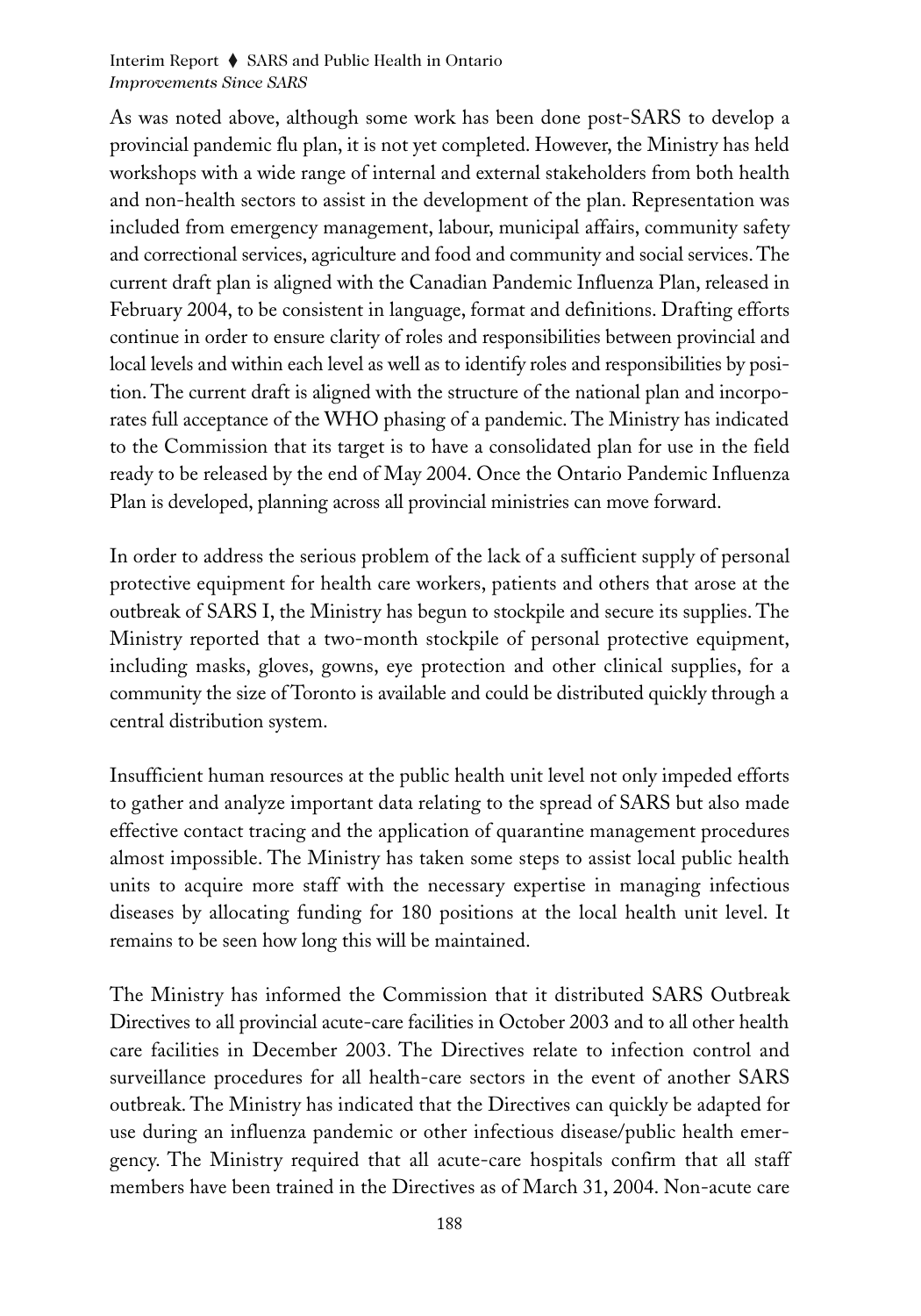facilities and Community Care Access Centres have been asked to provide confirmation of training by May 1, 2004.

A febrile respiratory illness (FRI) screener has been distributed to health-care providers across the province in order to assist in assessing patients/clients who present with a febrile illness. In addition, the Ministry has reported to the Commission that it has developed infection control and surveillance standards for febrile respiratory illness for non-outbreak conditions. The Ministry has requested the professional colleges to identify strategies to incorporate the guidelines into their respective professional practice standards by July 1, 2004.

The Ministry has advised the Commission that a number of initiatives have been undertaken to facilitate a more effective local response to public health emergencies. The strategies include the following: a 20-bed mobile critical care unit, known as the Emergency Medical Assistance Team (EMAT), that can be deployed on 24 hours notice anywhere in the province in situations where a health emergency is overwhelming local resources; a Designated Hospital model is being finalized to respond to situations in which local health resources are overwhelmed by an infectious disease outbreak such as SARS; the Patient Transfer Authorization Centre (PTAC) has been set up with appropriate authorization protocols to provide a provincial patient tracking system that will facilitate surveillance of patients with FRI who are being transferred between facilities or discharged home; negative pressure rooms, that are used in the treatment of air-borne infectious diseases, across the province have been identified by region, site and type on the CritiCall database which can be accessed by all acutecare facilities; rapid discharge protocols have been developed to facilitate patient discharge from acute-care hospitals to long-term care facilities or home in the event of a health emergency.

The Ministry advised the Commission that it has taken steps to address compliance with the Directives through hospital infection control audits. Every Ontario hospital has confirmed to the Ministry that it has done a thorough review of its infection control procedures and has put proper infection control measures in place. In the future, rigorous infection control audits will become part of each hospital's ongoing monitoring and reporting to the Ministry and the public.

As has already been noted, Ministry communication with health-care providers and the public was neither timely nor clear during the SARS crisis. The Ministry has reported to the Commission that it has enhanced its capacity to rapidly communicate with health-care providers and with the public in a health emergency. It has indicated that "Important Health Notices" and other critical information docu-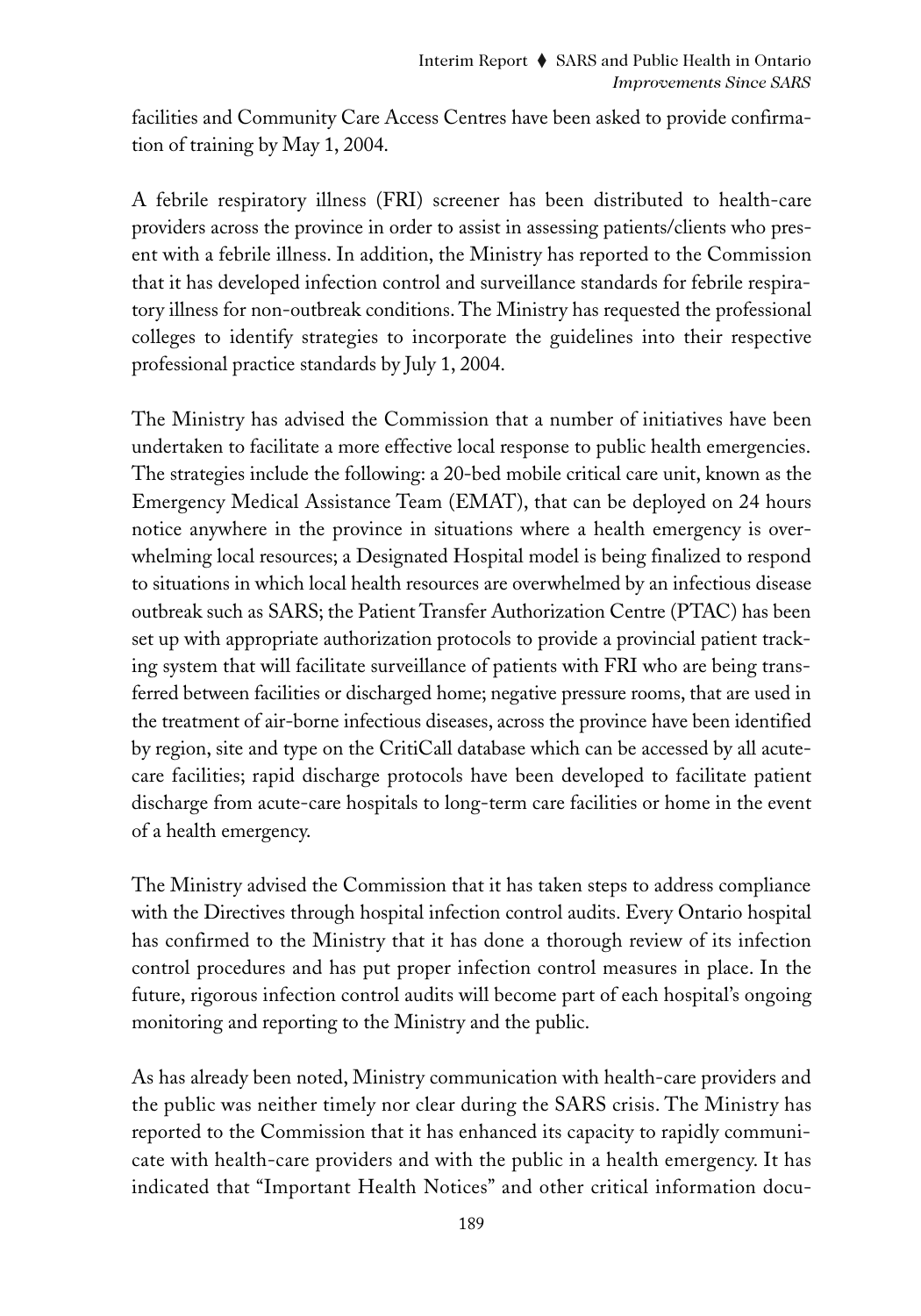### Interim Report ♦ SARS and Public Health in Ontario *Improvements Since SARS*

ments can be distributed to all health-care providers in the province through an integrated email/fax/postal system that will facilitate the distribution of timely and accurate information. These Notices can also be used to communicate appropriate infection control and surveillance measures, including directives and standards, during a health emergency. The Ministry has reported to the Commission that it has its own multi-media web server that will support the communication of webcasts with 24-hour notice. It also has the capacity to broadcast live from Queen's Park with international news conferencing capability (including satellite). Within the Ministry, the Emergency Management Unit, the Public Health Branch and the Communications and Information Branch have established notification protocols in the event of a potential health emergency. The Ministry also advises that it has modified and enhanced its crisis and risk communications strategy by adopting the CDC model.

To begin to address a weakness identified by the Provincial Auditor, the Commission has been informed that the Ministry has started to undertake spot audits to determine whether local health units are meeting mandatory infection control guidelines.

Other strategies being employed to deal with public health human resource needs include: a protocol for emergency out-of-province recruitment and licensure has been put in place; a registry has been established through the Registered Nurses Association of Ontario to facilitate access during an emergency to healthcare workers, including nurses and respiratory therapists; a system of on-call infectious disease specialists to support clinical diagnosis of patients with suspected illnesses has been put in place; and a plan is in development to provide psychological assistance to health care workers and to the public during and after a health emergency.

The measures implemented and contemplated evidence a laudable determination to address the many public health weaknesses identified in this report. These problems, however, are deeply ingrained and systemic. They can only be addressed through a sustained commitment that may take years to bear fruit. History has shown that governments, no matter how well intentioned, do not always have the stamina to oversee changes that require a long-term dedication. This was recently expressed in an audit of the management and planning functions at the CDC. The audit, by the highly regarded U.S. General Accounting Office, underlines the challenge of making fundamental, long-term change. It stated:

Experience shows that successful major change management initiatives in large private and public sector organizations can often take at least 5 to 7 years. This length of time and the frequent turnover of political leader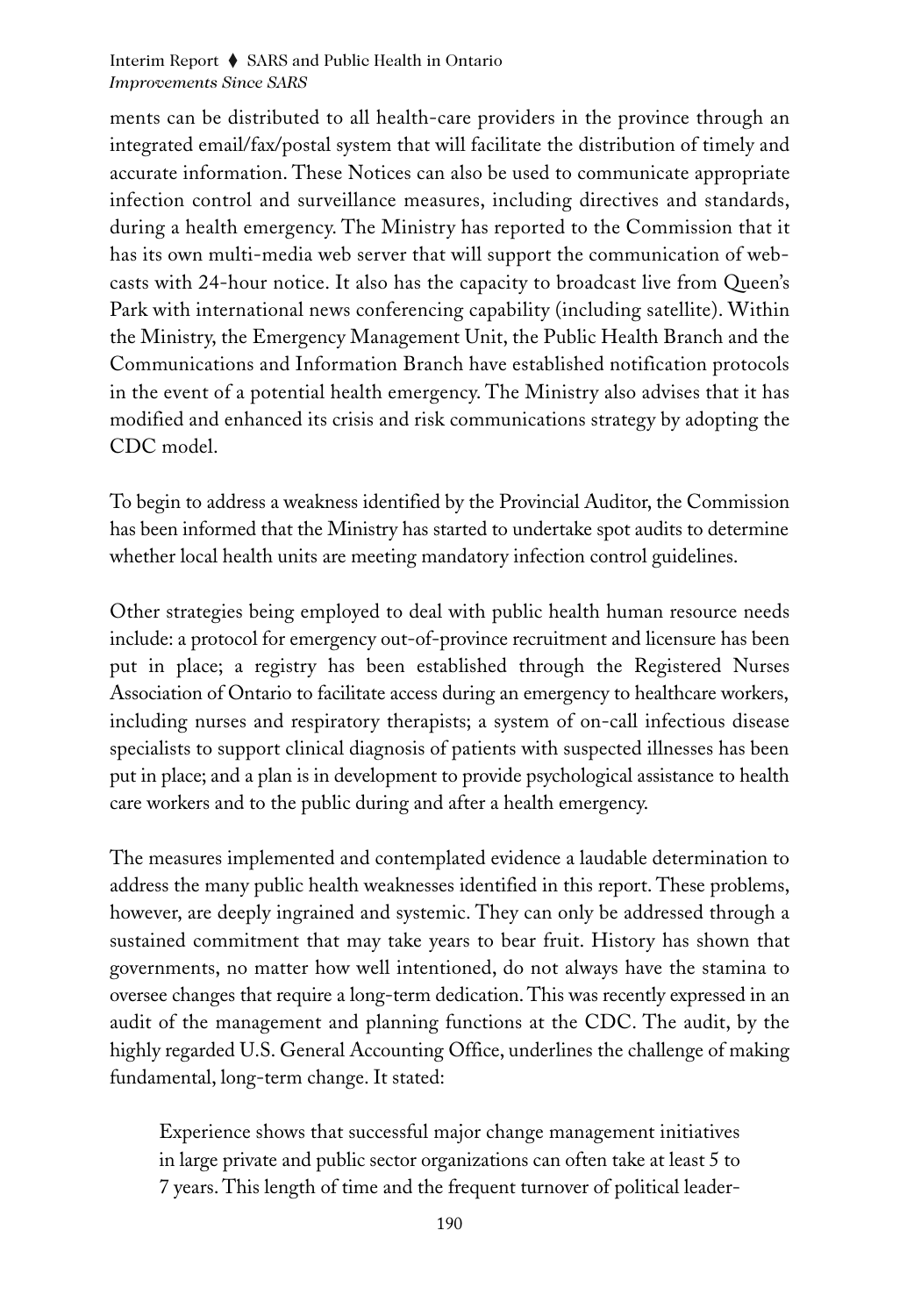ship in the federal government have often made it difficult to obtain the sustained and inspired attention to make needed changes.<sup>143</sup>

These pending and proposed improvements exemplify an obvious present desire to fix the public health problems revealed by SARS. It is beyond the Commission's mandate to evaluate or monitor these initiatives. The government's efforts to ensure the province will not again be confronted by the same problems that arose during SARS, will be effective only if it dedicates adequate funds and makes a long-term commitment to reform of our public health protection systems. As in most areas of human endeavour, actions speak louder than words. Only time will tell whether the present commitment will be sustained to the extent necessary to protect Ontario adequately against infectious disease.

<sup>143.</sup> U.S. General Accounting Office, *Centres for Disease Control and Prevention: Agency Leadership Taking Steps to Improve Management and Planning, but Challenges Remain,* (Washington, D.C., January 2004), pp. 2-3.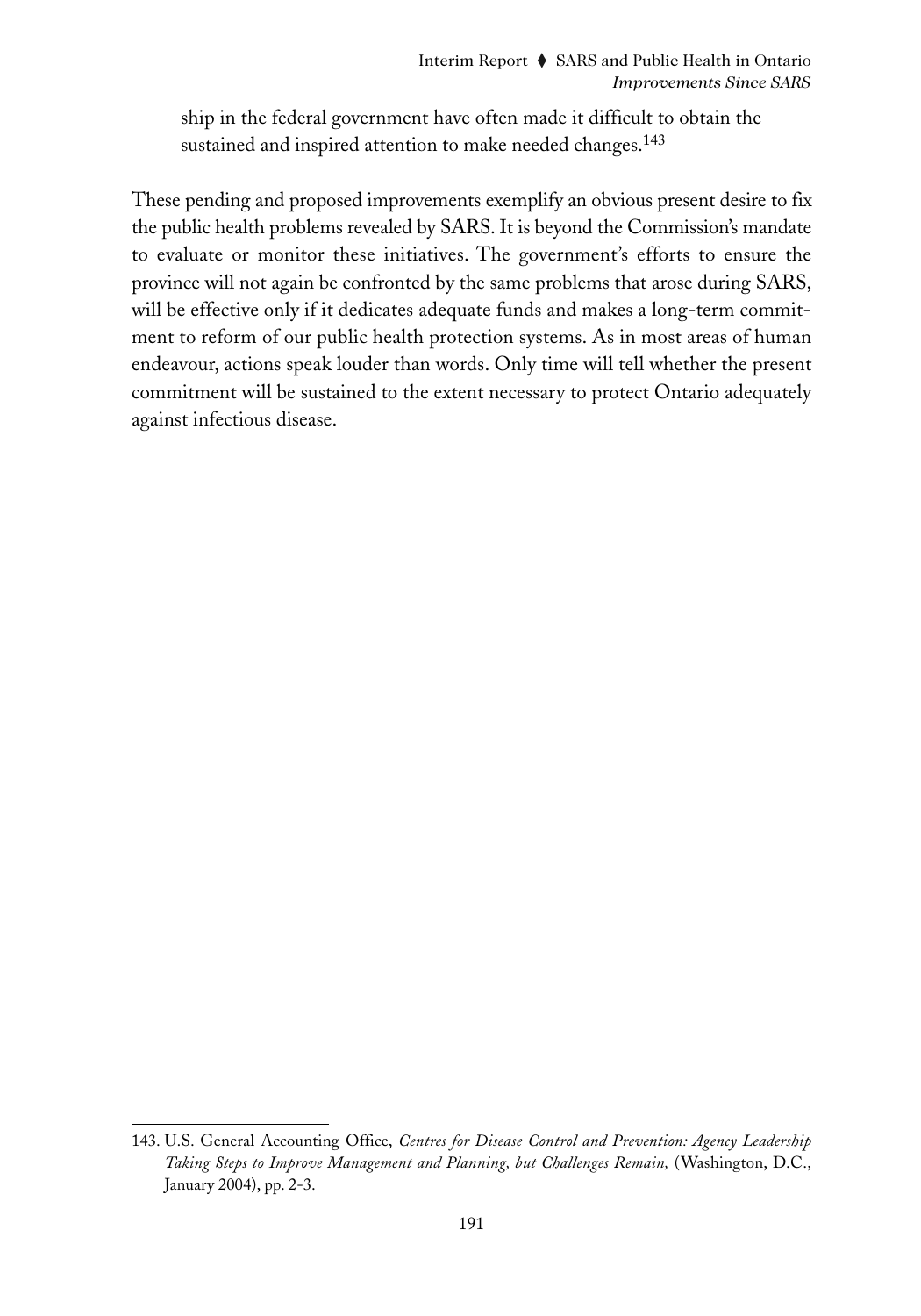Three excellent reports have recommended public health improvements in the aftermath of SARS.

Dean David Naylor's federal report recommends a Canadian "CDC north" supported by federal initiatives and transfer payments to help the federal government and the provinces cooperate in the fight against infectious disease. A key contribution of this report is a blueprint for a stronger federal presence in a supportive and co-operative posture towards the provinces rather than an operational or confrontational role.

Senator Michael Kirby's report recommends a similar federal approach including a communicable disease control fund to help the provinces build up their disease surveillance and control capacity.

Dean David Walker's Interim Ontario report recommends a series of measures to meet the problems in Ontario's health care and public health systems demonstrated by SARS. More recommendations are expected in the final report.

These three reports share a common vision for the renewal of our public health systems through increased resources, better federal-provincial and inter-agency cooperation, and system improvements. They bear close study and great consideration. Their methodology and approach are sound and their recommendations are solidly based in their respective expertise. Based on the evidence it has seen, the Commission endorses the major findings and recommendations of all three studies.

The Commission comes to its task from a different perspective. An outsider to the medical, scientific and governmental communities, it is not an expert body. It would be inappropriate to duplicate the work of the earlier reports in their fields of expertise. The best contribution the Commission can make, particularly at this interim stage, is to focus on the evidence gathered thus far and the lessons and principles learned from SARS that emerge from that body of evidence in respect of Ontario's public health system.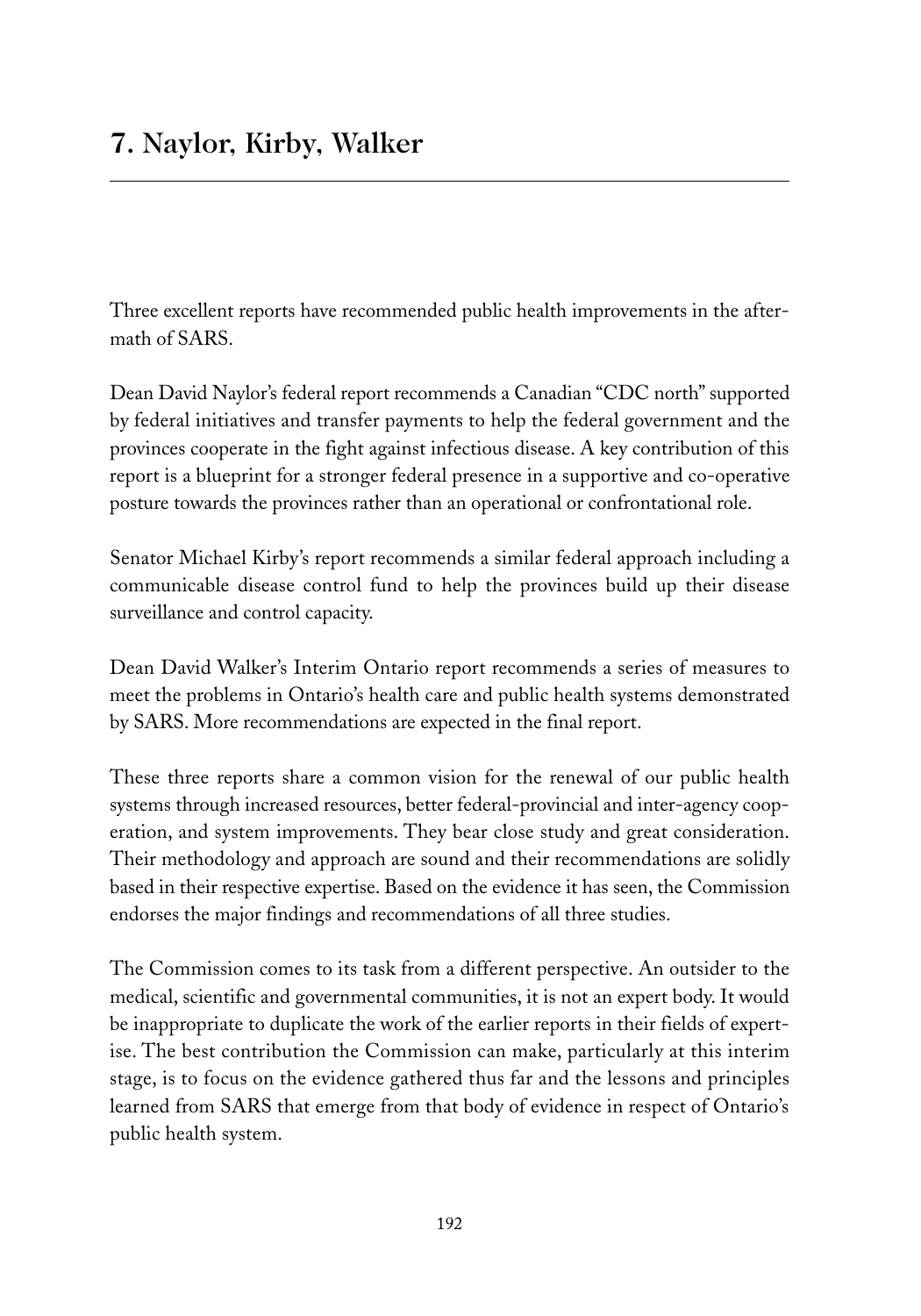One of the biggest problems during the Ontario SARS crisis was the inability of the federal and provincial governments to get their acts together. A few people of exceptional talent from both levels of government did their best to bridge the gap and make things work. Unfortunately they were unsupported by any machinery of cooperation or any tradition of working together to solve problems.

In light of all the recommendations for change in public health systems, federally by Dean Naylor and Senator Kirby, and provincially by Dean Walker and this Commission, the evidence from SARS makes one thing crystal clear: the greatest benefit from new public health arrangements can be a new federal presence in support of provincial delivery of public health. The greatest danger from new public health arrangements can be further turf wars between the federal and provincial governments, turf wars of the kind that so badly hampered our national, provincial and municipal fight against SARS.

Too many good ideas in this country have been destroyed by mindless federal-provincial infighting. The most noble and appealing proposals for reform falter so often in Canada simply because of the inherent bureaucratic and political mistrust between the two levels of government. If a greater spirit of federal-provincial cooperation is not forthcoming in respect of public health protection, Ontario and the rest of Canada will be at greater risk from infectious disease and will look like fools in the international community. While there are hopeful signs that more cooperation will be forthcoming, noted above, it will take hard work from both levels of government to overcome the lack of coordination demonstrated during SARS.

Ontario and Canada must avoid bickering and must create strong public health links based on cooperation rather than competition, avoiding the pitfalls of federal overreaching and provincial distrust.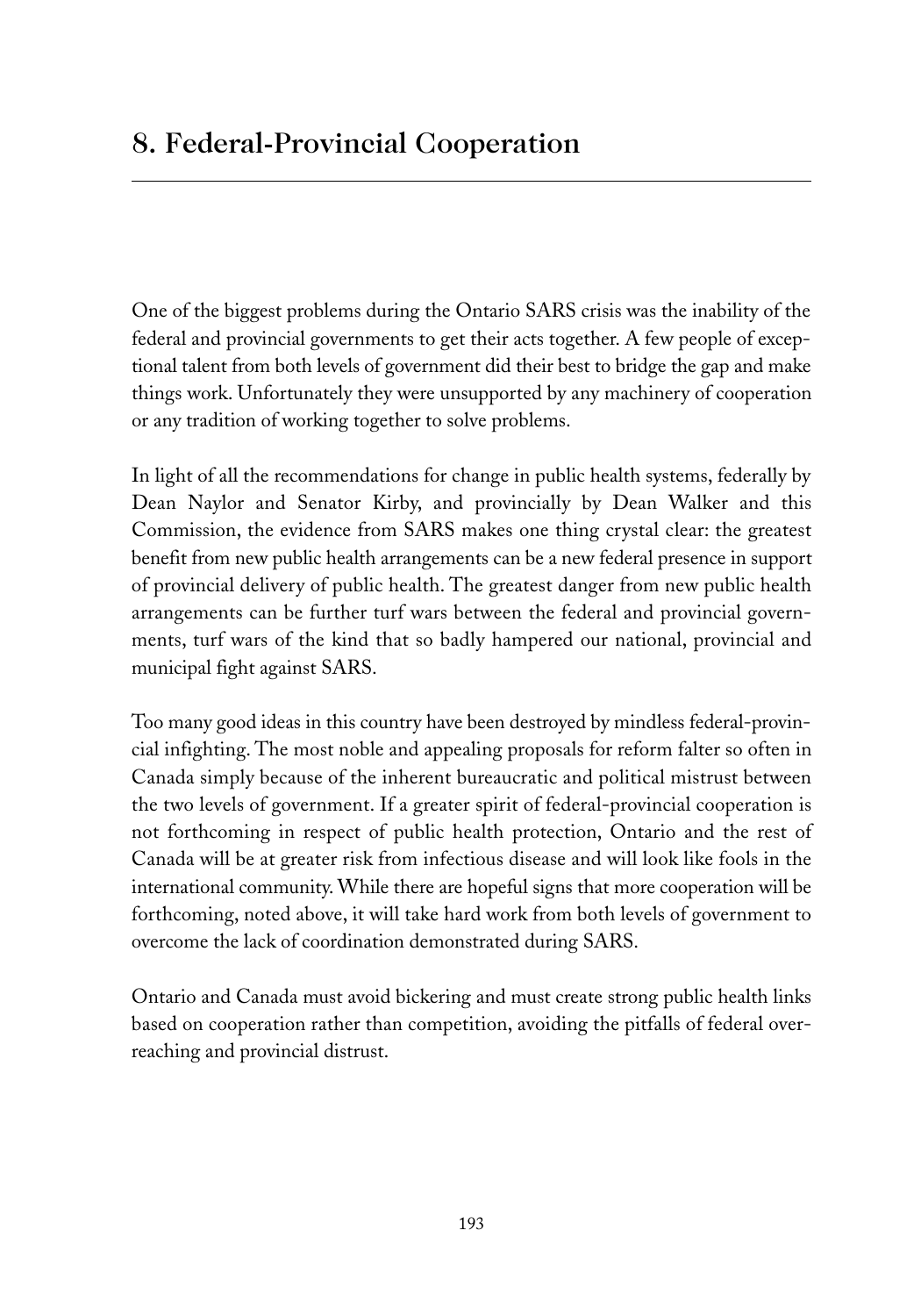There is a growing consensus that a modern public health system needs an element of independence from politics in relation to infectious disease surveillance, safe food and safe water, and in the management of infectious outbreaks.

A number of local Medical Officers of Health noted the need for a greater degree of independence for the Chief Medical Officer of Health. To quote two of them:

The Chief Medical Officer of Health should not report to any specific Minister but perhaps to a neutral non-political third party to take information to Cabinet. It would be preferable if there was continuity rather than intermittent political people in the reporting structure . . .

Public health must be independent of political interference both at the provincial and local level. Not only is the Chief Medical Officer of Health a position that must be out of the political spectrum, but local Medical Officers of Health must also continue to enjoy that position.

It is one thing to say that the Chief Medical Officer of Health needs to be more independent. It is another thing to understand what independence means; independent from whom? Independent to do what? It is yet another thing to prove that any public servant should be independent from the ordinary systems of government accountability. In a democratically accountable system any claim for independence from government, in the exercise of direct power over citizens and in the expenditure of public funds, must be subjected to intense scrutiny.

Whatever independence may be required by the Chief Medical Officer of Health for public health decisions during an outbreak and for the right to speak out publicly whenever necessary, he or she should remain accountable to the government for overall public health policy and direction and for the expenditure of public funds. Public health is a function of government. It is the legitimate business of government to set overall policy and spending priorities. If the government wants to increase or decrease the proportion of public funds being used to promote bicycle safety or infection control, that is perfectly legitimate. At the heart of democratic decision making is the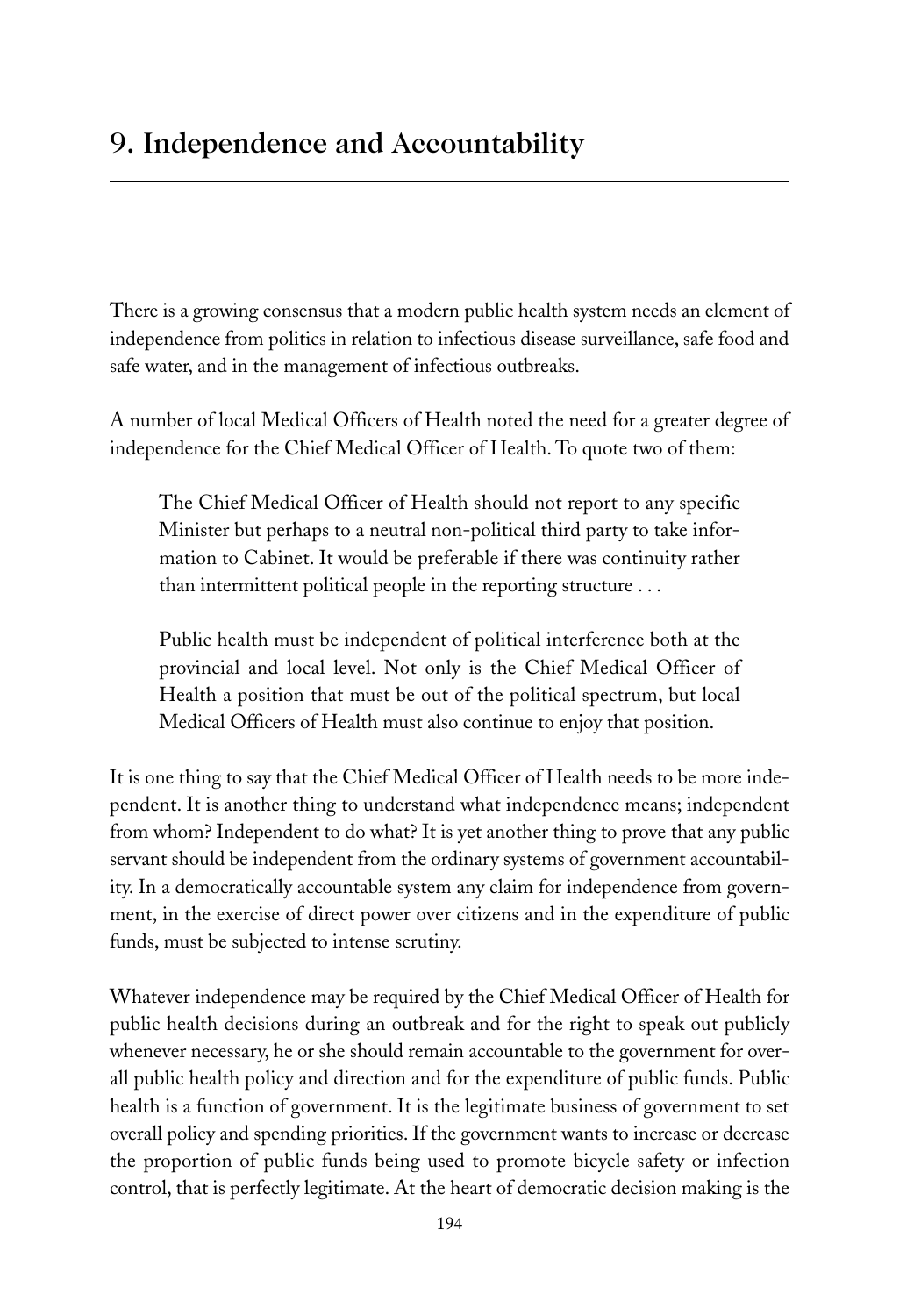principle that the elected government, accountable to the public through the Legislative Assembly, sets the priorities for government activities and decides how public funds are spent, and takes responsibility for its performance. One public health official noted that members of the public, if things go wrong in the public health system, will say:

I want to know, who do I vote out?

There must be a clear line of political accountability for public health performance. It is one thing to give the Chief Medical Officer of Health a direct pipeline to the Legislative Assembly and the public, to point out areas where more funds should be spent and to warn of dangers if programmes are not instituted. Also to give the Chief Medical Officer of Health a clearly defined independence in respect of operational decision-making, in deciding whether to say a disease outbreak is over or in deciding whether to quarantine large numbers of people. It is quite another thing to set the Chief Medical Officer of Health above the democratic process in relation to overall policy direction and priorities.

Necessary independent powers to warn the government and the public about dangers to public health, and autonomy in respect of operational decisions in the management of outbreaks, should not be confused with the independent power to make public health policy and decide how public funds are spent.

On the evidence examined thus far, the Commission, as noted above, has found no evidence of political interference with public health decisions during SARS. The investigation continues and more will be said about this issue in the final report on the basis of all the evidence examined.

The problem is that many people suspected political interference and many were convinced that politics was somehow at work behind public health decisions. However, no one interviewed thus far is able to recall any statement or any action by anyone that provides evidence to support that impression. Whatever the Commission's eventual finding on this issue may be, the problem must be addressed of public perception of the necessary degree of independence of the Chief Medical Officer of Health and the public health system generally.

As noted above, a consensus has developed that machinery is necessary to give the Chief Medical Officer of Health a measure of political independence. Dr. Richard Schabas, a former Chief Medical Officer of Health for Ontario, told the Commission at its public hearings: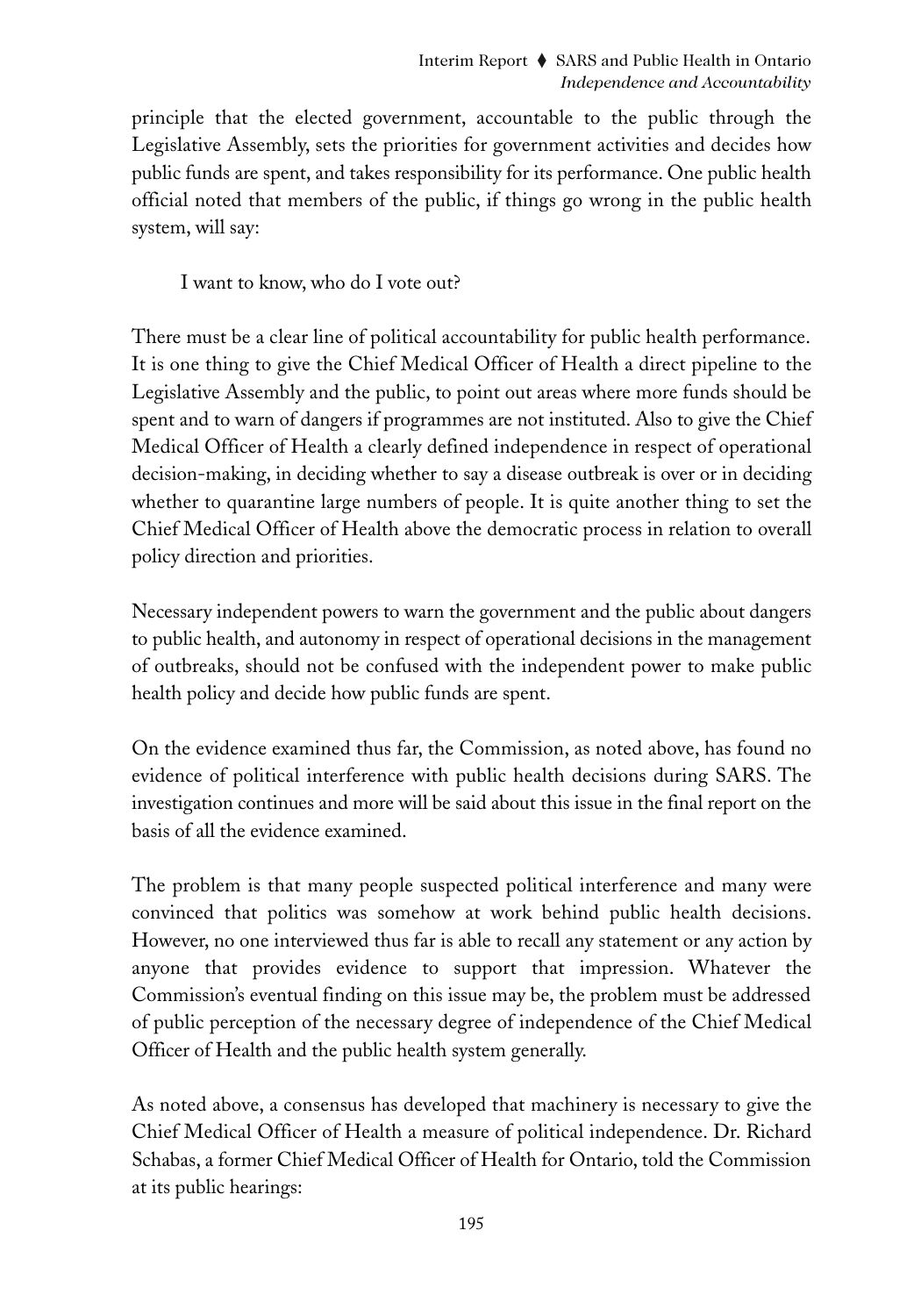Interim Report ♦ SARS and Public Health in Ontario *Independence and Accountability*

> I think it [the public health system] has to be arms-length from the political process. I've avoided discussing the impact of politics on this outbreak but I think that to ensure that there's public credibility, that the public understand that the public health officials are acting only in the interests of public health and are not influenced by political considerations, that this has – or that we have to put greater political distance between our senior public health officials and the politicians.144

There is a consensus that the office of Chief Medical Officer of Health needs a greater degree of actual and perceived independence from government. The key question is what precise kind of independence is needed and how that independence is best balanced with the necessary degree of accountability.

Senator Kirby pointed out that too much of an arm's length distance between the Chief Medical Officer of Health and the government would affect not only accountability but also the ability of the Chief Medical Officer of Health to have the close links with other parts of the provincial health care system that this Commission found to be inadequate during SARS.

The Naylor Report in advocating a new Chief Public Health Officer for Canada noted the need for a measure of independence in that office. The report pointed out that British Columbia and Manitoba both have independence safeguards of the kinds recommended for the new Canadian Chief Public Health Officer.

In British Columbia, the *Health Act* provides that the Provincial Public Health Officer shall report to the public, in the way he or she considers most appropriate, if in his or her view the public interest requires a public report on health issues in B.C. or the need for legislation or changes in policy or practice. In addition to the power to report to the public whenever the Provincial Public Health Officer thinks fit, he or she must give an annual report to the minister who is obliged to lay the report before the Legislative Assembly as soon as practicable.

In Manitoba the Chief Medical Officer of Health, while accountable to the department and the Minister, has an arrangement that permits him or her to function independently when necessary with a specific power to issue public health advisories and bulletins:

<sup>144.</sup> *SARS Commission Public Hearings*, September 30, 2003, p. 28.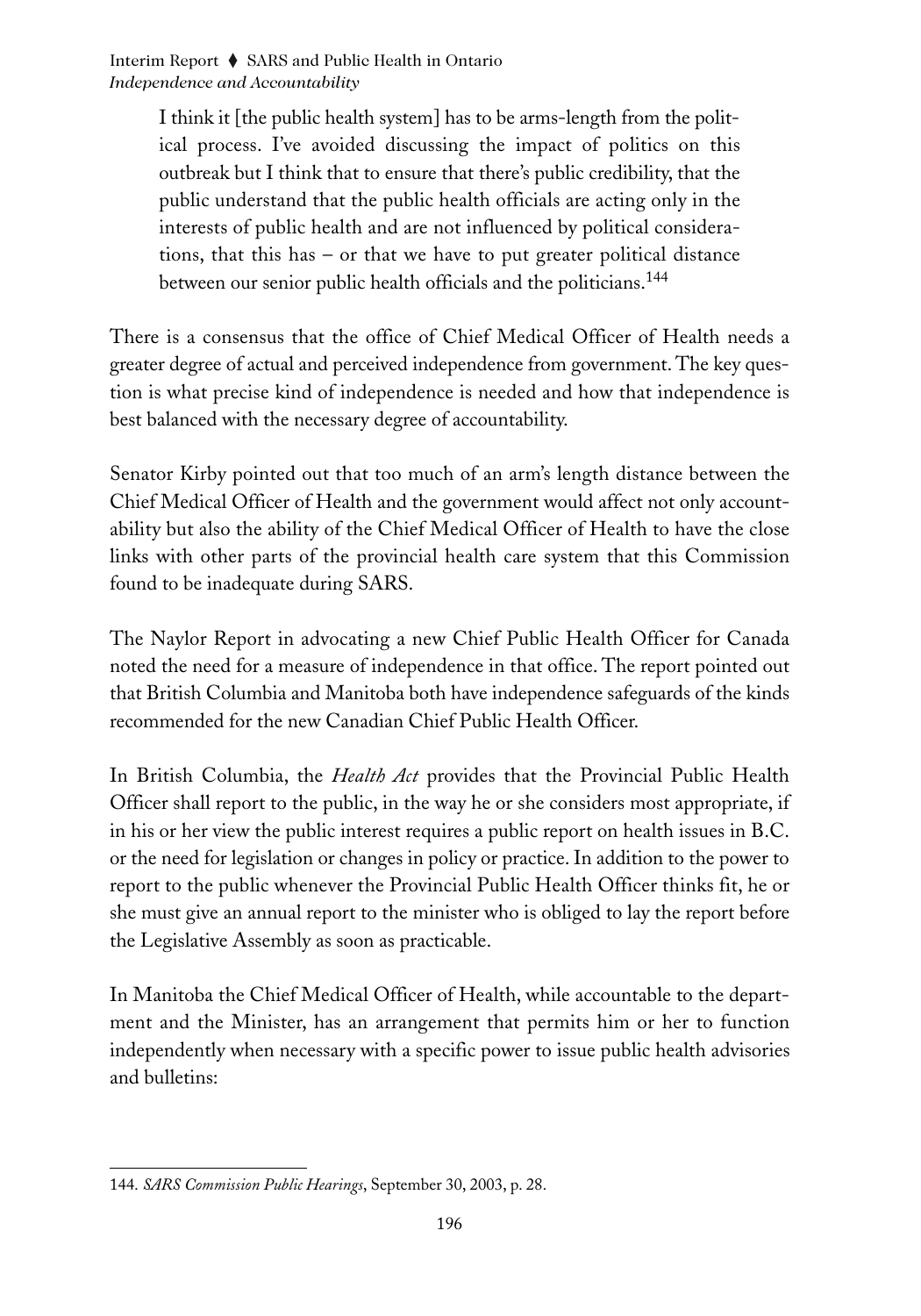While accountable to the Department, the Chief Medical Officer of Health may function autonomously when necessary in the interests of the health of the public. Under these circumstances, the Chief Medical Officer of Health has the authority to issue public health advisories and bulletins, or take other actions. The Chief Medical Officer of Health will inform the Deputy Minister and/or the Minister prior to such actions or as soon as practically possible, in accordance with established protocols.

In Québec, the statute that establishes the Québec National Public Health Institute provides that the public health mission of the Institute is not only to inform the Minister but also to inform the public. The Institute's mission includes:

informing the Minister of the impact of public policies on the health and well-being of the population of Québec;

informing the population of the state of public health and well-being, and of emerging problems, their causes, and the most effective means of preventing or resolving them

The Walker interim report recommended that the Ontario Chief Medical Officer of Health should be able to report directly to the Legislative Assembly and to make public comment on significant public health issues independently.

One Medical Officer of Health, who saw no need for the structural independence of the Chief Medical Officer of Health, thought however, that the freedom to speak out on public health matters should be guaranteed:

. . . [The] Chief Medical Officer of Health must be free to speak out on issues and produce reports that contain recommendations that are not yet government policy and may be controversial.

One knowledgeable observer concluded that a position within the Ministry, coupled with the right to report independently to the public, would provide the right balance between accountability and independence:

It would be my preference for the Chief Medical Officer of Health to retain administrative control and internal influence that comes with being an Assistant Deputy in the Ministry of Health and to have the agency as support to the Chief Medical Officer of Health with the obligation to make annual reports to the legislature with advance notice to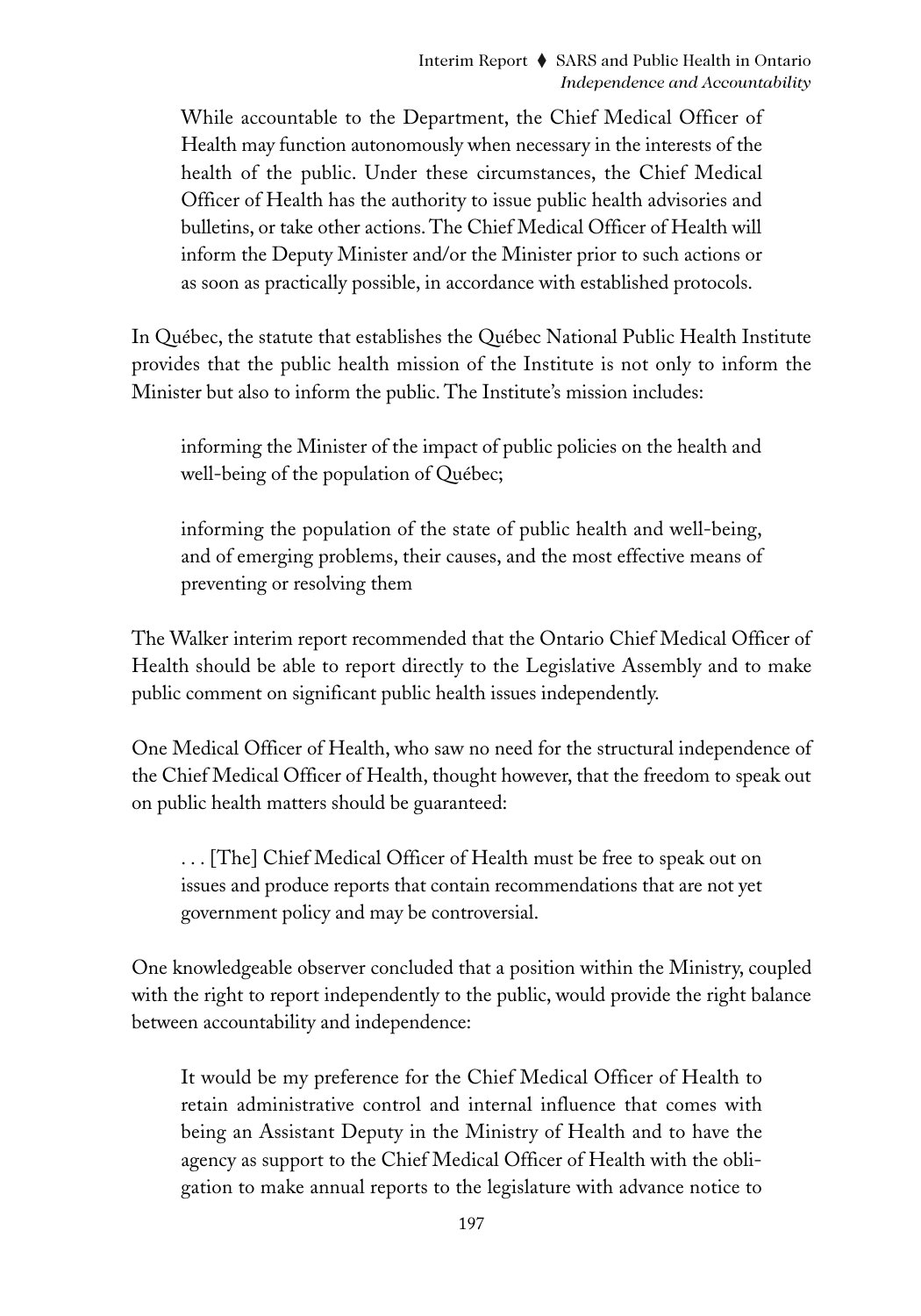Interim Report ♦ SARS and Public Health in Ontario *Independence and Accountability*

> the Minister, perhaps using the *B.C. Health Act* as a template, with the additional safeguard that the Chief Medical Officer of Health in his or her judgment can make additional reports public through any appropriate means. That way the Minister gets a heads up in the ordinary course of an annual report but the Minister is not the gatekeeper if the Chief Medical Officer of Health thinks something should be made public.

The proposed power to report directly to the public, combined with independence in relation to the management of infectious outbreaks, provides a significant measure of independence to the Chief Medical Officer of Health. It ensures that on important public health issues the Chief Medical Officer of Health cannot be muzzled and that the public can get a direct sense of emerging public health problems without passing through any political filters. It ensures both the reality and the public perception that the management of infectious disease outbreaks will be based on public health principles and not on politics.

Should the Chief Medical Officer of Health remain within the Ministry of Health and Long-Term care? Or should the position be hived off from the Ministry into an independent agency with a line of accountability to the Legislative Assembly similar to independent watchdog officers like the Ombudsman, the Integrity Commissioner, the Environmental Commissioner, the Provincial Auditor and the Privacy Commissioner?

Unlike these officers, the Chief Medical Officer of Health provides leadership to a large and widely dispersed operational system responsible on the ground for infectious disease surveillance and health protection programmes. As one thoughtful observer noted, it makes more sense for the Chief Medical Officer of Health, if some machinery of independence is added to the office, to be at the table within government rather than being a watchdog off in a corner:

It's not just a question of balancing independence and accountability. It's also a question of ensuring that the Chief Medical Officer of Health can get the job done, can fulfill the delivery of the mandatory public health programmes by the local units and carry out the responsibilities of the Chief Medical Officer of Health under the *Health Protection and Promotion Act*.If the Chief Medical Officer is in the ministry they are at the table and has a degree of influence from being at the table but also has to be part of a team to some extent. In my opinion a lot can be accomplished by working within the system provided you have a pathway and protection to speak out when needed, both procedural and legal protection.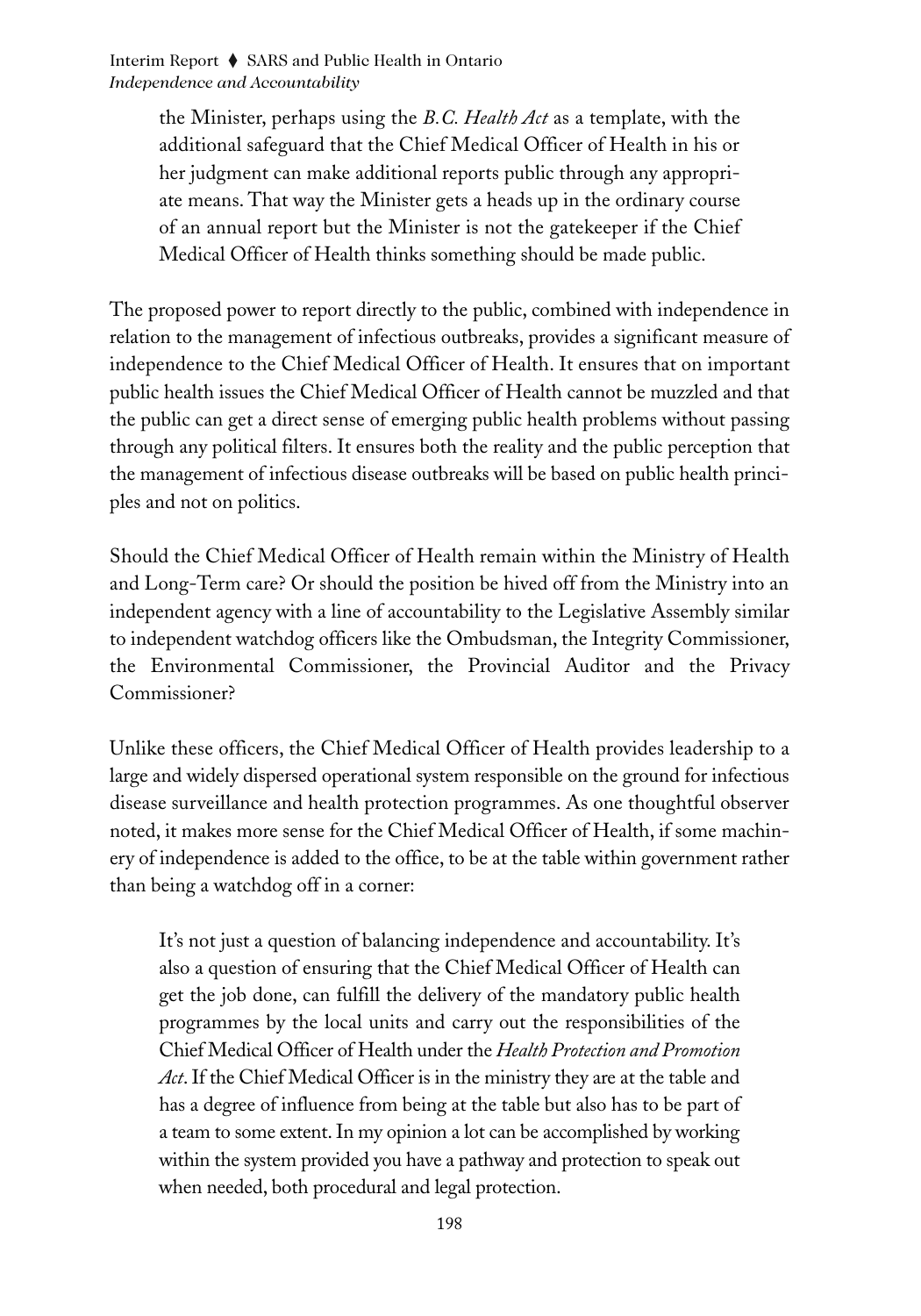The Ministry needs to maintain and control policy, funding, and accountability including the transfer payment function to the local boards of health; the Chief Medical Officer of Health should oversee that. The Chief Medical Officer should retain programmatic responsibilities. Being an assistant deputy minister gives you rights of access you don't have if you're a watchdog off in the corner someplace.

The logic of this position is persuasive.

The Commission therefore recommends:

- Subject to the guarantees of independence set out below, the Chief Medical Officer of Health should retain a position as an Assistant Deputy Minister in the Ministry of Health and Long-Term Care.
- The Chief Medical Officer of Health should be accountable to the Minister of Health with the independent duty and authority to communicate directly with the public by reports to the Legislative Assembly and the public whenever deemed necessary by the Chief Medical Officer of Health.
- The Chief Medical Officer of Health should have operational independence from government in respect of public health decisions during an infectious disease outbreak, such independence supported by a transparent system requiring that any Ministerial recommendations be in writing and publicly available.
- The local Medical Officer of Health should have the independence, matching that of the Chief Medical Officer of Health, to speak out and to manage infectious outbreaks.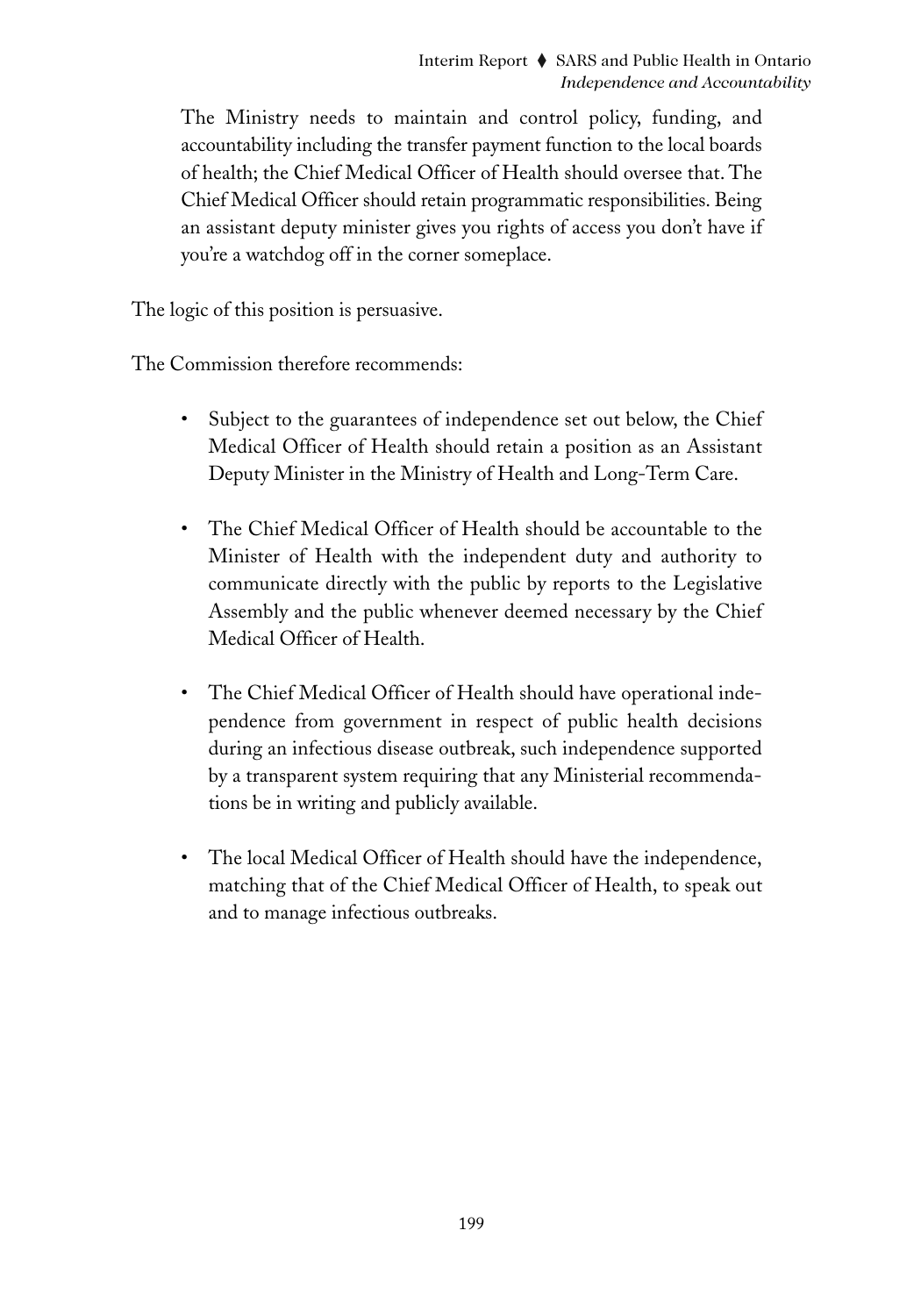Public health in Ontario including protection against infectious disease is delivered primarily through 37 local Boards of Health, which are largely controlled by municipal governments. Public health funding has gone back and forth like a ping-pong ball between the province and the municipalities.

Before 1997, the province funded 75 per cent of public health expenditure and the municipalities funded 25 per cent everywhere except in the Greater Toronto Area where the province funded 40 per cent and the six separate boroughs funded 60 per cent.

Some public health programmes, however, were funded 100 per cent by the province. One local Medical Officer of Health put it this way:

They [the province] always make exceptions when they feel like it so there were some stated provincial priorities that they paid 100 per cent for and they started with sexual health clinics back in the 1980's and then added tobacco prevention and control and then added teaching health units . . . healthy babies, healthy children is one of the most recent . . . They pick and choose what they want to pay for . . .

In 1997, Ontario introduced legislation to download all public health and many social services to the municipalities with the tradeoff that the province would assume full responsibility for education. Although public health financing was to be downloaded, the province was to maintain authority to set provincial standards. Although the province provided no funds for public health, it sought to retain control in the form of mandatory programme and service guidelines promulgated in 1997. This was dubbed the "all say, no pay" regime. It came into force in January 1998.

The rationale for downloading had nothing to do with the best way to run public health. As Mr. Tom Closson, President and Chief Executive Officer of the University Health Network in Toronto, noted at the Commission's public hearings:

I think it's a big weakness in the Ontario healthcare system that Public Health is under the municipalities. As you might know, Public Health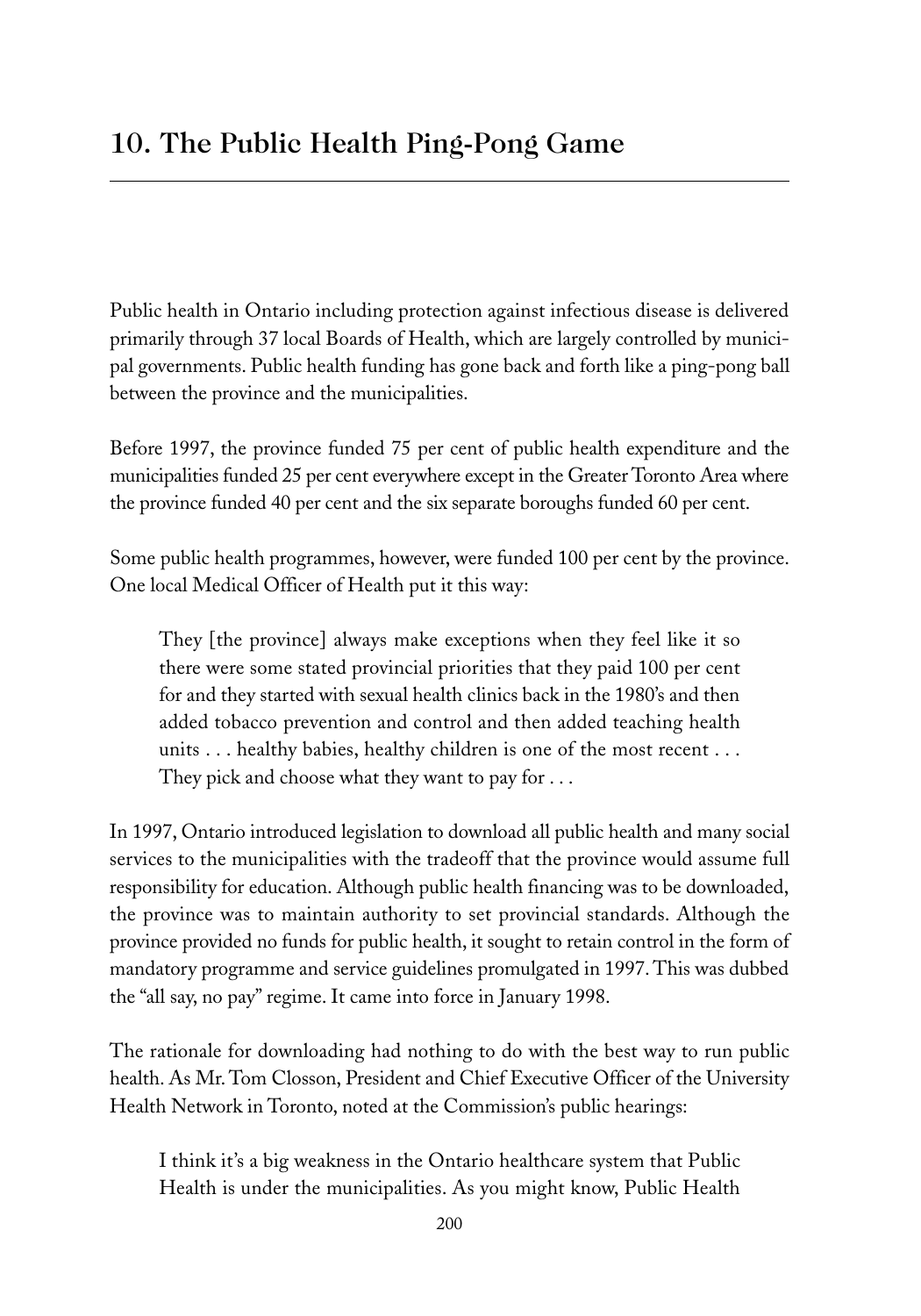was put under municipalities as a tax issue, because taxation for education was moved out of the municipalities and into the province was a tax balancing effort. It had nothing to do with what would be the best way to run a healthcare system.

Again, if you look at other provinces, you'll see that Public Health is part of the Regional Health Organizations and hospitals, community health, public health, are all under a single governance structure.<sup>145</sup>

Public health, a much smaller budget item than social assistance or public housing, did not bulk large in the controversies and the provincial-municipal negotiations that preceded the downloading. Despite the efforts of the public health community which included the Public Health Branch in the Ministry of Health, the Ontario Public Health Association, the local Medical Officers of Health and local health boards to whom they reported, public health remained relatively invisible and efforts to maintain a stronger provincial role were unsuccessful.146

The total downloading of public health funding to the municipalities lasted about a year. Since March of 1999 the provincial share has increased and the province and the municipalities now share public health funding 50-50: As one Medical Officer of Health noted:

. . . typically the chronology is that the municipality approves our budget on the Board's advice or not and then that goes to the Ministry and they will cover 50 per cent of the eligible costs. Up until now they have not done it on a line-by-line basis; it has been a block grant.

Although the general funding rule is 50-50, some programmes like the Healthy Babies, Healthy Children Program are funded 100 per cent by the province. This means that the global provincial contribution in any particular health unit will likely be more than 50 per cent. To take one example, the 2001 Annual Report of the Muskoka-Parry Sound Health Unit recorded the following revenue breakdown:

<sup>145.</sup> *SARS Commission Public Hearings*, October 1, 2003, p. 188.

<sup>146.</sup> For a helpful review see the following unpublished paper by a group of scholars at the University of Toronto: Kristina A. Millan, Howard Shapiro, Raisa B. Deber , *Who Did What to Public Health in Ontario: A Clash of Policy Communities.* (Subsequent footnotes will refer to this report as the Deber Report.)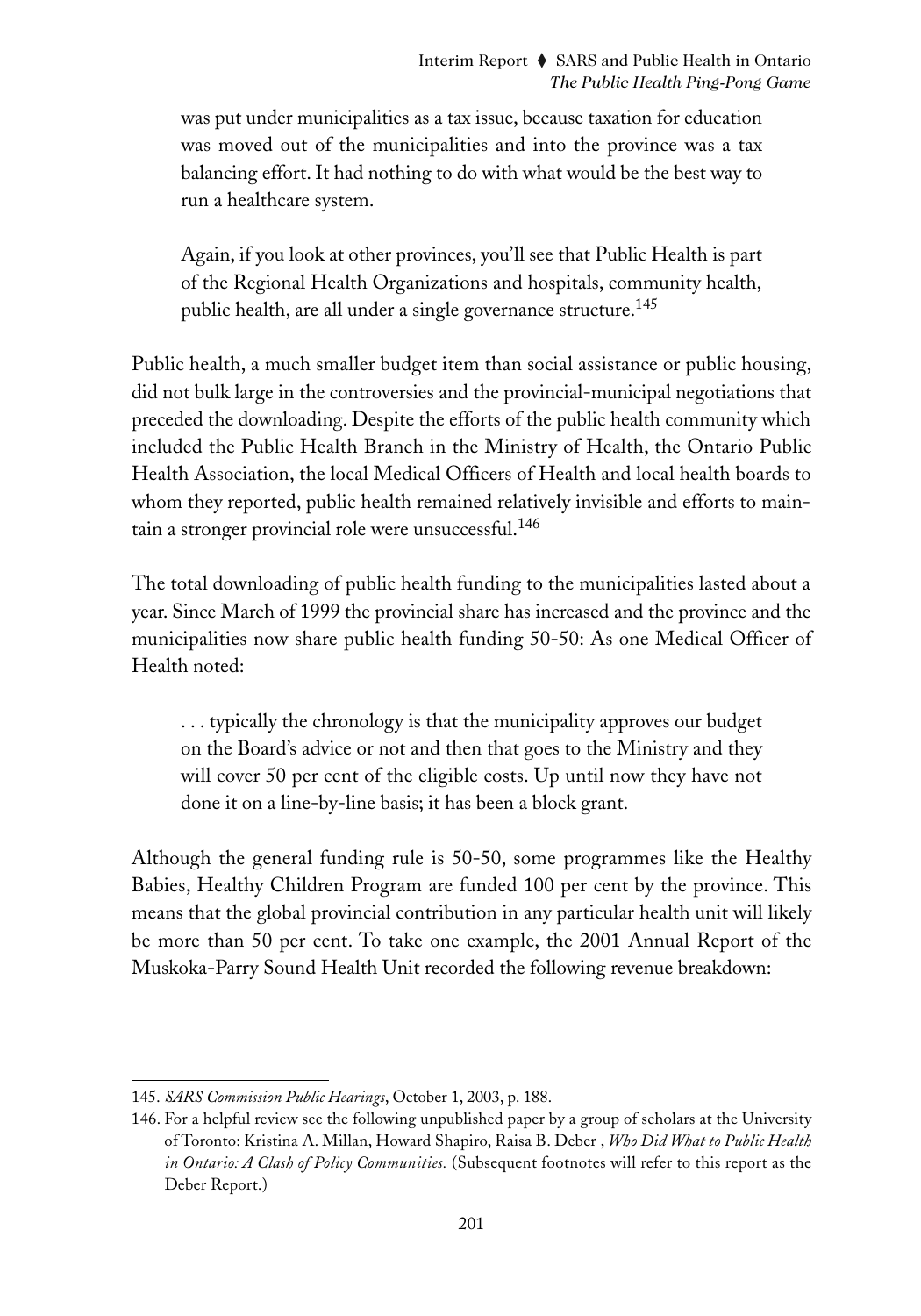Interim Report ♦ SARS and Public Health in Ontario *The Public Health Ping-Pong Game*

| Municipal Levy                            | 33.9 per cent |
|-------------------------------------------|---------------|
| Provincial Public Health Programmes       | 41.8 per cent |
| Provincial 100 per cent funded programmes | 24.3 per cent |

One difficulty with 100-per-cent provincial funding of specially picked programmes is the municipal fear that the province will start a programme at 100 per cent then withdraw the full funding, leaving the municipality holding the bag. A similar observation was made in the context of recent Toronto Public Health budget discussions:

Past health board Chair Joe Mihevc (Ward 21, St. Paul's) said the province has a pattern of funding programs at 100 per cent initially and then requiring the city to pay 50 per cent once they're up and running.

The liaison unit and West Nile virus are two prime examples.

"They (province) can't seduce us into a program and then leave us holding the bag after they've paid the initial 100 per cent," Mihevc said.147

Another difficulty with the current structure of municipal funding, even though it attracts a matching provincial grant, is that there is not enough money to pay for basic programmes like infectious disease and infection control. As one local Medical Officer of Health pointed out:

. . . if you look at control of infectious disease and infection control, which are the two programmes that apply here most specifically, the mandate is not strong enough and the resources are not sufficient . . .

In hindsight, post SARS, the mandate in infection control is quite weak and even in its weakened form, we have not had the resources to implement it to a sufficient degree given the number of hospitals and doctors and number of germs and everything else.

Although the province now shares more than half the cost, it still lacks overall control over public health in Ontario. It is a basic fact of publicly funded programmes that he who pays the piper calls the tune. When the province funds public health directly, it

<sup>147.</sup> *Toronto Star*, "Filion Claims Cuts Will Hurt City's Health," March 10, 2004, p. B2.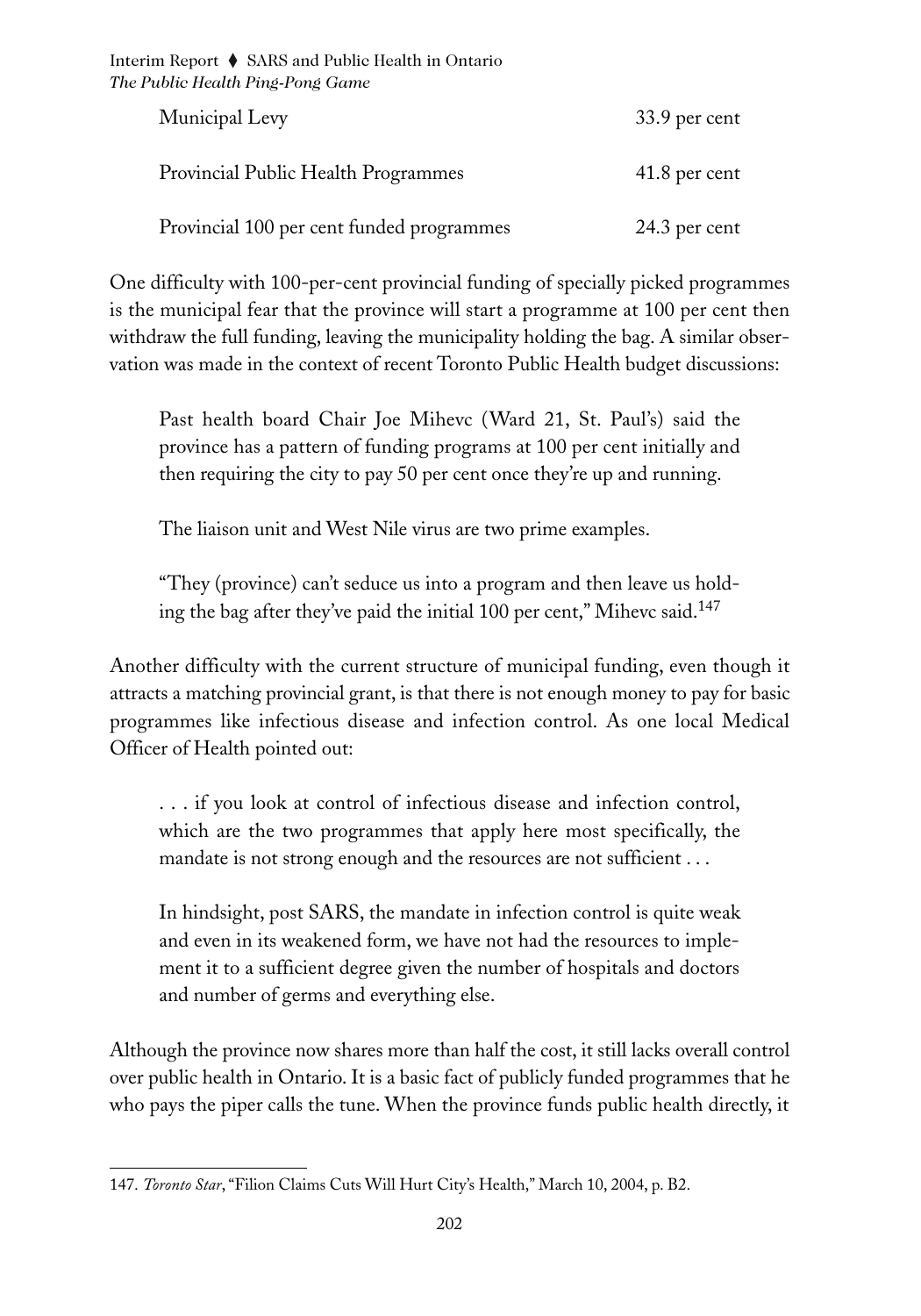controls the content and direction of public health. When public health is funded by the municipality, the province loses direct control and can only do its best to influence public health by indirect measures such as the mandatory guidelines published in December 1997.

So long as the municipalities fund public health to a significant degree, public health will have to compete with other municipal funding priorities. Communicable disease control is a basic public necessity that can affect the entire province if a disease gets ahead of the controls. Infectious disease control should not have to compete against potholes for scarce tax dollars. As one group of scholars noted:

At the local level, public health is now in the position of having to constantly battle for funding, within a framework which makes it illegal for local governments to run a deficit . . . Such health protection services as food safety inspection are also vulnerable to political pressure: certainly, in the past, the provincial Medical Officer of Health has had to "back up" local health departments. Full municipal funding has also highlighted the fact that many public health units do not currently have enough resources to deliver even the existing mandatory programs, and some impetus for revising them downwards has lately begun. There is some concern that when difficult economic times recur, even communicable disease control may be seen as a lower priority – until the epidemics begin.<sup>148</sup>

The next section, "One Local Funding Problem" demonstrates in exquisite detail the problems that can arise through the present system of local funding of public health and the disinterest shown by some municipal politicians in the public interest in effective public health protection.

It is easy for the province to set minimum standards on paper, but difficult to enforce them on the ground when public health services are paid for and controlled by the municipality either completely or on the present 50-50 basis.

There are some institutional elements of provincial influence. The province must approve the initial appointment of the local Medical Officer of Health and the province appoints members to the local Board of Health, but never as many as the municipality. Although the Chief Medical Officer of Health for Ontario has some direct powers that can be exercised in an outbreak, if delegated to her by the Minister,

<sup>148.</sup> Deber Report, p. 13.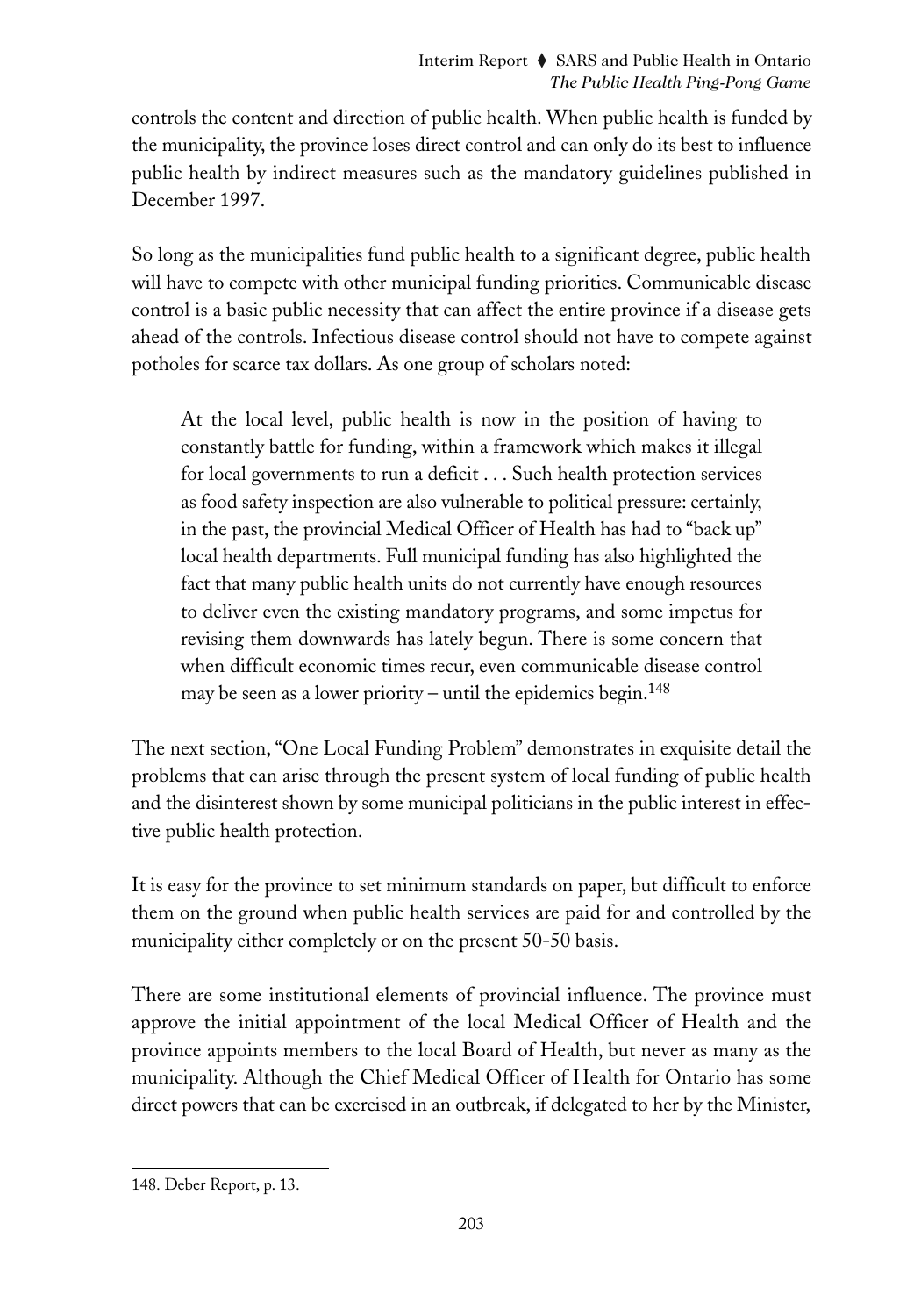Interim Report ♦ SARS and Public Health in Ontario *The Public Health Ping-Pong Game*

the limited degree of provincial funding and the indirect nature of provincial authority leads to less real day-to-day control and more reliance on time consuming and difficult processes of persuasion and informal mediation. These elements of provincial influence are indirect and give the province no daily operational or administrative control over the local Medical Officer of Health or the local health unit. As one local Medical Officer of Health put it:

. . . the local Medical Officers of Health report to their local Board of Health which is the legal entity that makes sure that the mandate is delivered, the connection with the province being of pretty loose accountability for boards and Medical Officers of Health to make sure that the programs were delivered. That is about it; there is no administrative reporting requirement as employees or anything like that.

Although machinery does exist to impose provincial will on a local health unit, it is the machinery of last resort, akin to managing a local conflict through the threat of thermonuclear force. As the aforementioned group of scholars noted:

New mandatory guidelines were released in December 1997; they provide the minimum standards and requirements for the provision of public health services. However, municipalities expect "pay for say" and are strongly opposed to rigid and prescriptive standards. Ultimately the Province has "absolute power when it chooses to utilize it," but will have to decide how much it is willing to antagonize municipal governments to enforce standards.149

As a practical matter, guidelines and standards have proved ineffective to ensure consistency of public health services throughout the province. Although the system may look good on paper, the Public Health Branch has conducted no regular assessments to ensure compliance. As noted above, the 2003 Provincial Auditor's report found that no checks had been done in five years to confirm compliance:

. . . the Ministry had conducted virtually no regular assessments of local health units in the last five years to determine whether the health units were complying with the guidelines for mandatory programs and services. Such assessments were recommended in the *Report of the Walkerton*

<sup>149.</sup> Deber Report, p. 12.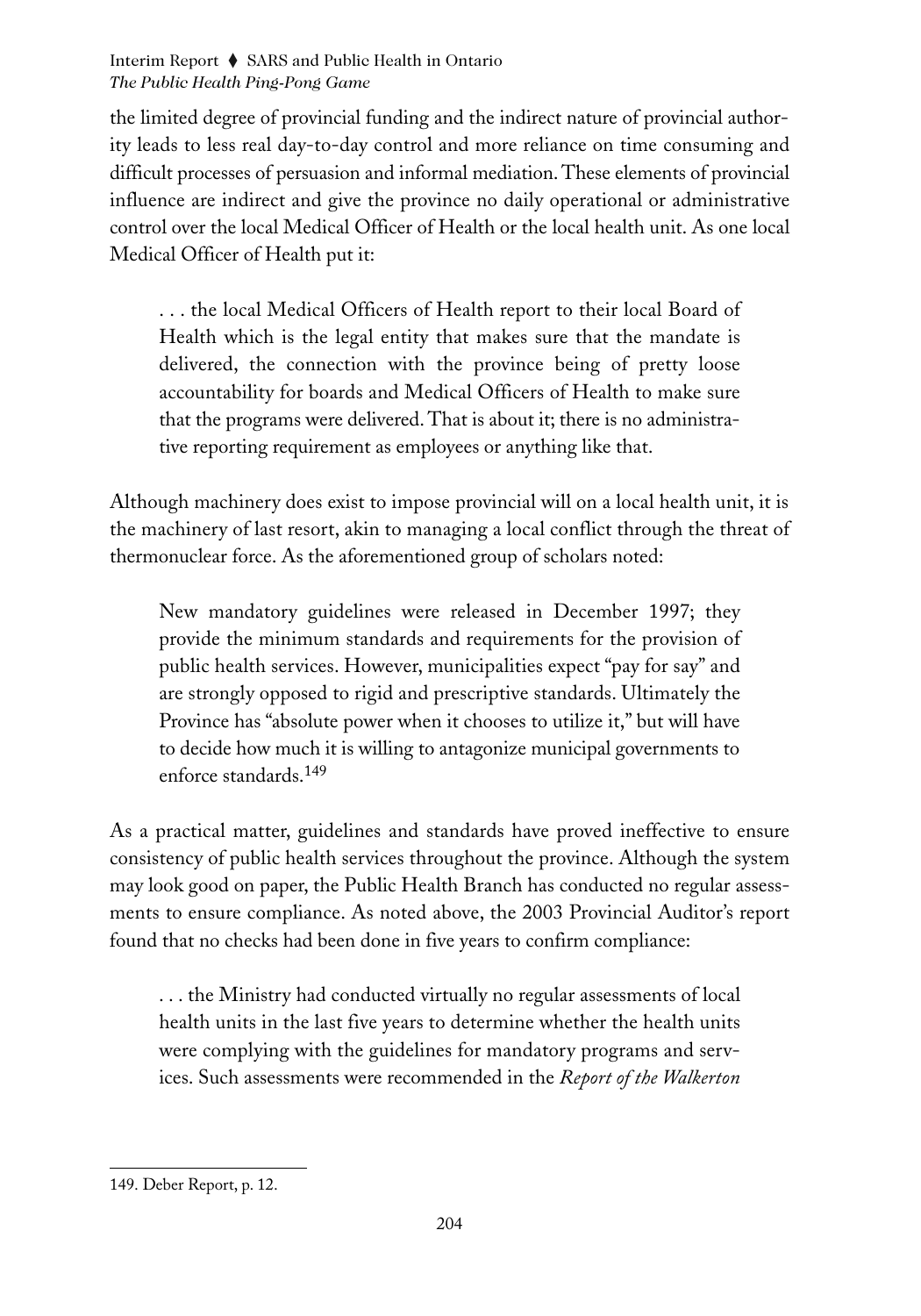*Inquiry: The Events of May 2000 and Related Issues* (Part One of the Walkerton Report).150

While the Ministry of Health has begun some auditing of local health units, the historical lack of provincial enforcement of uniform standards leads some to suggest that the only answer is for the province to fund 100 per cent of public health programmes or at least 100 per cent of infectious disease programmes and to have a parallel uploading of provincial authority. This would thus ensure the imposition of uniform standards across the province under direct provincial control.

Others say that the need to upload funding and control to the province cannot be demonstrated at this time because the province does not at this time use its full powers to enforce the mandatory guidelines. Under this reasoning, the province should use all of its current powers before asking for more.

As noted below in the section "Central Control Over Health Protection," it is essential that the province assume greater accountability and authority over public health protection. The Interim Walker Report recommended that the province fund 75 per cent to 100 per cent of public health resources within two to five years. Views will differ as to the precise ratio and as to whether the funding for public health programmes other than infectious disease control should be uploaded to some extent.

There is a consensus that some provincial funding upload is required. One Medical Officer of Health said:

. . . the 50-50 funding formula is killing us, and the Province needs to redress this issue ASAP. The province should pay at least 80 per cent. Furthermore, the Federal Government should contribute so we can maintain a surge capacity, especially if they expect us to do so much of the work in their pandemic plan. This could be part of the new deal for cities, because cities are where we are going to need the surge capacity.

Another Medical Officer of Health said:

Overall, more funding is required within the Public Health system. I would suggest a decrease in municipal funding levels to 20 to 25 per cent.

<sup>150.</sup> Provincial Auditor of Ontario, *2003 Annual Report*, (Toronto; December 2, 2003), p. 219.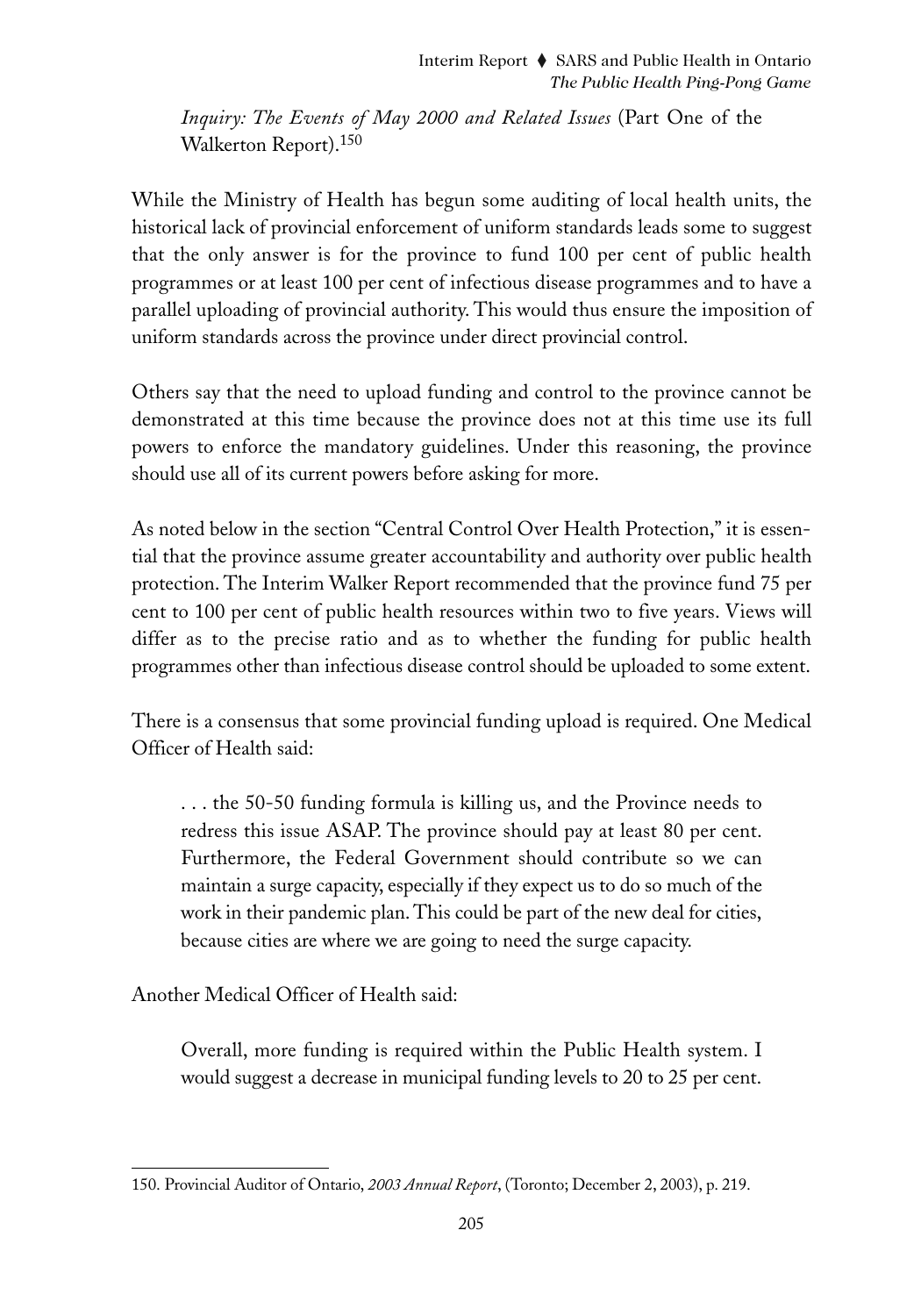Interim Report ♦ SARS and Public Health in Ontario *The Public Health Ping-Pong Game*

> This maintenance of some municipal input into funding would maintain interest and accountability.

> . . . 100 per cent provincial funding for some specific programs, for example, control of infectious diseases programs, seems appropriate.

Some regard a 75-per-cent provincial upload as a sensible compromise. To quote one Medical Officer of Health:

The current public health funding has created a lot of dissatisfaction in spite of the fact that taking into consideration the Community Reinvestment Funds, the municipalities probably are accountable for 25 per cent and not 50 per cent of the funding. This however is not transparent and not well recognized. I think most people would be happy or could live with the pre-1998 formula of 75 per cent provincial and 25 per cent municipal. This is also a compromise between the current 50 per cent or the 100 per cent provincial funding advocated by certain people.

One Medical Officer of Health, asked whether the province should fund communicable disease protection 100 per cent, said:

We are torn. The concern would be if infection control gets funded 100 per cent because it is somehow more important than a variety of other things that public health gets involved with. Others would argue and perhaps myself that there are going to be more people that are going to be adversely affected by our rising epidemic obesity and lack of physical activity and all of those things, and yet infection control and SARS have taken the spotlight, West Nile has taken the spotlight. Two men die of West Nile and all of a sudden you have a coroner's inquest. One hundred women die annually of cervical cancer in this province which is suppose to be a completely preventable cause of death and yet no one seems to want to do anything about them. So infection control, if it is funded 100 per cent because it is seen as being the most important thing that public health does, I think that the broader public health sector would have a problem with that because they do not necessarily see infection control as the most important thing that needs to be done for improvement of the public's health . . .

It is ironic . . . as someone who has tried to get budgets approved at the local level, it is much easier to get local and municipal funding for a communicable disease program because it is concrete and people under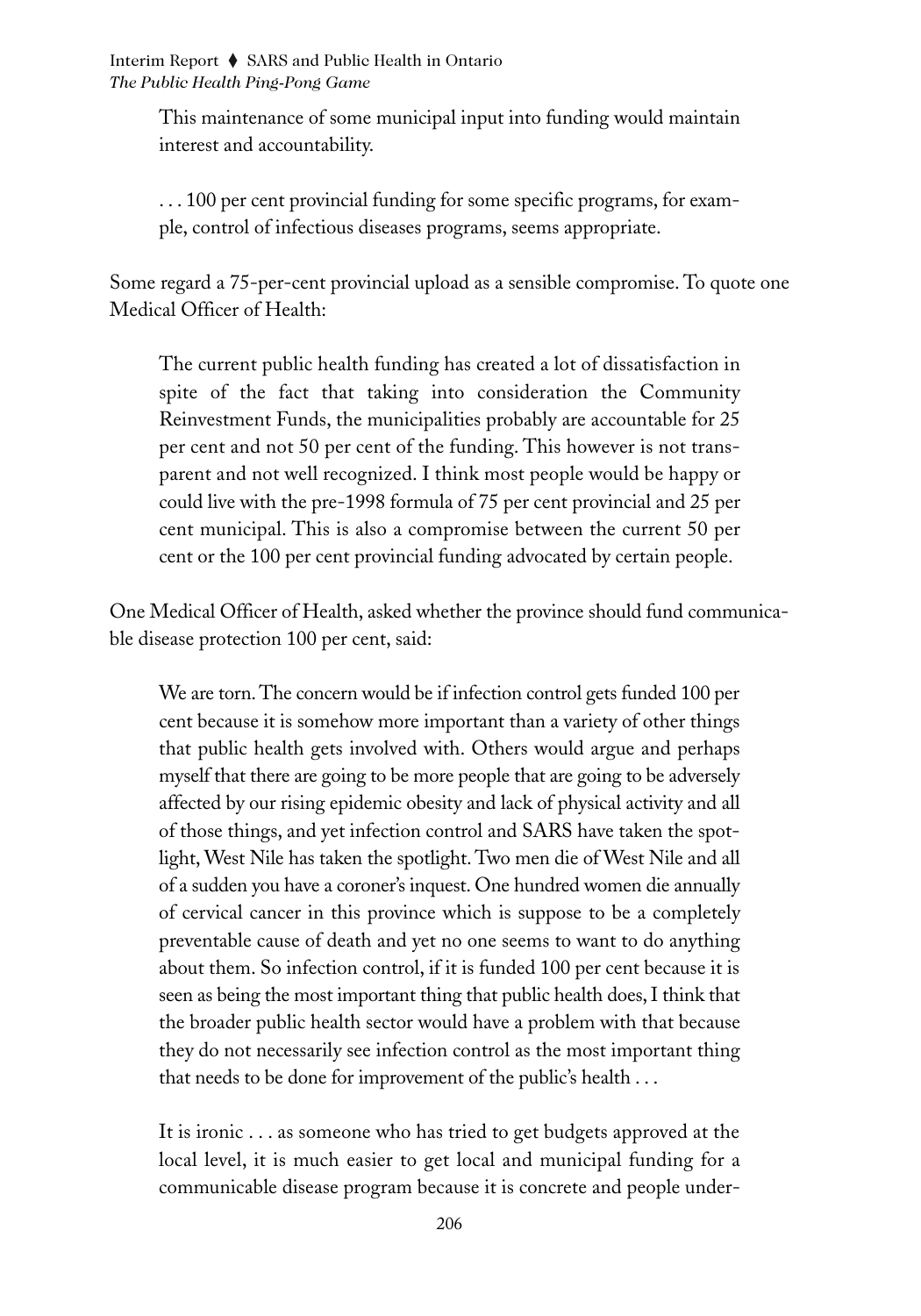stand it. Voters may actually die within the current term of council as opposed to trying to get funding for something that is going to prevent mortality 20 years from now whether that is obesity or nutrition. In fact most Medical Officers of Health have found it easier to get local municipal funding for disease programs than other public health issues. So the ironic thing would be if communicable disease programmes were taken over and funded 100 per cent by the province . . .

Reform has more to do with having a coherent system and the ability to dictate what the program and standards are across the province than adequacy of the funding . . . Especially when there is a demonstrated need, it is possible for local counsels to fund communicable disease control as much as anything else.

A similar view was expressed by another Medical Officer of Health:

My council never said no to infectious disease programmes; tuberculosis, HIV would get attention, but the other stuff, health promotion, we would have more difficulty to get funding for that. It comes down to what scares people the most . . .

Local Medical Officers of Health are leery of 100 per cent provincial funding. Although they complain about their local boards, the existence of the local board means the Medical Officer of Health is not entirely dependant on the province; they think it's better to stick with the devil they know.

There is no scientific way to determine the appropriate degree of provincial funding upload for infectious disease surveillance and control. Although a case can be made for 100-per-cent funding upload, the persuasive views of a number of local Medical Officers of Health suggest that it would be sensible to upload infectious disease control to a provincial contribution of at least 75 per cent.

Opinions will differ as to how the funding formula should be changed, and whether and how much co-coordinating or direct power over public health should be uploaded to the province. The one thing on which everyone will agree is that the shifting of funding and accountability back and forth between the province and the municipalities has impaired the stability of Ontario's public health system. It is time to stop the ping-pong game and to begin an era of stable public health funding relationships between the province and the municipalities.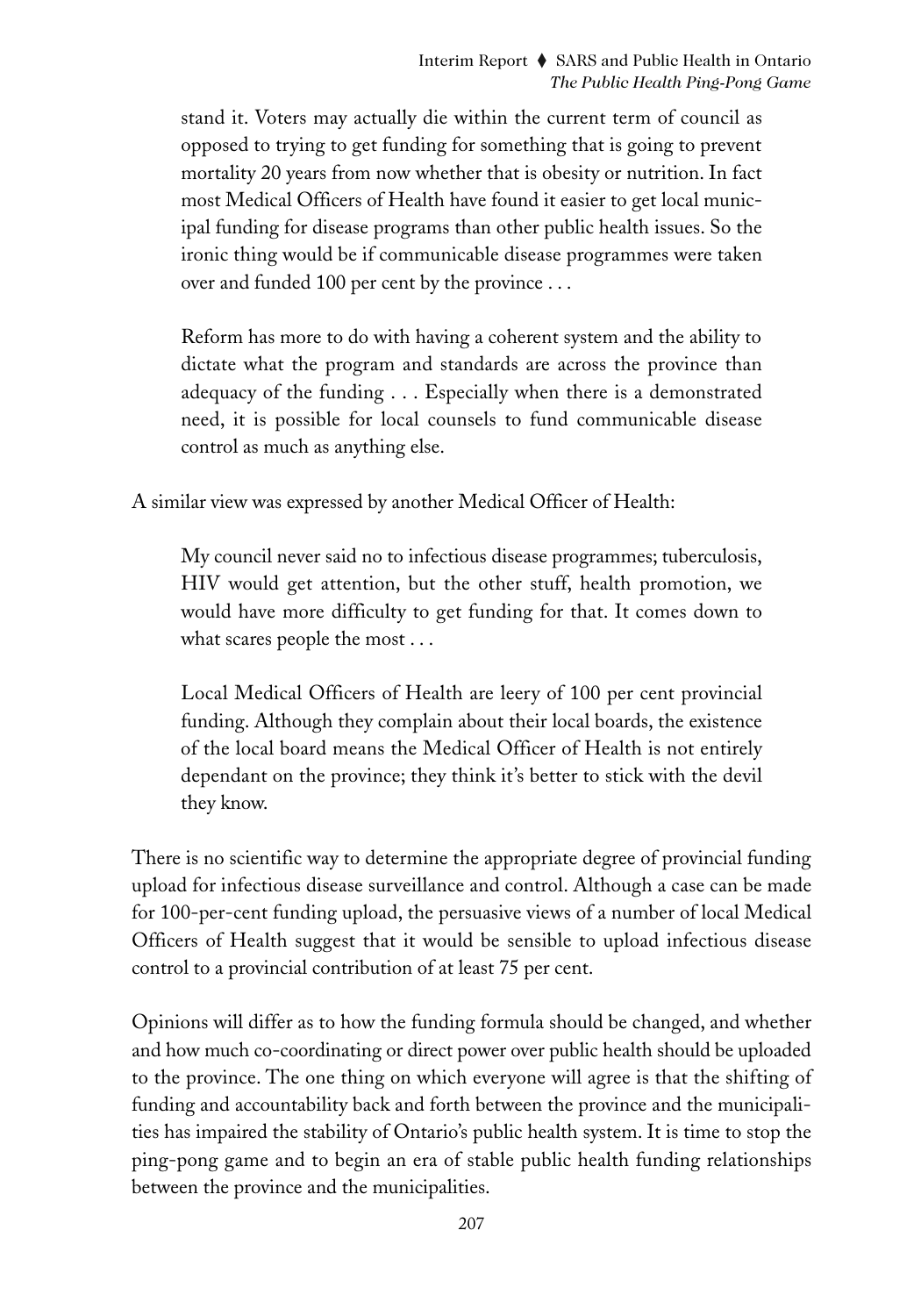An example of a recent dispute between a local Board of Health and the local Medical Officer of Health on the one hand and the municipalities they served on the other hand, reveals the fight many jurisdictions have to go through for public funding. Although this occurred before SARS, and is not directly related to the response to the outbreak, it nevertheless reveals systemic weaknesses and tensions in Ontario's public health system.

In 2002, a local Medical Officer of Health in Ontario went to the Board of Health and requested a 27-per-cent increase in their budget. The Medical Officer of Health argued that the increase was necessary due to a 25-per-cent reduction in the budget between 1991 and 2001 and a 30-per-cent reduction in staffing during that same period of time. Based on the material presented by the local Medical Officer of Health, the Board of Health supported the increase in funding and approved the request. This meant an increase in the levy to those affected municipalities.

Under the *Health Protection and Promotion Act*, a local Board of Health has responsibility for ensuring the delivery of health services and programs in accordance with the *Act* and Regulations. The Board of Health was legally required to prepare an annual estimate of expenses for the next year<sup>151</sup> and then transmit it to the obligated municipalities by written notice. The *Act* provides that upon receipt of the written notice the obligated municipality "shall pay to the Board of Health the amounts required by notice at the times required by the notice."<sup>152</sup> The provision is mandatory; there is no discretion not to pay.<sup>153</sup> Moreover, the *Act* requires that obligated municipalities in a health unit shall ensure that the amount paid is sufficient to enable the Board of Health to provide or ensure the provision of health programs and services in accordance with the mandatory health programs and services and to comply in all other respects with the  $Act$  and the regulations.<sup>154</sup> The accountability for public funds is

<sup>151.</sup> *Health Protection and Promotion Act*, S. 59(2)(c). (This document is to be subsequently referred to by the initials *HPPA*.)

<sup>152.</sup> S. 72(8) *HPPA*

<sup>153.</sup> S. 72(8) *HPPA*

<sup>154.</sup> S. 72(2) *HPPA*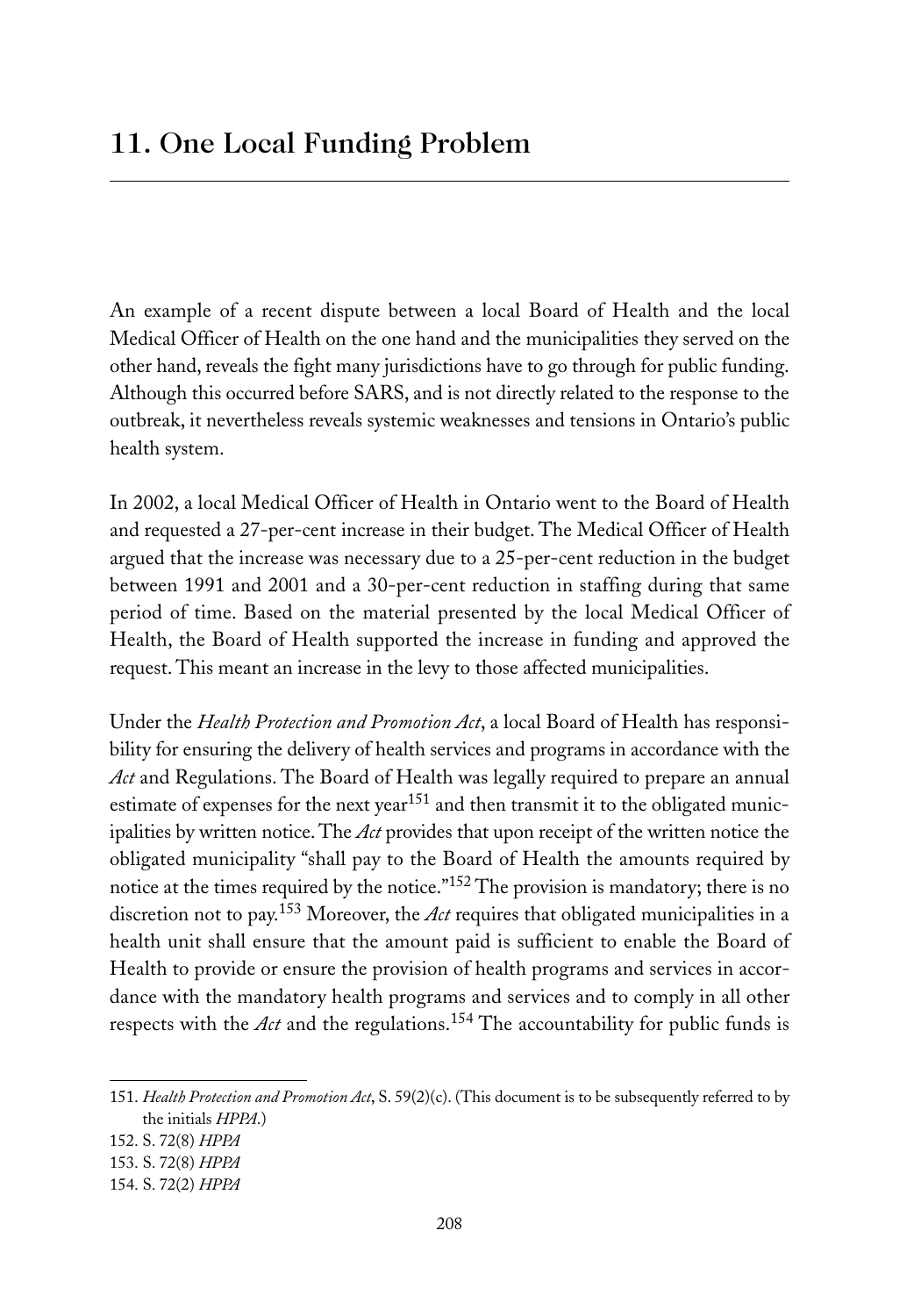ensured by the presence on the Board of Health of a majority of members appointed by the elected municipal councils.

One of the obligated municipalities, in a budget report, noted:

The City Solicitor has confirmed that the *Health Protection and Promotion Act* requires an obligated municipality to pay expenses incurred by the Board of Health of the Health Unit, and that there is no discretion under the *Act* in favour of the municipality

Despite this appreciation that the municipality was legally obligated to pay, the councils of the obligated municipalities went on to move that the health unit budget not be approved and that staff meet with the Board of Health and report back to the councils. Thus, although the Board of Health had approved the increase and the statute required that the municipalities pay it, the municipality refused.

The obligated municipalities asked the province to intervene. The deadlock continued, with the municipalities refusing to pay. On June 14, 2002, the Association of Local Public Health Agencies (aLPHA) expressed its concerns to the then Minister of Health:

As you know, all Boards of Health and Medical Officers of Health are required to comply with the minimum general and program standards embodied in the Guidelines. Local funding pressures not only prevent many boards of health from meeting minimum requirements, but puts additional pressures on them when emerging issues such as bioterrorism, drinking water quality, pandemic influenza, West Nile virus, etc. increase demands on resources.

This situation received significant attention during the inquiry into the Walkerton tragedy. One of the outcomes of this inquiry was the key and explicit recommendation to the Minister of Health and Long-Term Care to ensure that Boards of Health comply with the Guidelines.

We are very concerned that any movement toward excusing obligated municipalities from their statutory requirements runs counter to the HPPA itself, Commissioner O'Connor's recommendations, and advice received from time to time from the Chief Medical Officer of Health. It would set a precedent that would be extremely detrimental to the ability of all Ontario boards of health and medical officers of health to obtain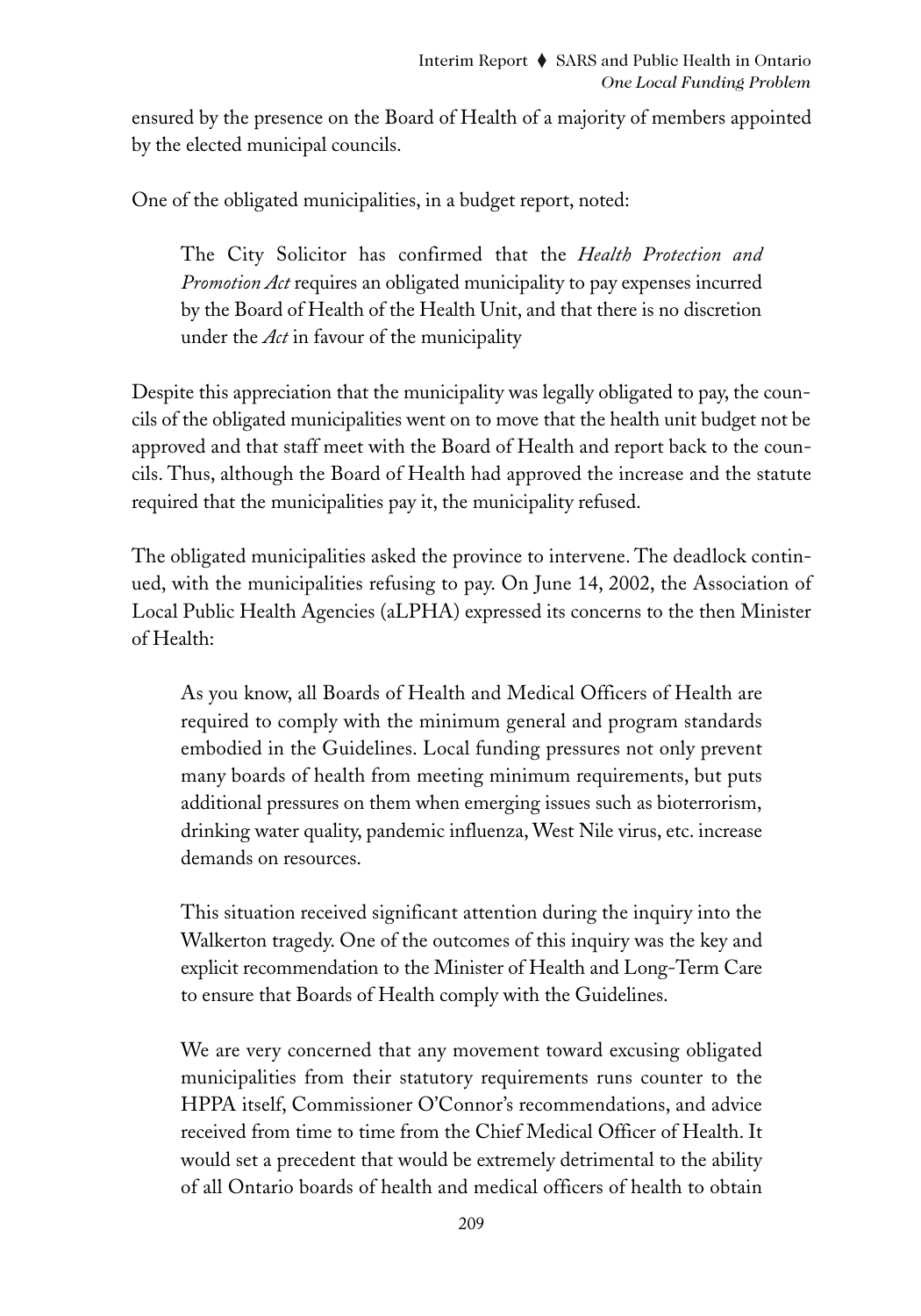Interim Report ♦ SARS and Public Health in Ontario *One Local Funding Problem*

> the necessary resources required to execute their duties. This would be a significant step backwards in time when the importance of strengthening public health programs has been made abundantly clear.

> Your government has already committed to implementing the recommendations of the O'Connor Commission, including ensuring that all boards of health are able to comply with your Ministry's Guidelines. We hope that you as Ontario's Minister of Health and Long-Term Care will realize that refusal by obligated municipalities to pay for local public health program constitutes a serious impediment to this ability.

The response from the province, signed by the then Chief Medical Officer of Health, was to advise aLPHA that he had met with the Board of Health and representatives from the obligated municipalities to discuss the budget and that the "ministry would facilitate further meetings of representatives of the Board of Health and obligated municipalities." It is difficult to understand the need for further meetings. One cannot help but wonder why the Ministry of Health did not simply state the obvious to the councils: the law requires the local Board of Health, an independent entity, to set the budget, they have done so and you are obligated to pay.

On August 19, 2002, the Chair of the Board of Health wrote to the then Minister of Health. The letter summarized what had transpired following the setting of the budget by the Board of Health. The Chair noted that:

. . . members of the municipal councils of our obligated municipalities have met with you and your assistants over the past while, to express their concerns with the budget that has been passed by the Board of Health. We have met with members of the Ministry, as well as the Chief Medical Officer of Health, and the Mayors of our obligated municipalities in order to attempt to clarify for the Mayors our budget and budget process. I would also point out that while information has been provided to the obligated municipalities concerning the budget well before its passage, in fact, the Board of Health is comprised of twelve members, eight of whom are appointed by their respective municipalities, and these municipal representatives participated in our budget deliberations.

In the same letter, the Chair made the following comments about the proposed increase in the budget: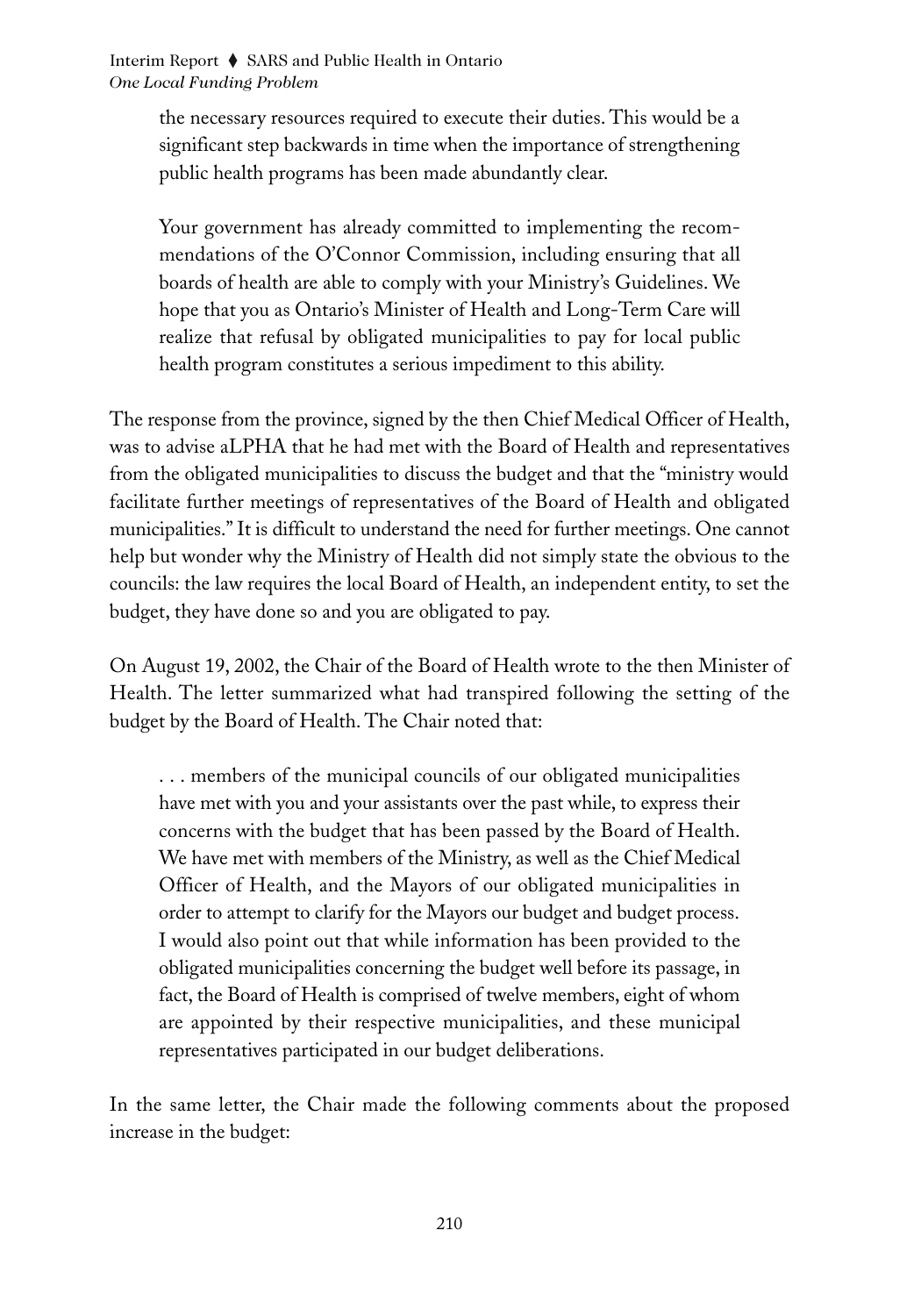The Board of Health, in passing the budget that it did, approved expenditures that move the Health Unit in a minimally acceptable manner, forward, towards meeting the mandatory programs and standards set by the Ministry. The Board of Health, and not the obligated municipalities, is the body responsible for ensuring that the Health Unit takes reasonable and responsible measures to move towards compliance, mindful of the significant pressures placed on all of our Health Units in light of the Walkerton tragedy and other significant emerging issues such as West Nile virus, food premises inspection, bioterrorism, etc.

The Chair went on to note that, although the Board of Health was confident that it had available the legal means necessary to enforce the levies, it wanted to know, before moving in that direction, whether the Ministry was prepared to fund the short-fall between the levy and what the municipalities had paid, and whether the province intended to amend the *Act* to delete the mandatory programmes. The Chair noted that they raised this issue "in light of the apparent continuing receptive ear that the Ministry has given to these defaulting obligated municipalities."

The Ministry of Health responded that there were no plans to change the current funding practice and there were no plans to amend the *Act*. The letter from the Ministry of Health went on to state:

I would take this time to remind you how critically important it is for boards of health to foster a good working relationship with its stakeholders at the local level. The preamble to the Mandatory Health Programs and Services Guidelines encourages all parties involved in the delivery of public health programs and services to engage in mutually constructive dialogue. I encourage you to seek out a resolution to the current impasse with the municipalities of your area. The only solution that is sustainable is one that is worked out locally. I am of the opinion that to maintain an adversarial relationship with the municipalities can only be detrimental to the public health system.

The impasse continued. Rather than enforce the municipalities' legal requirements to pay, the Ministry of Health appointed a mediator to try to explore the potential for compromise and a billing adjustment. In effect, they were seeking to negotiate around a clear breach of the law. On September 10, 2002, the mediator proposed that the Board of Health reduce its 2002 budget request by 50 per cent for levy purposes only. This would require a partial refund to those municipalities who had already paid the levy in full. The letter states: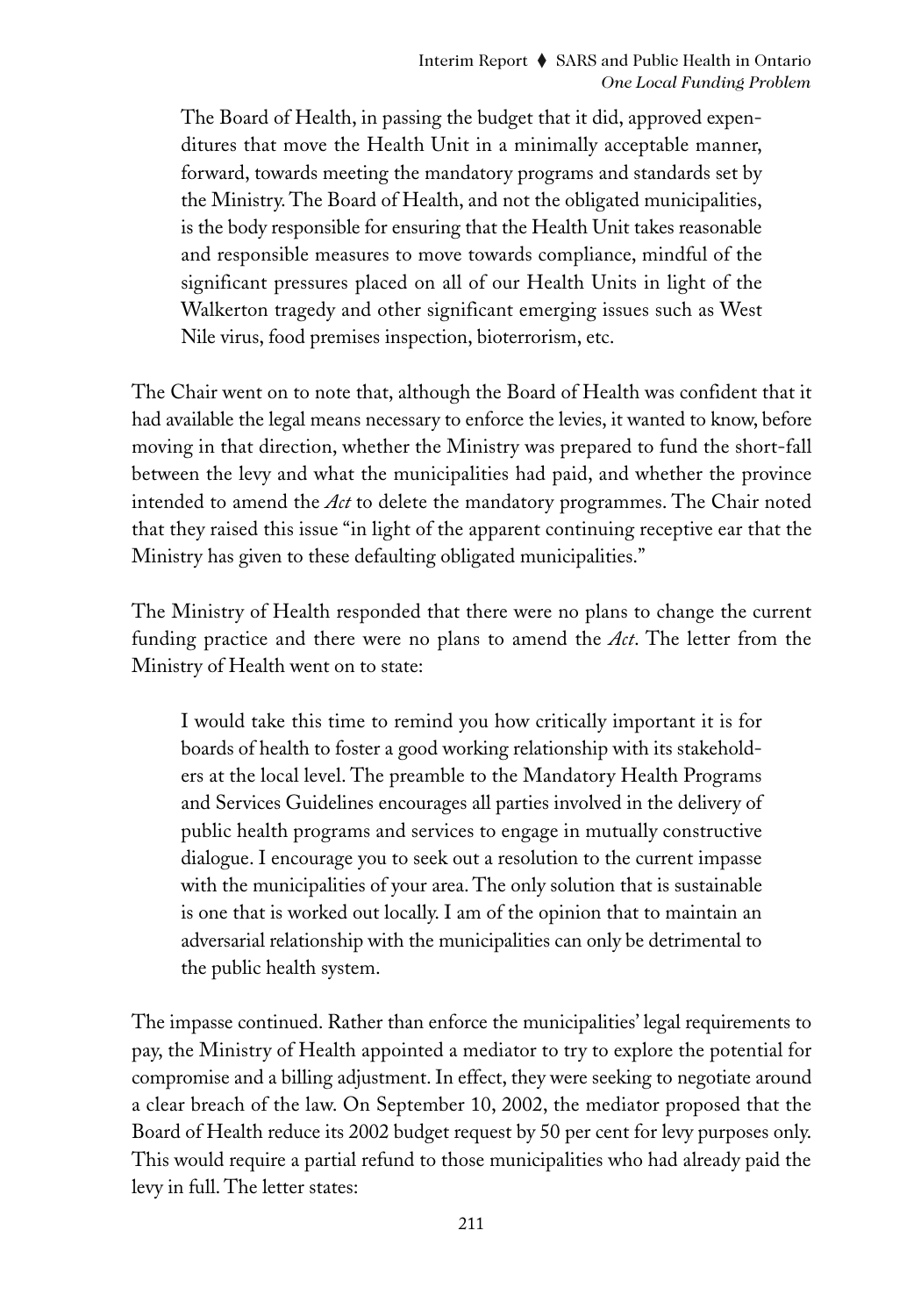Interim Report ♦ SARS and Public Health in Ontario *One Local Funding Problem*

> The mayors who have been resisting the budget increase have agreed that this gesture on the Board's part will result in a reestablishment of meaningful dialogue between the parties respecting the current and future year needs of the health unit.

> I realize that it is difficult for the Board of Health to relax its principles, but we believe that by taking this step, the board will send a clear message that it is willing to voluntarily suspend its legislated right, in an effort to build a harmonious relationship with its partners.

> The alternative it appears, is for the board to pursue legal means of recovering the unpaid funds resulting in a potentially lengthy and expensive process, which further damages the already fractured relationships, and shifts the board's focus and energy from addressing the health unit's pressing public health issues and working towards mandatory program compliance.

> We would strongly urge the Board of Health to consider this last ditch effort to restore the partnership, since we are convinced that they only sustainable solution is one reached locally.

The obvious question here is why a process was set up by the Ministry to help a local municipality shirk its legal responsibility to pay for core public health programmes.

Following the letter from the mediator, the Board of Health wrote to the mayors of the obligated municipalities and invited them to attend an information session with the Medical Officer of Health and the Board of Health to discuss a possible resolution. The Board of Health went on to state that they had received a legal opinion that they were in a position to request that the court compel the municipalities to make payment in accordance with their budget but that they did not want to take that drastic step without meeting to discuss any other alternatives. In a subsequent letter, the Board of Health stated that they would be prepared to agree to put any surplus available from the 2002 year to the 2003 levy.

In a response, one local obligated municipality refused to attend the meeting, because they felt that the Board of Health had made it "crystal clear that your client is adamantly opposed to any budgetary adjustment whatsoever" and that the involvement of the Minister and his staff "in seeking an amicable and sensible solution resolution of the issues has obviously been foreclosed."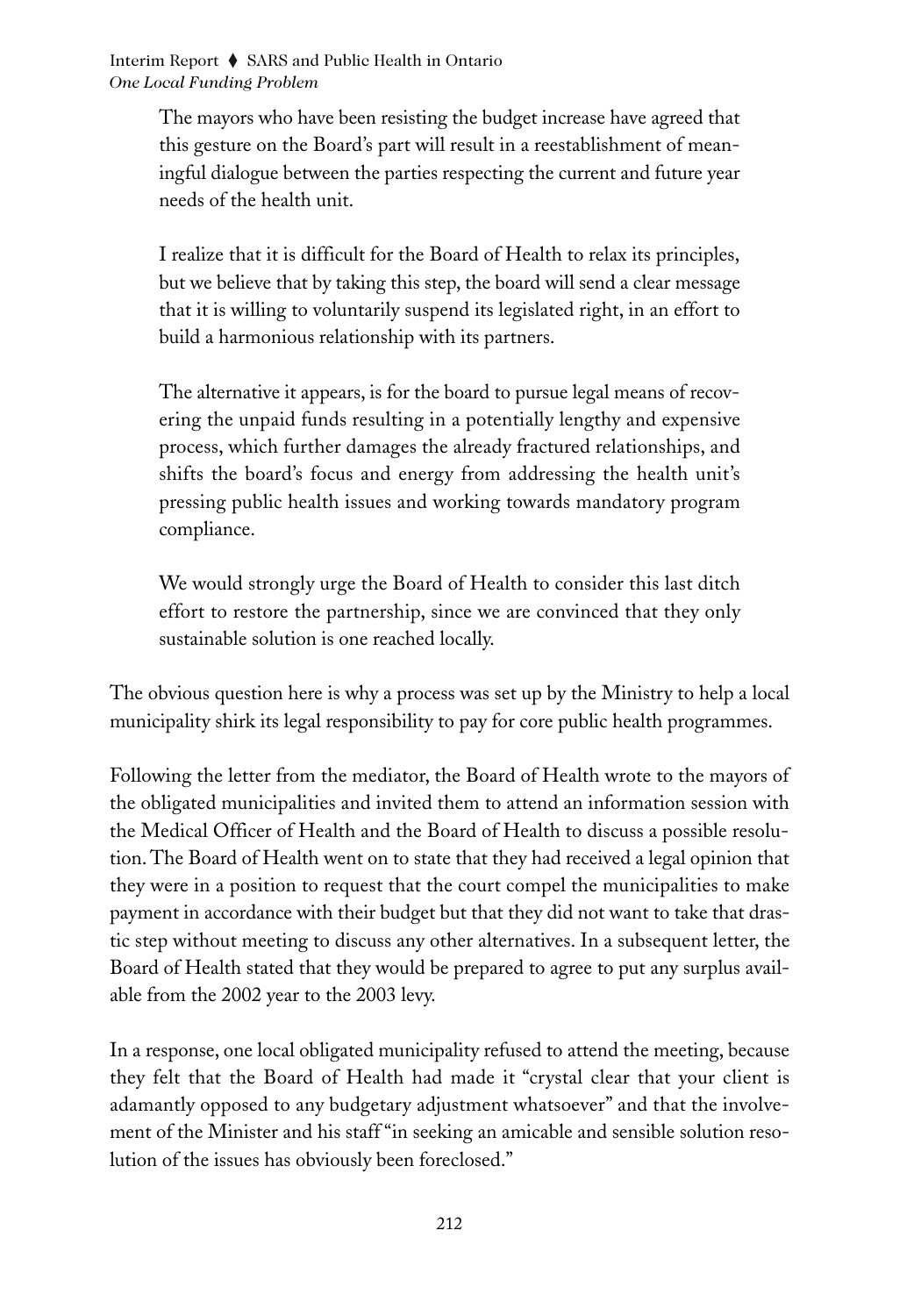As of October 2002, the Ministry continued to communicate with the municipalities and to retain the services of a facilitator.

On October 18, 2002, the Board of Health issued an ultimatum to the municipalities: pay within 15 days or they will commence litigation. In the letter to the obligated municipalities, the Board of Health noted that the position taken by the municipalities had already resulted in significant delays in hiring staff thereby delaying addressing non-compliance with mandatory public health programmes. Moreover, the Board of Health understood that the reduction proposed by the facilitator would mean a reduction in funds from the province, since the province only matched funds actually received by a Board of Health. This meant that the Board of Health would be even further impaired in its ability to comply with mandatory programs and services. It also put the province in a conflict of interest because it benefited fiscally, by a reduction in the matching provincial grant, from any diminution in the municipal contribution. In the October 18, 2002 letter, the Board went on to point out that the proposal of the facilitator fundamentally affected the independent statutory mandate of the Board of Health and the Medical Officer of Health:

Further, of more significant concern to the Board of Health, and what seems to be ignored by [the facilitator] in his proposals, is that the position of the Municipalities at present fundamentally affects the independence of the Board of Health and the Medical Officer of Health. If this process of passing the budget, and requiring that the levy be paid by the Municipalities is altered in this case, it will be impossible to return to a system where the budgets are set by the Board of Health and paid by the Municipalities and the Ministry in accordance with the *Act*. It will allow municipal politicians and their councils to continue to interfere with the statutory obligations of the Board of Health. This is a particularly perverse result when 8 of the 11 current members of the Board of Health are from the member Municipalities who, on behalf of those Municipalities, pass the budget and approve the procedural by-laws in the first place. Further, at least one of the Municipalities has a legal opinion confirming that it is required to pay. There has been no legal opinion provided, by anyone in this case, indicating an alternative to the opinion. The Board of Health is extremely concerned that to allow the Municipalities to do anything but pay the amounts they are required to by statute, will undermine the independence of this Board and effectively all the Boards of Health throughout the Province. This is a significant and critical public health issue which seems to be entirely ignored in the negations in this matter.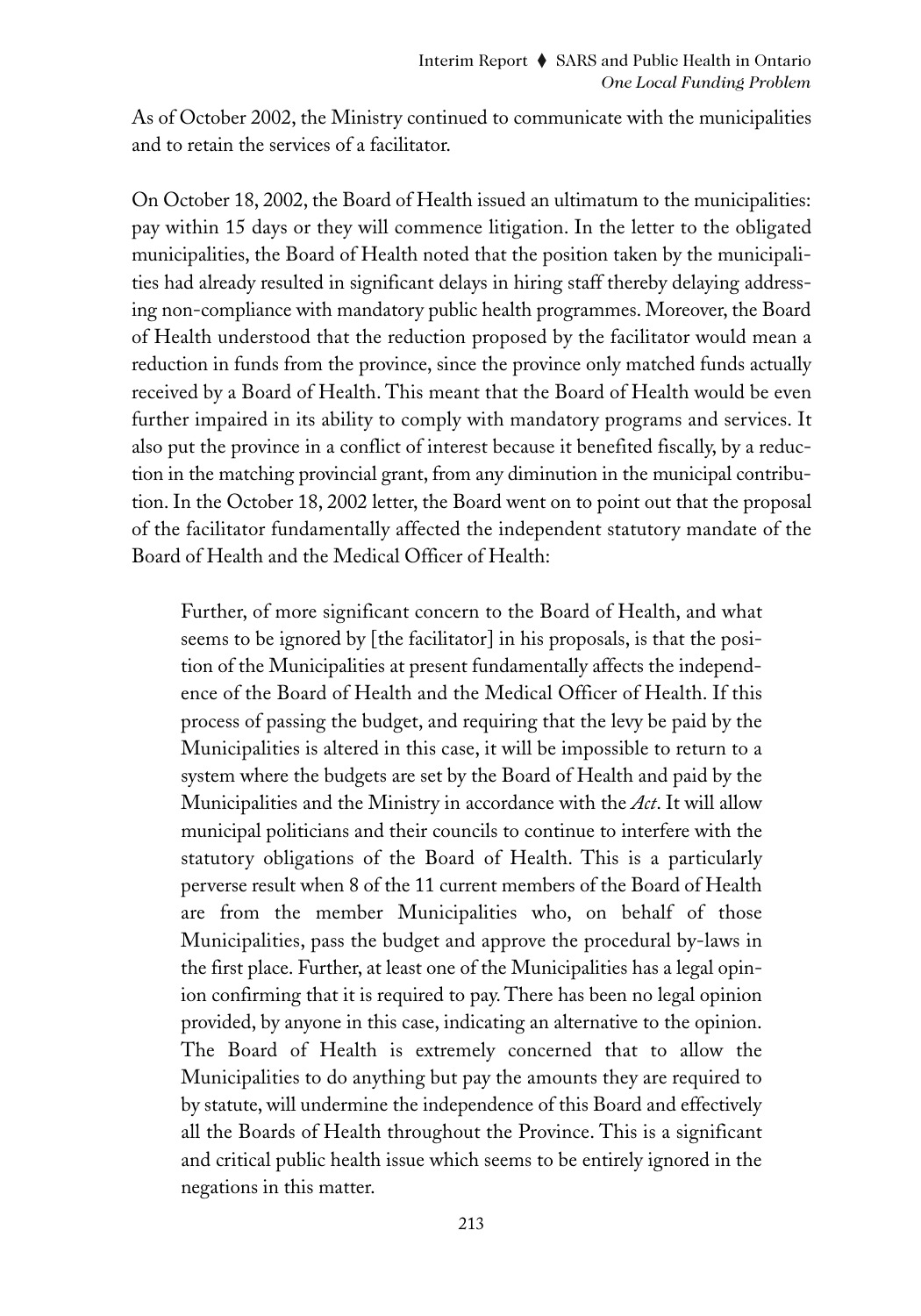Interim Report ♦ SARS and Public Health in Ontario *One Local Funding Problem*

> It is critical that public health officials must be free to speak and act in the interests of public health. Unfortunately, the process that is being suggested by you will severely limit the independence of the Medical Officer of Health in protecting the public health in this area. The Board of Health has decided not to allow that to happen.

> In the end, the Board of Health rejected your suggestion to write the Minister as we do not believe the Minister, or anyone on his staff, has any authority to change this process short of changing the *Act*. You will recall that in an interest to resolve this matter, the Chair of the Board of Health wrote to the Minister some months ago, asking for relief from mandatory programs to allow for cost saving. This was rejected out of hand by the Minister and, as such, we find ourselves in the present position.

On October 31, 2002, in a final attempt to persuade the obligated municipalities to pay the levy without having to resort to litigation, the local Medical Officer of Health made a presentation to the mayors of the obligated municipalities, appealing to them to pay the increased levy. During the presentation, the Medical Officer of Health eloquently posed the question:

What would the consequences be of reducing the budget? We would be gambling with people's health – even their lives. That is not a gamble I am willing to take as your Medical Officer of Health. Especially for less than the price of a postage stamp per month per person  $\dots$ <sup>155</sup>

We have heard about how our Health Unit should act as a business and make cuts rather than increase its budget. But the mission of a business is to deliver customer satisfaction at a profit. We do not have the option of eliminating programs to improve our bottom line. Our bottom line is the health of our population. If public health programs are eliminated or reduced, the health of our population will be adversely affected. We can't say, for example, that we will stop accepting any of the thousands of water samples that are brought to us. Our programs must be accessible to all. Charging for public health programs and services would limit participation by those groups of people within our population who most need them.

<sup>155.</sup> The estimated increase in the municipal share amounted to \$5 per person per year, less than the cost of one first class postage stamp per month.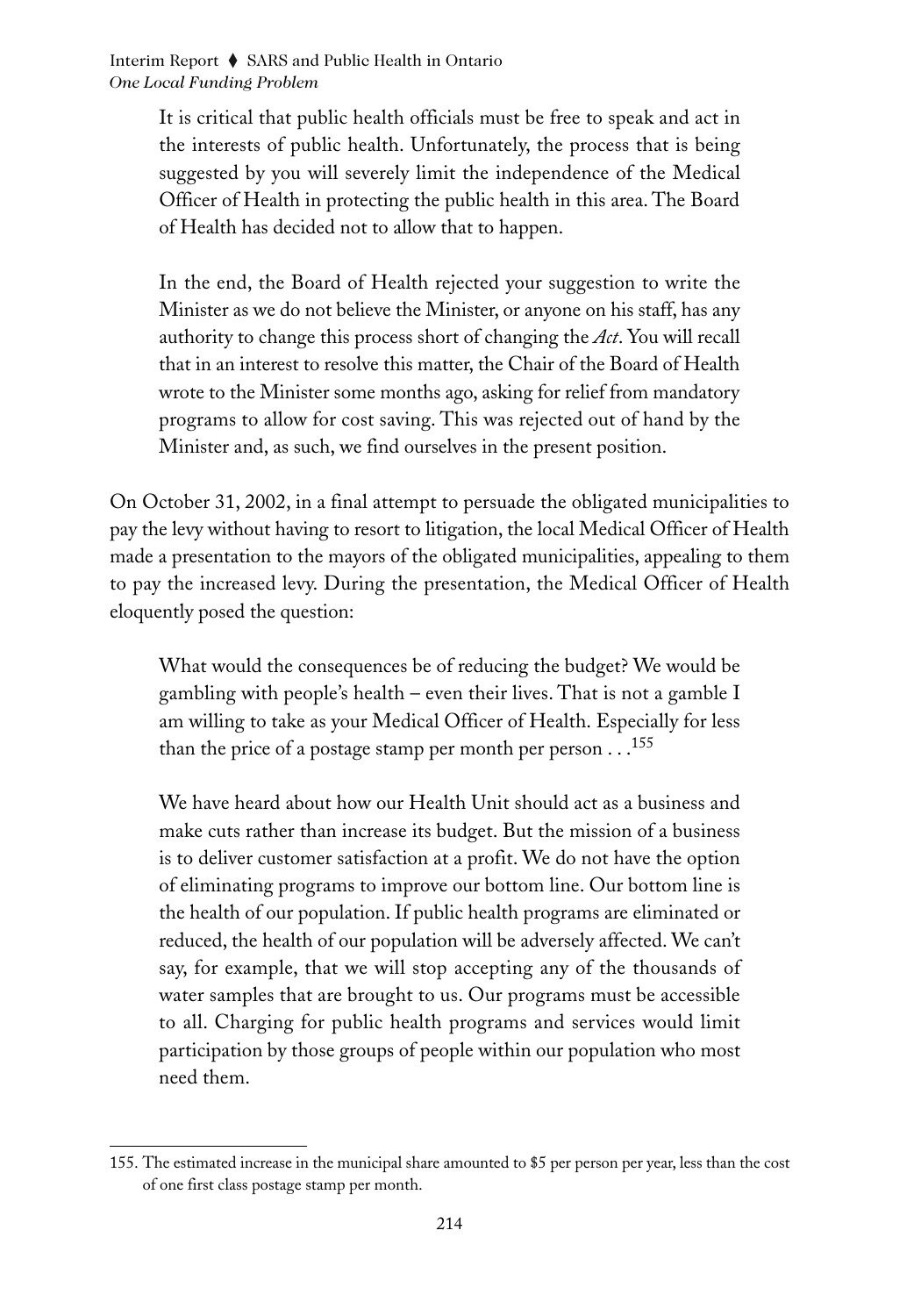The Medical Officer of Health concluded:

Our mission as I said at the outset is to protect and promote the health of our community. We are not your adversaries. We are your partners.

Finally, in November 2002, following this meeting and after making it clear to the obligated municipalities that the next step on the part of the Board of Health would be litigation, the obligated municipalities agreed to pay the levy, with the understanding that the municipal share of the Board of Health budget surplus from 2002 would be credited to the first billing for the 2003 levy.

In the meantime, as this battle was taking place, the local health unit had to continue to deliver programmes and services, in the midst of the uncertainty surrounding its resources. Because the province refused to insist that the law be followed, the Medical Officer of Health and the local Board of Health spent the better part of a year arguing about whether or not the municipalities had to follow the law. Unfortunately, the battle did not end there. In January 2003, two months before SARS hit, one of the mayors involved in this dispute was quoted in the media to the effect that although the battle to reduce the 2002 budget was lost, the fight would continue into 2003. Another mayor, in October 2003, listed one of his accomplishments on a campaign flyer as reducing the health unit levy. That same flyer noted that the mayor had improved roads in 2003. While improving roads is a laudable goal, roads should not be improved at the expense of public health protection measures that are required by law.

This story painfully reveals the importance of ensuring that funding for local health activities is not left to the mercies of any intransigent local council that fails to live up to its legal responsibilities in respect of public health protection. Basic protection against disease should not have to compete for money with potholes and hockey arenas. Even if most municipalities respect their public health obligations under the *HPPA,* it only takes one weak link to break the chain of protection against infectious disease. Should an infectious disease outbreak spread throughout Ontario, the municipality that cannot or will not properly resource public health protection may be the weak link that affects the entire province and beyond.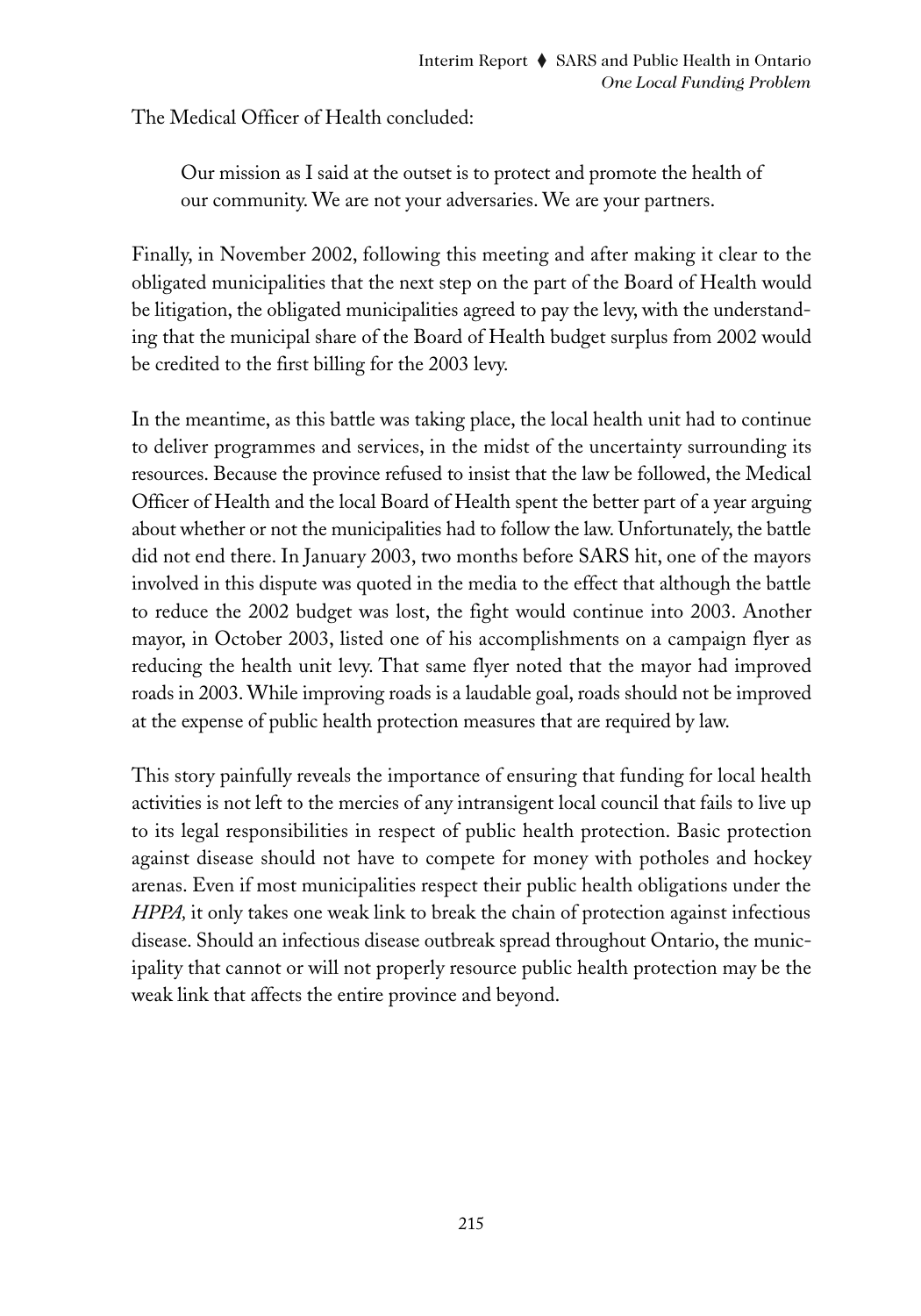In fairness to Ontario's municipalities it must be pointed out that the problems of public health funding are not restricted to those few municipalities who disrespect their legal obligations. All municipalities are affected by the underlying difficulty of funding any provincial programme from the local municipal property tax base. SARS and West Nile showed that infectious disease protection has to be approached at a provincial level. It is anomalous to fund a provincial programme like infectious disease control from the limited municipal tax base. As the Association of Municipalities of Ontario pointed out to the Commission:

Clearly SARS, as with any epidemic, has demonstrated the need for a provincial public health leadership and financing mandate to tackle global threats. Municipalities simply do not have the capacity, resources or the mandate to tackle them and should not be left vulnerable to public criticism because of this . . .

The impact and speed at which SARS and West Nile virus spread across jurisdictions points to the vulnerability of the current structures, responsibility, authority and responsiveness of the system – both from a policy perspective and certainly the inappropriateness of subsidizing provincial health programmes by the property tax base. We may have another epidemic or pandemic to deal with in the near future, so the question is, are we better prepared than we were at the onset of SARS or West Nile virus? From the municipal perspective, there is still a significant vulnerability if there is no timely provincial policy responsibility and if financing of the public health base still rests on the property tax base. Managing such crises as SARS not only impacts public health services, it impacts other service areas as well from police, to fire, to ambulance, our communication systems and other services.

The capacity of the current structure and how it is financed in order to respond to a serious situation is disconcerting. AMO firmly believes that the time is now for the province and municipal government to develop a plan that begins to better reflect the capacity and ability to pay when it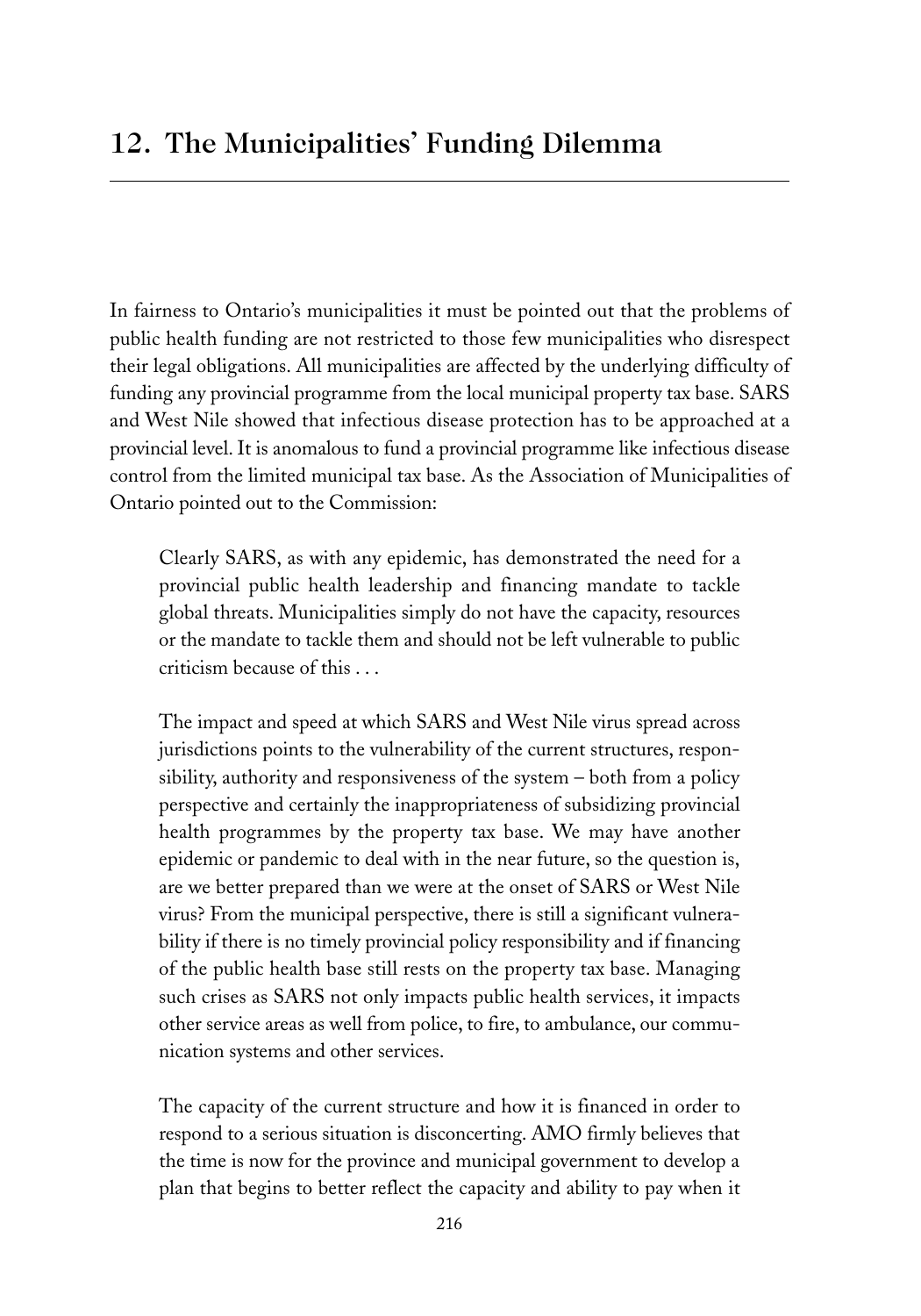comes to community health matters. We believe that this plan should start with infectious diseases and that if the province fully assumes this function, then we need to sit together to examine the structure and process for getting there while managing the rest of the public health portfolio.

Underlying the regrettable story just told are the basic systemic flaws pointed out above by the Association of Municipalities of Ontario. The Association makes a persuasive case for the province and the municipalities to sit down together and agree on the best structure to fund infectious disease protection and the best process for getting there.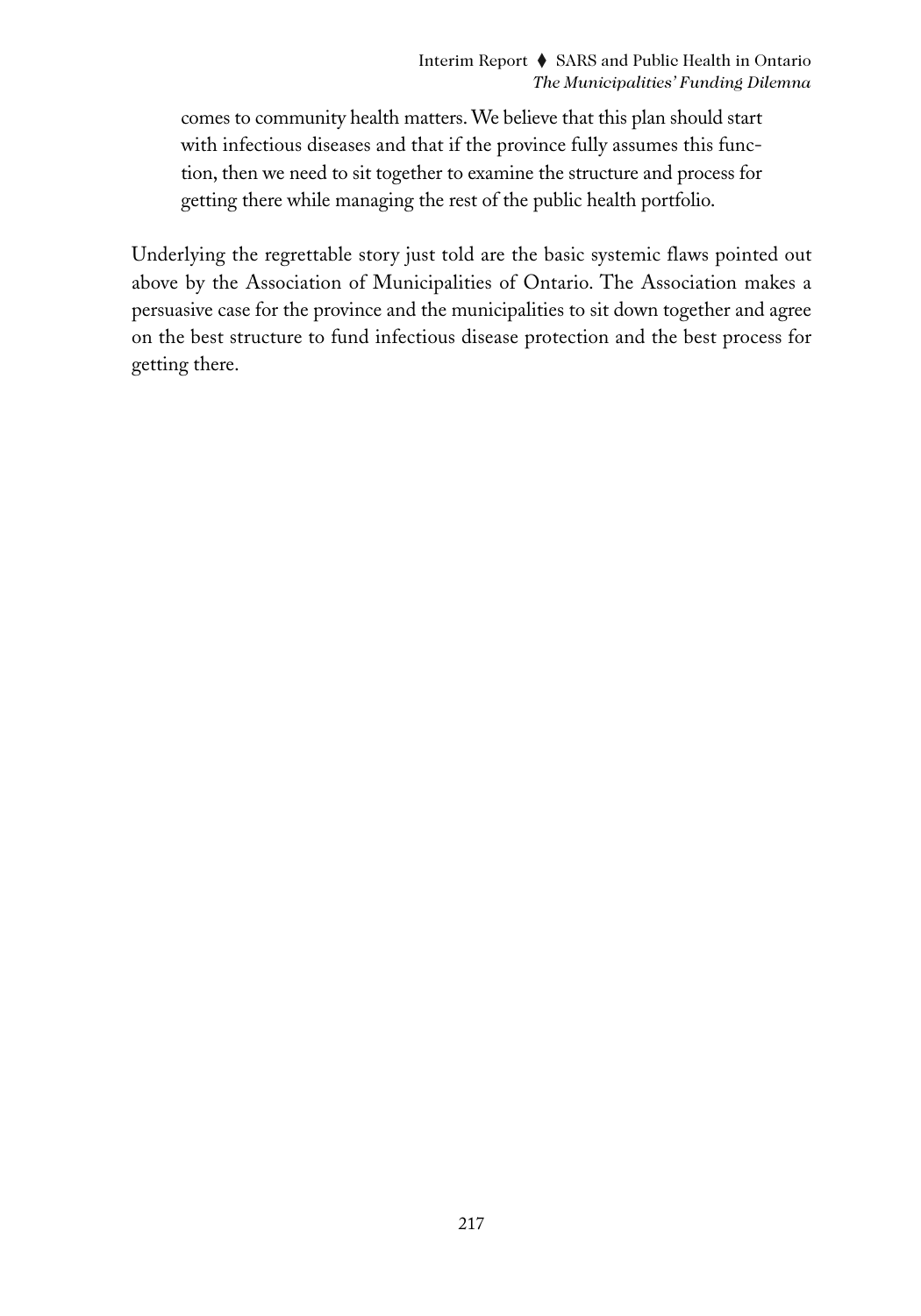SARS was not restricted to Toronto. The northern community of Parry Sound had two probable cases and quarantined 697 people. To quarantine 697 people in a town of 6,500, more than 10 per cent, is the equivalent of quarantining hundreds of thousands of people in the Toronto area<sup>156</sup>.

The Parry Sound experience demonstrates that an infectious disease like SARS can emerge anywhere in Ontario and that each local hospital and each local health unit is a vital link in the chain that protects the entire province. The Parry Sound experience also demonstrates the structural weaknesses inherent in the local Medical Officer of Health system. Parry Sound's local Medical Officer of Health had resigned just before SARS II, a later phase of the outbreak that occurred after May 22, 2003, hit. The interim Medical Officer of Health had been on the job for under a week.There was no apparent mentoring or backup system to assist him. This created a dangerous gap in the province-wide system of surveillance directed by experienced local Medical Officers of Health.

The SARS cases in Parry Sound presented at the local hospital, the West Parry Sound Health Centre, between May 23 and June 1. One patient had been an inpatient in the Orthopaedic Ward at North York General Hospital in Toronto and the other patient had visited their spouse at the same ward. They were diagnosed, treated, and transferred to the Toronto area for further treatment. Another suspect case had been at North York General for a diagnostic MRI test. Because her children were also suspect cases, and had attended day care and school, it was necessary to impose the quarantine mentioned above.

More will be said in the final report about the impact of SARS and quarantine on Parry Sound. More will be said about the extra precautions taken by the hospital after SARS appeared to be over, precautions which ensured that the unexpected SARS cases were screened immediately and put under precautions before they entered the emergency department, thus avoiding spread within the hospital. This interim report

<sup>156.</sup> West Parry Sound Health Centre and the Muskoka-Parry Sound Health Unit, *SARS – Impact in a Rural Community: Parry Sound's Experience*, November 2003.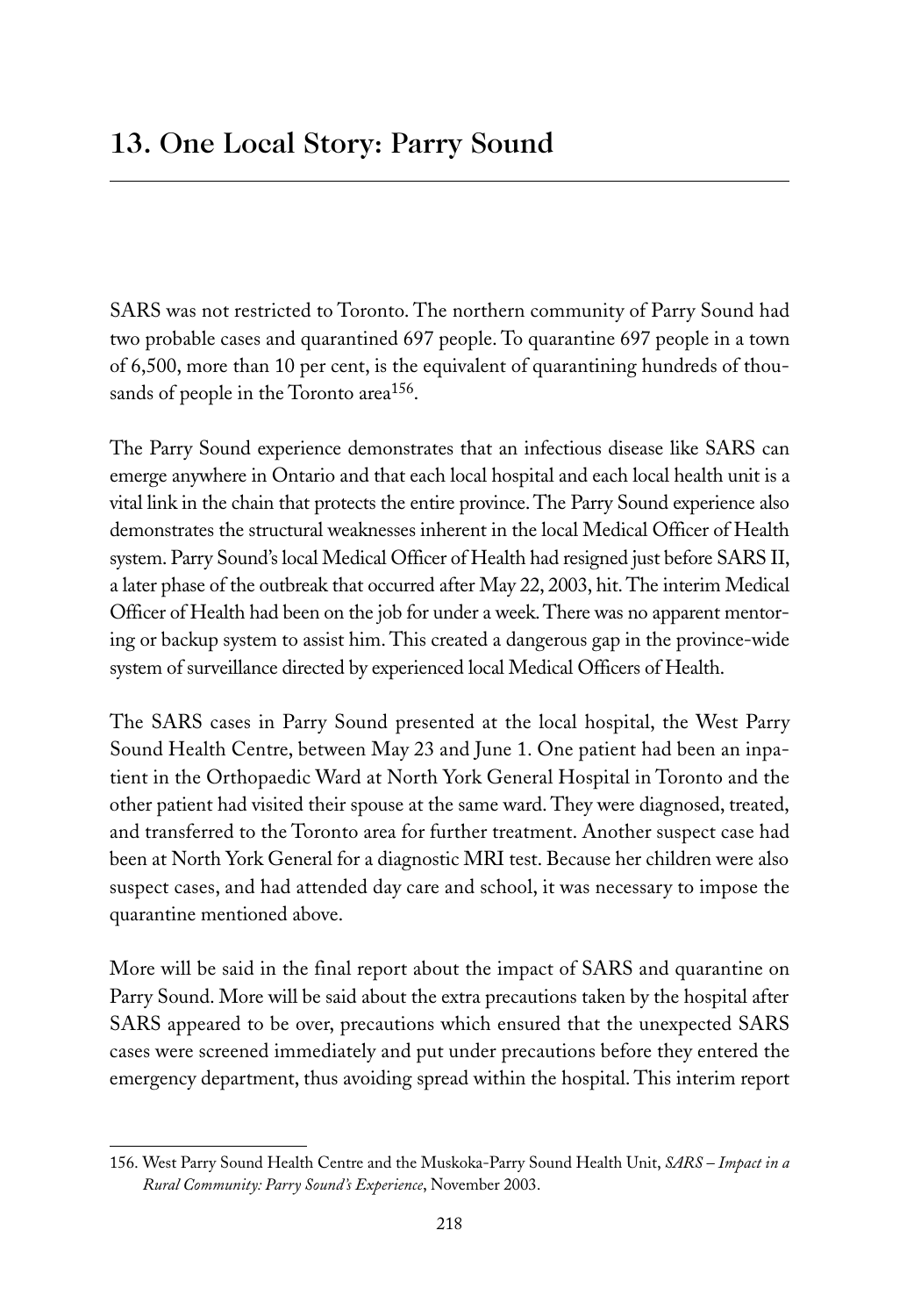will deal with the systemic problems in the public health system demonstrated by the Parry Sound experience.

The hospital and the local public health unit faced major difficulties in their attempts to secure information on the actual SARS status of the patients who had been diagnosed with probable SARS or suspected SARS and transferred to Toronto for treatment. A hospital official noted:

We had extreme difficulty in tracking patients and their status after they left. We still don't know officially whether they had probable SARS.

The hospital and the public health unit faced major difficulties in their attempts to get direction about the quarantine that appeared to be necessary because of the abovenoted attendance at day care and school of the children of a suspect SARS case. On Saturday May 31, the senior hospital physicians and officials met all day. They had trouble getting in touch with the very newly designated interim Medical Office of Health who was busy with emergency patients in a hospital in another community about 80 kilometres away. They were unable to reach anyone in Toronto who could speak on behalf of the Chief Medical Officer of Health. The just-appointed interim Medical Officer of Health, when reached, was naturally reluctant to make any decision. It was initially suggested that officials in the local Parry Sound public health unit could make the decision, although in fact the decision to quarantine can only be made under the *Health Protection and Promotion Act* by the local Medical Officer of Health or the Chief Medical Officer of Health in Toronto. No one seemed to be in charge. The interim local Medical Officer of Health referred the local doctors to provincial officials in Toronto, and provincial officials in Toronto referred them back to the interim local Medical Officer of Health. The buck kept passing. The interim Medical Officer of Health tried to get in touch with the appropriate officials in Toronto. This indecision and confusion went on for a good part of the day. Eventually, the decision was made to quarantine but only after a decisive local physician made it clear that if no decision was forthcoming he felt himself bound to alert the media to the danger.157 To this day the local people do not know how the decision came to be made.

<sup>157.</sup> This quarantine decision has not been free from controversy. The Ontario Medical Association at the SARS Commission's Public Hearings suggested that ". . . the quarantine recommendation was made without adequate understanding of quarantine protocols. This led to the unnecessary quarantine of nearly 10 per cent of the town's population" (See *SARS Commission Public Hearings,* September 29, 2003, p. 51.) To the people at the ground on the time, struggling to contain what looked like a possible community outbreak, things looked much different than they do now to those who look at the decision with the benefit of hindsight. But everyone agrees that the Parry Sound situation was seriously hampered by the lack of a permanent local Medical Officer of Health.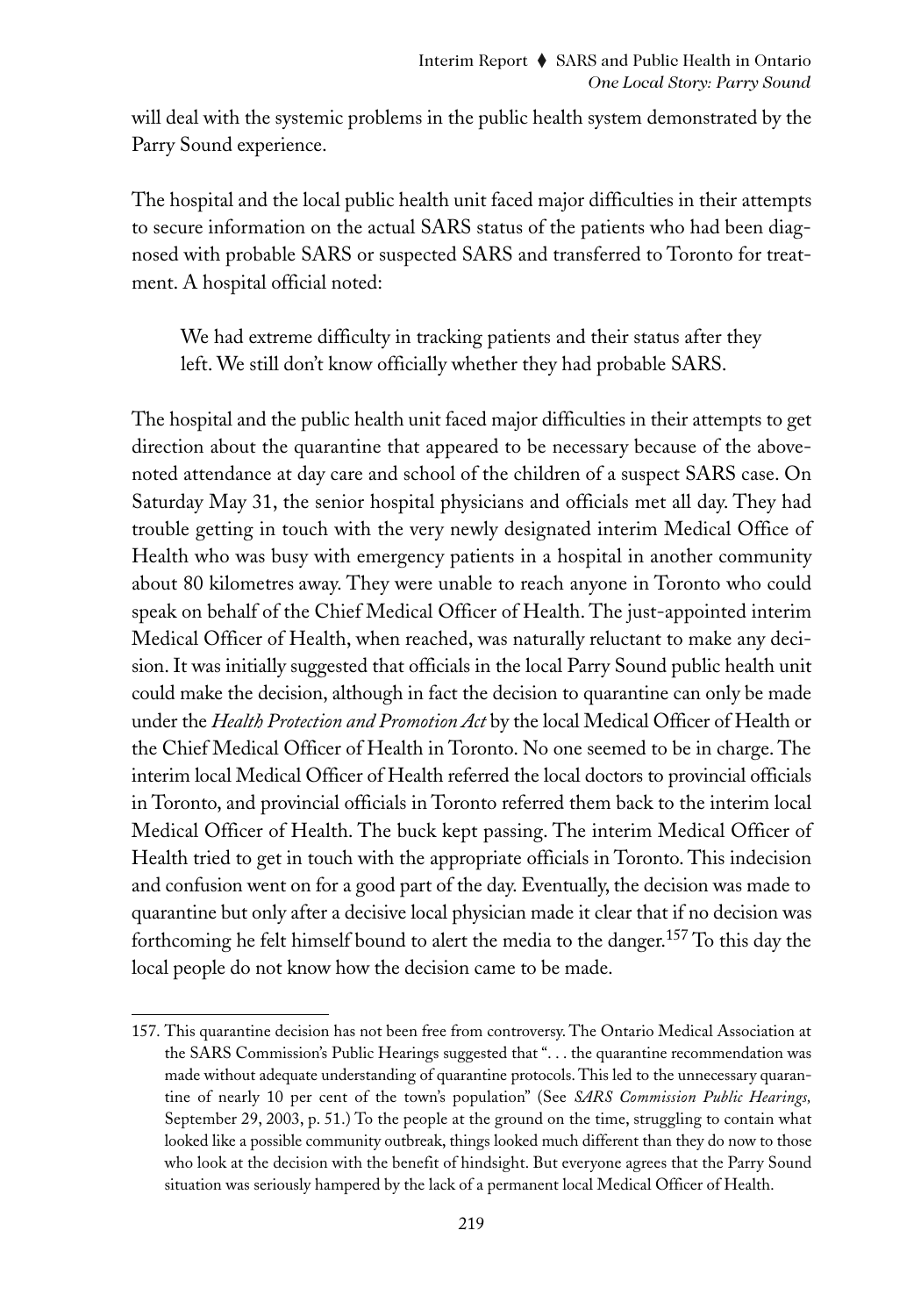Interim Report ♦ SARS and Public Health in Ontario *One Local Story: Parry Sound*

It ascribes no criticism to anyone to say that the Parry Sound experience demonstrated serious systemic problems in Ontario's public health system. The first problem, the inability to get information about the status of the patients diagnosed with probable SARS is part of the general lack of adequate information and communication systems, noted above.

The second problem, the confusion, indecision, and lack of transparency around the quarantine decision, demonstrates the weakness of a system of local public health control in a province where there are still, notwithstanding the Walkerton recommendations, eight Medical Officer of Health positions that have not been filled on a permanent basis. The Commission has also heard that there is a shortage of potential candidates with sufficient experience in infectious disease control and other public health disciplines.

There was, in the Parry Sound situation, no apparent machinery to support the newly appointed interim Medical Officer of Health; no sign of any mentoring system, no sign that there was anyone to turn to in a crisis for authoritative and experienced advice and assistance. This is no system for an emergency when decisions must be made quickly. It is fortunate, thanks to the judgment of a decisive local physician, that this dangerous gap in the system of public health protection did not lead to serious consequences.

The third problem is that the Muskoka-Parry Sound Public Health Unit, like many others in Ontario, did not have an adequate infectious disease team. Starting at the top, there was an interim temporary Medical Officer of Health who had been on the job less than a week. The position of epidemiologist, a vital function in outbreak management and infectious disease control, had been vacant since 1997. In 2000 the Board of Health agreed to fill the position but the Medical Officer of Health of the day did not think it was a priority. Attempts are now being made to secure approval to recruit an epidemiologist. A full communicable disease team would comprise, optimally, a Medical Officer of Health fully qualified in communicable disease, an epidemiologist, two or three communicable disease nurses, and two or three public health inspectors with communicable disease expertise. Far from a full team, the Muskoka-Parry Sound unit at the time of SARS had only 0.8 of the time of one communicable disease nurse.158

<sup>158.</sup> Some progress is being made. The 0.8 nurse will go to full time on communicable disease. There are now two part time communicable disease nurses in Parry Sound, the equivalent of one full time person. There is now an acting communicable disease manager, which the Board will be asked to turn into a full time position, and there are three public health inspectors trained in communicable disease.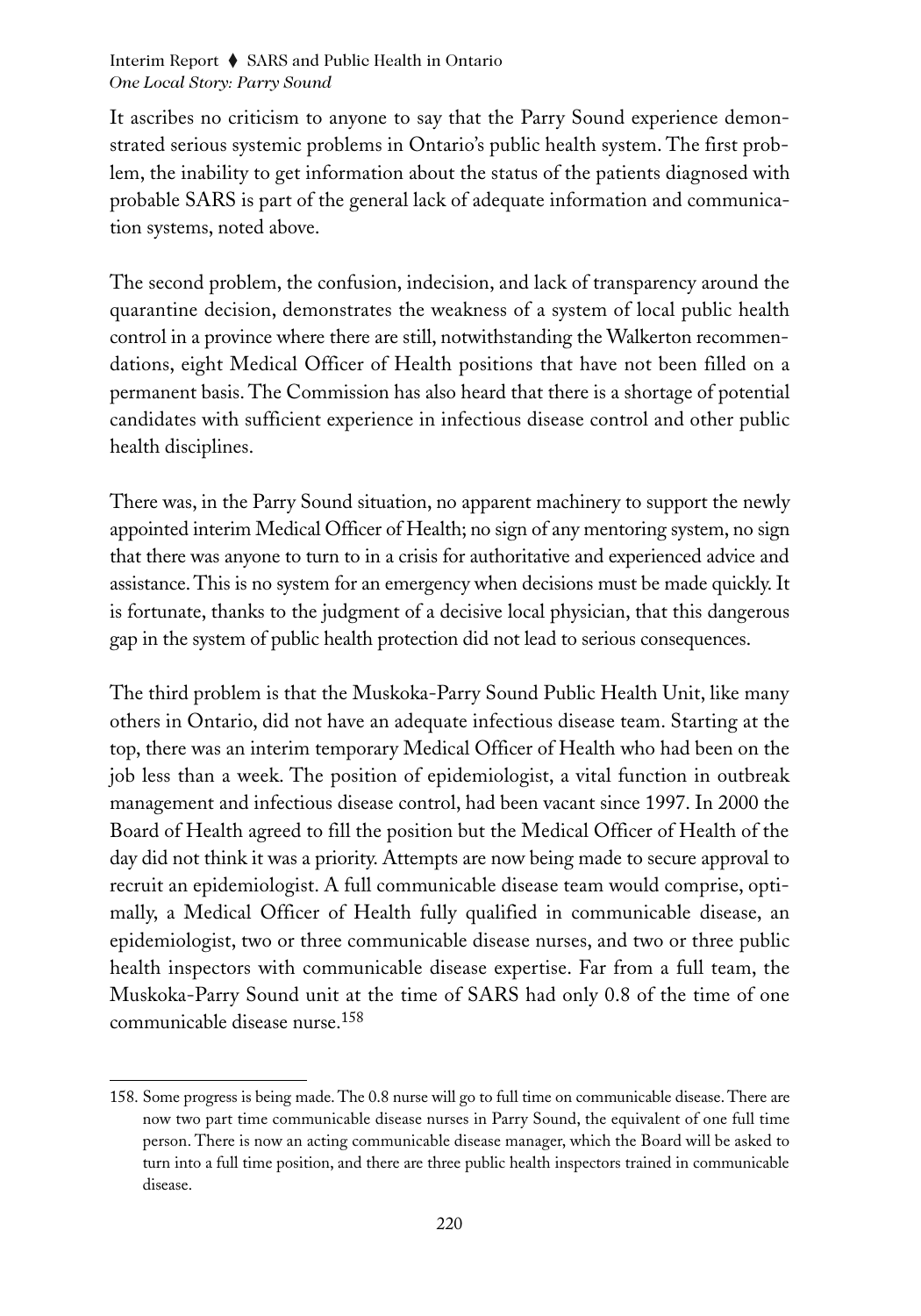Part of the general problem in recruiting and retaining the necessary professionals is that salaries set by local boards are not always competitive. A public health inspector making \$47,000 in a small Ontario unit can move to Alberta tomorrow and do the same work for \$60,000. While it is commendable that Ontario hospitals are increasing their infection control capacity by hiring infection control nurses, it is regrettable that they are hiring some of them away from local public health units who cannot compete with the salaries set by hospitals. Balanced against the strengths of local control over public health administration, is this inherent weakness, that local salary differentials can make it very difficult to attract and retain the level of professional expertise required.

If the present system of local control over public health and infectious disease is to be maintained, it is essential that machinery be put in place to ensure continuous unbroken oversight and authority in every public health unit in Ontario supported by the necessary cadre of public health professionals.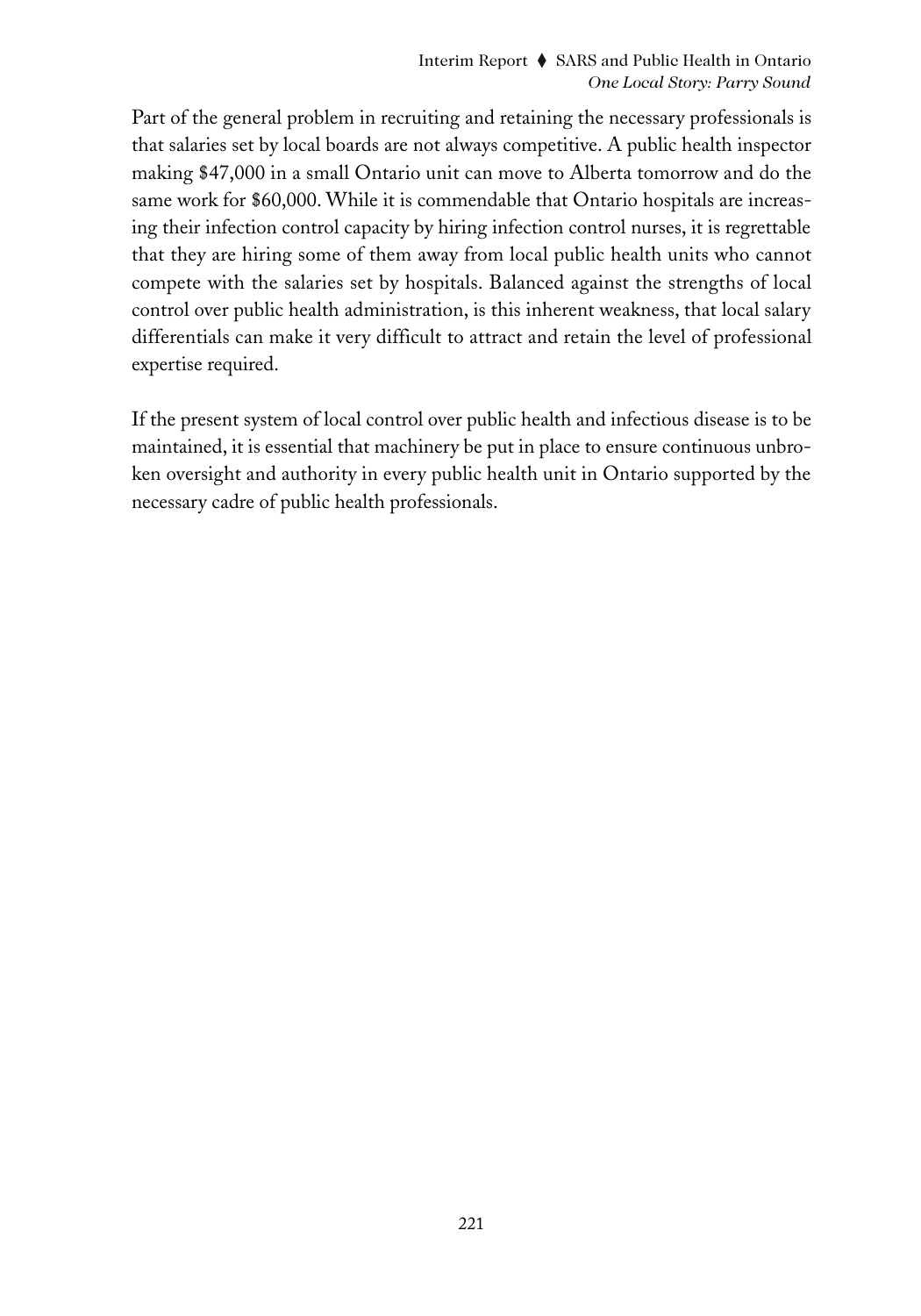A consensus has developed that some kind of separate "CDC Ontario" is needed, with strong academic links, in order to provide a critical mass of medical, public health, epidemiological, and laboratory capacity and expertise. Structural models abound for such an organization, from the B.C. CDC, to the Institut national de santé publique du Québec, to the federal model proposed in the Naylor Report, and even to the U.S. CDC itself. It is expected that the final Walker Report will make detailed and prescriptive recommendations for the structure and mandate of such an organization.

One thoughtful observer described the need for clear lines between the work of the agency and the work of the Public Health Branch:

I would like to see an agency created as an intelligence service to public health, provincially and locally. There should be a clear lead for the Ministry on governance functions, and a clear lead for the agency on things like training, technology, knowledge transfer, advice on mandatory programme standards, and health human resource planning, the whole gamut of things that frankly those in the Ministry can't attend to. The agency would have a degree of administrative flexibility that you don't have in the civil service.

While it is beyond the scope of this interim report to address this issue in the detailed fashion expected from the final Walker Report, a few observations are in order.

First, the structure of the new agency or centre, which will combine advisory and operational functions, must reflect the appropriate balance between independence and accountability whether it is established as a Crown corporation or some other form of agency insulated from direct Ministerial control.

Second, it should be an adjunct to the work of the Chief Medical Officer of Health and the local Medical Officers of Health, not a competing body. SARS showed that there are already enough autonomous players on the block who can get in each other's way if not properly coordinated. There is always a danger in introducing a semi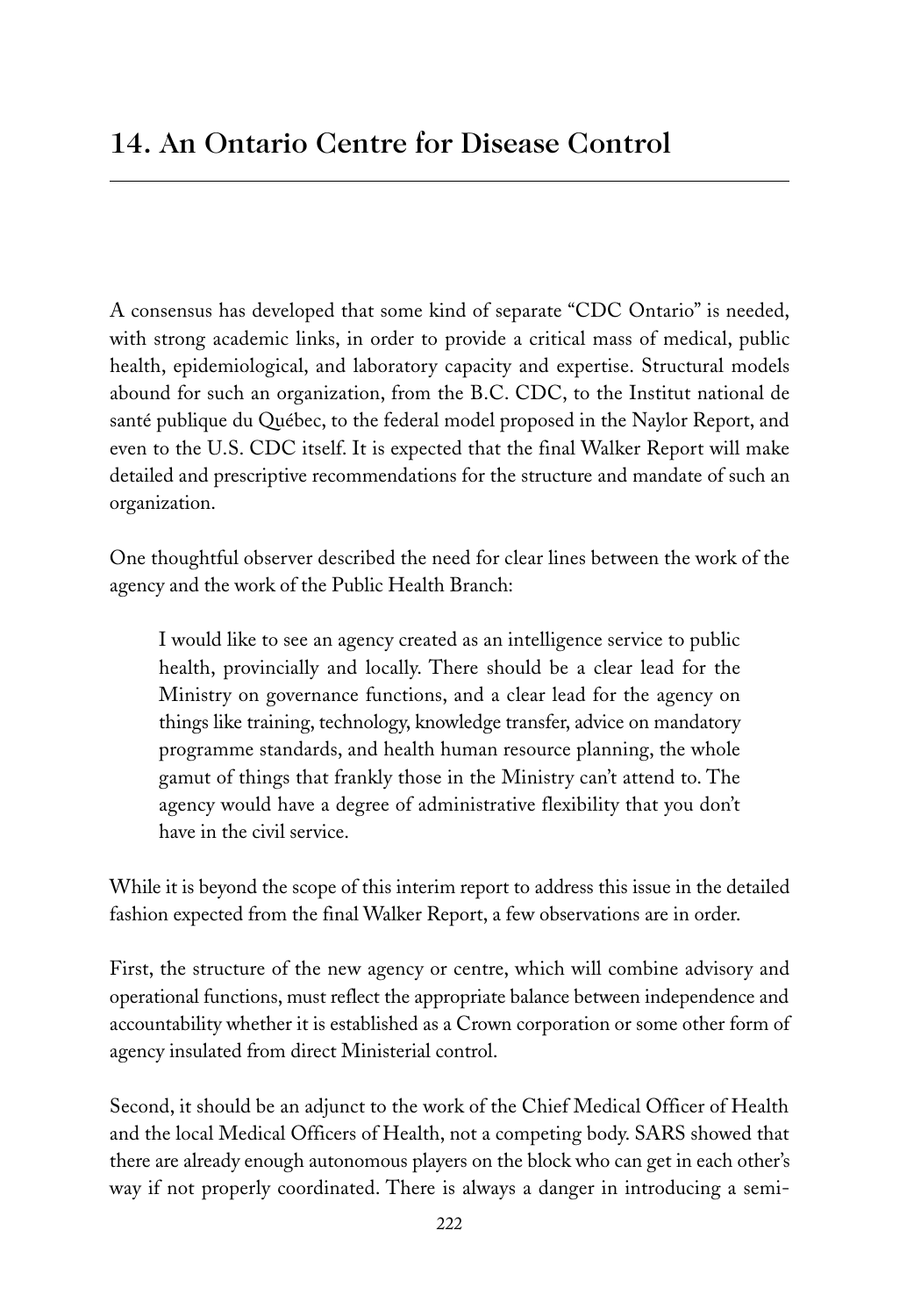autonomous body into a system like public health that is accountable to the public through the government. The risk is that such a body can take on a life of its own and an ivory tower agenda of its own that does not necessarily serve the public interest it was designed to support.

Third, it must be made clear from the beginning that the agency is not an end in itself but exists only to support public health. A useful summary of the appropriate role for such an agency is set out in the external review report of the B.C. Centre for Disease Control:

The B.C. CDC exists to carry out provincial surveillance, both epidemiologic and laboratory based, to provide expert assistance to local public health professionals and to provide some specific disease control services i.e., for tuberculosis and sexually transmitted diseases. The UBC CDC was created to ensure that research and the development of knowledge was promoted to complement the service mandate of B.C. CDC. The only other similar organization in Canada is the Institut national de santé publique of the Province of Québec. That organization is also responsible for provincial public health laboratory services, research, and expert support for public health practice in the province.<sup>159</sup>

To ensure that the new Ontario agency complements the service mandate of the public health system, the relationship must be clear between the new Ontario agency and the Chief Medical Officer of Health. Unless he or she has a clear say in the ongoing work and overall direction of the agency, and the ability to mobilize the resources of the agency to meet a public health problem when required, the agency will not fulfill its role as a source of support to public health operations. The Chief Medical Officer of Health must have more than a token role in the direction of any such agency. If the new agency is to have a Board of Directors, the Chief Medical Officer of Health, if not its Chair, should be at least its Associate Chair. To the extent the agency is operational as opposed to purely advisory, the Chief Medical Officer of Health must, in the face of a public health problem, be able to direct the operational resources of the agency so as best to meet the problem at hand, whether the resources are epidemiological, laboratory, or other.

If the Chief Medical Officer of Health lacks the ability to mobilize the resources of the new centre, resources created to support the work of the Chief Medical Officer of

<sup>159.</sup> Report by Dr. Paul Gully and Dr. Thomas Marrie, October 30, 2003.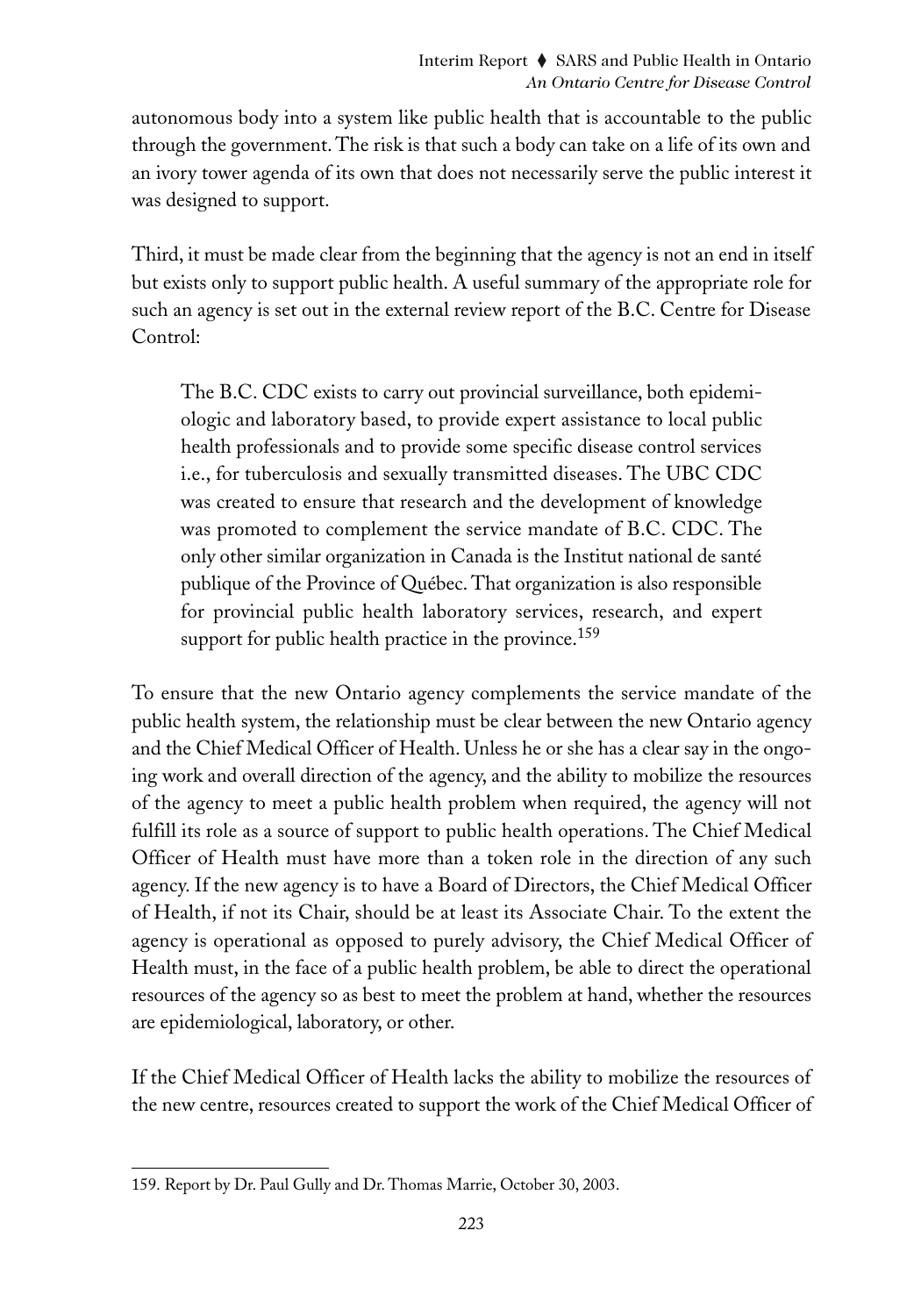## Interim Report ♦ SARS and Public Health in Ontario *An Ontario Centre for Disease Control*

Health and the local Medical Officers of Health, the danger exists that arose during SARS when the Science Committee and the Epi Unit were disconnected from the field operations. Whatever independence may be needed from government, whatever buffer required to ensure the academic and scientific integrity of the new agency, that independence and those buffers should not prevent the mobilization of its resources under the direction of the Chief Medical Officer of Health when required to meet a public health emergency.

For any public health agency to work, it must have authority with other sectors of the health care system and with the community as a whole. While some legislative authority will be necessary, the most important authority is what one local Medical Officer of Health described as "moral authority." Speaking of the role he considered the local Medical Officer of Health to play in a community he stated:

Now you talk about the authority of public health . . . I have never felt that I have great authority. On paper, legislatively I have great authority. I can order people to do all kinds of stuff and they can choose not to do it and I can go in front of a judge, as I have on a number of occasions, to have something done. But most of our public health authority comes from our credibility and willingness and ability to work with other people to get things done. It does not come from the Medical Officer of Health issuing orders . . . Our authority comes in terms of dealing with individuals so most of public health success does not come through authority, not legal authority but through moral authority if there is such a thing.

This will no doubt hold true for a Centre for Disease Control in Ontario. The success of centres such as the CDC in Atlanta and the CDC in British Columbia flows largely from a widespread recognition that these institutions house the very best of the best. The authority comes from their recognition as centres of excellence that can be counted on to work collaboratively with local agencies. To achieve this authority and success an Ontario Centre for Disease Control will require considerable resources and a strong commitment from government to maintain those resources. It will only work if it has the resources to attract recognized experts and to provide them with the best technology and equipment and optimal support to perform their work. It will take years to build a reputation for excellence and anything less than a 100-per-cent commitment to this long-term goal will surely result in failure.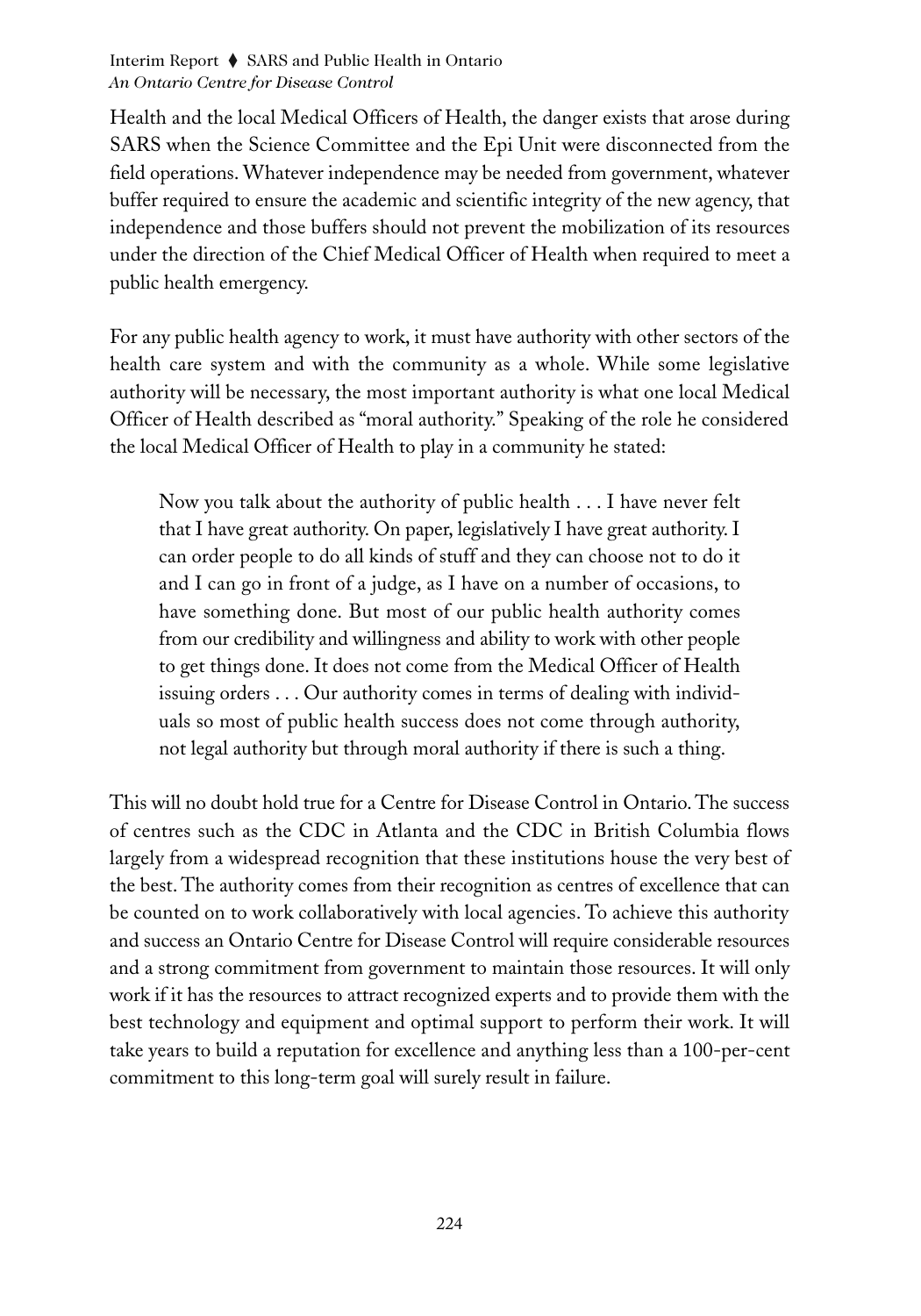Whenever a system proves wanting it is tempting to blame its problems on structure and to embark on a course of reorganization, or centralization, or regionalization, or decentralization. It must be remembered that organizational charts do not solve problems. The underlying problems of public health in Ontario have to do with a lack of resources, years of neglect, and lack of governmental priority. As noted above, these problems developed during the regimes of successive governments and no government or political party is immune from responsibility for the decline of public health protection. These problems will not be fixed by drawing boxes on paper around public health units and moving them into other boxes. The underlying problems will only be solved by a reversal of the neglect that has prevailed for so many years throughout the regime of so many different governments headed by all three political parties.

One Medical Officer of Health stressed the importance of fixing the problems of the system instead of simply reorganizing it:

I think that if anyone is going to come in and think that they will suddenly make this a new system in Ontario and it is going to be functional, I would argue that it will not be. It will not be functional for a decade or more. It would take a great deal of time and effort to start doing those things at a local level and that time and effort would be far better spent in terms of not a reorganization or restructuring or complete revamping of public health in Ontario but focusing on whatever is a big problem, whether it be infectious disease in institutions or something else. Let us focus the effort on trying to fix whatever people think is wrong with that portion of that system rather than trying to restructure everything across the province.

That being said, some attention must be given to the best way to structure and organize the delivery of public health in Ontario. Arguments are made to reduce the number of public health units from 37, on the basis that the smaller units cannot afford the critical mass of expertise required to deliver effective local protection against infectious disease. Those who advocate the reduction in the number of health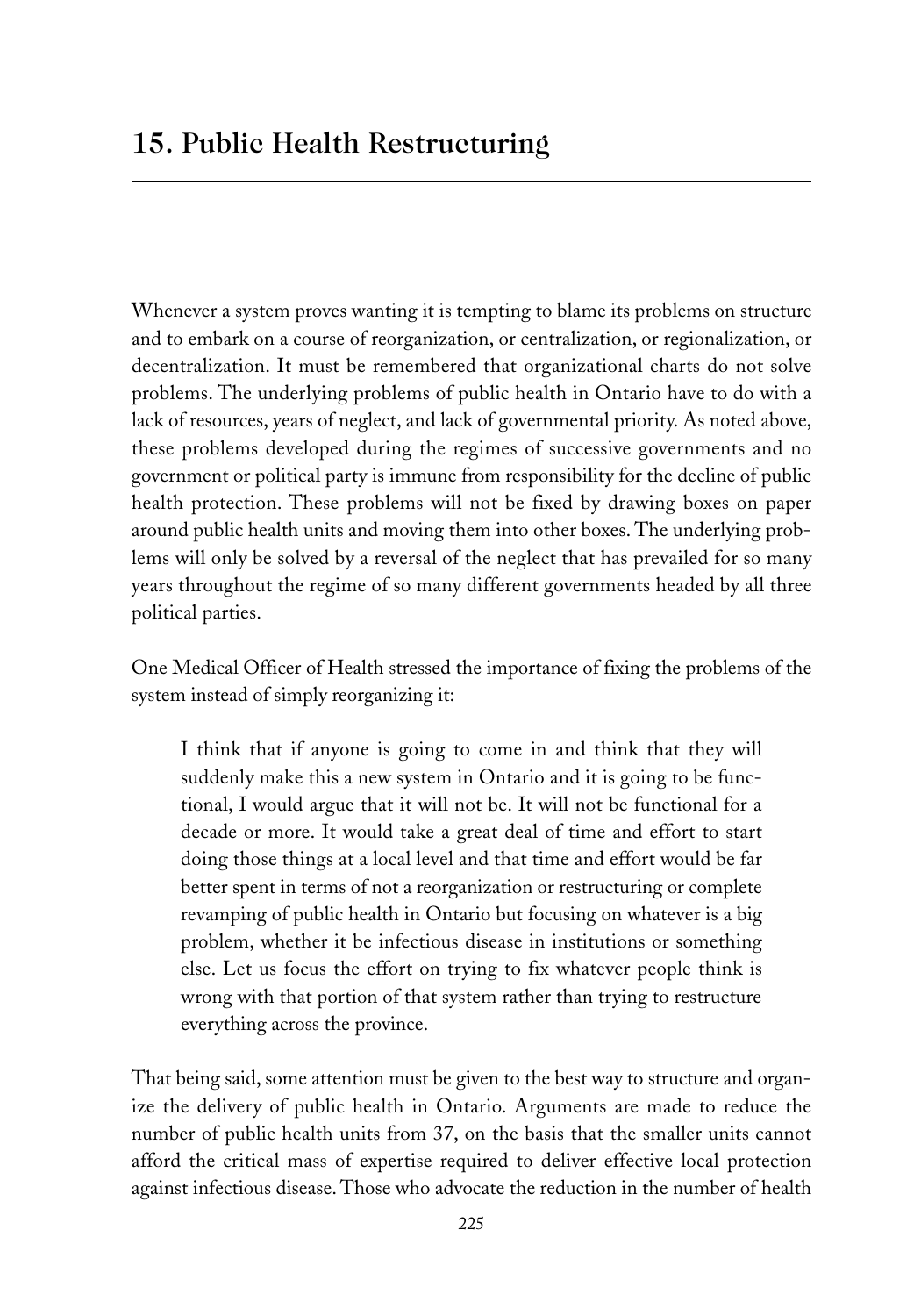## Interim Report ♦ SARS and Public Health in Ontario *Public Health Restructuring*

units point to many difficulties including the inability or unwillingness of the present system to comply with the recommendations of the Walkerton Inquiry that each public health region be required to employ a full-time Medical Officer of Health. To date there are eight Medical Officer of Health positions that have not been filled on a permanent basis. This demonstrates the remarkable inability of the present regional system, in the aftermath of a public health tragedy, to meet minimum standards. This inability to attract and retain the professional leadership it needs to protect the public shows that something is seriously wrong with the present regional system of local public health units.

The interim Walker report recommended that the existing number of public health units should be reviewed and, within two years, reduced from 37 units to 20 to 25 units.

Some question whether it is necessary to reduce the number of local units instead of providing the necessary critical mass of expertise to serve a number of individual units, on the argument that the problem is not the number of local units, but the lack of support and resources made available to the local units.

Is the problem simply the sheer number of local boards, or is it the functional inability of a local board to attract the critical mass of expertise necessary to manage public health programmes? Although it may be intuitively appealing to say that 37 is just too many, is there a way to preserve the value of a widespread local presence reflected in the present number of boards? Could a regional or centrally supportive structure be devised to give them access to the necessary critical mass of expertise and to consolidate control spans during a time of public health emergency?

No one who spoke to the Commission showed any appetite for a new regional structure, perhaps from fear of another layer of bureaucracy between the field and the Chief Medical Officer of Health. One Medical Officer of Health noted:

History does not suggest that you need to have that regional level; I mean the concern of adding additional layers, the system is already decentralized enough.

While the last thing the public health system needs is another layer of bureaucracy, Ontario has had success over the years with non-bureaucratic structures of regional support including the Crown Attorney system, the Coroners' system, and the court system. One Medical Officer of Health noted the usefulness of an earlier system of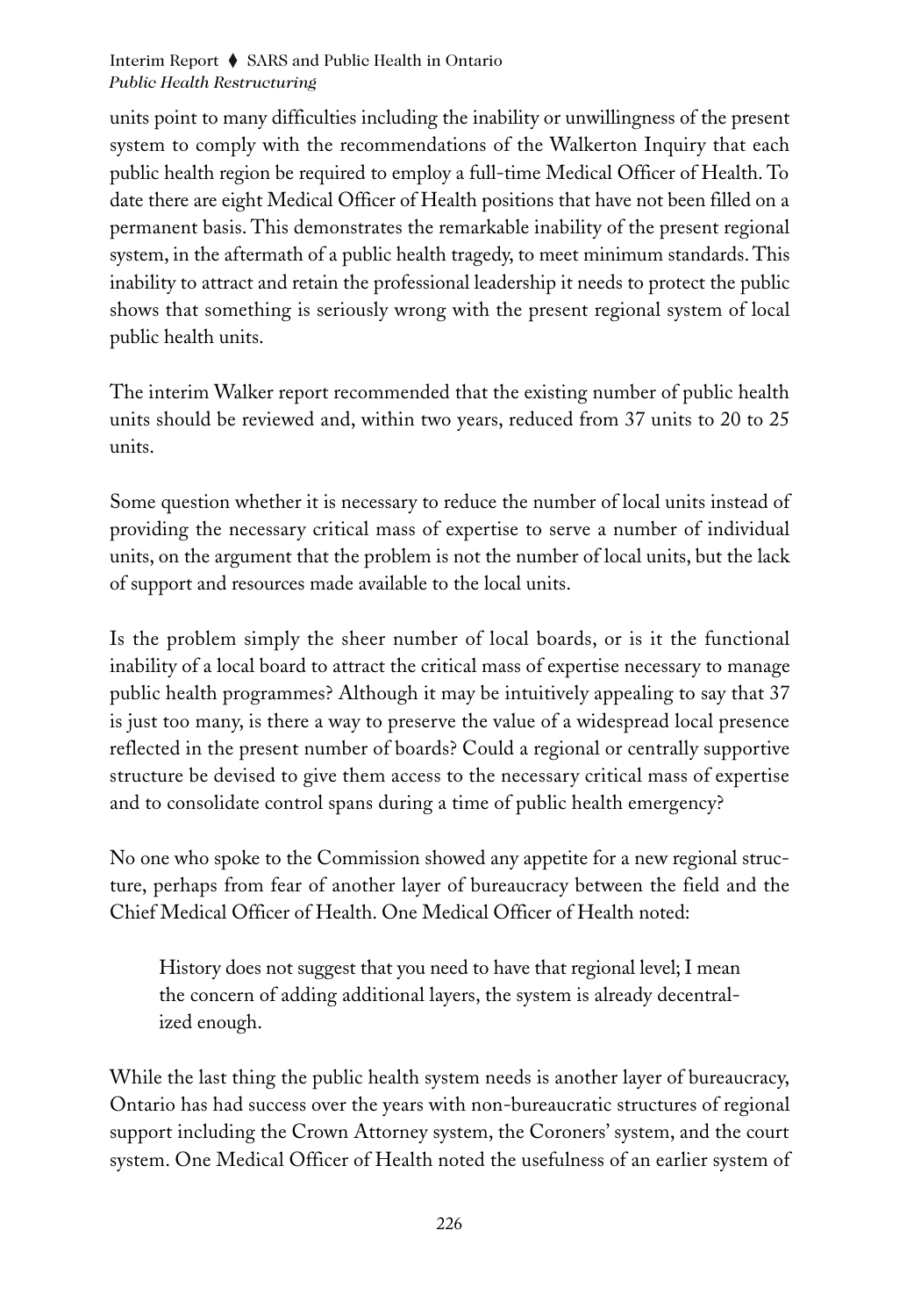regional Medical Officers of Health serving as a local resource.<sup>160</sup> Before closing the book on the options for public health reorganization, consideration should be given to the development of a non-bureaucratic, supportive, regional structure to provide assistance to the field and to consolidate the control span of the Chief Medical Officer of Health.

Another general observation about the restructuring process is that no matter how public health is restructured, it will continue to be delivered at the local level. The local Medical Officers of Health and the people on the ground under their direction are the backbone of the public health system. The point of service is the local public health unit. It would be shortsighted to focus unduly on reform of the central organisms like the Chief Medical Officer of Health and the Public Health Branch of the Ministry of Health and the new CDC Ontario (whatever it is called) at the expense of reforms and increased resources at the local level.

One Medical Officer of Health expressed this view very succinctly:

I'm worried that the public health system at municipal level may not be reformed to extent it should be; I think it's being lost in the shuffle. The primary focus for change and reform seems to be at the provincial level. The backbone of the public health system is the local boards of health and they aren't getting not getting the proper focus or attention.

A similar concern was expressed by another Medical Officer of Health:

Everything happens at the local level. The local level is the point of service. Funds must flow to this level. Public Health saves the province money. Health is a provincial responsibility so the province should fund strong local units. There is also opportunity for the Feds, and it would be far more cost-effective to have funding and results at the local level than many of Health Canada's current activities.

<sup>160.</sup> This Medical Officer of Health stated: "There used to be regional MOH's that worked for the province, at one point three or four of them and at some point up to about six of them. They were resourced to a local MOH. They were individuals who spent the bulk of their time going around the area that they were serving, finding out what was going on and they were a resource that you could go to, but over the years, those positions went. They had no authority but they were consultants, people who had additional information that you could go to and they were of value and of help, perhaps more in the outlying areas than in Toronto."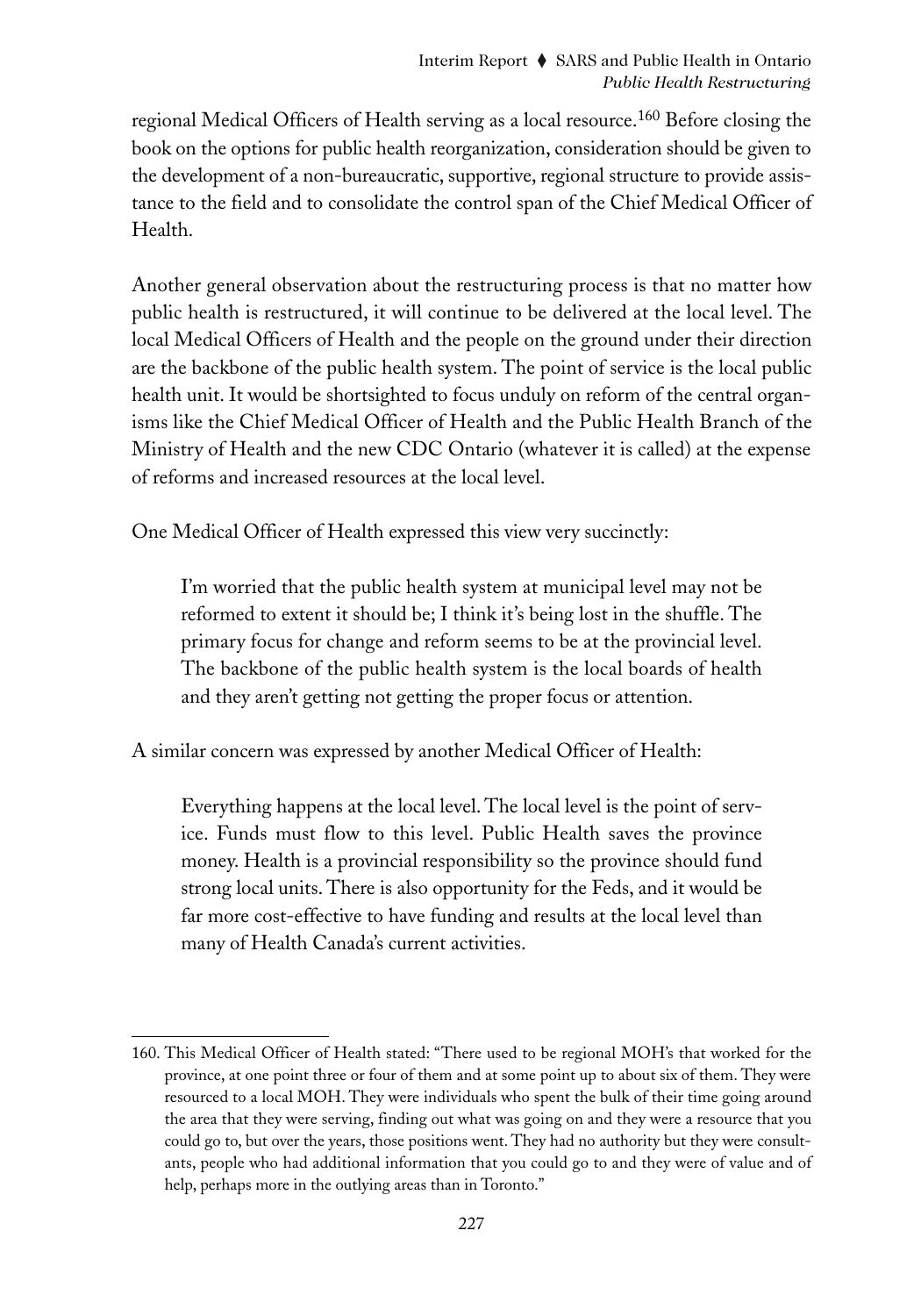Interim Report ♦ SARS and Public Health in Ontario *Public Health Restructuring*

Whatever is done by way of structural revision, two adjustments are clearly needed to the role of the local Medical Officer of Health.

The first is to ensure, as noted above, that the local Medical Officer of Health enjoys the same degree of political independence from the local power structure that the Chief Medical Officer of Health enjoys from the province. Both the local Medical Officer of Health and the Chief Medical Officer of Health require the ability to speak out on public health issues without going through a political filter, and need to manage outbreaks free from politically motivated interference.

The second is to ensure that the local Medical Officer of Health is not buried in the municipal bureaucracy. It has been suggested that some local Medical Officers of Health, as municipalities moved to consolidate, have been sucked into the corporate municipal entity instead of retaining the executive authority over their own operations that is necessary to ensure their accountability for the administrative machinery that makes public health work on the ground. As the Association of Local Public Health Agencies noted in October 1997 during the hearings on Bill 152**,** which significantly amended *the Health Protection and Promotion Act*:

. . . it is essential for the local Medical Officers of Health to retain statutory responsibility to serve as executive officer of the board of health. Of necessity, this must include responsibility for the management and administration of health programs and services and the related business affairs of the board, as well as responsibility for direction of employees and others whose services are engaged by the board.<sup>161</sup>

As a result of these concerns, the present Section 67 was added to the *Act* to provide that those engaged by a Board of Health to deliver public health programmes are subject to the direction of the local Medical Officer of Health who, in turn, is responsible to the local board for the management of those programmes. The problem is that some municipalities have accepted neither the spirit nor the letter of Section 67 and the province has demonstrated little appetite to take on a fight against those municipalities.

Some Medical Officers of Health suggest that Section 67 has not prevented the apprehended danger that public health administration would become lost within the

<sup>161.</sup> Association of Local Public Health Agencies, *Position Statement Regarding Bill 152, Schedule* (Toronto: October 9, 1997), pp. 1-2.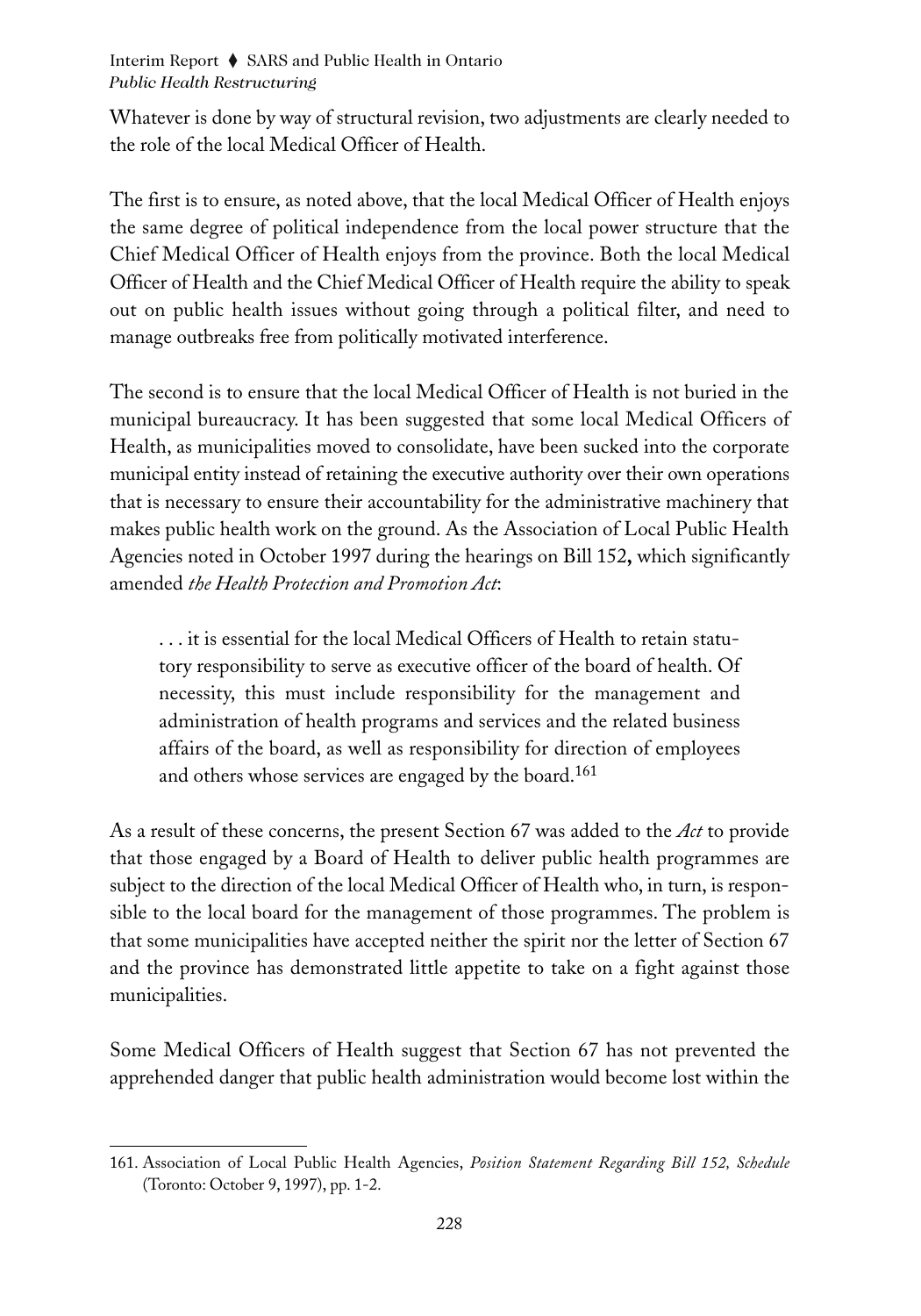municipal bureaucracies. One Medical Officer of Health described the current diminution in the authority of the local Medical Officer of Health over the administrative machinery that drives the delivery of public health protection:

There is a sense that Medical Officers of Health lost out after the downloading to the municipalities reflected in Bill 152 in 1997, effective January 1998, when the Medical Officer of Health lost their position as the executive officers of boards of health and the administrative and business function was taken from the Medical Officer of Health and given to municipal government. In some cases staff necessary to deliver public health programmes have, since then, been taken away from the Medical Officer of Health and assigned to other areas of municipal work.

Boards of health and municipalities have taken great liberties as result of the powers and duties of the Medical Officer of Health being watered down. If we change the funding of public health so it is far more driven by the province; it makes sense to revisit those earlier decisions to give more power to municipalities over the Medical Officer of Health.

A Medical Officer of Health in one of Ontario's largest cities said:

Most of us are lost deep down in municipal bureaucracies. This needs to be corrected. The Medical Officer of Health should be the Chief Executive Officer of a distinct service unit with accountability to a Board.

Because of the overall provincial interest in public health protection and because of the statutory obligations of the local Medical Officer of Health to ensure public health protection, the provisions of Section 67 should be enforced or if necessary amended to ensure that the Medical Officer of Health has direct administrative control over the personnel and administrative machinery required to deliver public health protection.

The big question, of course, is whether the present decentralized system should remain. Should public health in Ontario continue to be delivered and administered through local public health boards accountable in large part to local and regional municipal councils?

On the one hand, no other province in Canada has devolved so much public health responsibility to the municipal level. The Interim Walker Report noted that Ontario has the most widely dispersed and fragmented public health system in the country. In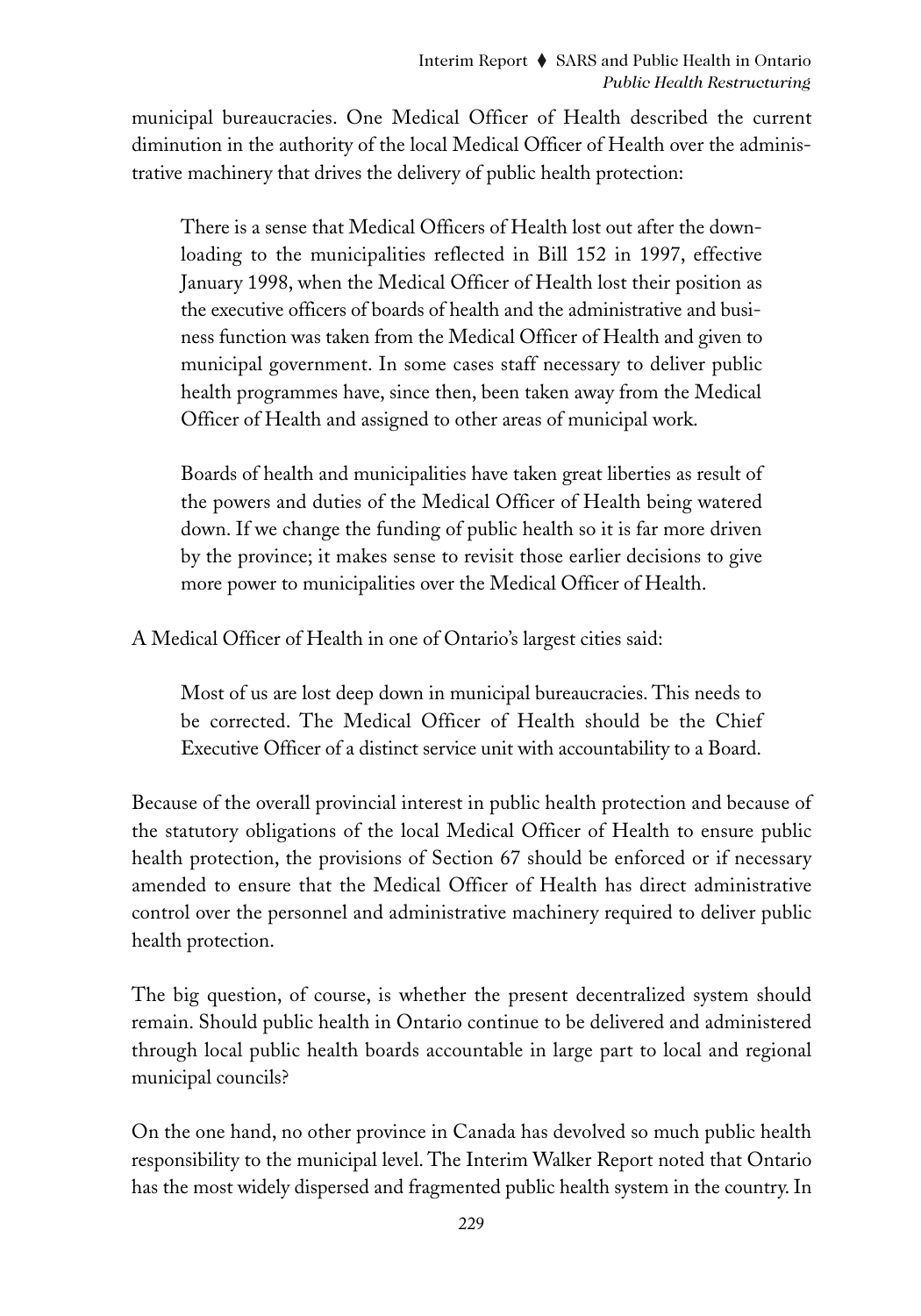## Interim Report ♦ SARS and Public Health in Ontario *Public Health Restructuring*

an age of emerging and reemerging infectious diseases that can sweep across the world and across countries and provinces with no respect for boundaries, it is counterintuitive to place a super-ordinate value on municipal autonomy in infectious disease prevention, surveillance, and outbreak management. Because infectious diseases can spread so rapidly and so widely, Ontario's protection against infectious disease is only as strong as the weakest local link.

On the other hand, many public health programmes such as chronic disease prevention and health promotion depend on local community partnerships with agencies, schools, nongovernmental organizations, and voluntary associations. There is a strong view that something of great value would be lost if local initiatives and local involvement in health promotion were destroyed through centralization of all public health functions under the province.

Ideally a structural balance can be struck which gives the province central control over infectious disease surveillance, prevention, and outbreak management, leaving with the municipalities some room to participate in those programmes, together with a significant financial and operational role in community-based health promotion.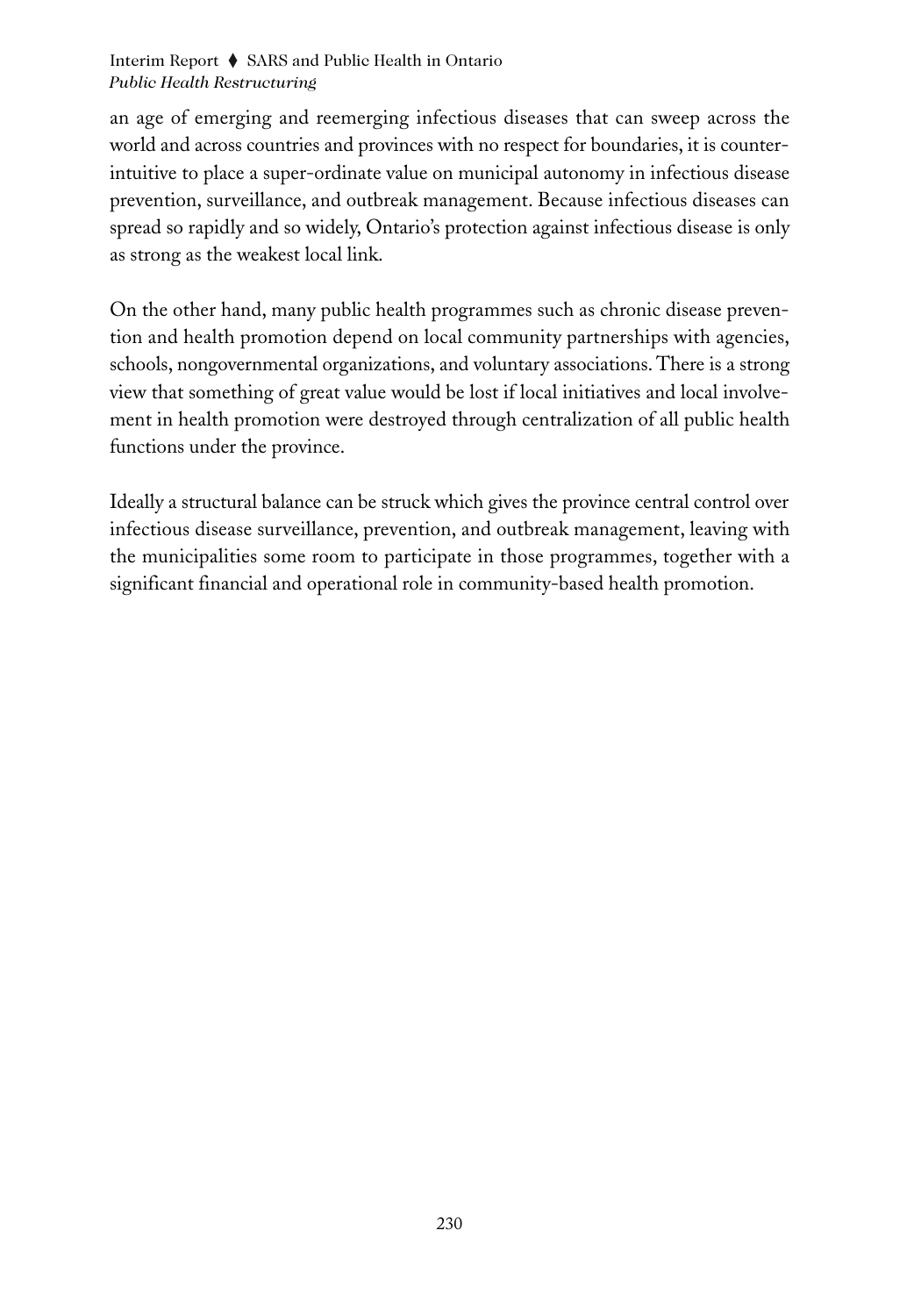There is an inherent tension between two kinds of public health work. While different terminology is used from time to time the two kinds of work are sometimes broadly characterized as infectious disease protection on the one hand and health promotion or population health on the other hand.

Infectious disease protection includes safe food, safe water, infection control in hospitals, day care centers and long-term care facilities, rabies control, safe water, sexually transmitted diseases, tuberculosis control, and vaccine preventable diseases. This work includes risk assessment, surveillance, case-finding, contact tracing, immunization, and infection control. It also deals with emergency response, investigation and control during outbreaks including investigation and control.

Health promotion includes programmes to prevent chronic disease and to encourage healthy eating, tobacco reduction, physical fitness, early cancer detection, prevention of injury and substance abuse, family health, sexual health, breastfeeding and other aspects of child and family life.

Infectious disease protection aims at immediate threats to public health like SARS and influenza while health promotion and population health aims at less immediate threats which make up the largest burden of disease in the community, including chronic lifestyle diseases. The work in infectious disease protection is conducted largely within the public health and health care system while the work in health promotion and population health is conducted largely through community partnerships with schools, non-governmental organizations, and the volunteer sector. One thoughtful observer suggested this was a crucial difference between infection control and health promotion, and that infection control requires more public health leadership and resources because, unlike health promotion, infection control lacks the community based allies and partners available to health promotion programmes.

The original mission of public health, historically, had mainly to do with protection against infectious disease. In the  $19<sup>th</sup>$  century, protection from infectious disease – then a major cause of death – was the main focus of public health in Ontario. The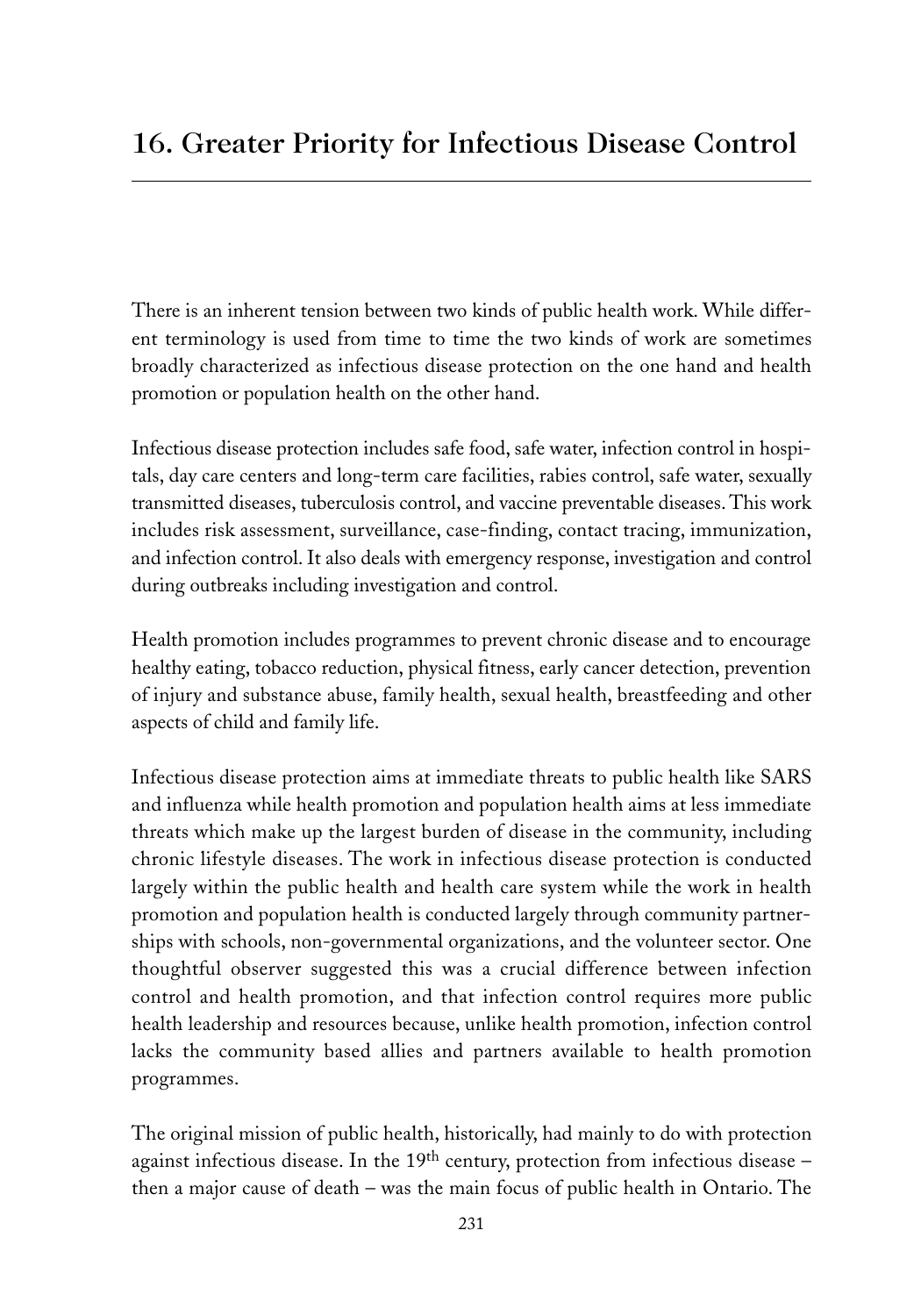Interim Report ♦ SARS and Public Health in Ontario *Greater Priority for Infectious Disease Control*

earliest public health legislation was an Act passed in 1833 by the Legislature of Upper Canada,

. . . to establish Boards of Health to guard against the introduction of malignant, contagious and infectious diseases in this province.162

Vaccines, sanitation, medical improvements and antibiotics reduced the burden of infectious disease, shifting patterns of morbidity and mortality from diseases like diphtheria to diseases like coronary heart disease. As infectious diseases receded in importance as a cause of death in the 20<sup>th</sup> century, public health expanded into many other program areas, especially in the fields of chronic disease and injury.

The shift in public health priorities to long-term population health promotion, coupled with the general decline in public and governmental attention to infectious disease control,<sup>163</sup> has led to the point where our public health system is not well equipped to deal with significant outbreaks of a new communicable disease. As noted in the Naylor Report:

As we have seen with SARS, questions now exist as to whether the Canadian public health system is minimally equipped and organized to deal with even a modest-sized outbreak of a new communicable disease.164

The inadequate priority for infectious disease protection has been reflected in a number of ways.

Toronto Public Health, for example, may have been the largest public health unit in the country, but it lacked sufficient infectious diseases control resources and capabilities. For example, prior to SARS, it was not meeting provincial minimum mandatory requirements for control of infectious diseases and infection control for institutions. This meant that it did not have strong representation on every hospital infection control committee in Toronto.

Toronto Public Health was not alone.

<sup>162.</sup> Association of Local Public Health Agencies, *Orientation and Reference Manual* (Toronto: 2004), p.1.

<sup>163.</sup> See the section on "The Decline of Public Health."

<sup>164.</sup> Naylor Report, p. 45.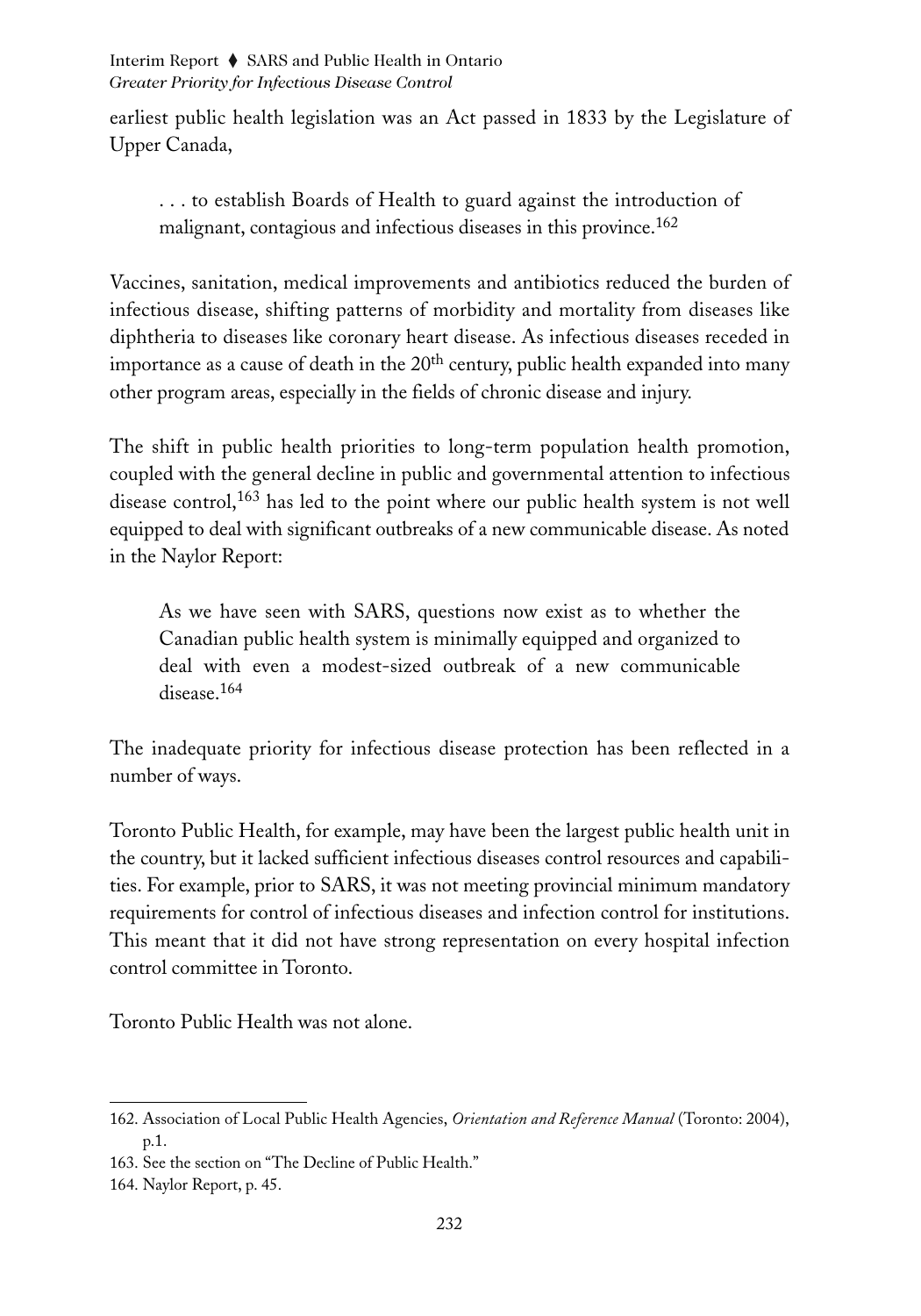As noted above, the infection control capacity of Muskoka-Parry Sound Health Unit before SARS consisted of the equivalent of less than one full-time infection control nurse. The unit also lacked public health inspectors trained in infectious disease control and there was a long-standing vacancy for an epidemiologist. And when SARS II struck, it had a freshly appointed acting Medical Officer of Health.

On the eve of the SARS outbreak, many health units were in the same position of not having a qualified Medical Officer of Health. As the Provincial Auditor stated in his 2003 report:

According to the Ministry, there is a national shortage of physicians with community medicine training to fill vacancies, and as of January 2003, there were eight boards of health without the mandated full-time medical officer of health. While there were individuals acting in the medical-officer-of-health position, according to the Ministry they may not have had all of the required qualifications for the position. At five boards, acting medical officers of health had occupied the position for over three years.<sup>165</sup>

None of the mandatory guidelines was accompanied by effective compliance monitoring. As a result, there was inadequate provincial oversight to ensure that the public health system was capable of combating an outbreak. In effect, local health units were told what infectious diseases programmes they were required to have, but no one checked to ensure they were actually implementing them – or had sufficient funding to do so.

When Part One of the Walkerton Report was released in January 2002 – incidentally, more than a year before the SARS outbreak – it recommended that the Ministry of Health and Long-Term Care verify compliance with the mandatory guidelines through regular assessments and that it,

. . . annually track trends in non-compliance in order to assess whether changes are required to the mandatory programs and whether resources require adjustments to ensure full compliance.<sup>166</sup>

However, as the Provincial Auditor noted in his 2003 report,

<sup>165.</sup> Provincial Auditor*, Annual Report – 2003*, (Toronto: December 2, 2003), p. 225.

<sup>166.</sup> Provincial Auditor*, Annual Report – 2003*, (Toronto: December 2, 2003), p. 223.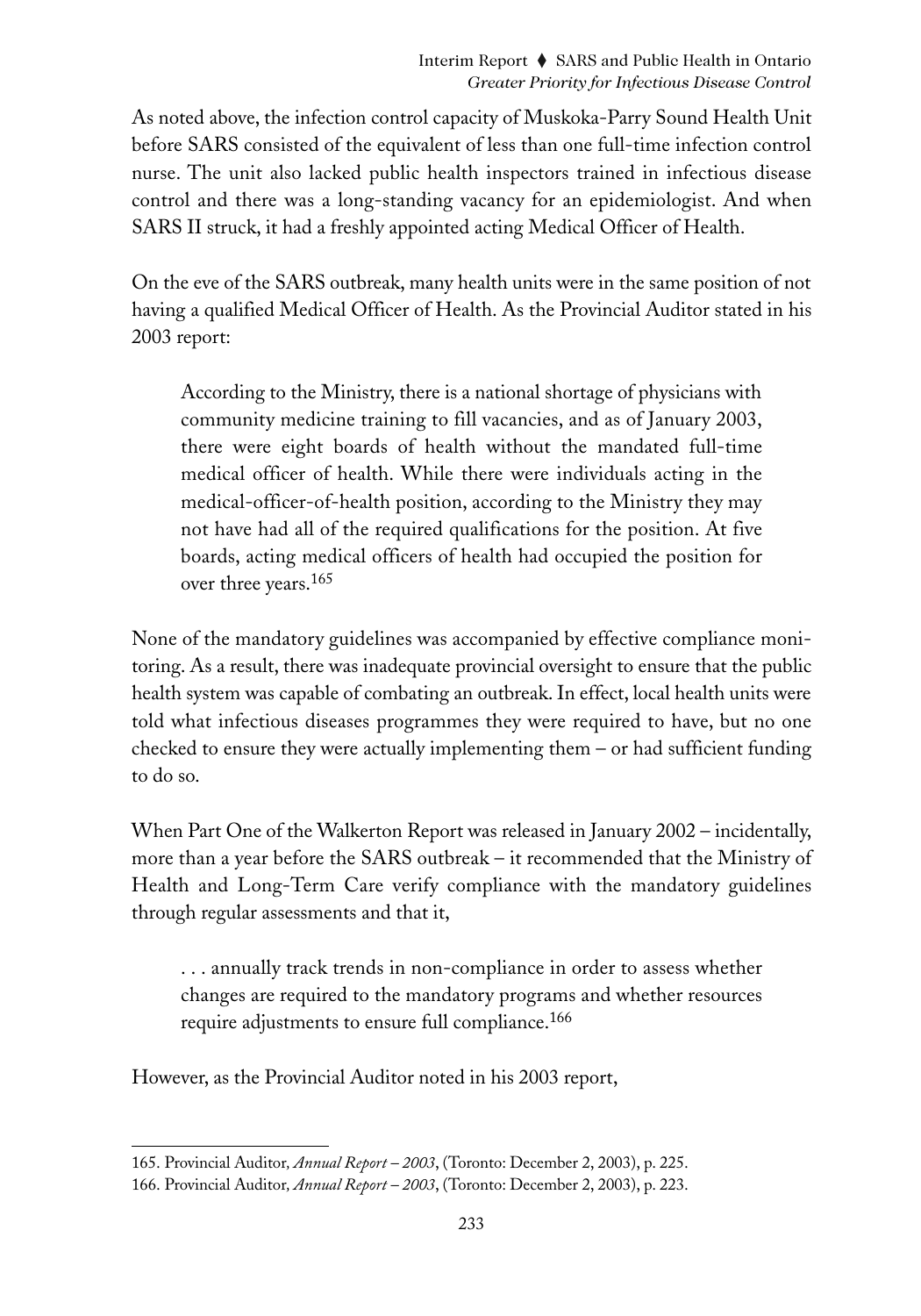Interim Report ♦ SARS and Public Health in Ontario *Greater Priority for Infectious Disease Control*

> Ministry staff informed us that, since 1998, only one assessment of a local health unit had been undertaken and that in March 2003, the Ministry began limited assessments of mandatory program areas at five local health units.167

The Commission has been informed that the Public Health Branch has begun to conduct audits of public health units.

A further example of the lack of priority given to infectious disease control by the provincial Public Health Branch is in the area of TB surveillance, where the Provincial Auditor raised some concerns in his 1997 report. However, these issues had not been fully addressed by the time of his 2003 report. The Provincial Auditor's 2003 report provides a useful snapshot of the situation in public health infection control in the days leading up to SARS – since it was based on an audit that was mostly completed before SARS.<sup>168</sup> On the continuing inadequacy of TB surveillance, the Provincial Auditor stated:

In our *1997 Annual Repor*t, we recommended that the Ministry should improve its ability to track individuals under surveillance for inactive TB. At that time we noted that the Public Health Branch had indicated that approximately 35 per cent of the individuals who were required to undergo medical surveillance for inactive TB by boards of health, including notifying the appropriate authorities of address changes, could not be followed up on due to missing or incorrect information such as a wrong address provided. Ministry staff also indicated at that time that Public Health Branch staff may be able to use OHIP's Registered Persons Data Base to obtain the necessary information.

Information reported by local health units to the Ministry for the 2001 year indicated that only 65 per cent of referred individuals were success-

<sup>167.</sup> Provincial Auditor*, Annual Report – 2003*, (Toronto: December 2, 2003), p. 223.

<sup>168.</sup> See page 218 of the 2003 report by the Provincial Auditor which stated: "Our audit, which was substantially completed in March 2003, was conducted in accordance with the standards for assurance engagements, encompassing value for money and compliance, established by the Canadian Institute of Chartered Accountants and accordingly included such tests and other procedures as we considered necessary in the circumstances. The criteria used to conclude on our audit objectives were discussed with and agreed to by ministry management and related to systems, policies, and procedures that the Ministry should have in place. Towards the end of our audit, the Ministry and health service providers were coping with an outbreak of Severe Acute Respiratory Syndrome (SARS). Since our audit fieldwork was substantially completed before this outbreak occurred, our audit did not include work in this area."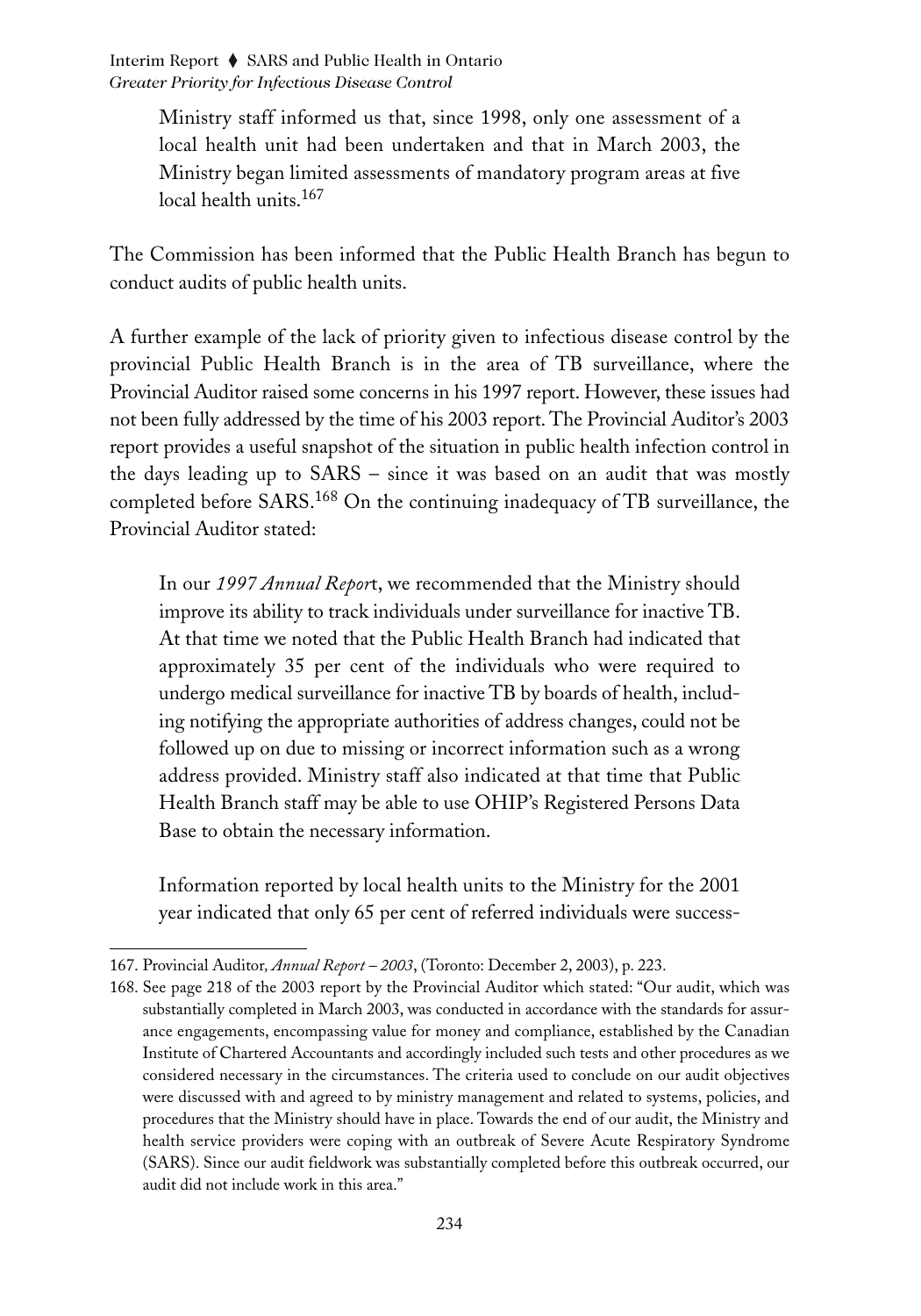fully contacted and managed by local health units in accordance with the Ministry's Tuberculosis Control Protocol. We were advised that local health units were required to inform the Ministry of those individuals who could not be contacted. However, the Ministry had not determined whether local health units were fully complying with this requirement. Procedures had also not been implemented to utilize the Ontario Health Insurance Program's (OHIP's) Registered Persons Data Base to attempt to locate individuals who had not reported to a local health unit or had not undergone a physical examination and x-ray.

To help reduce the incidence of active tuberculosis, the Ministry should enhance the effectiveness of medical surveillance by:

- ensuring that local health units consistently and appropriately complete the medical surveillance of individuals with inactive tuberculosis, including ensuring that they have undergone a physical examination and x-ray; and
- using all available sources of information, including the Ontario Health Insurance Program's Registered Persons Data Base, to track those individuals under medical surveillance who were not successfully contacted and managed by local health units.<sup>169</sup>

This tuberculosis example presents as a symptom of the inadequate priority given to protection against infectious disease.

SARS made it clear that our public health system must give greater priority to protection against infectious disease. It is equally clear, however, that our entire public health system cannot be reorganized around one disease like SARS. Many diseases produce more sickness and mortality than SARS, and the task of plugging the holes demonstrated by SARS cannot be permitted to detract public health from the task of preventing those afflictions that comprise a higher burden of disease than SARS and other infectious diseases.

As one local Medical Officer of Health noted:

<sup>169.</sup> Provincial Auditor*, Annual Report – 2003*, (Toronto: December 2, 2003), pp. 232-3.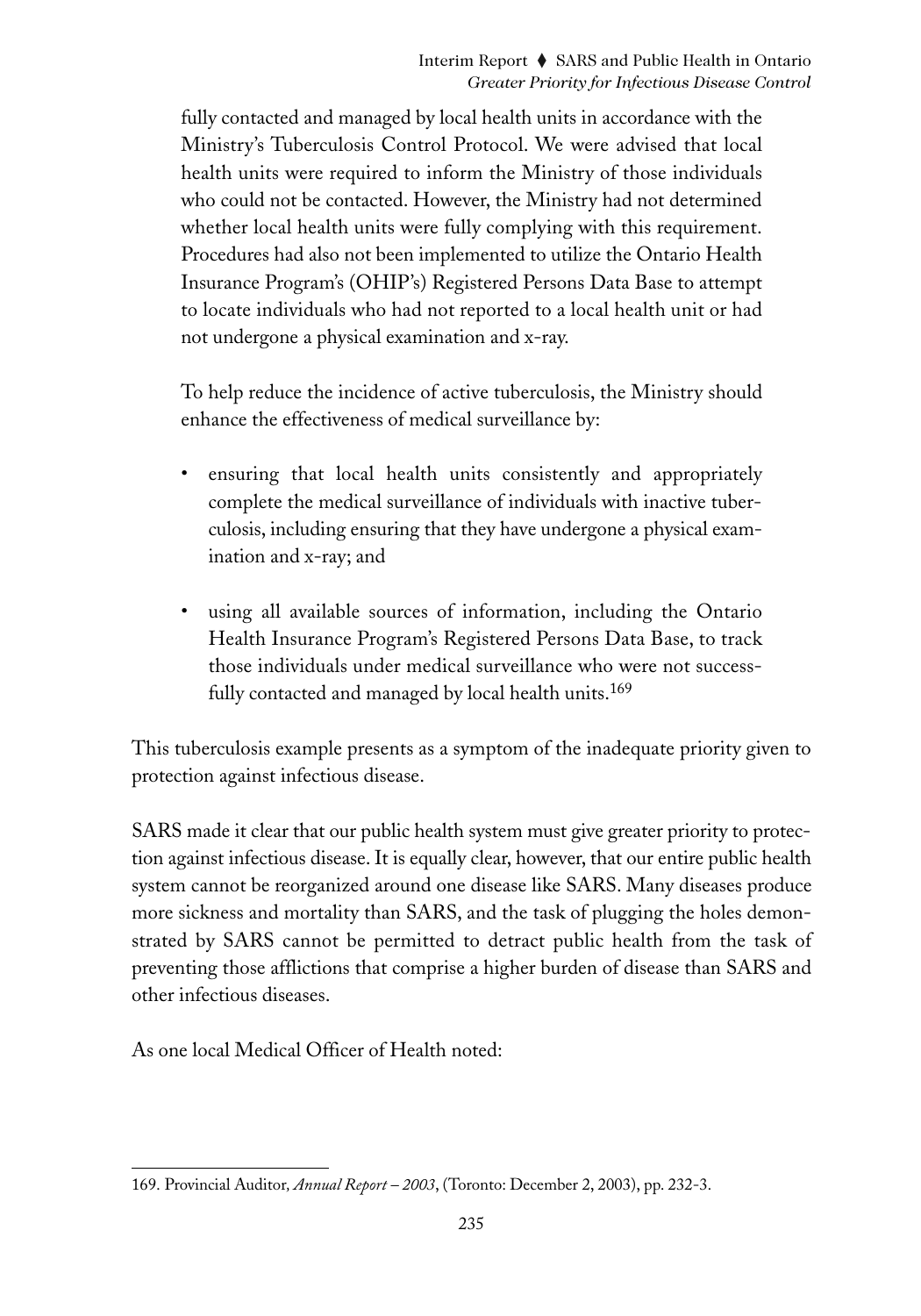The concern would be [if ] infection control gets funded 100 per cent because it is somehow more important than a variety of other things that public health gets involved with and so I think there would be others that would argue, and perhaps myself, that there are going to be more people that are going to be adversely affected by our rising epidemic [of ] obesity and lack of activities and all of those things and yet it is infection control and the cases of SARS that has taken the spotlight, it is West Nile has taken the spotlight; . . . two men die from West Nile and all of a sudden you have a coroner's inquest. One hundred women die annually of cervical cancer in this province which is suppose to be a completely preventable cause of death, and yet no one seems to want to do anything about them.

Another Medical Officer of Health pointed out the greatest burden of disease in the community is no longer communicable disease and that chronic lifestyle diseases pose a greater long-term threat to the health of the community:

I just want to come back to a few things about diseases that public health does. I do not think that anyone has suggested that the response to SARS should be the enhancement of programs for obesity control for example, but aLPHA is making a point that in the same way that community disease control in public health has been neglected in the last few years and it is not the only area. There are other areas which are in need and may in the long run lead to problems. Public health has always been about trying to prevent what is mostly causing people to become ill and die in society. In the late 19th century that was mostly communicable disease so public health had its roots there. If you look at the top 10 causes of death in Ontario in 1880, half of them were communicable diseases. If you look at top 10 causes of death in Ontario today, there is only one communicable disease on the list and that is pneumonia and it is down on the list and usually taking elderly people who are sick with heart disease. So the picture of health has changed dramatically and so our programs have changed. If you are trying to prevent a death and whether it is a death from a heart attack or from SARS, the technology to do that is different. In the case of a heart attack we do not have a vaccine for that but we do have preventative intervention and some of which is educational. It is all about trying to change what a 10-year-old kid eats for lunch and then changes what he eats when he is 40 years old and then 50-60 and what his pattern of activity is and we know if we change those things, then we will have one less heart attack or one hundred less in a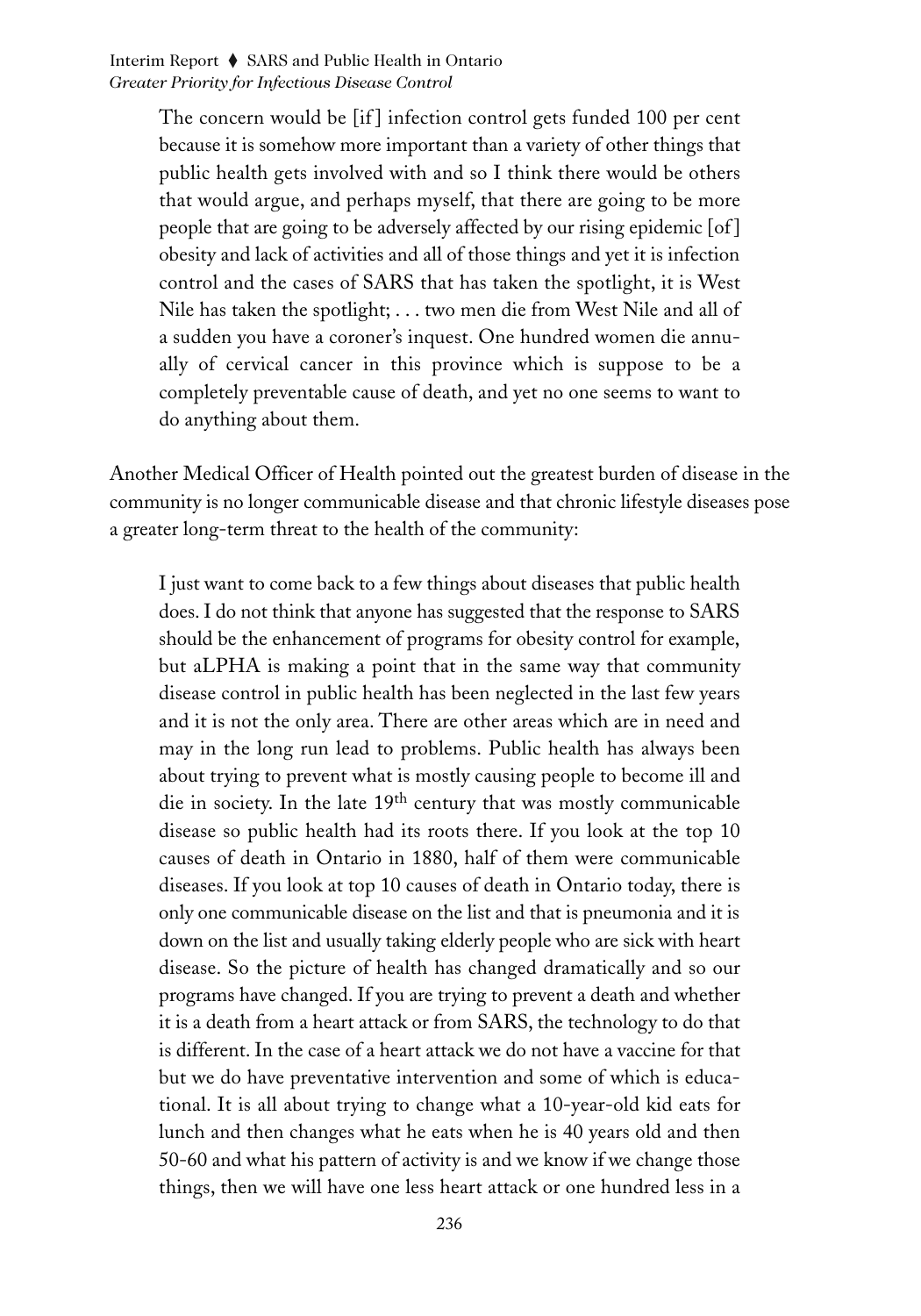thousand. So those are the interventions that we have early in life now that are comparable to vaccines or hand washing for communicable diseases

The importance of health promotion and the fight against chronic diseases is directly relevant to the ability of a population to withstand the onslaught of infectious disease. One Medical Officer of Health thoughtfully brought this home in the context of SARS:

If we put all our resources into communicable diseases then other kinds of disease prevention can suffer from lack of investment. Look who was at highest risk from SARS, they tended to be people with chronic disease, diabetes and other chronic diseases. It is shortsighted to put all our eggs into preventing this afternoon's problems when tomorrow's problems will become today's.

While it would be wrong to downgrade the long-term importance of health promotion and population health, the immediate threat posed by any infectious outbreak requires that a dominant priority must be given to protecting the public against infectious disease. It does not disrespect the advocates of health promotion to say that the immediate demands of public safety require that public health, as its first priority, looks after its core business of protecting us from infectious disease.

As noted in the Naylor Report there is little disagreement that:

. . . public health has essential roles in areas such as health protection (food and water safety), disease surveillance, and outbreak management, and these functions must be given priority.<sup>170</sup>

As one member of the Science Committee put it, quoted below in a different context:

. . . I maintain that of all the public health things we can do, if we don't control infectious diseases there's no point to going after cancer, cardiovascular disease, well babies and all of those things.

The tension in public health, between priority for infectious disease control and priority for long-term population health promotion, including the prevention of chronic

<sup>170.</sup> Naylor Report, p. 19.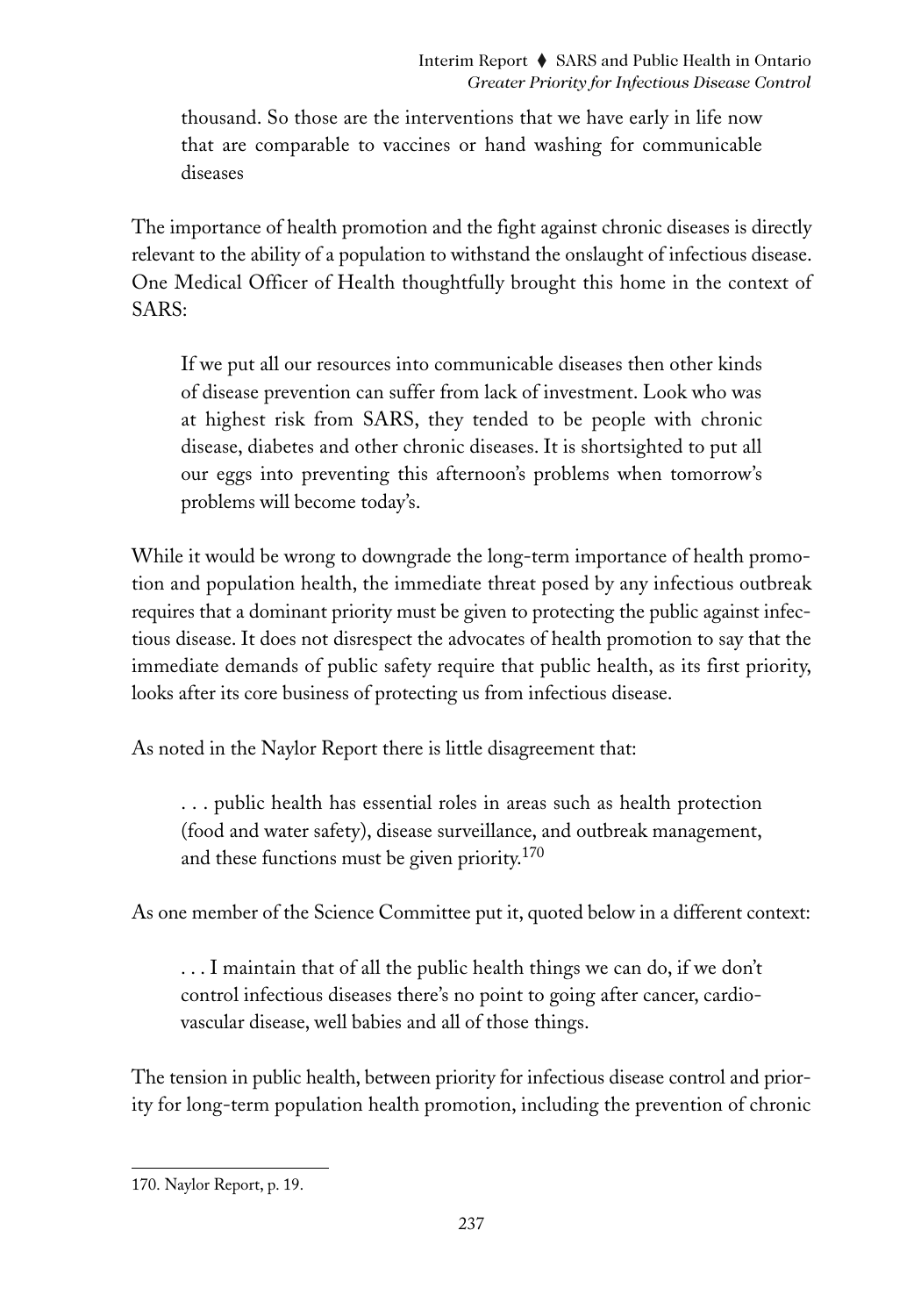Interim Report ♦ SARS and Public Health in Ontario *Greater Priority for Infectious Disease Control*

lifestyle diseases, is not going to go away. There is no point in arguing which is more important, because they are both important. There are however five basic reasons why protection against infectious disease should be the first basic priority of our public health system.

The first is that the threat from infectious disease is direct and immediate. The second is that an outbreak of infectious disease, if not controlled, can bring the province to its knees within days or weeks, a threat not posed by lifestyle diseases. The third is that infectious disease catches the direct attention and immediate concern of the public in a way that long-term health promotion does not. It is essential in an infectious disease outbreak that the public be satisfied that they are getting solid information from the government and that everything possible is being done to contain the disease. The fourth is that infectious disease prevention requires an immediate overall response because it moves rapidly on the ground and spreads quickly from one municipality to another and from province to province and country to country, thus engaging an international interest. The fifth is that health promotion depends largely on partnerships outside the health system between public health and local community agencies like schools and advocacy groups, allies and resources not available to infectious disease control which must stand largely on its own.

For these five reasons safe water, safe food, and protection against infectious disease should be the first priorities of Ontario's public health system.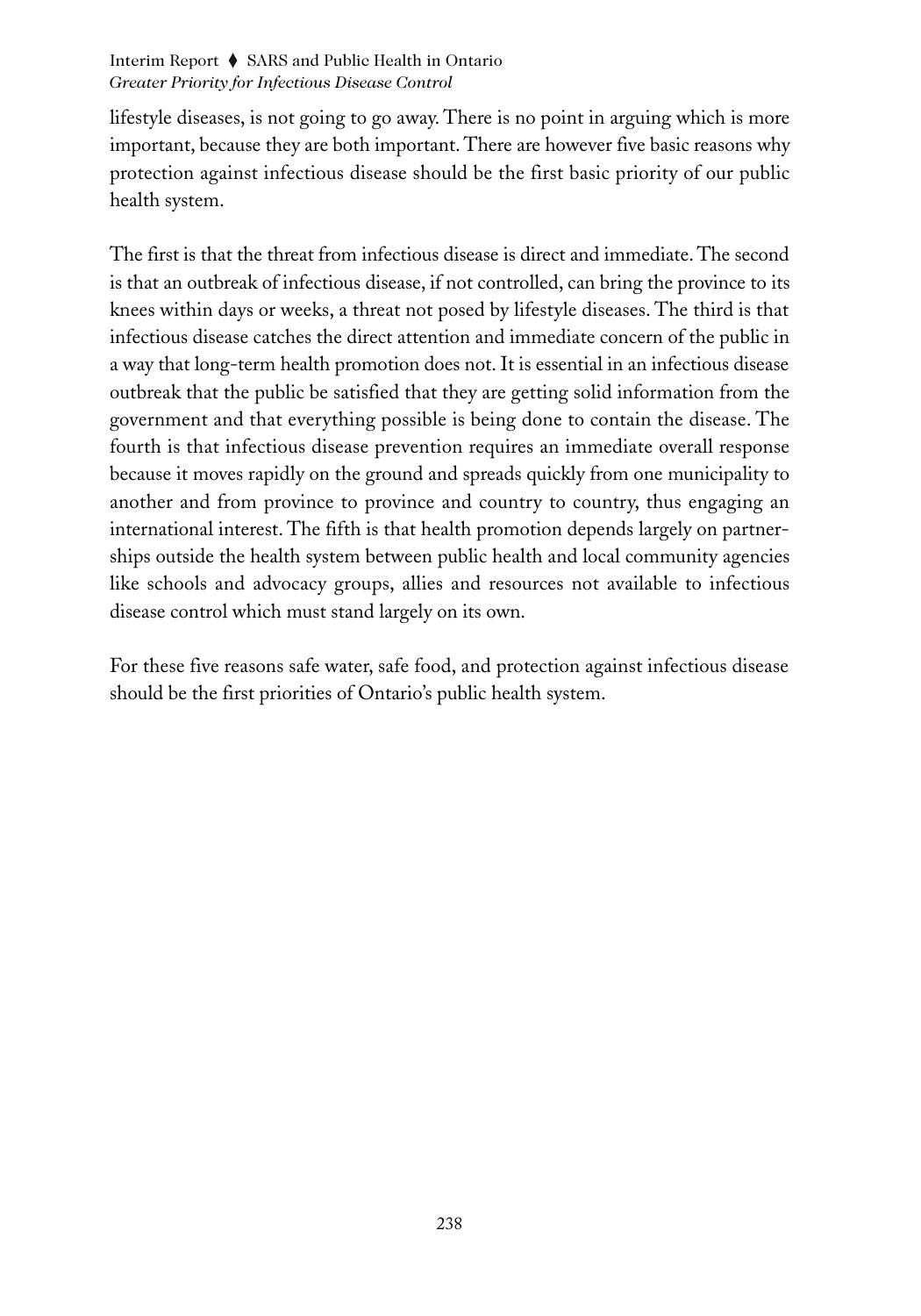An uncontrolled outbreak of infectious disease could bring the province to its knees. The province-wide consequences of a failure in infectious disease control are simply too great for the province to delegate infectious disease protection to the municipal level without effective measures of central provincial control. There is little machinery for direct central control over infectious disease programmes. The existing machinery to enforce local compliance with provincial standards is cumbersome and underused. Better machinery is needed to ensure provincial control over infectious disease surveillance and control.

The present distribution of legal powers under the *Health Protection and Promotion Act* gives the local Medical Officer of Health an enormous ambit of uncontrolled personal discretion, which is not ordinarily subject to the review or influence of the Chief Medical Officer of Health. The Chief Medical Officer of Health does have some override powers, and cumbersome machinery does exist under which the province might ultimately bring to heel a rogue board of health. But public health authority in Ontario over infectious disease control, including outbreak management, is primarily that of local officials with no direct accountability to any central authority.

There is no clear accountability to any central provincial authority for local public health decisions to quarantine thousands of people locally. There is no clear accountability to any central authority for local decisions not to quarantine, decisions that could lead to epidemic community outbreak of a deadly disease. This lack of clear central authority could require the Chief Medical Officer of Health, during a virulent outbreak like SARS, to negotiate with separate local Medical Officers of Health whether particular cases should be reported as SARS to the international community and whether or not the quarantine power should be invoked. This lack of central authority could lead to gross and irrational inequality in the application of the quarantine powers throughout the province if different local Medical Officers of Health exercised their individual authority without regard to any consistent central guidance.

During a disease outbreak the international community and organizations like the World Health Organization look for reassurance and credibility to the national and provincial level, not to the particular strength of any local public health board or the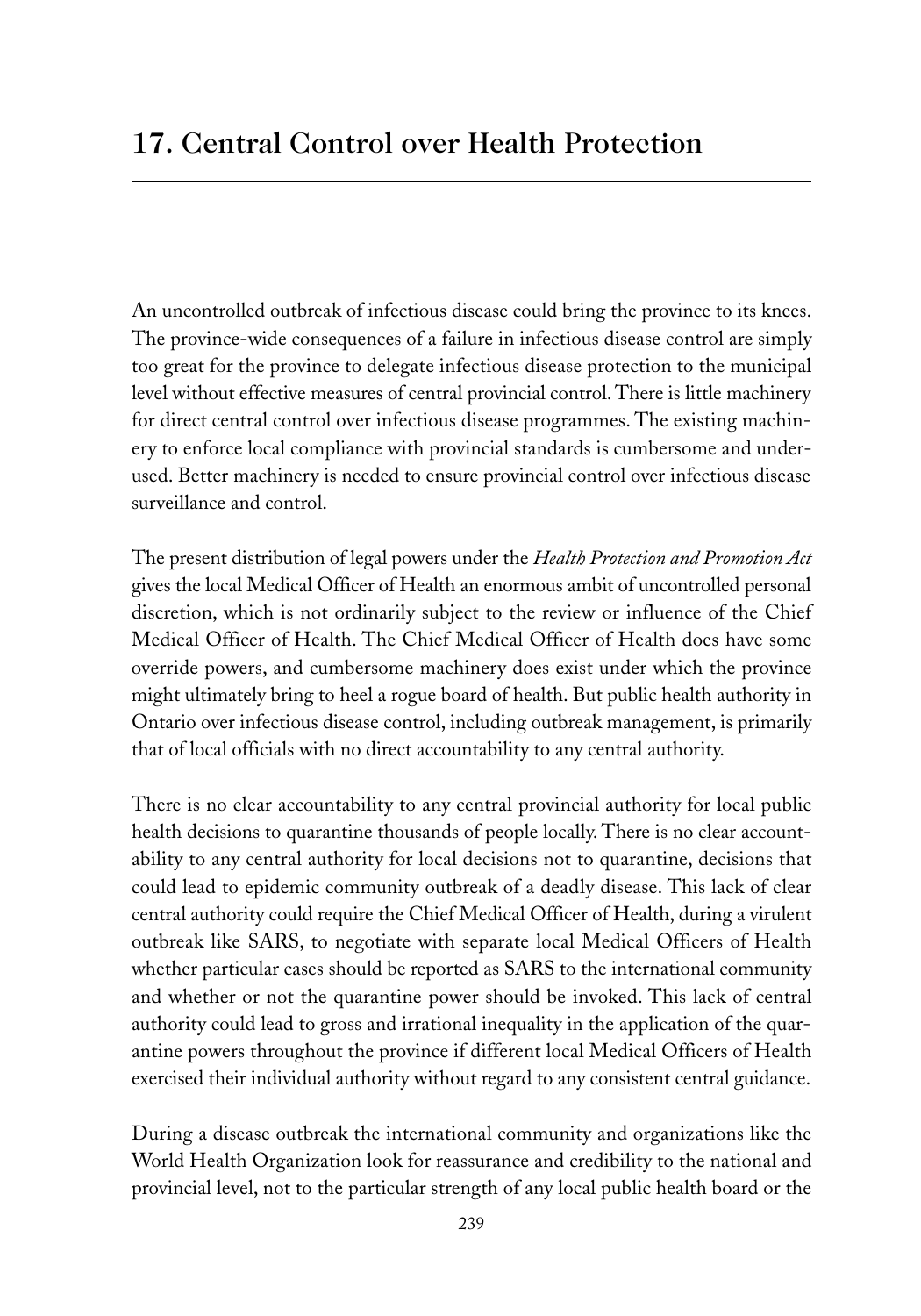Interim Report ♦ SARS and Public Health in Ontario *Central Control over Health Protection*

particular credibility of any local Medical Officer of Health. Viruses do not respect boundaries between municipal health units. The chain of provincial protection against the spread of infectious disease is only as strong as the weakest link in the 37 local public health units. A failure in one public health unit can spill into other public health units and impact the entire province and ultimately the entire country and the international community. When dealing with a traveling virus, concerns about local autonomy must yield to the need for effective central control.

Although some local Medical Officers of Health treasure their local autonomy from the province and from the Chief Medical Officer of Health, even in relation to outbreak control, there is a degree of recognition that clear and consistent central provincial authority is required for effective protection against infectious disease.

Dr. Richard Schabas, a former Chief Medical Officer of Health, noted at the public hearings:

I think we need clearer lines of authority within our public health system. At the moment, local public health authorities are not directly answerable or reportable to the provincial authority and I think, particularly in a crisis like SARS, that's something that's important.<sup>171</sup>

The lack of clarity around the respective accountability of the Chief Medical Officer of Health and the local Medical Officer of Health is striking. To quote a former Medical Officer of Health:

- Q: I am unclear as to what effective powers the Chief Medical Officer of Health has in general terms over the system of protection against infectious disease.
- A: Well it is hugely unclear, is it not? . . . Certainly clarifying the accountability would be a benefit whether the people like the outcome or not because right now it is very vague.

Another Medical Officer of Health commented on the inconsistent relationship between the Chief Medical Officer of Health and the local Medical Officer of Health:

<sup>171.</sup> *SARS Commission Public Hearings,* September 30, 2003, p. 28.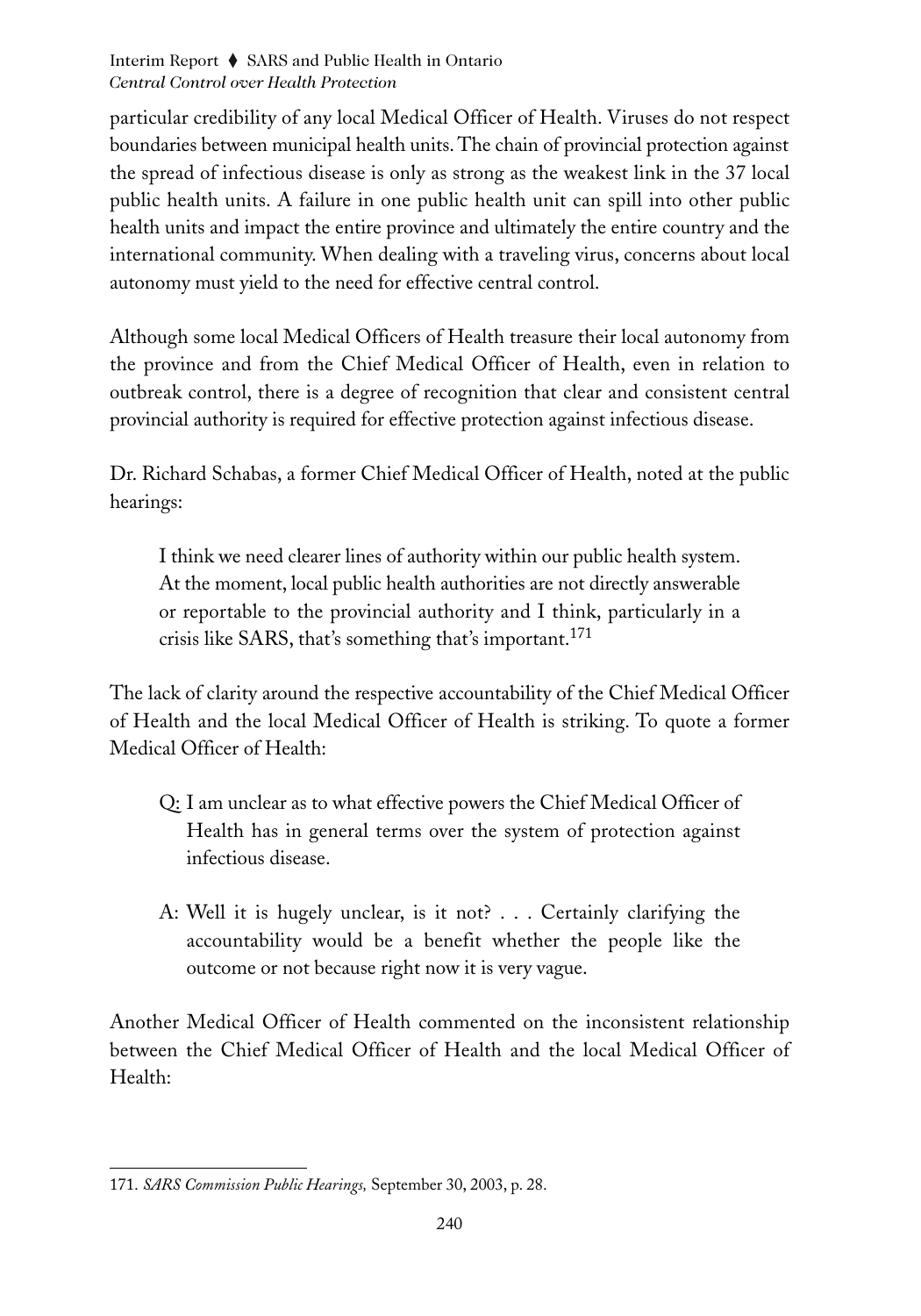. . . the relationship between the local Medical Officer of Health and Chief Medical Officer of Health is not formalized. At times, the Chief Medical Officer of Health can be a mentor and adviser, at other time he or she serves an appellate court function (e.g., HPPA s. 22.1). In dealing with perspectives related to one person in one position, it is also important to acknowledge that personality traits will also influence these informal relationships. At times, incumbent Chief Medical Officers of Health have acted as if a master-servant relationship existed, where none is defined by law or policy. At most other times, the perspective of the province is that public health is delivered through independent boards, with all accountability for decisions a local matter, and an unwillingness to advocate for or support the local Medical Officers of Health. Recommendations in this area would be largely determined by the directions the province chooses to follow with respect to governance, funding and structure.

Another experienced Medical Officer of Health, while favouring a continuing element of local control, agreed that clearer lines of authority were necessary:

I think the first issue is whether Ontario wants to continue to have a decentralized system for public health and decentralized governance under local Boards of Health. If yes, when exceptions would apply in a health emergency, whether infectious or non-infectious. I do think that is a mutual benefit in maintaining some devolution of control to the local level for day-to-day responsibilities including day-to-day management of infection control and local outbreaks. It would be totally overwhelming for the province to be responsible for and give direction on the huge weight of disease issues that come up every day. But the roles and responsibilities and terms of engagement that need to take effect in a multi-jurisdictional situation, an outbreak in a number of local units, needs to be much clearer. One of the outcomes from our collective experiences during SARS is that those roles and relationships need to be more clearly defined . . .

The province will have to revisit both the current framework and the existing mandatory programmes to make the surveillance process stronger and less ambiguous. It is no good at the end of the day to point fingers at each other and say "I thought you were supposed to be doing it" The public has no tolerance for it, and neither do those who work in the system.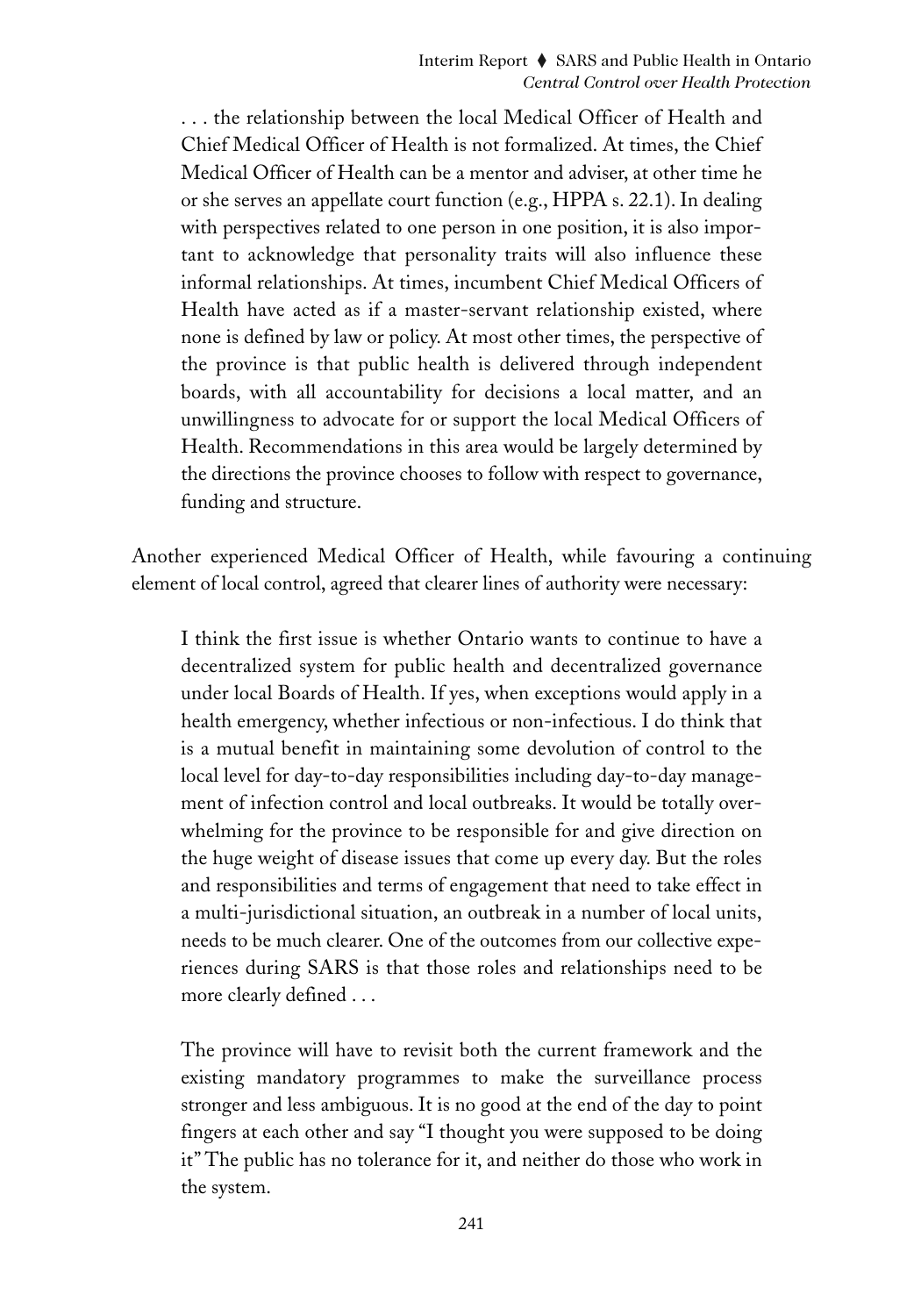Another experienced Medical Officer of Health, no friend of central authority for its own sake, recognized its need in respect of communicable disease control:

I think it has been more recognized because of the widespread nature of the impact of SARS that there is a provincial interest in having an effective public health system . . . [We] do not have in real terms a health care system because of the variety of components that work or do not work together effectively. But the public health system is loosely connected because it is decentralized and is probably appropriate for many different kinds of public health programs that you need to customize to the local needs. But communicable disease control is increasingly being recognized as something necessary across the province and the system needs to work together where communicable disease crosses [local boundaries].

Another Medical Officer of Health, while advocating local public health autonomy in a general sense, recognized in thoughtful terms that infectious disease control requires a stronger element of central provincial control:

I think that communicable disease is one of the areas where local control is a bit less important in my estimation, where consistency is more important. But I would hate to have the entire template for public health set based on that example because local control is more important with many of the other things that we deal with, where you are trying to change community values such as around tobacco, changing the way that the community thinks about health issues, thinks about behaviours which have an impact on health. It is much more important to work locally and they do that very differently in Kenora than in Toronto. But communicable disease control in a hospital in Kenora and Toronto is not as different as it is with these other programmes. I make a plea that local control is very important particularly for other programmes . . .

Clearly infectious disease really requires some kind of consistent application. I would rather have the central organization send out whatever [directives] are necessary even if the are wrong, in one sense, because they could then correct it as they learn more. Whereas if each of the Medical Officer of Health were developing our own procedures and protocols, some of us may be right and others may be wrong and the confusion that would come from that would be far worse than having the central group be wrong and then correct it all around the province the next day or the day after. So I think related to communicable disease control, consistency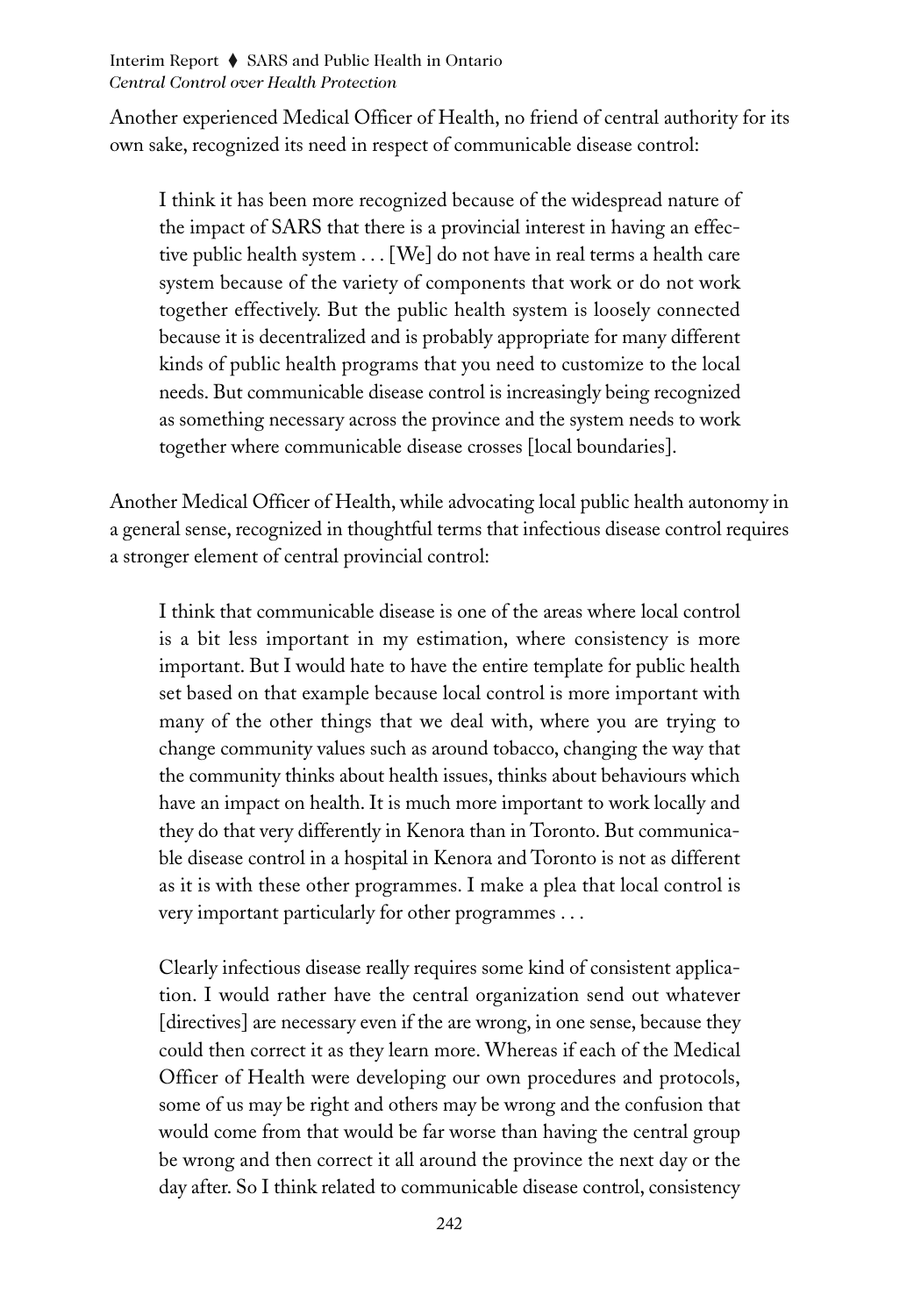is important. So clearly the provincial organization that can collect data on a larger number of cases should be in a much better position to come up with important ways of dealing with that particular kind of infection and should be able to distribute that out to the field in some linked and logical and coordinated kind of way to ensure at the local level that those things are being carried out.

In theory, mechanisms do exist for the province to assert control over a local health unit that is not delivering adequate public health protection. One Medical Officer of Health was asked about this issue:

- Q: What if the local board does not allocate enough money to maintain the necessary level of public health protection?
- A: Then you move to the assessment and compliance machinery in the HPPA.

The difficulty is that the assessment and compliance machinery is infinitely complicated, replete with notices, directions, orders, procedures before the Health Services Appeal and Review Board and the Superior Court of Justice and appeals therefrom. It more resembles an international peacekeeping operation than it resembles effective machinery to enforce basic health protection standards across the province. And there is a further question of political will. One Medical Officer of Health asked the question:

As long as public health is entangled in two different levels of government it becomes more difficult to find the political will to improve public health. If the provincial government wants to make a deal with a municipality on transport funding, and needs the goodwill of the municipality, will the government encourage the Minister of Health to crack down on the municipality if it isn't up to standard on public health protection?

Under the present *Act,* the legal and practical backbone of local disease control is the local Medical Officer of Health. It makes sense that the initial responsibility should be local. But that initial arrangement makes no sense unless it can be influenced by provincial leadership and can shift, instantly, to the provincial level when a threatened or actual outbreak imperils the provincial public interest.

There are two basic ways to ensure the appropriate measure of central accountability and authority for infectious disease protection.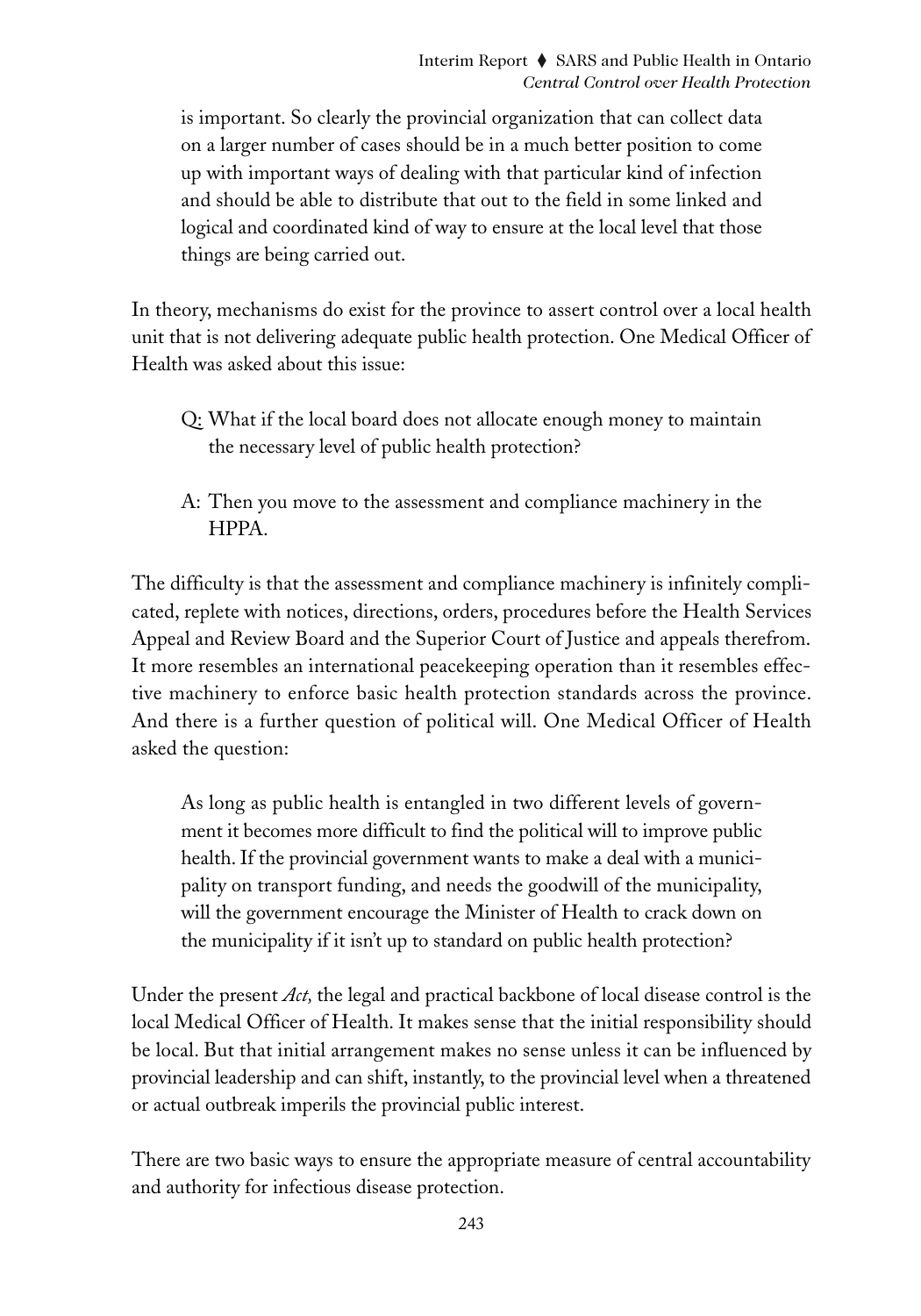## Interim Report ♦ SARS and Public Health in Ontario *Central Control over Health Protection*

The first way is to leave essential public health legal powers in the initial hands of the local Medical Officer of Health, subject to some machinery to displace those powers to the Chief Medical Officer of Health during a designated provincial public health outbreak. Although this system maximizes the ordinary local autonomy of local Medical Officers of Health, municipal autonomy is hardly a value of super ordinate importance when dealing with viruses that cross municipal, provincial, federal, national, and international boundaries. And the complicated legal machinery necessary to trigger the imposition of central powers, unless made infinitely more simple than the almost medieval system for provincial override of local public health boards, would deprive the provincial override of any practical value in a public health threat.

The second way is to place essential public health legal powers in the hands of the Chief Medical Officer of Health, those powers to be exercised on a day-to-day basis by the local Medical Officer of Health, subject to the ultimate direction of the Chief Medical Officer of Health. This retains all the public health powers under the *Act* within the presumptive local authority of the local Medical Officer of Health. But it leaves a clear role for provincial leadership and it provides a safeguard and an immediate change of the default position, whenever required, to central provincial authority. This kind of arrangement works well in the justice system where the local Crown Attorney is the agent of the Attorney General, and where the regional senior judge exercises in their region the powers of the Chief Justice, subject to the direction of the Chief Justice.

If the *Health Protection and Promotion Act* were amended to provide that:

- The powers now assigned by law to the Medical Officer of Health are reassigned to the Chief Medical Officer of Health, and
- The powers reassigned to the Chief Medical Officer of Health shall be exercised by the Medical Officer of Health in the local region, subject to the direction of the Chief Medical Officer of Health,

it would leave the local Medical Officers of Health a clear field to exercise the same powers they have always exercised, subject to ultimate central direction.

Under the old system, such a re-arrangement of powers might raise serious concerns of loss of autonomy on the part of the local Medical Officer of Health including the spectre of political influence from Queen's Park on local public health decisions. While concerns about local autonomy will never go away in any centralized system,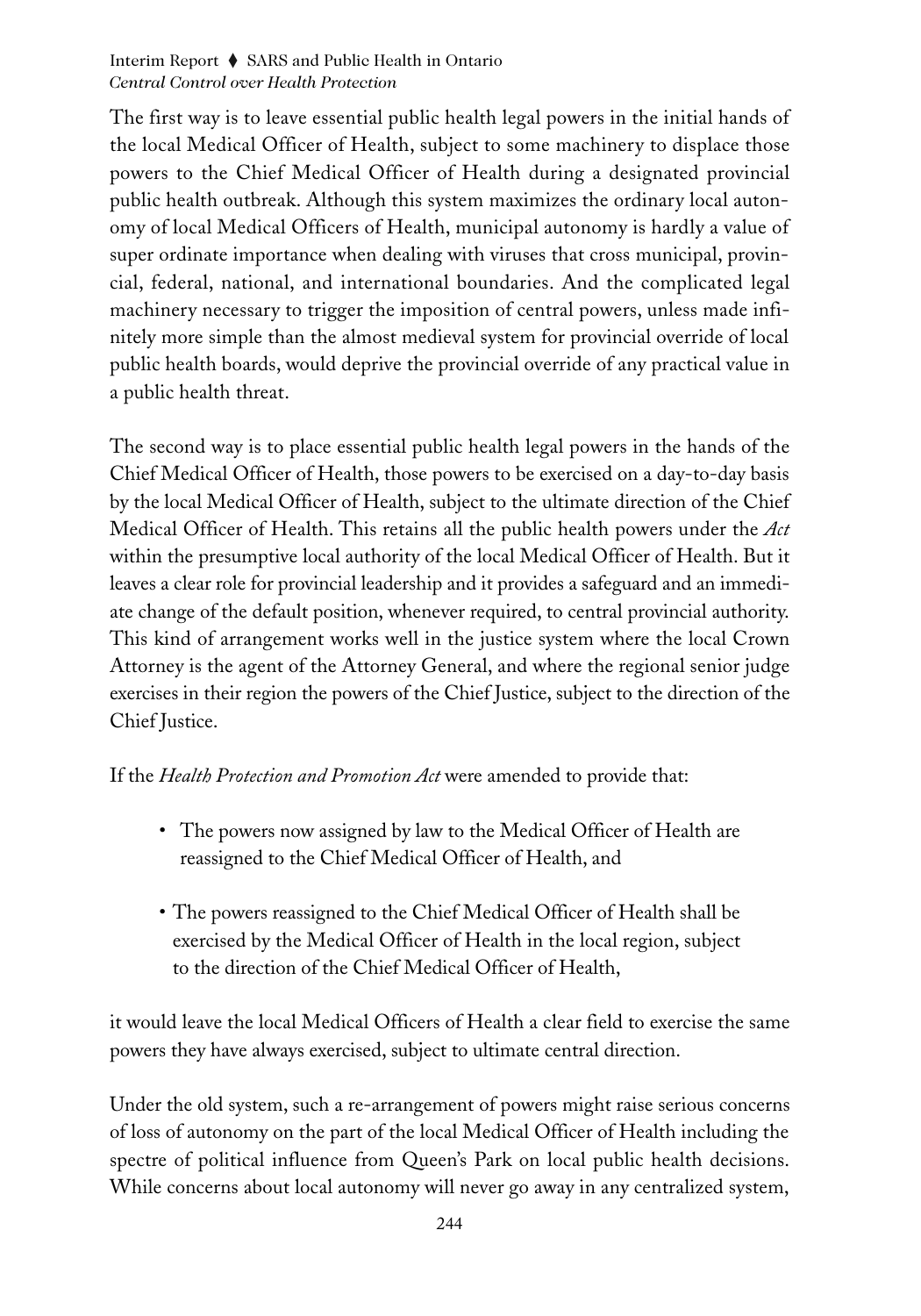the new independence of the Chief Medical Officer of Health and the Medical Officer of Health should go a long way to allay such concerns.

A further sensible measure to allay these concerns, and to further protect against the perception of political interference with public health decisions, would be to remove from the Minister of Health under the *Act* the direct operational power in cases of health risk, such powers to be assigned to the Chief Medical Officer of Health.

These measures are proposed to strengthen provincial control over public health protection with adequate safeguards to ensure the political independence of the Chief Medical Officer of Health and the local Medical Officer of Health in relation to infectious disease control.

Without stronger measures to ensure central provincial control of infectious disease control whenever necessary, Ontario will be left with inadequate protection against potential public health disasters.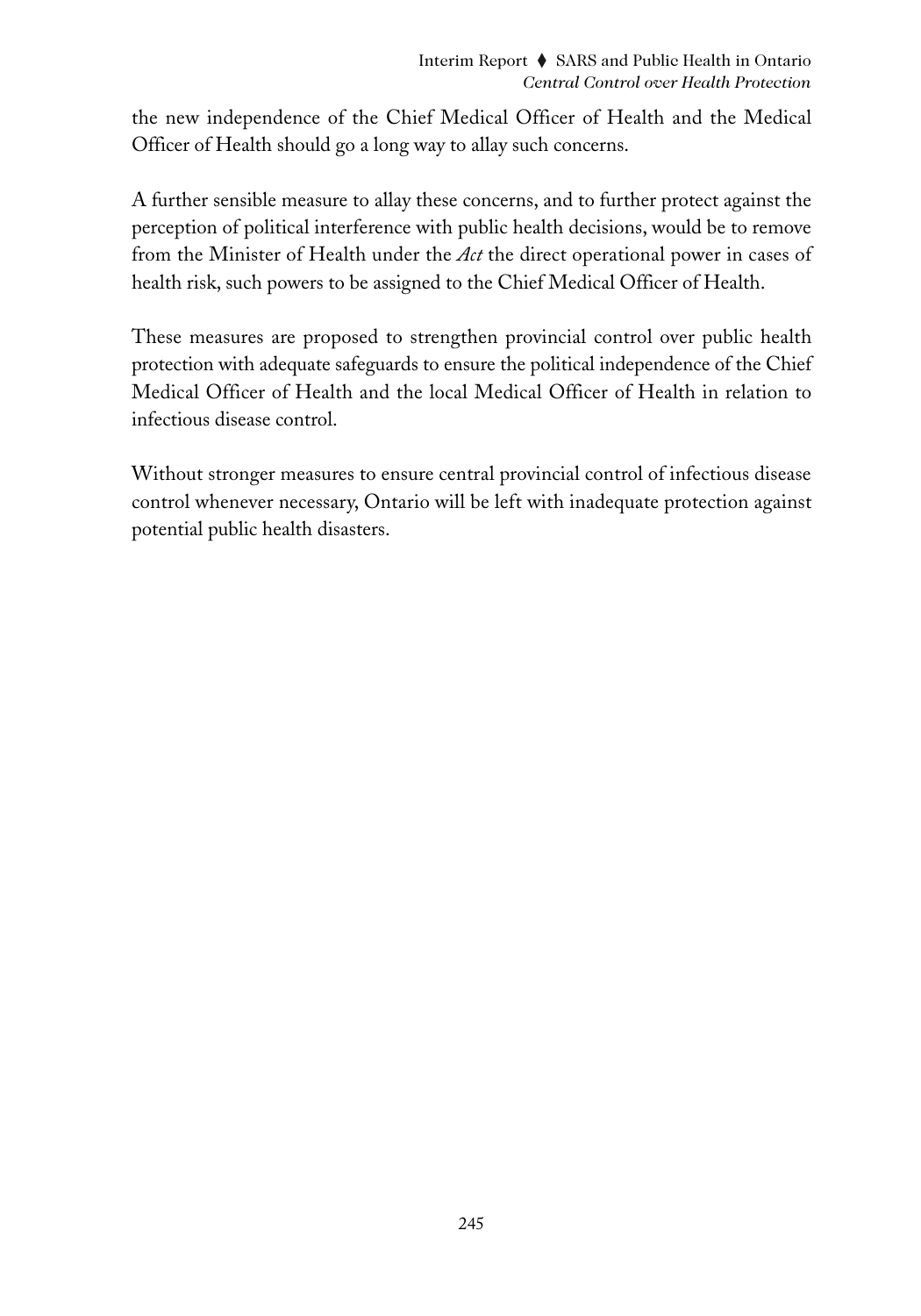The lessons of SARS yield 21 principles for public health reform:

- 1. Public health in Ontario requires a new mandate, new leadership, and new resources.
- 2. Ontario public health requires renewal according to the principles recommended in the Naylor, Kirby, and interim Walker reports.
- 3. Protection against infectious disease $172$  requires central province-wide accountability, direction, and control.
- 4. Safe water, safe food, and protection against infectious disease should be the first priorities of Ontario's public health system.
- 5. Emergency planning and preparedness are required, along with public health infrastructure improvements, to protect against the next outbreak of infectious disease.
- 6. Local Medical Officers of Health and Public Health Units, the backbone of Ontario public health, require in any reform process a strong focus of attention, support, consultation and resources.
- 7. Reviews are necessary to determine if municipalities should have a significant role in public health protection, or whether accountability, authority, and funding should be fully uploaded to the province.
- 8. If local Boards of Health are retained, the province should streamline the processes of provincial leadership and direction to ensure that local boards comply with the

<sup>172.</sup> Basic infectious disease programmes include protection against infectious disease, surveillance for early recognition of infectious outbreaks, food safety, water safety, infection control in hospitals, day care centres and long-term care facilities, rabies control, sexually transmitted diseases including HIV/AIDS, tuberculosis control, and vaccine preventable diseases.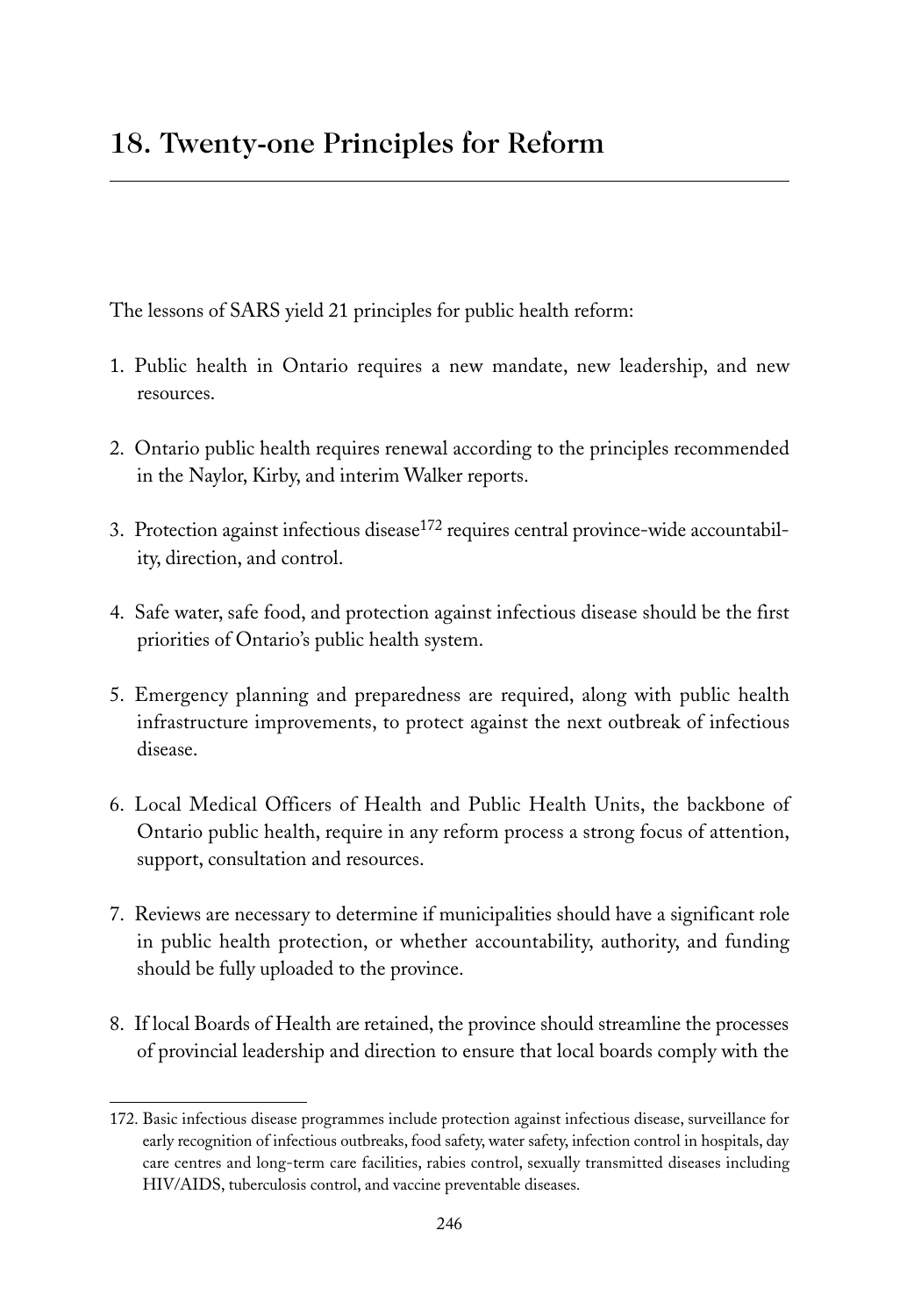full programme requirements established by the province for infectious disease protection.

- 9. So long as the local boards of health remain in place: The local Medical Officer of Health should have full chief executive officer authority for local public health services and be accountable to the local Board. Section 67 of the *Health Protection and Promotion Act* should be enforced, if necessary amended, to ensure that personnel and machinery required to deliver public health protection are not buried in the municipal bureaucracy.
- 10.Public health protection funding against infectious disease should be uploaded so that the province pays at least 75 per cent and local municipalities pay 25 per cent or less.
- 11.A transparent system authorized by law should be used to clarify and regularize the roles of Chief Medical Officer of Health and the local Medical Officer of Health in deciding whether a particular case should be designated a reportable disease.
- 12.The Chief Medical Officer of Health, while accountable to the Minister of Health, requires the independent duty and authority to communicate directly with the public and the Legislative Assembly whenever he or she deems necessary.
- 13.The Minister of Health should assign his or her operational powers under the *Health Protection and Promotion Act* to the Chief Medical Officer of Health.
- 14.The Chief Medical Officer of Health should have operational independence from government in respect of public health decisions during an infectious disease outbreak. Such independence should be supported by a transparent system requiring that any Ministerial recommendations be in writing and publicly available.
- 15.The local Medical Officer of Health requires independence, matching that of the Chief Medical Officer of Health, to speak out and to manage infectious outbreaks.
- 16.Operational powers of the local Medical Officer of Health should be reassigned to the Chief Medical Officer of Health, to be exercised locally by the Medical Officer of Health subject to the direction of the Chief Medical Officer of Health.
- 17.An Ontario Centre for Disease Control should be created as support for the Chief Medical Officer of Health and independent of the Medical Officer of Health. It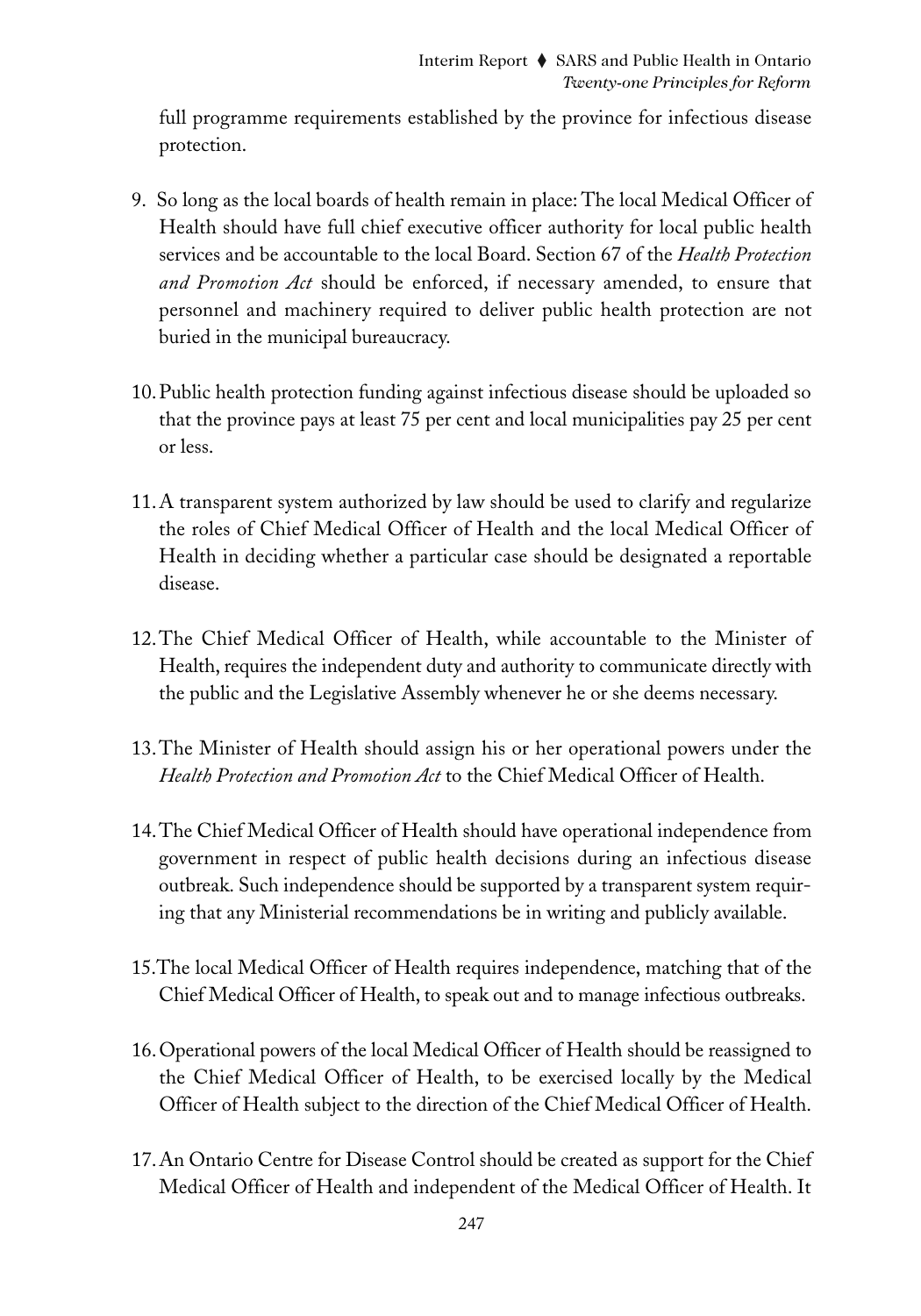Interim Report ♦ SARS and Public Health in Ontario *Twenty-one Principles for Reform*

should have a critical mass of public health expertise, strong academic links, and central laboratory capacity.

- 18.Public health requires strong links with hospitals and other health care facilities and establishes, where necessary, an authoritative hospital presence in relation to nosocomial infection. Respective accountability and roles and responsibilities of public health care and health care institutions in respect of infectious outbreaks should be clarified.
- 19.Ontario and Canada must avoid bickering and must create strong public health links based on cooperation rather than competition to avoid the pitfalls of federal overreaching and provincial distrust.
- 20.The Ontario government must commit itself to provide the necessary resources and leadership for effective public health protection against infectious disease.
- 21.Public health requires strong links with nurses, doctor and other health care workers and their unions and professional organizations.

It is expected that the final report of the Walker expert panel will recommend a detailed prescriptive blueprint for many of the operational details of a renewed system. Such operational details are beyond the scope of this interim report. Some of the issues that will drive these details are discussed above.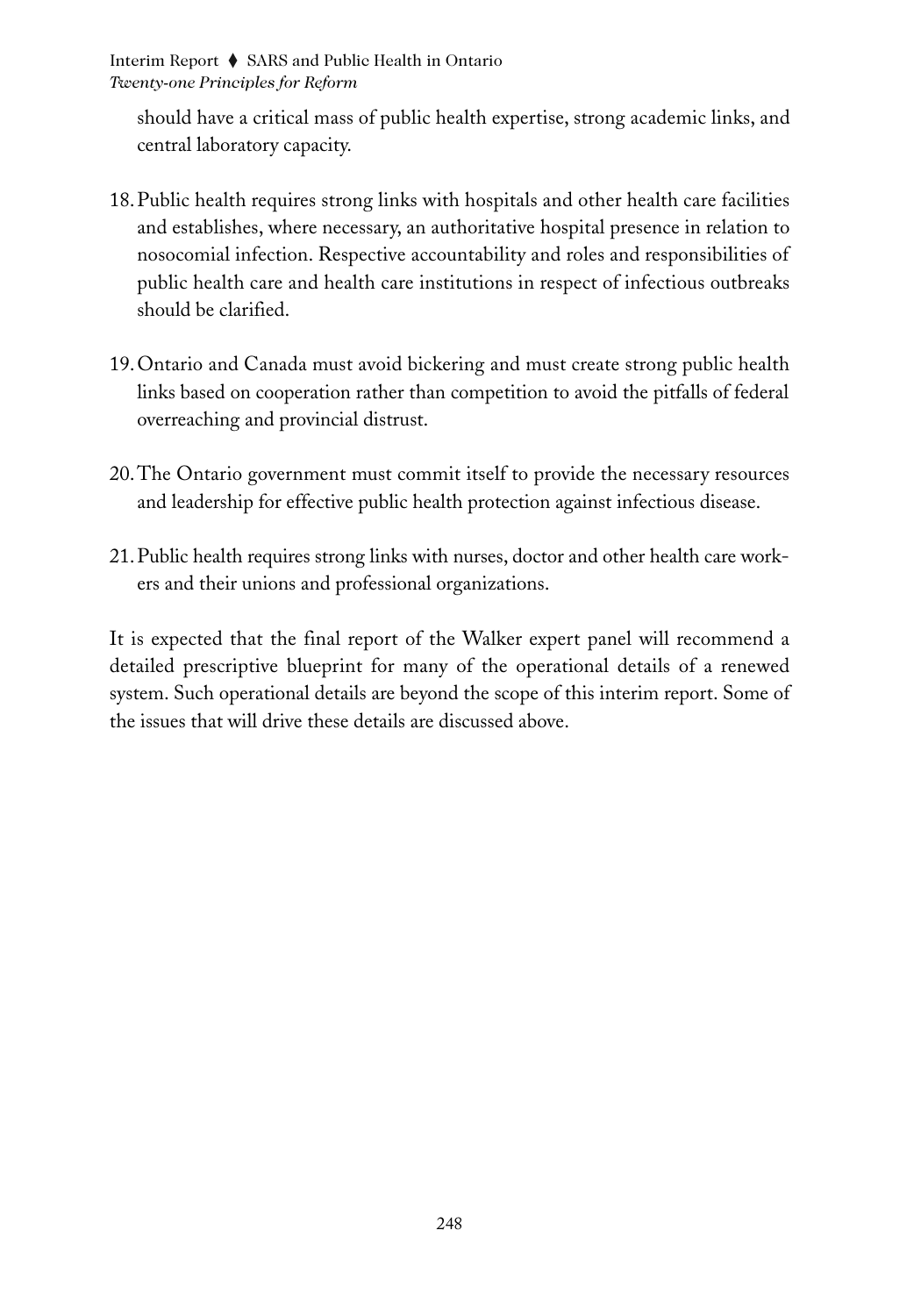A reformed public health system requires a major injection of resources. The Naylor, Kirby, and interim Walker reports analyzed the need for a critical mass of scientific and medical expertise, more capacity to educate, recruit, and retain public health professionals, increased laboratory capacity, and improved technology. Further recommendations are expected in the final Walker report. Significant financial resources will be needed to give Ontario's public health system any reasonable capacity for protection against infectious disease.

The decline of public health protection in Ontario reflects a consistent lack of political will, over the regime of many successive governments and all three political parties, to bring up to a reasonable standard the systems that protect us against infectious disease.

Competition for tax dollars is fierce. It is not easy in a time of fiscal constraint for any government to make additional funds available for any public programme. It will require significant political will on the part of the Minister of Health and the Ontario government to commit the funds and the long-term resolve that are required to bring our public health protection against infectious disease up to a reasonable standard.

It would be very easy, now that the SARS outbreak is over, to put public health reform on the back burner. It is a general habit of governments to respond to a crisis by making a few improvements without fixing the underlying problems responsible for the crisis. It would be a tragedy if that turned out to be the case with SARS. As the Naylor Report pointed out:

SARS is simply the latest in a series of recent bellwethers for the fragile state of Canada's . . . public health systems. The pattern is now familiar. Public health is taken for granted until disease outbreaks occur, whereupon a brief flurry of lip service leads to minimal investments and little real change in public health infrastructure or priorities. This cycle must end.<sup>173</sup>

<sup>173.</sup> Naylor Report, p. 64.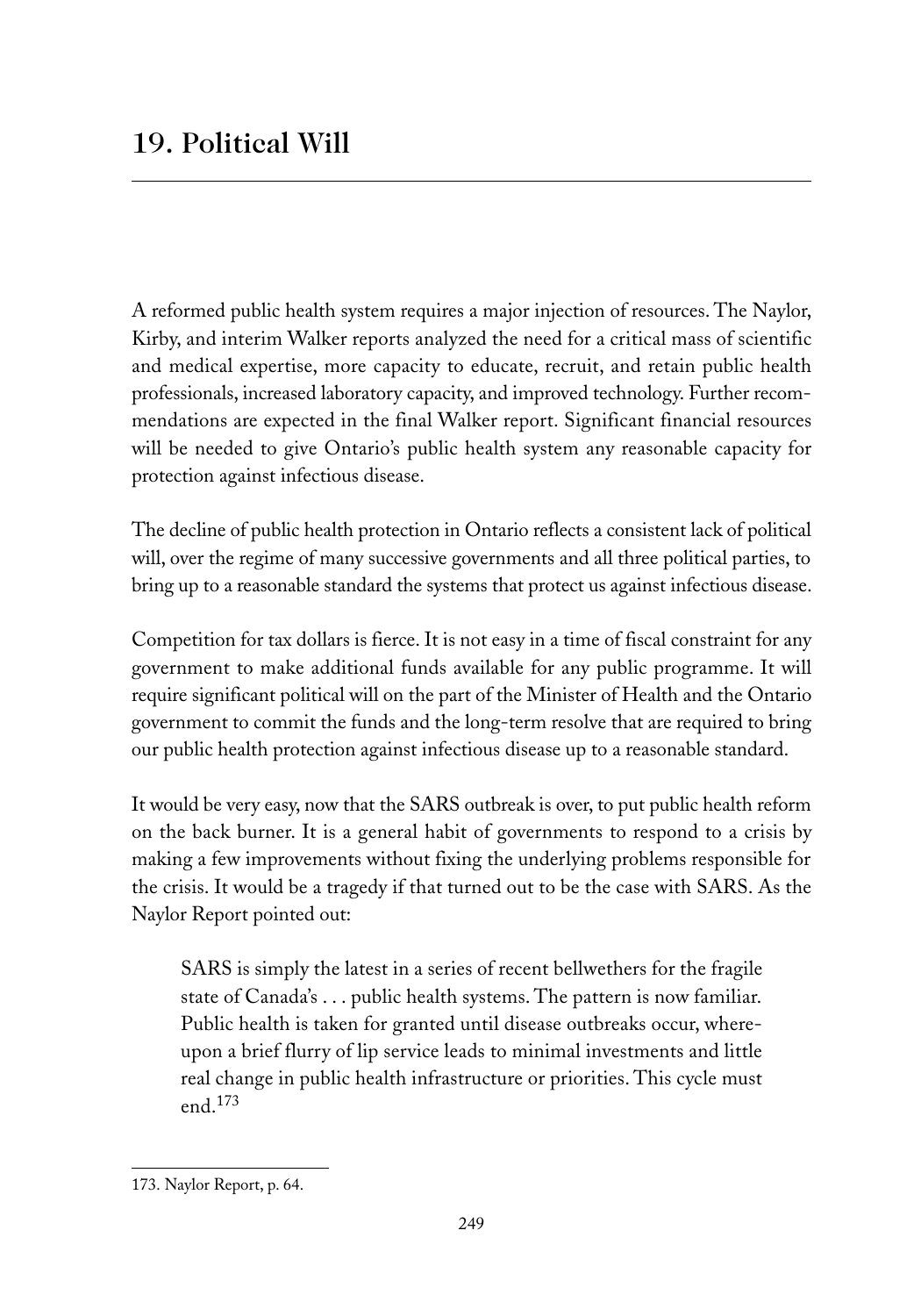Interim Report ♦ SARS and Public Health in Ontario *Political Will*

Ontario, as demonstrated in this interim report, slept through many wake-up calls. Again and again the systemic flaws were pointed out, again and again the very problems that emerged during SARS were predicted, again and again the warnings were ignored.

The Ontario government has a clear choice. If it has the necessary political will, it can make the financial investment and the long-term commitment to reform that is required to bring our public health protection against infectious disease up to a reasonable standard. If it lacks the necessary political will, it can tinker with the system, make a token investment, and then wait for the death, sickness, suffering and economic disaster that will come with the next outbreak of disease.

The strength of the government's political will can be measured in the months ahead by its actions and its long-term commitments.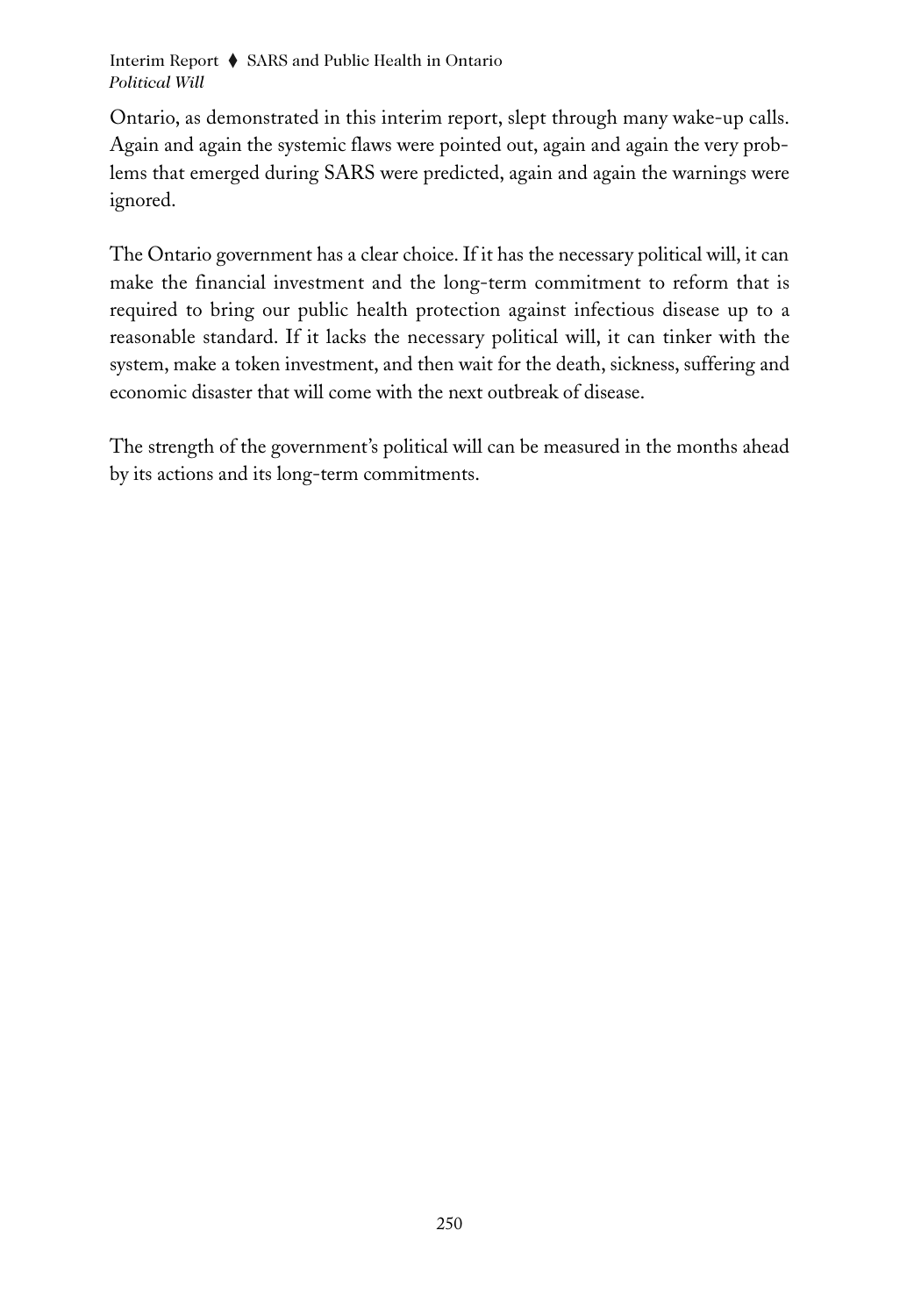The Commission was appointed by order in council dated June 10, 2003. Although some preliminary interviews were conducted in June and July<sup>174</sup> the work did not get fully underway until August after premises were secured and a small core of staff had been retained.

This preliminary report is based upon the public health aspects of the SARS crisis that have emerged from the evidence obtained during the course of investigation until now.

The Commission continues to investigate in order to tell the public the story of SARS, what happened, what went right, what went wrong, and what lessons emerge from the entire experience. The specific terms of reference, to be addressed in the final report, are set out in Appendix B. These issues include, among others, health worker protection, occupational health and safety in hospitals and emergency response. Many who contracted SARS and who lost family members to SARS have spoken to the Commission with particular concerns which will be addressed in the final report.

Most of the Commission's investigation takes place through confidential interviews. Over 300 people have provided information on the condition that their names will not be used in the report and that their disclosure to the Commission is confidential and not subject to private or public access. A few people have been interviewed without such guarantees and they may be quoted in the report.

The Commission is grateful to those who have come forward to provide information and in particular to the many who suffered from SARS and lost family members to SARS, who shared their stories despite the pain of reliving their suffering and loss. The Commission will speak to more SARS victims in the months ahead including those who lost loved ones to SARS.

<sup>174.</sup> During June and into July the health care system was still dealing with SARS patients and public health authorities were still dealing with SARS issues. It was required by the terms of reference, and by common sense, that the investigation be conducted in a manner that does not impede ongoing efforts to isolate and contain SARS.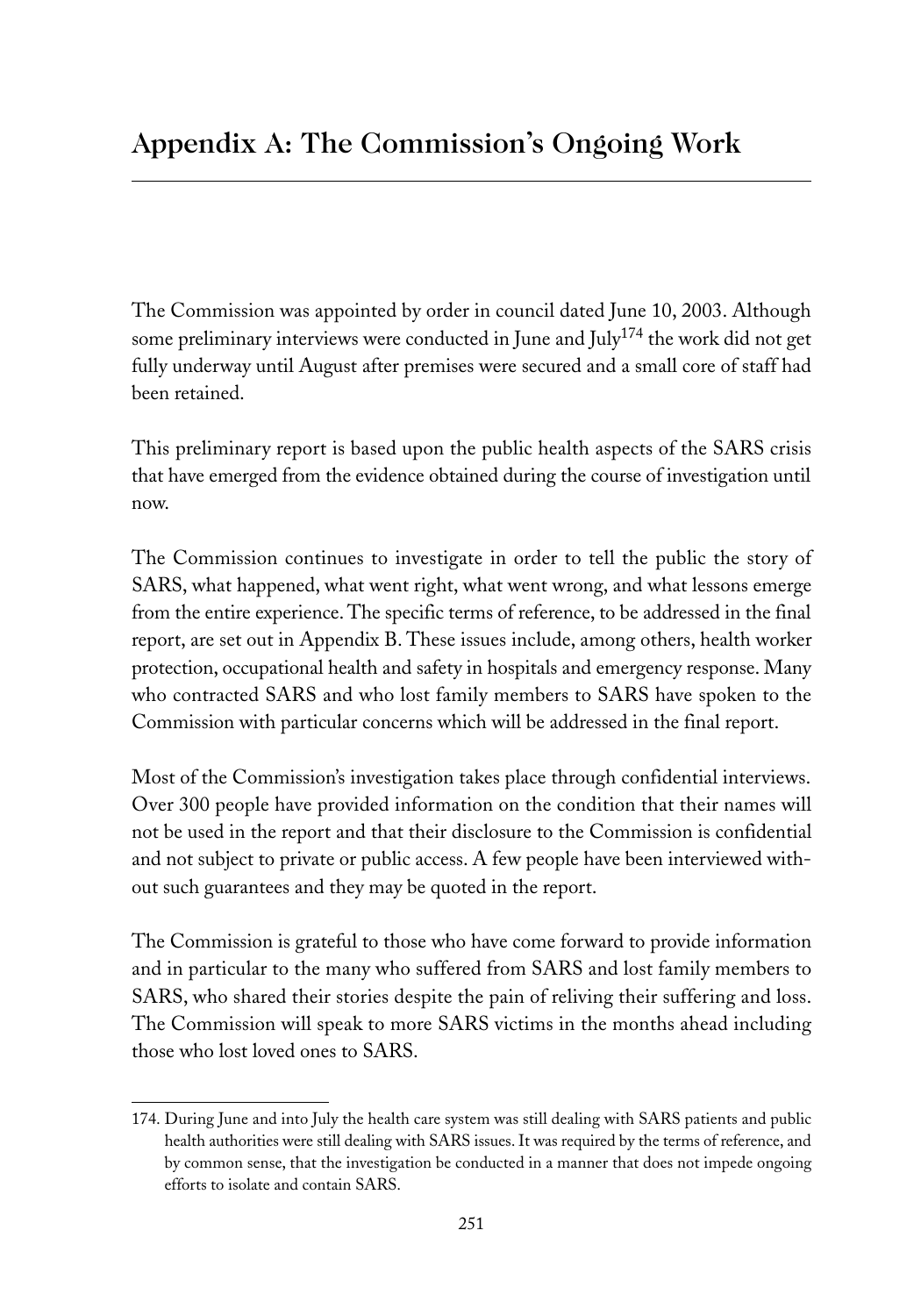Interim Report ♦ SARS and Public Health in Ontario *Appendix A: The Commission's Ongoing Work*

The Commission will continue to conduct interviews in the months to come. Anyone who wishes to speak to the Commission or provide information to the Commission should contact Commission Counsel, Mr. Douglas Hunt, Q.C., (416-212-6868) or Assistant Commission Counsel, Ms. Jennifer Crawford (416-212-6867).

In addition to the private interviews, the Commission held six days of pubic hearings. The first round of public hearings were held on September 29, 30 and October 1 at the St. Lawrence Market (North Market) in Toronto. The second round of hearings were held on November 17, 18 and 19, at the St. Lawrence Hall, in Toronto. Everyone who asked to present to the Commission was given an opportunity to be heard. Over one hundred people spoke to the Commission during these six days of public hearings.

Transcripts of the presentations, along with some of the power point presentations and written submissions provided to the Commission by presenters during the public hearings, are available for public viewing at the Commission web site: www.sarscom mission.ca.

There is no deadline for the completion and submission of the final report. The Commission's present intention is to have the final report in the hands of the Minister late this year or early next year. The work will continue until the Commissioner is satisfied that all necessary evidence has been reviewed and that the terms of reference have been fulfilled.

For further information or future updates on the work of the Commission, please visit our web site at www.sarscommission.ca.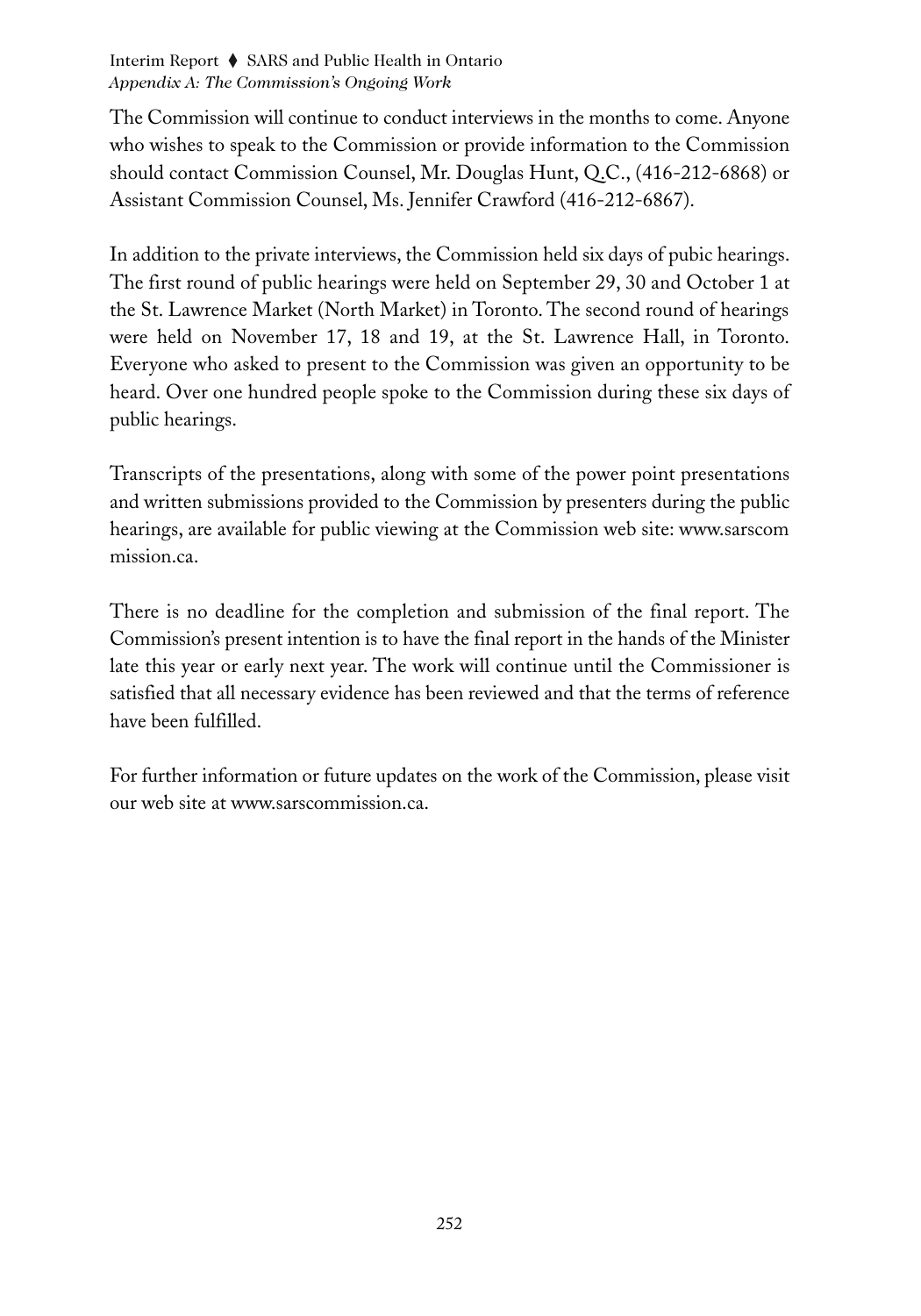## Appendix B: Order in Council

Ontario Executive Council Conseil exécutif

On the recommendation of the undersigned, the Sur la recommandation de la personne Lieutenant Governor, by and with the advice and soussignée, le lieutenant-gouverneur, sur l'avis concurrence of the Executive Council, orders that: et avec le consentement du Conseil exécutif,

décrète ce qui suit:

**WHEREAS** the Minister of Health and Long-Term Care has appointed the Honourable Mr. Justice Archie G. Campbell to investigate the recent introduction and spread of Severe Acute Respiratory Syndrome ("SARS") pursuant to section 78 of the Health Protection and Promotion Act;

**WHEREAS** the Minister of Health and Long-Term Care has provided Mr. Justice Campbell terms of reference for the investigation in a letter dated June 10, 2003;

**WHEREAS** persons who disclose information to Justice Campbell in the course of his investigation will be protected from any adverse employment action;

**AND WHEREAS** it is desirable to support Mr. Justice Campbell's investigation and to mandate full co-operation with him by all Government ministries, boards, agencies and commissions:

**ALL** Government Ministries, Boards, Agencies and Commissions, and their employees, shall assist Mr. Justice Campbell to the fullest extent in order that he may carry out his investigation;

**ALL** Government Ministries, Boards, Agencies and Commissions shall respect the independence of the investigation;

**THE** Attorney General shall furnish Mr. Justice Campbell with the resources and support referred to in paragraph 7 of the terms of reference for the investigation.

| Recommended: |
|--------------|
|--------------|

Minister of Health and Chair of Cabinet Long-Term Care

| Recommended: |                        | Concurred: |                  |
|--------------|------------------------|------------|------------------|
|              | Ministor of Hoolth and |            | Choir of Cobinot |

Approved and Ordered: June 10, 2003

Date Lieutenant-Governor

O.C./Décret 1230/2003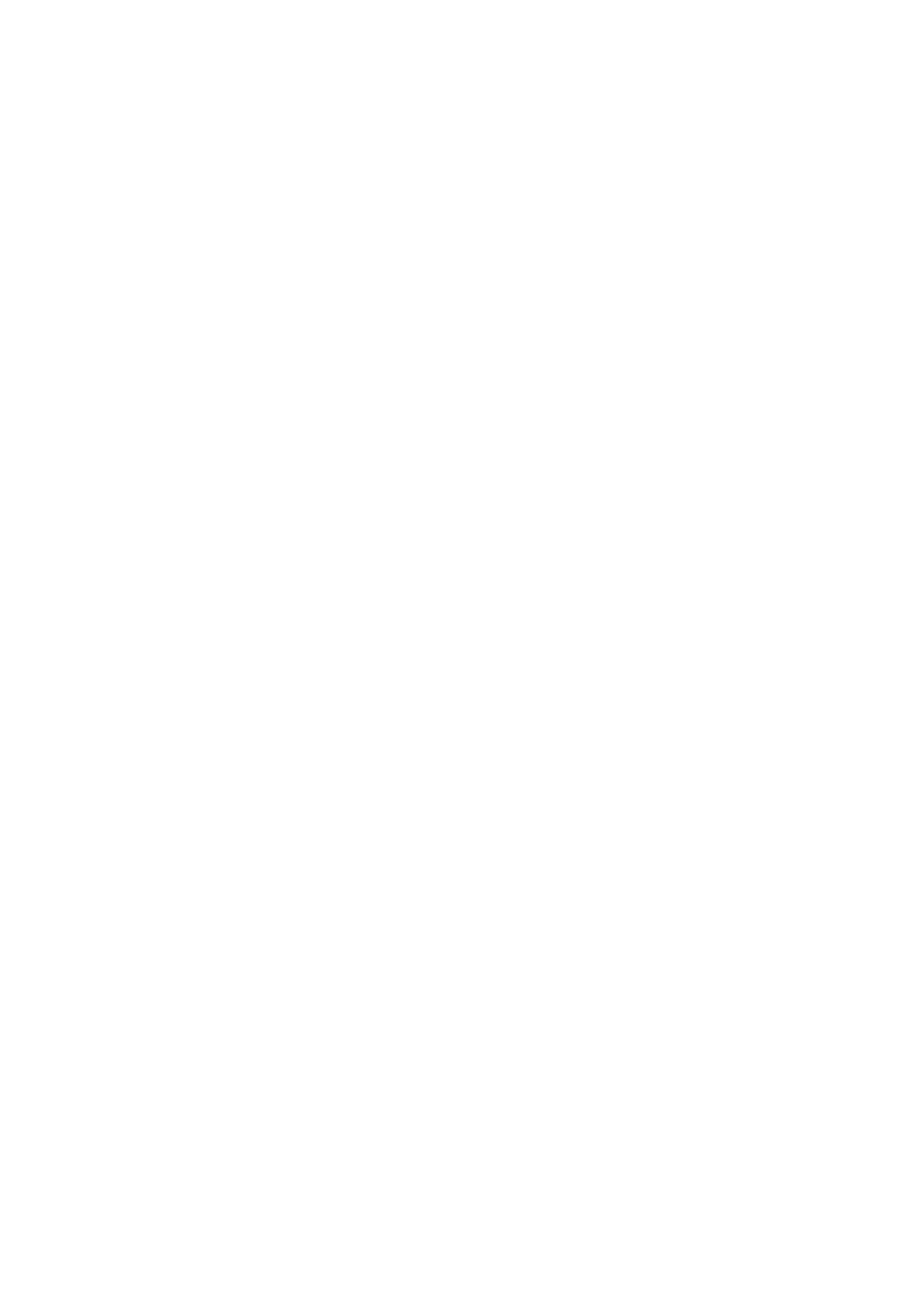## Appendix C: Letter of Appointment

Ministry of Health and Long-Term Care

Office of the Minister 10<sup>th</sup> Floor, Hepburn Block 80 Grosvenor Street Toronto, ON M7A 2C4 Tel: 416-327-4300 Fax: 416-326-1571 www.gov.on.ca/health

June 10, 2003

The Honourable Mr. Justice Archie G. Campbell 130 Queen Street West Toronto, ON M5H 2N5

Dear Mr. Justice Campbell:

This letter will confirm your appointment as an independent Investigator, pursuant to section 78 of the *Health Protection and Promotion Act*, to investigate the recent introduction and spread of Severe Acute Respiratory Syndrome (SARS). I would like to express my thanks for your valuable input into the development of the Terms of Reference for this inquiry, a copy of which is appended hereto.

As you are aware, persons who disclose information to you in the course of your investigation will be protected from any adverse employment action, pursuant to Section 9.1(1) of the *Public Inquiries Act.*

As indicated in the Terms of Reference, you will deliver your reports to me and I will release them to the public. You will receive resources and support staff through the Ministry of the Attorney General, pursuant to paragraph 7 of the Terms of Reference.

In accordance with the attached Order in Council, all Government ministries, agencies, boards and commissions and their employees have been directed to co-operate with your investigation and to respect its independence.

On behalf of the Government and the people of Ontario, I thank you for agreeing to accept this most important mandate.

Yours very truly,

Tony Clement Minister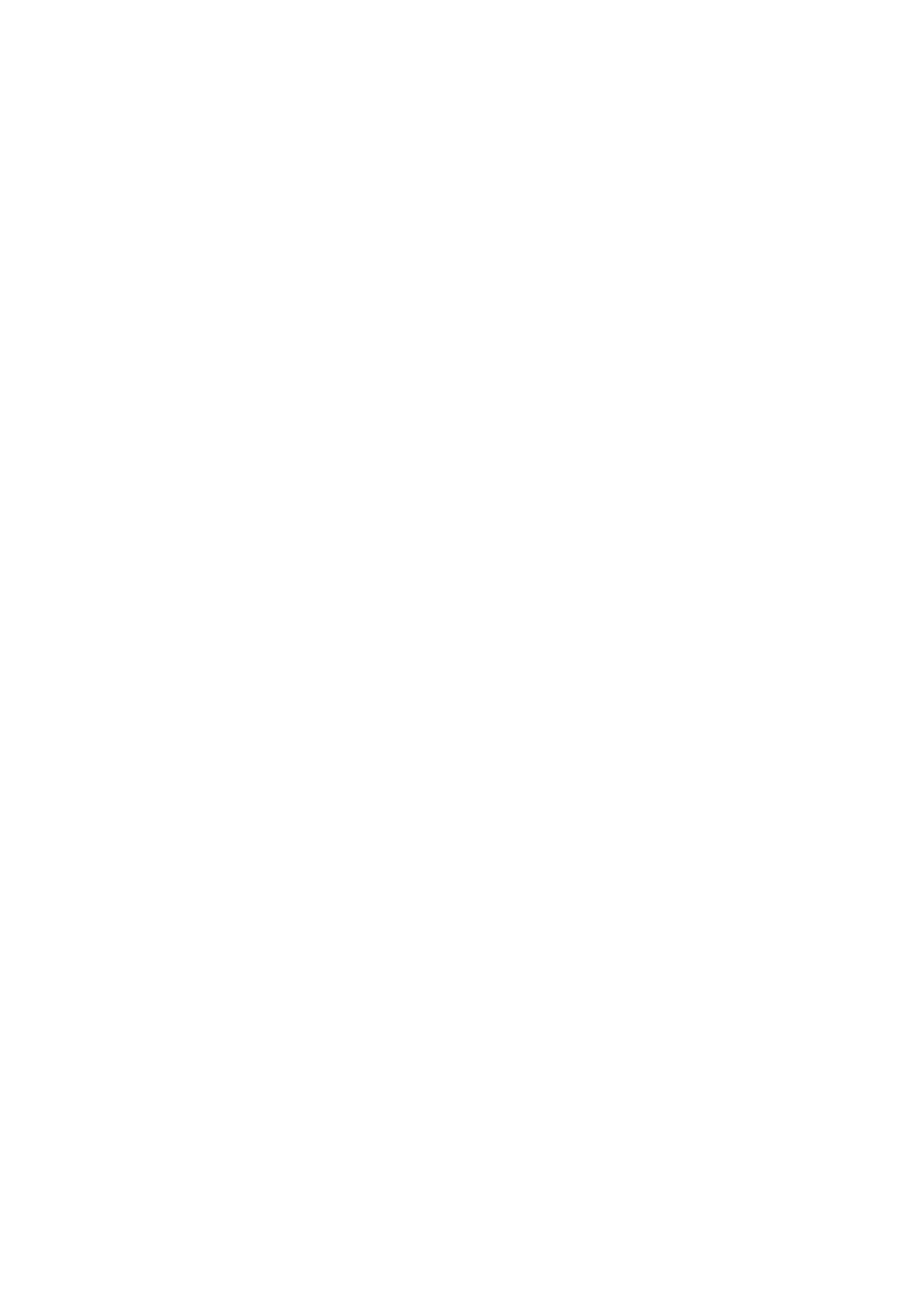## **Independent SARS Commission Terms of Reference**

- 1. The subject matter of the investigation shall be:
	- (a) how the SARS virus was introduced here and what measures, if any, could have been taken at points of entry to prevent its introduction;
	- (b) how the SARS virus spread;
	- (c) the extent to which information related to SARS was communicated among health care workers and institutions involved in dealing with the disease;
	- (d) whether health care workers and patients in health care treatment facilities and long-term care facilities were adequately protected from exposure to SARS, having regard for the knowledge and information available at the time;
	- (e) the extent of efforts taken to isolate and contain the virus and whether they were satisfactory or whether they could have been improved;
	- (f ) existing legislative and regulatory provisions related to or that have implications for the isolation and containment of infectious diseases, including the quarantine of suspected carriers;
	- (g) any suggested improvements to provincial legislation or regulations, and any submissions that the Province of Ontario should make concerning desirable amendments to federal legislation or regulations; and,
	- (h) all other relevant matters that Mr. Justice Campbell considers necessary to ensure that the health of Ontarians is protected and promoted and that the risks posed by SARS and other communicable diseases are effectively managed in the future.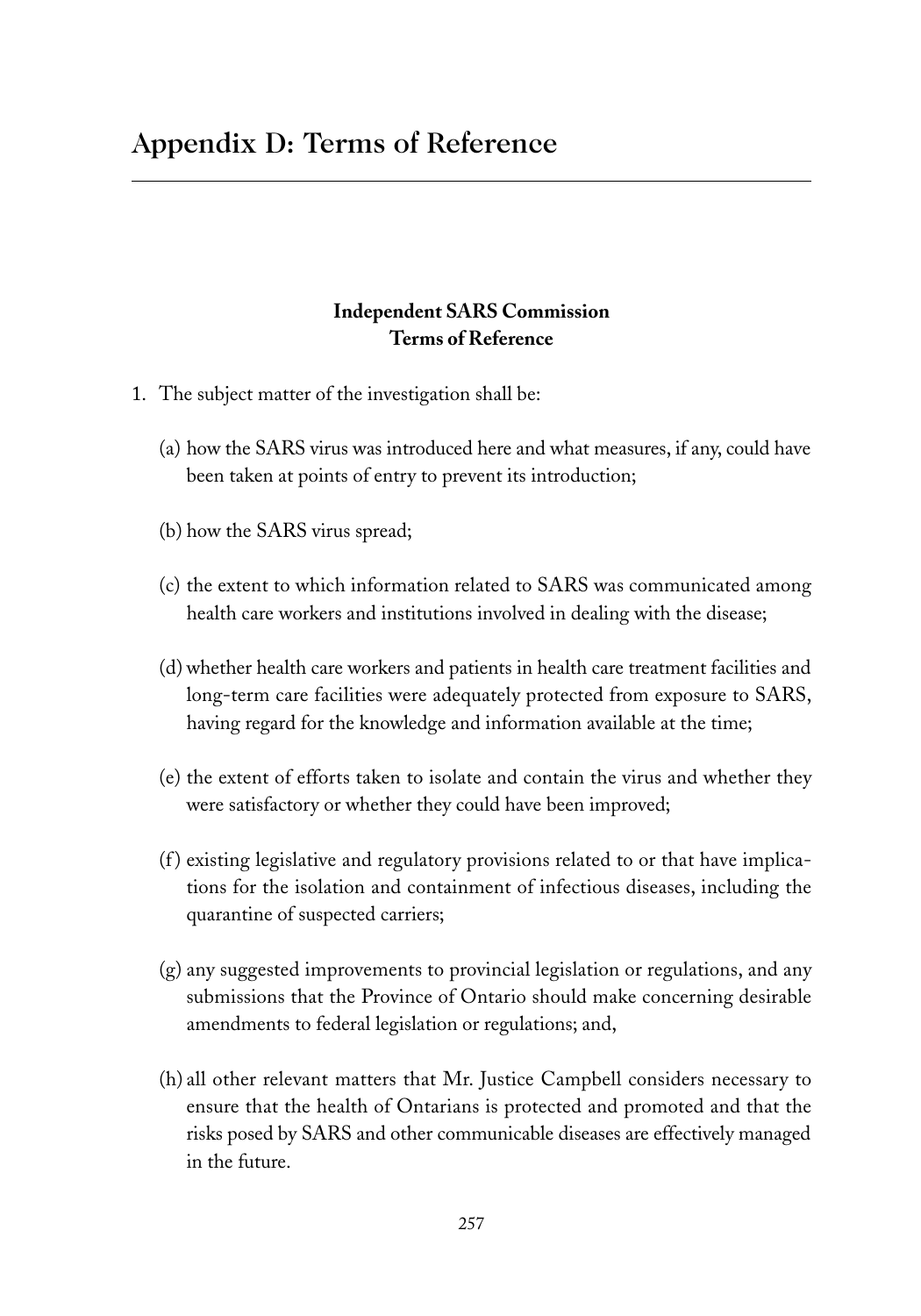Interim Report ♦ SARS and Public Health in Ontario *Appendix D: Terms of Reference*

- 2. The investigation shall be conducted in a manner that does not impede ongoing efforts to isolate and contain SARS.
- 3. Mr. Justice Campbell may request any person to provide relevant information or records to him where he believes that the person has such information or records in his, hers or its possession or control.
- 4. Mr. Justice Campbell shall hold such public or private meetings as he deems advisable in the course of his investigation.
- 5. Mr. Justice Campbell shall conduct the investigation and make his report without expressing any conclusion or recommendation regarding the civil or criminal responsibility of any person or organization, without interfering in any ongoing criminal, civil or other legal proceedings, and without making any findings of fact with respect to civil or criminal responsibility of any person or organization.
- 6. Mr. Justice Campbell shall produce an interim report at his discretion and deliver it to the Minister of Health and Long-Term Care who shall make the report available to the public. Upon completion of his investigation, Mr. Justice Campbell shall deliver his final report containing his findings, conclusions and recommendations to Minister of Health and Long-Term Care who shall make such report available to the public.
- 7. To conduct his investigation Mr. Justice Campbell shall be provided with such resources as are required, and be authorized by the Attorney General and shall have the authority to engage lawyers, experts, research and other staff as he deems appropriate, at reasonable remuneration approved by the Ministry of the Attorney General.
- 8. The reports shall be prepared in a form appropriate for release to the public, pursuant to the *Freedom of Information and Protection of Privacy Act*.
- 9. These terms of reference shall be interpreted in a manner consistent with the limits of the constitutional jurisdiction of the Province of Ontario.

In the event that Mr. Justice Campbell is unable to carry out any individual term of his mandate, the remainder of these terms of reference shall continue to operate, it being the intention of the Minister of Health and Long-Term Care that the provisions of these terms of reference operate independently.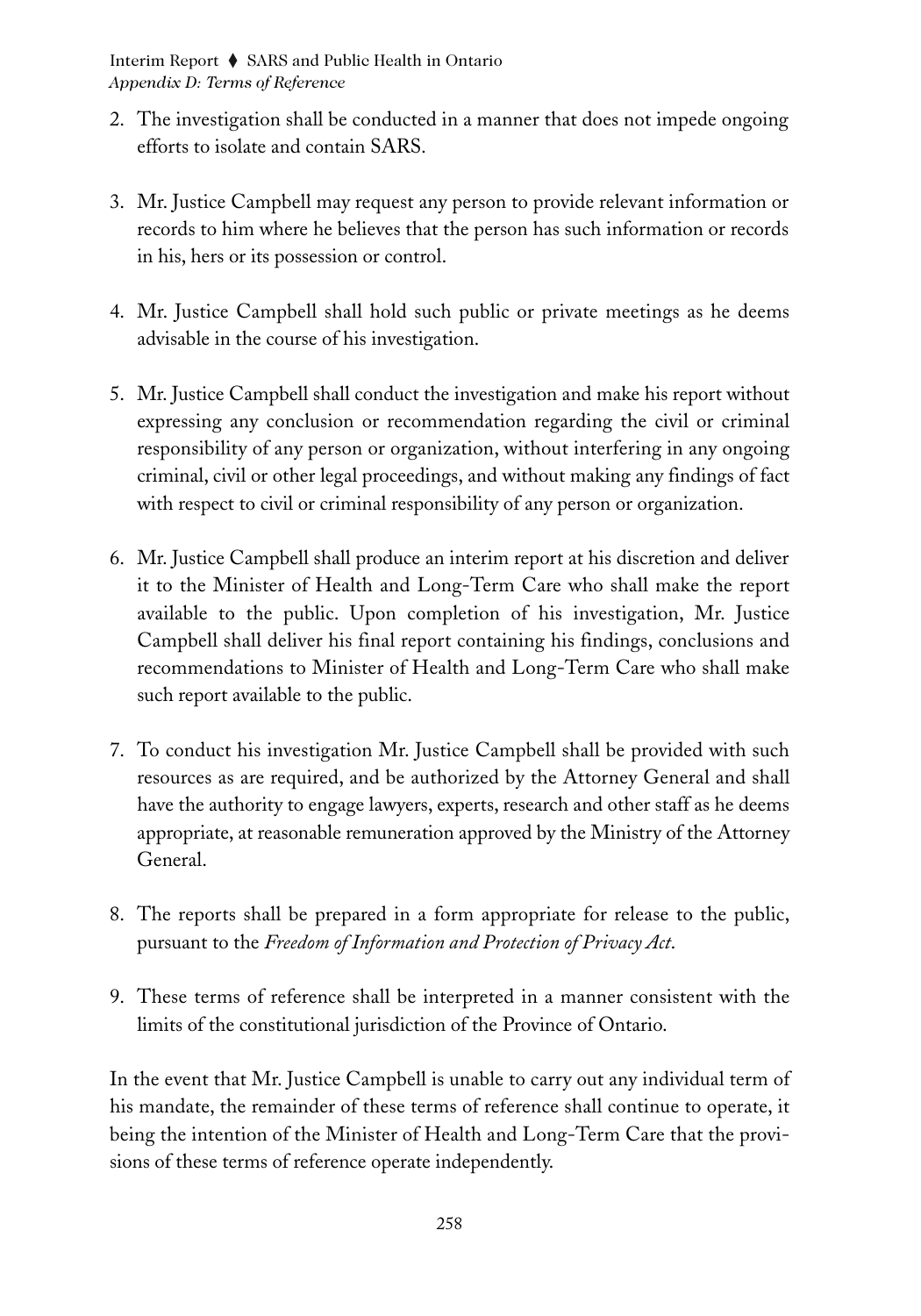SARS inflicted untold pain and suffering on its victims, their families and friends. In all, 247 people in Ontario had probable cases of SARS and a further 128 had suspect cases. Forty-four people died of SARS . Up to 20,000 people may have been quarantined.<sup>175</sup>

But SARS also had economic consequences that affected everyone in Ontario. It is impossible to calculate the overall economic effect of SARS, including the personal financial toll on those whose families were struck or the toll on health workers and health care institution. . The purpose of this appendix is simply to point to the scale of magnitude of involved in any estimates of the overall costs of SARS.

Some experts have suggested it was fortunate that SARS hit the Greater Toronto Area, with its major teaching hospitals, world-renowned medical school and the largest local public health unit in the country. As the Naylor Report stated:

Having the SARS outbreaks occur in Canada's largest city presented many challenges. However, it may have been fortuitous that SARS struck Toronto and not a less-advantaged region of the country. Few rural and small urban hospitals have resident specialists in infectious disease; infection control officers/nurses are often part-time, and include infection control among a number of somewhat unrelated functions such as nursing super-vision or occupational health.<sup>176</sup>

The corollary is that SARS also affected Ontario's, and indeed Canada's, most important single economic engine. The GTA, which some economists call the country's "primary economic locomotive," produces nearly 20 per cent of Canada's gross domestic product <sup>177</sup> and is home to about 40 per cent of Canada's corporate head

<sup>175.</sup> *SARS Commission Public Hearings*, September 29, 2003, p.82

<sup>176.</sup> Naylor Report, p. 20.

<sup>177.</sup> The standard measure of the overall size of the Canadian economy, gross domestic product is the market value of all goods and services produced in a year in Canada.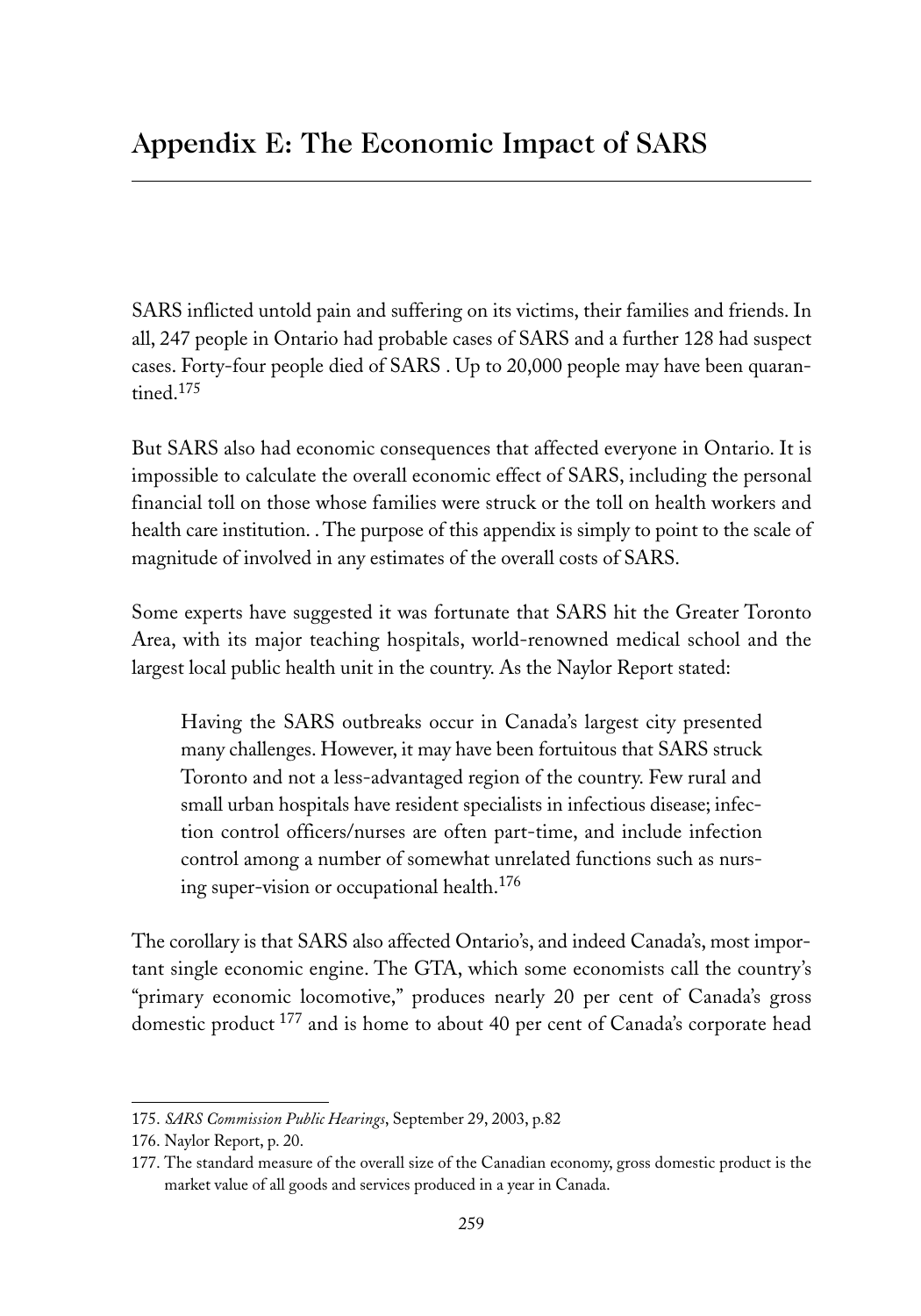Interim Report ♦ SARS and Public Health in Ontario *Appendix E: The Economic Impact of SARS*

offices.<sup>178</sup> If the GTA falters, the effects are felt not just in Ontario, but also in Canada as a whole.

Because the Ontario and national economies were also affected by the stronger Canadian dollar and the mad cow scare during the second quarter (from April to June) of 2003, federal and provincial experts caution that it is hard to pinpoint the precise impact of SARS.179

The Ontario tourism industry which generates \$18 billion in annual sales, about four per cent of Ontario's GDP, was badly affected by SARS. It employs over four hundred and eleven thousand employees, more than seven per cent of total provincial employment, and more than the construction or public administration sectors.<sup>180</sup>

In a presentation to the Commission, Terry Mundell, President and CEO of the Ontario Restaurant and Motel Association, stated:

The immediate economic impact of the SARS outbreak was previously unimaginable. In areas of Toronto, the epicentre of the outbreak, restaurant sales and many establishments dropped 80 to 90 per cent overnight. With business and leisure travellers cancelling trips into Ontario, some hotels posted single digit occupancy rates . . . In April 2003, Ontario lost over twelve thousand (12,000) hospitality and tourism jobs . . . [In the] first half of 2003, visitors to Ontario dropped 17.9 per cent over the year previous which had also shown decline from 2001. By June of this year [i.e. 2003] international border crossings were down over 20 per cent. U.S. visitors [were] down over 20 per cent. International tourism revenues for the period of February to June of this year [i.e. 2003] were down a staggering \$639 million, nearly 30 per cent below Ministry of Tourism forecast for that period. <sup>181</sup>

Other sectors were also affected. According to the Ministry of Finance:

<sup>178.</sup> TD Economics, *The Greater Toronto Area: Canada's Primary Economic Locomotive In Need of Repairs,* May 2002.

<sup>179.</sup> Ontario Ministry of Finance, *Ontario Economic Accounts – Second Quarter of 2003*, (Toronto: November 2003). Statistics Canada, *The Daily*, (Ottawa: August 29, 2003)

<sup>180.</sup> *SARS Public Hearings*, November 18, 2003, pp. 85-6.

<sup>181.</sup> *SARS Public Hearings*, November 18, 2003, pp. 85-6.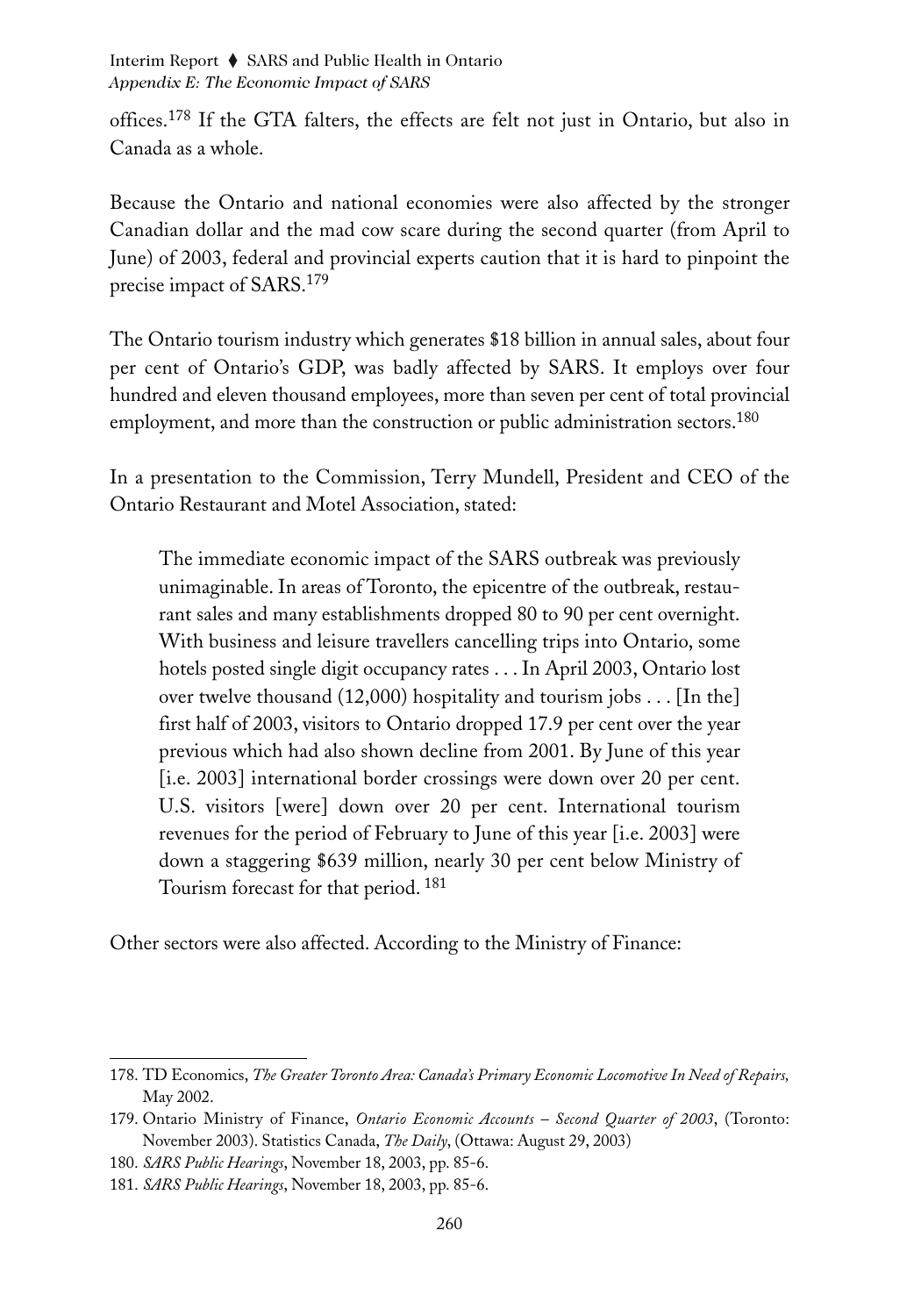The SARS outbreak, which lasted from the end of March to mid-June, had a widespread impact on Ontario's economy . . .

In addition to the decline in visitors, local residents curtailed their shopping and entertainment activities. The arts and entertainment sector in Ontario recorded growth of 1.6 per cent compared with 4.2 per cent in the rest of Canada. Retail activity fell 0.5 per cent even though grocery store sales rose as many people chose to substitute meals at home for restaurant outings.

Production in the health and social services sector slipped 0.2 per cent in the second quarter. While the fight against SARS mobilized additional resources, this was more than offset by a drop in activity as many health care workers were placed on quarantine, and most non-emergency procedures were postponed.182

The Naylor Report also looked at the economic impact, stating:

Estimates based on volumes of business compared to usual seasonal activities suggest that tourism sustained a \$350 million loss, airport activity reduction cost \$220 million, and non-tourism retail sales were down by \$380 million. It seems entirely possible that the direct and indirect costs of SARS could reach \$2 billion.183

As Table 1 illustrates, SARS also increased provincial spending. At the end of June 2003, the Ministry of Finance estimated that SARS had generated an estimated \$1.073 billion in unforeseen expenditures in the 2003-4 fiscal year.184

<sup>182.</sup> Ontario Ministry of Finance, *Ontario Economic Accounts – Second Quarter of 2003* (Toronto: November 2003), p. 8.

<sup>183.</sup> *Naylor Repor*t. p. 211.

<sup>184.</sup> Ministry of Finance, *Ontario Finances – Quarterly Update*-June 30, 2003.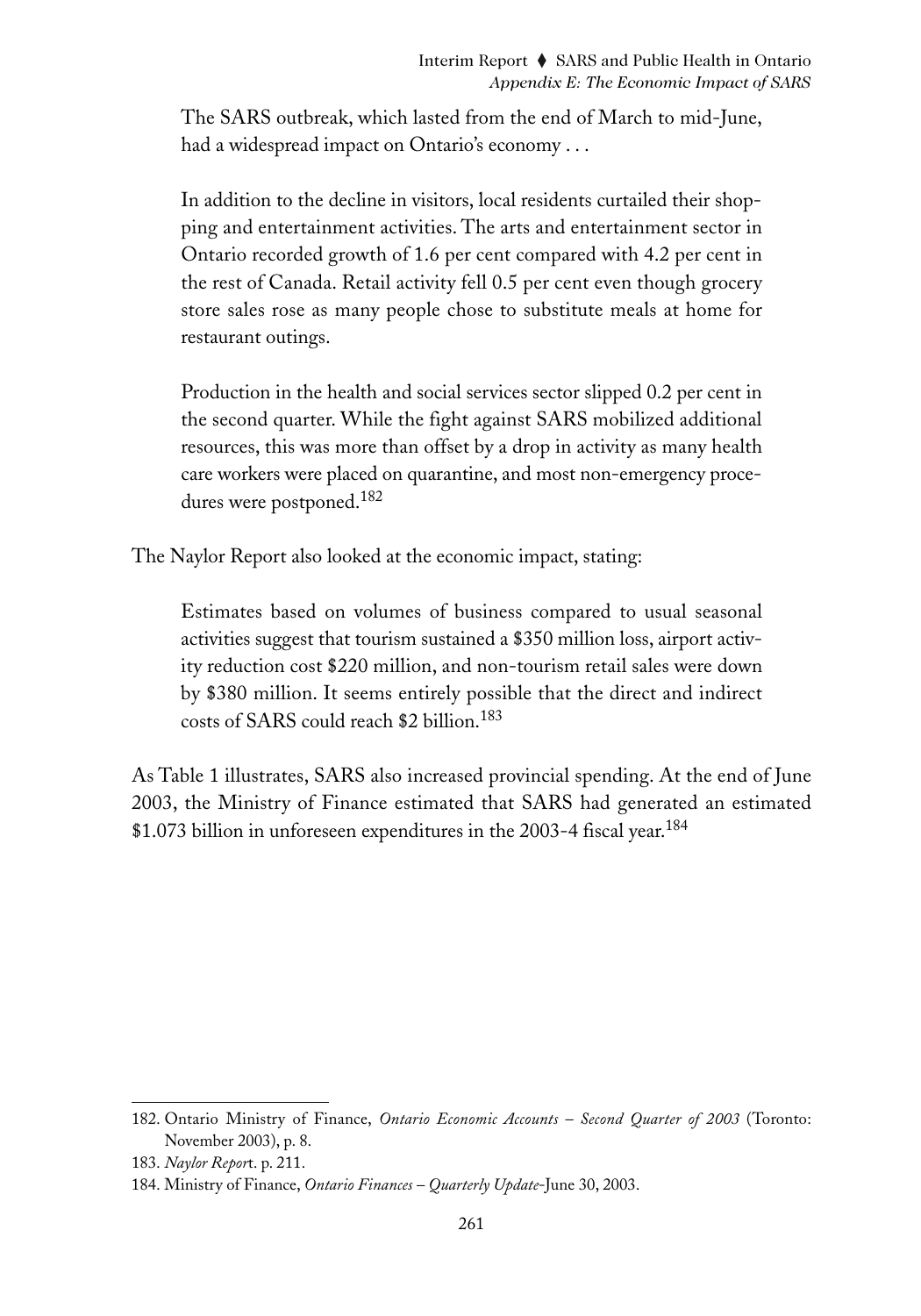| Extraordinary Costs in the Health Sector                       | \$395 million    |
|----------------------------------------------------------------|------------------|
| Compensation for Health Care Workers                           | $$330$ million   |
| Health Sector Short-Term Action Plan                           | $$120$ million   |
| Ancillary Revenue Losses (hospitals and other health agencies) | \$100 million    |
| Compensation for Individuals                                   | \$10 million     |
| Support for Municipalities and Volunteer Organizations         | $$10$ million    |
| Tourism Recovery Program                                       | \$84 million     |
| <b>Ontario Investment Attraction Program</b>                   | \$5 million      |
| FitzGerald Infectious Diseases Network                         | \$2 million      |
| Other Extraordinary Costs                                      | \$17 million     |
| Total                                                          | $$1.073$ billion |
|                                                                |                  |

## Table 1 — Provincial Expenditure Impact of SARS 2003–4185

When Erik Peters, the former Provincial Auditor looked at the issue in October 2003, he estimated that SARS-related expenditures would total \$720 million, of which \$250 million would be recovered from OttawaWhen Erik Peters, the former Provincial Auditor General, looked at the issue in October 2003, he estimated that SARS-related expenditures would total \$720 million, of which \$250 million would be recovered from Ottawa.186

The economic consequences of SARS contain an important lesson. They underline the vital importance of sufficiently funding public health, which according to the Association of Local Public Health Agencies, accounts for less than one per cent of provincial health spending. 187

As one local Medical Officer of Health told the Commission:

The public health system has always demonstrated a tremendous value for the expenditure of public funds. It is important to note that the Ontario public health system was funded at \$40 per capita in 2003 . . .

The public health system has delivered tremendous value, and has focused on the overall health priorities. The fact remains that it is a

<sup>185.</sup> Ministry of Finance, *Ontario Finances – Quarterly Update-*June 30, 2003.

<sup>186.</sup> Erik Peters, *Report on the Review of the 2003-4 Fiscal Outlook* (October 29, 2003), p. 4

<sup>187.</sup> Association of Local Public Health Agencies, *The Future of Public Health in Ontario* (November 2003), p.9.